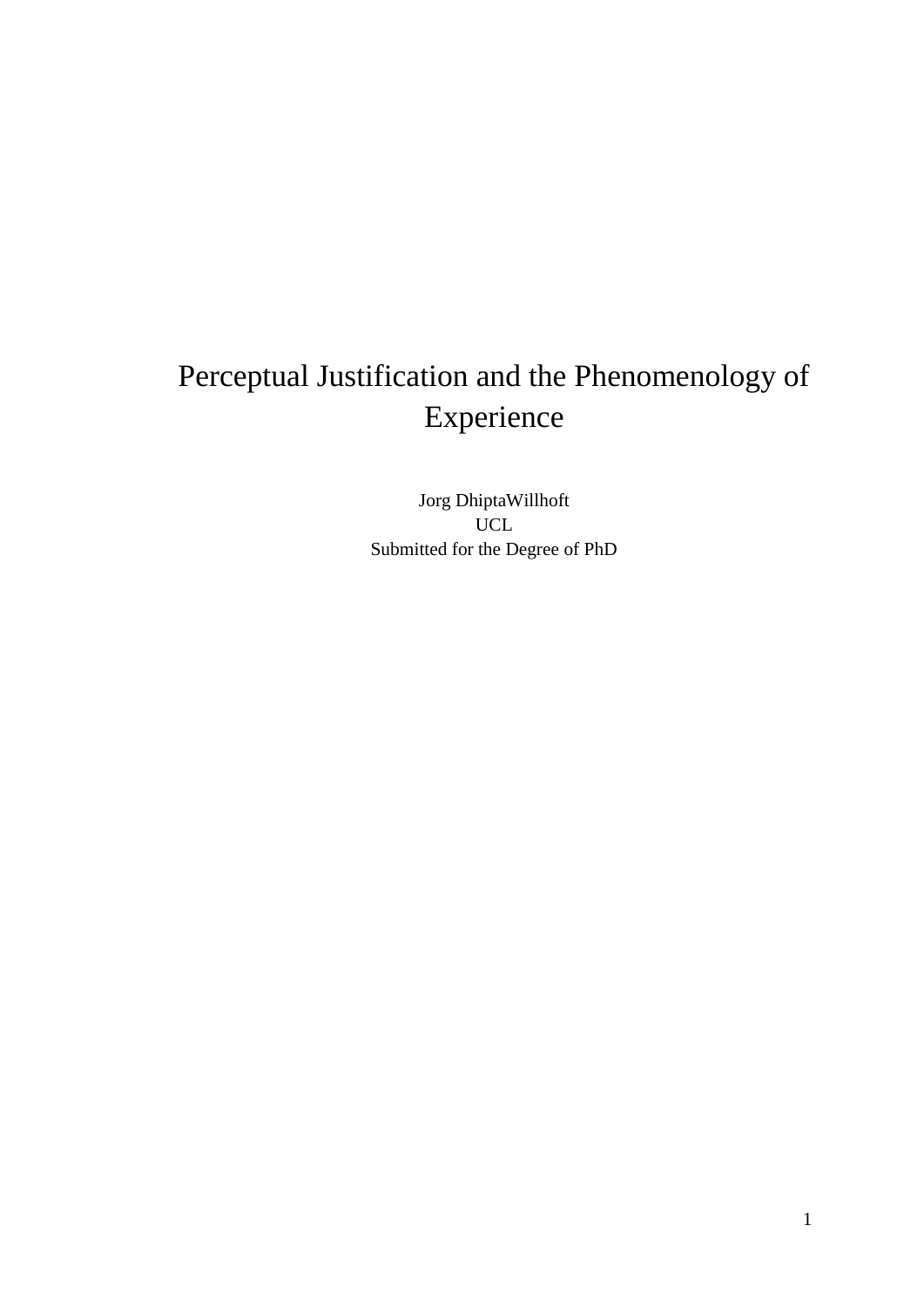I, Jorg Dhipta Willhoft, confirm that the work presented in this thesis is my own. Where information has been derived from other sources, I confirm that this has been indicated in the thesis.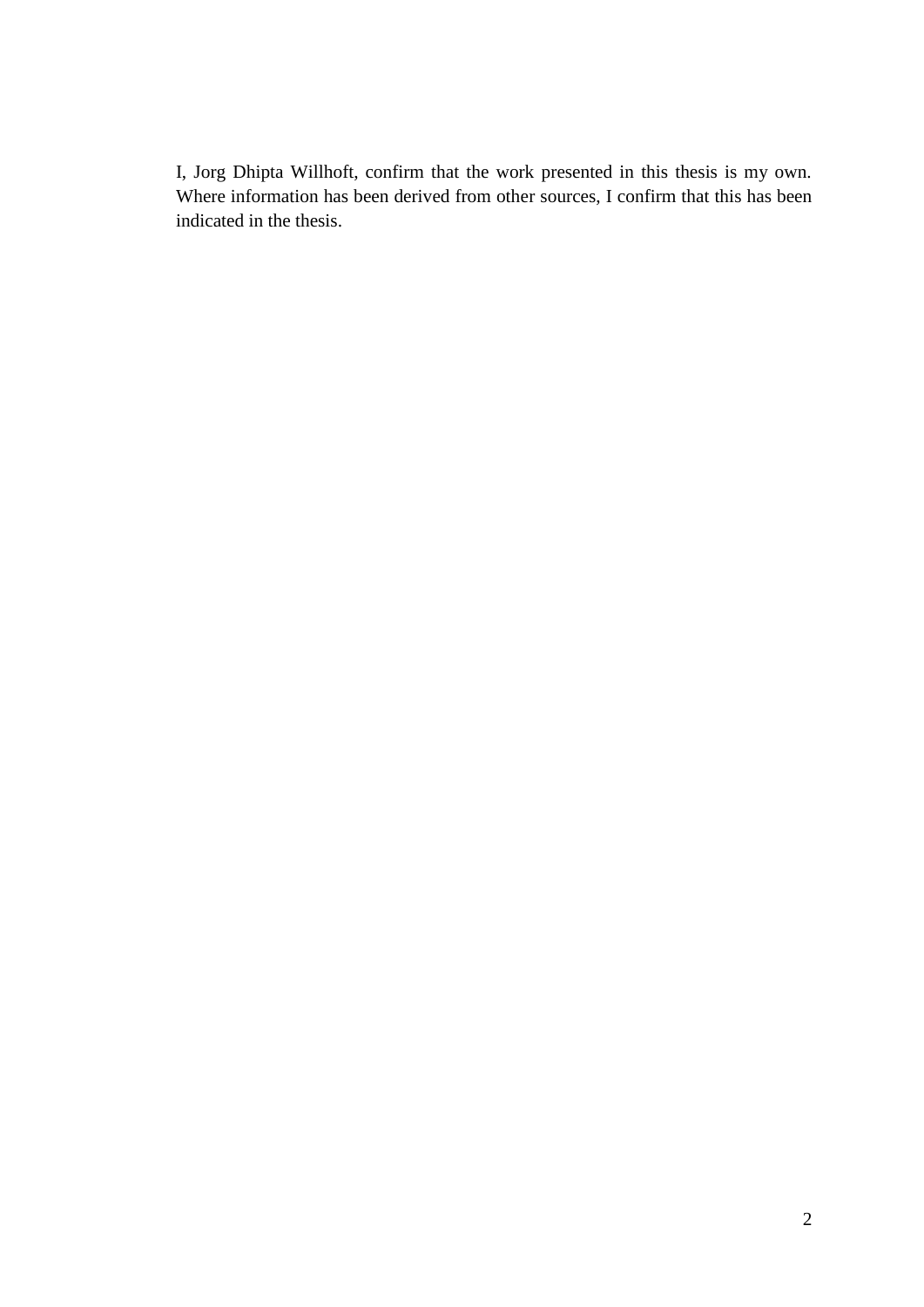### **Abstract**

This thesis seeks to provide an explanation of what I call the Basic Principle about Perceptual Justification which states that if a subject S has a perceptual experience as of a mind-independent object x being  $F$  (or in which it appears to him as if an x is  $F$ ), and forms the belief that an x is F on the basis of having an experience of this phenomenological sort, then (perhaps provided certain further conditions obtain) S's belief that an x is F is prima facie justified for S. I distinguish between two conceptions of epistemic justification. Roughly, on an objective conception, a subject S has a justified belief that p if he bases this belief on grounds that entail or make likely the truth of p, while on a subjective conception a subject S has a justified belief that p if he forms this belief on the basis of his occupying a perspective from which a situation obtains that entails or makes likely the truth of p. I argue that the truth of the Basic Principle can be derived, in part, from facts about the phenomenal character of perceptual experience. In particular, I argue that the Basic Principle can be explained by saying that the subject's perceptual experience can provide him with justification for believing that an x is F in the subjective sense and that it does so, in part, in virtue of its phenomenal character. I also address the question of whether perceptual experiences can provide us with immediate justification for believing propositions about our environment, that is, with justification that does not depend on our having independent justification for believing other propositions such as the proposition that perceptual experiences are generally reliable. To this end, I consider the so-called problem of easy knowledge and argue that the issues concerning this problem should not compel us into thinking that perceptual justification cannot be immediate.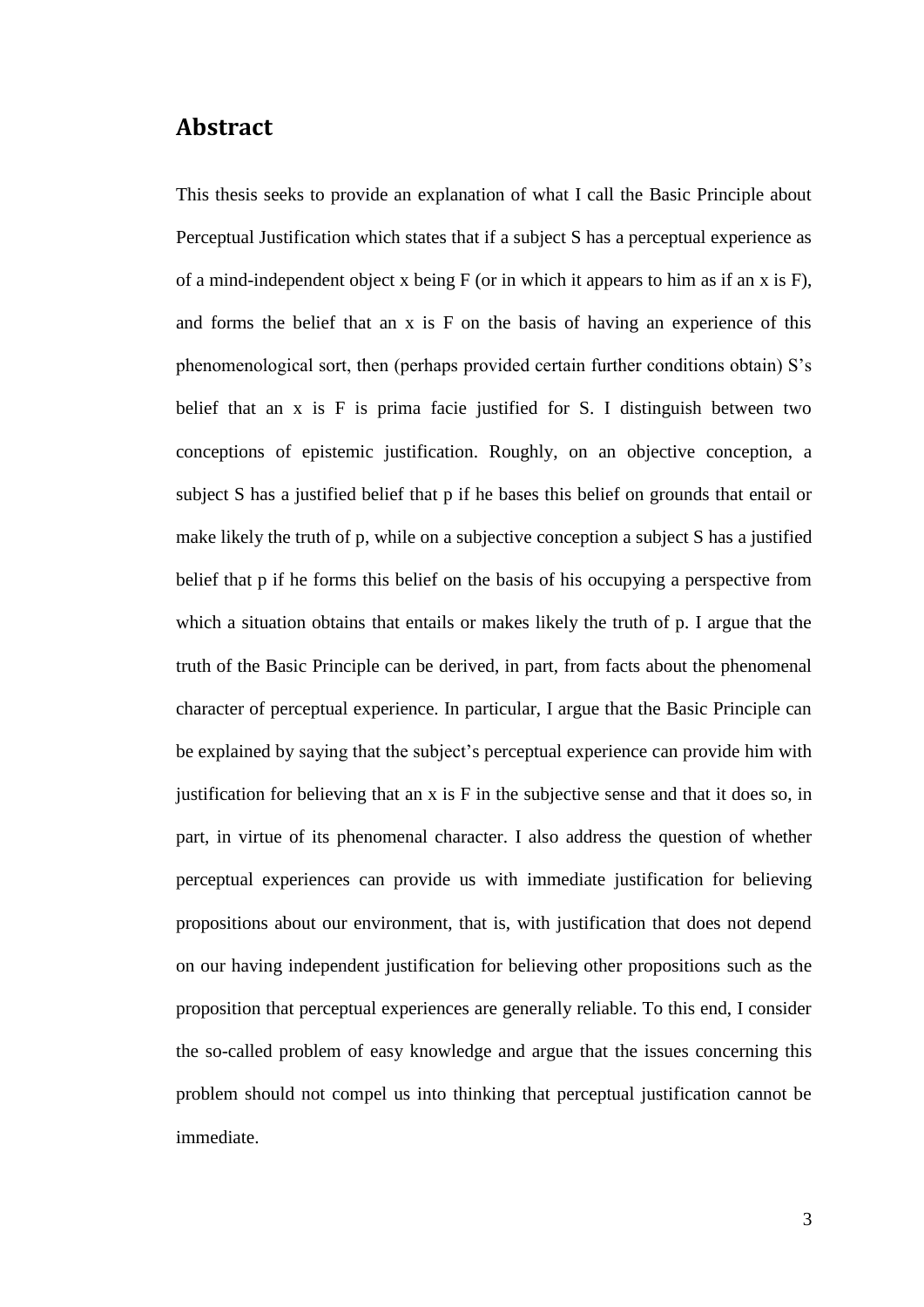## **Contents**

| McDowell's Response to Scepticism about the External World 112 |  |
|----------------------------------------------------------------|--|
|                                                                |  |
|                                                                |  |
|                                                                |  |
|                                                                |  |
|                                                                |  |
|                                                                |  |
|                                                                |  |
|                                                                |  |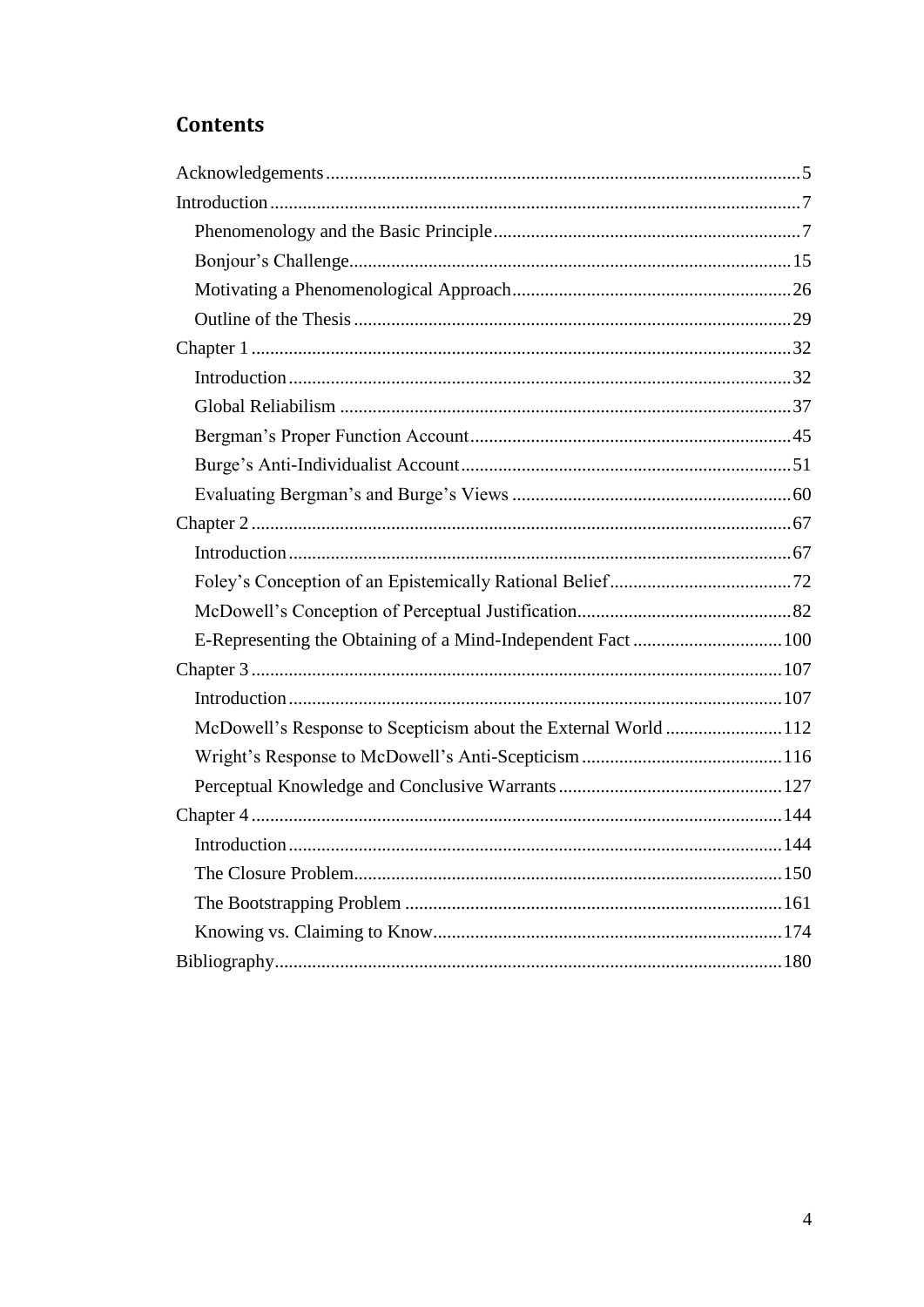## <span id="page-4-0"></span>**Acknowledgements**

I would like to thank all my supervisors over the years, Mark Kalderon, Christopher Peacocke, Paul Snowdon, and Jose Zalabardo, for helpful comments on different parts of this thesis and for guiding me through various issues in epistemology and the philosophy of perception. Any mistakes or misconceptions that the thesis may contain are, of course, entirely my responsibility. I would also like to thank the Philosophy Department at UCL for their financial support and Rory Madden and Jose for helping me to secure a much-needed extension to my original submission deadline.

Finishing this thesis would not have been possible if I had not received the help of friends and family in taking care of my two sons, Han and Tang. So a warm and heartfelt thank you goes to Midori Ainoura, Sally Holyland, Takatomo Kashiwabara, Katie Kelly, Michelle King, Stephen Ooi, Anne Stranne-Petersen, Oliver Willhoft, Udo Willhoft, and Ana Yerill. I cannot thank enough my mother, Tuti Willhoft, and my mother-in-law, Ellen King, both of whom stayed with us for extended periods of time, took care of us, showered the kids with love, and kept things together for us.

I owe the most to my wife, Laura King. She has made great sacrifices and worked tirelessly to allow me to pursue my goals. In return, I have stretched her patience to the limit by missing several personal deadlines. But our 'shared custody' arrangement, in which I have the kids during the week and she has them during the weekend, is now at an end and we can finally be a proper family. Without Laura, little of what I do would be possible and none of it would be worthwhile. And so, with gratitude and apologies but above all with love, I dedicate this thesis to her.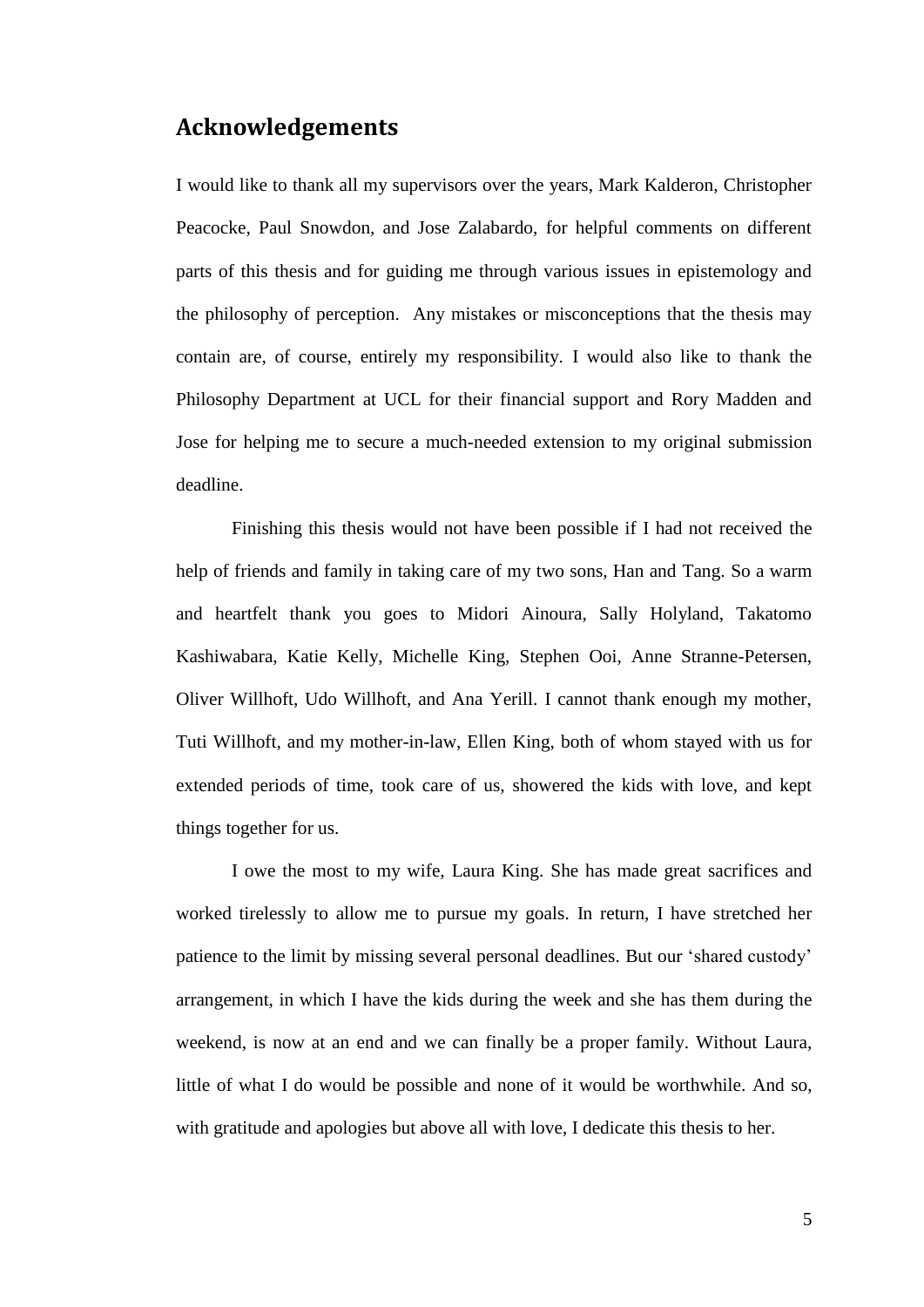*To Laura*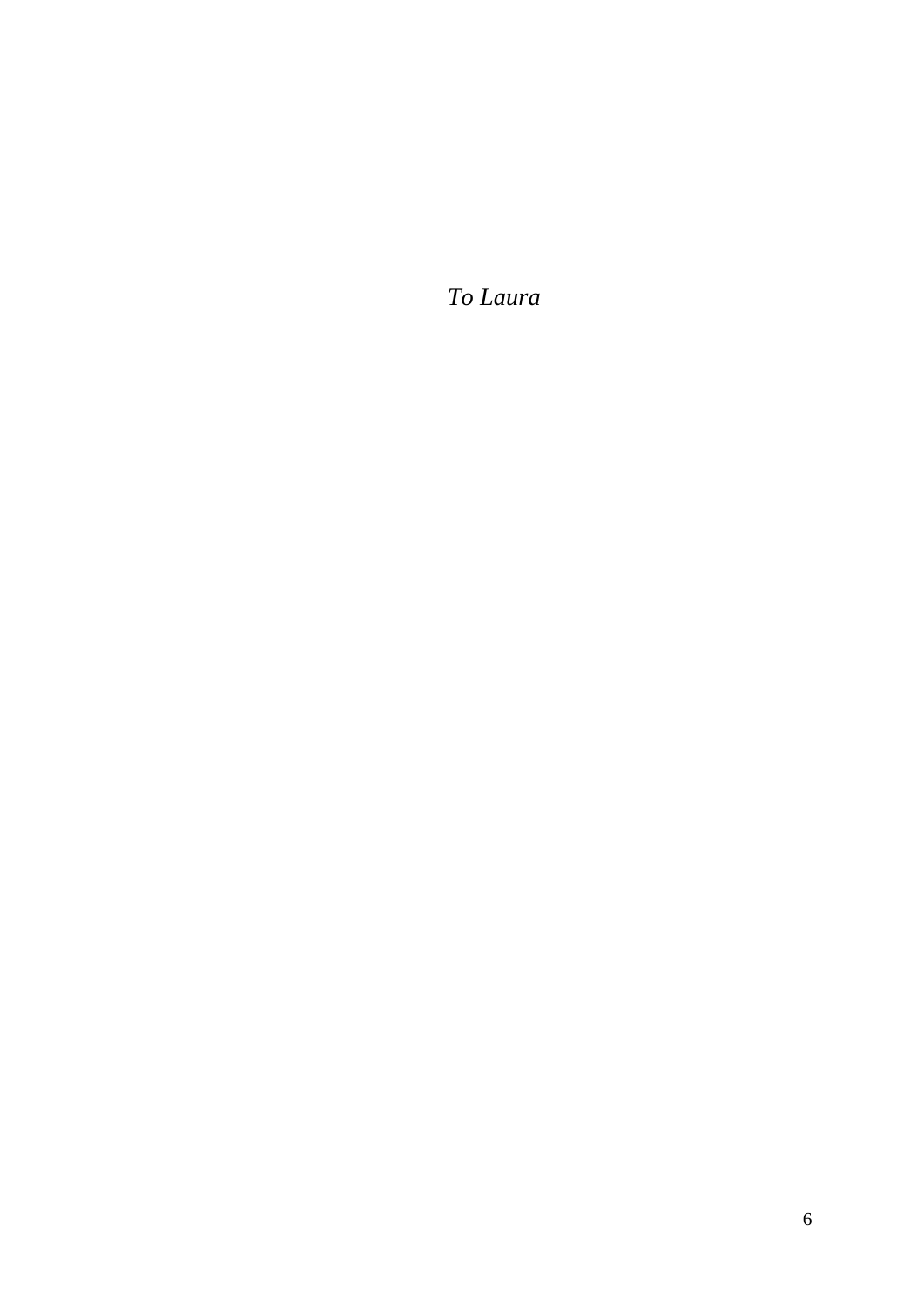## <span id="page-6-0"></span>**Introduction**

Do perceptual experiences contribute to the epistemic justification of beliefs about the external world? And if they do, how and under what circumstances do they do so? These are the questions that I will be addressing in this thesis. I will begin with some natural and intuitive thoughts, first, about the nature of perceptual experiences and, second, about their epistemic role in regards to external world beliefs.

#### <span id="page-6-1"></span>*Phenomenology and the Basic Principle*

We can begin with an insight by P.F. Strawson, who claims that "mature experience" (in general) presents itself as, in the Kantian phrase, an immediate consciousness of the existence of things outside us." (Strawson, 1979, p. 47) Strawson's claim here is about how perceptual experience presents itself to us when we reflect on, or introspect, its nature, and it is a claim that can be divided into two parts. The first is that, on reflection, a perceptual experience presents itself as a conscious awareness of certain ‗things' or objects. The second is that these objects are ‗things outside us' or mind-independent in the sense that they exist independently of our conscious awareness of them. If we take the first part first, what exactly is involved in the (seeming) conscious awareness of objects that we attribute to perceptual experience? A helpful formulation of what is involved here is provided by John Searle in the following passage: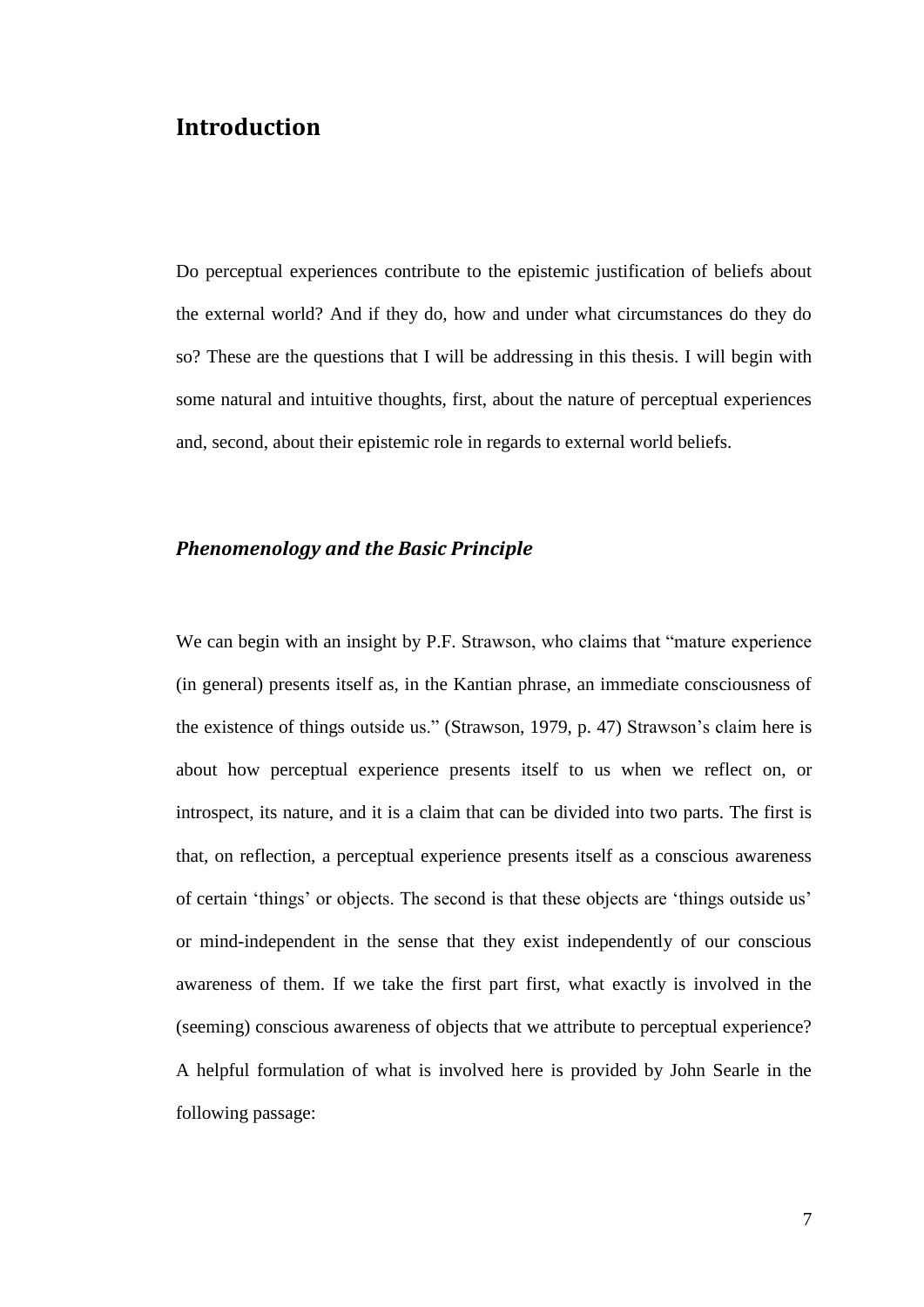If, for example, I see a yellow station wagon in front of me, the experience I have is directly of the object. It doesn't just "represent" the object, it provides direct access to it. The experience has a kind of directness, immediacy and involuntariness which is not shared by a belief I might have about the object in its absence. (Searle, 1983, pp. 45-6)

Searle's aim in this passage is to capture certain features of perceptual experiences that he designates with the use of words like ‗directness' and ‗immediacy'. Thus the seeming conscious awareness that we find in perceptual experience when we reflect on them is a kind of direct presentation to us of these objects; in having a perceptual experience, it is, to put it differently, as if we are directly confronted with certain objects as *being right there* before us (an idea that is also captured by Strawson's formulation of experience as involving a seeming consciousness of the *existence* of things outside us) and, though this is not mentioned by Searle in this passage, as *having certain properties*. Call this feature the *presentational character* of experience. In having this feature, perceptual experiences essentially differ from other mental states such as thoughts or beliefs. For example, in thinking about a yellow station wagon, it need not be the case that it is to one as if a yellow station wagon is right there in front of one.

Consider now the second part of Strawson's claim. The idea here was that perceptual experience, on introspection, presents itself as a conscious awareness of *mind-independent* objects. In making this claim, part of Strawson's point is to say that a description of perceptual experience which is 'faithful' to 'experience as we actually enjoy it' (Strawson, 1979, p. 43) will essentially involve the use of concepts for mind-independent objects. Thus when asked to give a description of his current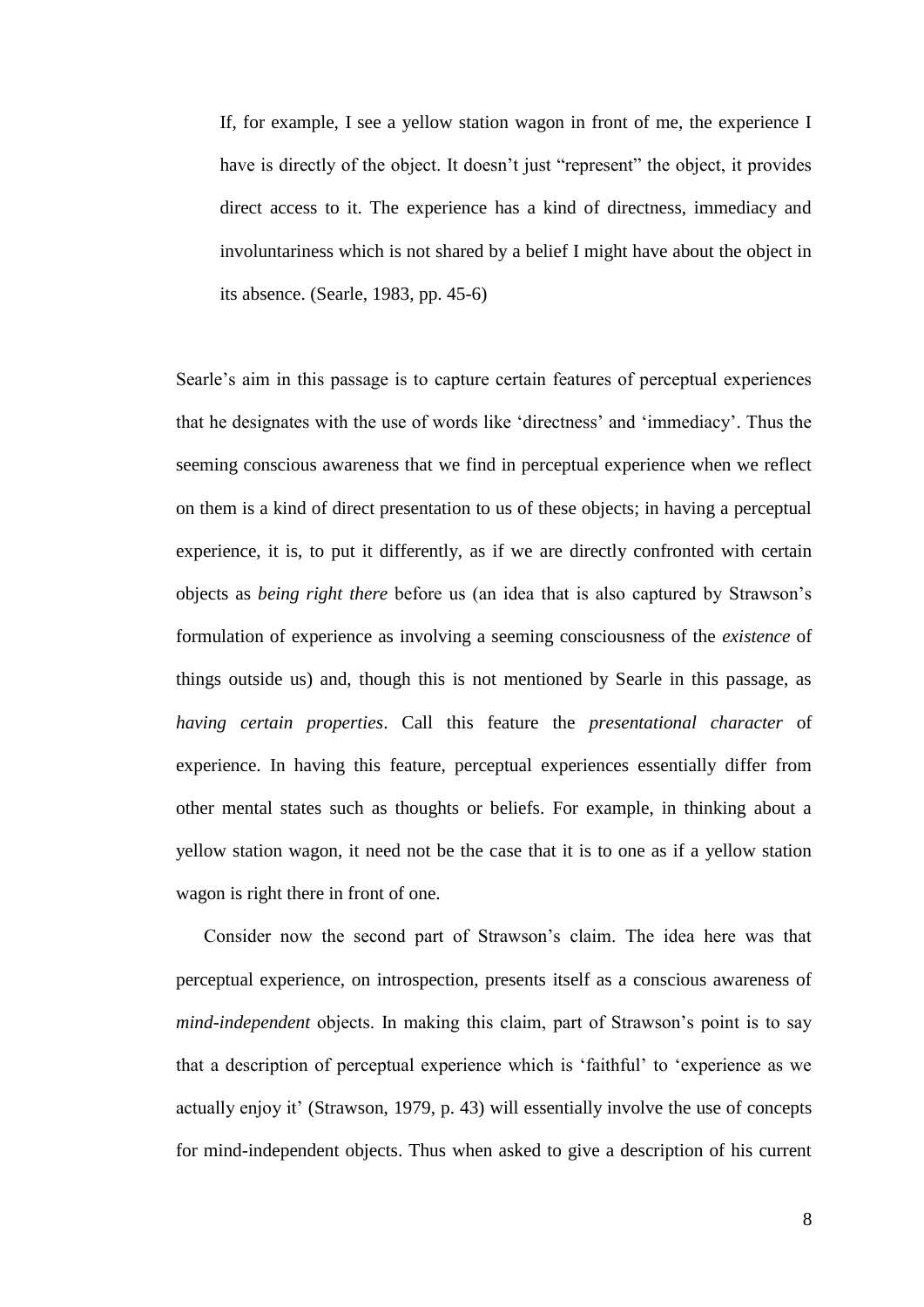visual experience, a person might say, for example, that he sees ‗the red light of the setting sun filtering through the black and thickly clustered branches of the elms...the dappled deer gazing in groups on the vivid green grass...' (ibid, p. 43) Of course, this description of the visual experience in terms of the person's seeing certain mindindependent objects involves a commitment to the existence of those objects. Strawson insists, however, that even if one were to shed this kind of commitment, a faithful description of the person's visual experience would still involve the very same concepts for mind-independent objects involved in the original description. Thus the person might say instead that he 'had a visual experience such as it would have been natural to describe by saying that [he] saw [the red light of the setting sun...]...' (ibid, pp.43-4)

Call this feature the *world-directedness* of perceptual experience. Together the presentational character of a perceptual experience and its world-directedness yield a description of perceptual experience as a seeming confrontation with the external world – where how things are in the world seems to be made manifest to one in having the visual experience. An important point to note is that we find both of these two features in perceptual experiences that amount to genuine perceptions of an object in the external world object as well as in experiences that do not amount to genuine perceptions. For example, when we see a red ball, reflection on this experience would present this experience as an immediate conscious awareness of a red ball that exists independently of our conscious awareness of it. However, these observations apply equally to non-veridical experiences such as hallucinations. Thus we can imagine being in a state that, from the inside, would appear just to be the same as a genuine veridical perception of a red ball but where there is in fact no red ball before us to be seen. Still, even if there is no relevant object to be seen, the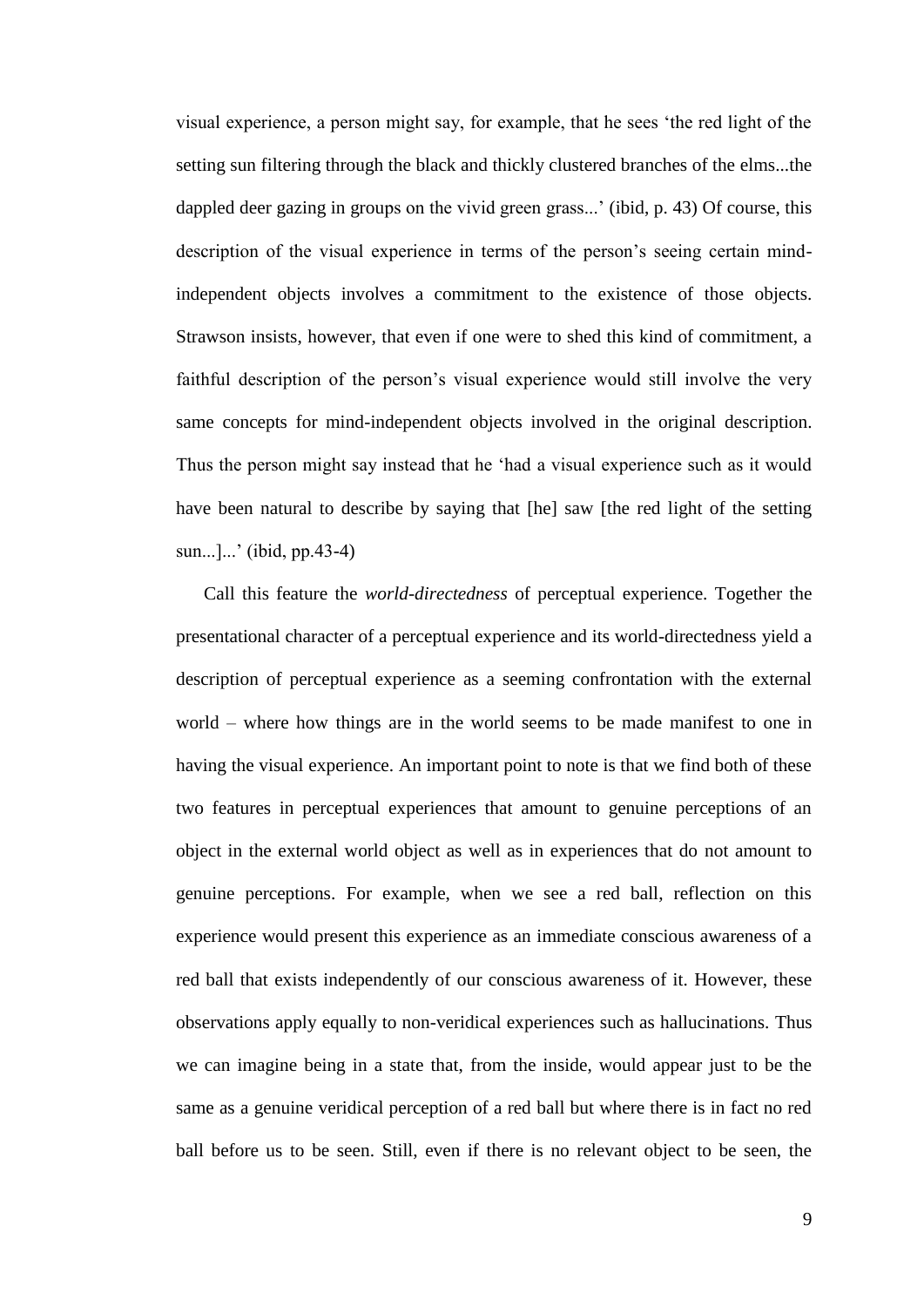experience – when described from a subjective point of view – presents itself as an immediate conscious awareness of a red ball.

These very natural thoughts are thoughts essentially about the *phenomenal character* of perceptual experiences. They are meant to capture *what it is like* for us, from our own subjective point of view, to undergo such experiences. Thus, phenomenologically speaking, veridical (visual) perceptions as well as (visual) hallucinations seem to involve a conscious awareness of mind-independent objects and some of their properties.

Apart from these natural thoughts about the phenomenal character of perceptual experience, there are also some very natural thoughts about the epistemic role of perceptual experiences. Thus it is very natural to think that many of our beliefs about our surroundings that we form on the basis of our perceptual experiences are epistemically justified for us. Suppose, for example, that as a result of seeing a red ball one forms the belief that there is a red ball in front one. Under normal circumstances, a belief of this kind seems to be entirely justified. To be sure, one's justification here may be defeated or undermined at a later point. For example, one may acquire evidence that epistemically supports the belief that one is not genuinely perceiving, in which case the justification provided by the perceptual experience may be undermined. But in the absence of any countervailing evidence, it seems to be epistemically appropriate for us to hold our perceptually based beliefs. Perceptions of mind-independent objects, therefore, seem to provide us with *prima facie* justification for believing certain propositions about those objects.

These thoughts seem to apply equally to perceptual experiences that do not amount to fully veridical perceptions of mind-independent objects. Intuitively, these too seem to have the capacity to provide us with some prima facie justification for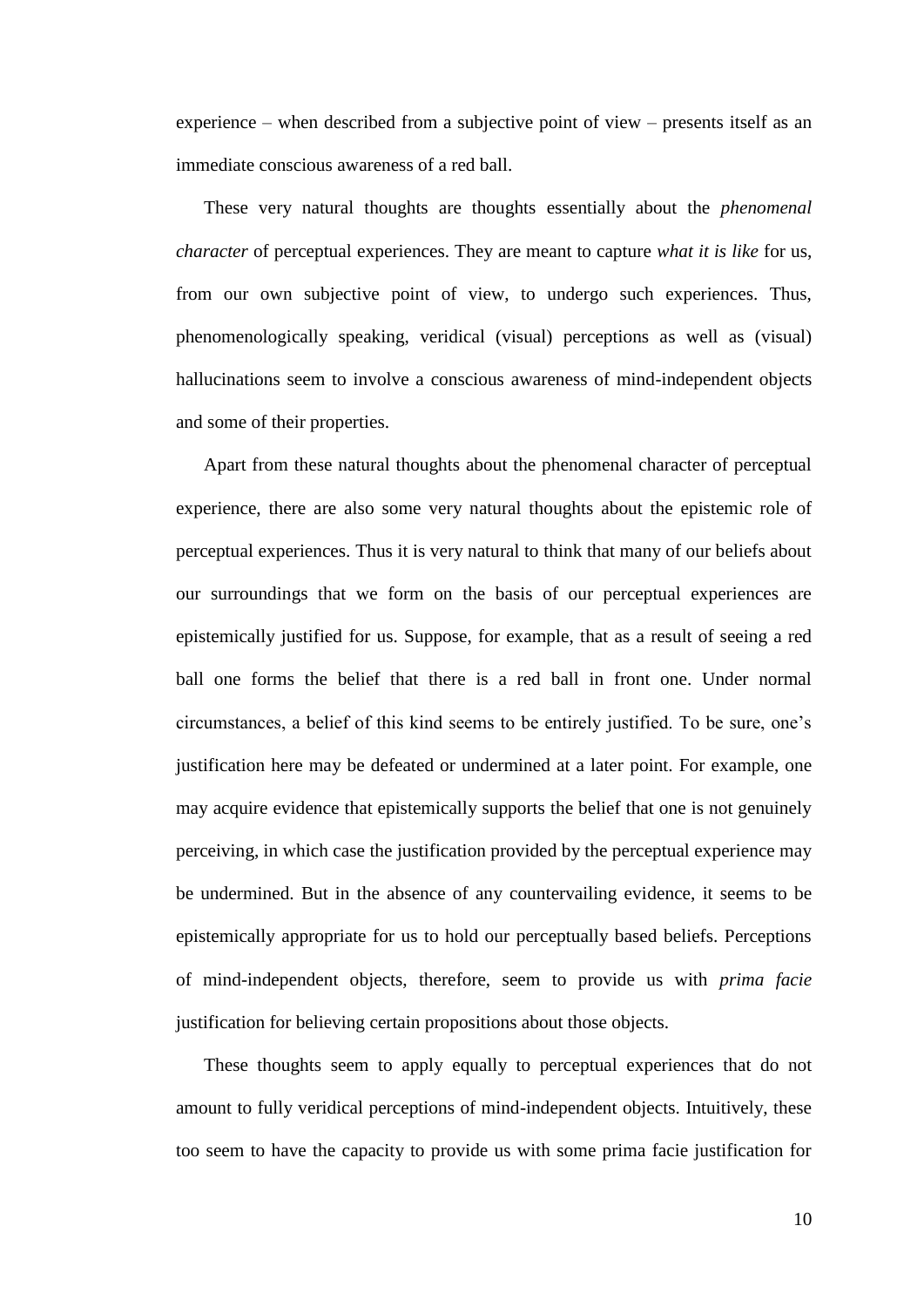beliefs about our surroundings. If, for example, one unwittingly suffers from a highly deceptive hallucinatory experience in which it appears to one as if there is a red ball in front of one when there is in fact no red ball for one to be seen and on the basis of having this experience forms the belief that there is such an object in front of one, then this belief too may be entirely justified for one. Of course, such a belief may well be false. Still, in the absence of reasons for thinking that one is in fact suffering from a hallucination, it seems to be entirely appropriate, from an epistemic point of view, for one to believe that there is a red ball in front of one.

These intuitive thoughts about the phenomenal character and epistemic role of perceptual experiences can be combined to formulate the following principle about perceptual justification:

If a subject S has a perceptual experience as of a mind-independent object x being F (or in which it appears to him as if an x is F), and forms the belief that an x is F on the basis of having an experience of this phenomenological sort, then (perhaps provided certain further conditions obtain) S's belief that an x is F is prima facie justified for S.

I will refer to this principle as the *Basic Principle about Perceptual Justification* (or the Basic Principle for short). The antecedent of this principle is to be taken as making a claim about a subject enjoying a perceptual experience with the kind of phenomenal character that was described a moment ago. Thus a perceptual experience as of a mind-independent object x being F (or in which it appears to one as if an x is F) is an experience which involves a seeming conscious awareness of a mind-independent object x instantiating the property F.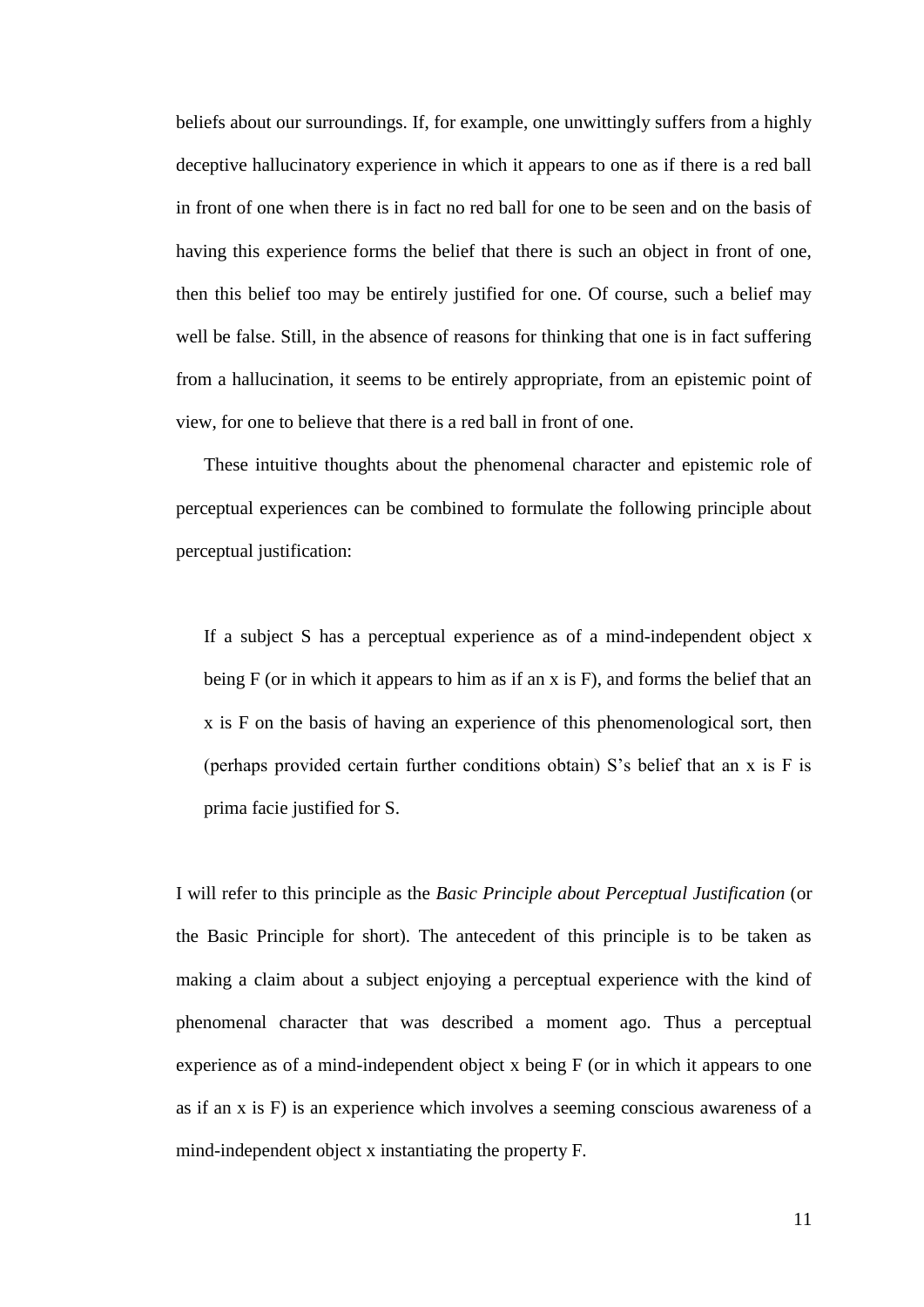The first point to note about this principle is that, stated as it is, it records a certain intuition about when a subject can have a prima facie justified belief about his surroundings. The intuition is that when a subject enjoys a perceptual experience of an x being  $F$  and forms the belief that an x is  $F$  on the basis of it then that belief is prima facie justified for him. The Basic Principle as such, however, does not have any implications on what makes such a belief epistemically justified for a subject; nor does it have any implications on what the role is of the perceptual experience in accounting for the justification of the belief. It also leaves open the possibility that further specific conditions have to obtain, other than the presence of a relevant sort of perceptual experience, in order for a belief based on this experience to have the status of being prima facie justified for one.

Another point to note is that this principle is a principle about what is usually referred to as *doxastic justification*. It thus states certain conditions under which a particular belief of a subject can have the property of being justified for him. In general we can say that for a subject's belief that p to have this property is for the subject to possess adequate grounds in support of believing that p and for him to form the belief that p on the basis of these grounds. The notion of doxastic justification so understood is different from the notion of *propositional justification*. The latter notion picks out a property that a proposition rather than a belief can have for a subject. Thus one can have propositional justification for believing a proposition p if one possesses adequate grounds in support of believing that p without thereby having to have a justified belief that p. This could be, for example, when one does not in fact form the belief that p despite having adequate grounds for believing that p, or when one does have the belief that p without however having based the belief on the grounds one possesses.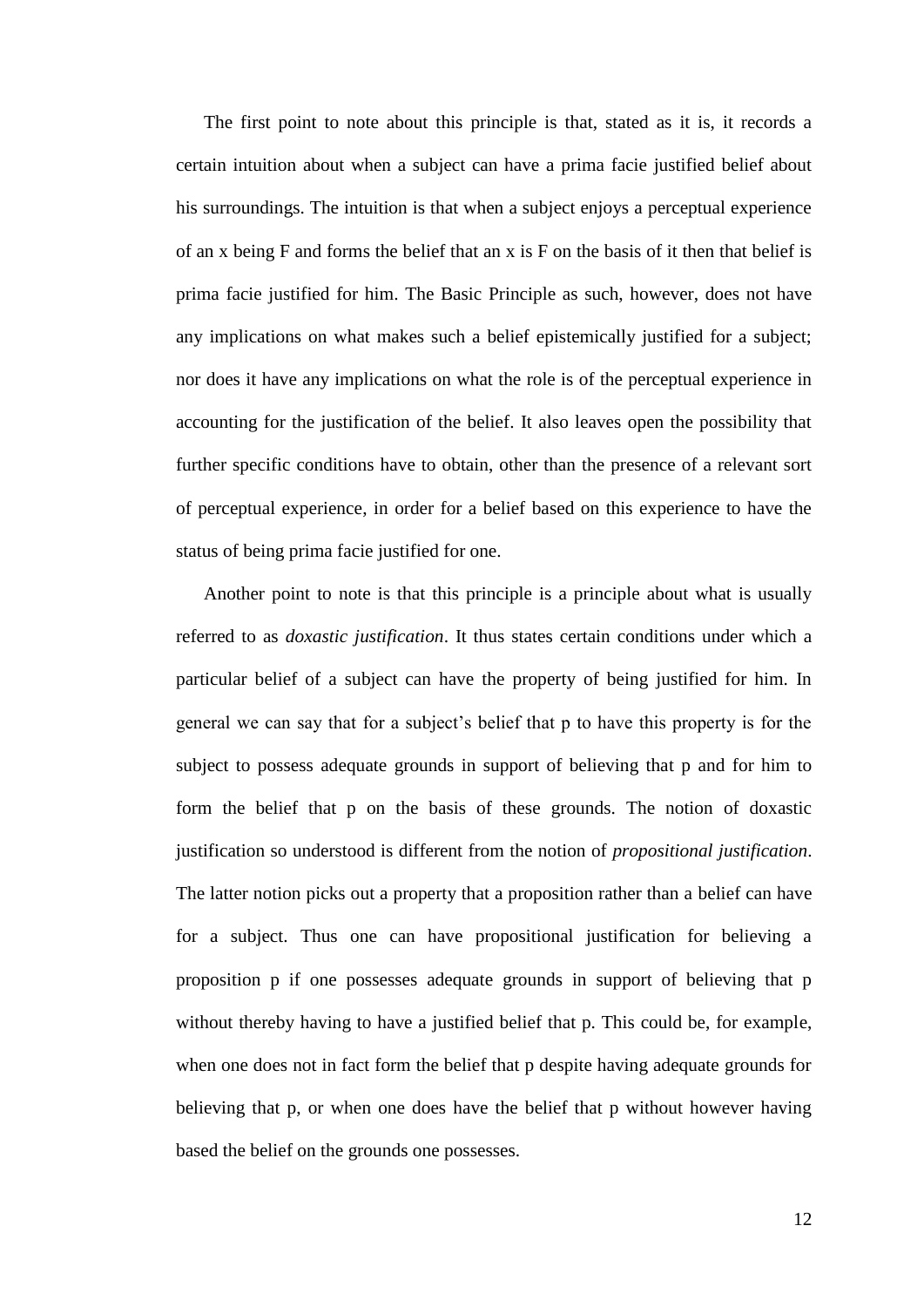We can of course formulate the Basic Principle in terms of the notion of propositional justification. The result would be the following:

If a subject S has a perceptual experience as of a mind-independent object x being F (or in which it appears to him as if an x is F), then (perhaps provided certain further conditions obtain) S has some prima facie justification for believing that an x is F.

This thesis will consider various explanations of why the Basic Principle in either of these two forms is true. However, of particular interest will be the relation between this principle and the phenomenal character of perceptual experience. One question to be addressed is thus whether the truth of the Basic Principle can be derived from facts about what it is like for a subject to undergo the perceptual experience in such way that we can say that the perceptual experience contributes to the justification of his belief in virtue of its having the phenomenal character that it does. I will refer to accounts that attempt to explain the Basic Principle, at least in part, by appeal to facts about the phenomenal character of experiences as *phenomenological accounts of, or phenomenological approaches to, the Basic Principle*. An endorsement of such an account has recently been given by James Pryor. Thus Pryor states:

My view is that our perceptual experiences have the epistemic powers...they have because of what the phenomenology of perception is like.

I think there's a distinctive phenomenology: the feeling of *seeming to ascertain* that a given proposition is true. This is present when the way a mental episode represents its content makes it feel as though, *by* enjoying that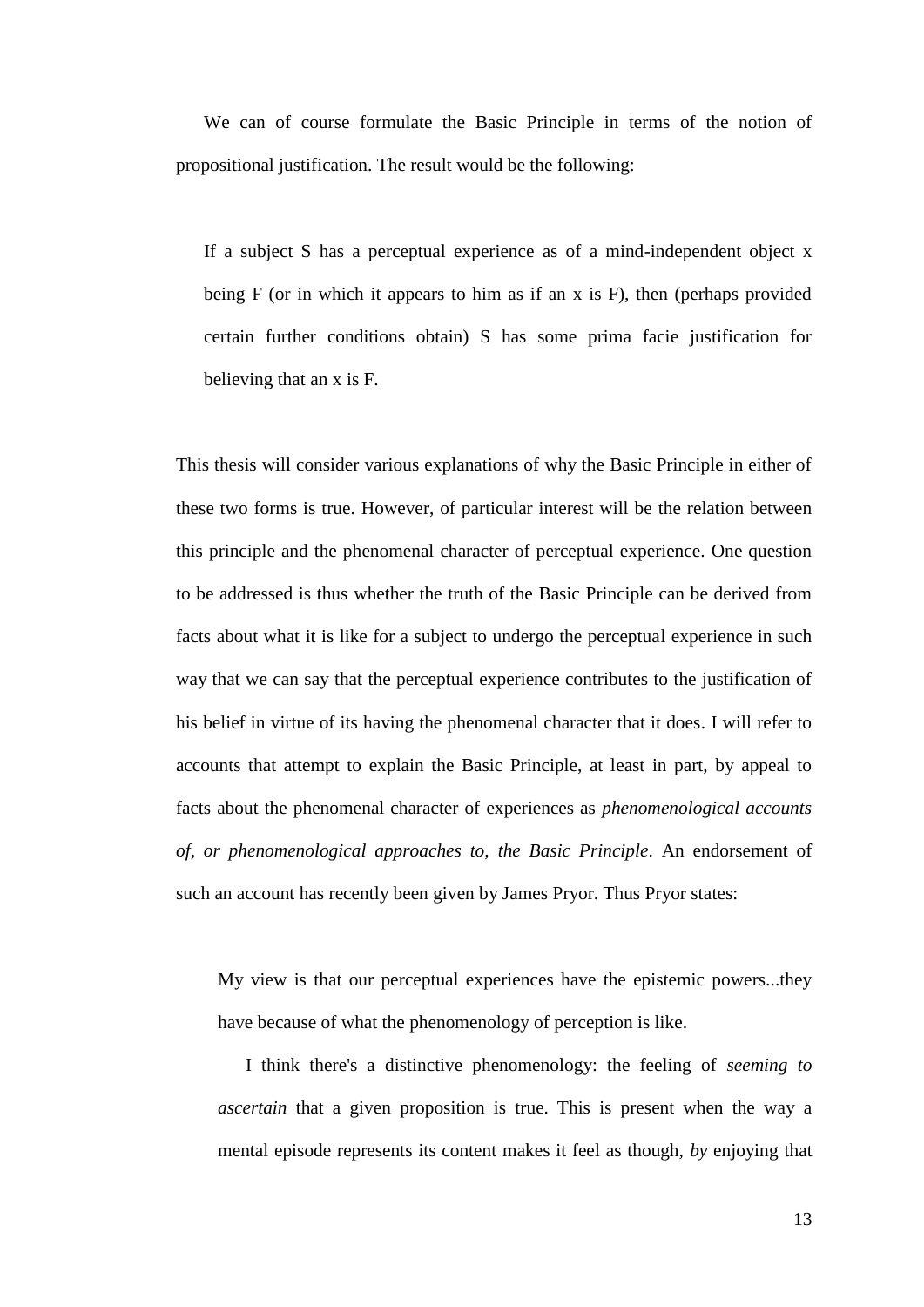episode, you can *thereby just tell* that that content obtains...When you have a perceptual experience of your hands, that experience makes it feel as though *you can just see* that hands are present. It feels as though hands are being shown or revealed to you. (Pryor, 2004, pp. 356-7)

Pryor makes a number of claims in this passage that need not be adopted by all proponents of a phenomenological approach. For one, he assumes that perceptual experiences are mental states with representational contents and that it is in virtue of their having such contents (and the way these contents are represented in experience) that perceptual experiences have the phenomenal character that they do. Moreover, he seems to think that the phenomenal character of perceptual experiences involves different kinds of 'feelings' such as the feeling of seeming to ascertain a proposition or the feeling that one can just tell that a proposition is true. Finally, he believes that it is in virtue of these phenomenological facts that perceptual experiences have the capacity to provide us with justification for believing certain propositions about the external world.

None of these claims, however, are essential to the phenomenological approach. Thus the kind of *intentionalism* about the nature of perceptual experience that Pryor assumes here is only one of several competing accounts of what constitutes the phenomenal character of experience. Furthermore, we might have doubts about the contention that the phenomenal character of a perceptual experience involves the kinds of feeling that Pryor describes and, more generally, the contention that it involves any feelings at all. At the end of the passage, though, Pryor suggests that it is because in having the relevant perceptual experience it feels to one as if hands are being shown or revealed that such an experience can provide one with justification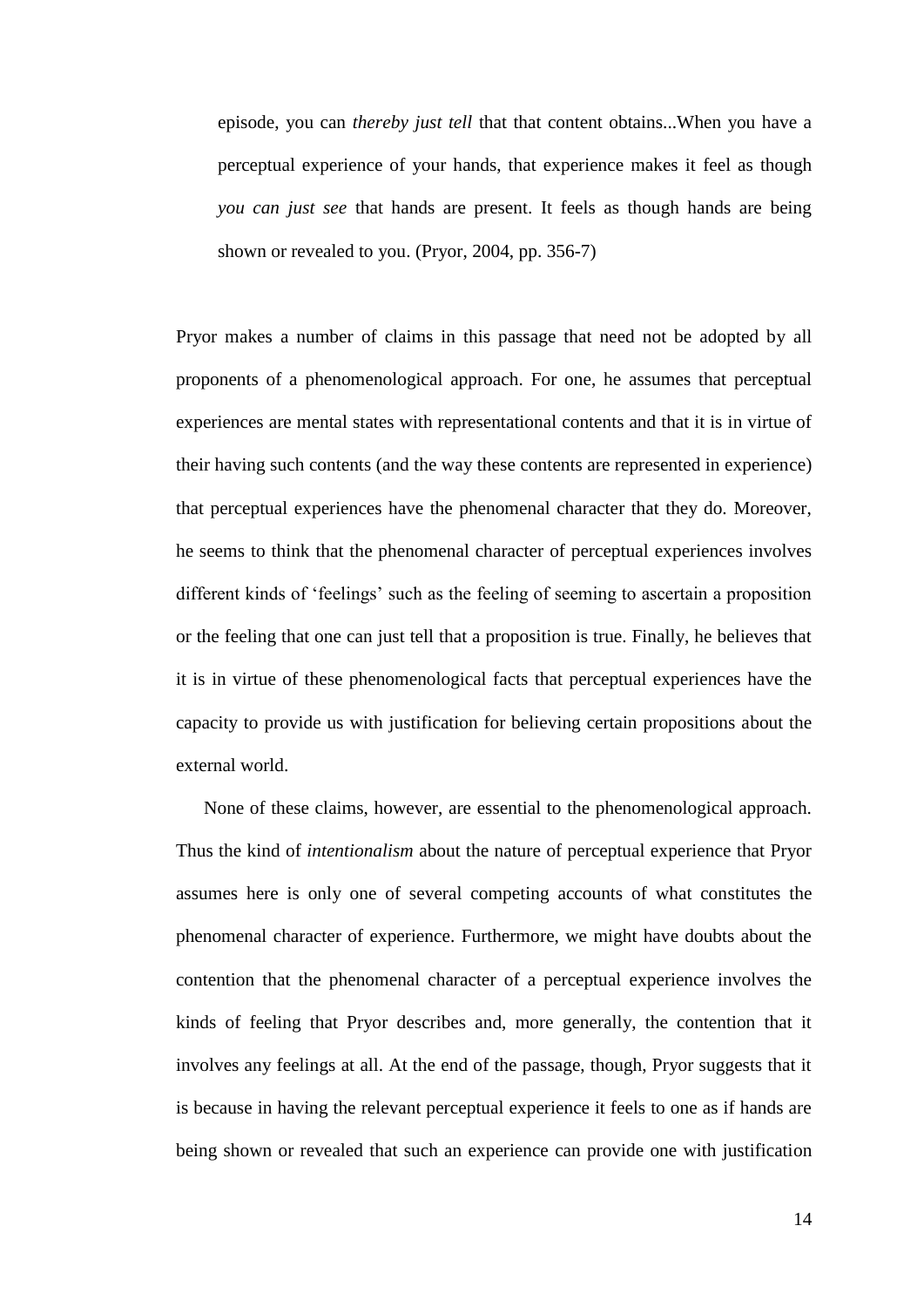for believing that there are hands in front of one. If we shed the notion that there is a kind of ‗feeling' involved in having the perceptual experience, we can simply take this to reflect the features of the phenomenal character of experience we identified earlier, namely its presentational character and world-directedness. From the subjective point of view, when one sees one's hands, it is to one as if there are hands right before one. The suggestion is then that it is in virtue of the perpetual experience having these phenomenal features that it provides one with justification for believing that there are hands in front of one.

The question of course is why we should think that this is the case. And more fundamentally: what exactly is it to say that it is *in virtue of* the phenomenal properties of a perceptual experience that this experience can provide one with justification for believing propositions about the external world? Pryor himself does not provide us with any answers to these questions, at least not in the foregoing passage. In what follows, I want to approach these questions by considering a particular challenge that we might pose to the proponent of a phenomenological approach.

#### <span id="page-14-0"></span>*Bonjour's Challenge*

This challenge is expressed by Laurence Bonjour in the following passage:

It is easy to see how the way in which material objects seem to be simply presented or, as one might even be tempted to say, given in perceptual experience could lead to the view that is usually (and plausibly) ascribed to at least the most naive level of common sense, namely that there is no problem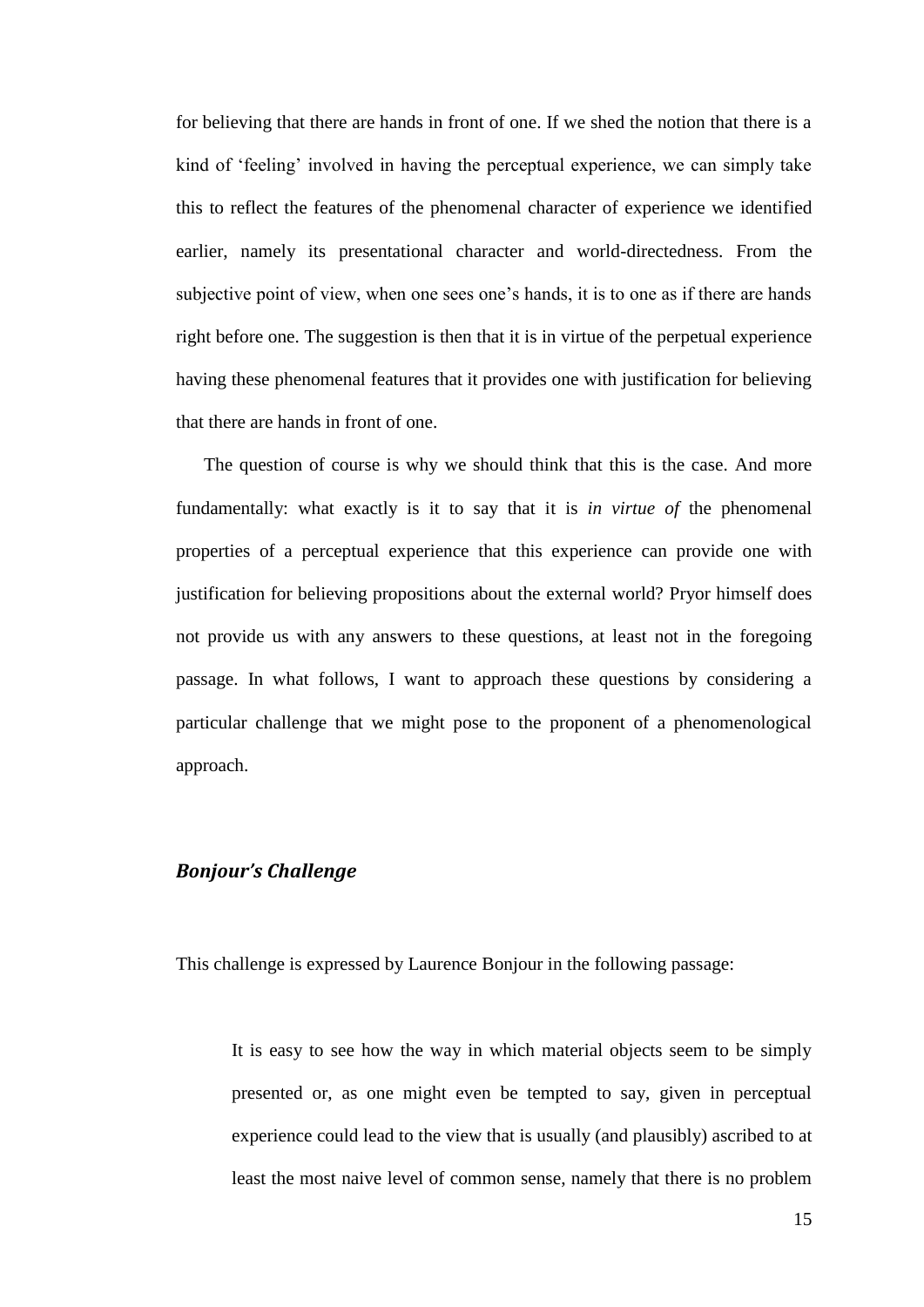at all about the justification or indeed truth of the resulting beliefs. But...this presentational character of experience has to do with the way in which physical objects are represented or depicted in experience, but has no obvious bearing on whether such representations or the beliefs that reflect them are true. A presentational representation is no doubt more vivid, more striking, in something like the way in which a picture is more compelling than a merely verbal description. But pictures are just as capable of being mistaken as anything else, and so the pictorial character of a representation seems to be simply irrelevant to the issue of justification; my suggestion is that we have so far seen no clear reason not to say the same thing about the intuitively presentational character of perceptual experience. (Bonjour, In Search of Direct Realism, 2004, pp. 354-5)

The first point to note about this passage is that the analogy to pictures that Bonjour draws here is entirely misguided. As we have seen, a phenomenological approach to explaining the Basic Principle claims that it is, at least in part, in virtue of the phenomenal properties of a perceptual experience that the experience provides us with justification for believing a proposition about the external world. These phenomenal properties are properties of what it is like for a subject to undergo the perceptual experience. They belong to the general class of properties of what it is like for a subject to be in a conscious state. Such properties, however, are simply not attributable to pictures; that is, there is nothing it is like for a subject to be a picture. (Of course, there is the property of what it is like for a subject to be consciously aware of a picture but this is irrelevant to the issue at hand) So whatever kind of ‗presentational character' a picture can have it is not the same kind as the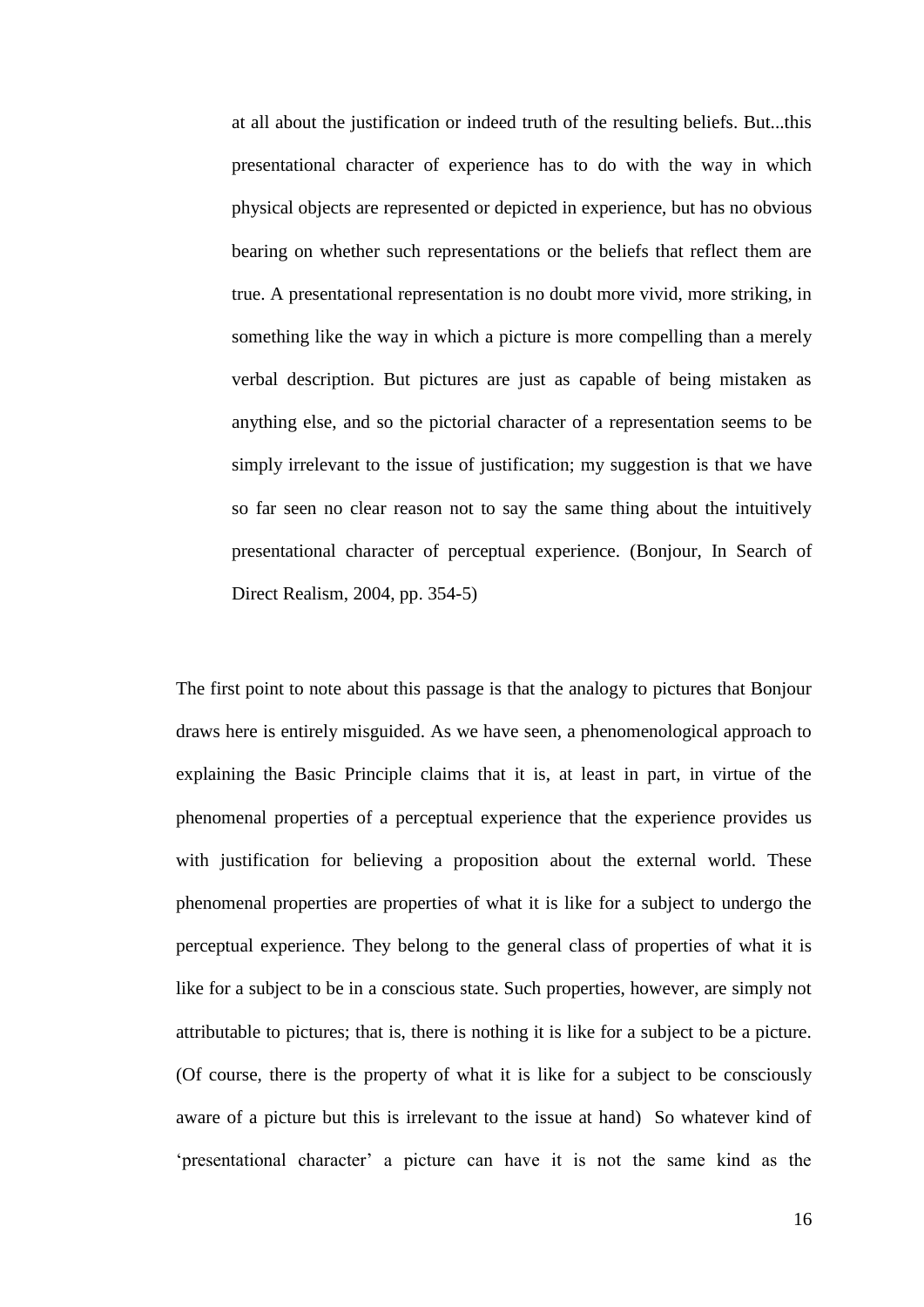presentational character that we have identified as a feature of the phenomenal character of experience. Hence, even if there are reasons for doubting that the presentational character of a picture has any relevance at all with respect to the question of whether such pictures provide us with any justification for believing propositions about the world, we should not expect that these problems apply to perceptual experiences and their phenomenal character.

However despite the fact that the analogy to pictures is misguided, Bonjour still raises an important point in this passage. His central claim is that the presentational character of a perceptual experience, and presumably its phenomenal character as a whole, has no obvious bearing on the truth of the propositions that this experience purportedly provides us with justification for believing. And if it has no obvious bearing on the truth of the relevant propositions, then there is no (obvious) reason for thinking that it is in virtue of its phenomenal character that a perceptual experience can provide us with justification for believing those propositions to be true. Of course, even if there are no obvious reasons for thinking this, this does not mean that there are no such reasons or that such reasons cannot be discovered upon deeper reflection.

How then could a proponent of the phenomenological approach respond to Bonjour's challenge? Before we can answer this question, we first need to be clear about how exactly this challenge should be understood. The questions we need to address at this point are these: in what way should the phenomenal character of a perceptual experience 'bear on the truth' of the propositions for which such an experience provides us with justification for believing if it is in virtue of its phenomenal character that the experience has the given epistemic properties? And why should the phenomenal character of a perceptual experience bear on the truth of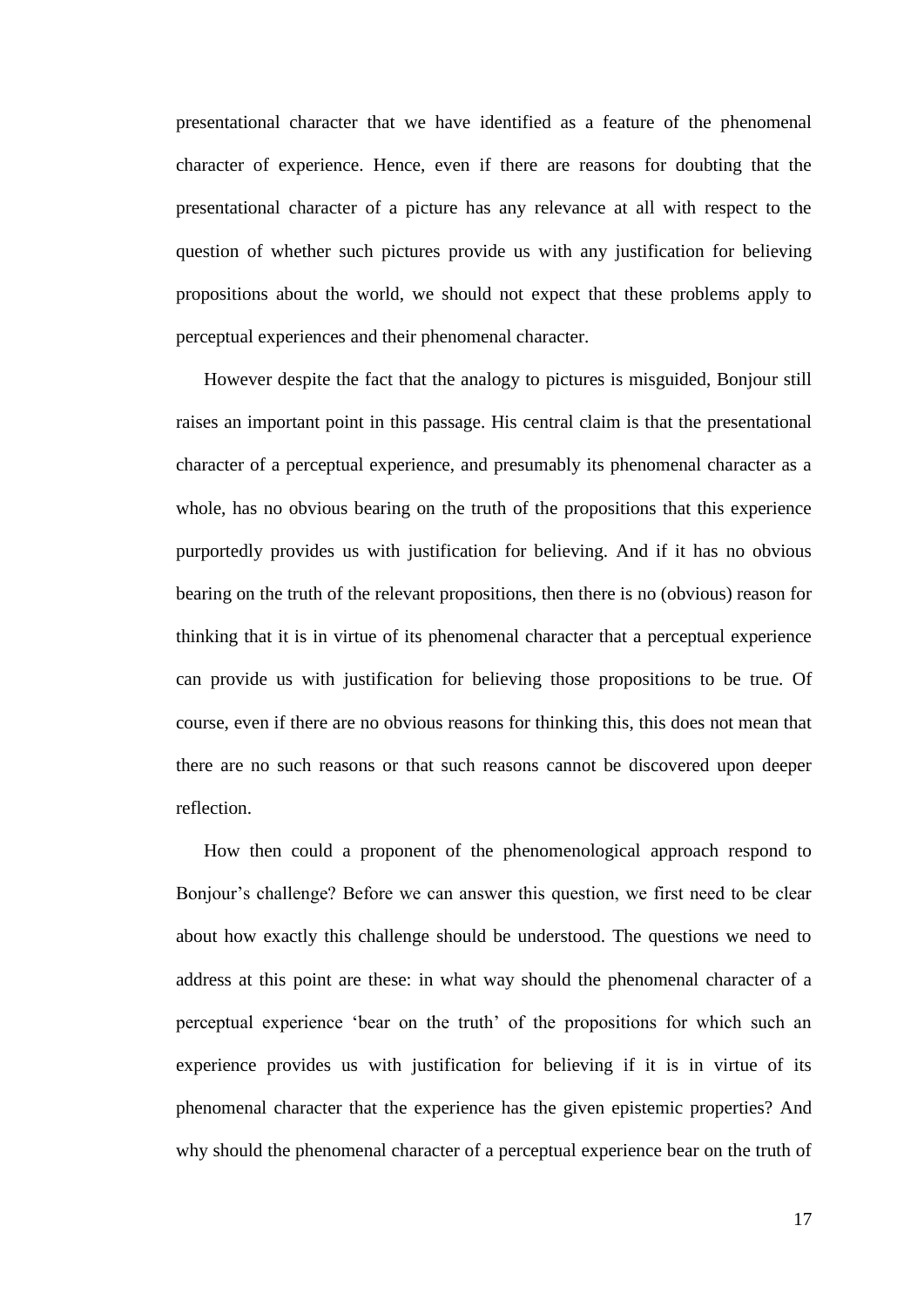the relevant propositions in this way in order for the experience to provide us with justification for believing those propositions? Finally, why should we think that the phenomenal character of perceptual experiences does not bear on the truth of the relevant propositions in the required way?

These questions need to be answered against the backdrop of certain assumptions about the concept of epistemic justification in general. One basic assumption about this concept is that it is essentially connected in some way with the concept of truth. This assumption in turn can be seen as being grounded in the general assumption that a belief essentially aims at truth. In fulfilling this aim, one will believe a proposition p only if p is true. Given this aim of belief, we can then understand the concept of epistemic justification as a specific kind of evaluative notion: a given belief is epistemically justified only if it is in some relevant sense appropriate with respect to the aim of believing a proposition p only if p is true. A theory of epistemic justification will therefore have to attempt to spell out the conditions under which it is appropriate in the relevant sense to hold a given belief. Following Stewart Cohen<sup>1</sup>, we can assume that there are two general approaches we can take towards spelling out these conditions, one of which yields an objective notion of epistemic justification, while the other yields a subjective notion.

Take the former notion first. Suppose a belief that p is based on a ground g, such as a perceptual experience. We can then say that g provides one with justification for believing that p only if forming the belief that p on the basis of g reliably results in that belief's being true. Another way of formulating an objective notion of epistemic justification is in terms of belief-forming processes rather than grounds for believing. Thus, a belief-forming process produces justified beliefs only if this process reliably

<sup>&</sup>lt;sup>1</sup> (Cohen, Justification and Truth, 1984)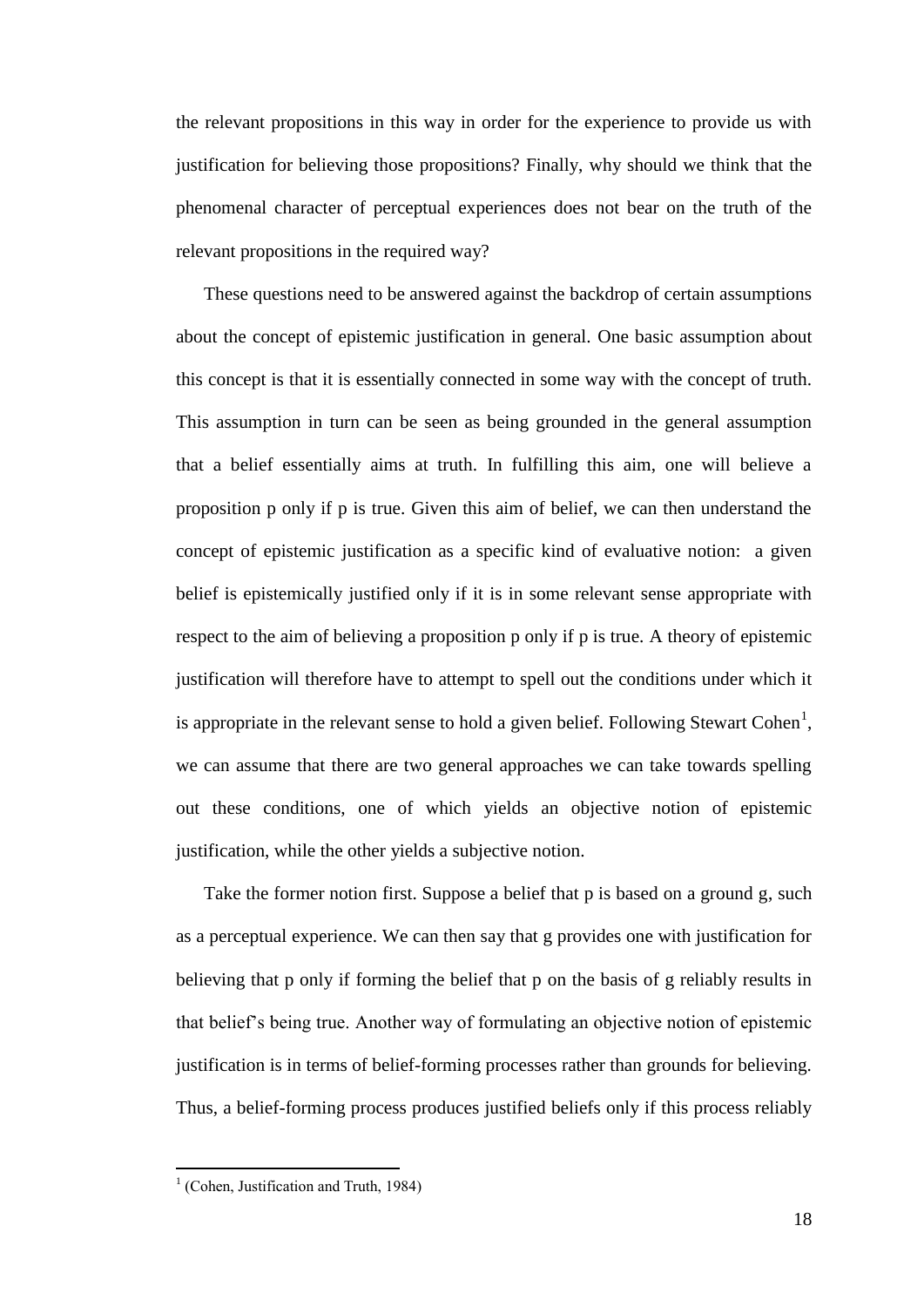produces beliefs that are true. Of course, the objective notion of justification understood in this way raises the question as to the degree of reliability that is required for there to be epistemic justification for believing that p, but we can set this question aside here. At the extreme end of objective conceptions of epistemic justification, a ground g provides one with justification for believing that p only if forming the belief that p on the basis of g necessarily results in the belief's being true. (Or, if we prefer a formulation in terms of processes: a belief-forming process pr produces justified beliefs only if pr necessarily produces beliefs that are true)

Alternatively, on a subjective notion of justification, we can think of epistemic justification not as a matter of one's having a ground g which is in fact reliably connected with the truth of p but rather as a matter of how things are from the subject's own perspective. Here, we can initially think of a perspective as being constituted by a subject's beliefs. Thus Cohen himself suggests as a version of the subjective notion of epistemic justification that a subject has justification for believing that p only if he has an 'impeccable belief' that a proposition q distinct from p obtains and that q makes likely the truth of p. (Cohen, Justification and Truth, 1984, p. 285) In general, a subjective conception of epistemic justification stipulates that a subject has justification for believing that p only if from his own perspective a situation obtains which makes likely the truth of  $p<sup>2</sup>$ . An objective conception of epistemic justification, on the other hand, stipulates that a subject has justification for believing that p only if the ground on the basis of which he forms the belief is such that it is (in some sense) reliably connected with the truth of p independently of whether or not it does so from the subject's own perspective.

Later on, in Chapter 2, I will claim that on a subjective conception, a subject can also have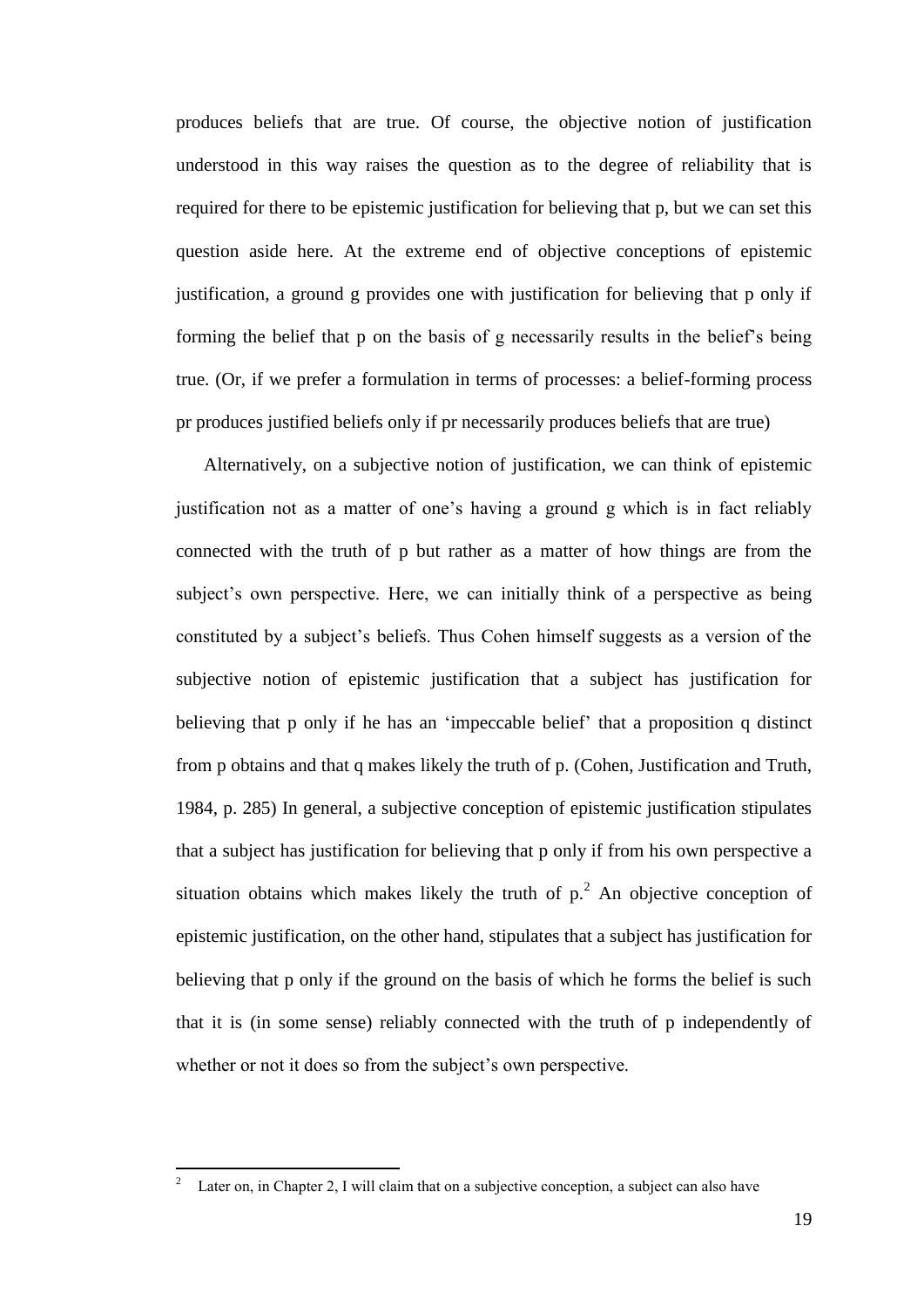Now both the objective and subjective notions of epistemic justification as formulated face a number of problems. However, my present concern is not to address these problems but rather to try to understand Bonjour's objection to the phenomenological approach to the Basic Principle. How then should we understand Bonjour's claim that the phenomenal character of a perceptual experience has no bearing on the truth of the relevant proposition that we take the experience to provide justification for believing?

Suppose we accept some objective conception of epistemic justification. Perhaps we can then take Bonjour to be claiming that a perceptual experience with its characteristic phenomenal character is not as a matter of fact reliably connected with the truth of the relevant proposition. It should be immediately clear, however, that this is not the way we should understand Bonjour's challenge to the phenomenological approach. For this would be to say that a typical perceptual experience, in which it is to us as if a mind-independent object x has a certain property F, is not in fact reliably connected with the truth of the proposition that an x is F. But not even a radical sceptic about perceptual knowledge and justification would make this assumption. Nor, for that matter, would a proponent of the phenomenological approach want to be understood as saying that the Basic Principle can be explained by assuming merely that when one has a perceptual experience with a phenomenal character such that it is to one as if a mind-independent object x is F, such experiences are reliably connected with the truth of the proposition that an x is F. The problem here is, as far as the phenomenological approach is concerned, that this does not capture the claim that it is *in virtue* of a perceptual experience's phenomenal character that this experience provides one with epistemic justification for believing a certain proposition about one's environment. At issue, therefore, at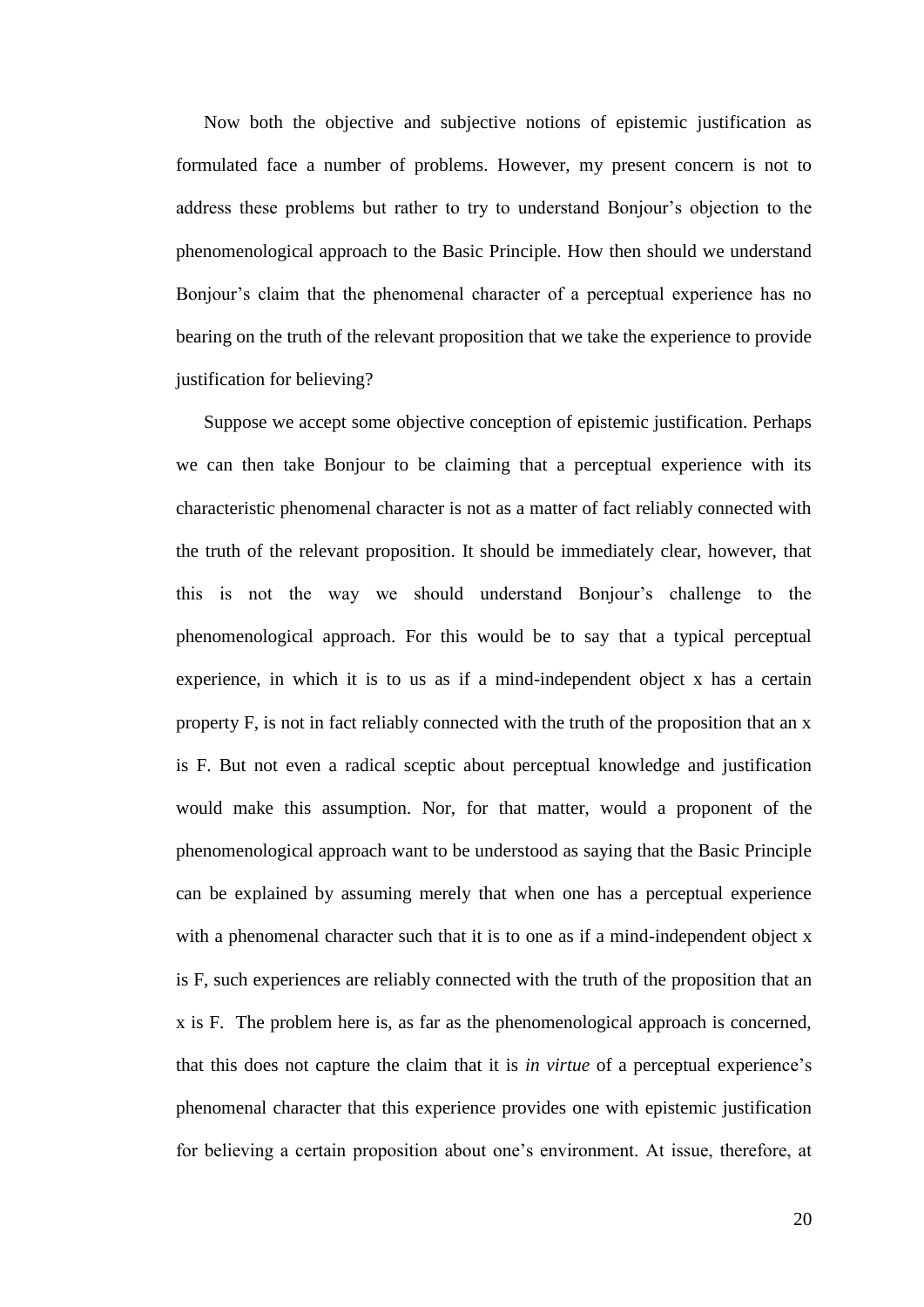least insofar as we are assuming an objective conception of epistemic justification, is the question of what precisely accounts for the fact that a perceptual experience of a certain phenomenological sort is reliably connected with the truth of the relevant external world propositions.

Now in general, we can perhaps assume that if a type of perceptual experience is reliable with respect to the truth of the proposition p then it is because token experiences of this type are more likely than not caused by the fact that makes p true. But if this is all that we can assume, then at best what we can infer in epistemic terms is that the perceptual experience has the epistemic properties that it does in virtue of its being reliably caused by the fact that makes p true rather than in virtue of its intrinsic phenomenal properties. One way of understanding Bonjour's challenge, therefore, is as follows: if perceptual experiences provide us with any justification at all for believing propositions about our environment it is because these experiences are reliably connected with the truth of those propositions. However, there is nothing about the phenomenal character of perceptual experiences in virtue of which perceptual experiences are reliably connected with the truth of propositions about our environment or on the basis of which we could explain such reliable connections.

Given this understanding of Bonjour's challenge to phenomenological accounts of the Basic Principle, what options are there for a proponent of such an account? One option here is to turn to the metaphysics of perceptual experience or, more precisely, to the question of what constitutes an experience's phenomenal character. There are in fact various theories about the metaphysics of experience that are on offer. For example, following a sense-datum theorist, we might hold that a perceptual experience has the phenomenal character that it does as a result of the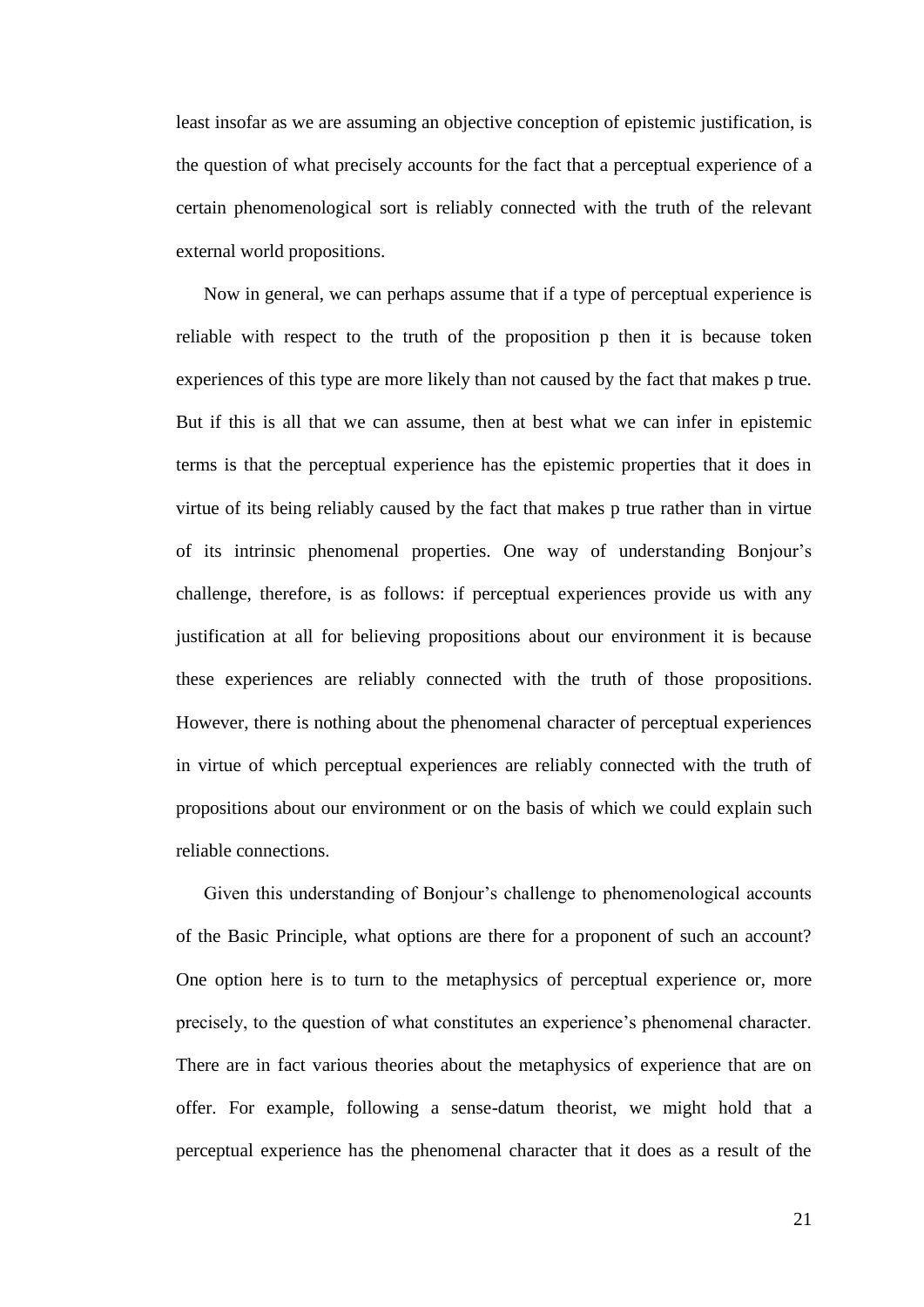subject's standing in some relation (e.g. of acquaintance or awareness) with a certain kind of mind-dependent object or entity. Though not popular these days, versions of the sense-datum theory still have their proponents.<sup>3</sup> Alternatively, following an intentionalist theorist such as Pryor, we might think that a perceptual experience has the phenomenal character that it does in virtue of its being an intentional state with a certain representational content. Thus, when we have a perceptual experience which from the subjective point of view is such that a mind-independent object x is right before us having a certain property F, we are having an experience which represents an object x as being right before us and as having  $F<sup>4</sup>$  Finally, following a naive realist, we might think that a perceptual experience, at least when it is genuinely veridical and non-deceptive, has the phenomenal character that it does in virtue of the subject's standing in an irreducible relation of awareness to a mind-independent object and some of its properties. Thus, when we have an experience in which, subjectively speaking, a mind-independent object presents itself to us as having a property F, this, in the veridical non-deceptive case, is precisely because such an object and the instantiation by this object of some of its properties are constituents of the experience. Naive realism formulated as such, of course, cannot explain how certain kinds of hallucinations can have the phenomenal character that they do. It is natural, therefore, to combine this view with a disjunctivist conception of perceptual experience. On one such conception, a perceptual experience in which it appears to one as if an x is F can be either, in the veridical case, a perceptual experience whose

<sup>3</sup> See, for example, (Jackson, 1977) and (Robinson, 1994)

We might want to distinguish here between what we might call strong-intentionalism and weakintentionalism. Thus the strong intentionalist claims that a perceptual experiences has the phenomenal character that it does entirely as a matter of its having certain representational properties, whereas the weak intentionalist claims that the phenomenal character of a perceptual experience can be a matter of both its representational and non-representational properties. For defences of the former view see (Dretske, 1995), (Harman, 1990), and (Tye, 1995). For a defence of the latter view see (Peacocke, 1983)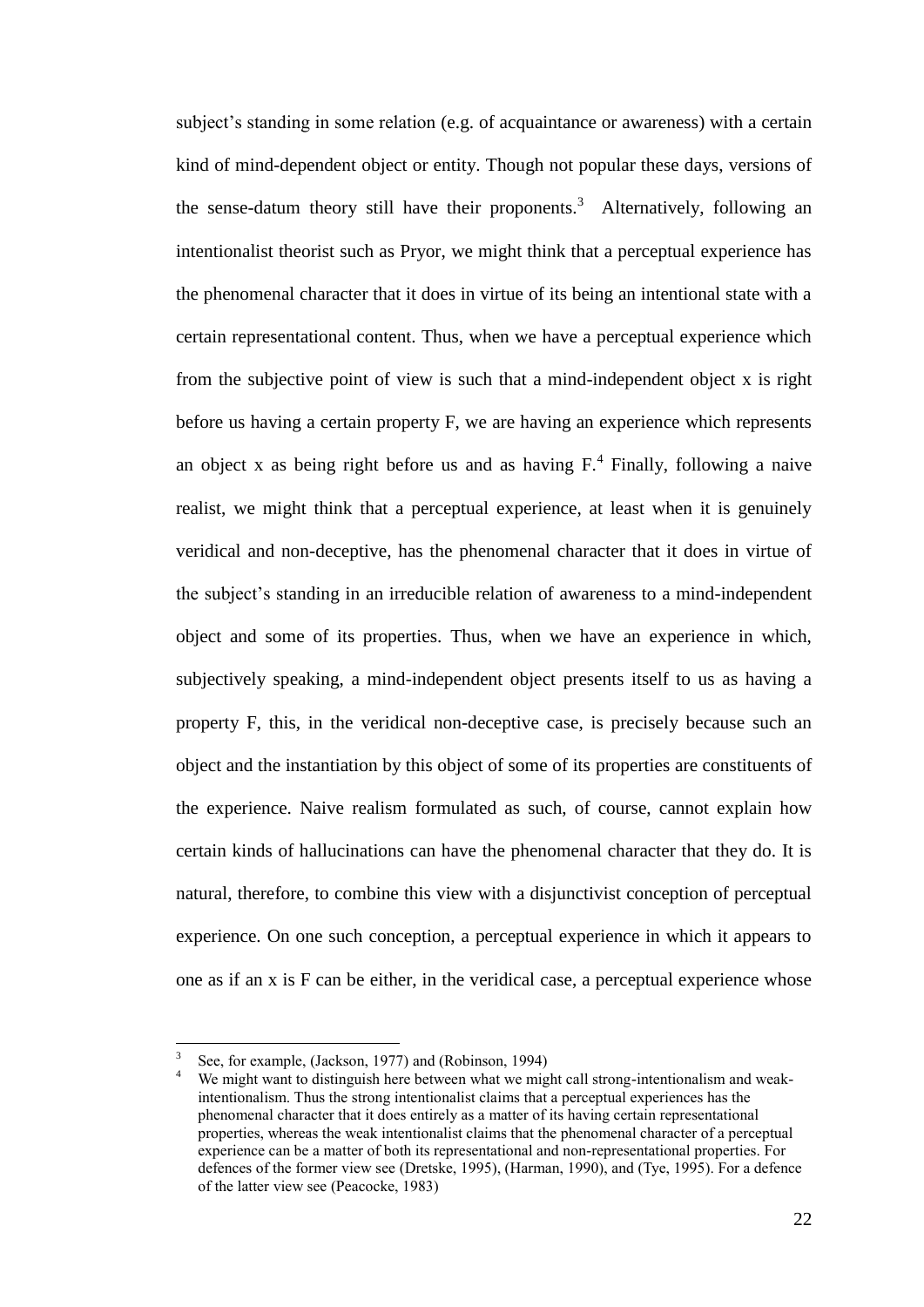phenomenal character is a matter of the subject's standing in some relation of awareness to a mind-independent object and some of its properties or, as in the hallucinatory case, a perceptual experience whose phenomenal character is a matter simply of this experience being subjectively indistinguishable<sup>5</sup> from a veridical experience of an x being  $F<sup>6</sup>$ .

Now, given these three alternatives, it is not obviously clear how a sense-datum theorist or an intentionalist could explain how it is in virtue of its phenomenal character that a perceptual experience, in which it is to the subject as if a mindindependent object x is F, is objectively connected in the right sort of way to the truth of the proposition that an x is F. Matters, however, are different with the naive realist and the disjunctivist. Thus, at least in the veridical and non-deceptive case, these theorists say, as we have seen, that a perceptual experience has the phenomenal character that it does in virtue of the subject's standing in a certain relation to an object and some of its properties. If that is so, however, then a perceptual experience in which it is to the subject as if an  $x$  is  $F$ , will have as its constituents the object  $x$ and the instantiation by x of the property F and as such will entail (or if one prefers, be necessarily connected with) the truth of the proposition that an x is F. This form of naive realism, therefore, has the potential to make good on the claim that it is in virtue of its phenomenal character that a perceptual experience can provide us with epistemic justification for believing a proposition about the external world in the objective sense. Of course, more would need to be done to fill out a phenomenological account of the Basic Principle along these lines and, furthermore, some explanation would have to be given of how perceptual experiences can provide

<sup>5</sup> To say that an experience e is subjectively indistinguishable from another experience e1 is to say that one cannot know on the basis of introspection and reflection alone that e is distinct from e1.

<sup>6</sup> For discussion of this form of disjunctivism, see (Martin, The Limits of Self-Awareness, 2004) and (Martin, On Being Alilenated, 2006). For other discussions on disjunctivism, see (McDowell, Criteria, Defeasibility, and Knowledge, 1982) and (Snowdon, 1980)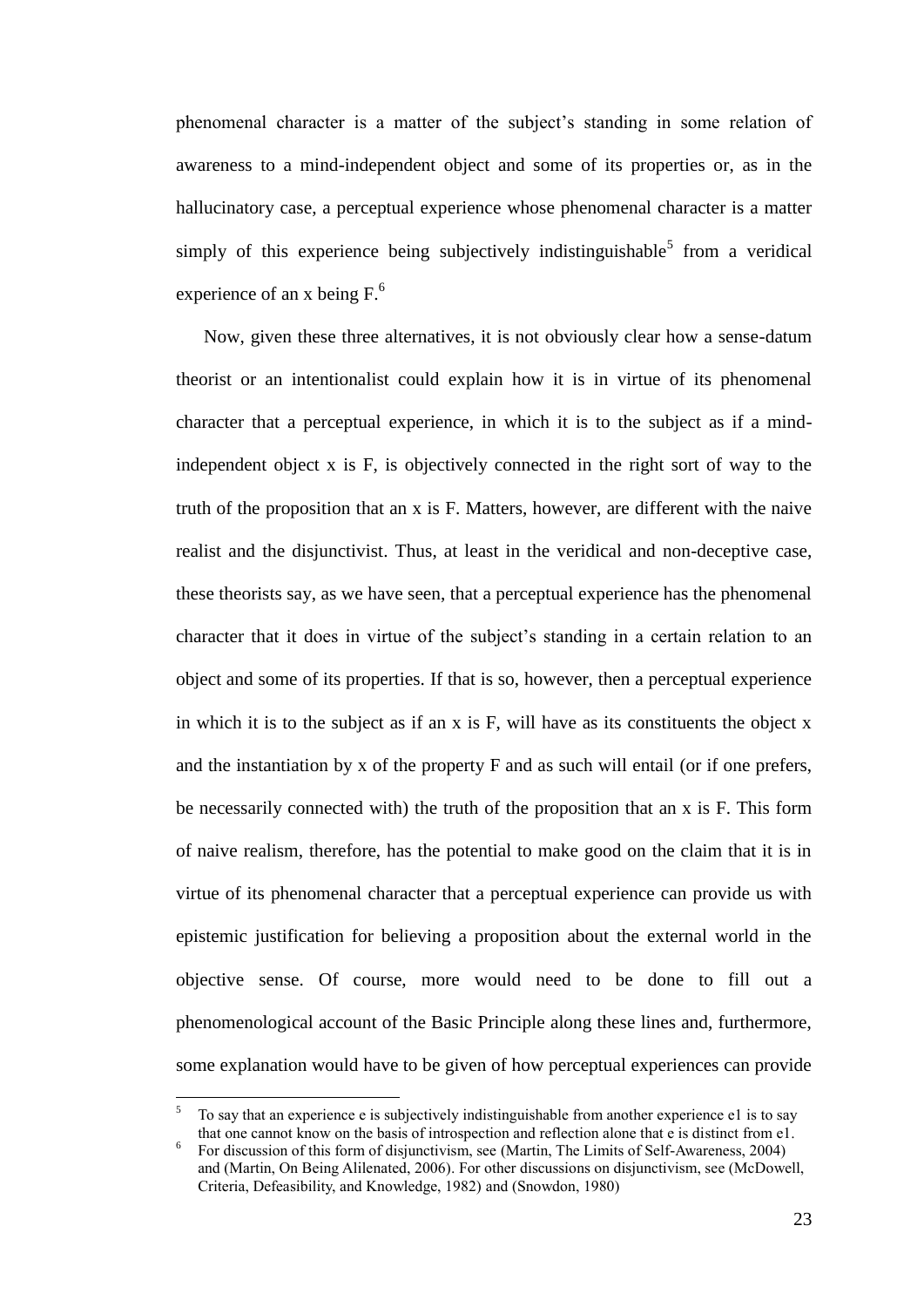us with epistemic justification for believing propositions about the external world when these experiences are not veridical and deceptive. For moment, however, I want to leave this issue aside and turn to the question of how we can understand Bonjour's challenge if we presuppose a subjective conception of epistemic justification.

Recall that on one understanding of this conception, a subject has epistemic justification for believing a proposition p to the extent that, from his own subjective perspective, a situation obtains which entails or makes likely the truth of p. Earlier I suggested that, for the moment, we can think of the relevant subjective perspective as being constituted by some of the subject's beliefs. A subject, therefore, will have justification for believing a proposition p if he has an appropriate belief to the effect that a situation obtains which entails or makes it likely that p is true. Suppose then that we assume such a subjective conception of epistemic justification. If this is the case, we can perhaps understand Bonjour's challenge to consist in the claim that facts about the phenomenal character of a perceptual experience in which it is to the subject as if an object x is F do not provide the subject with any reasons for thinking that the proposition that an x is F is true.<sup>7</sup> This means, in other words, that there is no reasonable or acceptable argument that the subject could provide, or any relevant piece of evidence that he could point to, that would show that facts about the phenomenal character of a perceptual experience in which it appears to one as if an x is F entail or make it likely that the proposition that an x is F is true. And it follows from this, so Bonjour might continue, that the subject cannot have an appropriate belief about the phenomenal character of the perceptual experience he is having

 $<sup>7</sup>$  I take it that this is how Bonjour himself understands the challenge.</sup>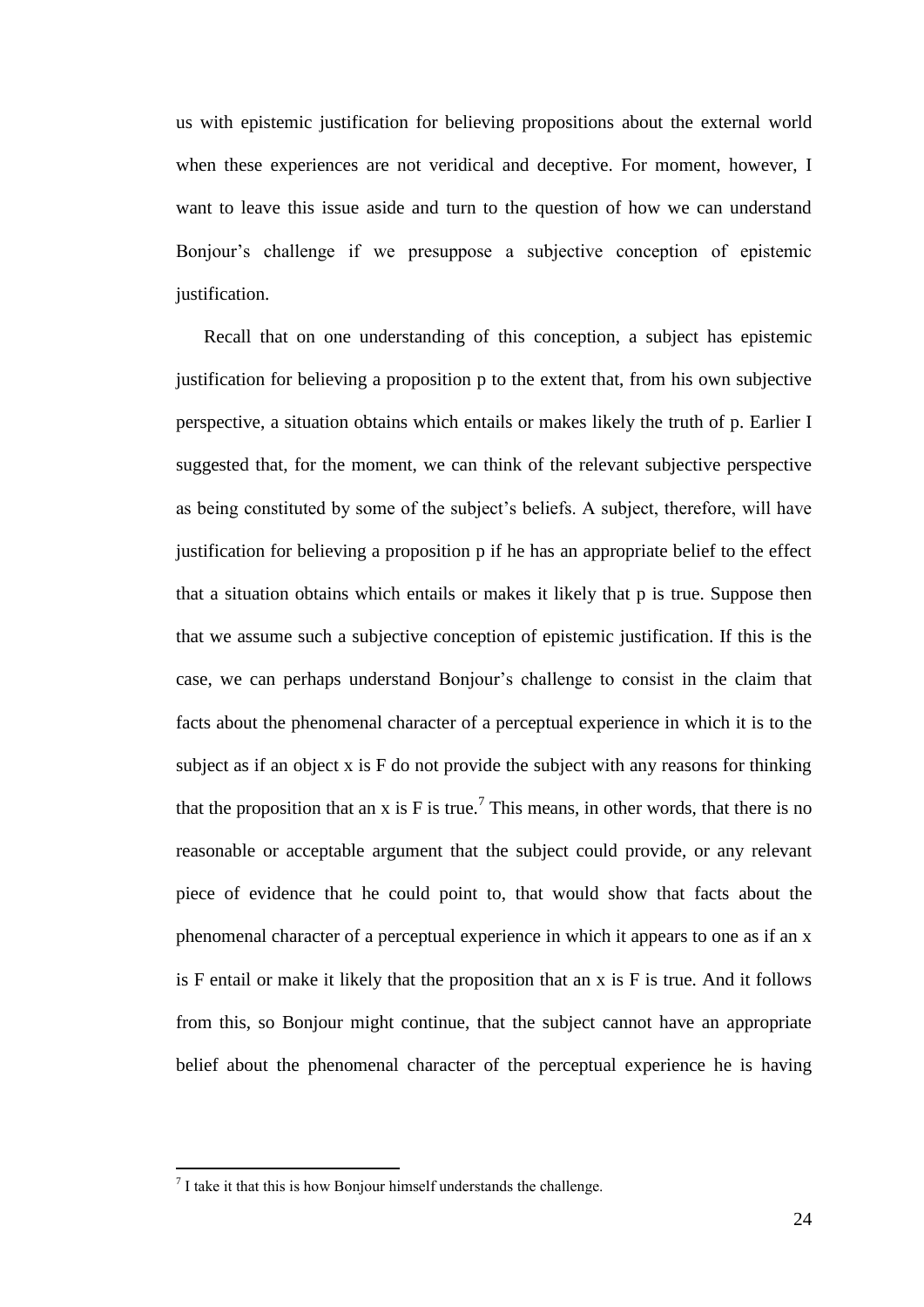which would provide him with justification for believing the relevant proposition in the subjective sense.

Once again the question at this point is how a proponent of the phenomenological approach could respond. Without arguing for it here, I want to suggest that the proponent of this approach should concede to Bonjour that we cannot in fact provide a reasonable or otherwise acceptable argument, or point to any relevant piece of evidence, that would show that the phenomenal character of a perceptual experience in which it is to the subject as if an x is F entails or makes it likely that the proposition that an x is F is true. However, this concession to Bonjour need not entail the failure of the phenomenological approach, even on the assumption that the concept of epistemic justification should be understood in the subjective sense. For one option for the proponent of this approach to take here is to drop the assumption, which earlier we made provisionally, that a relevant subjective perspective on the basis of which a subject has any epistemic justification for believing a proposition p can only be constituted by some of the subject's beliefs. Instead, we might suggest that a relevant perspective can also be constituted by other mental states such as a subject's perceptual experiences (as well as his memories, intuitions, etc.) Furthermore, a proponent of the phenomenological approach might insist that it is precisely because of its phenomenal character that a perceptual experience can constitute a relevant subjective perspective on the basis of which a subject has some justification for believing a proposition p. Thus, it is because, in having a perceptual experience, it is to the subject as if a mind-independent object x has a property F that he occupies a perspective from which a situation obtains which entails or makes likely the truth of the proposition that an x is F.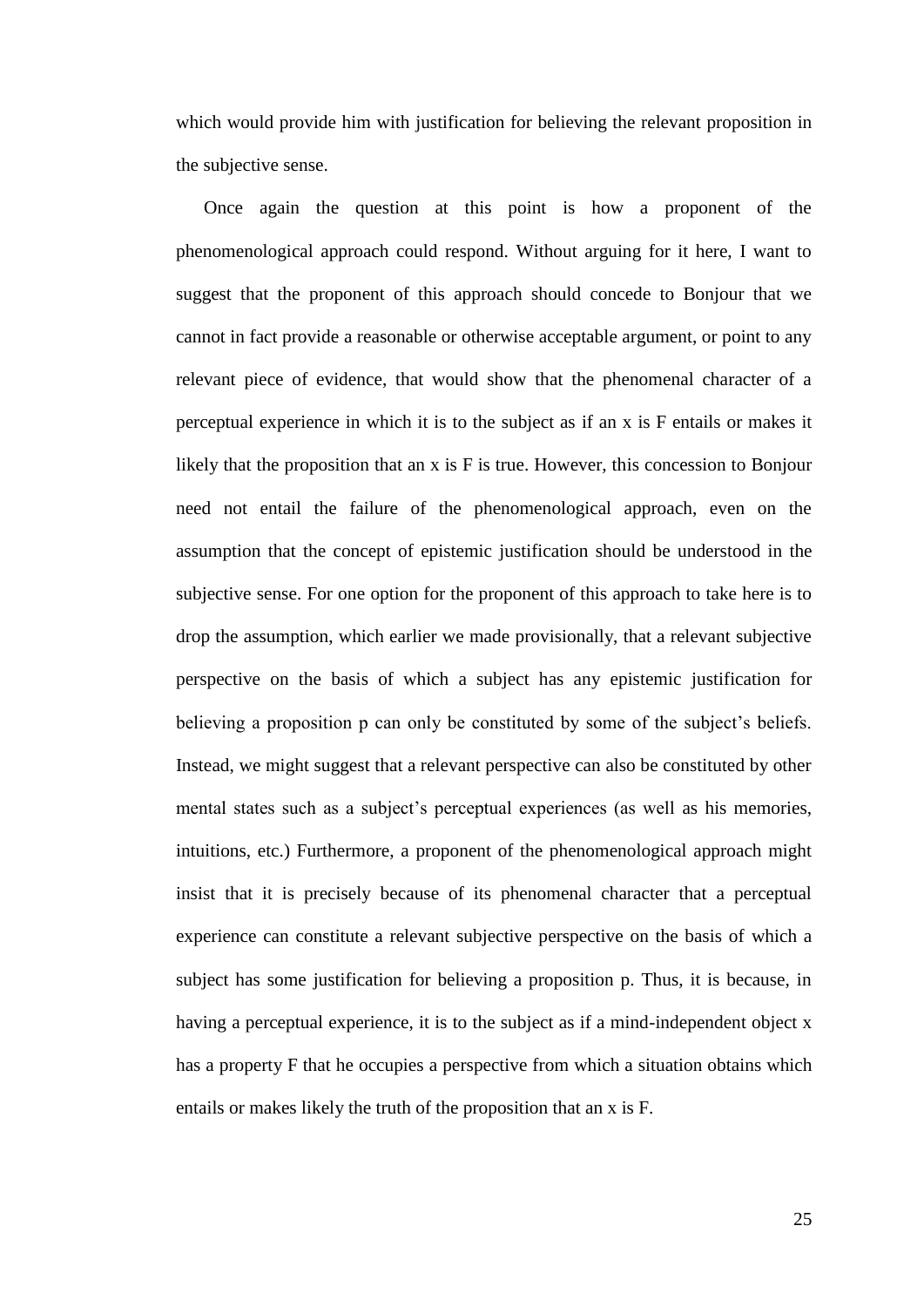#### <span id="page-25-0"></span>*Motivating a Phenomenological Approach*

Again, the explanation of the Basic Principle about Perceptual Justification that was just sketched would need to be developed in more detail. But we have now seen, in a rough way, how a proponent of the phenomenological approach to the Basic Principle might attempt to address the challenge that Bonjour has presented to us.

At this point, however, we might ask: why should we take a phenomenological approach toward explaining the Basic Principle at all? One source of motivation for taking this approach, or so I would suggest, lies in the issues that arise from what we might call the new evil demon problem. To see what this problem amounts to, it will help to compare it to the familiar problem of Cartesian scepticism, which we might also call the old evil demon problem. Essentially, the latter is the problem of whether or not it is possible for us to have any perceptual justification for believing (and, ultimately, of whether or not it is possible for us to have any perceptual knowledge of) propositions about the external world. For the Cartesian skeptic, this problem about the possibility of perceptual justification, and ultimately of perceptual knowledge, arises from the assumption that we can have no justification for believing, and therefore no knowledge of, the proposition that we are not in fact victims of a certain kind of evil demon, who is responsible for our having the perceptual experiences that we in fact do and for our forming mostly false beliefs about our environment. Thus, the Cartesian sceptic assumes, for example, that we can have no justification for believing that we are the victim of an evil demon who is responsible for our having perceptual experiences as of there being mindindependent objects right before us and for our having beliefs about such objects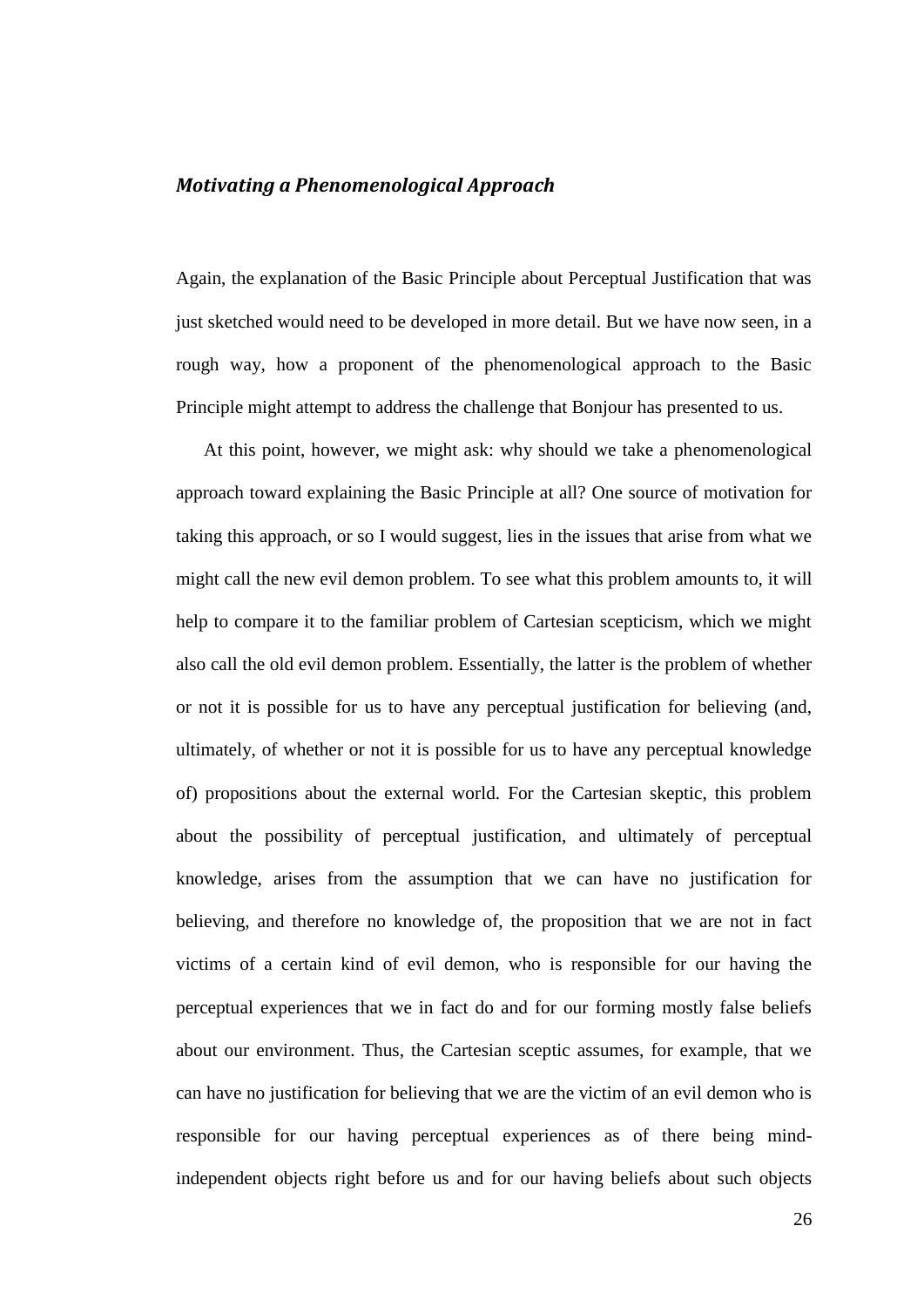when in fact there are no such objects for us to be perceived. And it follows from this, so the skeptic contends, that we cannot have any perceptual justification for believing, and therefore cannot have any perceptual knowledge of, mundane propositions about the external world.

Now in contrast to this form of Cartesian scepticism, the new evil demon problem does not as such put into question the possibility of our having epistemically justified perceptual beliefs, or of our having any perceptual knowledge, about the external world. What it does put into question, however, is the viability of specific theories of perceptual justification and knowledge and, in particular, of theories that rely on the notion that a justified perceptual belief is one that is based on reliable grounds or produced by a reliable process. The problem here is nicely summarised by Ernest Sosa in the following passage:

What if twins of ours in another possible world were given mental lives just like ours down to the most minute detail of experience or thought, etc., though they were also totally in error about the nature of their surroundings, and their perceptual and inferential processes of belief acquisition accomplished very little except to sink them more and more deeply and systematically into error? Shall we say that we are justified in our beliefs while our twins are not? They are quite wrong in their beliefs, of course, but it seems somehow very implausible to suppose that they are unjustified. (Sosa, 1991, p. 132)

The intuition expressed in this passage, which I will refer to as the *new evil demon intuition*, is that a victim of an evil demon can have perceptually justified beliefs about his environment despite the fact that the perceptual grounds or processes on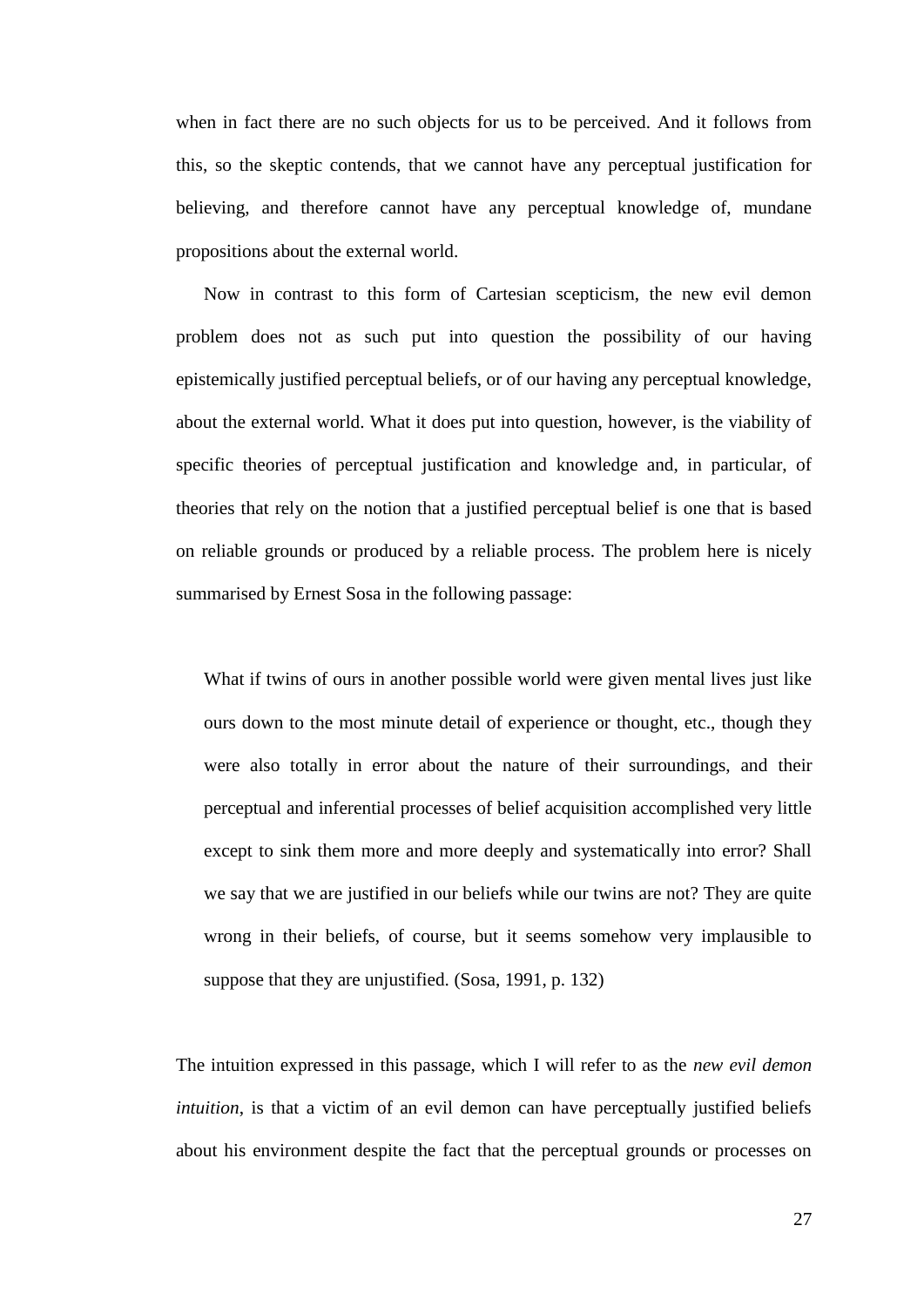the basis of which he forms these beliefs are highly unreliable. What seems to follow from this intuition is that the reliability of grounds or processes on the basis of which a subject forms his beliefs cannot be a necessary condition for these beliefs to be epistemically justified for him. More generally, what the new evil demon intuition seems to imply is that our perceptual beliefs cannot be justified in the objective sense of epistemic justification that we outlined earlier.

Now I take it that a phenomenological account of the Basic Principle of Perceptual Justification has to be motivated at least in part by its ability to provide an acceptable accommodation of the new evil demon intuition. And, on the surface, taking a phenomenological approach towards explaining how perceptual beliefs can be epistemically justified for us does seem promising in this respect. After all, what we and the subjects in the evil demon scenario seem to have in common is the fact that we both enjoy perceptual experiences that are of the same phenomenological kind.<sup>8</sup> Thus if epistemic conclusions about how perceptual beliefs can be justified for us can be derived from facts about the phenomenal character of our experiences, then these conclusions are likely to apply not only to us but also to our counterparts in the evil demon scenario. Of course, none of this may turn out to be a conclusive reason for adopting a phenomenological account, even if such an account can be sustained. Thus, there may well be, for instance, other facts about the perceptual experiences of an evil demon victim or about the situation he finds himself in that equally apply to our experiences or the situation that we find ourselves in from which the relevant

This claim would need to be qualified if a disjunctivist conception of perceptual experience is correct. Thus, on this conception, it may be right to say that a veridical perception and a hallucination belong to the same phenomenological kind in the sense that both experiences are subjectively indistinguishable from the veridical experience. But, according to one particular form of disjunctivism a veridical perception and a hallucination essentially also belong to two different phenomenological kinds since the phenomenal character of the former, but not the latter, is constituted in by a relation to a mind-independent object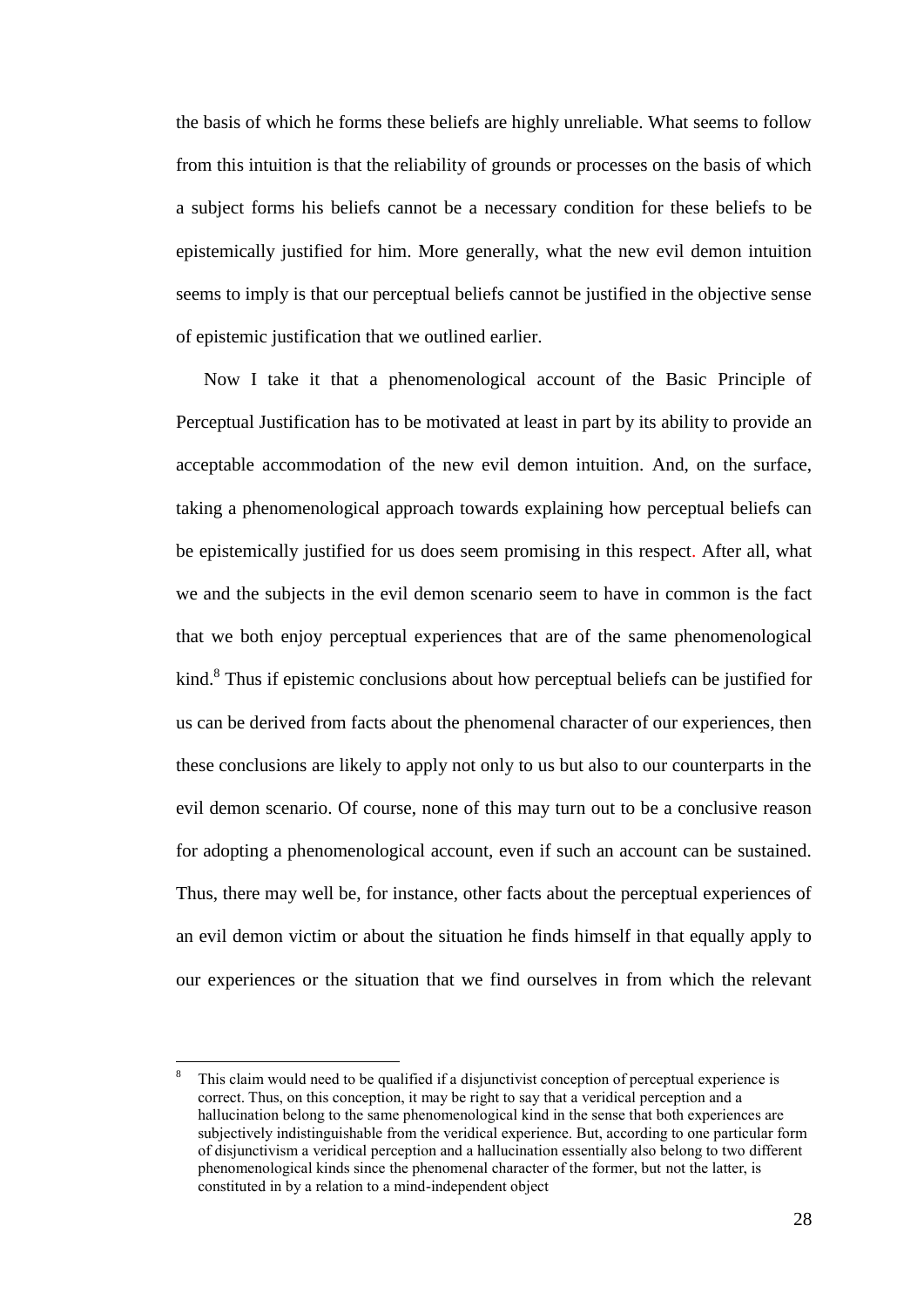epistemic conclusions about how our perceptual beliefs are justified for us can be derived.

However, the new evil demon intuition does, I believe, provide a different motivation for adopting a phenomenological approach to the Basic Principle. For one point to note is that the presentation of the evil demon scenario from which we elicit the intuitive judgments about when a perceptual belief can be epistemically justified for a subject is based in large part on the assumption that the victims of the evil demon have perceptual experiences that are, phenonenologically speaking, just like the perceptual experiences that we enjoy.<sup>9</sup> In other words, it is precisely because of the assumption that the victims of the evil demon have perceptual experiences that are phenomenologically just like our perceptual experiences that we form the intuitive judgment that they, like us, have perceptual beliefs about their environment that are epistemically justified. This would seem to suggest that insofar as the new evil demon intuition is true and justified for us that it is because of the phenomenal character of their perceptual experiences that the victims of the new evil demon have perceptual beliefs that are epistemically justified for them. And if it is in virtue of the phenomenal character of their perceptual experiences that these victims have perceptual beliefs that are justified for them, it may seem reasonable to assume that the same conclusion applies to our perceptual beliefs as well.

#### <span id="page-28-0"></span>*Outline of the Thesis*

<sup>&</sup>lt;sup>9</sup> Again, see n. 8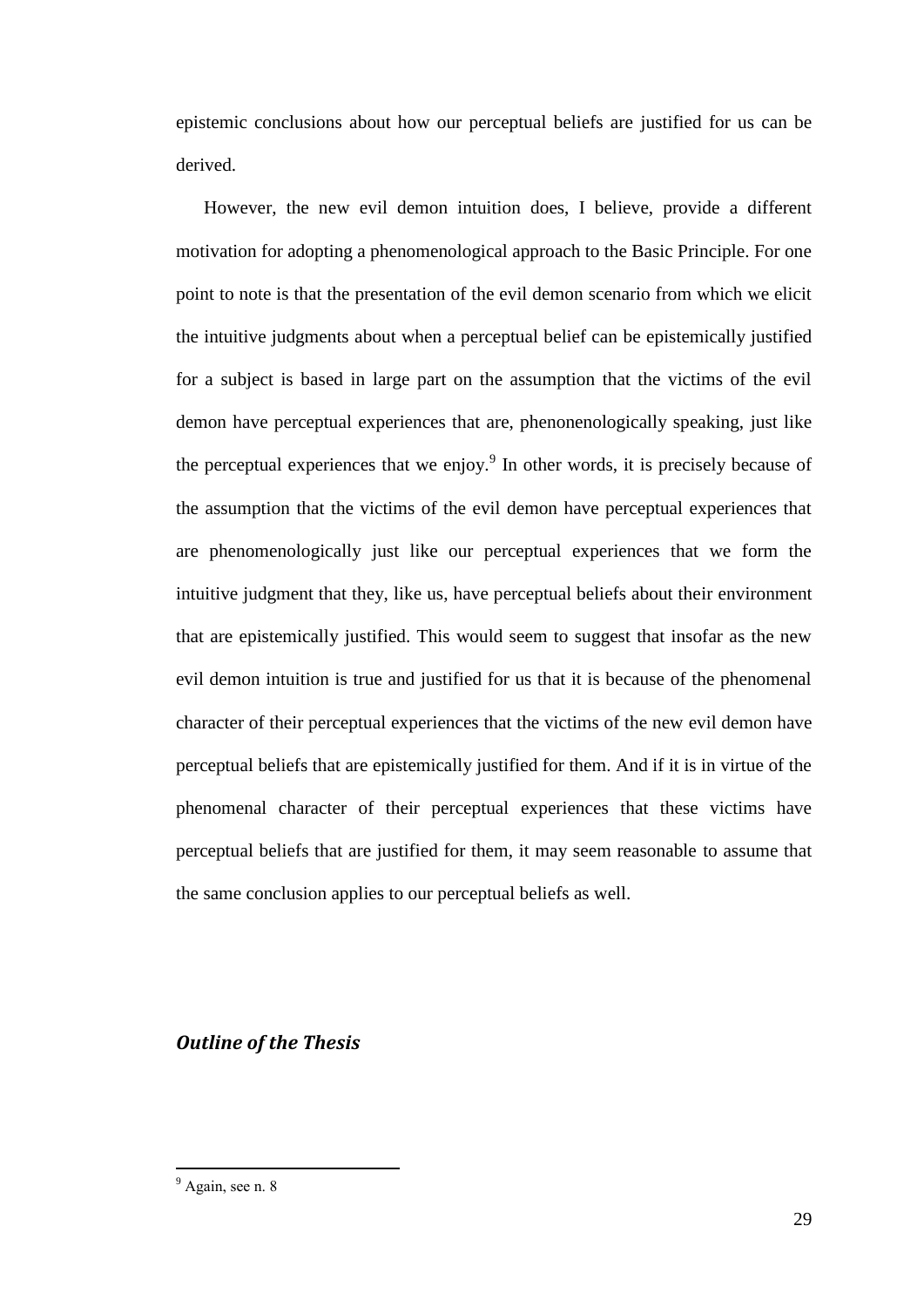The structure of this thesis is as follows. In Chapter 1, I will consider the question of whether it is possible to provide an explanation of the Basic Principle in terms of the objective conception of epistemic justification. As we have seen such an explanation is essentially confronted with the new evil demon problem. I will thus consider potential accounts of the Basic Principle in terms of the objective conception of epistemic justification that specifically attempt to accommodate the new evil demon intuition. I will be concerned, in particular, with the accounts given by Michael Bergman and Tyler Burge and argue that neither of these provides a successful account of perceptual justification.

In Chapter 2, I will turn to potential accounts of the Basic Principle in terms of the subjective conception of epistemic justification. I first consider and reject as a possible account Richard Foley's conception of epistemic rationality. I then turn to John McDowell's conception of perceptual justification, which I show can be taken to provide an explanation of the Basic Principle in terms of both the objective and subjective conception of epistemic justification. While this conception is ultimately unsatisfying, I suggest that it can illuminate a conception of perceptual justification in terms of the subjective conception of epistemic justification that can successfully accommodate the new evil demon intuition. Crucially, this account (like, in fact, the McDowellian one) appeals to the phenomenal character of perceptual experience.

In Chapter 3, I consider potential connections between the metaphysics and epistemology of experience. In particular, I consider the potential epistemological implications of a disjunctivist conception of perceptual experience. Since on such a conception, the phenomenal character of a veridical perceptual experience is constituted differently than the phenomenal character of a hallucination, a disjunctivist account, insofar as perceptual justification is a matter of the phenomenal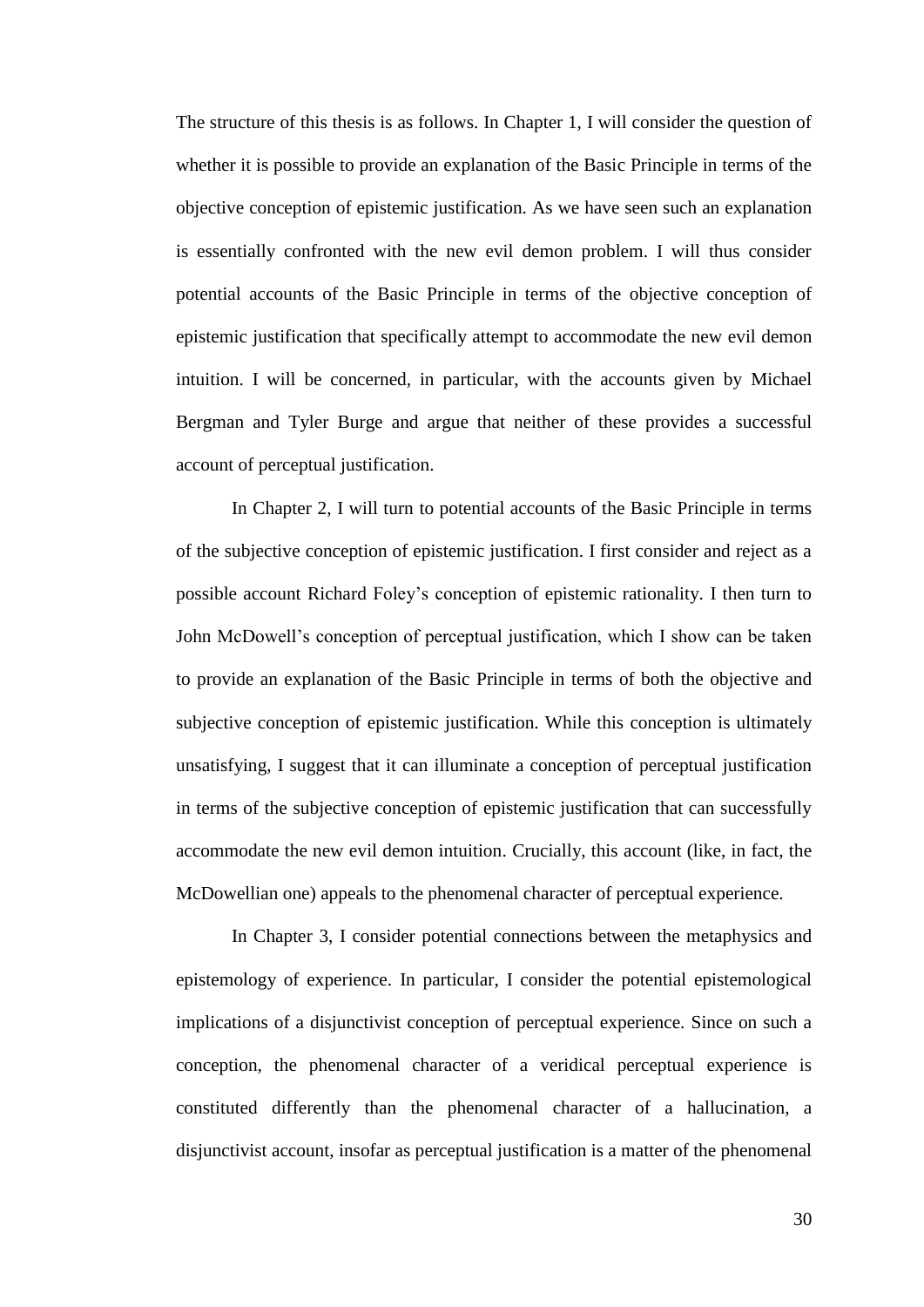character of an experience at all, leaves potential room for the claim that in the veridical case, perceptual experiences can provide one with a kind of justification that is not available in the hallucinatory case. I analyse some arguments in McDowell's writings that can be taken to support the claim that veridical perceptual experiences can, and should be taken to be able to, provide a kind of justification unavailable in the hallucinatory case. In turn, these arguments, if sound, might ultimately be taken to support the claim that veridical experiences can provide a kind of justification unavailable in the hallucinatory case because of the way the phenomenal character of the veridical experiences is constituted. I argue, however, that McDowell's arguments fail.

In the final Chapter 4, I turn away from considerations about the phenomenal character of perceptual experience and turn instead to the question of whether or not perceptual experiences can provide us with a kind of immediate justification, that is, with justification that does not depend on our having independent justification for further beliefs, for example, for the belief that perceptual experience are generally reliable. I address this question in terms of the problem of easy knowledge as it is discussed by philosophers like Cohen. I argue that the problems Cohen raises need not compel us into thinking that perceptual justification cannot be immediate. As such, at least as far as the issues concerning easy knowledge are concerned, the Basic Principle can be taken to be made true by the fact that perceptual experiences can provide us with epistemic justification that does not depend on our having independent justification for further beliefs.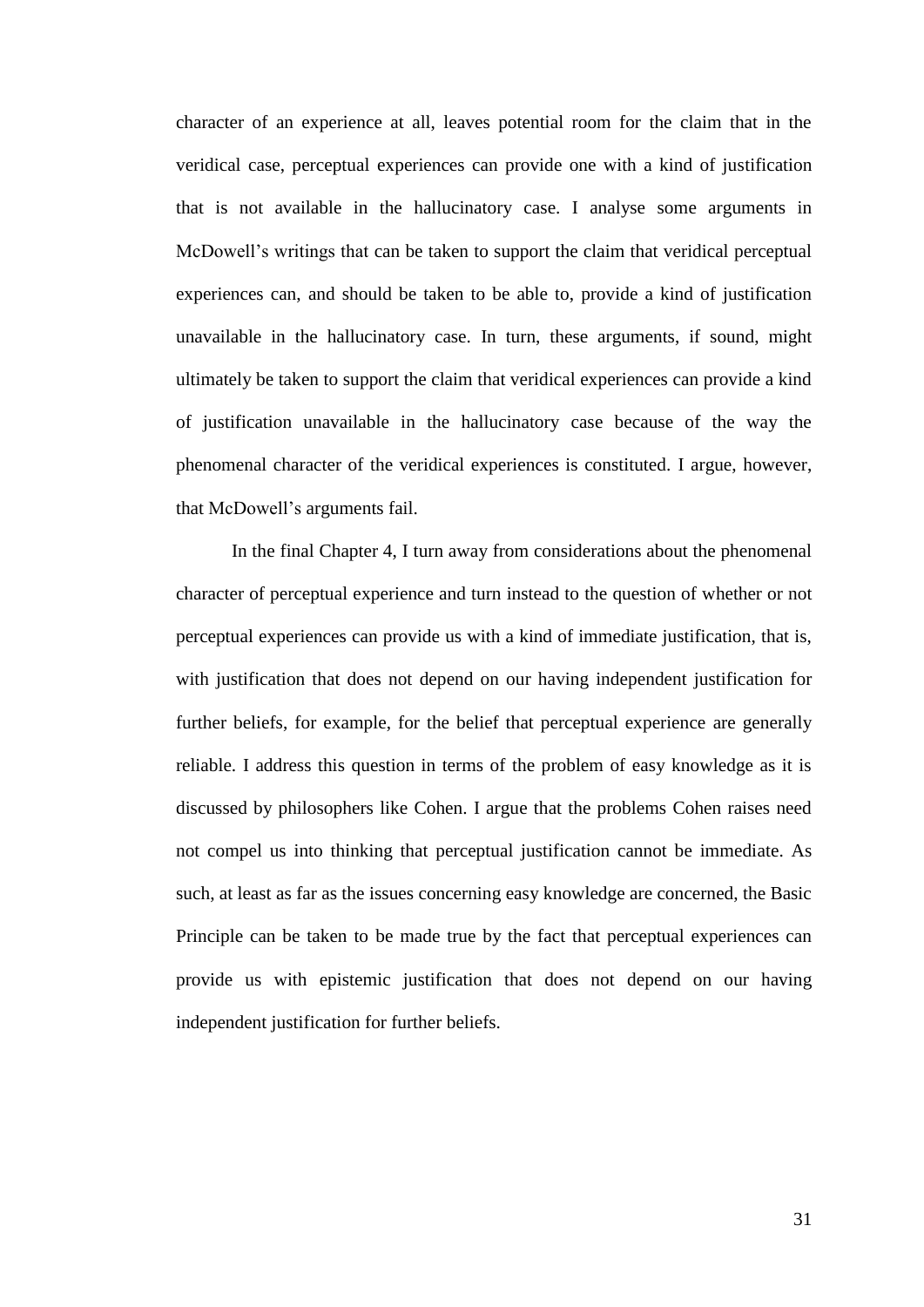## <span id="page-31-0"></span>**Chapter 1**

#### <span id="page-31-1"></span>*Introduction*

What we seek in this thesis is an explanation for the truth of the Basic Principle about Perceptual Justification. This principle, in its doxastic form, states that:

If S has a perceptual experience as of a mind-independent object x being F and forms the belief that an x is F on the basis of this experience, then S's belief that an x is F is prima facie justified for S.

The notion of justification mentioned in this principle is epistemic and therefore an evaluative notion, which can be understood in the following sense: to say that a belief that p is justified is to say, among other things, that it is appropriate in some sense with respect to the cognitive aim of believing p only if p is true. On an objective conception of justification, this may mean that a belief that p is justified only if it is based on grounds that in fact reliably indicate the truth of p or, alternatively, only if it is produced by a belief-forming process which in fact reliably produces true beliefs. On a subjective conception of justification, it may mean that a belief that p is justified only if the subject has an appropriate belief to the effect that conditions obtain that make it more likely than not that p is true. In this chapter, I address the question of whether it is possible to provide an explanation of the Basic Principle of Perceptual Justification in terms of the objective conception of epistemic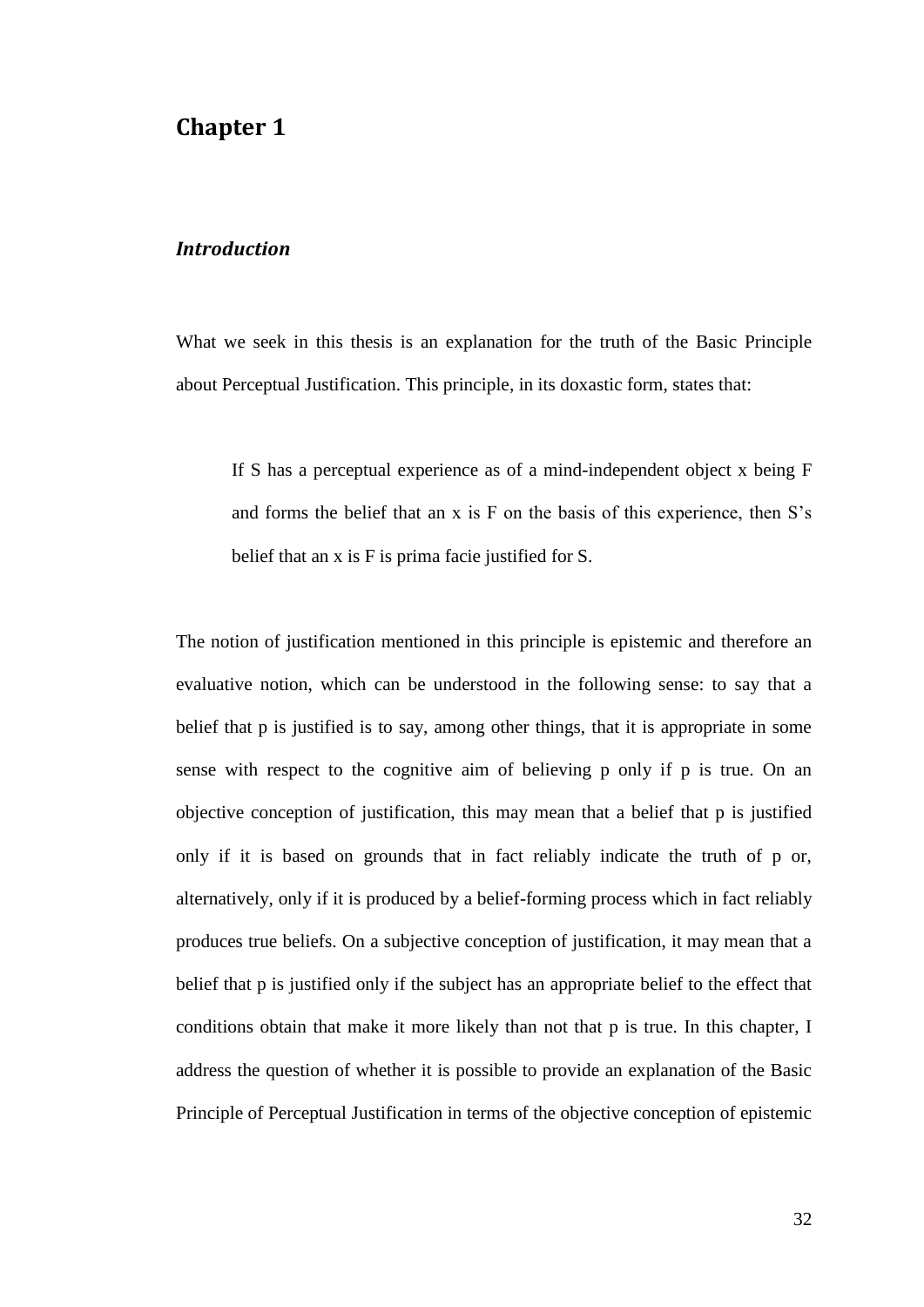justification. I will refer to such explanations of the Basic Principle as *objectivist* explanations.

One such explanation is what we might call a standard form of reliabilism about perceptual justification. This form of reliabilism holds that the Basic Principle is true insofar as a perceptual experience of an x being F is a reliable indication that an x is F or insofar as the belief that an x is F when formed on the basis of such a perceptual experience is formed by a belief-forming process that reliably produces true beliefs to effect that an x is F. Standard forms of reliabilist accounts of epistemic justification, however, face several well-known problems. One of these is the problem of clairvoyance as it is presented by Bonjour.<sup>10</sup> This problem concerns a subject who is capable of forming reliably true beliefs on the basis of a clairvoyant power. Bonjour considers various cases of a clairvoyant subject each differing in terms of the subject's having or lacking evidence against having such powers, etc. The appeal to these cases is supposed to show that there can be instances in which a subject forms beliefs on the basis of highly reliable grounds or processes but lacks any justification for having these beliefs. If this really is the consequence of cases involving such a clairvoyant subject, it will mean that reliability of grounds or processes cannot be a sufficient condition for having justified beliefs formed on the basis of these grounds or processes.

Another problem that is faced by standard forms of reliabilism is the new evil demon problem introduced earlier. As we have seen, this problem seems to show that reliability of grounds or processes cannot be a necessary condition for having justified beliefs formed on the basis of these grounds and processes. It is this

 $10$  (Bonjour, The Structure of Empirical Knowledge, 1985)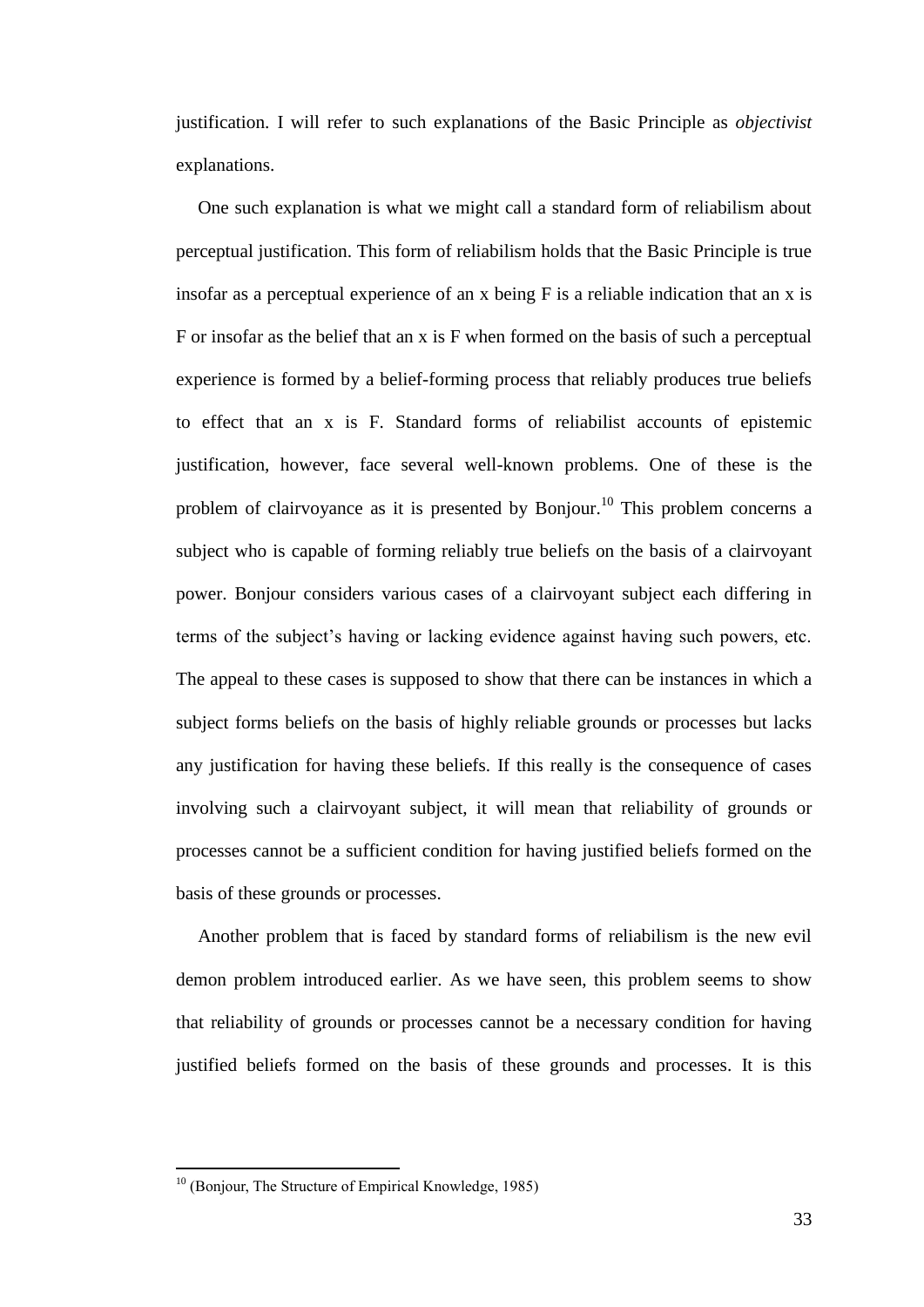problem, and the way it confronts objectivist explanations of the Basic Principle in general, that I want to address in this chapter.

If we accept the intuition that a victim of an evil demon is capable of having justified perceptual beliefs and therefore reject any form of standard reliabilism about perceptual justification, there seem to be two possible options we can take in order to explain the Basic Principle while retaining at least in part an objectivist conception of epistemic justification. The first of these options appeals to the idea that there are two senses in which a subject's beliefs can be epistemically justified for him. This is a proposal that has been made by Alvin Goldman.<sup>11</sup> In the first sense, which Goldman refers to as the 'strong sense', a subject's beliefs are justified insofar as these beliefs are formed on the basis of reliable grounds or a reliable process. This is the sense in which a subject's perceptual beliefs are generally justified in friendly worlds or environments of the kind that we take ourselves to inhabit. In the second sense, which Goldman refers to as the' weak sense', a subject's beliefs are justified insofar as he is epistemically blameless in holding these beliefs. This is the sense in which a subject's perceptual beliefs are generally justified in unfriendly worlds or environments of the kind inhabited by victims of an evil demon. According to Goldman, a subject S is *merely* justified in holding a belief that p in this second, weak sense when the following conditions are met:

- (1) The method M by which the belief is produced is unreliable.
- (2) S does not believe that M is unreliable
- (3) S neither possesses, nor has available to him/her, a reliable way of telling that M is unreliable.

 $11$  (Goldman, Strong and Weak Justificaiton, 1988)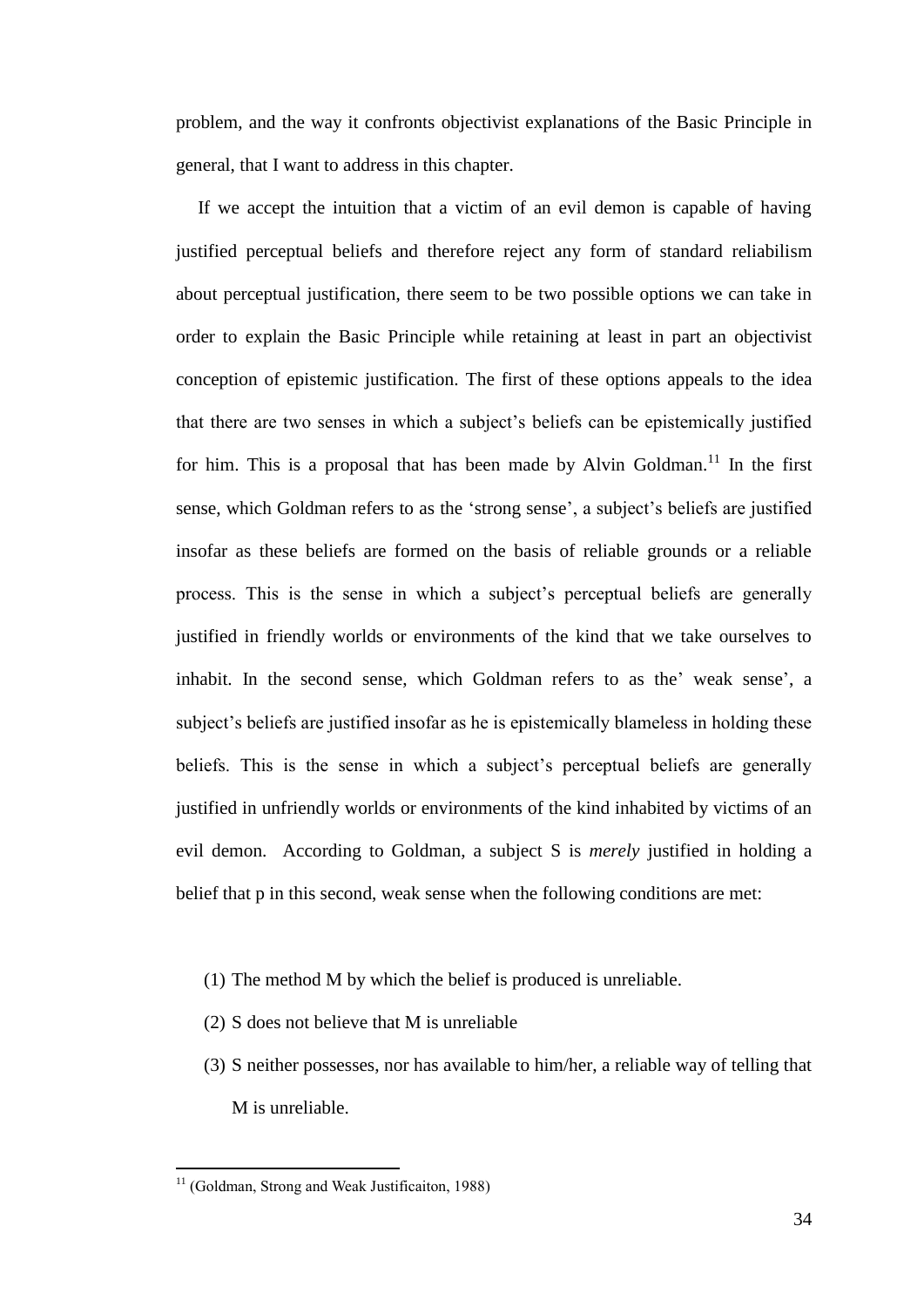(4) There is no process or method S believes to be reliable which, if used, would lead S to believe that M is unreliable. (ibid, 56)

The idea is thus roughly that a subject is justified in (merely) the weak sense insofar as his beliefs are unreliably formed but he cannot be reasonably blamed for doing so or for not respecting any countervailing evidence that there might be. However, in the remainder of this thesis, I will not be addressing in any detail the proposal that any form of epistemic justification can be accounted for in terms of doxastic blamelessness. The reason, briefly, is that the notion of doxastic blamelessness does not seem to be an epistemic notion at all since it does not seem to be conceptually connected in a relevant way with the notion of truth. Thus, suppose, for example, that I suffer from a particular brain lesion that causes me form the belief in the proposition that I am constantly being stalked and that prevents me from considering all the countervailing evidence that in fact exists against this proposition. I am certainly blameless in holding this belief but unless it is more likely than not to be true or unless I have some good reasons for thinking that I am constantly being stalked it is far from clear why this belief should be in any way epistemically justified for me. $^{12}$ 

The focus in the remainder of this chapter will therefore be with evaluating versions of the second option mentioned earlier. Roughly, this response to the new evil demon problem on the part of a proponent of an objectivist account of perceptual justification consists of saying that while reliability in the subject's own world or environment of the grounds or processes on the basis of which he forms his beliefs may not be a necessary condition for those beliefs to be epistemically

 $12$  This is not to say, however, that we and the new evil demon victims cannot be justified in two different senses. I discuss a potential two sense account in Chapter 3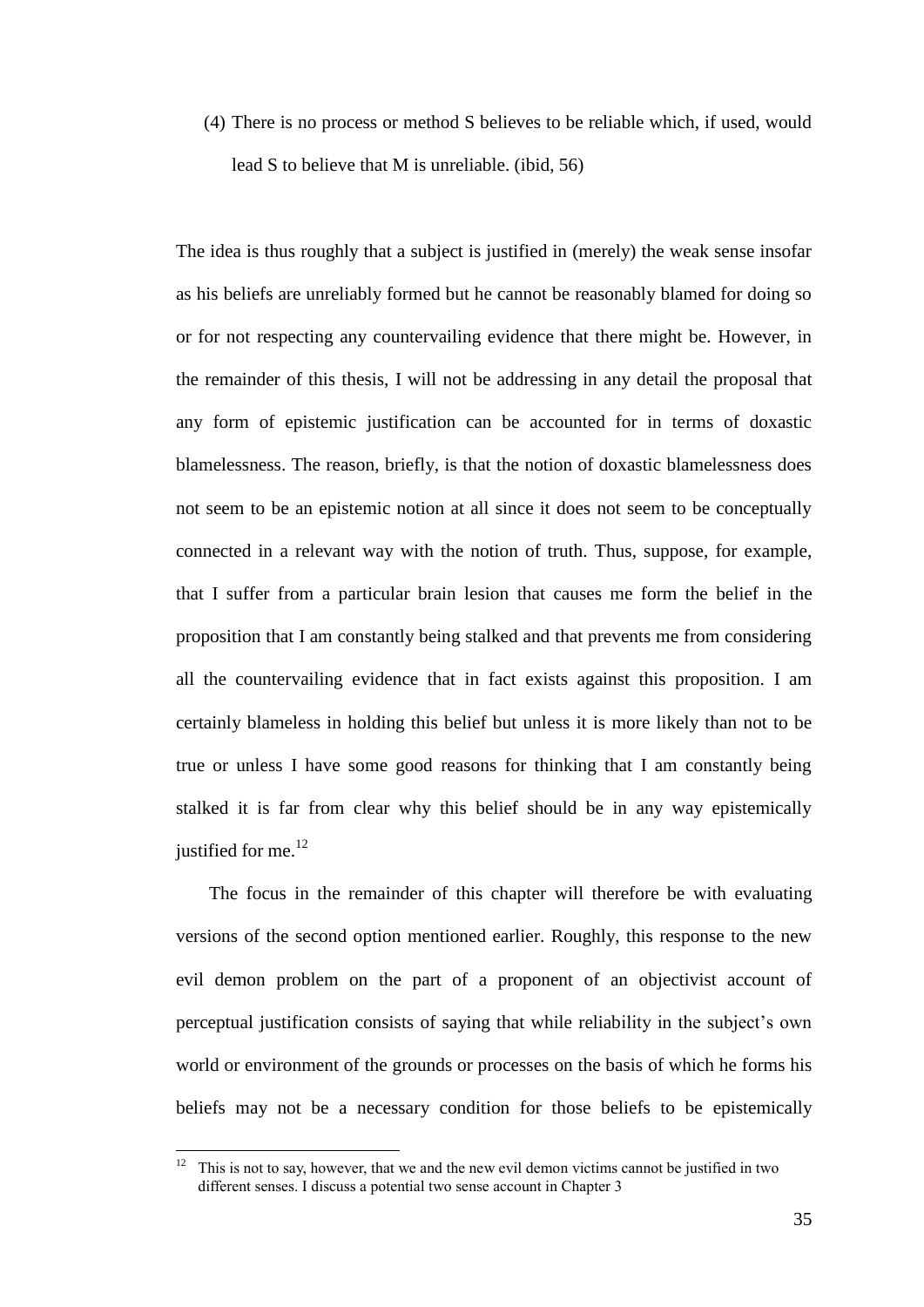justified for the subject, it is a necessary condition for these beliefs to be justified that the grounds or processes on which they are based are reliable relative to *some* world or environment. As I will be showing, this kind of objectivist response to the new evil demon reasoning faces one particular fundamental problem. We can get an initial handle on this problem by considering the following example of an objectivist account. Suppose we were to say that a victim of an evil demon had justified perceptual beliefs because his perceptual experiences provided him with grounds that, while unreliable in his own world or environment, are reliable in our, the actual world.<sup>13</sup> This objectivist proposal would be immediately confronted with the following question: why should it be, objectively speaking, epistemically appropriate for the victim of an evil demon to form beliefs about his environment on the basis of grounds or processes that are reliable relative to some world or environment but highly unreliable relative the world or environment that he finds himself in? Call this the *epistemic relevance question*. I shall argue that the prominent objectivist accounts of perceptual justification that can be found in the literature which relativise reliability of perceptual grounds or perceptual belief forming processes face real difficulties in answering, and ultimately fail to provide satisfying answers to, this question.

I will approach this issue as follows. In the next section, I discuss how the epistemic relevance question arises for standard forms of reliabilism independently of the new evil demon problem and how a standard reliabilist might satisfactorily address this question. I will then consider two objectivist accounts of perceptual justification that can be taken as attempting to solve the new evil demon problem by relativising reliability of perceptual grounds or perceptual belief forming processes

 $13$ <sup>13</sup> See (Goldman, Epistemology and Cognition, 1986) for a proposal of this kind. Goldman does not actually endorse this proposal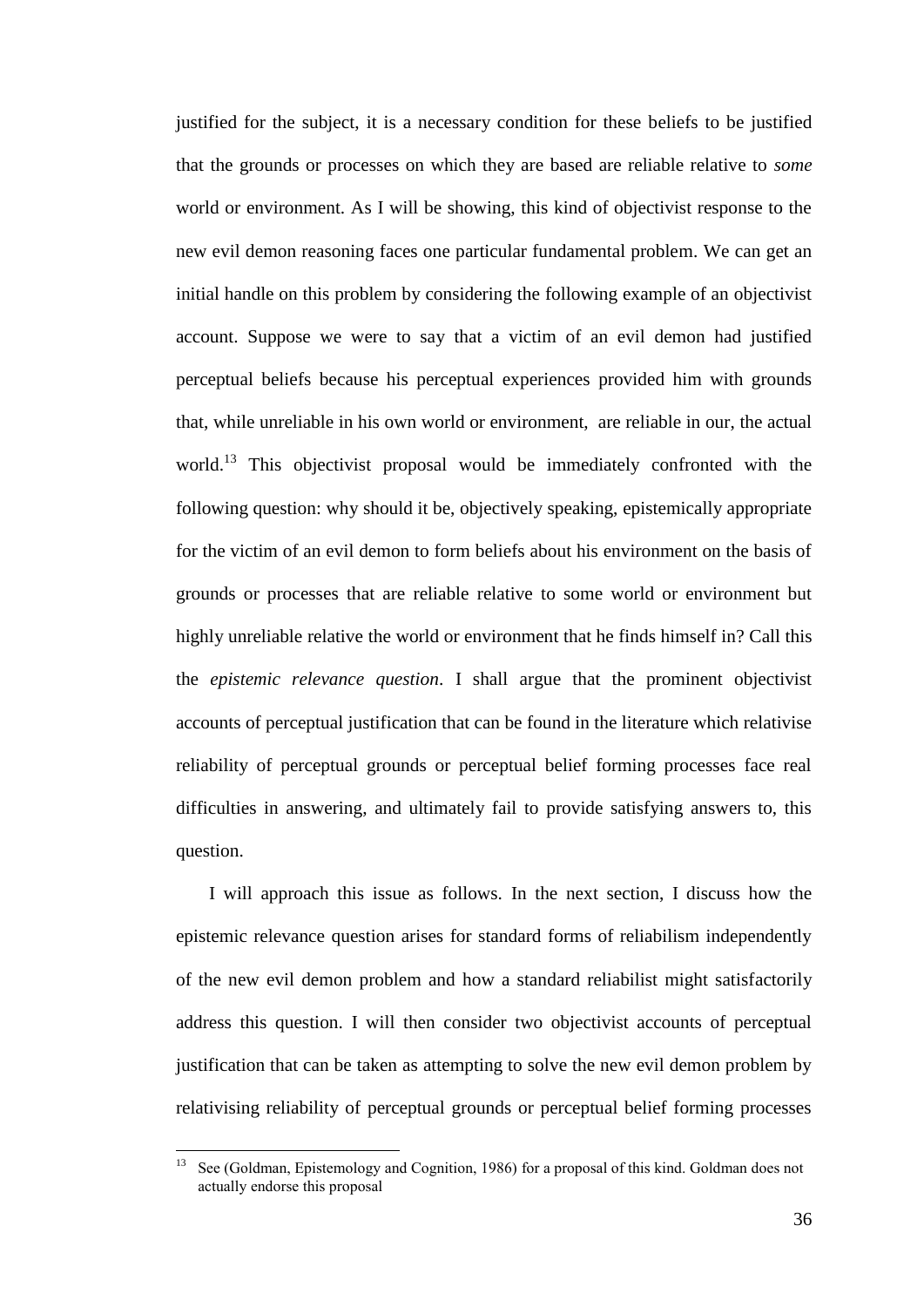to worlds or environments other than the world or environment inhabited by the victim of the new evil demon. In particular, I will be looking at the objectivist accounts of perceptual justification that are offered by, or can be derived from the work of, Michael Bergman and Tyler Burge.

## *Global Reliabilism*

Reliabilism in its standard form faces questions concerning some (variations of certain) well-known thought experiments other than the new evil demon scenario. These questions are raised by a recent discussion about reliabilism by David Henderson and Terry Horgan. Henderson and Horgan appeal to a thought experiment that goes like this:

Suppose that Athena and Fortuna are driving...through a county in which there happen to be numerous extremely realistic-looking fake barns within view of the highway – although neither of them has any inkling of this fact or any reason to suspect it. As it happens, in this local area all the real barns are yellows, and none of the fake barns or any other buildings are yellow. Again, they have no information to this effect. As they drive past a saliently presented yellow building, Athena, who has had reasonable experience with barns, gets a clear look at it, and on the basis of its barn-like visual experience, she judges it to be a barn.

Fortuna only gets a very brief glimpse of the building. She saw her first barn just yesterday, elsewhere, and it happened to be yellow. She judges, on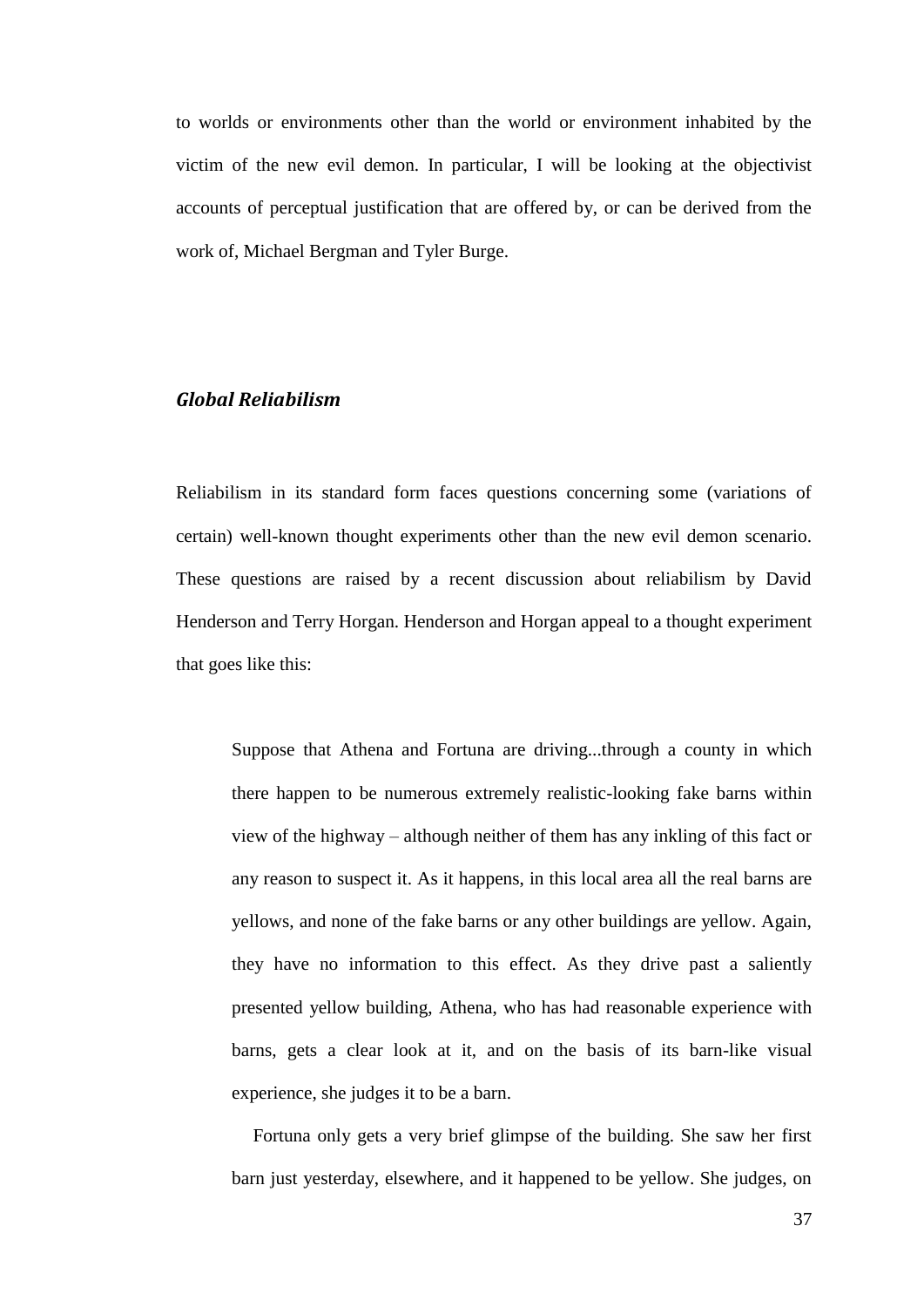the basis of the briefly glimpsed building's yellow color, that it is a barn – even though she did not get a good look at it, and was thus unable to discern any features that are generally distinctive of barns as opposed to other kinds of buildings. It's not that she has a *general* belief that all and only yellow buildings are barns, or that all barns are yellow...Also, it's not that she has a *general* tendency to inductively extrapolate from old cases to new ones in a hastily generalizing way, a tendency she might otherwise be exhibiting here. Rather, it just happens that in the present circumstances, a psychological process is present within her that takes as input both the brief glimpse of a yellow building and the yellow-barn memory, and generates as output the barn-belief about the briefly glimpsed object.

So Athena and Fortuna each form the belief that the building is a barn. And indeed it is. (Henderson & Horgan, 2007, pp. 103-4)

According to Henderson and Horgan, the intuitive verdict about Athena in this case is that while she fails to know that the building is a barn she nonetheless has a justified belief that it is despite the fact that the process on the basis of which she forms that belief – which takes a perceptual experiences of barn-like structures as an input and produces as an output the belief that the building is barn – are unreliable in the local environment through which she and Fortuna are currently driving. The intuitive verdict about Fortuna, on the other hand, is that she neither knows nor has a justified belief that the building is a barn despite the fact that the process on the basis of which she forms the belief – which takes a perceptual glimpse of a yellow building as an input and produces as an output the belief that the building is a barn – is a reliable in the given local environment. Still, Henderson and Horgan maintain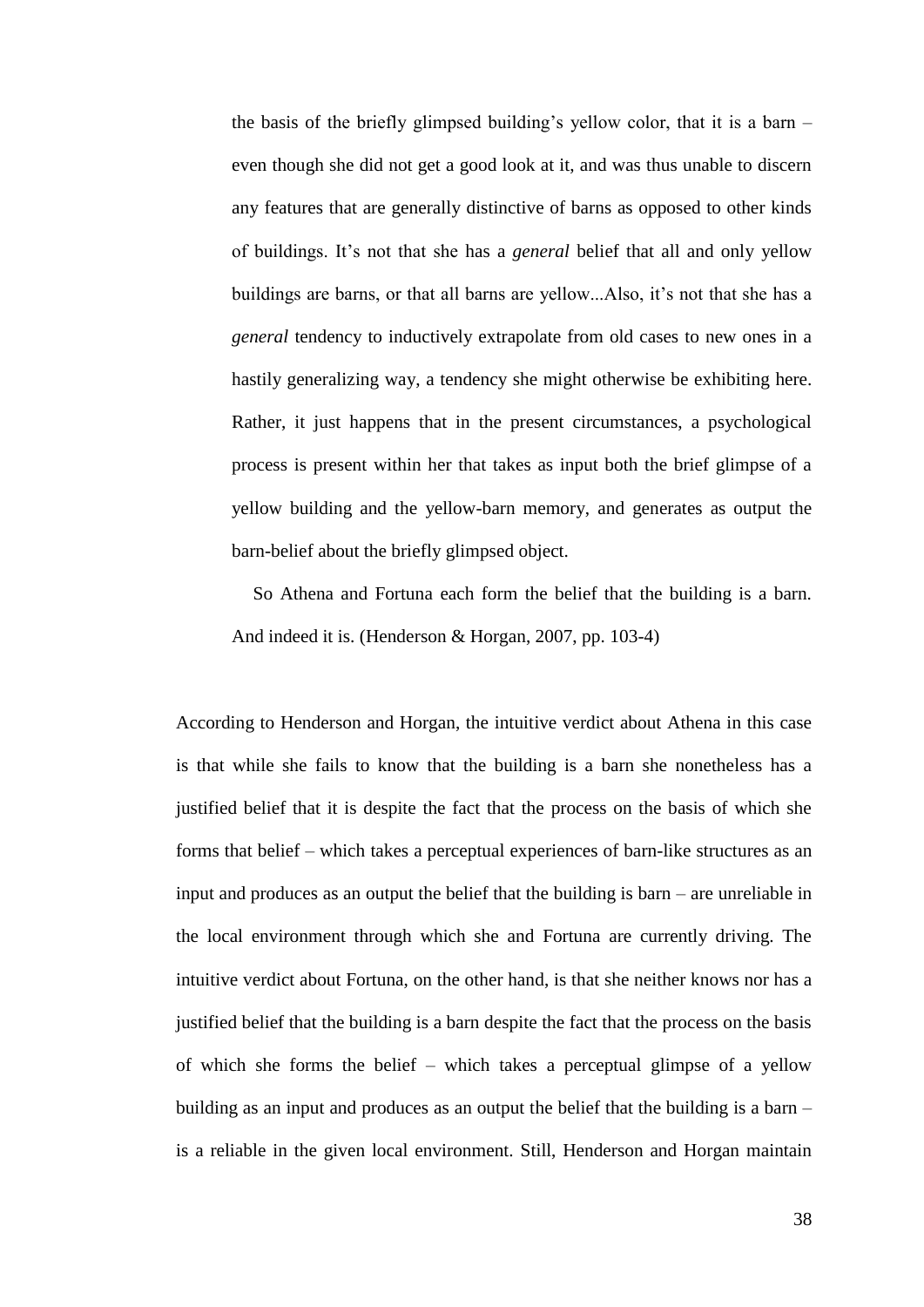that neither of these two intuitive verdicts concerning the beliefs of Athena and Fortune entail that reliabilism about epistemic justification is essentially wrong. Rather what these verdicts may indicate to us is that what matters to one's having an epistemically justified belief is that this belief is formed on the basis of grounds or processes that are *globally* rather than merely locally reliable.

A subject's global environment can be understood as a set consisting of various local environments that the subject may find himself in. Globally reliable beliefforming processes are thus ones that have "a tendency to produce (mostly) true beliefs...with respect to the wide reference class comprising the potential local environments to which an agent might be exposed (or which the agent might inhabit) within that agent's global environment." (ibid, 105) On the emerging *global reliabilist* view, therefore, Athena's belief that the building is a barn is justified because it is based on a process that is globally reliable – after all, most barn-looking structures across the global environment are real barns – whereas Fortunes belief is unjustified because it is based on a process that is merely locally reliable.

What should we make of this proposal? One question we might ask here is whether there is any motivation for thinking of epistemic justification as a matter of global reliability in Henderson and Horgan's sense independently of whether doing so renders correct the intuitive verdicts concerning the epistemic status of Athena's and Fortune's beliefs in the above case. Henderson and Horgan certainly think that such independent motivation can be provided. This is made clear in the following passage:

One can begin to appreciate why epistemic safety  $-$  and the relative robustness of reliability – of belief-fixing processes would be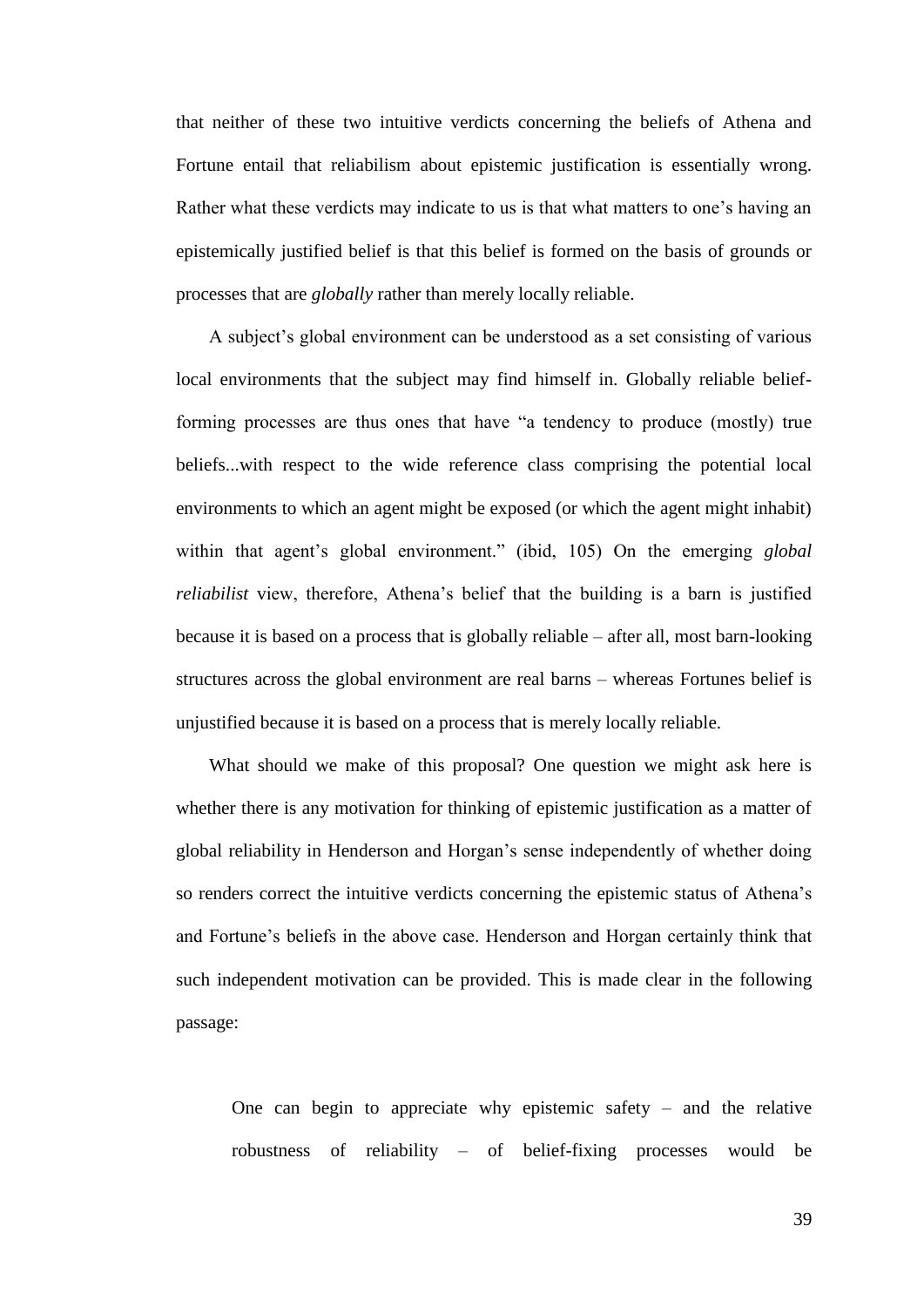epistemologically significant when one reflects on a prominent and pervasive characteristic of epistemic life: one's epistemic endeavour must be undertaken in the face of uncertainty. One's epistemic chores must be managed while possessing only a fallible understanding regarding one's global and local environment. Such epistemic uncertainty (or fallibility) regarding one's environment is paralleled by, or mirrored in, an uncertainty (or fallibility) regarding what processes will work in one's environment. In view of the uncertainty characteristic of the epistemic situation, consider two alternatives...On the one hand, one could employ a process that is reliable with respect to the wide reference class comprising the potential local environments two which one might be exposed (or which one might inhabit) within one's global environment...[Such a process] is relatively safe insofar as its reliability does not depend heavily upon certain unusual or atypical features that highly specific to the particular circumstance or environment which the possessor of the disposition might happen to occupy; its reliability then does not obtain only relative to a narrow reference class of environments in which those particular features happen to be present. Alternatively, one might employ processes that would be reliable only given certain unusual or atypical environment features – only given features that are highly specific to particular circumstances or environments within the global environment that one happens to occupy. If, in employing such a process one employs a reliable process, it is a merely locally reliable process. In light of the uncertainty that is a pervasive fact of epistemic life, it is clear what one should make of this general abstract choice. The safety afforded by globally reliable processes would be rationally desirable in preference to the risk one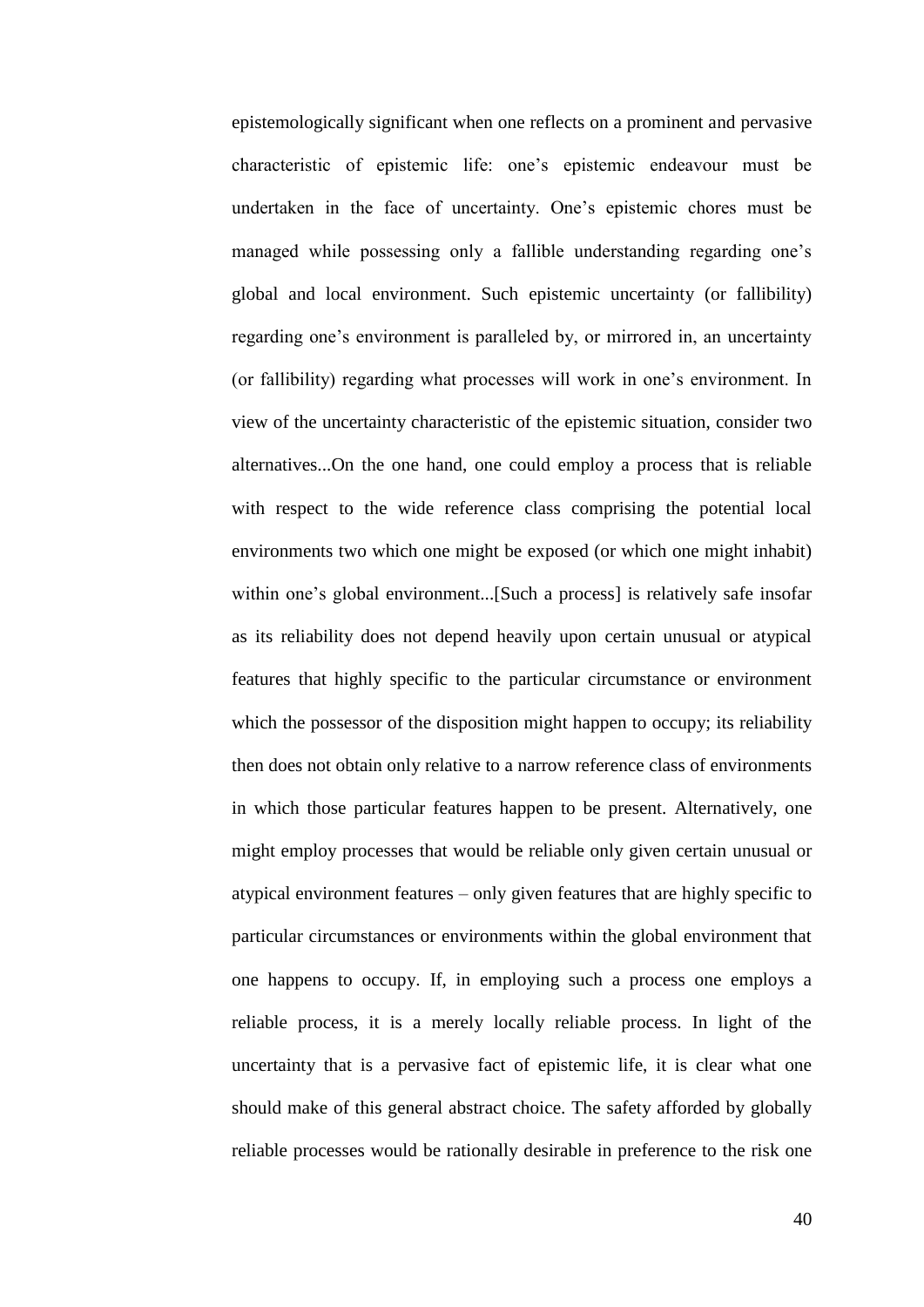runs when using a merely locally reliable process. (Henderson & Horgan, 2007, pp. 107-8)

The argument that Henderson and Horgan present here seems to be this: we should think of an epistemically justified belief as one that is produced by a globally reliable process because choosing such a process would be rationally preferable to choosing a process that is merely locally reliable.

But now the question is: 'rationally preferable' in what sense? In Henderson and Horgan's sense, the rationally preferable choice here arises from a particular set of constraints. First a choice has to be made between two competing belief-forming processes, namely a globally reliable process and a merely locally reliable one. Second, the choice has to be made under conditions in which the chooser lacks knowledge of relevant features of the environment that he finds himself in and knowledge of what belief-forming processes will work in that environment. Third, though this is not explicitly stated in the above passage, we can take it that the choice has to be made with the aim of forming a true belief about what obtains in the given environment. Thus the sense in which a belief-forming process 'works' or does not ‗work' in the given environment is that of whether this process will or will not produce a belief that is more likely than not to be true.

Now given these constraints, we can concede that it straightforwardly follows that the globally reliable process is by far the rationally preferable choice. For given one's antecedent knowledge about the choices one has and about how these might work in the given environment, in choosing the globally reliable process one minimizes the risk of forming a false belief. Hence it is the globally reliable process rather than the merely locally reliable one that can provide one with justification for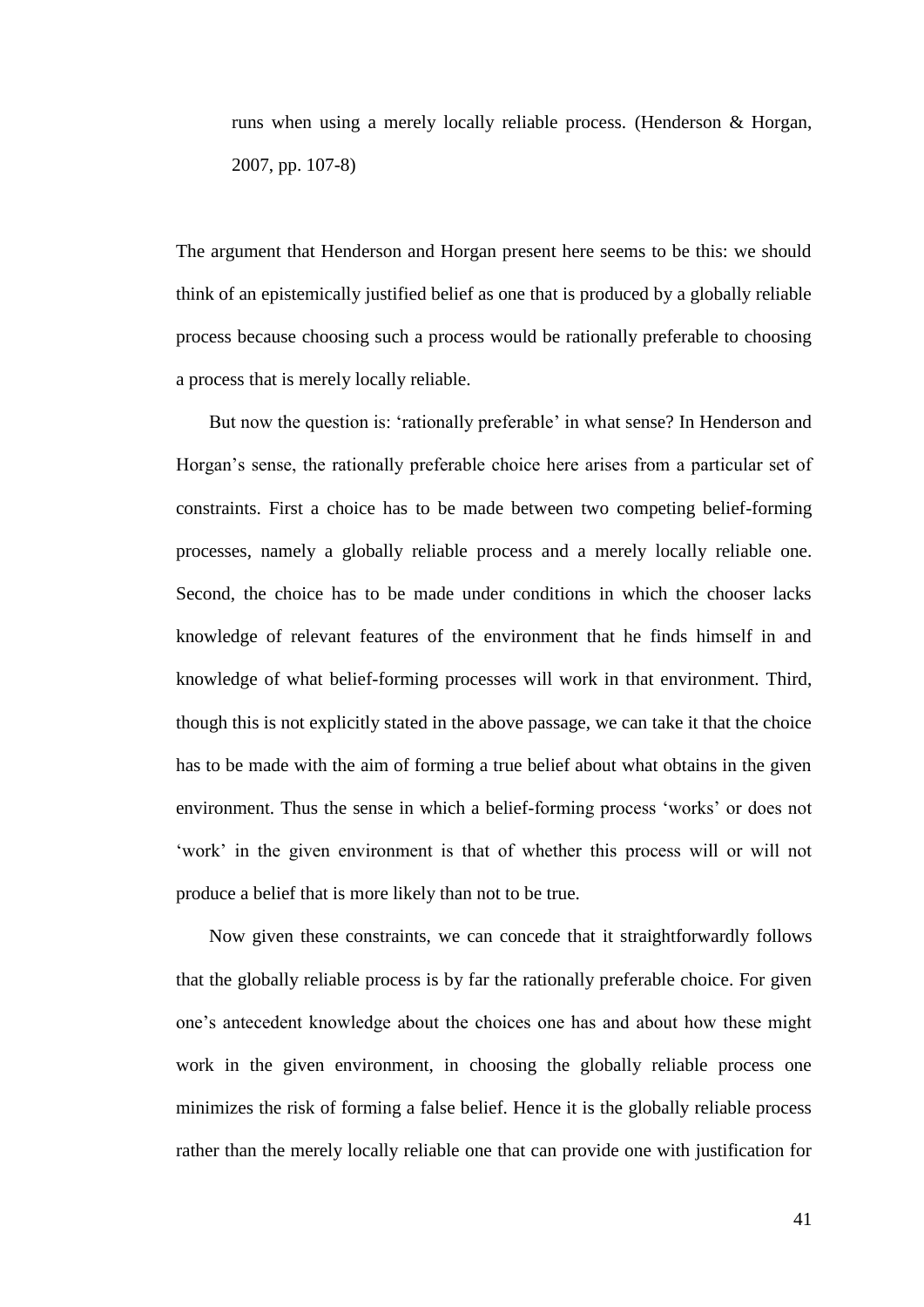believing the relevant proposition in one's current local environment – even if this process turns out to be unreliable in that environment – because this process ensures a level of epistemic safety that cannot be secured by the merely locally reliable one. Of course, it should be said here, that epistemic subjects under ordinary circumstances do not actually make the kind of choice that is envisaged in the above passage. But as Henderson and Horgan make clear, this kind of choice is merely an abstract one. Thus we can take the conditions under which this kind of choice is made as representing a certain rational perspective which fixes for us an objective conception of epistemic justification; that is, a conception of when beliefs are or are not, objectively speaking, appropriate from an epistemic point of view. From this perspective, a belief based on globally reliable processes is epistemically appropriate whereas a belief based on a merely locally reliable process is not.

How good is the argument that Henderson and Horgan provide in support of the claim that we should think of epistemic justification as a matter of the global reliability of a given belief-forming process? One further question that we might have at this point is why we should think that it is the particular perspective of a rational subject that Henderson and Horgan rely on that should fix for us an objective conception of epistemic justification. Certainly, we can think of relevant rational choices being made under very different constraints. For example, we could suppose that a rational subject – faced with the two choices for belief-forming processes as Henderson and Horgan's rational subject – does in fact have prior knowledge of whether or not the two processes will work in the local environment in which the relevant belief is to be formed. Of course, from this perspective, it will be, objectively speaking, entirely appropriate to rely on the locally reliable process rather than the globally reliable one. After all, the locally reliable process will in fact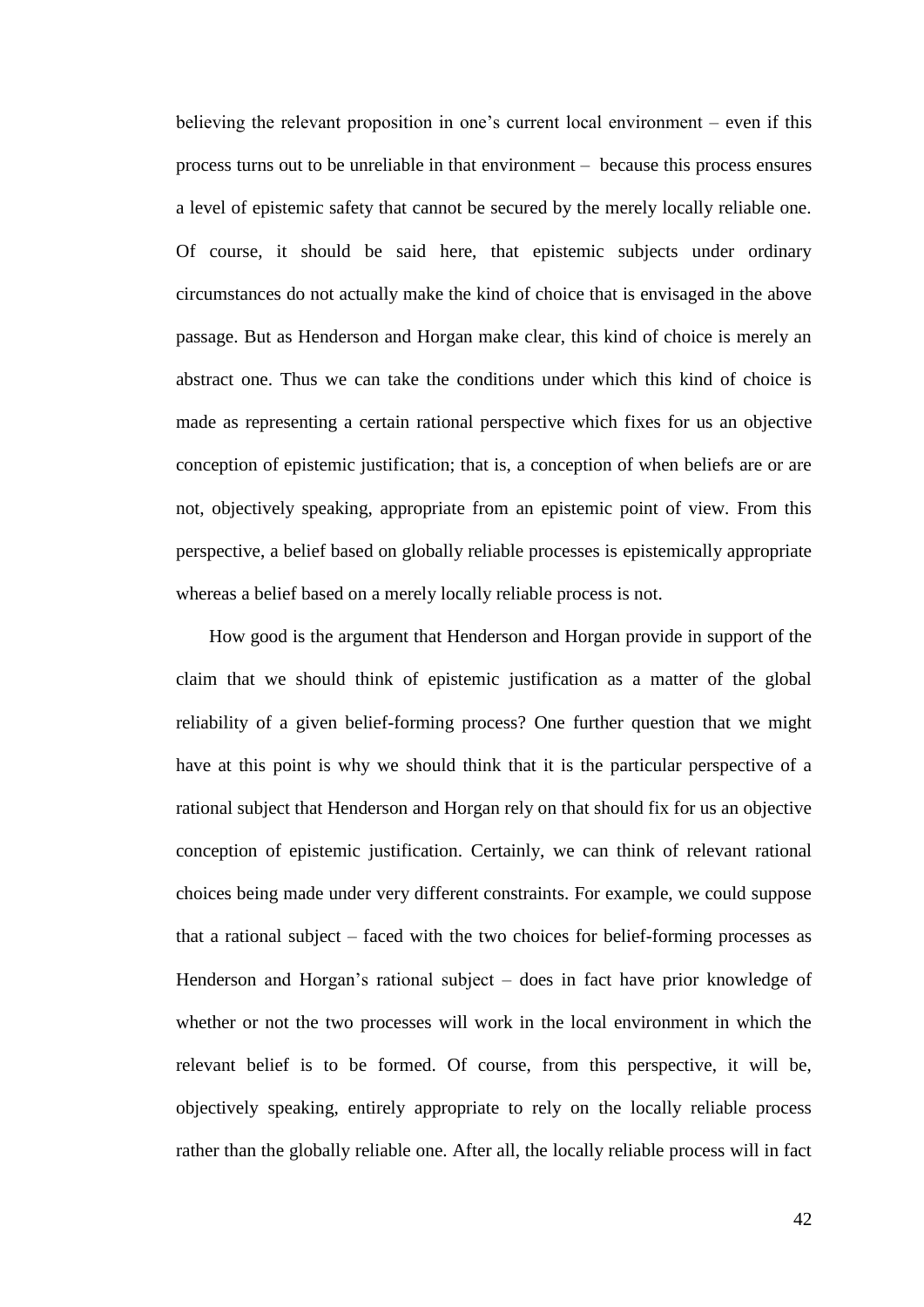make it more likely than not, in the given case, that the belief to be formed is true. So why should this rational perspective rather than the one outlined by Henderson and Horgan not fix for us an objective conception of epistemic justification?

At this point, I want to suggest that rather than pursuing this line of questioning, that the issue here is far more straightforward than Henderson and Horgan suggest. The question, to repeat, is why it should be epistemically appropriate, objectively speaking, for us to rely on globally reliable processes in forming our beliefs? The answer to this question seems be just this: we should do so because we do, as a matter of fact, conduct our epistemic affairs within a global environment and are not, therefore, merely confined to just a particular local environment. It follows from this that relying on globally reliable processes will ensure that most of the beliefs that we form in conducting our epistemic affairs will turn out to be mostly true. And given that it is surely a proper epistemic goal to have beliefs that are all, or mostly, true, this makes reliance on globally reliable processes epistemically appropriate from an objective point of view. It also follows from the fact that we do conduct our epistemic affairs within a global environment that relying on globally reliable processes is epistemically more appropriate than relying on a merely locally reliable process because the latter unlike the former cannot ensure that most of our beliefs turn out to be true in a global context.

At this point, we might ask, however, if we do conduct our epistemic affairs within a global environment, why – objectively speaking – we should rely on a globally reliable process rather than relying on whatever process might be locally reliable in the environment that we happen to find ourselves in. For objectively speaking, reliance on whatever process is reliable in the local environment we happen to occupy at any given moment may satisfy the epistemic goal of having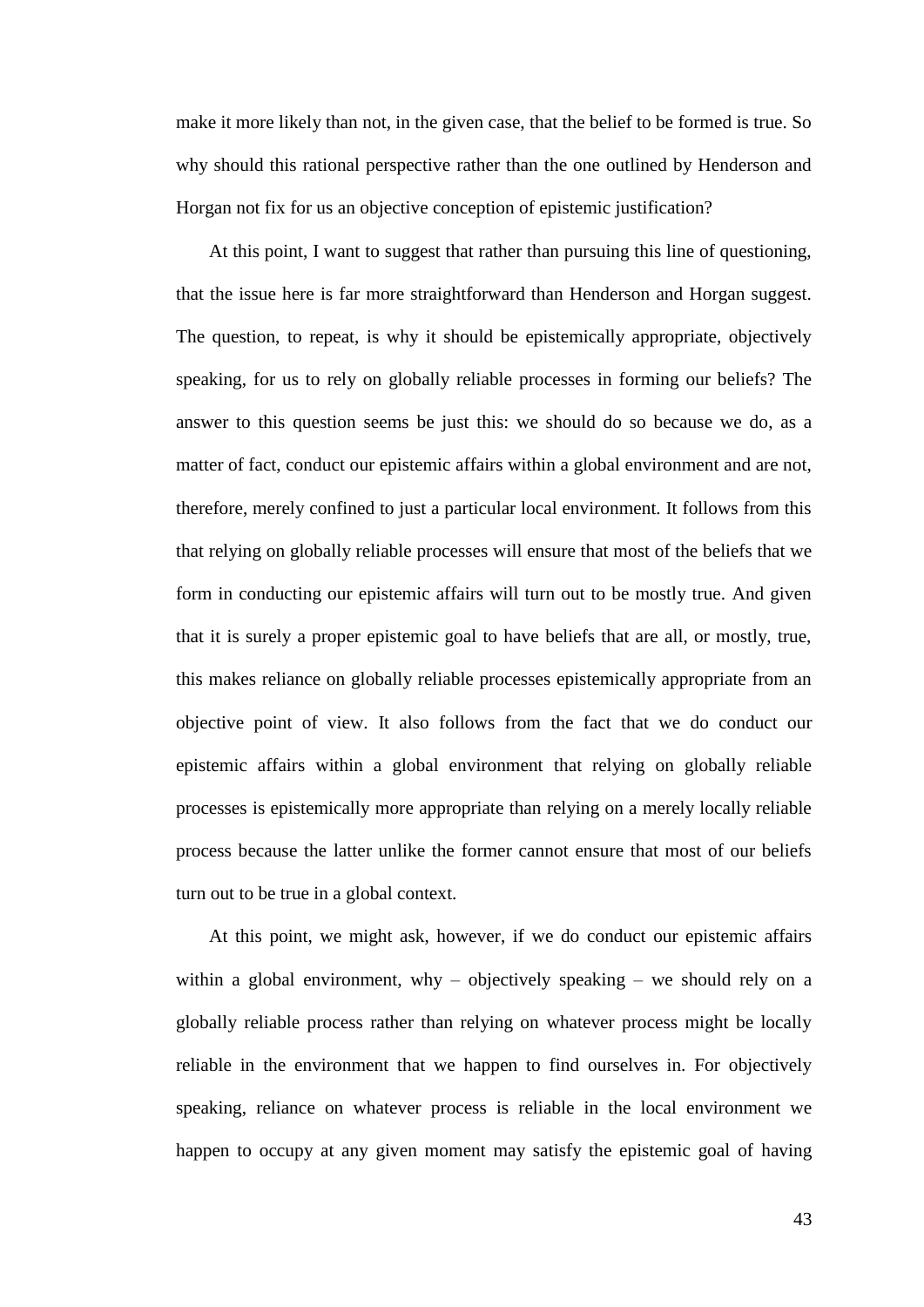mostly true beliefs in a global context even better than mere reliance on a globally reliable process.

In response to this question, I think that the reliabilist can concede that relying on whatever process is reliable in the local environment we happen to occupy may be even more objectively appropriate than merely relying on a globally reliable process but still insist that doing the latter is nonetheless epistemically appropriate to a sufficiently high degree such that beliefs produced by such a globally reliable process count as epistemically justified. In other words, relying on processes that are globally reliable does a sufficiently good job of fulfilling the aim of having true beliefs and avoiding false ones within a global context in way that reliance on such processes can result in genuinely justified beliefs.

Suppose then that we ask the epistemic relevance question in relation to Henderson and Horgan's Athena: why should she rely on a process that is globally reliable but unreliable in the local environment she finds herself in? The answer to this question is that, even though the globally reliable process is more likely than not to produce a false belief in the local environment that Athena finds herself in, it nonetheless ensures that most of the beliefs that she forms on the basis of this process will come out to be true rather than false. So in the absence of her having reasons for thinking that she is in a local environment in which her processes are unreliable, it is epistemically appropriate for her, to a degree sufficient to yield epistemic justification, to rely on her barn-like visual experiences.

The kind of thought experiment that Henderson and Horgan run therefore provides us with some motivation for adopting a form of global reliabilism. In the final analysis, however, this sort of reliabilism, of course, is still unacceptable because it fails to address the new evil demon problem. Thus we can imagine a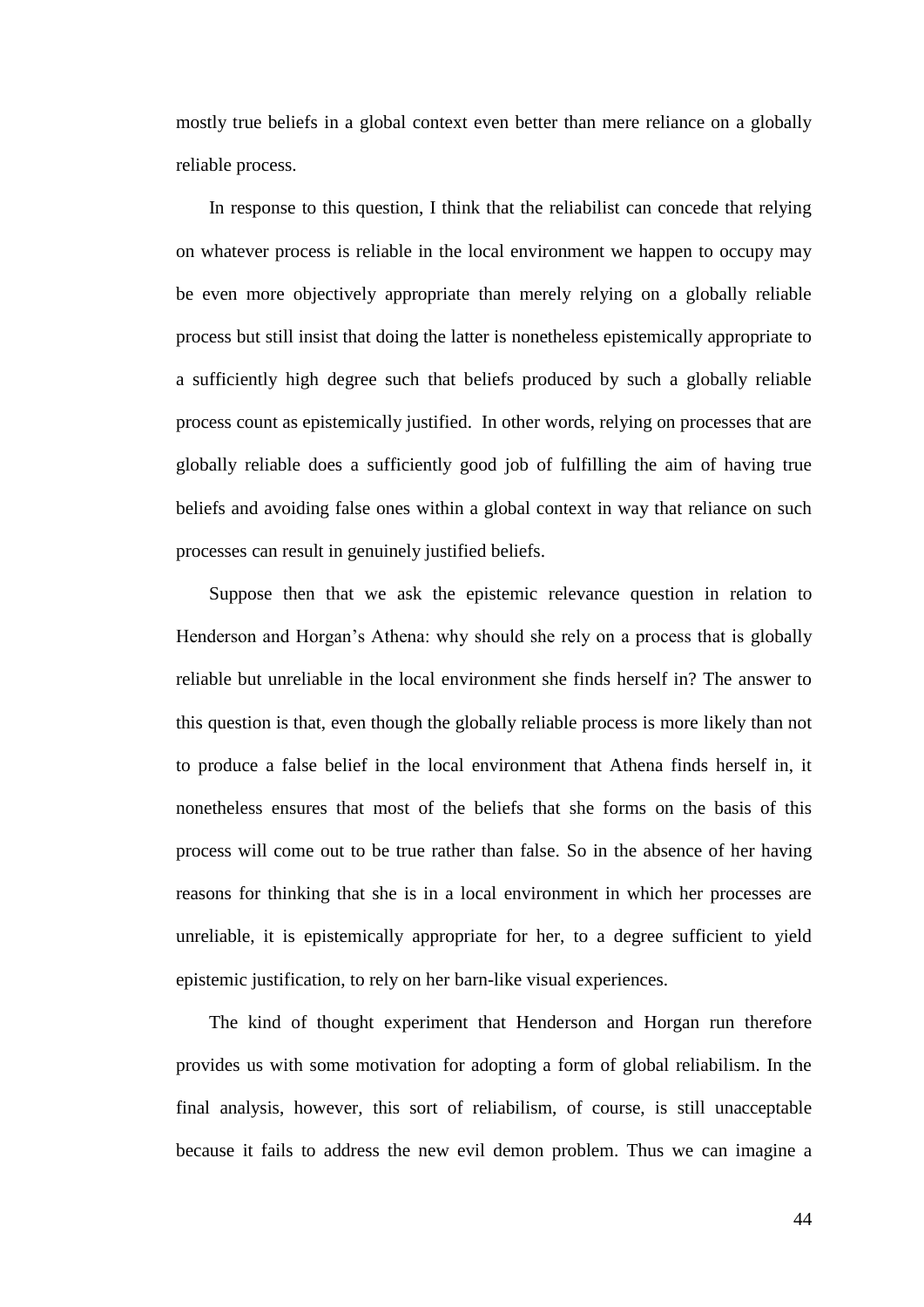scenario in which a victim of an evil demon enjoys perceptual experiences that from the inside are just like our perceptual experiences but inhabits a global environment in which these perceptual experiences are highly unreliable. As we have seen, the intuitive judgment about such victims is that they can have justified perceptual beliefs which means that the reliability of their perceptual experiences relative their global environment cannot be a necessary condition for their having justified perceptual beliefs.

So we are still seeking an objectivist account of the Basic Principle that can accommodate the new evil demon intuition. As I have indicated, the objectivist approaches that I will be considering in more detail will insist that being epistemically justified requires having beliefs that are based on grounds or processes that are reliable relative to some environment, even if they are not reliable relative to the environment that a subject, like the evil demon victim, might find himself in. However, just like the global reliabilist, the proponent of such an approach will have to provide some principled explanation for why it should be epistemically appropriate, from an objective point of view, for a subject to rely on processes or grounds that are not reliable in the environment he finds himself in.

In next section, I will consider the accounts of the justification of perceptual beliefs that are suggested by, or can be derived from, the work of Bergman on the one hand and Burge on the other. I will first provide an outline of each view before evaluating their viability with respect to the epistemic relevance question.

### *Bergman's Proper Function Account*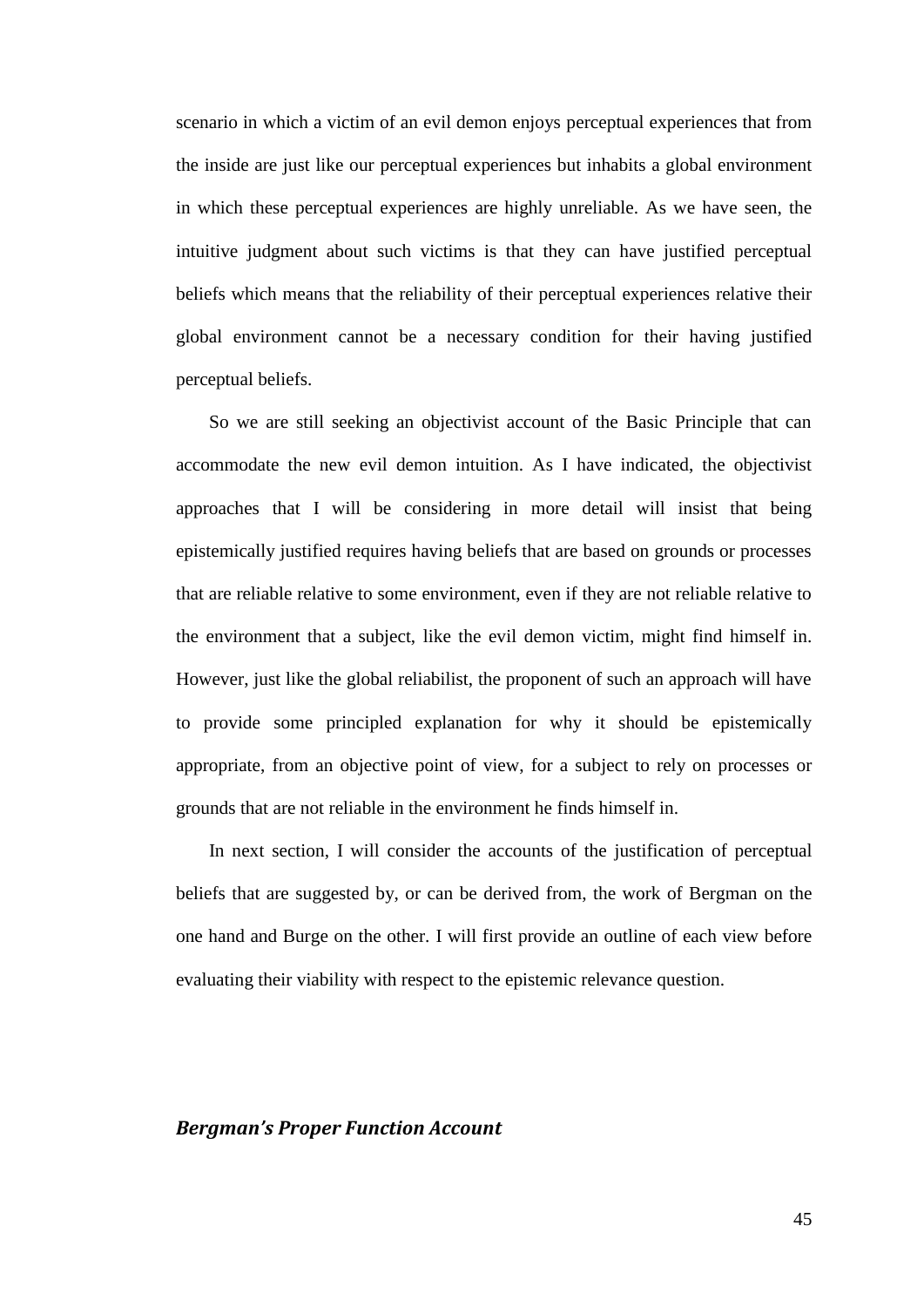In a recent book, Bergman develops an objectivist conception of an epistemically justified belief as one that is produced by a properly functioning cognitive faculty. The most detailed development of epistemic notions in terms of proper function is provided by Alvin Plantinga.<sup>14</sup> Plantinga is concerned with giving an account of what he calls *warrant* which is a property that a belief can have and which turns a true belief into knowledge. Instead of analysing Plantinga's account of warrant, however, I will focus on the recent account provided by Bergman. Like Plantinga, Bergman appeals to the notion of proper function in developing an epistemological theory. But unlike Plantinga, Bergman is concerned with the concept of epistemic justification. This concept, as we have been understanding it, is a concept of a property that makes a belief appropriate from an epistemic point of view but is not one which essentially turns a true belief into knowledge. Even more importantly for our current purposes, Bergman's account of epistemic justification in terms of proper function is intended in part to account for the problem presented to us by the new evil demon scenario. If viable, this account could provide us with an objectivist conception of epistemic justification as well as an explanation of the Basic Principle of Perceptual Justification consistent with the new evil demon intuition.

As a general analysis of what an epistemically justified belief amounts to, Bergman offers the following:

S's belief B is justified iff (i) S does not take B to be defeated and (ii) the cognitive faculties producing B are (a) functioning properly, (b) truth-aimed and (c) reliable in the environment for which they are 'designed' (Bergman, 2006, p. 133)

 $\overline{a}$ 

<sup>&</sup>lt;sup>14</sup> (Plantinga, 1993)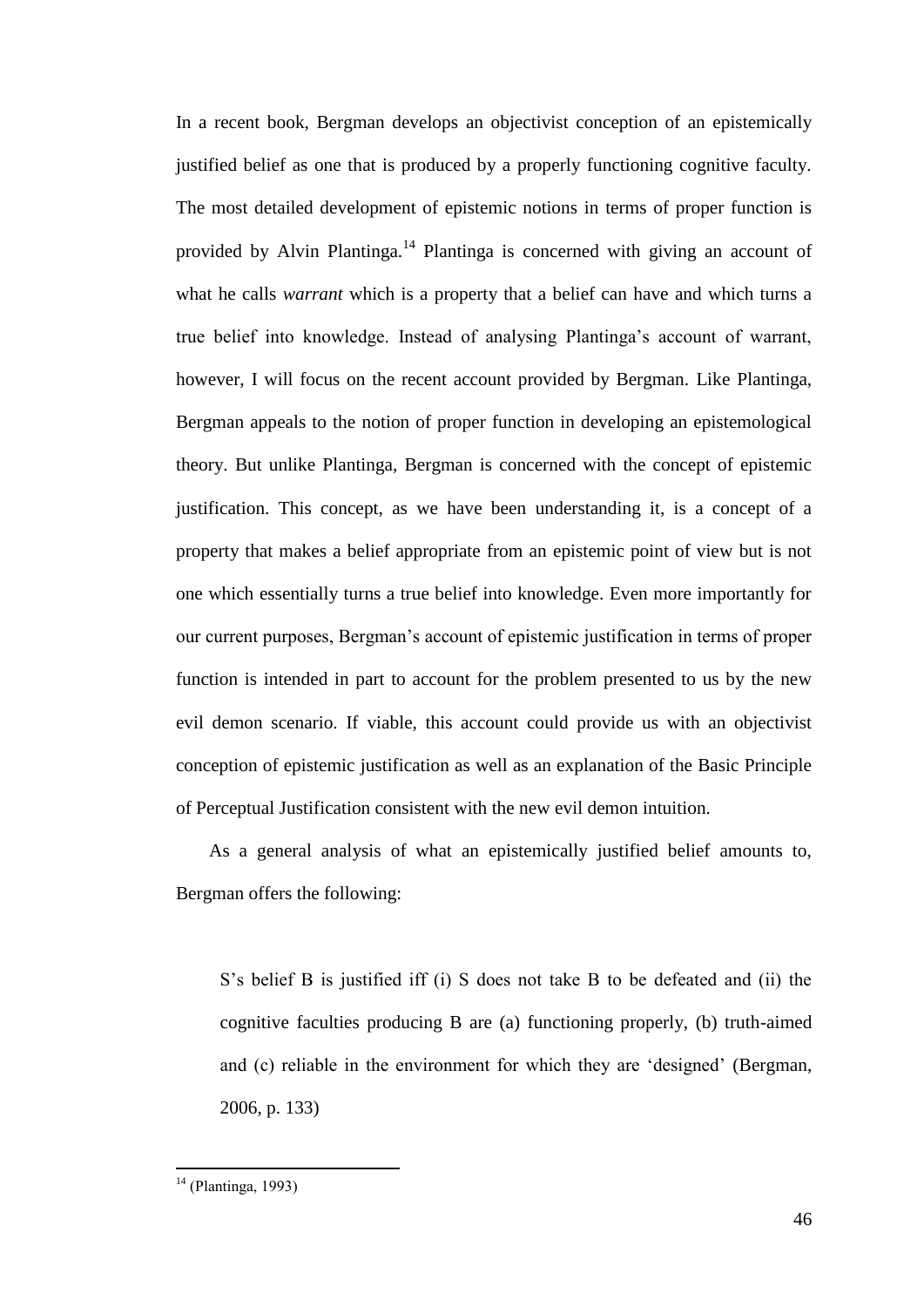If we apply this general analysis of an epstemically justified belief to the Basic Principle of Perceptual Justification in its doxastic form, we thus say that the Basic Principle is true insofar as S's forming the belief that something is x on the basis of having an experience as of an x being F is the result of the proper functioning of a cognitive faculty that is truth-aimed and reliable in the environment for which this faculty is 'designed'. The key elements of this analysis are the conditions listed under (ii). These conditions appeal to the notion of a cognitive faculty that is functioning properly, aimed at producing true beliefs and thus 'designed' to be reliable under certain conditions. How should we understand these notions? As Plantinga notes, the notions employed here are most naturally applied to artefacts and devices and the purposeful, conscious beings who design them. (Plantinga 1993, 195) This immediately raises the question of how we can apply these notions to our cognitive faculties without having to assume that these are artefacts or devices designed by some purposeful and conscious being. For if we don't take our cognitive faculties to be the product of a purposeful, conscious designer, in what sense should we understand the notion that these faculties are functioning properly, aimed at truth and therefore 'designed' for a specific purpose? Ultimately, we might think that such notions are inapplicable to our cognitive faculties unless they can be given some naturalistic explanation. However, I will leave these issues aside here. Furthermore, to simplify our discussion, I will use these notions as we most naturally understand them, namely as applying to artefacts and devices and as presupposing a purposeful, conscious designer.

Why then should we take a justified belief as a belief that meets the conditions under (ii)? Consider first condition (ii)(a). Bergman's explanation of why this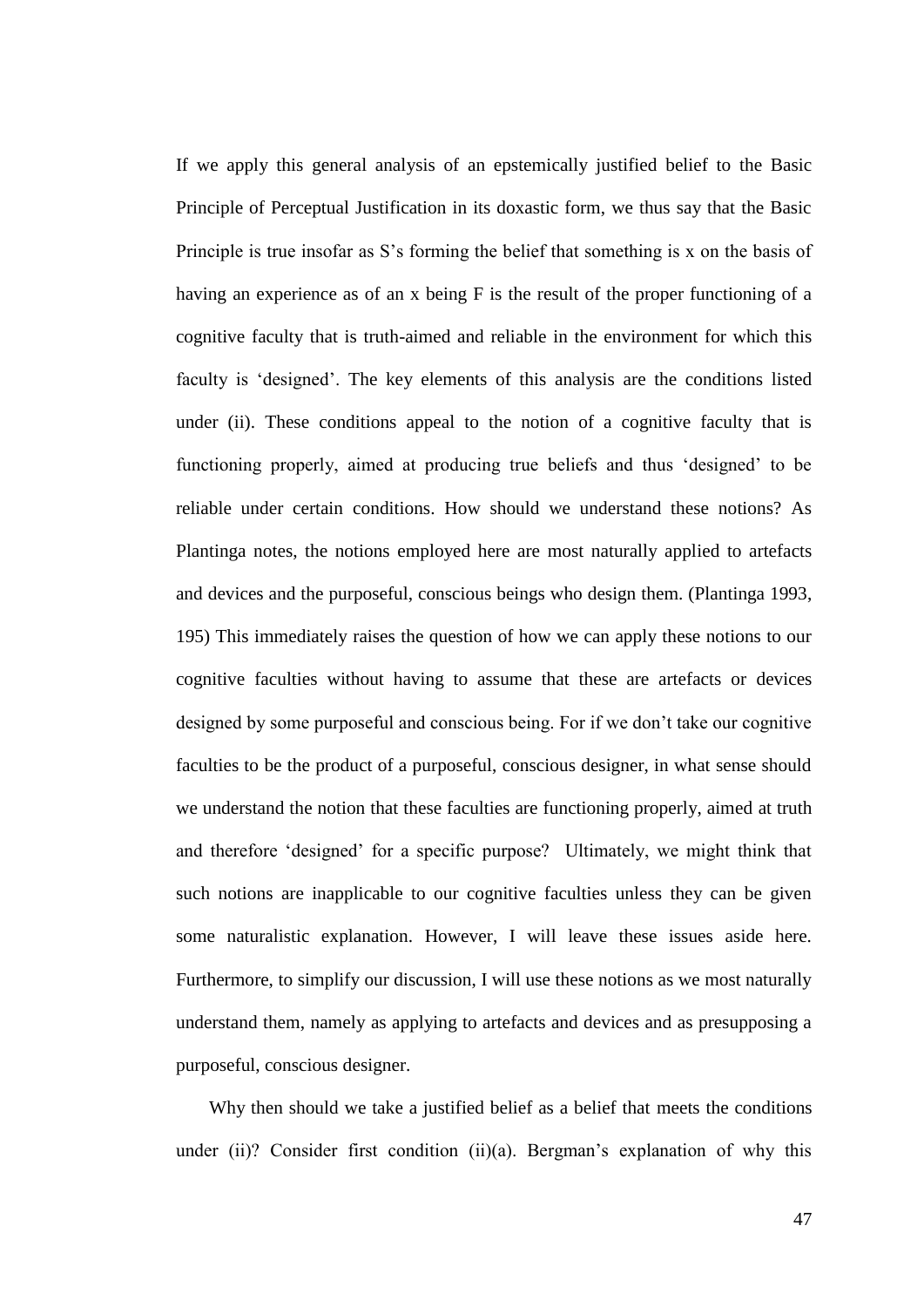condition holds for justified beliefs runs allowing the following lines. Take the case of a perceptually justified belief. Generally, we might say that a belief that an  $x$  is  $F$ when formed on the basis of an experience as of an x being F is justified insofar as that belief is an ‗epistemically fitting doxastic response' to the perceptual experience. An account of what makes a doxastic response a fitting response to a perceptual experience experience may accept the following three conditions:

Nonreliability: the fittingness of doxastic response B to evidence E is not contingent upon E's being a reliable indicator of B's truth [in the subject's environment]

Objectivity: the fittingness of a doxastic response B to evidence E is objective fittingness (in the sense that fittingness from the subject's perspective isn't sufficient for it).

Necessity: the fittingness of doxastic response B to evidence E is an essential property of that response to that evidence. (Bergman 2006, p. 112)

For reasons I won't go into here, Bergman argues at length that an account of what constitutes a fitting doxastic response to a piece of evidence should drop Necessity. Applied to our perceptual case from before this means that while for a subject like us the belief that an x is F may, in the absence of any countervailing evidence, be a fitting doxastic response to his having a perceptual experience of an x being F, this need not be the case for subjects who are unlike us in some epistemically relevant respect. So what then makes a belief a fitting doxastic response to a perceptual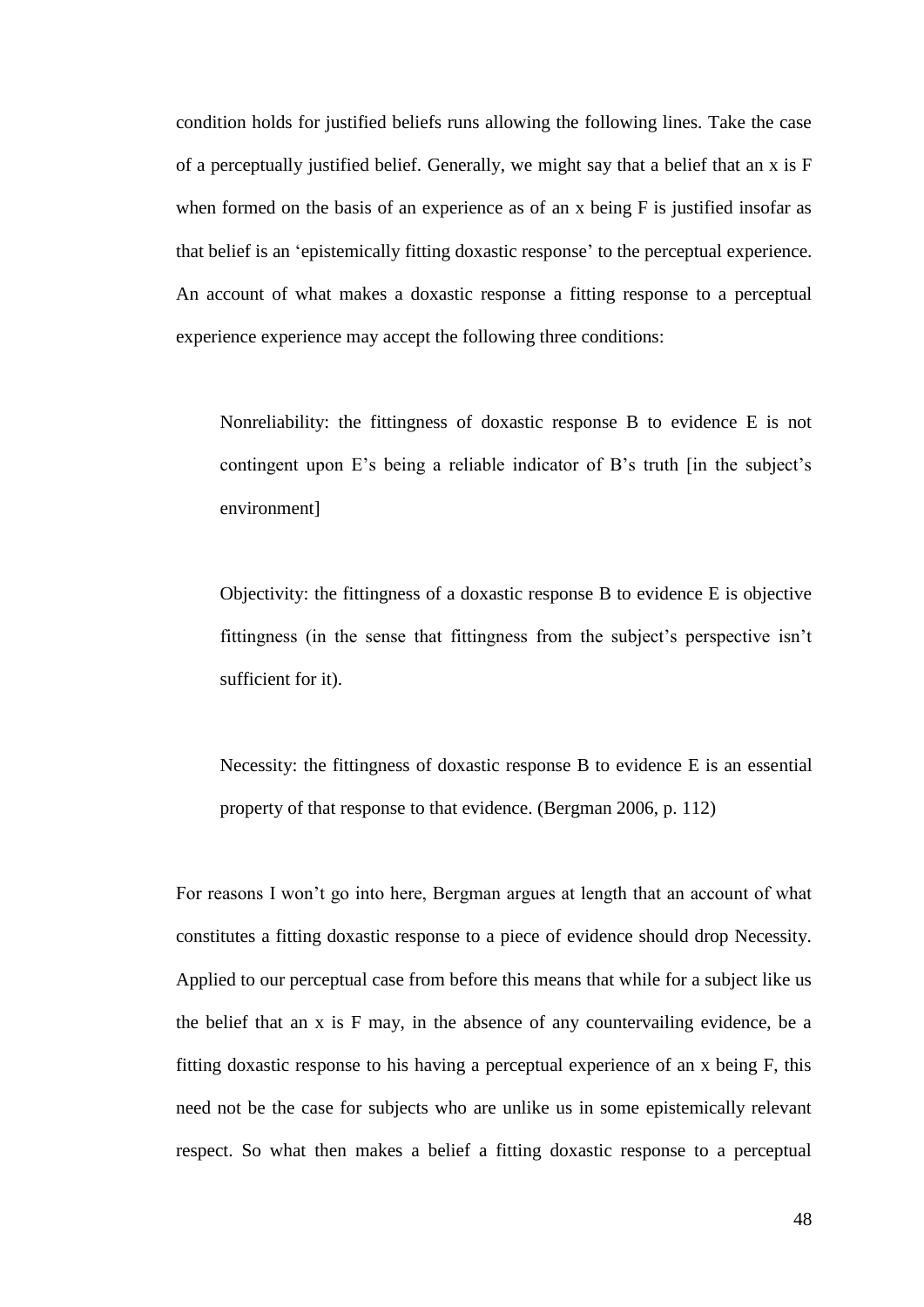experience if what does so is not a necessary but contingent property of that response? According to Bergman, what makes a belief a fitting doxastic response to a perceptual experience, is that this belief is produced by a properly functioning cognitive faculty. Hence condition  $(ii)(a)$  is a necessary condition for having a justified belief. Bergman's suggestion may thus be taken to mean that our cognitive faculties are designed in such a way that when we have a perceptual experience of an x being F, under normal circumstances, we respond by forming the belief that an x is F. Other species, however, may have cognitive faculties that are designed to form different kinds of beliefs on the basis of the same kind of perceptual experience. This does not preclude that their beliefs are doxastically fitting responses to a perceptual experience of that kind as long as further conditions are met.

These conditions are (ii) (b) and (ii) (c). (ii) (b) is required to make the response produced by a properly functioning cognitive faculty an epistemically fitting as opposed to say, a pragmatically fitting, response. The following example illustrates this point:

...suppose...that the particular faculty producing the belief we are considering is intended by its creator not to produce *true* beliefs but, rather, to produce beliefs that will minimize psychological trauma (even if that involves regularly producing false beliefs). Then it seems that beliefs being produced by such a cognitive faculty won't be *epistemically* fitting responses to the input to the subject's belief-forming system though they may be appropriate in some other sense. This would be a case of a belief that isn't justified (since it isn't an epistemically fitting doxastic response) even though it is produced by a properly functioning cognitive faculty. (Bergman, p. 135; his emphasis)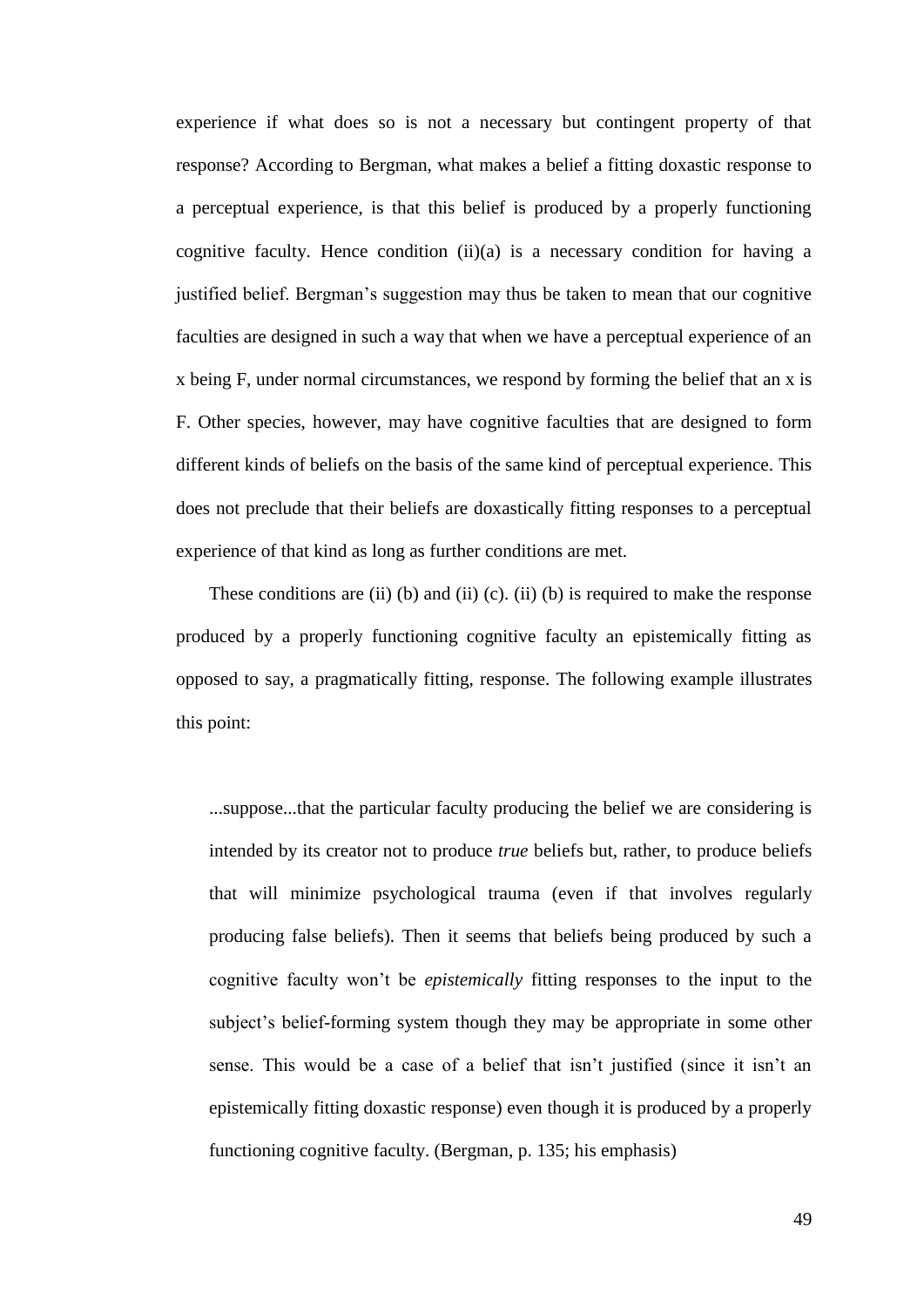A similar point applies to condition  $(ii)(c)$ . That is, unless the cognitive faculty is reliable in the way it was designed to be, it will not produce epistemically fitting responses to inputs in a subject's belief-forming system and will therefore be incapable of producing epistemically justified beliefs. I take it that this condition is meant to satisfy the general objectivist requirement that a belief-forming process yields epistemically justified beliefs only if it is in some sense sufficiently truthconducive independently of it's being truth-conducive from the subject's perspective. Here is Bergman's example in support of this claim:

...consider a creature designed by one of Hume's infant deities. And suppose that, although this incompetent creator was trying to make a believer with reliable faculties, it instead created one whose faculties produce mostly false beliefs when placed in the environment in which it was intended by its creator to produce true beliefs. For example, suppose this infant deity intentionally created Ric in such a way that...his natural unlearned doxastic response to an [experience] ME2 is to form [belief] B1. But, contrary to what this bumbling creator had hoped, this belief (like most other belief Ric forms) is false when produced in the intended environment by faculties functioning as they were designed to function. Is Ric's belief B1 an epistemically fitting response to ME2? It seems not...Despite the failed design attempt, the belief in question may be, in some sense, the output of properly functioning cognitive faculties...But because the plan, when implemented as intended, didn't work, the belief doesn't seem to be an epistemically fitting response to the subject's evidence. (ibid, pp. 135-6).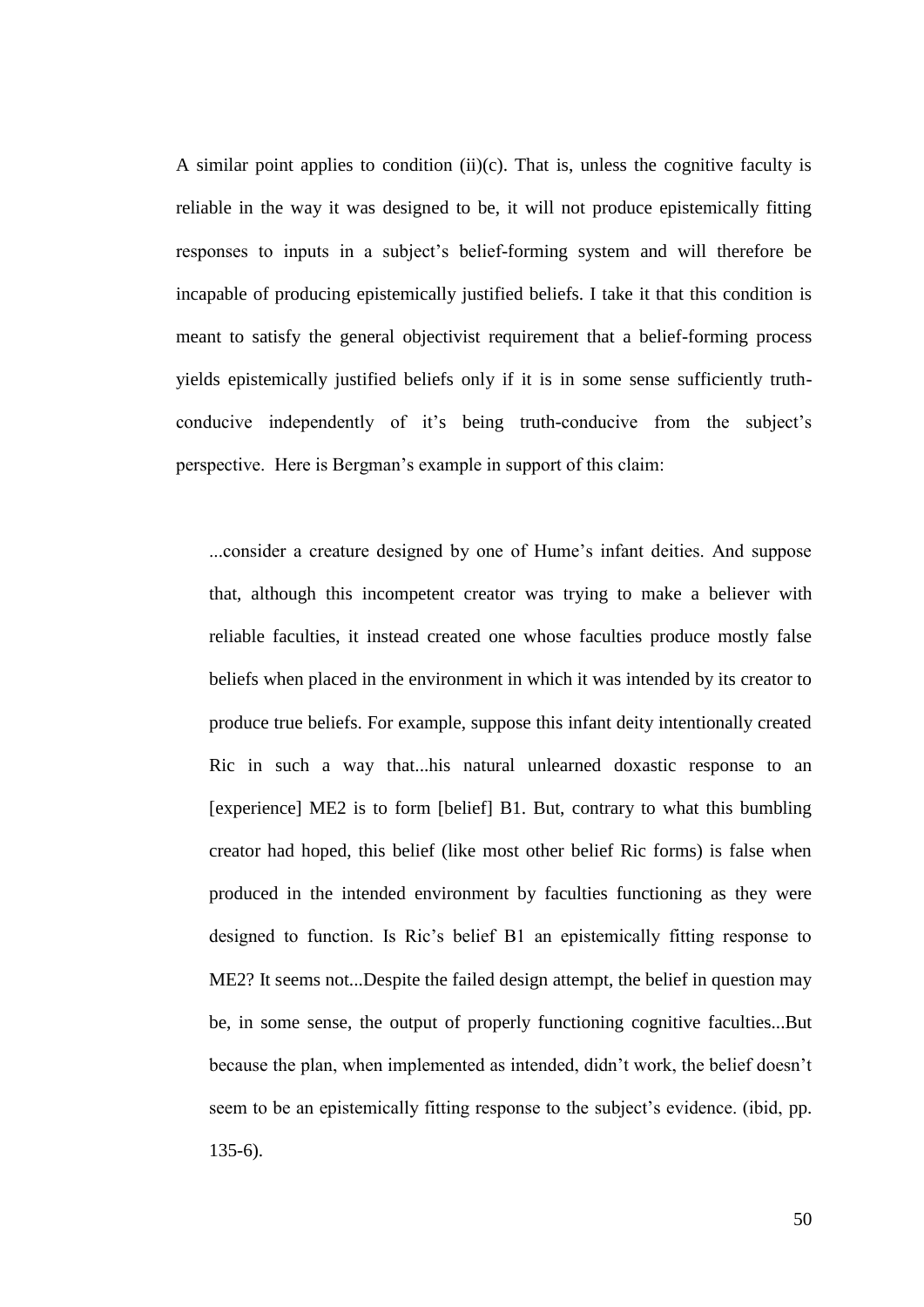Of course, the stipulation that the cognitive faculty only has to be reliable in the environment in which it is intended to be reliable, rather than the environment in which the subject of the faculty may happen to find himself in, is such that it can accommodate the new evil demon intuition. Thus on Bergman's analysis, the victim of the evil demon can have justified perceptual beliefs, even if the cognitive faculties producing these beliefs are highly unreliable in his environment, provided these faculties are functioning properly, aimed at producing true beliefs and reliable in the environment they are intended to be reliable in.

Is this a satisfactory accommodation of the new evil demon intuition? Before answering this question, I want to first look at an alternative objectivist account of perceptual justification.

#### *Burge's Anti-Individualist Account*

The other account is the view about perceptual entitlement that has been developed by Tyler Burge. Before analyzing this view, it will be helpful to first clarify Burge's use of certain terms. The term 'entitlement', as Burge uses it, refers to a sub-species of what he calls 'epistemic warrant'. The latter is used to refer to what I have been calling justification here rather than to what Plantinga refers to by his use of the term ‗warrant' which is a property of belief that turns a true belief into knowledge. According to Burge, an 'entitlement is *epistemically externalist* inasmuch as it is warrant that need not be fully conceptually accessible, even on reflection, to the warranted individual. The individual need not have the concepts necessary to think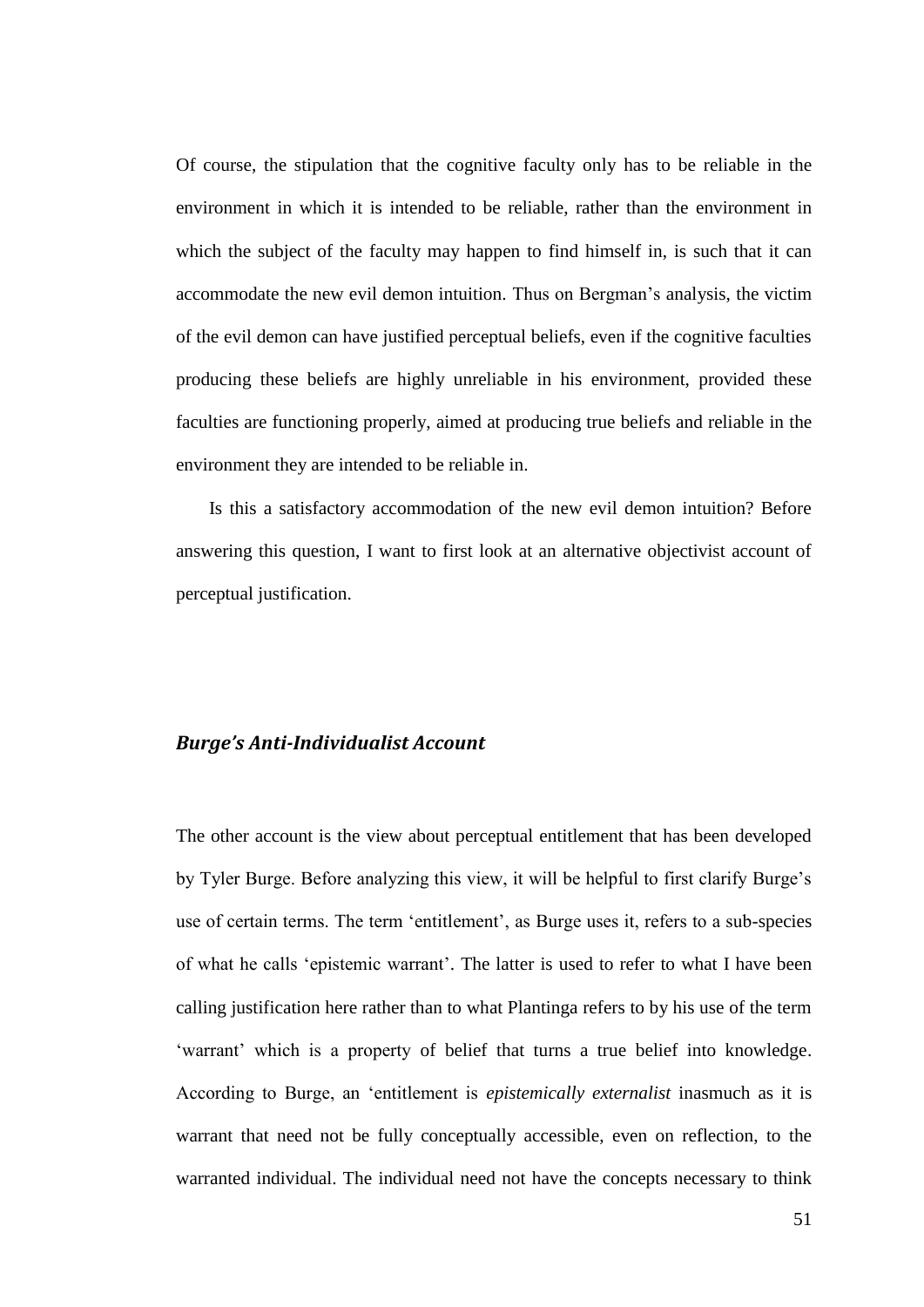the propositional content that formulates the warrant." (Burge, 2003) The other subspecies of warrant is what Burge refers to as 'justification', which is "warrant by reason that is conceptually accessible on reflection to the warranted individual" (ibid, p. 505) In explicating a conception of perceptual entitlement, Burge seeks an understanding of how beliefs about one's environment can be warranted by one's perceptual experiences where this warrant is not derived from a subject's possession of reasons from which the relevant propositions about the environment can be inferred. Perceptual entitlements for beliefs about the environment are therefore essentially non-inferential. In what follows, I shall speak of Burge's view on perceptual justification rather than entitlement. In doing so, I will use the term ‗justification' in the way that I have been doing so far. This use is to be distinguished from Burge's use of the same term.

The key element of Burge's view on perceptual justification is that it derives in part from the truth of *anti-individualism* about representational states, namely "...the principle that certain representational states are dependent on their natures, and for the individuation of what representational contents they have, on certain relations between the individual or relevant representational systems of the individual – and certain aspects of the environment that is represented." (ibid, 505) To Burge, perceptual experiences are just one type of representational state whose nature is individuated in this way. Thus he states:

A condition on particular perceptual representational states' having the content that they have is that there have been both causal-formative interactions (which are not in themselves representational) and representationally successful interactions between instances of types of relevant perceptual referents and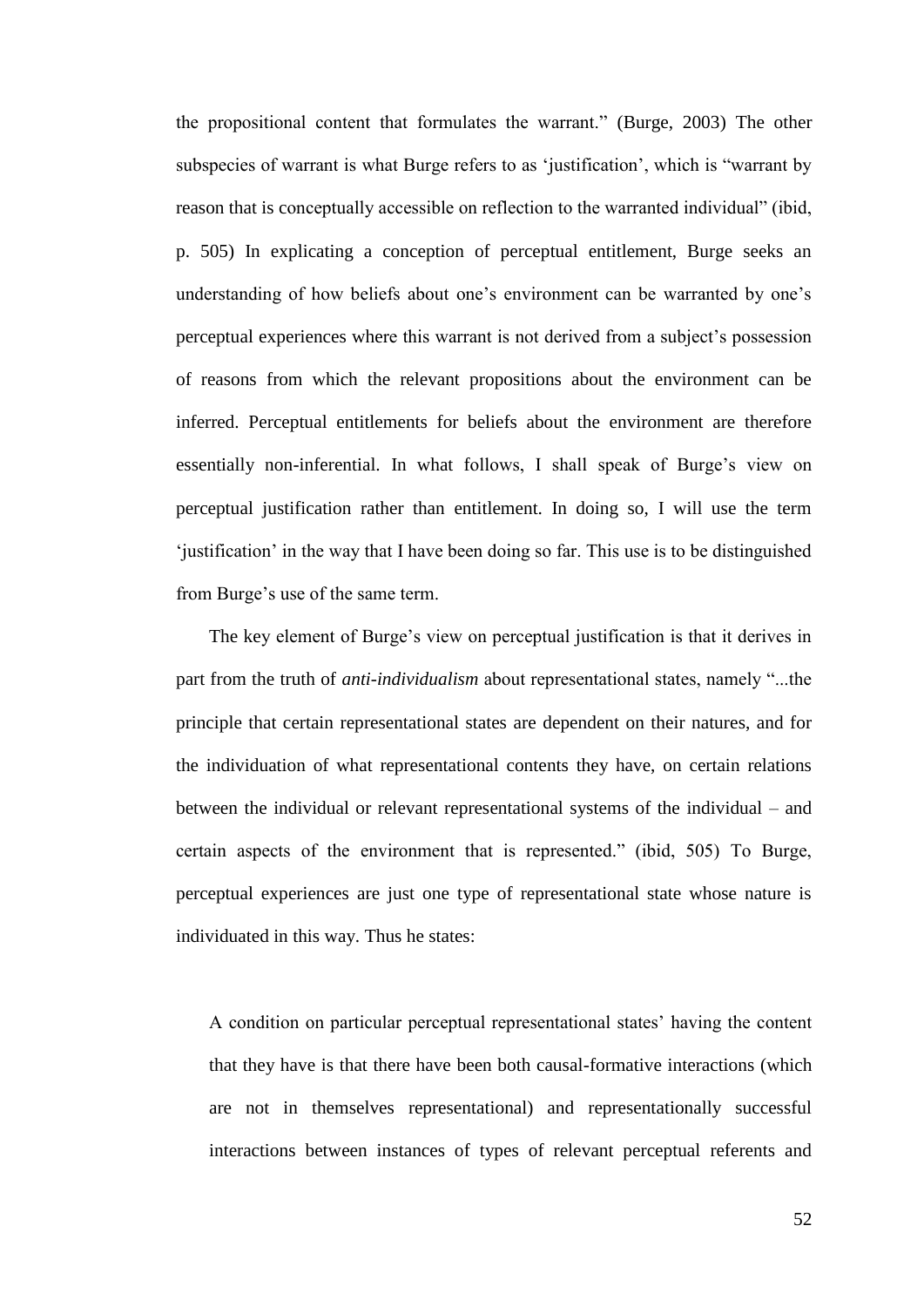aspects of the individual's perceptual system (in either the individual's history, or in evolution of the system in his evolutionary ancestors, or in some other way). (ibid, p. 531)

On this view, a perceptual experience's representing an x as being F can only be a result of actual causal interactions between instances of x and instances of the property F on the one hand and the perceptual system of the subject whose perceptual experience it is on the other. In connection with this form of antiindividualism about perceptual experiences, Burge introduces the notion of a *normal environment*. This is the environment "by reference to which the perceptual content of the perceptual state is explained and established." (ibid, p. 532) In other words, it is the environment in which causal interactions occur between features of that environment and the subject's perceptual representational system, causal interactions which make the subject's perceptual experiences have the representational contents that they do.

The crucial epistemic move that Burge makes then comes at this point. Suppose that the causal interactions between features of the subject's normal environment and his perceptual representational system are the result of lawlike connections in such way that the representational content of these states are reliably veridical in the normal environment. One upshot of this supposition is that the reliable causal connections between features of the subject's normal environment and his perceptual representational system are constitutively connected with the nature of these states; in other words the reliable causal connections make the perceptual states what they are, namely states with certain representational contents. Crucially for Burge, when perceptual experiences and their representational contents are constituted in this way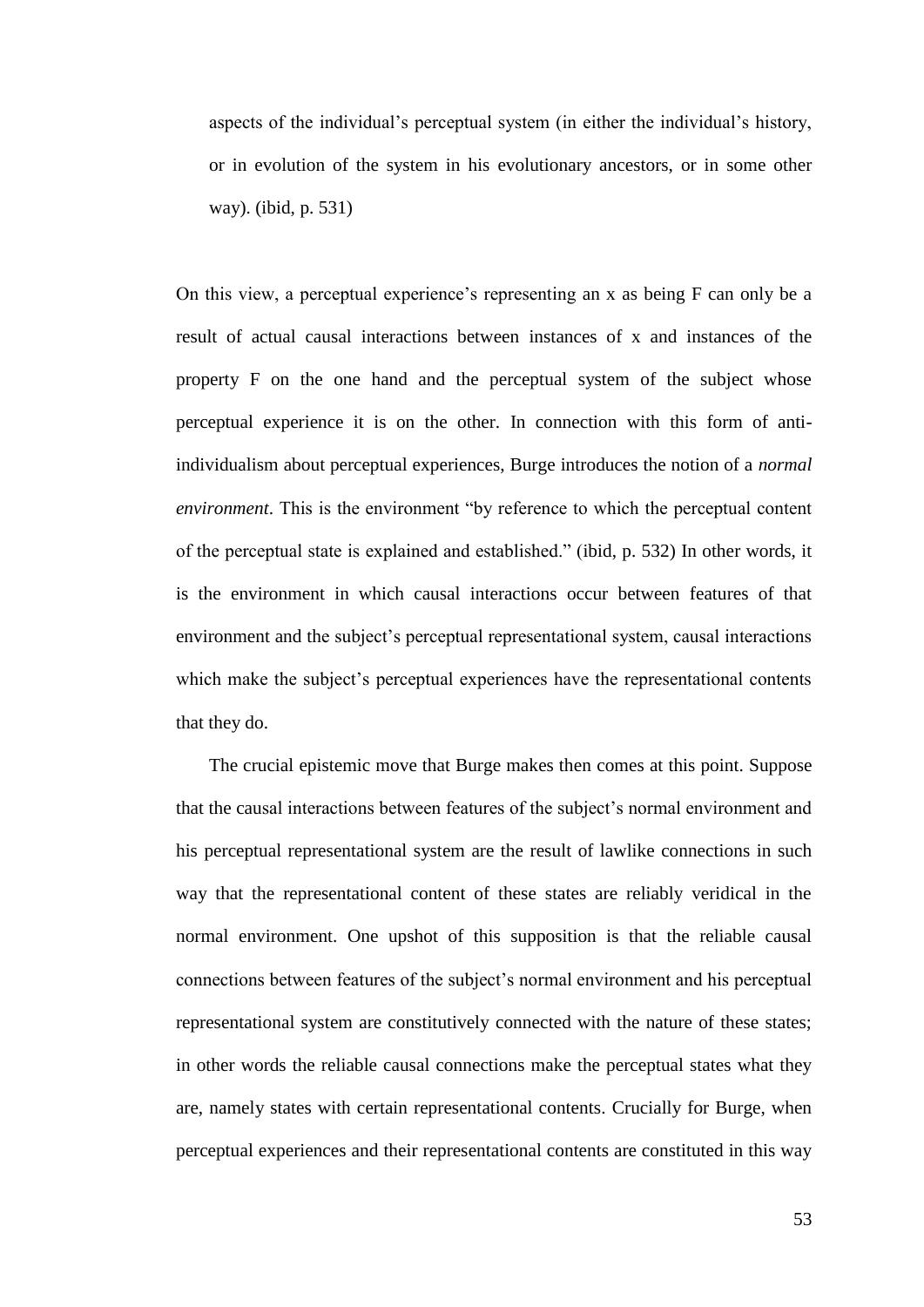by reliable causal connections between the subject's perceptual representational system and the environmental features that his experiences represent, the perceptual experiences become epistemically efficacious. For essentially, according to Burge, a perceptual experience with a certain representational content of an x being F provides one with justification for believing the corresponding proposition that an x is F only if perceptual experiences of this type are reliably veridical in the subject's normal environment and only if the reliable veridicality of perceptual experiences of this type is constitutively connected to these experiences having the nature that they do.

At this point, I want to briefly compare my analysis so far of Burge's view of perceptual justification so far with Anthony Brueckner's interpretation of the same view. Brueckner summarises Burge's view of perceptual justification as follows:

- I. Anti-individualism holds for perceptual content. (Assumption)
- II. An individual's perceptual state types are reliably veridical in his perceptual system's normal environment. (I)
- III. This reliable veridicality is explained by the nature of the perceptual states. (I)
- IV. If (i) an individual's perceptual state types are reliably veridical in his perceptual system's normal environment, and (ii) this reliable veridicality is explained by the nature of the perceptual states, then the individual is entitled to hold beliefs appropriately based upon those states (Assumption).
- V. Perceptual entitlements exists.  $((II), (III), (IV))$ <sup>15</sup>

 $\overline{a}$ 

<sup>15</sup> (Brueckner, 2007, p. 162)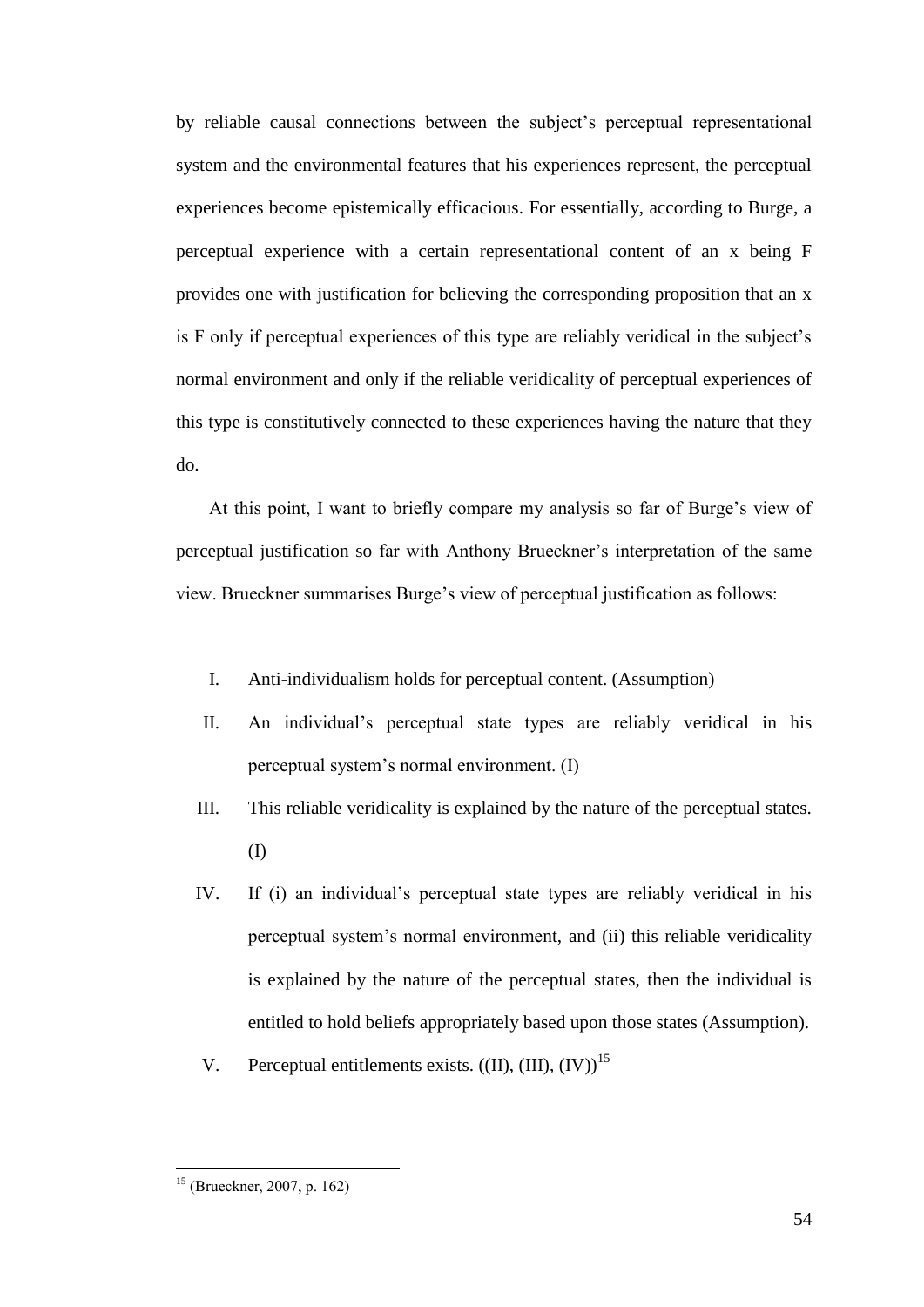Brueckner interprets Burge as saying that (I) entails (II). On this interpretation, we would take Burge to say that we can validly infer a priori from the assumption that perceptual experiences have contents that are anti-individualistically individuated the proposition that these experiences are reliably veridical in the subject's normal environment. However, as far as I can tell, Burge nowhere makes an assumption along these lines. In the first instance, in line with his acceptance of antiindividualism about perceptual representational content, he simply assumes that perceptual experiences have the contents that they do as a result of actual causal interactions between features of the subject's home environment and his perceptual representational system. Burge does not seem to hold in addition to this that perceptual experiences have the representational contents that they do only if the relevant causal interactions that individuate these contents are also reliable. Rather his view seems to be that if perceptual experiences have representational contents that are anti-individualistically individuated and if, as a matter of contingent fact, these experiences have the contents that they do as a result of reliable causal connections between the relevant features of the subject's normal environment and his perceptual representational system, then these perceptual experiences can provide the subject with epistemic justification (or entitlement) for forming beliefs about his surroundings.

In summary, my analysis of Burge's view on perceptual justification, unlike that of Brueckner's analysis, is therefore as follows

- I. Anti-individualism holds for perceptual content. (Assumption)
- II. An individual's perceptual state types are reliably veridical in his perceptual system's normal environment (Assumption).

55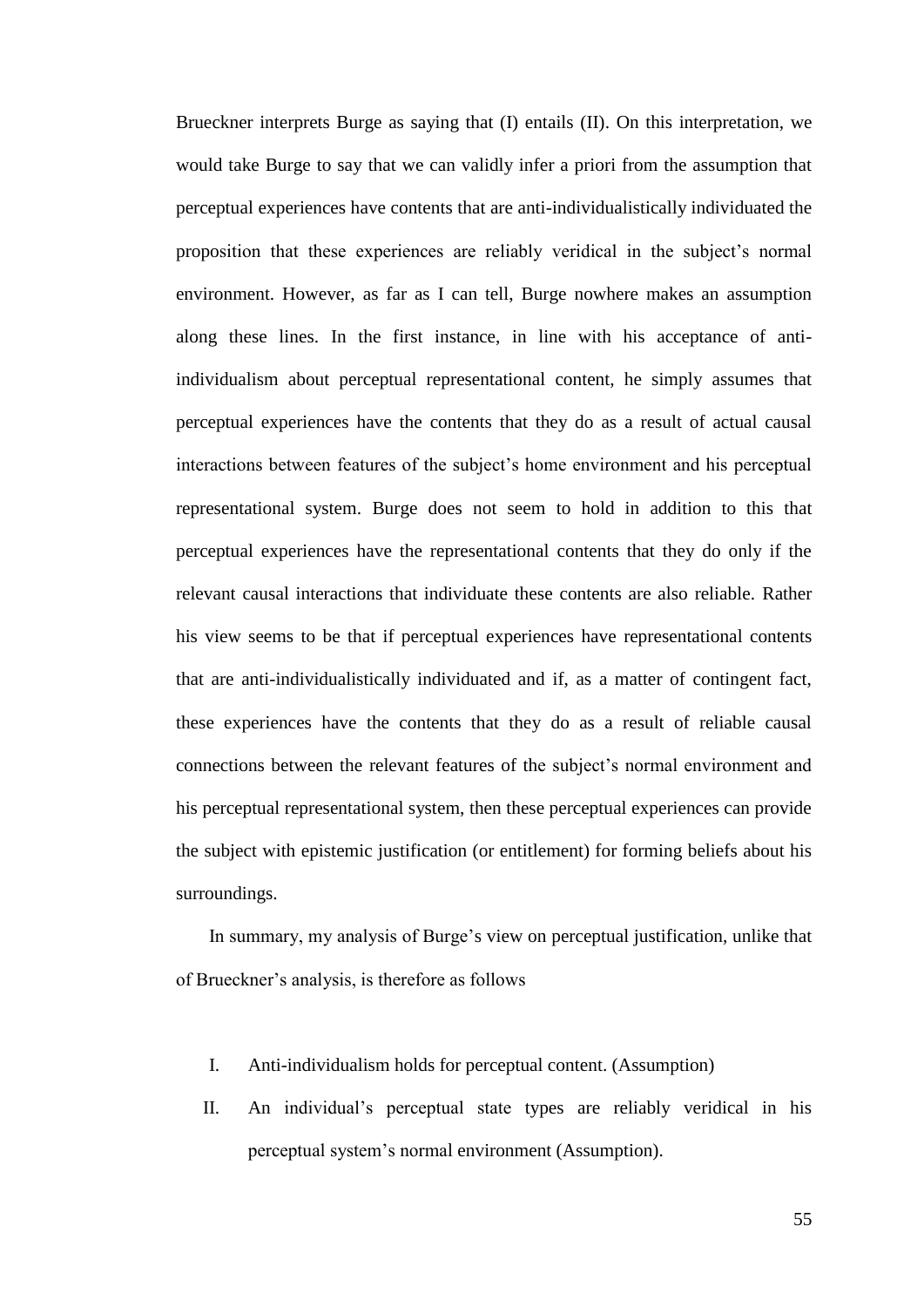- III. The nature of the individual's perceptual states is explained and constituted by this reliable veridicality. (I, II)
- IV. If (i) an individual's perceptual state types are reliably veridical in his perceptual system's normal environment, and (ii) the nature of the perceptual states is explained and constituted by this reliable veridicality, then the individual is justified (or entitled) to rely up on his perceptual states, and he is justified (or entitled) to hold beliefs appropriately based upon these states. (Assumption)
- V. Perceptual justification (entitlement) exists. ((II), (III), (IV))

As we have seen, it is the last premise in this argument that is the key thought in Burge's conception of perceptual justification. To him, it is absolutely crucial that mere reliable veridicality of perceptual experiences does not by itself render these experiences epistemically efficacious. Thus he claims: "Reliable connections to the world that are accidental relative to the conditions that individuate the individual's perceptual states and competencies contribute nothing to empirical epistemic entitlement." (Burge, 2003, p. 534) This means that accidental connections – that is, connections that do not contribute to the individuation of the nature of perceptual experiences – between perceptual experiences and features of a subject's environment, even if these are reliable, cannot contribute to the subject's having justified beliefs formed on the basis of these experiences.

The question, of course, is why this should be so? Unfortunately, at least as far as I can tell, Burge does not provide any further defence of this assumption. However, rather than questioning it, I want to proceed by granting Burge his key thought about when the reliability of perceptual experiences contributes to the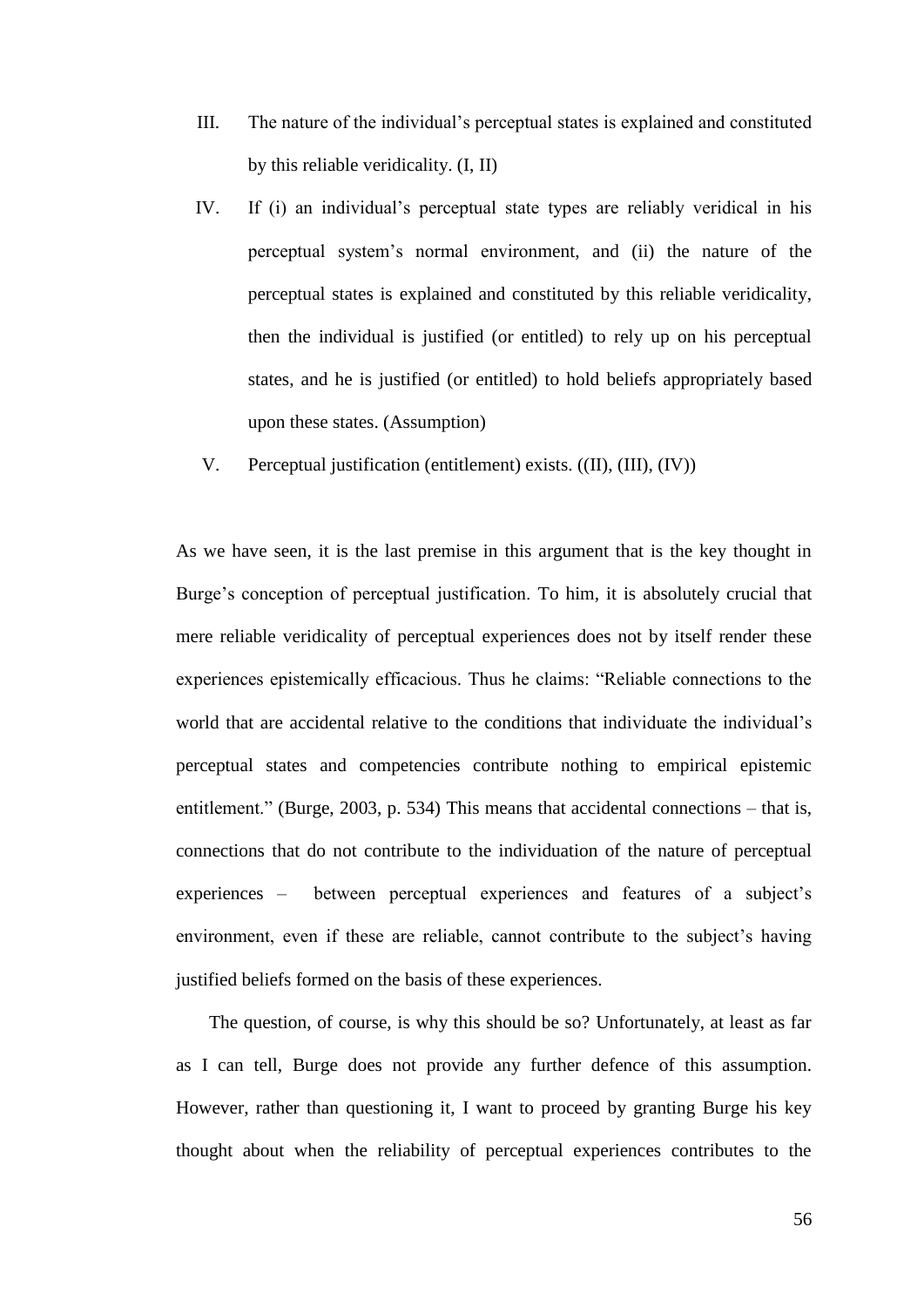epistemic efficacy of these experiences and when it does not. For a further claim that Burge makes, which I will eventually question, is not only that reliable connections between perceptual experiences and features of the world fail to contribute to the epistemic efficacy of these experiences if these connections are merely accidental relative to the nature of the experiences, but also that the unreliability of perceptual experiences in a given environment need not affect their epistemic efficacy if the environment is not the one relative to which the nature of these perceptual experiences is individuated. Thus:

Perceptual errors or unreliabilities that are perceptually indiscernible and derive from brute abnormalities in the environmental conditions that cause perceptual states do not undermine warrant. Both unreliability and reliability in conditions other than those that played a role in explaining the nature of the perceptual state and the exercise of the perceptual competence are accidental relative to those natures. So reliability and unreliability in such conditions are irrelevant to the connection between warrant and veridicality. The only reliability that is relevant to the contribution of perceptual states to perceptual warrant is one that attaches to the states' normal functioning in the conditions that explain their natures. That is the only reliability that is non-accidental relative to the natures of the perceptual states. (ibid, 536)

So in looking at Burge's view, we are now confronted with two different claims. To repeat, the first claim is that if perceptual experiences provide one with epistemic justification for believing propositions about one's surroundings then the nature of these experiences has to be connected in a reliable way to features of the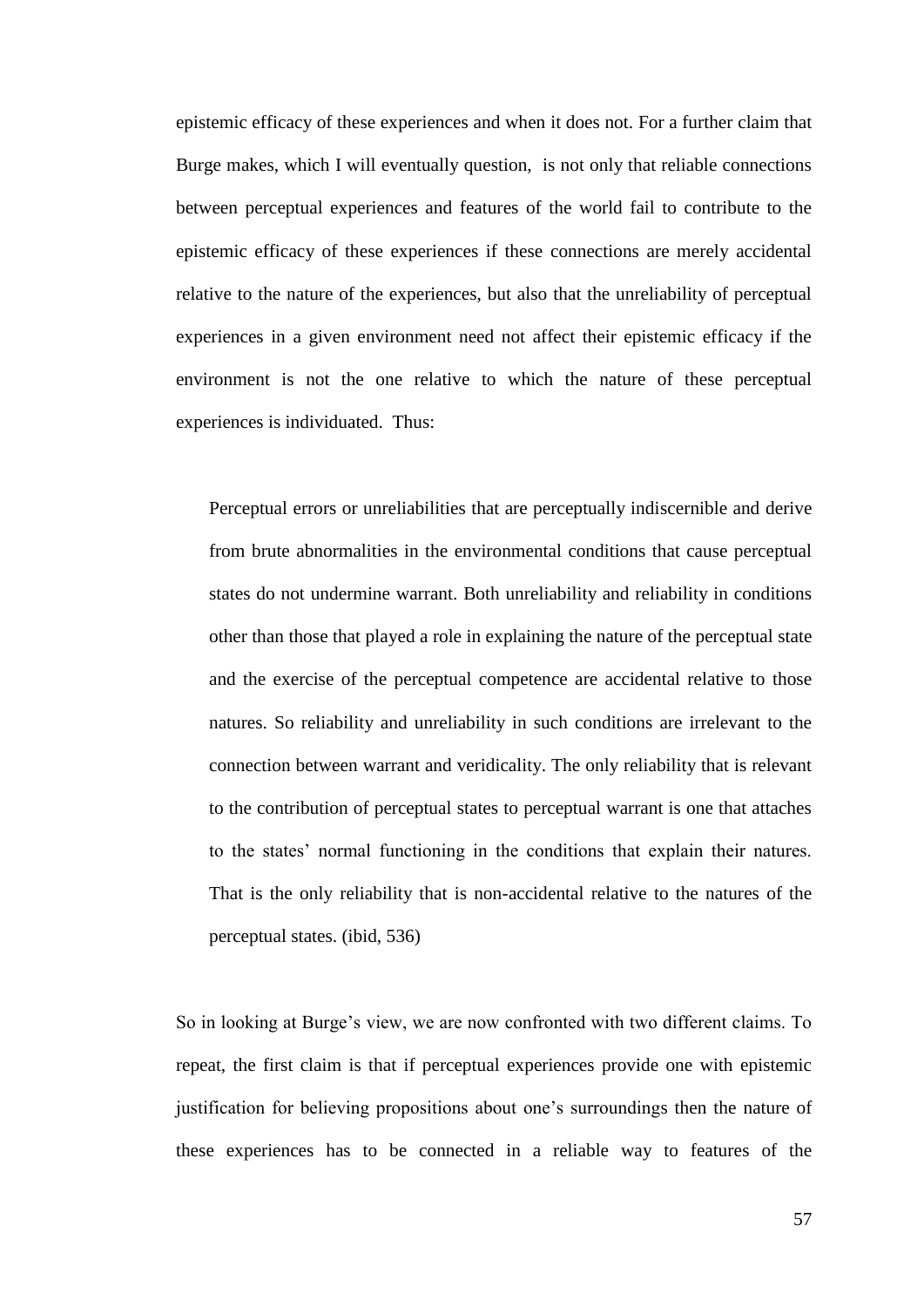environment relative to which the nature of these experiences is individuated. The second claim is that perceptual experiences can provide one with epistemic justification for believing propositions about one's environment even if these experiences are highly unreliable in that environment provided that the environment in which the experiences are unreliable is not the one relative to which the nature of the experiences is individuated.

One question is how these two claims are related and, in particular, whether or not they are independent from one another. Burge thinks that they are not. This is made clear in the following passage:

... the normal environment – the conditions in which content is explained and established – is privileged in explanation of entitlement. Its privilege derives from the fact that it plays a central role in making the individual's states what they are  $-$  a role that abnormal environments do not play. This privilege entails the irrelevance to entitlement of reliability and unreliability in other conditions. So it extends to indiscernible abnormal environments that the individual might contingently find himself in. (ibid, 536)

The line of argument presented here can be summarised as follows. (A) The normal environment is privileged with respect to the explanation of perceptual justification (or entitlement); it is privileged in the sense that only reliable connections between features of the normal environment and a subject's perceptual experiences can contribute to epistemic efficacy of these perceptual experiences (this is essentially the first claim above). From (A) it follows that (B) reliable connections between features of the world and a subject's perceptual experiences outside of the subject's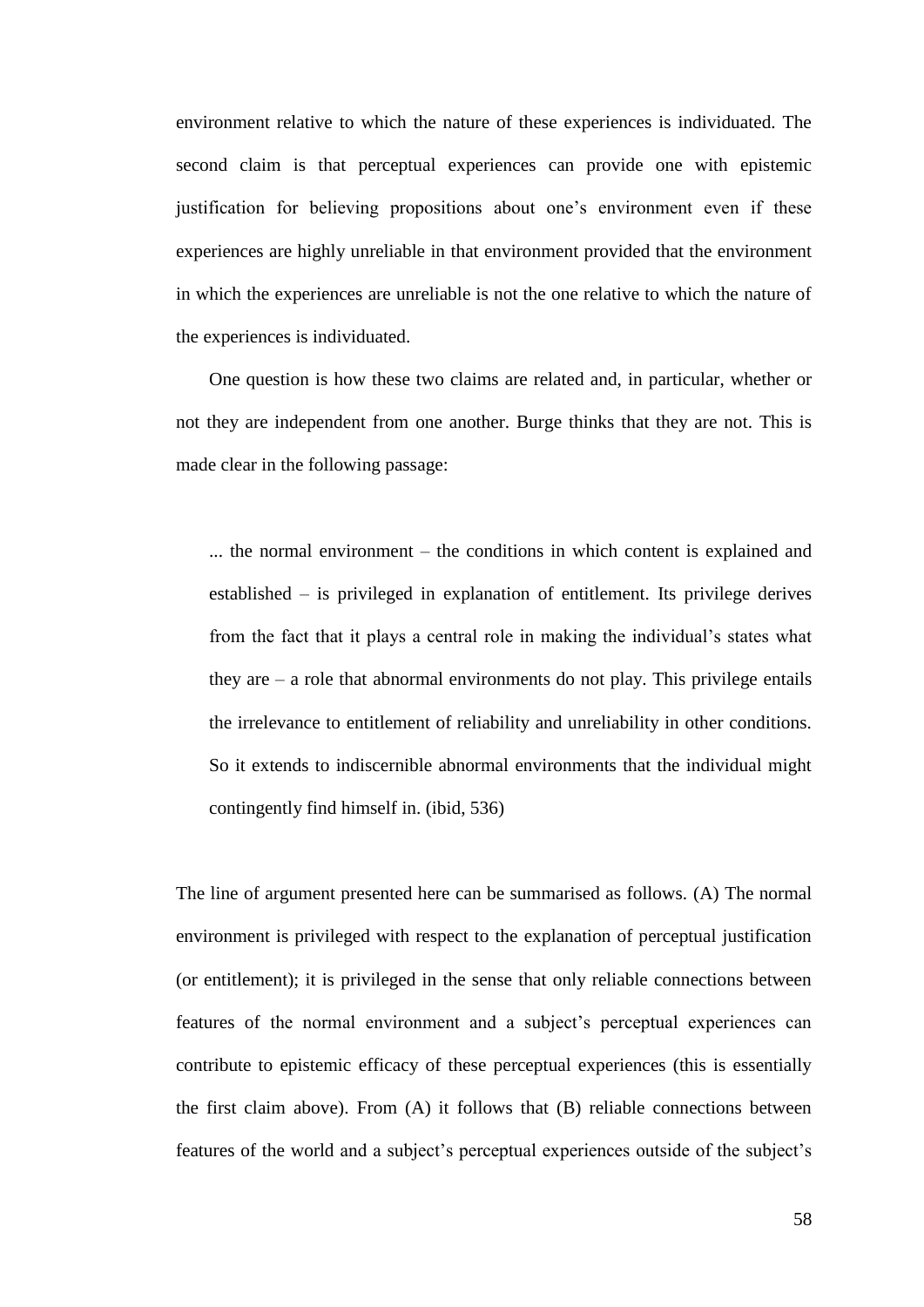normal environment contribute nothing to the epistemic efficacy of these experiences. It also follows from (A) that (C) the unreliability of perceptual experiences in a given environment other than the normal environment does not affect the epistemic efficacy of these experiences (provided of course that these experiences are reliable in the subject's normal environment)

Now I take it that the entailment from  $(A)$  to  $(B)$  is unproblematic. But why should we accept that (A) entails (C)? Unfortunately again, Burge does not seem to offer a defence of this crucial move. At the very least, it is not immediately clear why (A) should entail (C). For we could accept the proposition that perceptual experiences provide justification only if they are reliable relative to the subject's normal environment and yet insist that they provide one with justification only if one is actually in environments in which the experiences are reliable. Call this conjunction proposition (D). One of the reasons one might hold (D) to be true is that it is only in environments in which perceptual experiences are actually reliable that they are, objectively speaking, a good route to truth. (D), in virtue of its second conjunct, is of course inconsistent with (C). So if, as Burge says, (A) entails (C), the second conjunct of (D) must be false since (A) entails the first conjunct of (D). But prima facie, there does not seem to be any inconsistency in (D).

Leave this issue aside for the moment (I will return to it below). Of course, if we were to accept (C) (that is, the second of the two claims of Burge's listed earlier), then we can give (at least a partial) explanation of the new evil demon intuition. A victim of an evil demon can have justified perceptual beliefs insofar as he forms these beliefs on the basis of perceptual experiences with representational contents that are reliably veridical in his normal environment even if these contents are highly unreliable in the environment he inhabits. On Burge's account, evil demon victims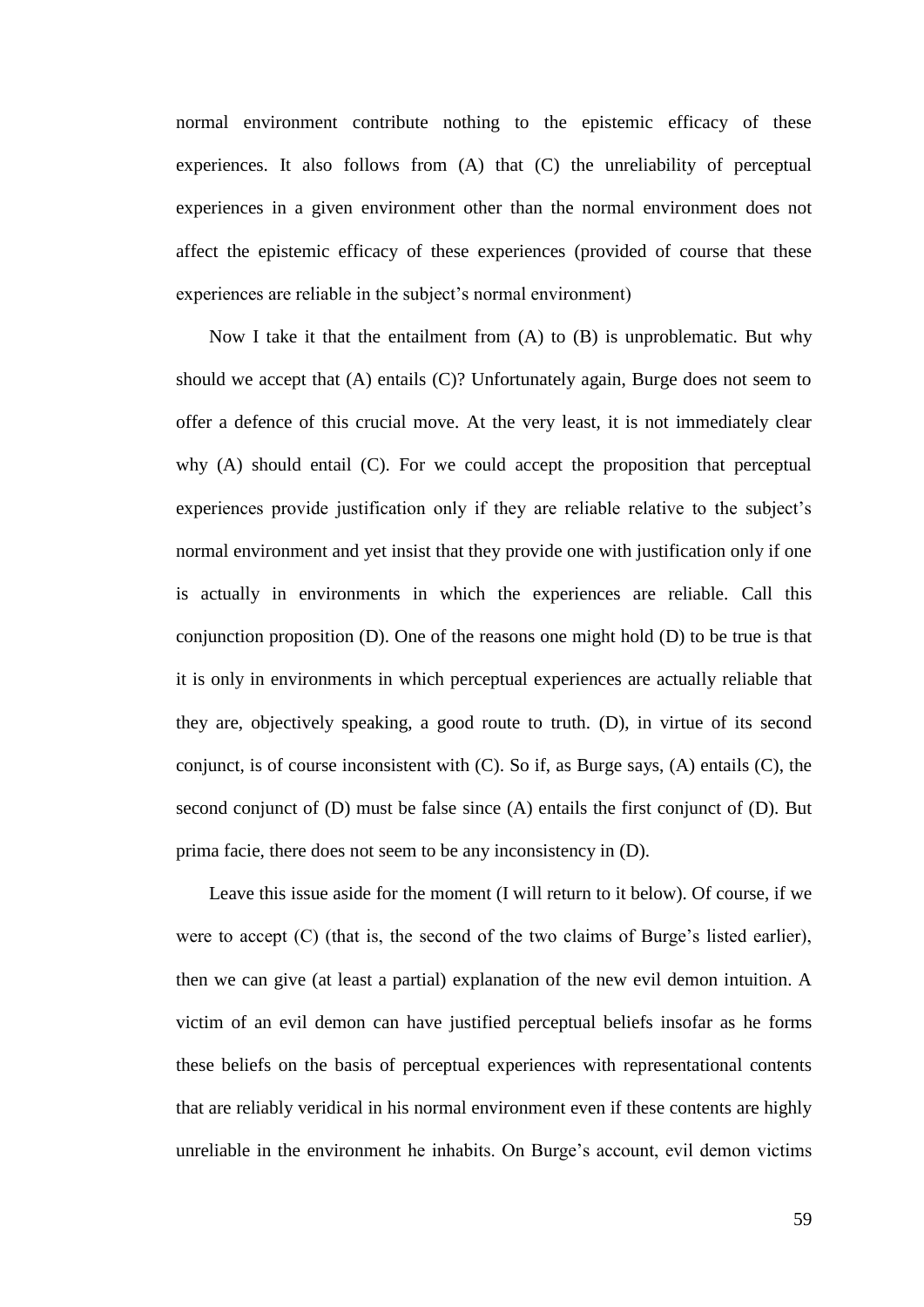are entitled to rely on their perceptual experiences in forming beliefs about their surroundings insofar as these experiences are by their nature reliably connected to the truth of these beliefs, not in his current environment but in the environment in which his perceptual system has developed.

#### *Evaluating Bergman's and Burge's Views*

Bergman and Burge each have now presented us with two different objectivist views of how perceptual beliefs can be epistemically justified for us. In evaluating their views, I want to focus specifically on the question of whether or not they successfully accommodate the new evil demon intuition.

I will begin with Bergman's proper function account. To recall, this view holds that the victim of an evil demon is epistemically justified in holding his perceptual beliefs, even if these are reliably false, because these beliefs are the result of a cognitive process that is functioning properly, designed to produce true beliefs, and reliable in the environment for which it is designed. But why should we think that the conclusion that the evil demon victim has justified perceptual beliefs should follow from these conditions?

On brief reflection, this conclusion does not seem to follow naturally at all. Consider, for example, this analogy. Suppose that I have the intention of taking part in a bicycle race in a mountainous and rocky terrain. The bike that I choose for doing so, however, is a highly specialised and sophisticated racing bike that was used by eight-time Tour de France winner Lance Armstrong on the last Tour. This bike is in excellent working order and as such functioning as it is supposed to function, is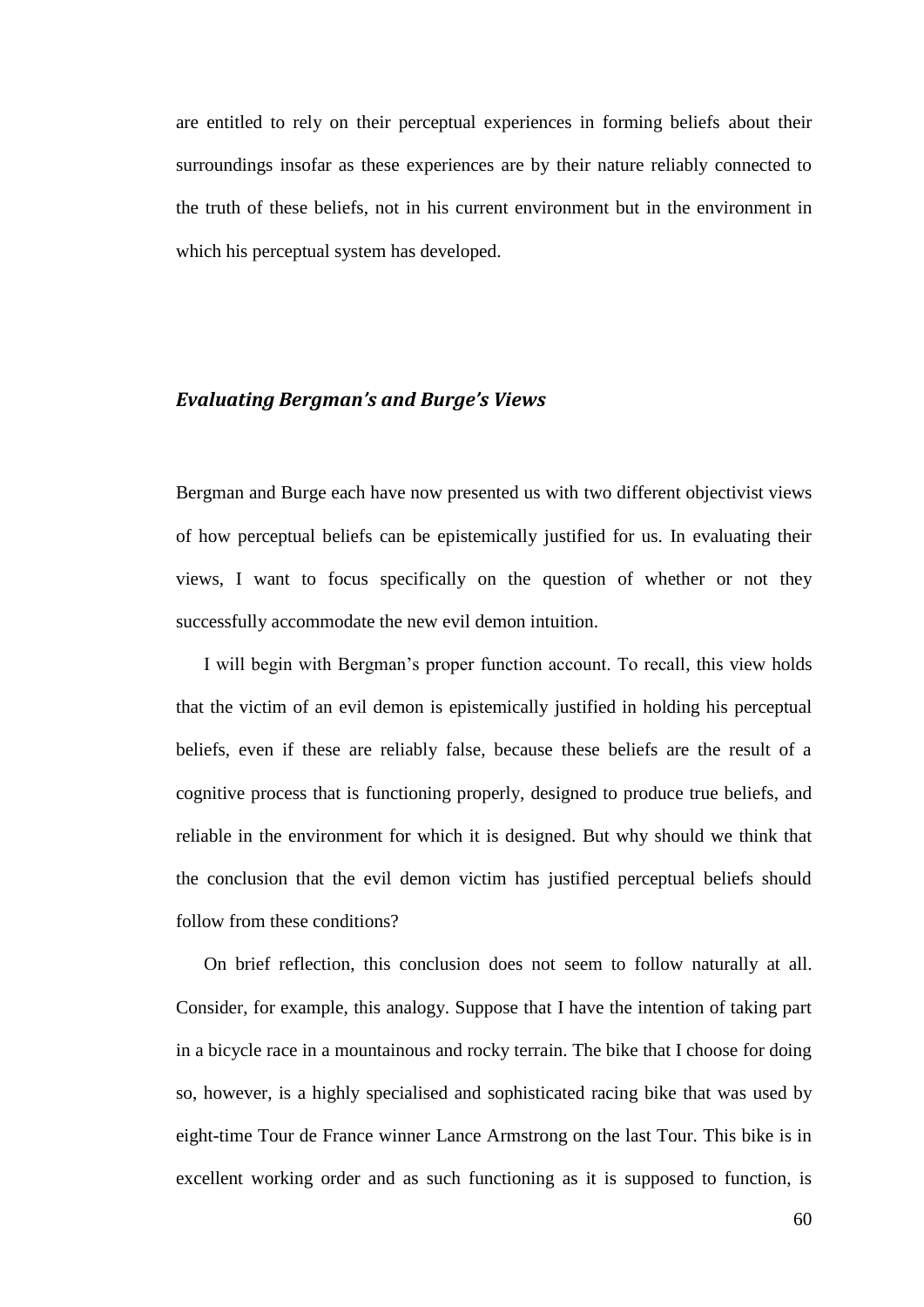designed to maximise a rider's ability to ride at very high speeds on paved and reasonably smooth roads and does so reliably under the conditions for which it was designed. Of course, given the thinness of the wheels on this bike, I struggle to make my way through the race at a high speed without damaging the wheels in the rocky terrain that I am riding in. Given the environment that I am in, it is clear that it is entirely inappropriate for me to be using this bike. Instead, I should have opted for a specialised mountain-bike with the kind of wheels, construction and design appropriate for racing in a mountainous and rocky terrain. In evaluating the appropriateness of using the racing bike, it is simply entirely irrelevant whether or not the bike is functioning as it is supposed to function, whether or not it is designed to maximise the rider's ability to achieve high speeds on normal roads, and whether or not it reliably does so under the conditions for which it was designed.

By analogy, we might thus say that it is epistemically entirely inappropriate, objectively speaking, for the victim of an evil demon to rely on belief-forming processes that are highly unreliable in the environment that he finds himself in. And the appeal to the fact that these belief-forming processes are functioning properly, are designed to produce true beliefs and are reliable in the sort of environment for which they were designed seems to be entirely irrelevant.

Of course, in the case of evaluating the epistemic appropriateness of relying on a particular belief-forming process, we have to recall that such evaluations depend in a crucial way on what epistemic goal is meant to be satisfied. Thus there may well be good reasons for thinking that we shouldn't simply evaluate the epistemic appropriateness of a subject's relying on a belief-forming process in terms of whether it reliably leads to true beliefs in his particular environment but rather whether it reliably leads to true beliefs in a wider reference class of environments.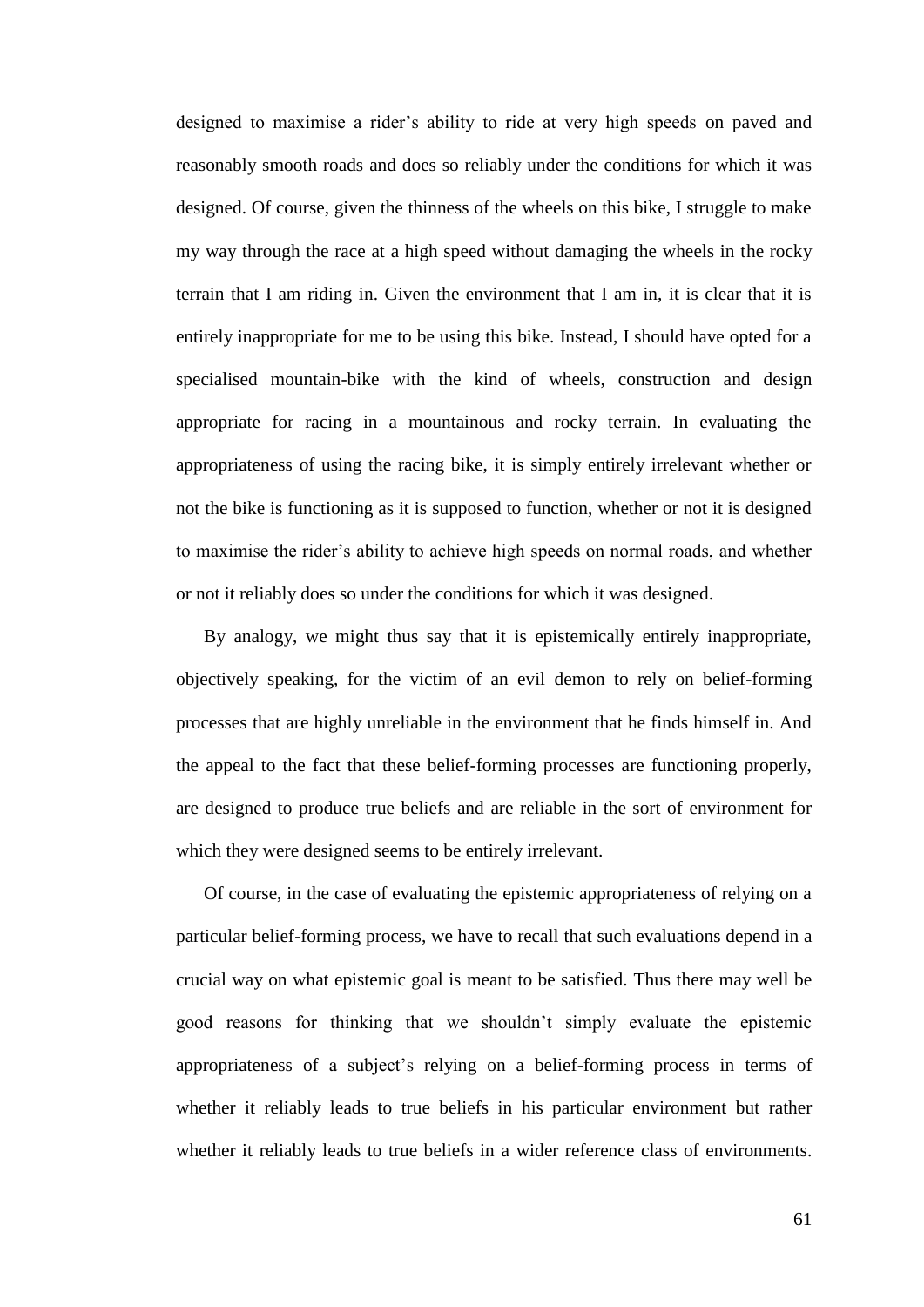One good reason for evaluating a subject's reliance on a belief-forming process in this way is if we can suppose that this subject actually conducts (or perhaps, is physically capable of conducting) his epistemic affairs in a wider reference class of environments.

However, this is not a strategy that Bergman can fruitfully pursue. For it is entirely possible for there to be a victim of an evil demon who conducts his epistemic affairs entirely in an environment or in a class of environments in which his perceptual belief-forming processes are highly unreliable but, still, are functioning properly, designed to produce true beliefs and reliable in the environment for which it was designed. Thus suppose that the evil demon creates a world much like our world. As inhabitants of this world, he creates organisms with the same cognitive processes that we have. In particular, he designs these organisms in such a way that they have perceptual belief-forming processes that are aimed at truth and are in fact (globally) reliable in this world. The organisms heavily rely on these processes in forming beliefs about their surroundings and we can assume, here, that it is entirely appropriate, epsitemically and objectively, for them to do so given that these processes produce mostly true beliefs. However, one day the demon cruelly destroys this world and replaces it with a world radically different from what it was but continues to feed the organisms he created with the same kind of perceptual experiences they were enjoying before. The perceptual belief-forming processes of these organisms are now (globally) highly unreliable. But should we say that the organisms' perceptual belief-forming processes continue to produce justified beliefs for these organisms?

From an objective perspective, the answer to this question seems to be 'no'. After all, the reliance on their perceptual belief-forming processes does not leave

62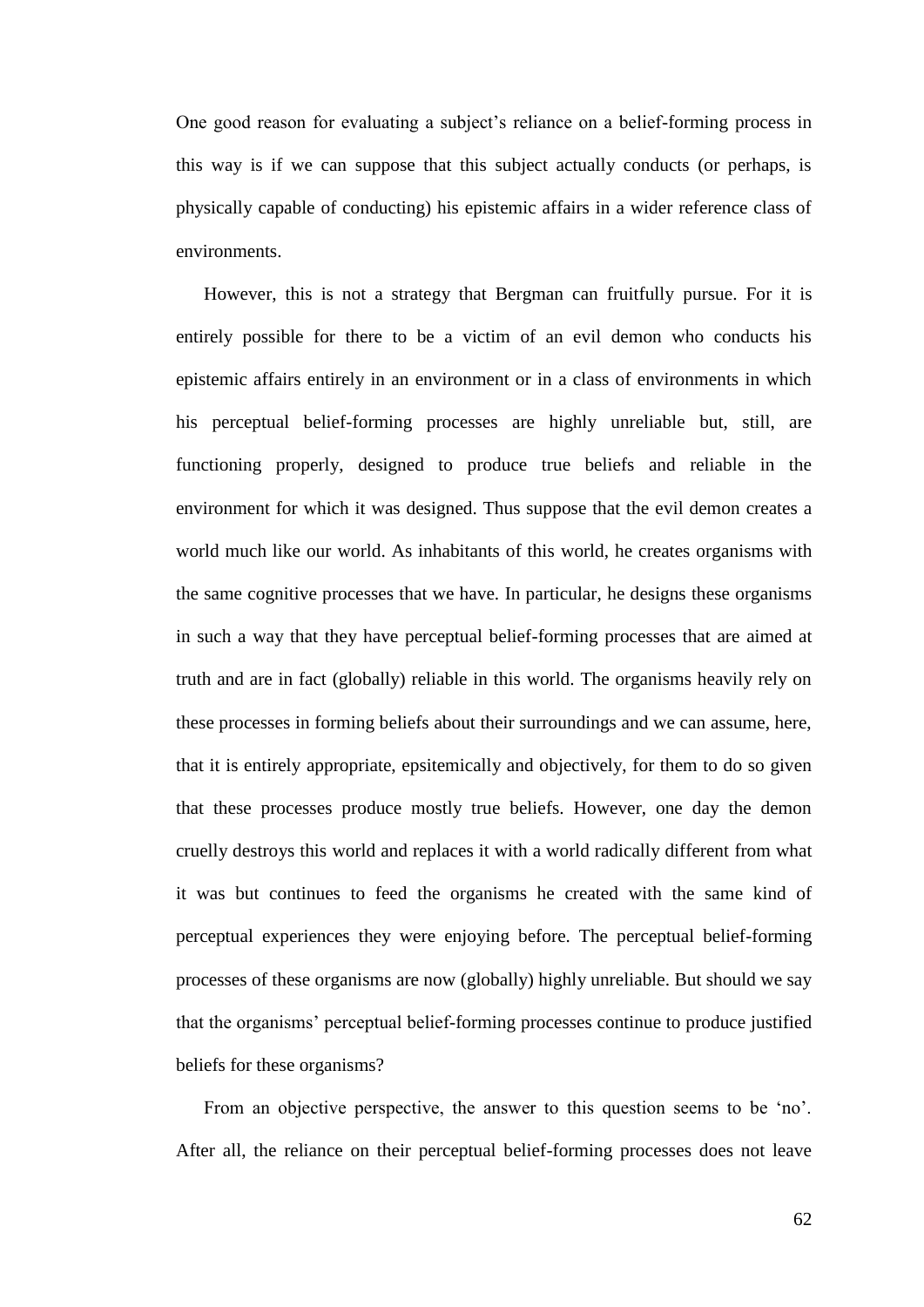these organisms with beliefs that are mostly true, even in a global context. Thus relative to the goal of forming mostly true beliefs in conducting their epistemic affairs, reliance on their perceptual belief-forming process is, objectively speaking, entirely inappropriate. Again, the fact that these processes are functioning properly, designed to produce true beliefs and reliable in the environment for which they are designed seems entirely irrelevant. For there does not seem to be any relevant epistemic goal here relative to which the reliance on these processes can be, objectively speaking, epistemically appropriate.

Burge's view ultimately faces problems that are similar to the ones faced by Bergman's view. Recall that, according to Burge, a subject is epistemically justified in relying on his perceptual experiences insofar as these experiences are by their very nature connected with reliable representation. This means that a subject is epistemically justified insofar as these perceptual experiences have the nature that they do as a result of developing in an environment in which these experiences are reliably veridical. Furthermore, Burge holds that it is only insofar as the reliability of perceptual experiences is constitutively connected with the nature of these experiences that it contributes to the justification of beliefs based on them. Crucially, this last thought is supposed to entail that reliance on perceptual experiences that are by their very nature connected to reliable representation can be justified for a subject even in environments in which these experiences are highly unreliable.

As we have seen, Burge does not provide any further explanation for why this entailment is supposed to hold and earlier I raised the worry that the supposed entailment was far from obvious. We have now also seen, in relation to Bergman's account, that the notion that a process or ground is by its nature connected in some way to reliably true beliefs is not sufficient for such a process or ground to provide a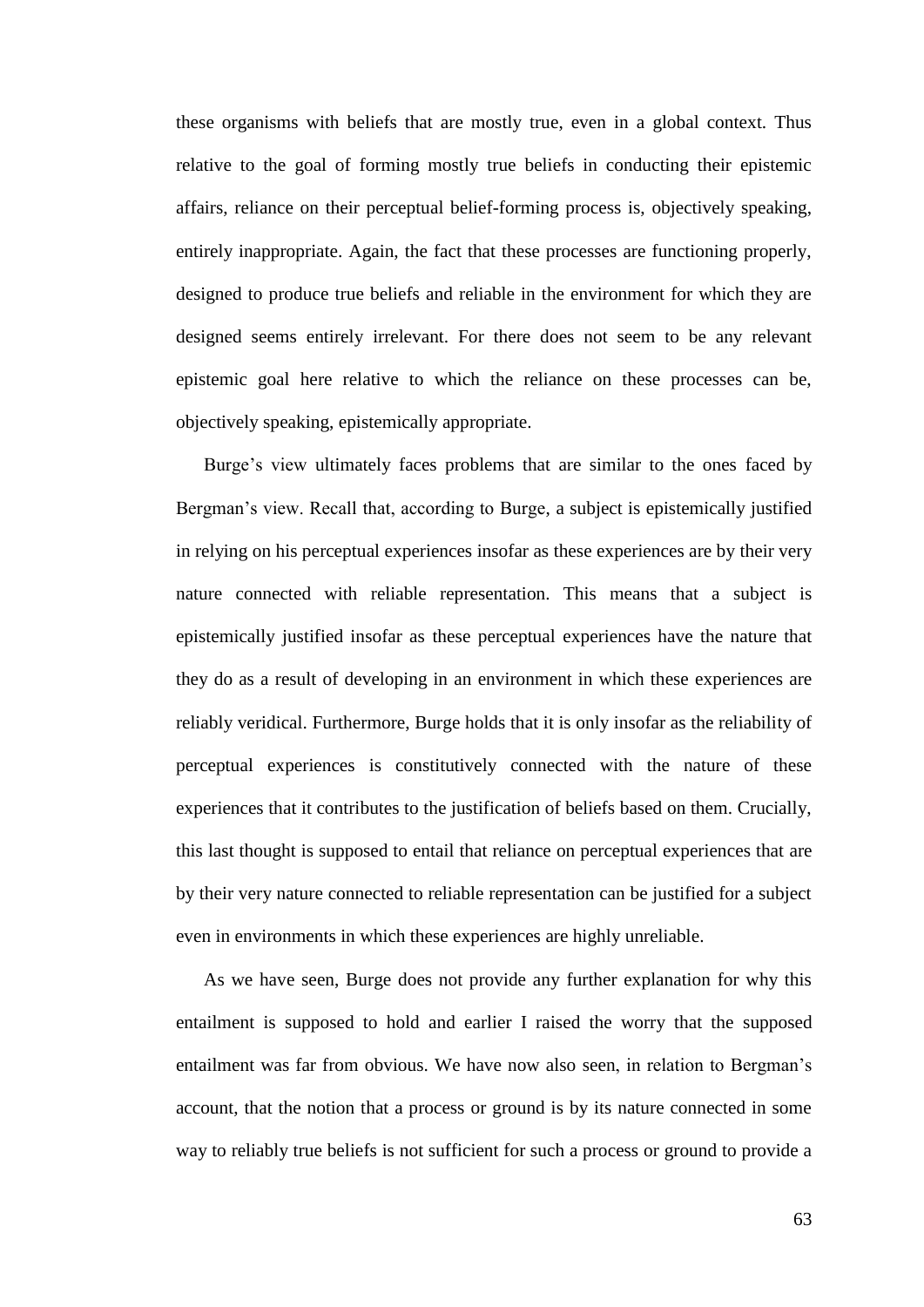subject with epistemic justification. After all, Bergman's properly functioning perceptual processes are by their nature reliably connected to truth – that is they are aimed at truth and reliable in the environment for which they are designed – but this was not enough to explain how they could produce justified beliefs in relevant evil demon environments.

Returning to Burge's view, suppose we have a victim of an evil demon who has perceptual experiences that are by their nature connected with reliable representation in their home environment but that are highly unreliable in the environment the victim is now inhabiting. It is clear that in one sense it is epistemically inappropriate, objectively speaking, for this subject to rely on his perceptual experiences given that they are largely unveridical in his environment and therefore tend to produce false beliefs. At this point, the epistemic relevance question applies once more: why should it be epistemically appropriate for a subject to rely on perceptual experiences that are reliable in the environment in which their nature has developed but highly unreliable in the environment he currently inhabits? The reliability of these experiences in their home environment seems to be of no relevance at all.

Of course, once again, we have to note that evaluations of the epistemic appropriateness of relying on particular processes or grounds for belief are highly dependent on the goal relative to which we should make such evaluations. Thus we might say, as before, that the objective appropriateness of relying on specific grounds or belief-forming processes should be judged on the basis of the way a subject actually conducts his epistemic affairs. And if a subject conducts his epistemic affairs within wider class of different local environments rather than within a local environment, then the objective appropriateness of relying on specific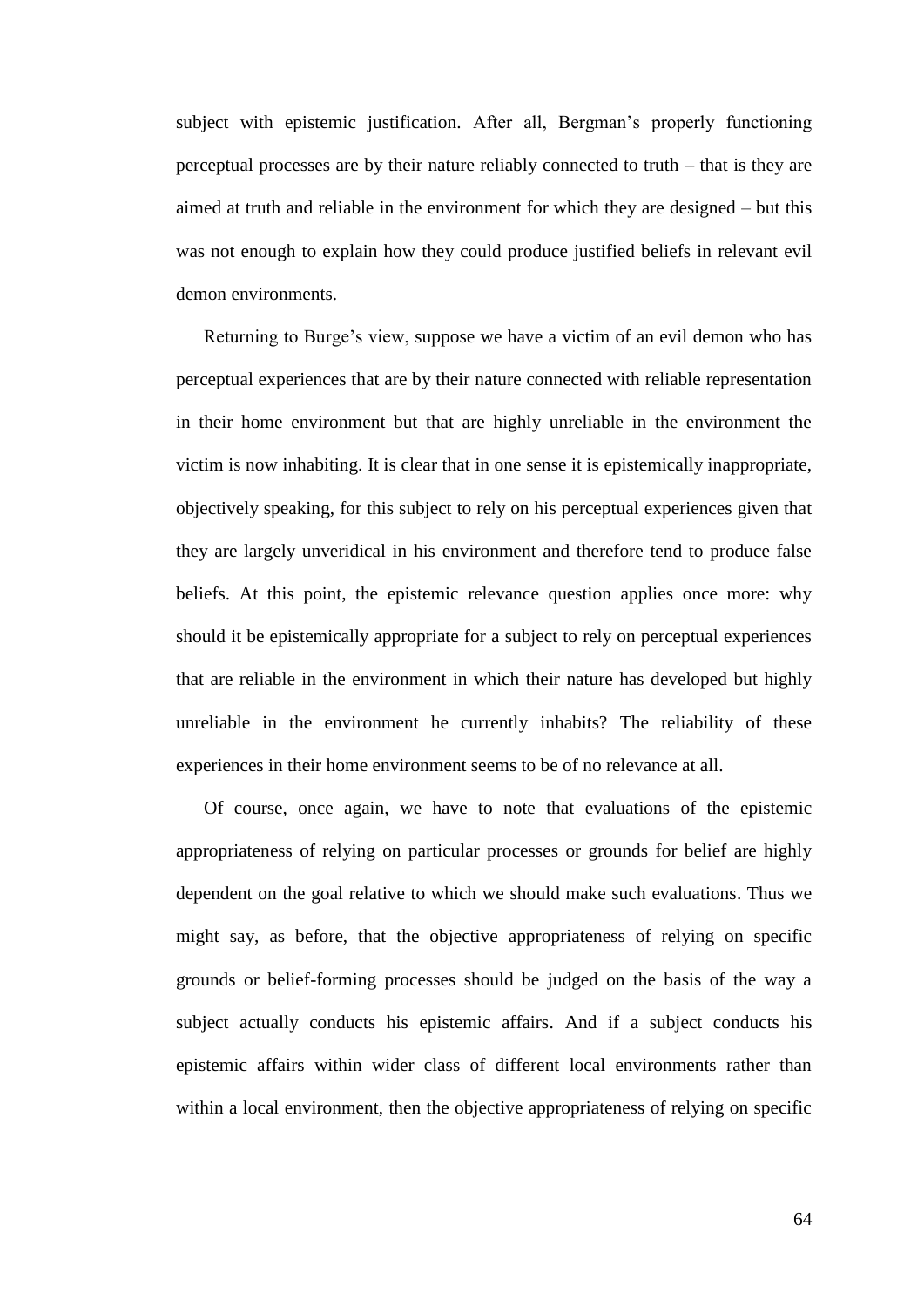grounds or belief-forming processes would have to be judged in terms of whether these grounds or processes are reliable relative to the wider class.

However, as with Bergman, this point is of no use to Burge's view. Thus suppose a demon ensures that a subject's perceptual system develops in a global environment in which the subject's perceptual experiences are reliably veridical. This subject's perceptual states will have the contents that they do in virtue of these globally reliable connections. Suppose, finally, that the subject does in fact conduct his epistemic affairs within the global environment in which his perceptual experiences have developed. Cruelly, the demon now destroys this global environment, replaces it with a very different global environment but continues to feed the subject with the same kind of perceptual experiences that he was enjoying before. These perceptual experiences are now highly unreliable within the subject's global environment. The question now is whether it is objectively appropriate for the subject to rely on his perceptual experiences, given the aim of generally having true beliefs and avoiding false ones. With respect to the given cognitive aim, it seems clear that reliance on perceptual experiences is objectively inappropriate – that is, such reliance does not objectively satisfy the given cognitive aim. This is so even if these perceptual experiences are by their nature connected to reliable representation in their home environment.

The problem with both Bergman's and Burge's views is thus essentially the same. As we have seen, both these theorists attempt to preserve an objectivist account of perceptual justification while at the same time trying to accommodate the new evil demon intuition by insisting that perceptual grounds or processes need to be reliable only relative to a specific environment but not relative to the environment the subject happens to inhabit. But neither of them makes clear why it should be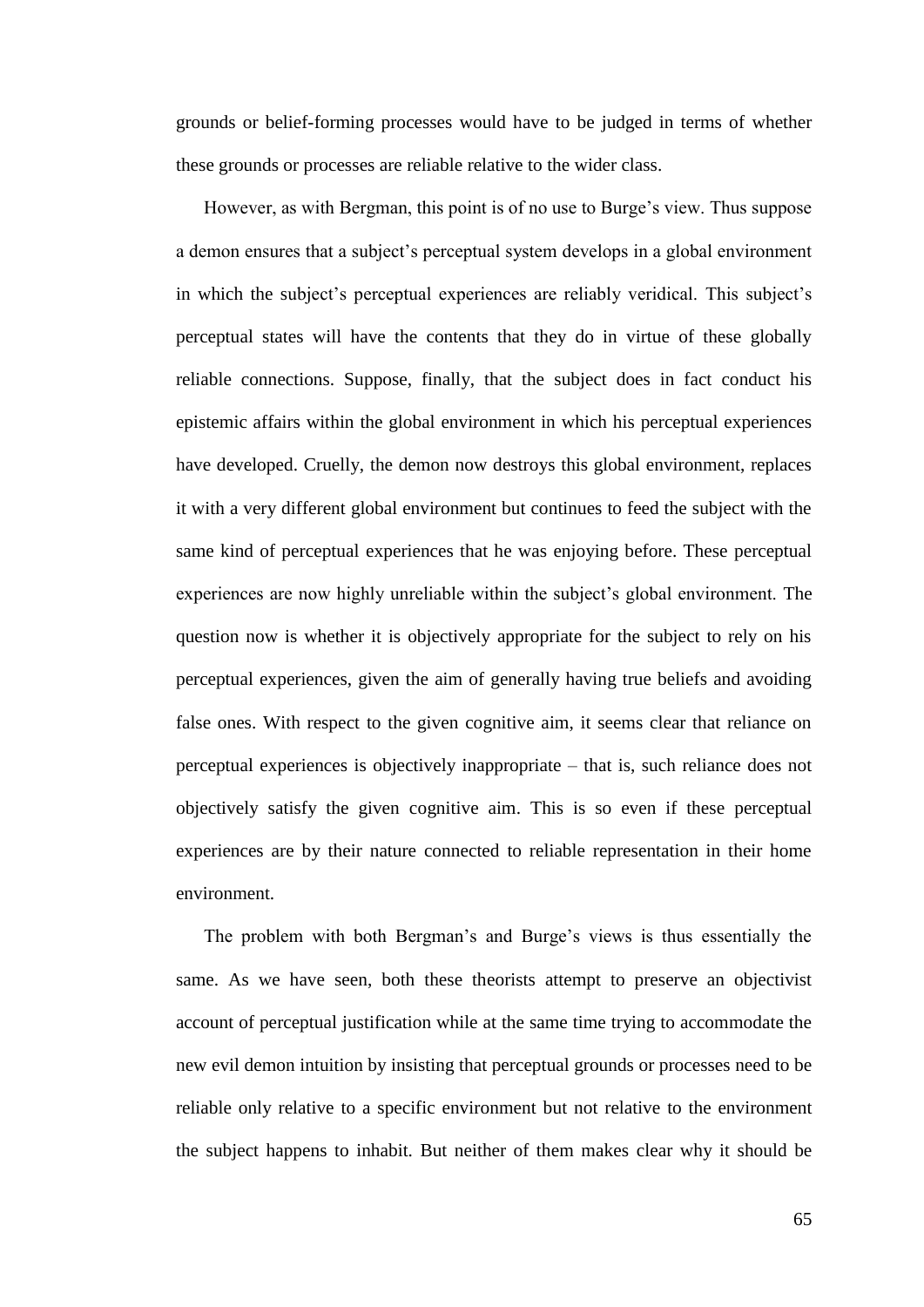deemed epistemically appropriate, from an objective point of view, to rely on perceptual grounds or processes that are reliable only relative to the specific environments they suggest. As we have seen, whether reliance on specific grounds or processes is, objectively speaking, epistemically appropriate is a matter of whether or not such reliance satisfies a specific epistemic goal. But we have also seen that there can be cases in which it is not at all clear what epistemic goal is supposed to be satisfied by relying on a belief-forming process that is functioning properly, aimed at truth, and reliable in the environment for which it was designed or by relying on perceptual experiences that are by their nature reliably connected to veridical representation. That is why the views that Bergman and Burge develop ultimately are highly problematic.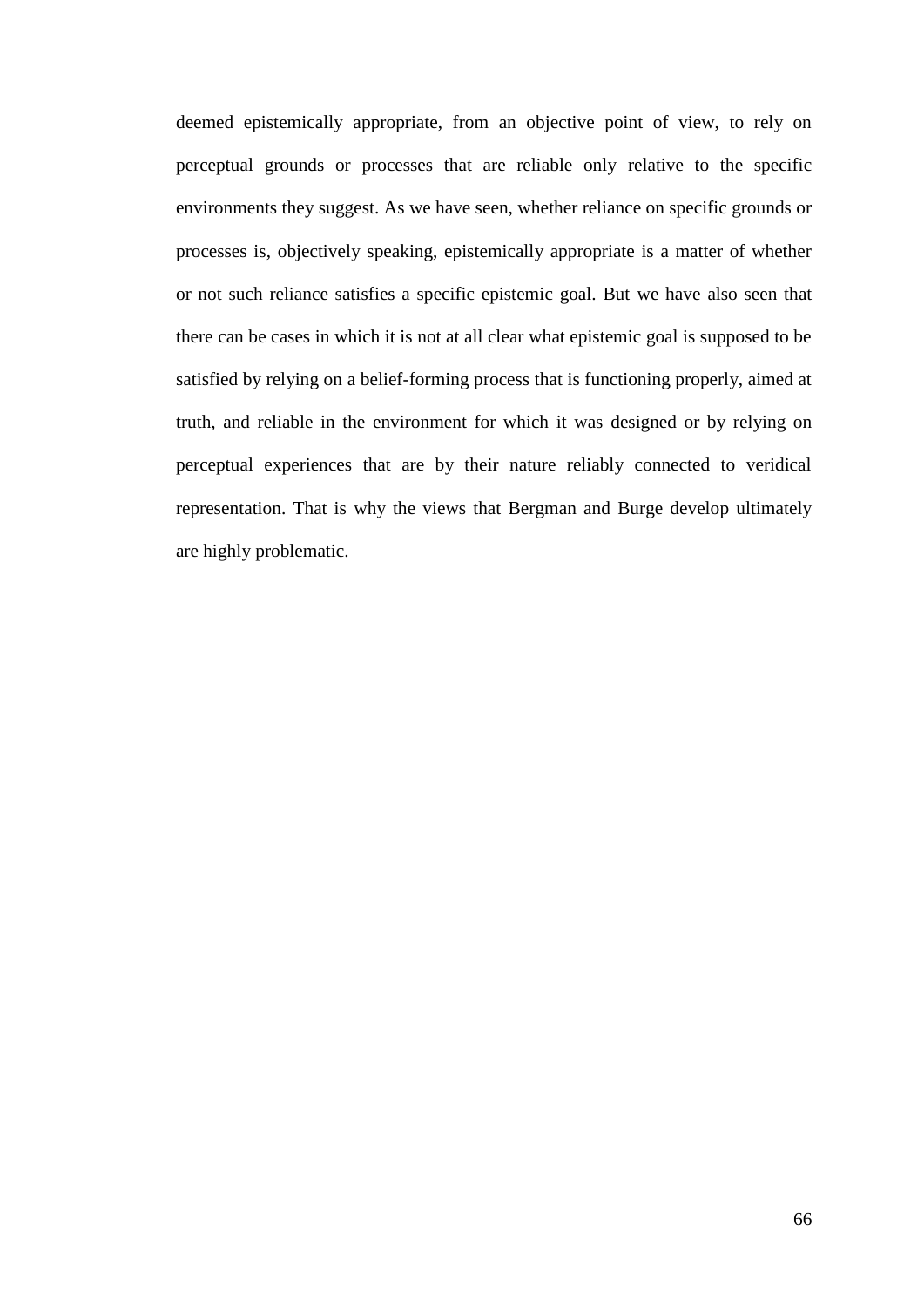# **Chapter 2**

#### *Introduction*

In the last chapter, we investigated different proposals for how the Basic Principle about Perceptual Justification could be explained in objectivist terms and found no objectivist account that could adequately accommodate the intuition that the victim of an evil demon, whose perceptual experiences do not reliably produce true beliefs about his environment but are otherwise subjectively indistinguishable from the experiences that we enjoy, could nonetheless have perceptual beliefs about his environment that are epistemically justified for him. If we cannot in fact adequately explain the Basic Principle in objectivist terms, the natural move to make is to try to determine instead whether we can have more success in seeking an explanation of the Basic Principle in terms of the subjective conception of epistemic justification. I will refer to accounts that seek to explain the Basic Principle in terms of the subjective conception of epistemic justification as *subjectivist* accounts.

On one such a conception, a subject S has epistemic justification for believing p only if S has some appropriate belief to the effect that conditions obtain that make it more likely than not that p is true. Call this the *subjective-doxastic* conception of epistemic justification. Crucially, having an appropriate belief to the effect that conditions obtain that make it more likely than not that p is true need not entail that those conditions actually obtain, and this is a feature of the subjective conception of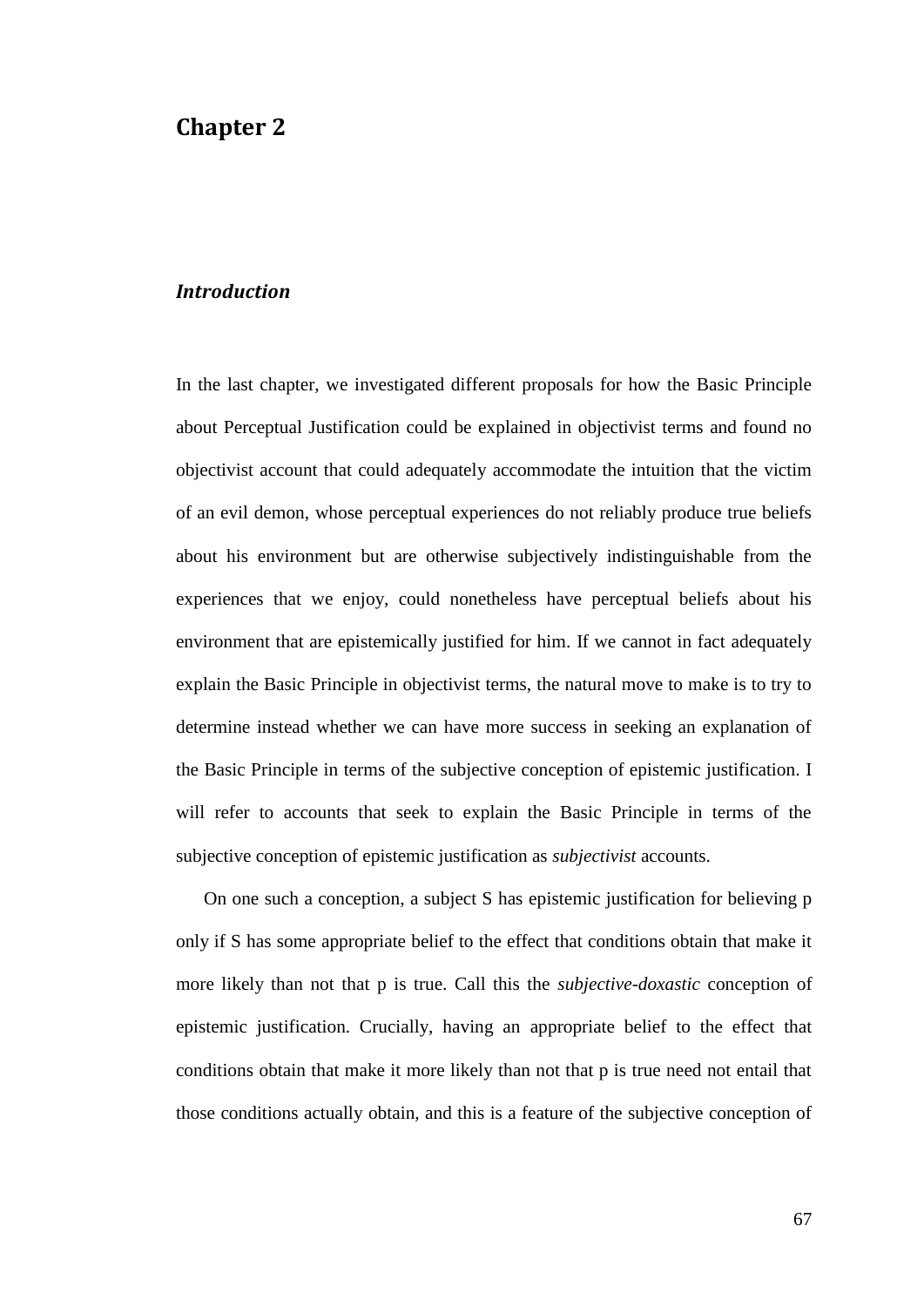epistemic justification that, given the new evil demon intuition, makes it a prima facie attractive option in terms of which the Basic Principle can be explained.

Alternatively, we might also think of a perceptual experience itself as constituting a subjective perspective on how things are in the world. Call this the *subjective-experiential* conception of epistemic justification. Thus, it is because the subject, in having the perceptual experience, occupies a subjective perspective from which conditions obtain that make it more likely than not that a proposition p is true that he is justified in forming the belief that p on the basis of his having the experience. In fact this is roughly the explanation of the Basic Principle that I will be proposing in this chapter. Before doing so, however, I want to first turn to the question of whether we can explain the Basic Principle in terms of the subjectivedoxastic conception of epistemic justification.

In order to answer this question, we need to turn briefly to the notion of an ‗appropriate belief' that figures in our formulation of what the subjective-doxastic conception of epistemic justification amounts to. What makes a belief to the effect that conditions obtain that make it more likely than not that a proposition p is true an appropriate one such that this belief can constitute a subject's justification for believing that p is the case? Obviously, it is not sufficient for a subject to have a justified belief that p that he merely has a belief to the effect that the relevant conditions obtain. Suppose, for example, that S forms the latter belief on the basis of reading tea leaves. We can assume that unless S has some good reasons for thinking that reading tea leaves reliably leads to true beliefs, S need not have any justification for believing that p in this case. The question is therefore what further properties a belief needs to have in order for this belief to be appropriate in the relevant sense for constituting a subject's justification for another belief.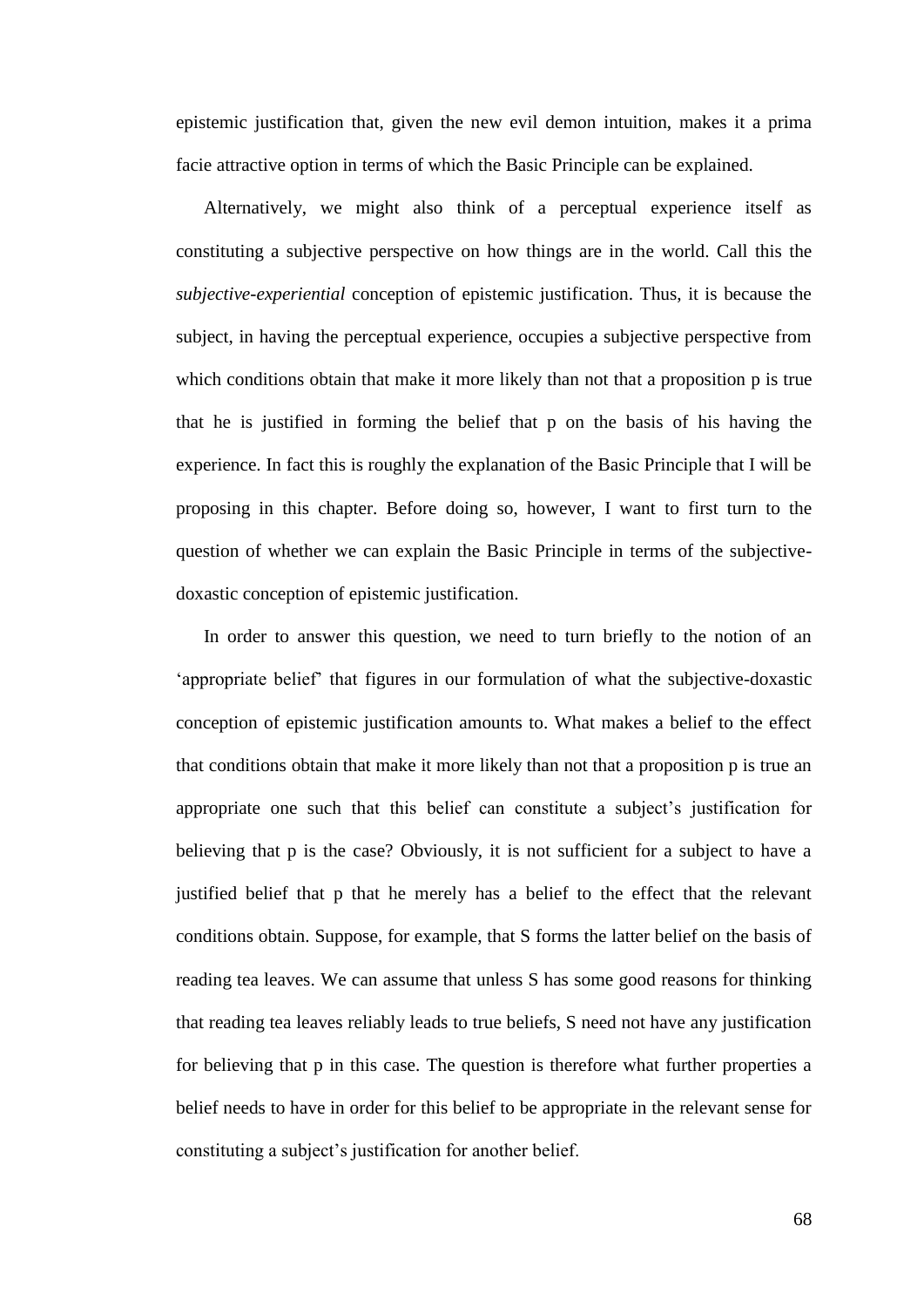Call an appropriate belief of this kind a *justifying belief*. In specifying the required further properties that a justifying belief needs to have, we might insist that justifying beliefs themselves need to be epistemically justified for the subject in some way. However, it is doubtful that this would lead us to a viable subjectivist explanation of the Basic Principle. To see this we can assume that if the Basic Principle is explained on the basis of S's having some belief to the effect that a situation obtains which makes it more likely than not that p is true this justifying belief is a belief about the experience he is undergoing. Suppose then that we say that a subject S's belief that an x is F, in circumstances in which he has a perceptual experience of an x being F, is justified for S in virtue of his believing that he is having an experience of an x being F and that having such an experience makes it more likely than not that an x is F. In what way can S's justifying beliefs themselves be justified in this case? We can assume for our purposes here that S's first justifying belief – that he is having an experience of an x being  $F - can$  be justified for him in a relatively straightforward way. For example, we might say that this belief is objectively justified on the basis of his actually having an experience of the sort he believes to be having and thereby justified on the basis of a ground that entails the truth of his belief. The difficulty, however, lies in trying to give an account of how S's second justifying belief can be justified for S. The issues here are familiar. For one, the proposition that he is having an experience of an x being F does not entail that an x is actually F. Hence, we cannot explain S's justification for believing that having an experience of an x being F makes it likely (or rather, entails) that an x is F in terms of, say, S's grasp of the concept of an experience of an x being F. So how else can the second justifying belief be justified for S? A plausible assumption is that, if this belief is justified at all for S, it is justified by S's having further justifying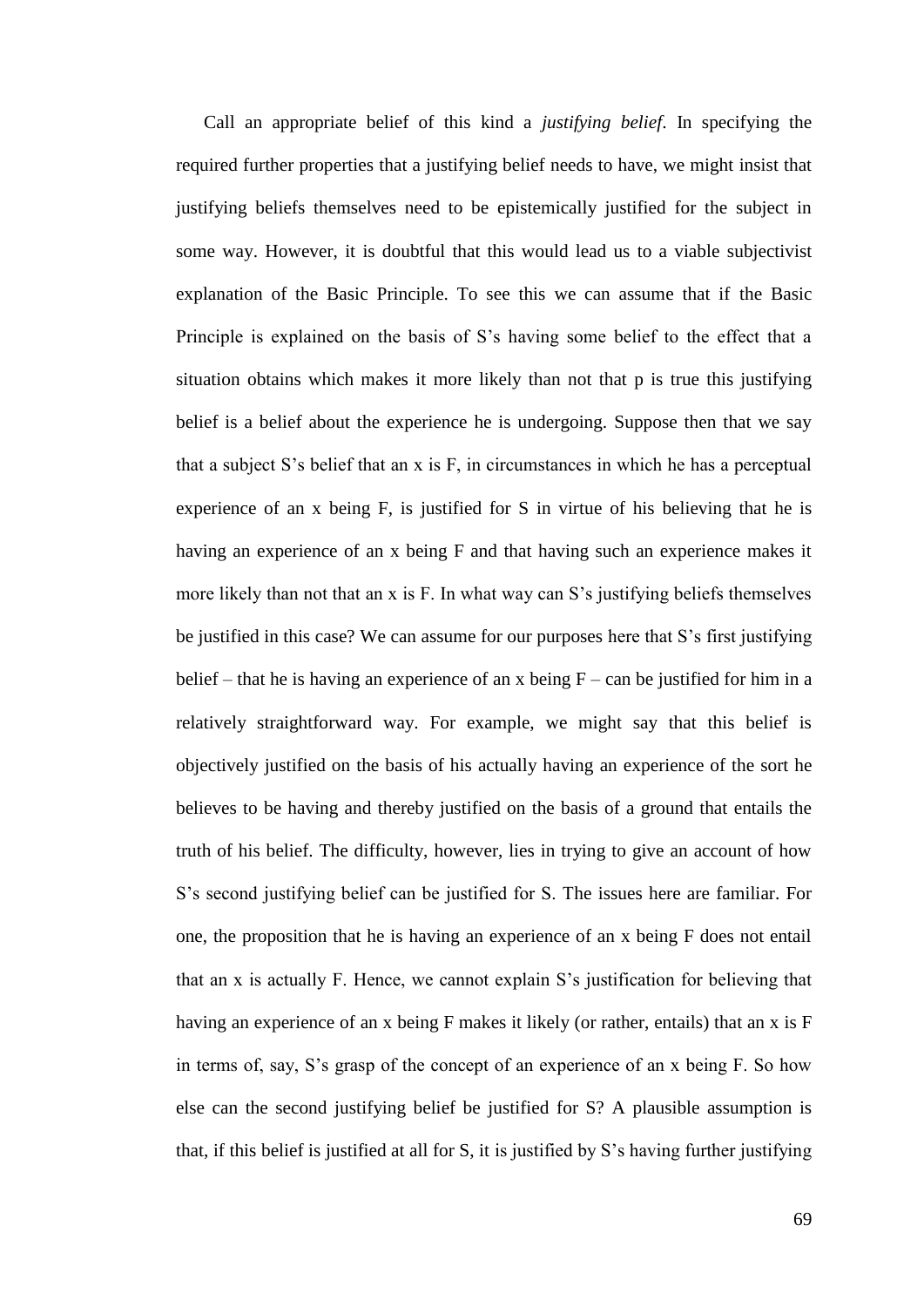beliefs. Thus one option is to say that S's belief that his having an experience of an x being F makes it more likely than not that an x is F is justified on the basis of his justifiably believing that past instances of his having an experience of this kind were more often than not correlated with the fact that an x is F. But it is hard to see how S's belief about the relevant past instances could themselves be justified for S unless he already had justified beliefs to the effect that an x is F in circumstances in which S had perceptual experiences of an x being F. And, of course, these are the kind of beliefs whose justification we are trying to account for. Another option is to say that S's belief that his having an experience of an x being F makes it more likely than not that an x is F is justified on the basis of his justifiably believing that the appeal to an x actually being F is the best explanation for why S is currently having an experience of an x being F. However, it has proved notoriously difficult to explain how such inferences to the best explanation can be justified for us. Furthermore, it is far from clear, even if it is true that an x actually being F is the best explanation for why a subject is having an experience of an x being F, why this should entail that one's having this experience makes it more likely than not that an x is actually F.

Given these difficulties, what other options are left? One further alternative is to say that a subject S's belief, in circumstances in which he is having a perceptual experience of an x being F, is justified for S in virtue of his believing that he can see that an x is  $F$  and that seeing that an x is  $F$  entails that an x is  $F$ . Thus in this case,  $S$ 's belief that an x is F is epistemically supported by his having a belief that he is having a factive perceptual experience which entails that an x is F. Here we can assume that S's belief that seeing that an x is F entails that an x is F can be straightforwardly justified for S. For example, we might simply say that this belief is justified for S on the basis of S's grasp of the concept of the state of seeing that an x is F. The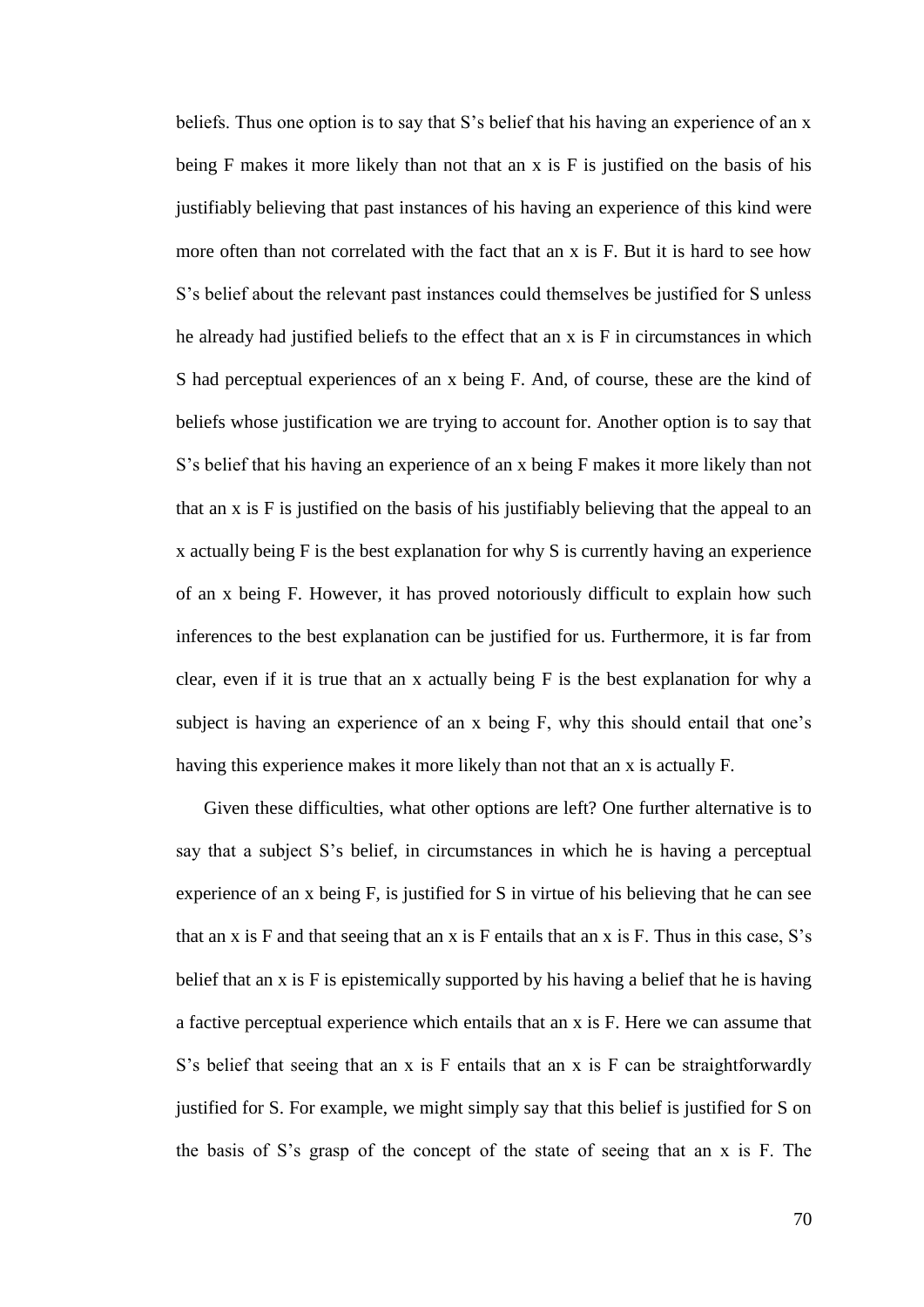difficulty with this alternative, however, lies in trying to give an account of how the S's first justifying belief – that he sees that an x is  $F - can$  be justified for S. Thus, on the one hand, we might try to explain S's justification for this belief in objectivist terms. For example, we might say that S's belief that he sees that an x is F is justified for S when he bases this belief on his having an experience of an x being F which is a reliably correlated with his seeing that an x is F. But objectivist accounts like this could not explain how victims of an evil demon might be justified in having such a belief. On the other hand, we might try to explain S's justification for believing that he sees that an x is F in subjectivist-doxastic terms. But then the question is what justifying beliefs S could for believing that he sees that an x is F. Again, it is difficult to see how S could have justifying beliefs for believing that he sees that an x is F without his already having some justified belief that an x is F.

It is difficult to see, therefore, how the Basic Principle could be explained in subjectivist-doxastic terms on the assumption that justifying beliefs themselves need to be justified. Instead of investigating this issue any further, I want to explore in more detail a way developing a subjectivist-doxastic account of the Basic Principle that does not conceive of justifying beliefs as themselves needing to be justified. One such account can be derived from Richard Foley's conception of an epistemically rational belief and this is the account with which I will begin. However, as I will be showing, this conception faces some serious difficulties. I will then turn to the view on perceptual justification that is offered by John McDowell, which I will suggest can be understood as presupposing, in part, a subjective-experiential conception of epistemic justification. This view, too, suffers from significant defects but the discussion of McDowell's view helps to illuminate a conception of perceptual justification that can underpin a viable explanation of the Basic Principle. Crucially,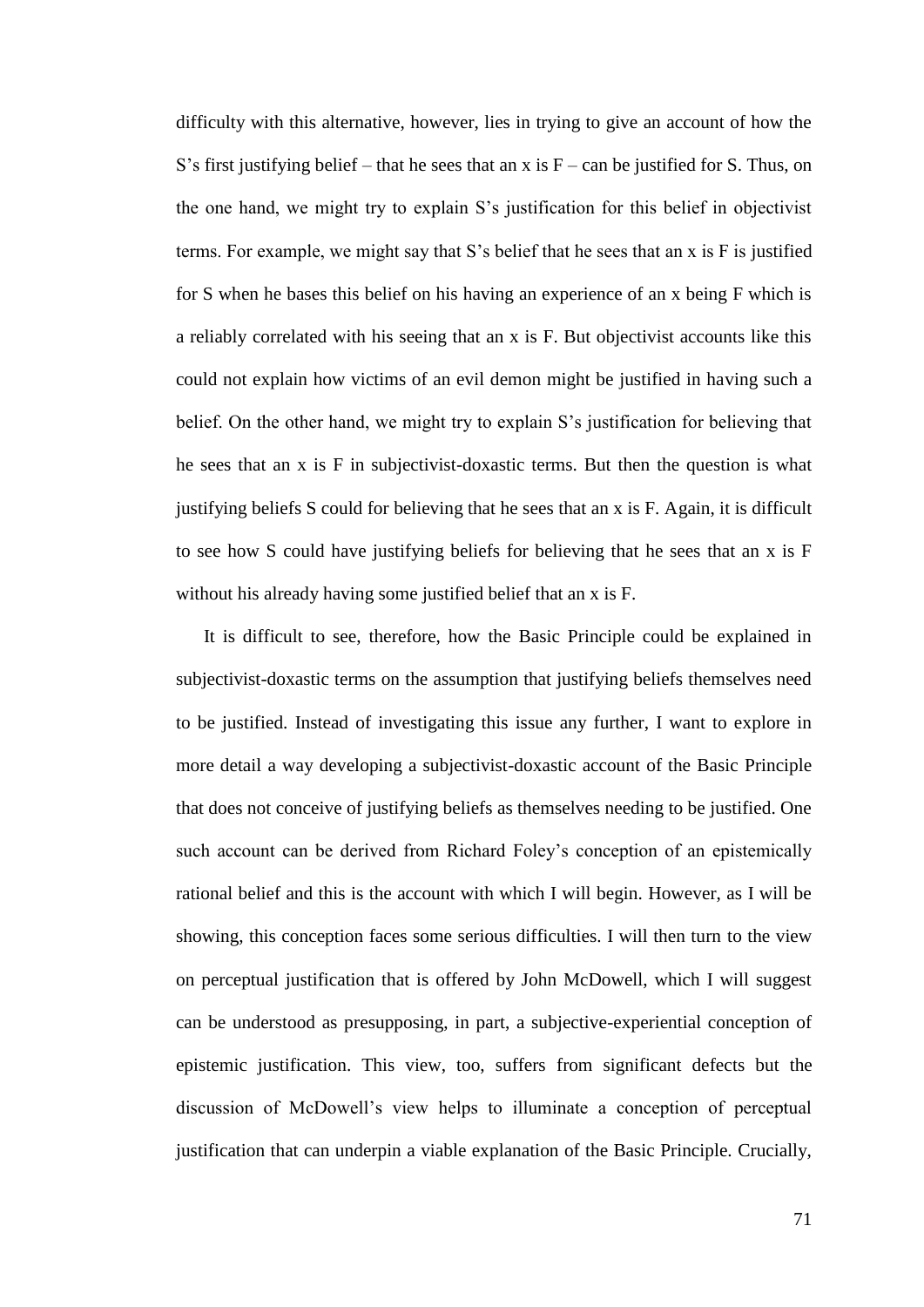this explanation of the Basic Principle will appeal specifically to the phenomenal character of perceptual experiences.

### *Foley's Conception of an Epistemically Rational Belief*

In his book The Theory of Epistemic Rationality, Foley develops a theory of what constitutes an epistemically rational belief. In what follows, I will to try determine whether this notion of an epistemically rational belief can provide us with an understanding of how our perceptual beliefs can be justified in the way that the Basic Principle states that they can be.

Foley's theory is a version of an Aristotelian view of rationality, which in general conceives of rationality in terms of a subject's goals and what this subject would consider to be an effective way to pursue these goals upon careful reflection. Epistemic rationality as a particular form of rationality in the Aristotelian sense is then defined in terms of a specifically epistemic goal, which as Foley conceives of it, is the goal of now having true beliefs and avoiding false ones. Given this specifically epistemic goal, Foley suggests the following account of what constitutes an epistemically rational belief:

...it is epistemically rational for an individual to be persuaded of the truth of just those propositions that are the conclusions of arguments that he would regard as likely to be truth-preserving were he to be reflective and that in addition have premises that he would uncover no good reason to be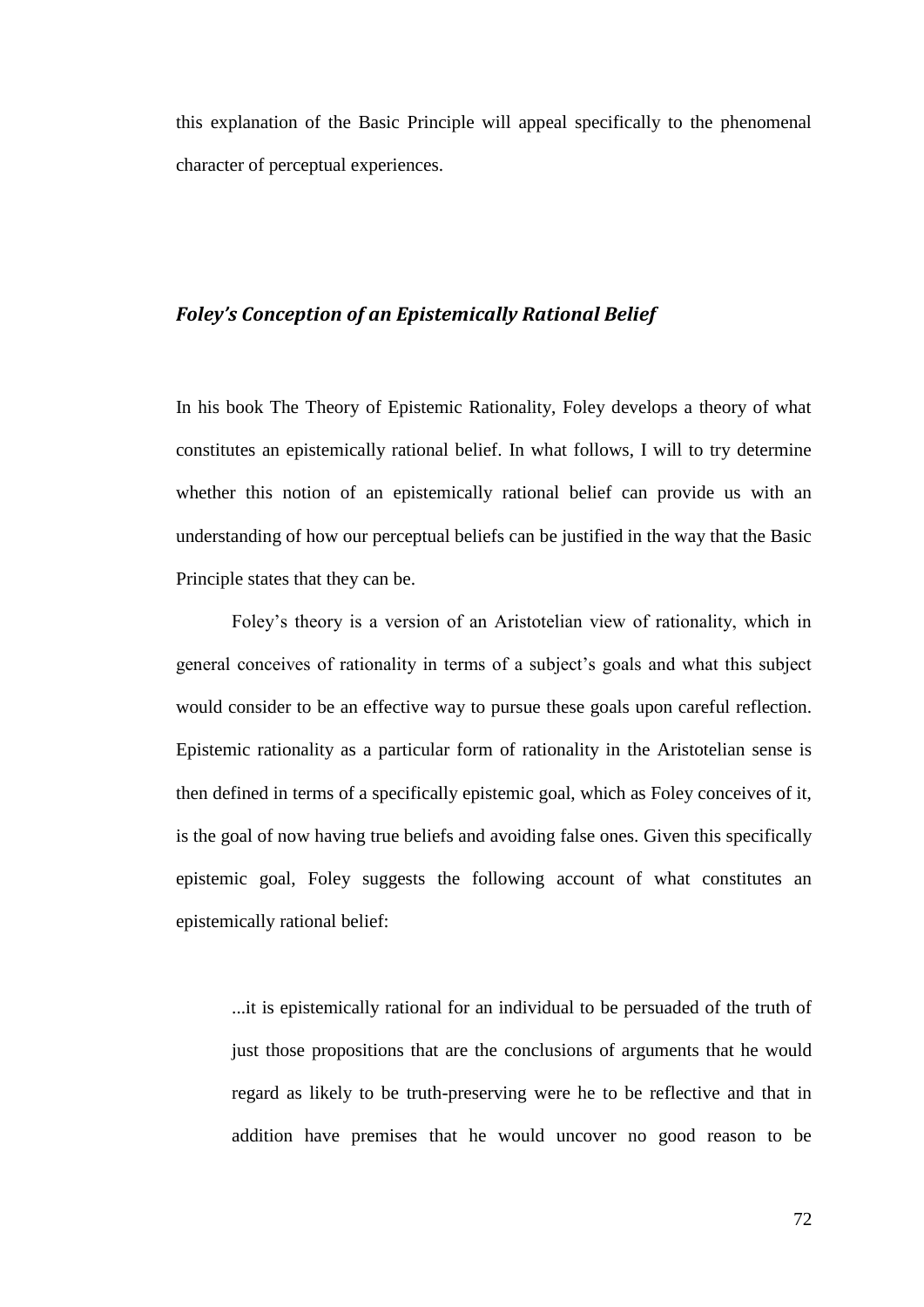suspicious of were he to be reflective. (Foley, The Theory of Epistemic Rationality, 1987, p. 5)

The notion of an epistemically rational belief is thus defined in terms of a certain counterfactual claim. On this view, a belief that p is epistemically rational for a subject S if there is an argument that S *would* regard as establishing p and whose premises he *would* accept if he *were* to be reflective.

One question that this account immediately raises is what it is for a subject to be reflective in the relevant sense. In one relevant sense, for a subject to be reflective at a time t is for him to bring bear on the questions of whether or not an argument *a* is truth-preserving and of whether or not the premises in *a* are such that there are no good reasons to be suspicious of them, other relevant propositions that S believes at t. Thus S might consider whether there are further arguments which he believes to be truth-conducive and whose premises he would accept upon further reflection which either support or undermine the belief that *a* is truth-conducive and/or the belief that the premises in *a* are true. Ultimately to Foley, however, reflecting on the questions of whether or not an argument *a* is truth-preserving and on whether or not the premises in *a* are such that they are no good reasons not to accept them will bring to bear a subject's deepest epistemic standards. These, in turn, are a 'function of what he now is disposed to think about [an argument] were he to be sufficiently reflective.' (ibid, p. 35) Thus at some point in one's reflection, one will simply be disposed to take an argument *a* as truth-conducive without there having to be yet a further argument which, on yet further reflection, one would take to support the assumption that *a* is truth-conducive. Here a subject comes to a point at which his own deepest epistemic standards are simply made manifest: ‗...if an individual on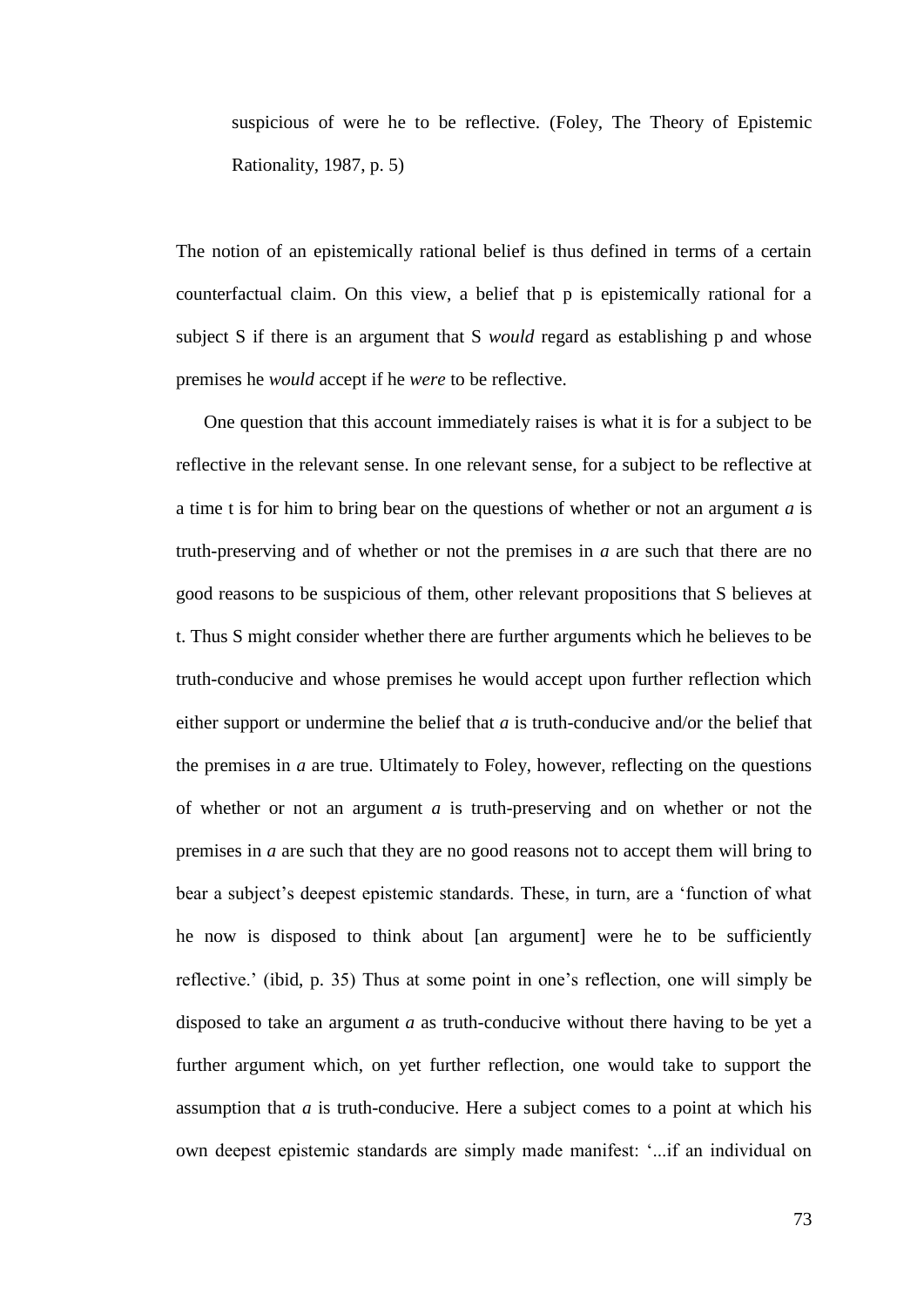reflection is disposed to think that the argument is sufficiently likely to be truth preserving and if in addition he is so disposed that further reflection would not change his mind about this, then the argument conforms to his own deepest epistemic standards.' (ibid, p. 35) Epistemic rationality, on the Foleyian view, is thus entirely a matter of a subject's reflective perspective. That is, it is matter entirely of whether or not a subject's epistemic goal of believing p only if p is true is met from the subject's own reflective point of view. Crucially, being epistemically rational in this sense does not entail that a subject systematically achieves his goal of now believing truths and avoiding falsehoods. In fact, it is entirely consistent with being epistemically rational in the Foleyian sense that a subject has epistemically rational beliefs that are mostly false.

It is also consistent with the Foleyian view that a subject can be epistemically rational even if, on reflection, he would be persuaded of the truths of propositions on the basis of arguments in a way that would seem to most ordinary people to be utterly bizarre. This is because subjects may ultimately have radically different deep epistemic standards. Thus some subjects might on deep reflection be disposed to judge arguments as being truth-preserving and accept the premises of these arguments as true in a way that others might find to be radically misguided. (I will return to this issue below) Finally, I take it that being epistemically rational in the Foleyian sense does not entail that a subject's own reflective perspective from which it will seem to him as if his epistemic goals are sufficiently met is itself epistemically rational for him. Thus, a subject can, upon sufficient reflection, be persuaded of the truth of a proposition p by arguing to p from premise q without there being a further argument, which upon yet further reflection, the subject would take to support q and to support the inference from q to p. As we have seen, his acceptance of q and of the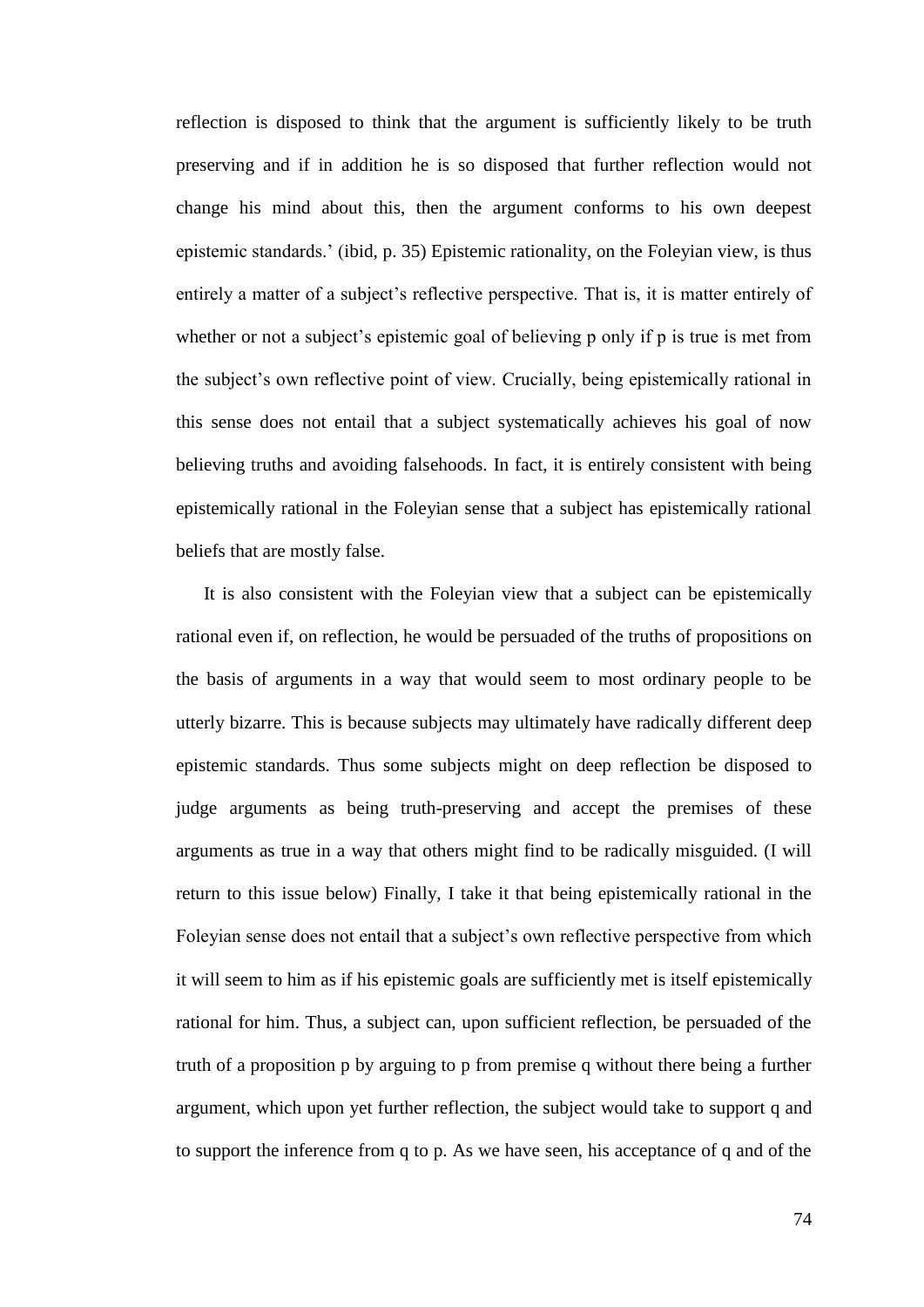validity of the inference from q to p can simply be a manifestation of his own deep epistemic standards. Furthermore, his acceptance of q and of the validity of the inference from q to p need not be epistemically justified for S in any other sense. For example, it need not be the case that S's reflecting on q and on the validity of the inference from q to p is such that it reliably produces true beliefs in regards to q and the inference from q to p.

Given this last point, we might of course ask why we should think that the kind of subjective reflective perspective that Foley appeals to should generate any form of epistemically rational or justified beliefs. In other words, why should the epistemic rationality of believing a proposition p be a matter of certain kinds of further beliefs that a subject would adopt if he were to engage in a certain kind of reflection, if these beliefs themselves need not be epistemically rational for S or justified for him in any other way? This of course relates to the general question raised earlier of what properties make a belief a justifying belief. Foley's answer to this question is that the epistemic rationality of believing a proposition p is a matter of certain beliefs that one would adopt on the basis of reflection because such beliefs render the belief that p ‗invulnerable to intellectual self-criticism':

Being rational in this sense involves making oneself invulnerable to intellectual self-criticism to the extent possible. It is a matter of having opinions and using faculties, methods, and practices capable of standing up to one's own, most severe scrutiny. For an opinion to pass this test, it must not be the case that one's other opinions could be used to mount what one on reflection would regard as a convincing critique of it. Nor can it be the case that one has, or would have on reflection, criticisms about the ways one has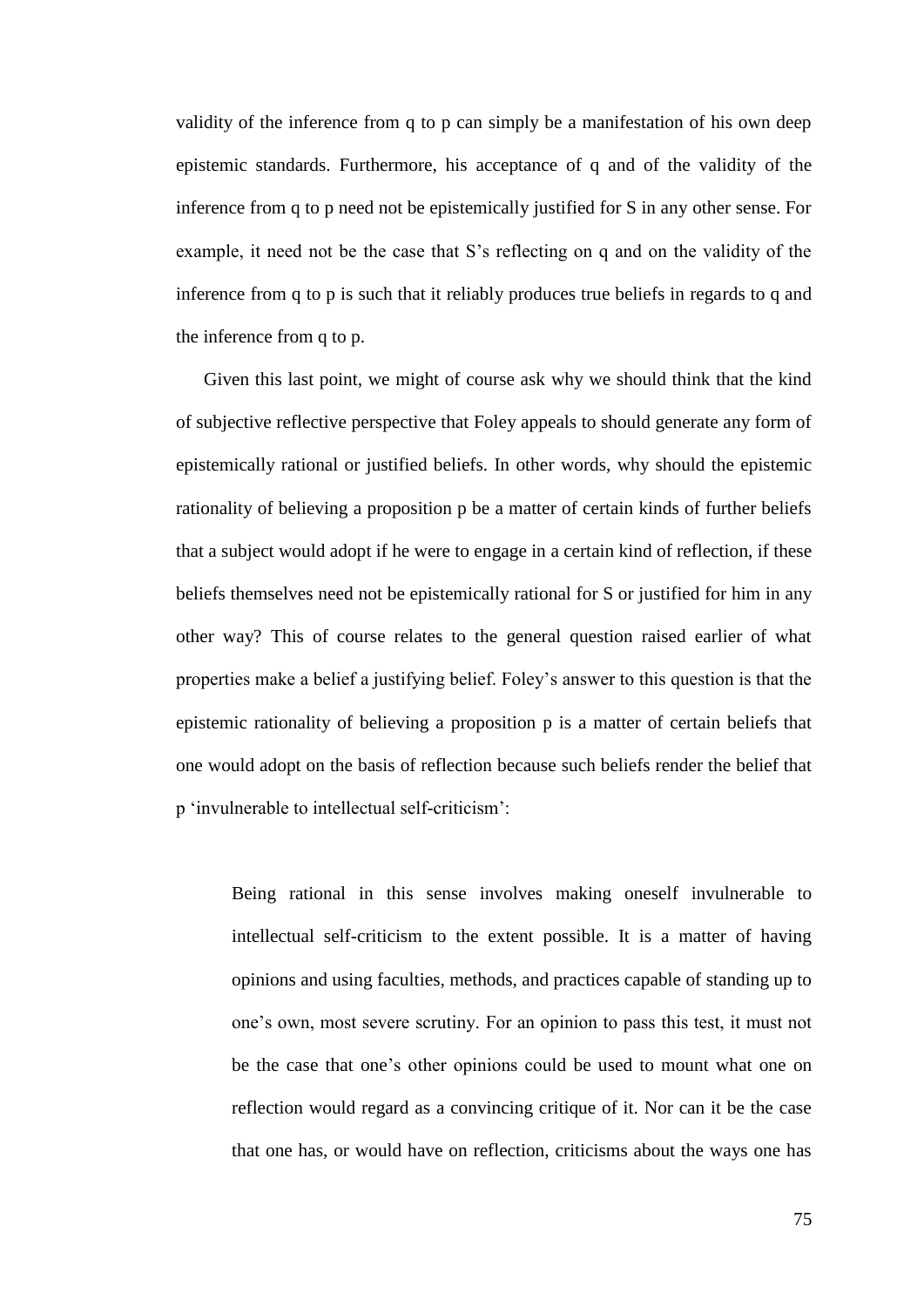acquired the opinion. (Foley, Epistemic Rationality as Invulnerability to Self-Criticism, 2003, p. 3) .

Thus, according to Foley, subjecting one's beliefs to the kind of reflection he outlines constitutes a most severe kind of intellectual self-scrutiny of those beliefs. Beliefs that are subject to, and survive, this kind of scrutiny count for him as being epistemically rational.

Now, I think we can grant Foley the point that, at the very least, his conception does pick out a certain form of epistemic rationality that beliefs can have. The question of interest to us, however, is whether this conception provides us with a means of understanding how our perceptual beliefs can be epistemically justified for us. So how can this conception of epistemic rationality provide us with an explanation of the Basic Principle about Perceptual Justification? In the first instance, a Foleyian explanation of the Basic Principle will say that that a subject, when having a perceptual experience of something's being F, will be justified in Foley's sense of being epistemically rational in believing that something is F insofar as there is an argument that has the proposition that something is F as its conclusion, which S would take to be truth-preserving and whose premises S would accept were he to be sufficiently reflective. However, given Foley's conception of epistemic rationality, there are in principle many different ways in which subjects, when they are having a perceptual experience of something's being F, can be epistemically rational in believing that something is F. For example, one subject might be epistemically rational in believing that something is F in circumstances in which he is having the relevant sort of perceptual experience if, on reflection, he would be persuaded of the truth of the proposition that something is F, on the basis of arguing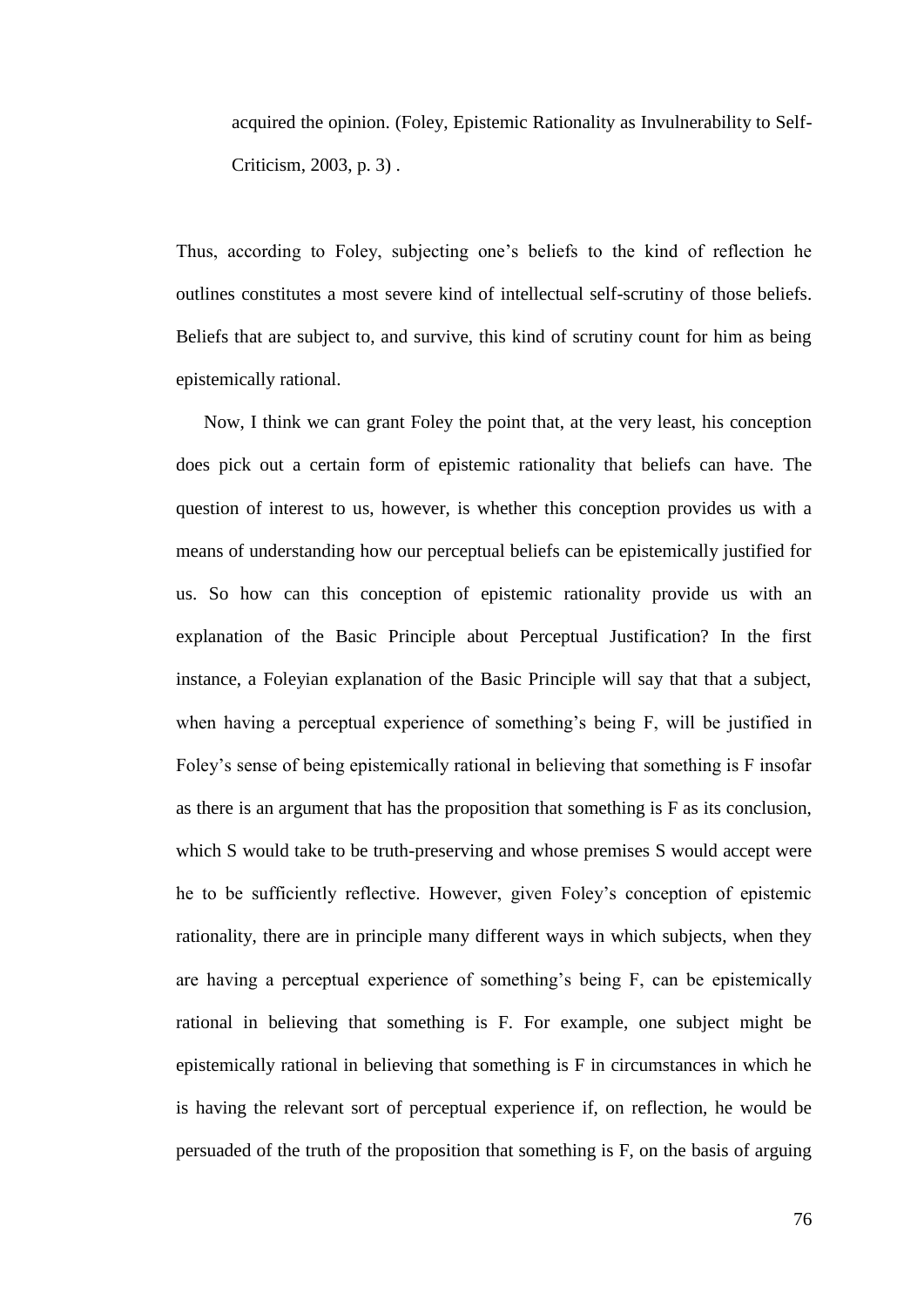from the premise that he is having an experience of something's being F to the conclusion that something is F. Another subject, however, might be epistemically rational if, on reflection, he would argue to the conclusion that something is F from the premise that he can see that something is F. And so on. That is because, as we have seen, deep epistemic standards can vary among different subjects.

What should we make of Foley's conception of epistemic rationality and its application to the Basic Principle? To answer this question, it will be helpful to consider some prominent objections to Foley's general view. One line of criticism is that Foley's conception of epistemic rationality does not really pick out an interesting or important epistemic property. Richard Feldman expresses this worry in the following passage:

I don't see why one's own deepest epistemic standards identify any particular interesting or important concept of rationality. This point is best raised as a rhetorical question: Why think my deep standards are so important for evaluating my rationality? Why not use your standards, or my Uncle Al's, standards, or community standards,...? Foley seems to acknowledge that there is a sense of 'rational' for each such standard. I'm suspicious of the idea that there are so many senses of the term, but if there are so many senses, I'm especially suspicious of the idea that the one he singles out is of any great importance or that it somehow identifies a central epistemic concept. There is, I admit, something virtuous about conforming to one's own standards. It's hypocritical, or dishonest, not to. But I'm not sure that the relevant virtue is appropriately characterized as being rational. (Feldman, 1989, p. 157)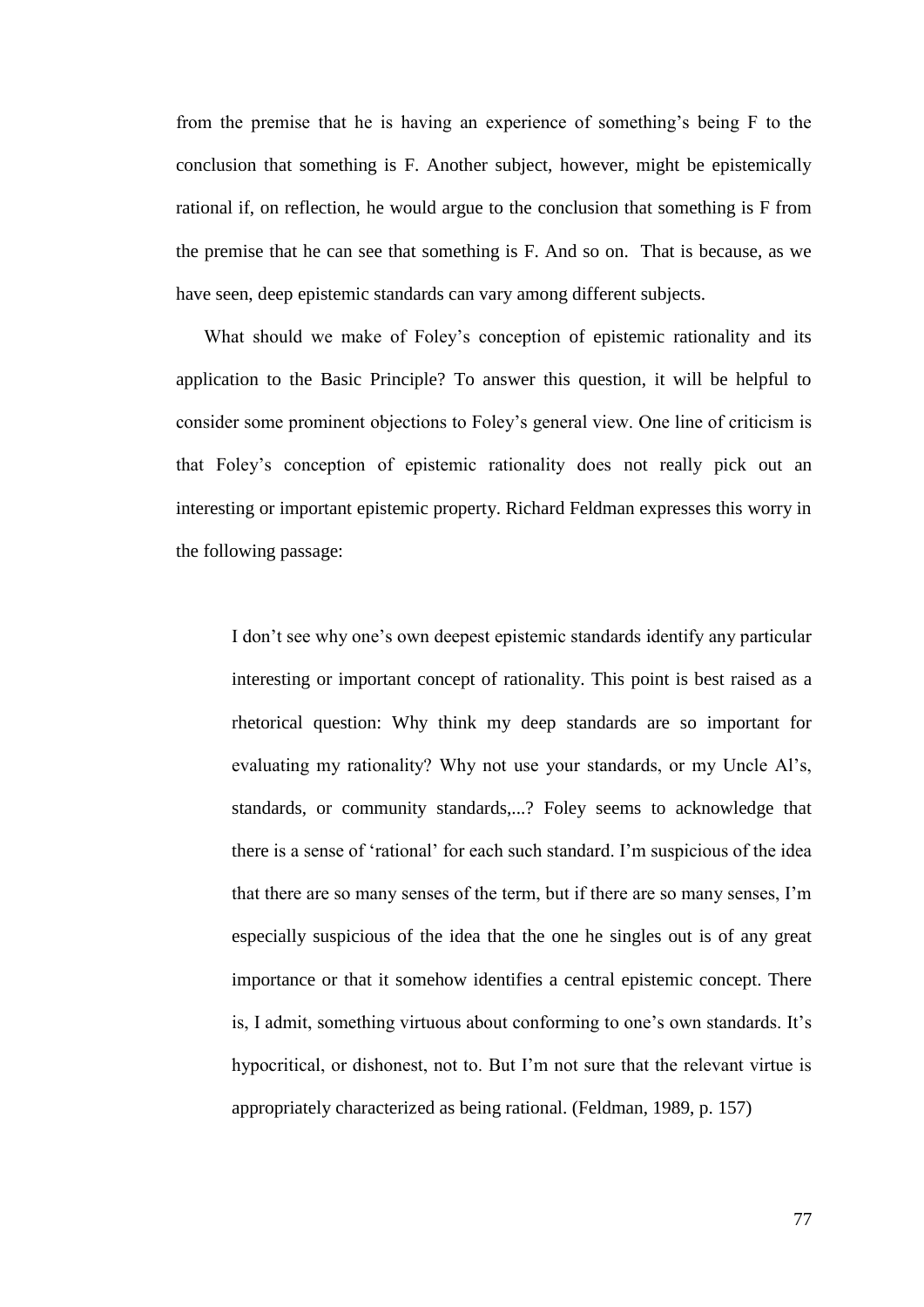One question that Feldman's criticism here raises, however, is what exactly makes an epistemic concept an interesting or important one. Perhaps, we can view the matter in this way. Suppose we begin with the idea that we have some pre-theoretical understanding of the kinds of beliefs that are epistemically justified for us. Thus, pretheoretically we think that our perceptual beliefs are generally epistemically justified for us and the same applies to beliefs that are based on our memories or the testimony of others. Given this, we might say that an interesting or important epistemic notion is one that can be applied to these beliefs and thereby illuminate in what sense they are epistemically justified for us. If this is the sense in which an epistemic notion is interesting or important, I do think that the charge that Foley's notion of epistemic rationality is ultimately uninteresting or unimportant, at least insofar as our perceptual beliefs are concerned, is basically sound, but we need to take some care in spelling out the argument in support of this contention.

Now one way of not arguing for this contention, however, is by presupposing, implicitly or explicitly, that an interesting or important epistemic notion can only be one that renders our beliefs justified in an objective sense. Thus take the following criticism of Foley's conception of epistemic rationality by William Alston:

The key to the whole matter is the fact that, as Foley acknowledges and even insists, the basic epistemic goal is 'now to have true beliefs and now not to have false beliefs'. Hence our interest in the concept of the rationality of belief, or more generally in a mode of epistemically evaluating beliefs, will be in direct proportion to the relevance of this goal. Most directly relevant is the evaluation of beliefs as true or false. Next down the line comes the consideration of the likelihood of a belief's being true, relative to some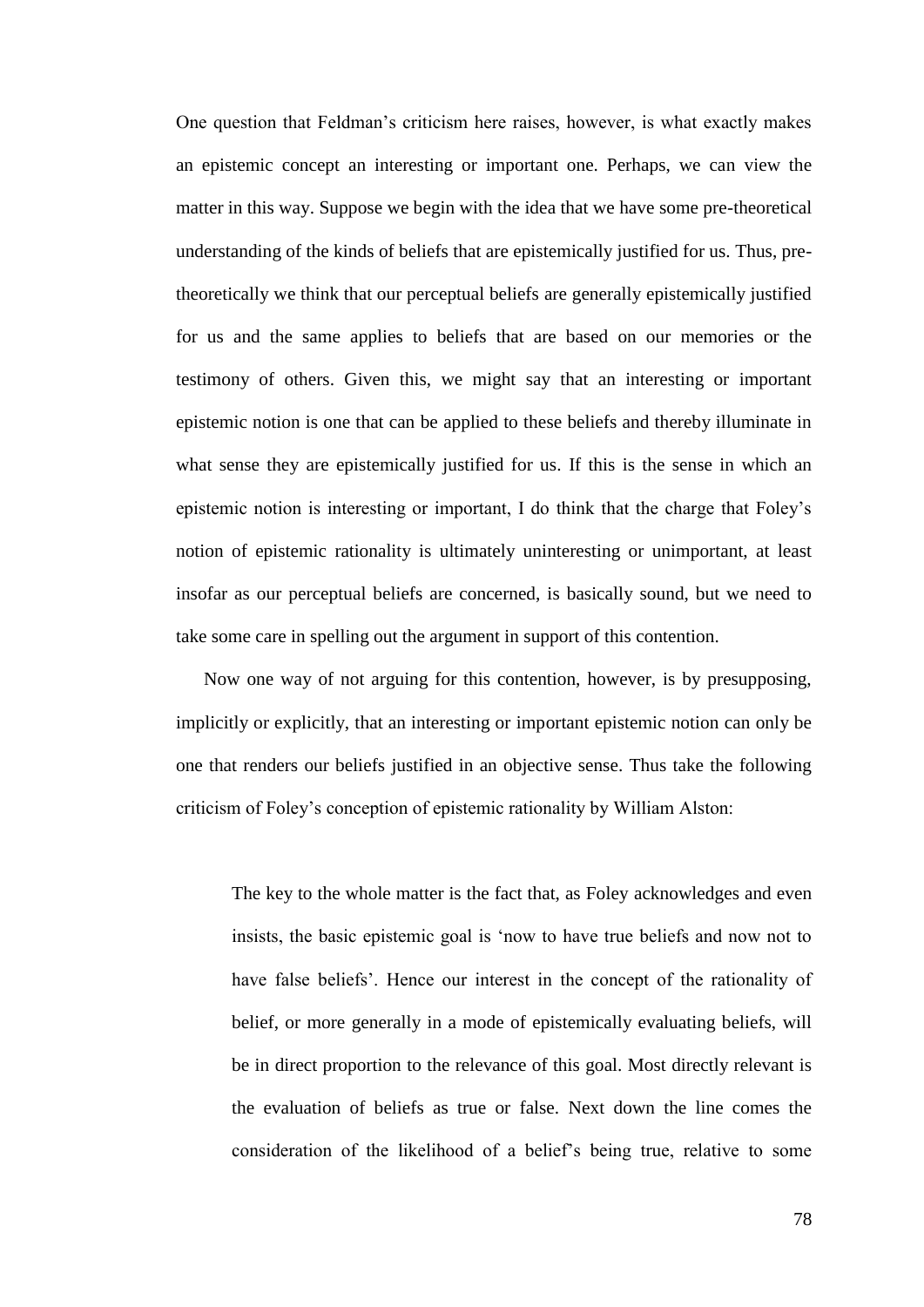publicly accessible body of evidence, or relative to what the subject has or to what is available to him, or relative to the basis of the belief...At the bottom of the list comes a purely subjective conception, whether S believes that it is acceptable for him to believe that p. And just above that, but significantly below all the other alternatives listed, is F-rationality, whether S would take it, on reflection, that he has an uncontroversial argument for p. This is of little interest, relative to the epistemic goal, just because it has no determinate implication, in itself, for (the likelihood of) the truth or falsity of the belief. (Alston, 1989, pp. 146-7)

According to Alston, relative to the epistemic goal of having true beliefs and avoiding false ones, the objective conceptions of epistemic justification or rationality are much more important and interesting than the subjective conception that Foley develops. The problem with the latter, so Alston argues, is precisely that it fails to ensure that our justified or rational beliefs are more likely than not to be true. The problem with this objection to Foley's view, however, especially when the issue turns to our perceptual beliefs, is that it may simply not be possible to account for some of our justified beliefs in objectivist terms. In the above passage, Alston suggests that there is a certain hierarchy of different ways of epistemically evaluating a belief which represents the relative importance of a particular conception of epistemic justification or rationality. At the top of this hierarchy we find various objectivist forms of epistemic evaluation, while the subjectivist ones are further down the list. However, Alston does not mention what forms of epistemic evaluations might fall between the objectivist ones he lists and Foley's subjectivist conception of epistemic rationality. So for all we have been given, and on the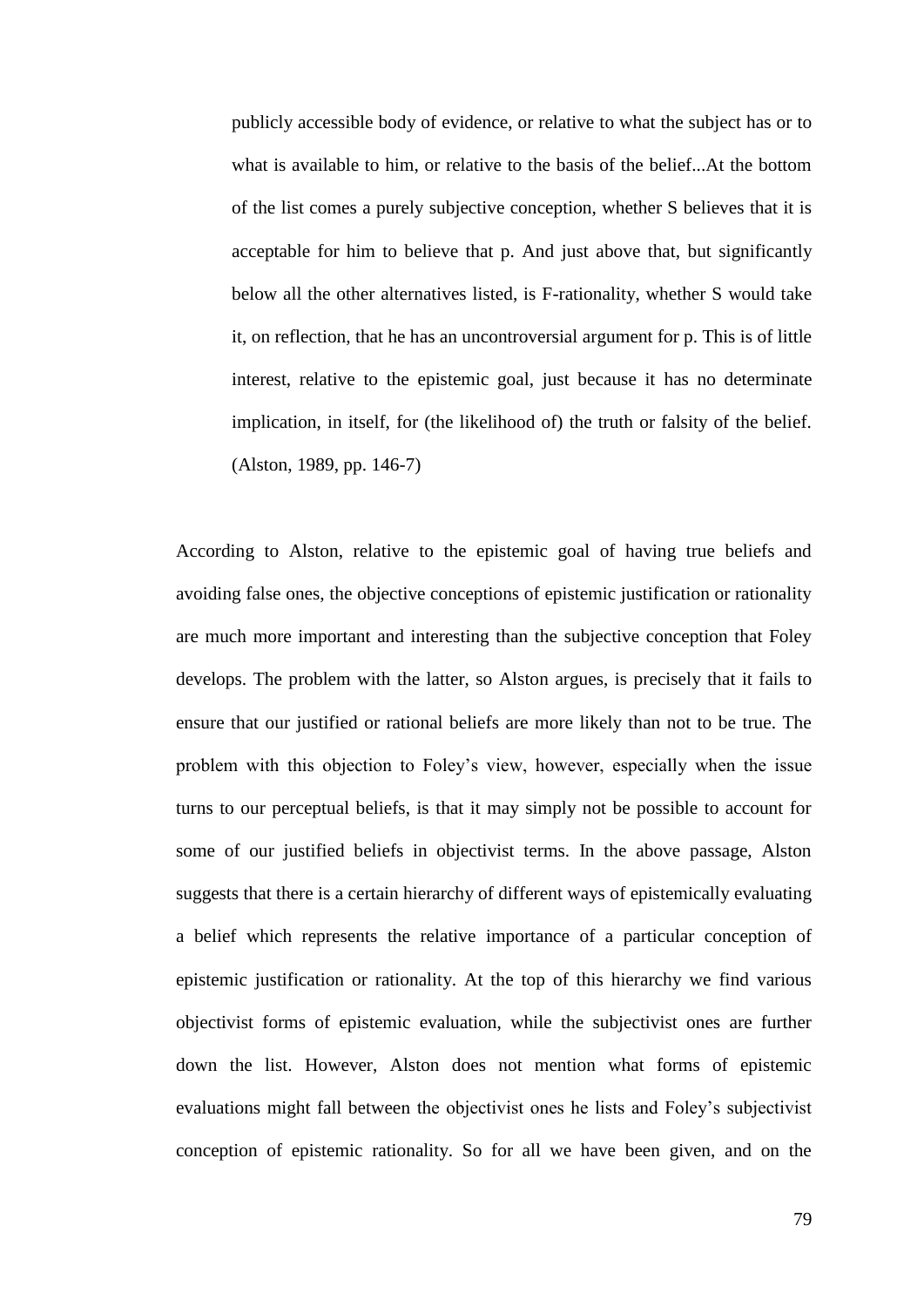assumption that we cannot explain how perceptual beliefs in particular are justified for us in objectivist terms, Foley's conception of epistemic rationality may well be the best form of epistemic evaluation we have to explain the Basic Principle.

A more promising approach to showing that Foley's conception of epistemic rationality is uninteresting or unimportant in the relevant sense is taken by Marshall Swain in his criticisms of Foley's views. One point on which these criticisms focus is, as we have seen, that Foley allows for the possibility of cases when a belief is epistemically rational for a subject, even if, on reflection, he would argue for the belief on the basis of what we would consider to be very bizarre. Swain provides the following example

When confronted with the premise p v (p  $\&$  q)...an individual might correctly conclude p, but only because one his deepest standards directs him to derive p from any disjunction with p as a single disjunct. If confronted with p v q, he would also conclude p...This person is just not very good at logic, and thinks that lots of inferences are valid when they are not. In what sense are such a person's beliefs epistemically rational? (Swain, 1989, p. 164)

In response to Swain's question at the end of this passage, and as I suggested earlier, I think that we can grant that there is a perfectly good sense in which the person's belief is epistemically rational, which is simply the sense of being epistemically rational under Foley's conception. However, even if we do grant this, we certainly still want to say that a subject who can logically reason in a competent way is epistemically rational in a very different and, we might say, more interesting and important sense. The intuition concerning the subject in Swain's example and the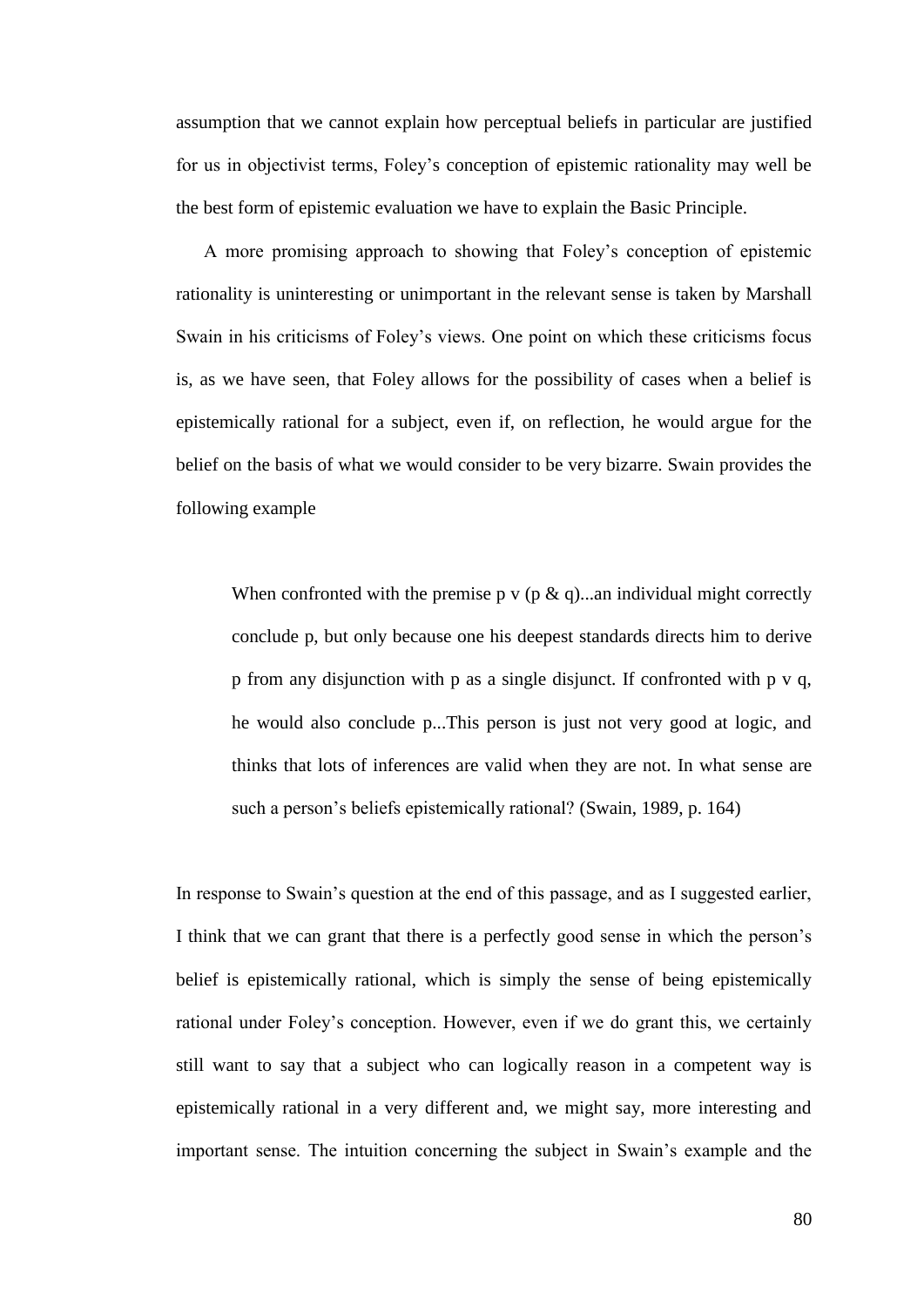subject who can logically reason in a competent way is thus that the latter subject is, epistemically speaking, much better off than the former. Swain himself seeks to distinguish these two subjects by insisting, like Alston, that genuine epistemic rationality – or in our terms, a more interesting or important sense of it – requires an objectivist connection to truth. That is, to Swain, if epistemic rationality is to be understood in terms of adopting only those beliefs that would survive deep reflection in Foley's sense, then it should follow that those beliefs are more likely than not to be true. But once again, we have to note that the insistence on an objective truthconnection in this way is unlikely, given the new evil demon intuition, to yield a viable conception of how our perceptual beliefs can be epistemically justified for us. Nonetheless, I think that there is an important point that has emerged from Swain's example and this is that our perceptual beliefs can be epistemically justified or rational for us in a way that makes them much better, epistemically speaking, than some beliefs that are rendered perfectly rational by Foley's conception of epistemic rationality. Thus, like the subject who can logically reason in a competent way, I suggest that a subject who forms a belief about his surroundings on the basis of the relevant sort of perceptual experience can be justified in having this belief in a sense that is much more interesting or important than the sense in which the subject in Swain's example is epistemically rational. The challenge, therefore, is to develop a notion of epistemic justification or rationality that can make the right distinctions between the different subjects we have considered and it seems clear that Foley's subjectivist conception is incapable of making those distinctions.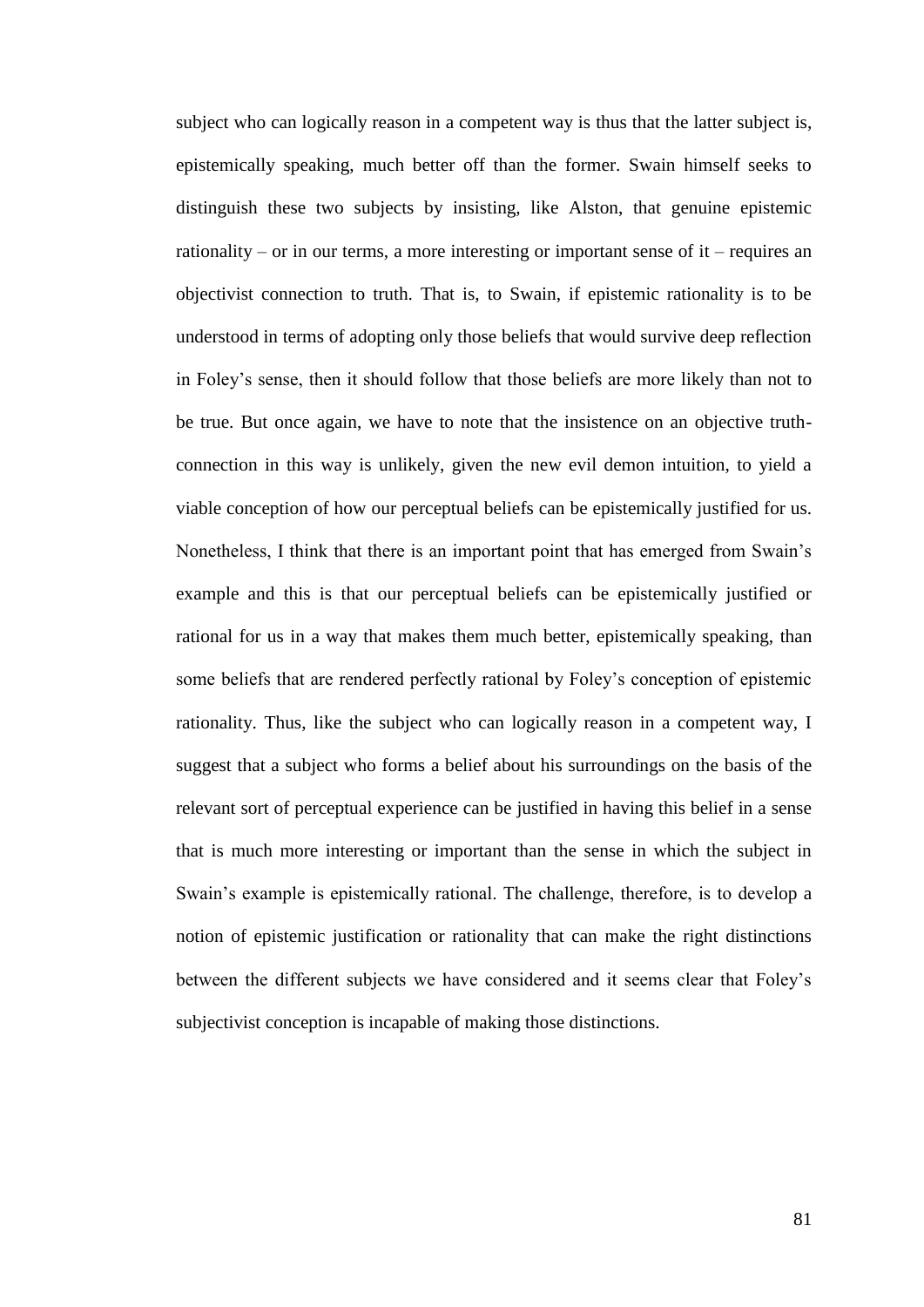## *McDowell's Conception of Perceptual Justification*

As I suggested earlier, we may be able to provide an explanation of the Basic Principle by drawing on certain elements that can be found in McDowell's conception of perceptual justification. Before, turning to this explanation, however, we first need to consider McDowell's conception in its entirety.

Some of the central elements of McDowell's conception of perceptual justification are outlined in the following passage from his *Mind and World*:

In a particular experience in which one is not misled, what one takes in is *that things are thus and so*. *That things are thus and so* is the content of the experience, and it can also be the content of a judgment: it becomes the content of a judgment if the subject decides to take the experience at face value. So it is conceptual content. But *that things are thus and so* is also, if one is not misled, an aspect of the layout of the world: it is how things are. Thus the idea of conceptually structured operations of receptivity puts us in a position to speak of experience as openness to the layout of reality. Experience enables the layout of reality itself to exert a rational influence on what a subject thinks. (McDowell, Mind and World, 1994, p. 26)

There are in fact several elements here that make up McDowell's conception of perceptual justification. However, the key element to McDowell's thought seems to be that perceptual experiences can in some cases be 'an openness to the layout of reality', that is, to mind-independent, environmental facts. What follows from this, or so McDowell argues, is that in those cases in which perceptual experiences do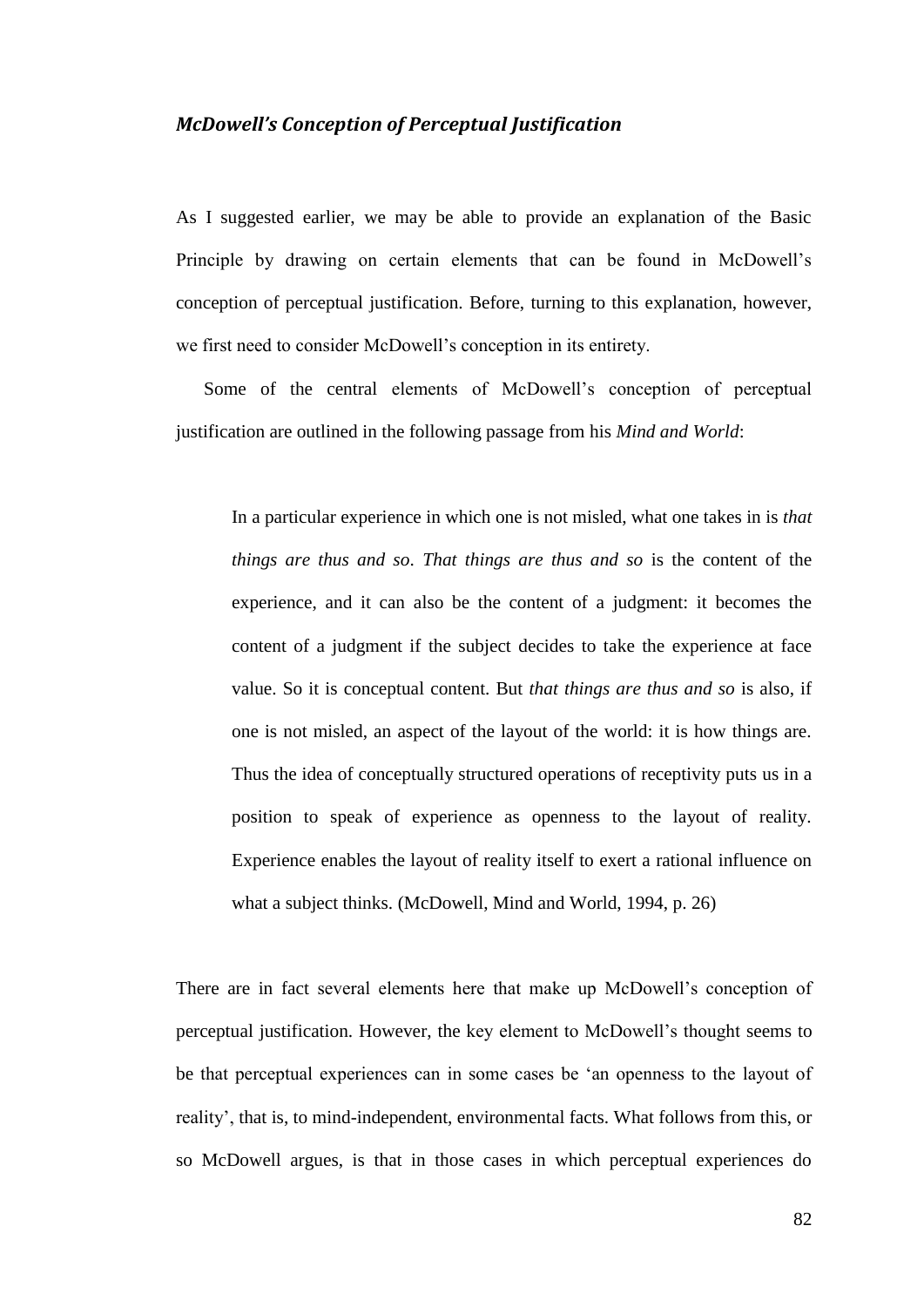amount to an openness to facts, these facts themselves can 'exert a rational influence' on our thoughts. The idea that McDowell seems to be expressing here is that, given the right kind of perceptual experience, an environmental fact that p can be one's *reason* for believing the proposition that p. The right kind of perceptual experiences can therefore provide us with justification for believing propositions about the external world by providing us with, or bringing into view, the facts that make these propositions true. In providing us with such facts, or in bringing them into view, these experiences provide us with reasons for beliefs about our environment.

Stated thus far, McDowell's conception of perceptual justification suggests the following explanation of the Basic Principle: when having a perceptual experience of something's being F and forming the belief that something is F on the basis of having this experience, this belief is prima facie justified for a subject to the extent that the given perceptual experience amounts to an openness to the fact that something is F and, therefore, to the extent this experience brings into view a mindindependent fact that acts as the subject's reason for forming the belief that something is F. Now the important first point to note about this explanation of the Basic Principle is that it is of an objectivist sort: that is, the Basic Principle is explained on the basis of the thought that a belief that p is perceptually justified for a subject insofar as he bases this belief on his having a perceptual experience that objectively entails, or is necessarily correlated with the truth of, the proposition that p.

However, it is equally important to note that this objectivist element in McDowell's picture of perceptual justification, if it plays a role at all, forms only part of the picture as a whole. In its complete form, McDowell's view on perceptual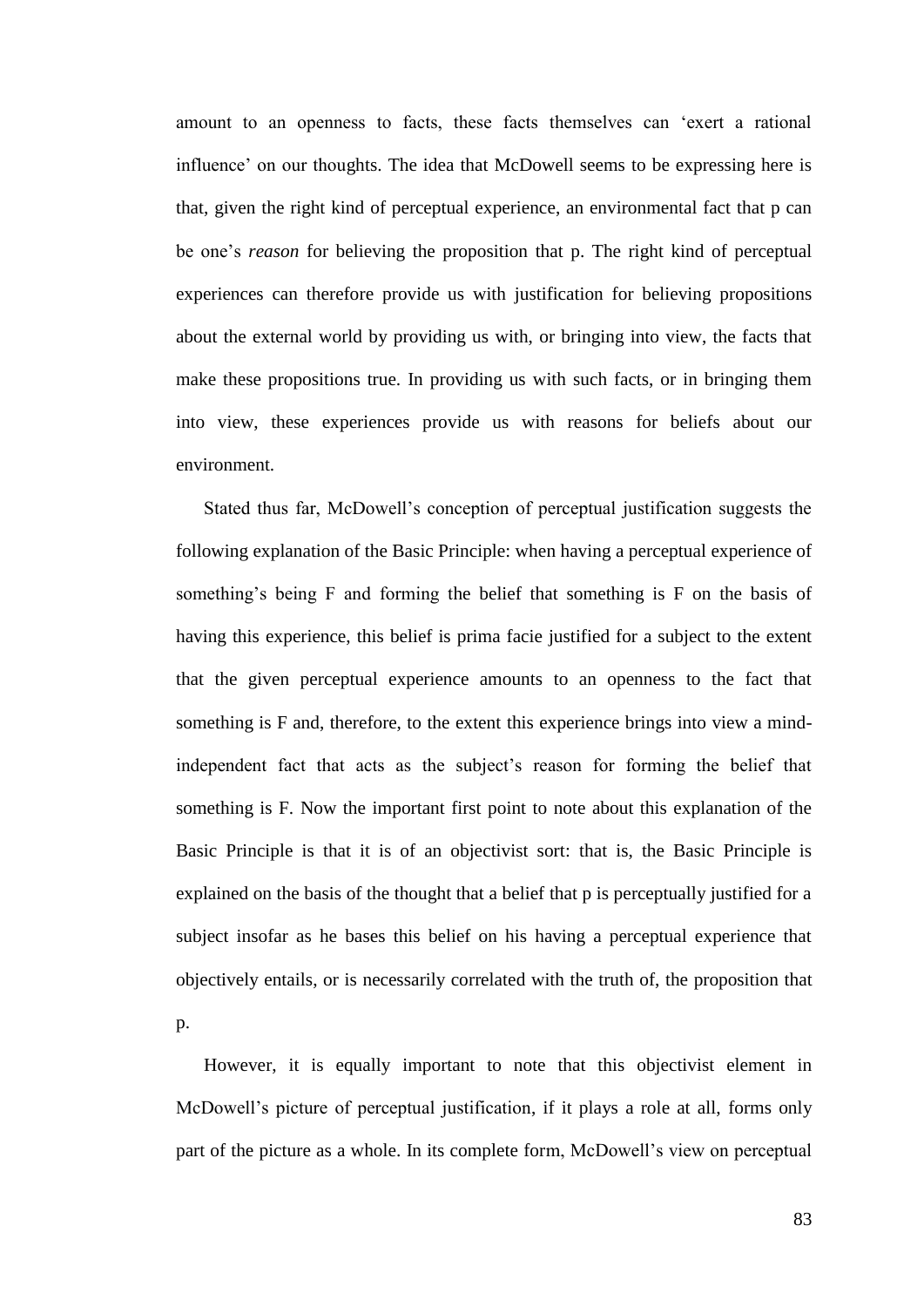justification crucially also involves a subjectivist element. His insistence on this subjectivist element derives from his acceptance that an epistemically justified belief (and ultimately knowledge) essentially belongs to *the space of reasons*. Thus to him, one has an epistemically justified belief that p only if one has a reason for believing that p is true. What we need to determine here is how exactly McDowell understands the notion that when one has a perceptually justified belief that p one has a perceptual reason for believing that p is true.

On one general understanding of the notion of an epistemic reason, one has a reason for believing a proposition p when one can cite a valid argument consisting of premises q, r, s, and so forth that has p as its conclusion. Of course, further conditions would have to be met for one to have genuine justification for believing p on the basis of one's ability to cite a valid argument in support of believing p in this way. For example, we might suppose that these conditions include that one has justification for believing each of the premises as well as justification for believing that the premises validly entail the conclusion. Having reasons in this sense can often play an important dialectical role. Thus one can appropriately cite reasons of this kind in justifying one's beliefs to others or in trying to convince them to adopt the same belief in the conclusion. Again, there will be further conditions on when citing an argument in support of a belief in this way can be dialectically effective.

A reason for believing p on the foregoing understanding is thus essentially a proposition (or a fact) that one can cite in support of one's believing that p. It is what Hannah Ginsborg, in her recent discussion of McDowell's view of perceptual justification, calls a reason1 for believing a proposition p. As Ginsborg puts it, this sense of 'reason' "is the one we most naturally invoke when we are concerned with the first-person perspective from which a subject assesses her beliefs or potential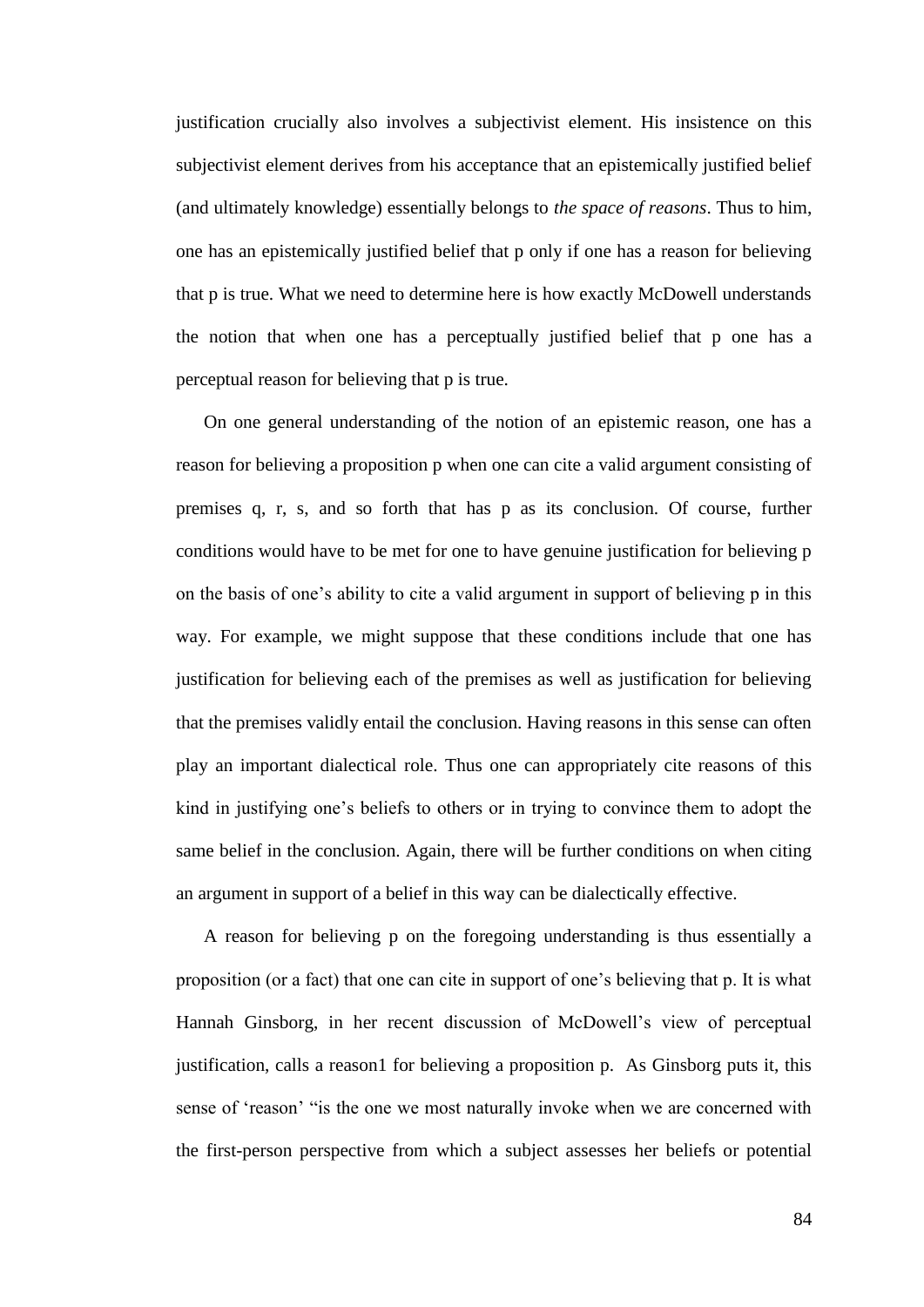beliefs and considers which ones she ought to retain or adopt." (Ginsborg, 2006, p. 290) It is important, however, to carefully distinguish between a reason qua proposition or fact in this sense on the one hand and the mental state in virtue of which a subject possesses such a reason on the other. Thus, as it was explained in the previous paragraph, for one to have a reason r qua proposition for believing that p, it is intuitive to suppose that one needs to have some justification for believing r as well as for believing that r entails p. This would mean in turn that one has a justified belief that p on the basis of one's having a reason r qua proposition for believing p only if one believes that r and has some justification for doing so.

Now, crucially, we might consider the justified belief that r which, in this case, constitutes a subject's justification for believing p to be the subject's 'reason' for doing so. However, the sense in which a mental state such as a belief can be a subject's reason for believing another proposition is different from the sense in which a proposition can be a reason for him. To mark the difference between these two senses, Ginsborg introduces the notion of a reason2 for believing something and defines this notion as follows:

The second sense of reason...is the sense we invoke when, from a thirdperson perspective, we assess the rationality of someone else's beliefs, or, relatedly, try to make her beliefs rationally intelligible. From this perspective, in contrast to the first-person perspective occupied by the subject, the actual facts are irrelevant to the determination of what reason the subject has and whether they are good reasons. As a subject assessing my own beliefs, what I need to determine is what the facts are independently of those beliefs: if the issue is whether I am justified in believing that it has rained, I need to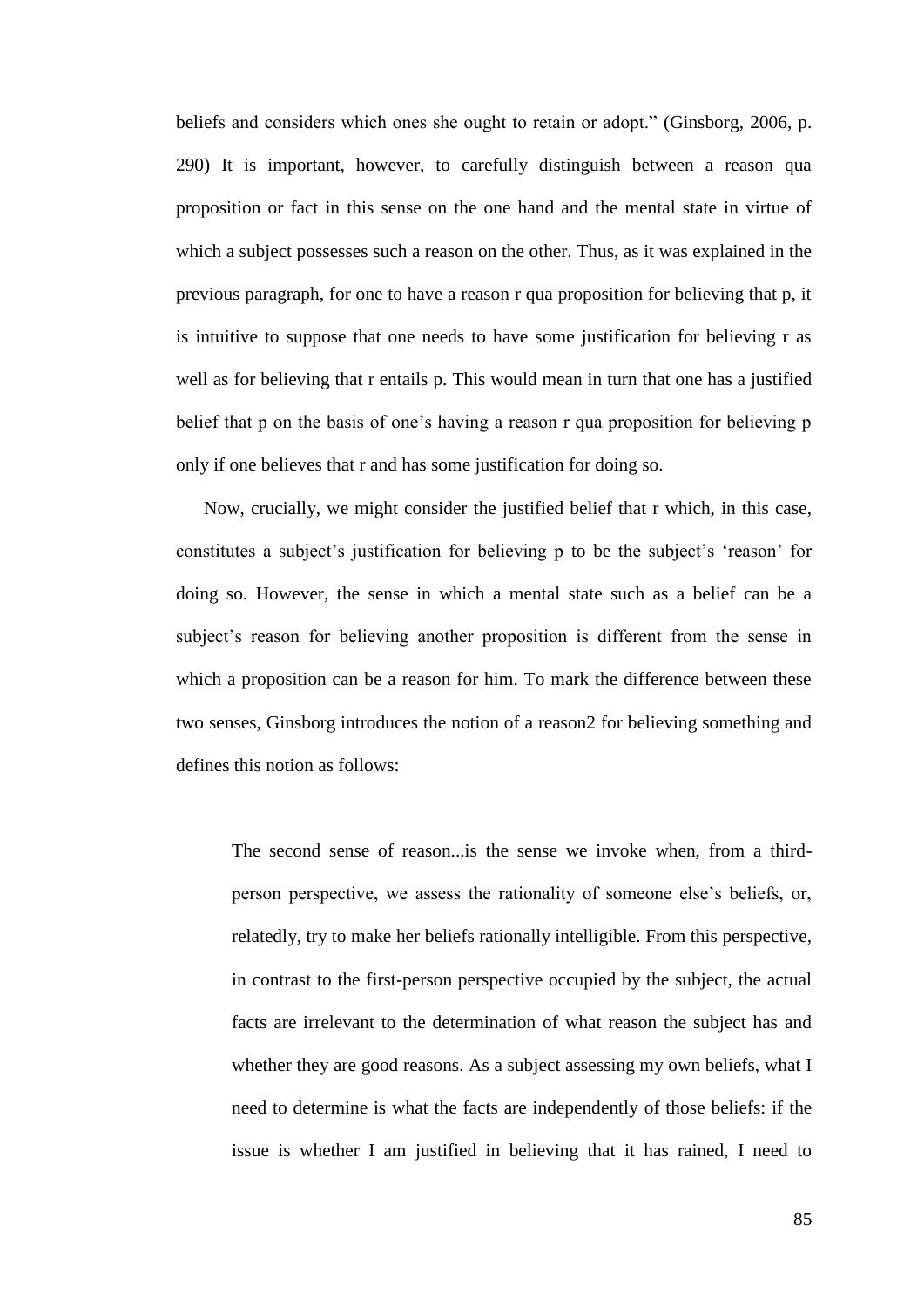determine whether the streets are wet, not whether I believe that the streets are wet. But if I am assessing someone else's beliefs, then I need to determine how things how things present themselves as being from her point of view....[we] specify a psychological state, typically another belief, in the light of which her original belief can be recognised from a third-person perspective, as rational. (Ibid, p. 290)

Thus a mental state M of a subject S can be a reason2 for having a belief B when, from the third-person perspective, we can make S's having B rationally intelligible in light of his having M. Crucially, Ginsborg thinks that the notions of a reason1 and a reason2 are conceptually related. This means, in particular, that a subject can have a reason2 for believing p only he takes himself to have a reason1 for believing p; that is, only if there is some proposition or fact that she is prepared to cite in defence of her believing p. Thus, according to Ginsborg, a subject's belief that p can rationalise, or make rationally intelligible, another belief that q only if we can assume that the subject takes p as a reason1 for believing q.

One point to note here, however, is that a subject's having a reason2 for believing p need not entail that a subject thereby has justification for believing p. As I explained earlier, for a subject to be justified in believing p on the basis of his having a reason r (that is, a reason1) for believing p, it seems essential that the subject has a justified belief that r. It seems possible, however, for a subject to have a belief that p which makes rationally intelligible, in some sense, his having a further belief that q without the latter belief's being justified for him. This kind of situation can obtain, for example, when S's belief that p is itself unjustified for him. On the other hand, we can take it that, when a subject has a justified belief that p which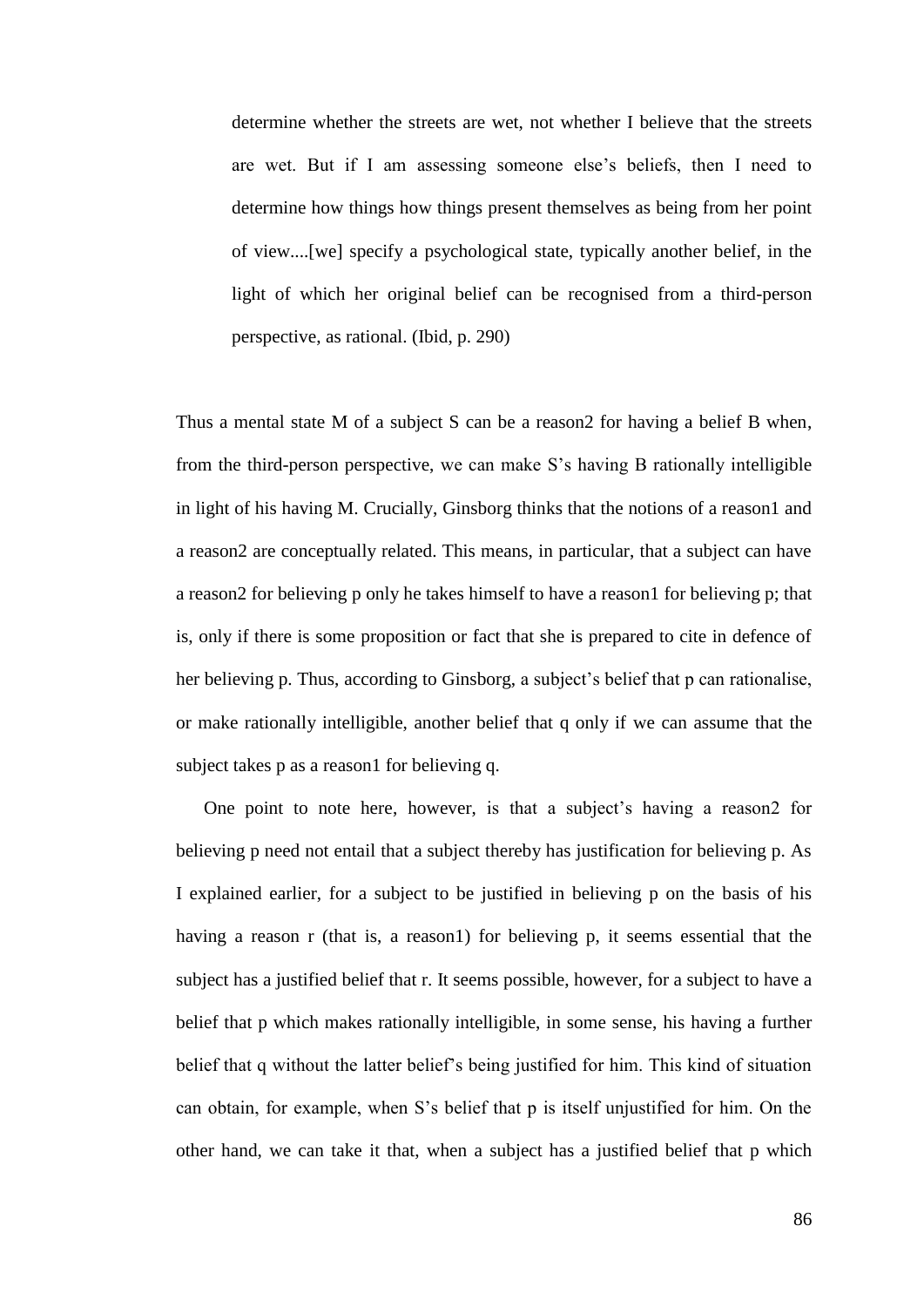constitutes, in part, his having a further justified belief that q, the belief that p rationalises his belief that q and is, therefore, a reason2 for his having that belief.

Now returning to McDowell's view of perceptual justification and the question of what the subjectivist element in it amounts to, it is clear that McDowell does think that having a reason for believing something consists at least in part of being able to cite a proposition in support of what one believes. Thus quoting Wilfrid Sellars, McDowell endorses the view that:

In characterising an episode or a state as that of knowing, we are not giving an empirical description of that episode or state; we are placing it in the logical space of reasons, of justifying and being able to justify what one says. (quoted in McDowell 1994, xiv)

As it becomes clear here, to McDowell, a subject's belief that p cannot belong to the space of reasons and, therefore, be properly justified for him unless he is able in an appropriate way to provide a justification or a reason for this belief. In the case of a perceptual belief that p, however, which is based, say, on one's having a visual experience in which it appears to one as if p, the Sellarsian condition, or so McDowell thinks, can be quite straightforwardly satisfied. Thus McDowell claims that "a proper move in the game of giving reasons" can simply be to claim that one sees that p. This, he continues, is "a move that, if one can make it truly, vindicates one's entitlement to a claim with the content of the embedded proposition" (McDowell, Knowledge and the Internal Revisited, 2002, p. 100).

It would seem, therefore, that, according to McDowell, when one has perceptual justification for believing p and can, as such, properly justify that belief on the basis

87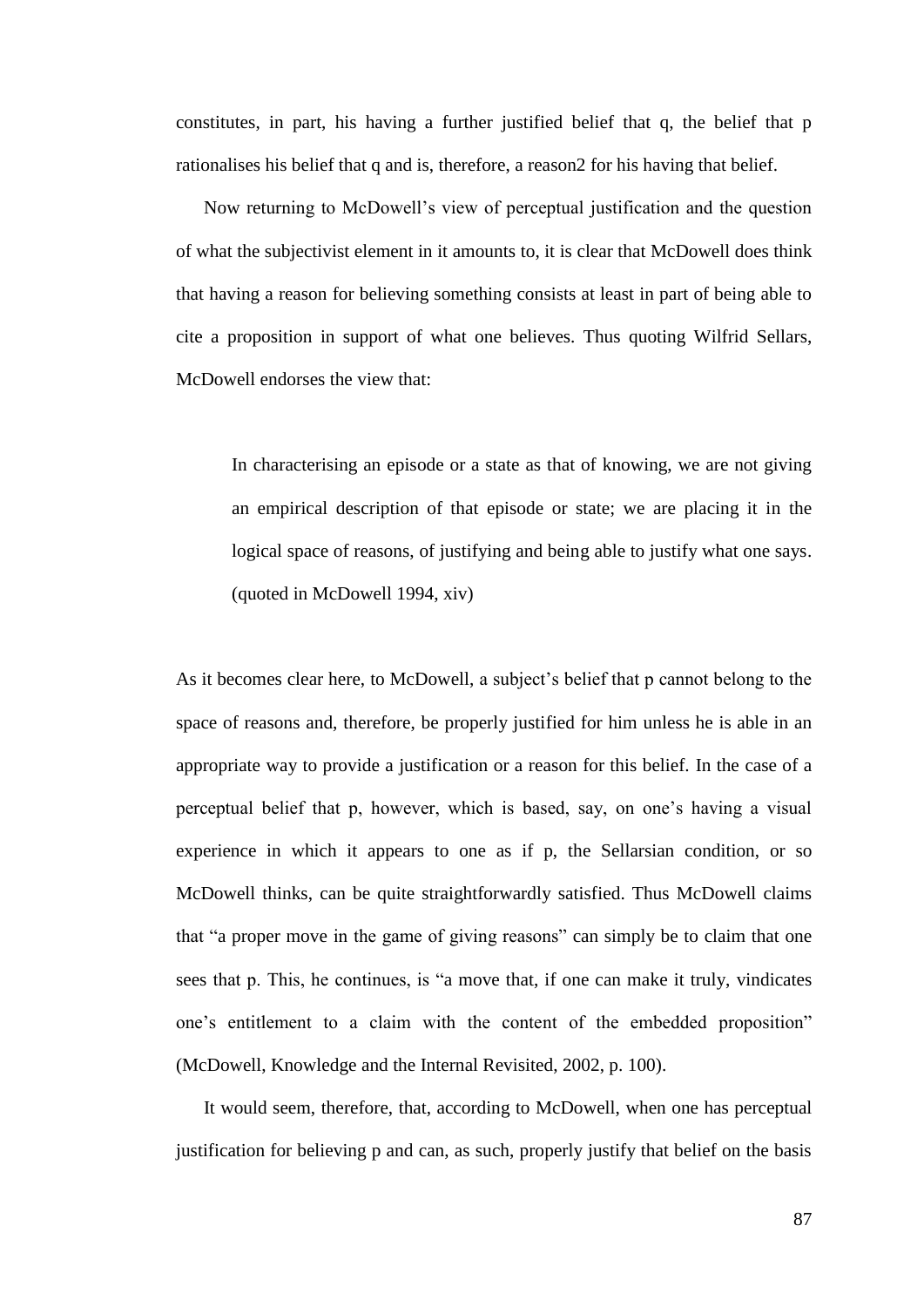of claiming that one sees that p, one possesses a reason qua proposition (or a reason1) in the sense outlined earlier. This would mean that one's perceptually justified belief that p involves one's having a justified belief that one sees that p or, at the very least, one's being in a position to have such a justified belief.

Now I think this is true as far as it goes, but we need to be careful here about what exactly, on McDowell's picture, constitutes one's justification for believing p when this involves the ability to appropriately cite the fact that one sees that p as a reason for believing that p. In particular, a correct interpretation of McDowell's views here would need to take account of what he says in the following passage:

Of course one does not inherit entitlement to, for instance, 'There is a candle in front of me' from a commitment – to which one would have to be entitled – to "I see that there's a candle in front of me." One could not be entitled to "I see that there's a candle in front of me" while it was still in suspense whether one was entitled to "There is a candle in front of me" – suspense that one would terminate, on this impossible picture, by inferring "There's a candle in front of me" from "I seen that there's a candle in front of me". But the impossibility of this picture does not disqualify "I see that..." from its status as the form of a proper move in the game of giving reasons, a move that, if one can make it truly, vindicates one's entitlement to a claim with the content of the embedded proposition. The point just brings out the insufficiency of a conception of justification that limits itself to inferential inheritance of entitlement (perhaps with a special story about one's entitlement to the premises of the envisaged inferences). (ibid, p. 100)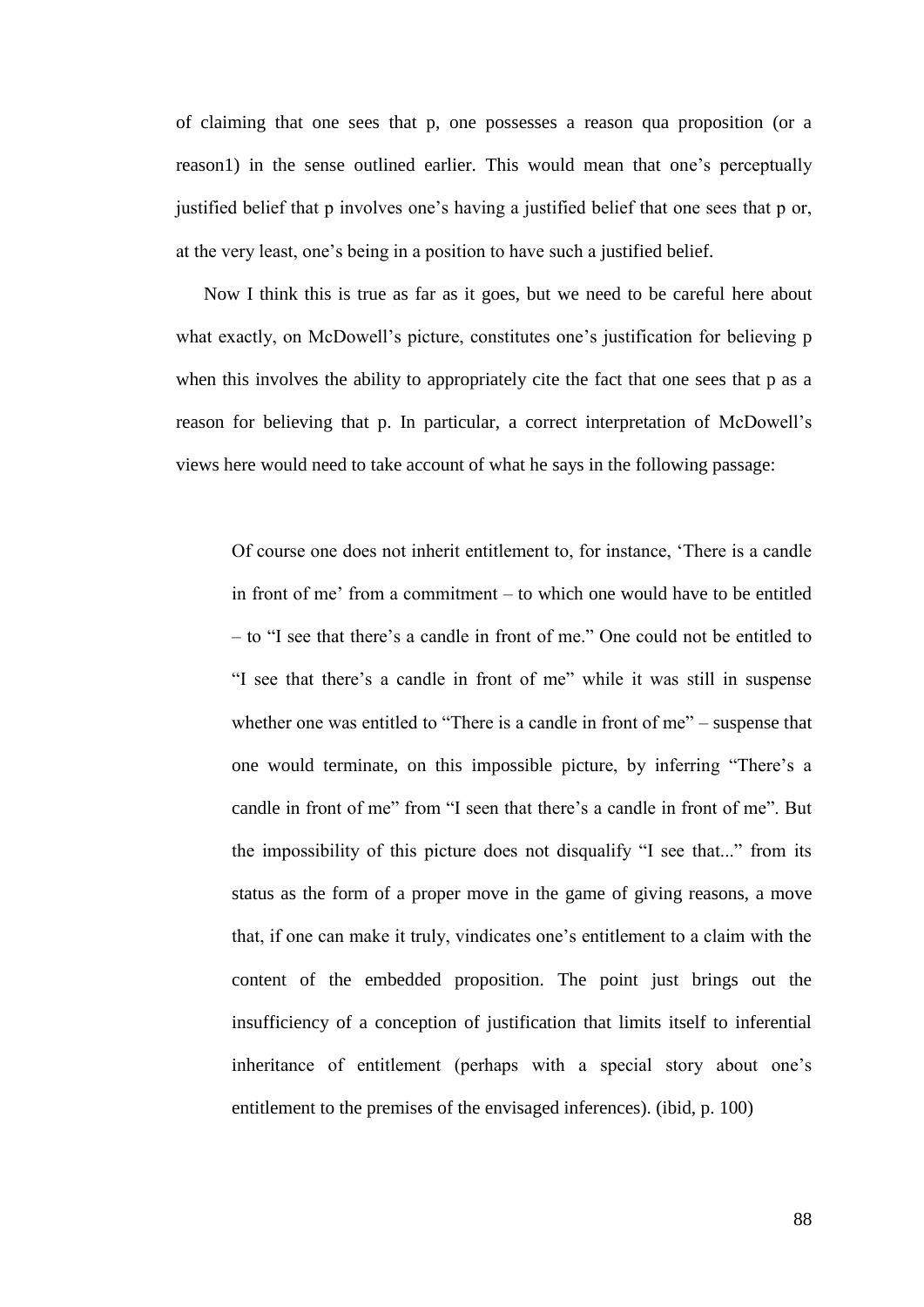Thus, although one's having perceptual (visual) justification for believing p involves the capacity to appropriately justify one's belief by citing the fact or proposition that one sees that p, one's justification for believing cannot be (solely) constituted by this capacity. The reason for this, so McDowell claims, is that one could not appropriately cite the fact that one sees that p in defence of one's believing p unless one already had some justification for believing p, which does not consist of one's being able to appropriately cite the fact that one sees that p.

This essentially brings us back to the passage cited on p.82. There McDowell made clear that when one has justification for believing p on the basis of one's having a perceptual experience which amounts to an openness to the fact that p (or the fact that makes the proposition p true), it is this fact – the fact that  $p$  – rather than the fact that one sees that p that functions as one's reason for believing p. In fact, on McDowell's picture, it is having a visual experience of this kind which provides one with justification for believing both the proposition p and the proposition that one sees that p. Thus he states:

What does entitle one to claim that one is perceiving that things are thus and so, when one is so entitled? The fact that one is perceiving that things are thus and so. That is a kind of fact whose obtaining our self-consciously possessed perceptual capacities enable us to recognize on suitable occasions, just as they enable us to recognize such facts as that there are red cubes in front of us, and all the more complex types of environmental facts that our powers to perceive things put at our disposal. (McDowell, The Disjunctivist Conception of Experience as Material for a Transcendental Argument, 2008, p. 387)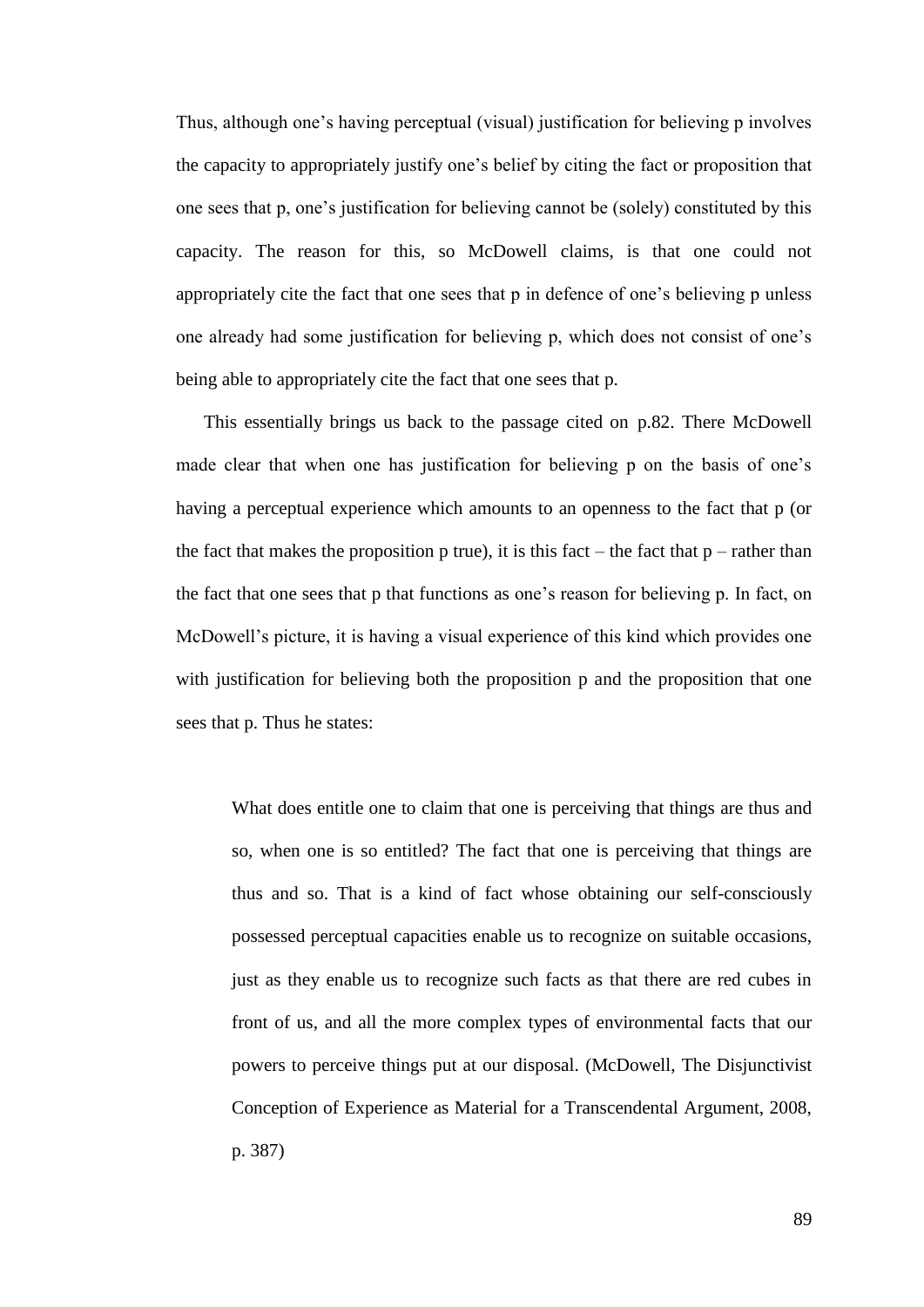In reconstructing McDowell's view, we therefore need to distinguish two senses in which a subject can have a perceptual reason for believing a proposition p about his environment. Thus, on the one hand, his having a perceptual (visual) reason for believing p consists in his ability to appropriately justify this belief by citing the fact that he sees that p. On the other hand, however, his having a perceptual (visual) reason for believing p will consist of his having a visual experience which is open to the fact that p (or the fact that makes p true), a fact which, insofar as it is being experienced by him, can function as his reason for believing p.

Now we can assume that the notion of a reason that figures in the first of these two senses of having a reason is that of Ginsborg's notion of a reason1. The question, however, is how we should understand the notion of a reason that figures in the second of the two senses of having a reason for believing p. If the latter notion of a reason is not that of a reason1, then we cannot take this notion to pick out a proposition or fact that one would cite in an appropriate defence of what one believes. But then what other relevant sense of a reason could be involved here?

Before answering this question, we should note that the issue of how to understand the notion of a reason involved in the second sense in which, on McDowell's view, a subject can have a perceptual reason for believing a proposition p about his environment bears on the question of whether or not perceptual experiences can amount to a reason2 for believing p. Thus recall that a reason2, on Ginsborg's understanding of this notion, is a mental state M of a subject S on basis of which, from a third-person perspective, we can determine whether a given belief B of S is rationally held by S. In particular, if, from a third-person perspective, M makes B rationally intelligible, then we might take it, as a third-person observer, that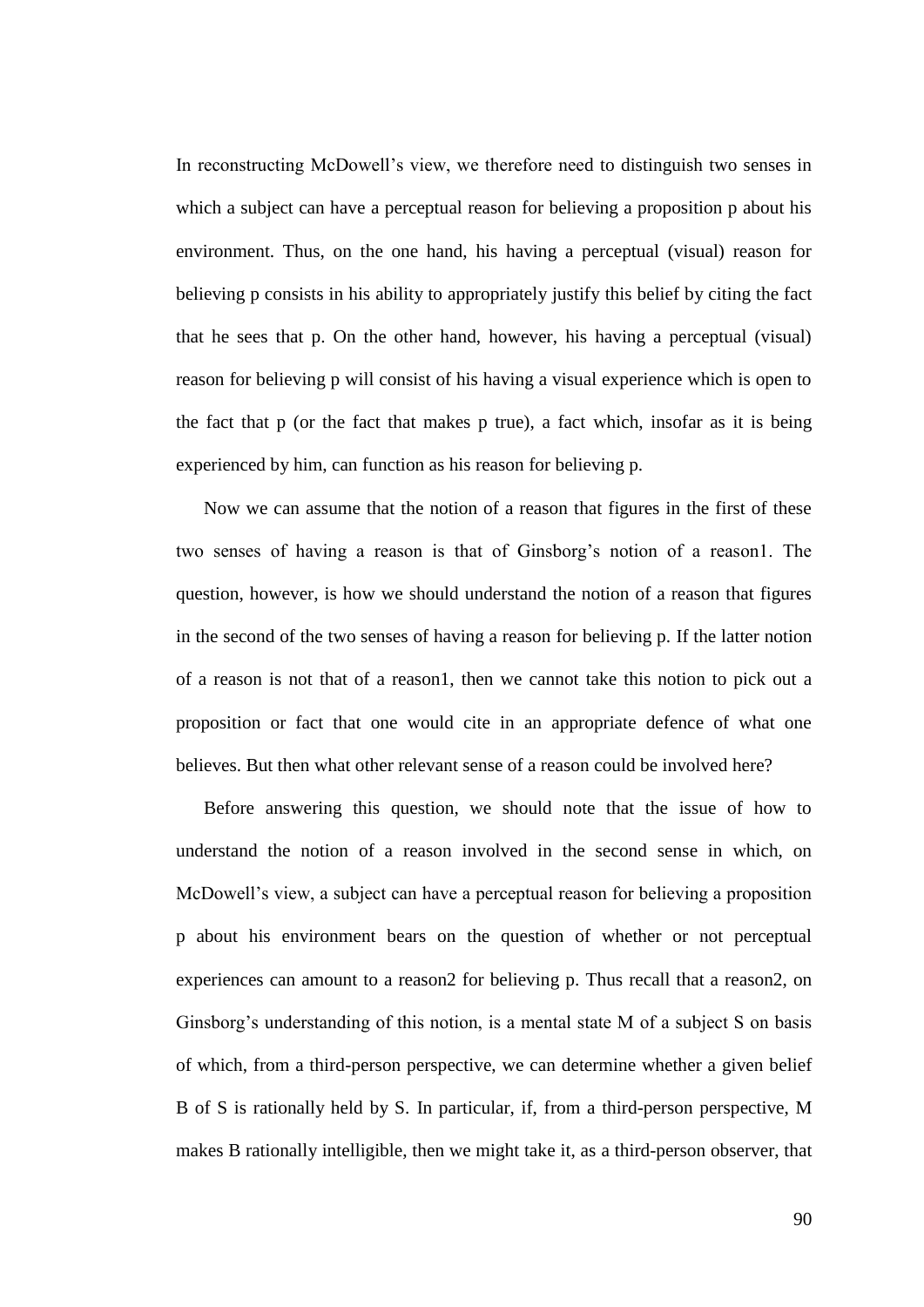a fact presents itself to S in virtue of his having M which functions as his reason1 for having B. The question now is whether a fact can present itself to a subject in virtue of having a particular kind of perceptual experience in such way that we can take that experience to constitute a reason2 for believing a proposition p about his environment.

The answer to this question may help to settle a dispute between McDowell on the one hand and Donald Davidson on the other. Thus Davidson famously claims "...nothing can count as a reason for holding a belief except another belief." (Davidson, 2000, p. 416) Ginsborg understands this to amount to the claim that only beliefs can function as reason2 for further beliefs; that is, it is only by appeal to a subject's beliefs that, form a third-person perspective, we can render rationally intelligible a subject's belief that p. In contrast to Davidson, McDowell does seem to hold that the scope of reasons2 should include not just beliefs but also perceptual experiences. This is a claim, however, that Ginsborg seeks to undermine.

If I see that p, but without believing that p, do I nonetheless take p to be a reason1 for believing that p? It is important to be clear that the question is not just whether I take p to imply p. I take the proposition that the moon is made of cheese to imply the proposition that the moon is edible. But it does not follow that I take moon's being made of cheese to be a reason for believing that the moon is edible, or in other words that I take myself to have, in the fact that the moon is made of cheese, a reason1 for believing that it is edible. So for any propositions p and q, there is more involved in taking p as a reason for believing that q than simply taking one to imply the other. Now intuitively it appears that the reason that I do not take the moon's being made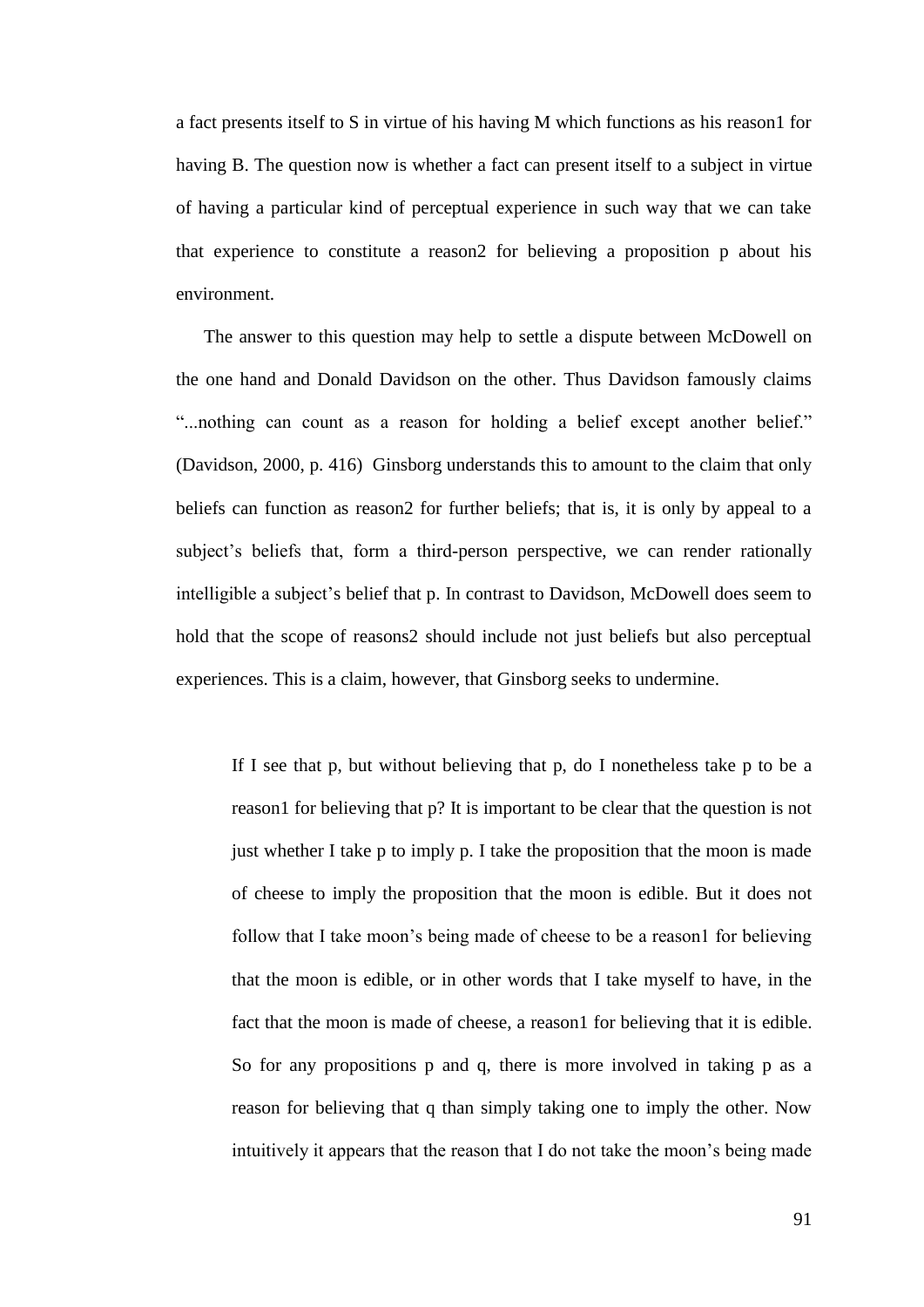of cheese as a reason1 for believing that the moon is edible is that I do not believe that the moon is made of cheese. Taking something as a reason1 for a belief is a matter of being prepared to cite it in defence of the belief, as a consideration which counts in its favour; and I cannot cite the moon's being made of cheese in defence of anything unless I believe that the moon is made of cheese. But if I am right about the relation between reasons1 and reasons2, this intuition is just what McDowell has to deny in extending the scope of reasons2 to include experiences as well as beliefs. He has to be able to say that even if I do not believe that an object presented to me is square, its veridically appearing to me as square can nonetheless make it the case that I regard its squareness as a consideration counting in favour of a belief, in particular the belief that it is square. (Ginsborg, 2006, p. 304)

Here Ginsborg reiterates the claim that if one has a reason 1 r for believing a proposition p then one has to take r as a reason1 for believing p, that is, as a fact or consideration that one would cite in defence of believing p. One cannot, however, take a fact or proposition r as a reason1 for believing p if one does not believe that r obtains. What follows from this, so Ginsborg seems to argue, is, just like Davidson claims, that only a belief can function as a reason2 for another belief.

The line of argument that Ginsborg offers in this passage, however, crucially depends on the assumption that a mental state M can be a reason2 for believing a proposition p only if the subject takes himself to have a reason1 for believing a proposition p. The problem with this, however, is that Ginsborg does not consider an alternative conception of a (subjective) reason which would make intelligible the idea that in a perceptual experience one can be presented with a fact which can then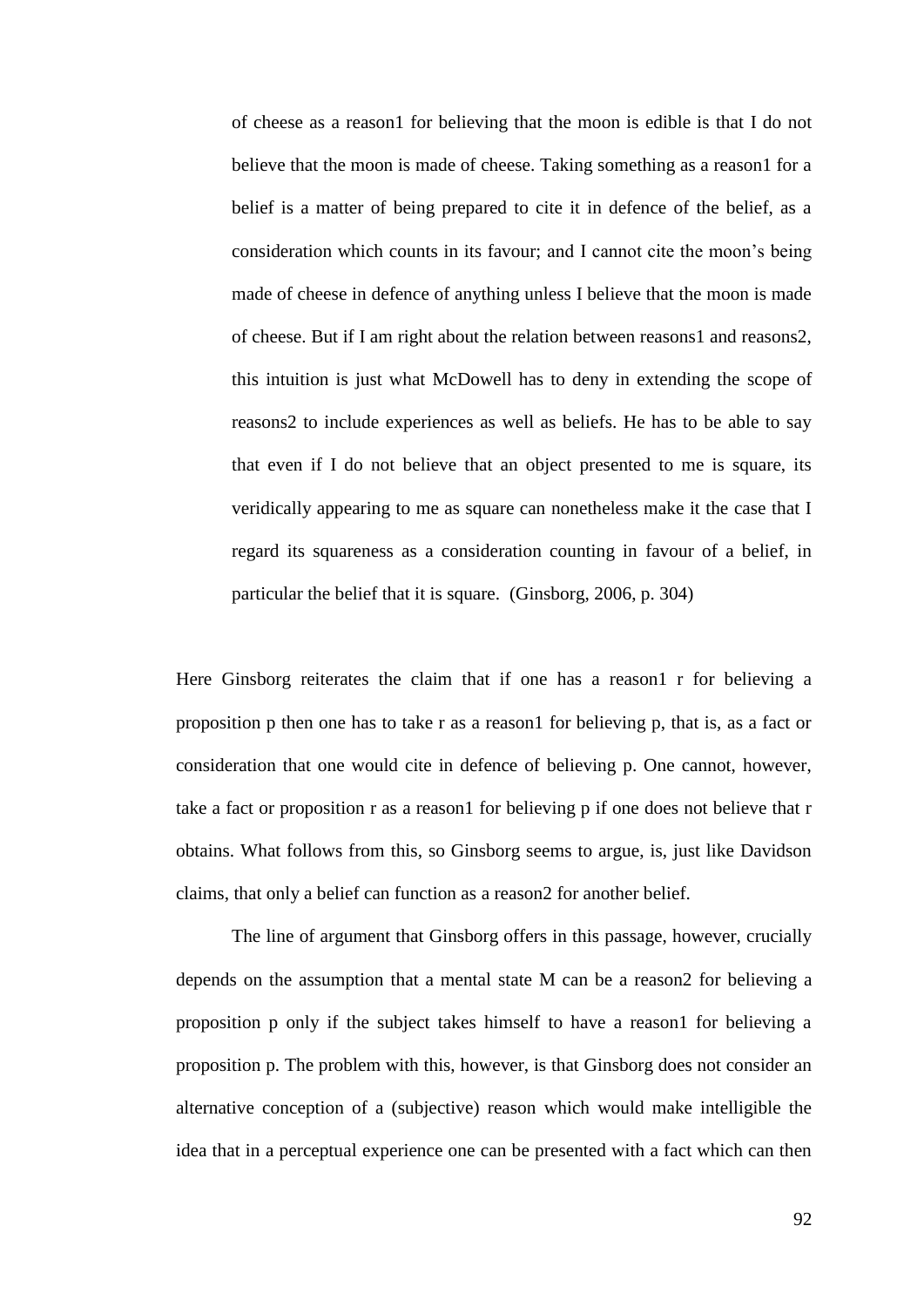function as one's reason – whatever this sense might be – for believing the proposition that this fact makes true. Thus what McDowell needs in order to resist Ginsborg's objection is some understanding of how a perceptual experience can rationalise a belief – act as a reason2 for that belief – by presenting the subject with a fact as a reason for believing a proposition p without assuming the subject takes that fact as a consideration that he can cite in defence of believing p.

Now I think that an alternative conception of a subjective reason that can present itself to a subject when having the relevant kind of perceptual experience can be developed. However, I would suggest that we need to make some specific assumptions about what this kind of experience would need to involve. Thus, for one, it does not seem possible to explain how a perceptual experience can provide one with a reason r for believing a proposition  $p -$  and how this perceptual experience can be a reason2 for believing  $p - if$  all we assume about this perceptual experience is that it is of a certain phenomenological sort. That is, it is not sufficient to think of a reason-providing perceptual experience as one which is best described from the subjective point of view as one in which an object x presents itself to one as having a property F. Nor is it enough, or so it seems to me, in explaining how a perceptual experience can be reason-providing, to conceive of it as having a phenomenal character – as the naive realist and disjunctivist might say – that is constituted by a the subject's relation to a mind-independent fact.

However, a further key element in McDowell's picture of perceptual justification, which is alluded to in the quoted passage from *Mind and World*, is that perceptual experiences can provide one with reasons qua facts for believing propositions about one's environment only insofar as these experiences are conceptual. In the first instance, this means that for one to have a genuinely reason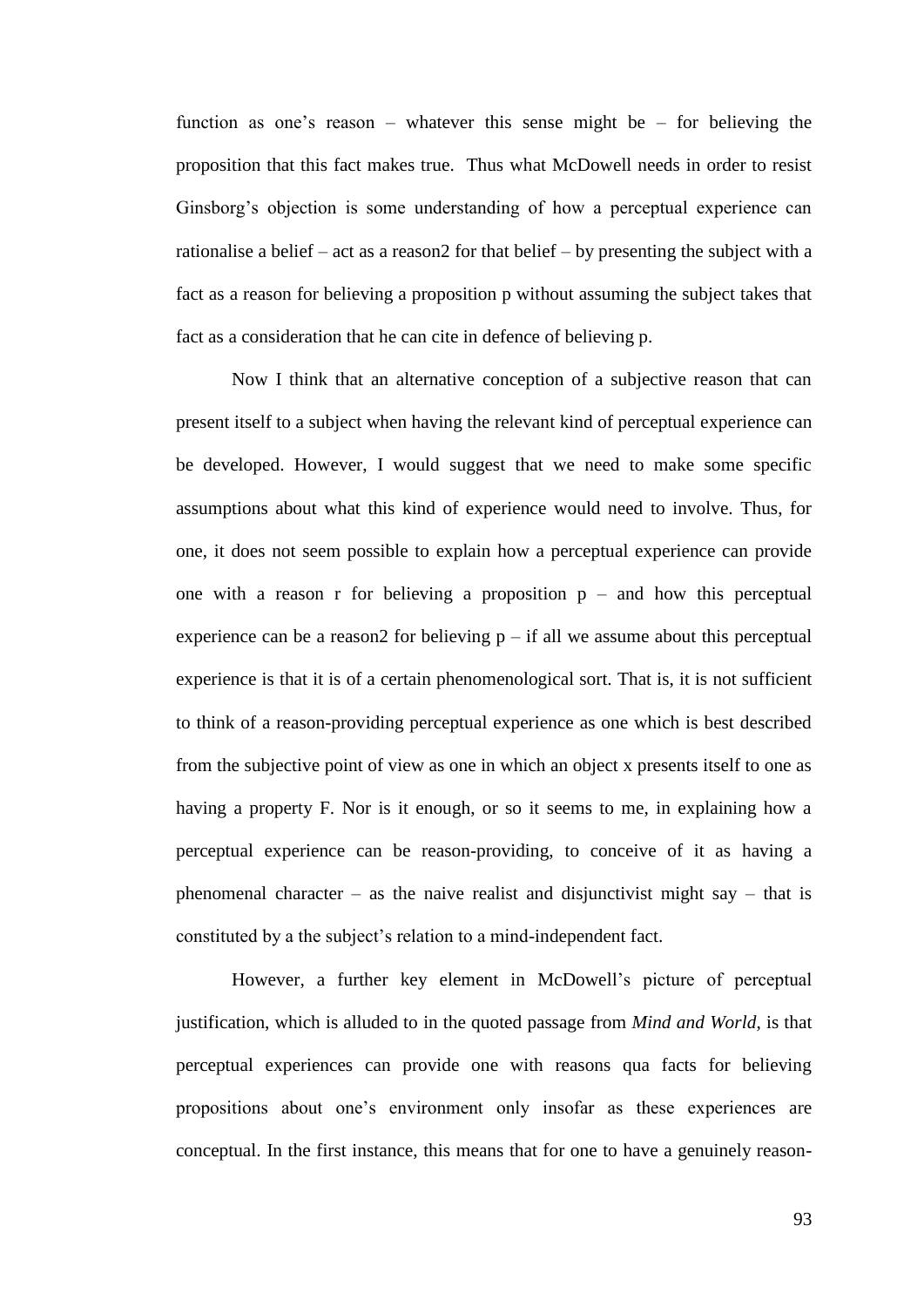giving perceptual experience is for one to be in possession of certain concepts. In particular, for one to have an experience which amounts to an openness to the fact that p requires that one possesses the concepts needed in order to think the thought that p. Adopting a term from Alva Noe, we can call this the *dependency thesis*. 16

However, I also take McDowell to endorse a somewhat stronger thesis than the dependency thesis. Thus, it is not only that having a genuine reason-giving perceptual experience requires the possession of certain concepts; it is rather that the experience itself is constituted by the 'actualisation of conceptual capacities', namely those very same capacities that are involved in thinking or forming perceptual beliefs and judgements. Call this the *actualisation thesis*.

How exactly is the actualisation thesis to be understood? One way of understanding this thesis is as making the claim that one could not have a perceptual experience of a certain phenomenological sort unless one possesses certain relevant concepts and unless these concepts are ‗actualised' in one's having the experience. This, at any rate, seems to be the thesis that is suggested by Noe:

Visual experience is experience of objects and features of the environment. There just is no more basic, more neutral way of describing how things perceptually seem to us than that available to us when we describe our experiences as of the kinds of things and properties and events we take to inhabit the world around us...We pick out or individuate experiences by reference to judgments we would make were we to take the experience at face value. We have visual experiences as of geese flying overhead, deer grazing in the meadow, lions hunting down gazelles, and armadillos crossing

 $\overline{a}$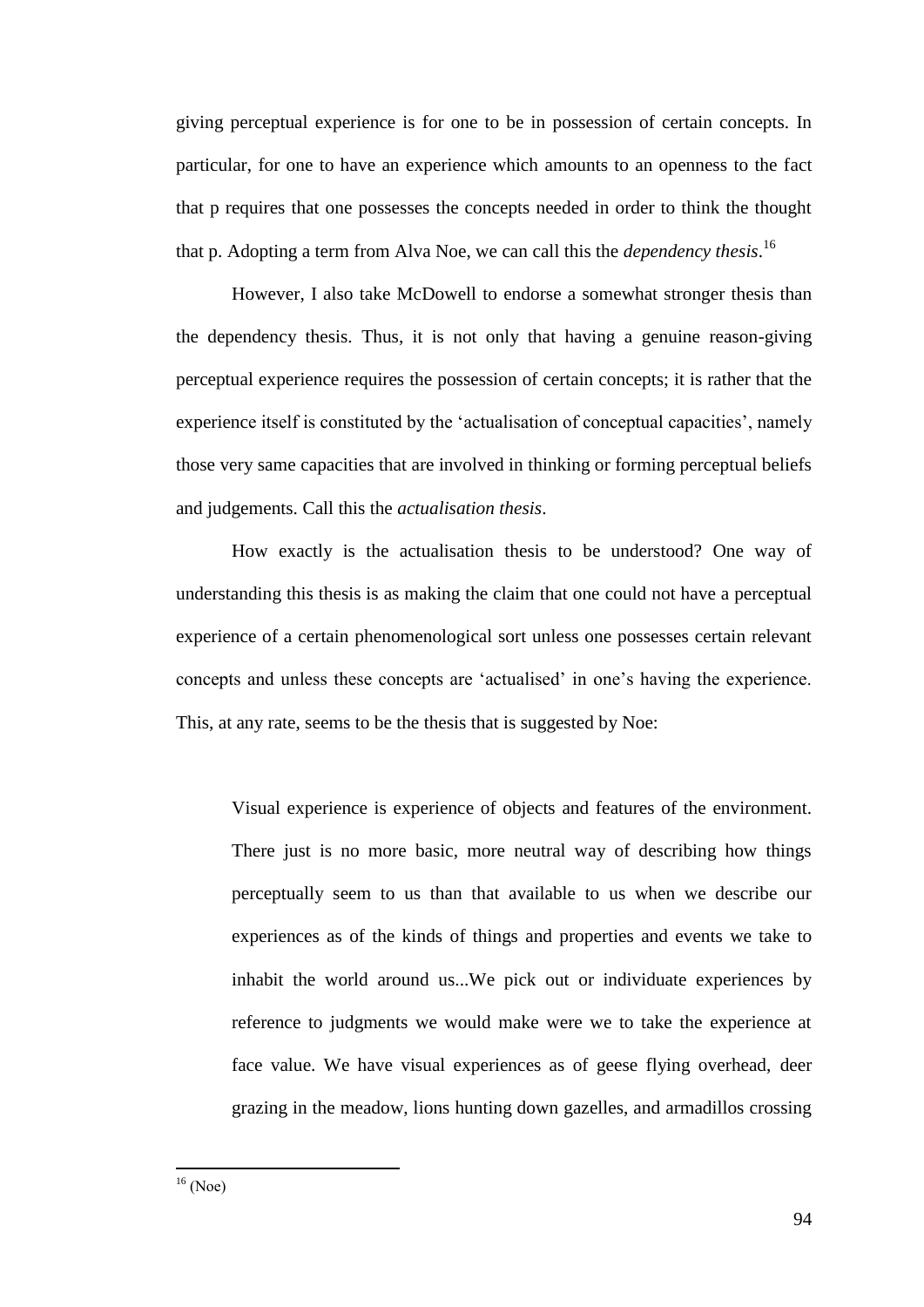the road. To have visual experiences is not to judge that things are some way or other, but it is to represent things as being some way or other. It is to represent things as being a way we can appreciate them as being. That's why experience requires the mastery of concepts. (Noe, p. 7)

Thus, when one has a perceptual experience, for example, as of geese flying overhead or as of deer grazing in the meadow, one essentially has a perceptual experience of a certain phenomenological kind and one could not have an experience of this kind if one were not capable of judging that geese are flying overhead or that deer are grazing in the meadow. The ability to grasp the judgment or thought that, for example, there are deer grazing in the meadow, is a precondition of one's capacity to have the corresponding perceptual experience.

In response to Noe's contention here, we might find it problematic to think that one's having a perceptual experience of a certain phenomenological sort has to be a matter of one's having, and actualising, certain conceptual capacities. For example, we might hold that children and animals can have perceptual experiences of the same phenomenological sort as conceptually sophisticated mature human beings while lacking the requisite conceptual capacities to make relevant judgments about what they are experiencing.

However, without getting drawn too deeply into the question of whether or not conceptual capacities are required in order for one to enjoy a perceptual experience of a certain phenomenological sort, I want to suggest at this point that the importance of McDowell's suggestion that perceptual experiences involve the actualisation of conceptual capacities in fact lie elsewhere. Thus the issue here is not so much – or not only – that of whether or not one could have a perceptual experience of certain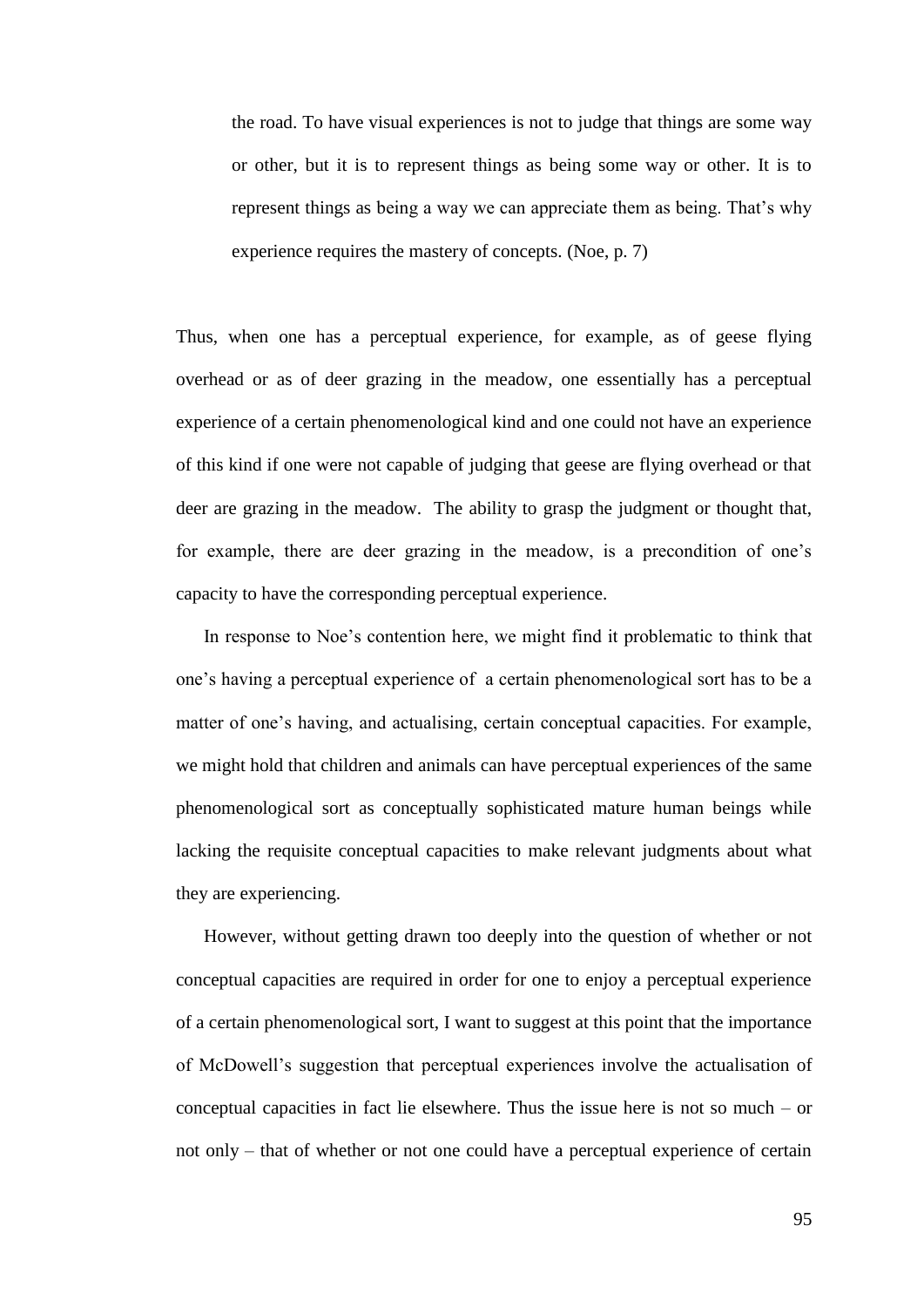phenomenological sort only if certain conceptual capacities are actualised in one's having the perceptual experience but rather that of whether a perceptual experience can have certain epistemic properties unless we can assume that one's having such an experience involves one's having certain requisite conceptual capacities.

So what we are seeking is a kind of conceptual-experiential state which makes intelligible how a mind-independent fact that p can present itself to one as a reason for believing p. To see what this kind of state might amount to, consider by way of analogy the kind of a priori justification one can have for believing conceptual truths such as, for example, that all bachelors are male. One way of accounting for the kind of justification one can have for believing the proposition that all bachelors are male is to say that one's grasp or understanding of this proposition is sufficient for one's having justification for believing, and, in fact, for knowing, that it is true. Note, that one's justification here, or so I would suggest, is not merely objectivist but also subjectivist. That is, it is not just that in grasping the conceptual truth that all bachelors are male, one is objectively connected to the truth of this proposition, it is also that in grasping the proposition, its truth becomes *subjectively transparent to one*. In this sense, the proposition that all bachelors are male can be one's reason for believing this proposition to be true. It becomes one's reason for believing it to be true when it is the content of the state one is in when one grasps that proposition to be true. Crucially, however, it seems that this is not the kind of reason that, when one possesses it, one would cite as a consideration in favour of believing that all bachelors are male. At the very least, it is not the kind of reason for believing a proposition p that one possesses when, for example, one would cite the fact that the streets are wet as a reason for believing that it has recently rained. Hence it is not a reason1 in Ginsborg's sense. Furthermore, the kind of justification one has for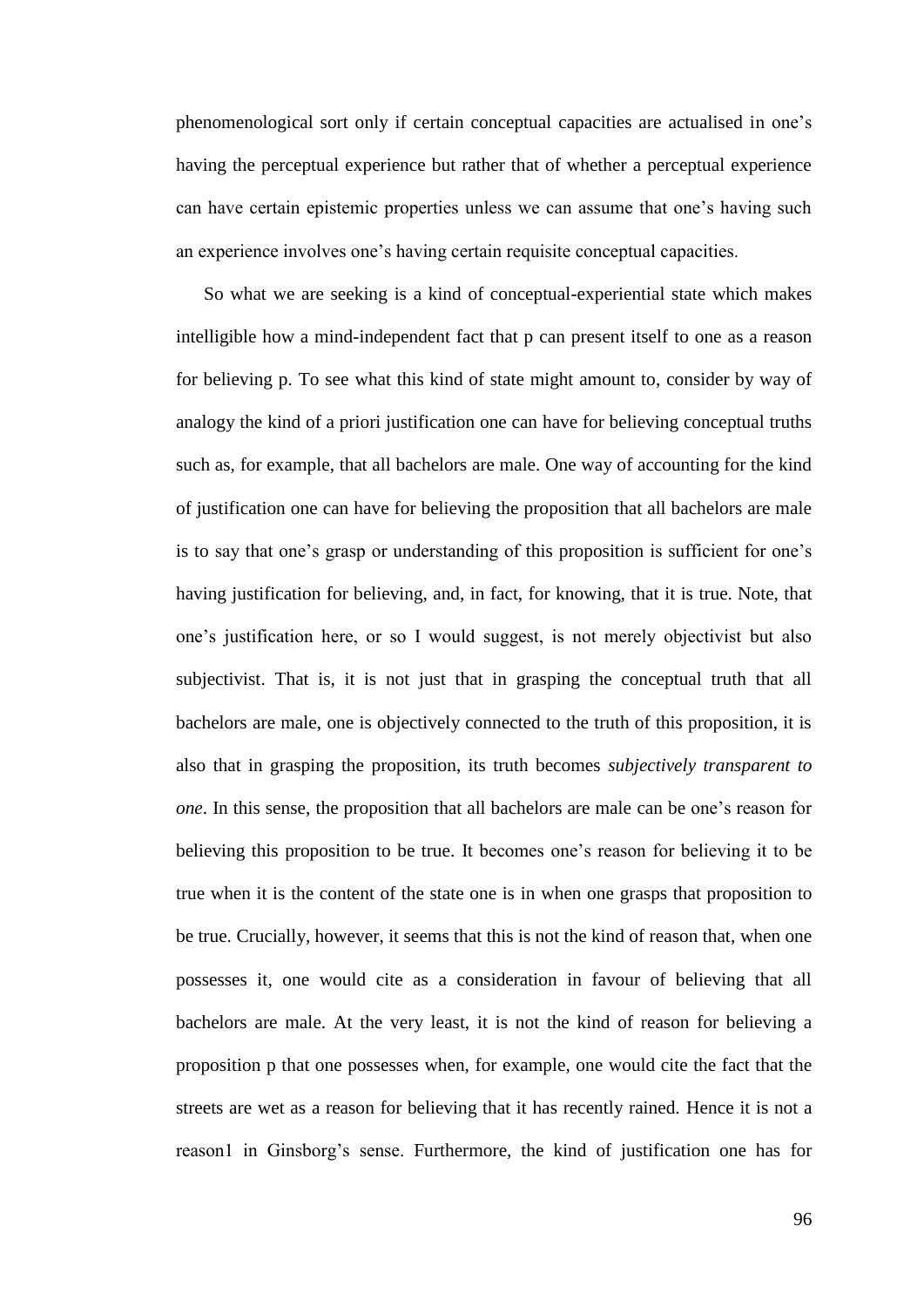believing that all bachelors are male requires one to be in a state, namely the state of grasping or understanding this proposition, which involves the actualisation of specific conceptual capacities. These, of course, are those conceptual capacities that are required to judge and come to believe that all males are bachelors.

Now, by way of analogy, we might suggest then that there is a perceptual or experiential state, say, the state of seeing that p, that one can be in, *in which the obtaining of the fact that p (or of the fact that makes p true) becomes subjectively transparent to one*. Like in the case of one's having a priori justification for believing propositions such that all bachelors are male, the justification that one has for believing an external world proposition p when the fact that p (or the fact that makes p true) becomes transparent to one in seeing that p, is not merely objectivist but also subjectivist. When one sees the fact that p, that fact is one's reason for believing the proposition that p. Once again, the kind of reason one has when one sees that p is not the kind of reason, when one possesses it, that one would typically cite as a consideration in favour of believing p. Hence it is not a reason1 in Ginsborg's sense.

But what kind of state exactly is the state of seeing that p? It is important to emphasise that this state should not be assimilated to the state of grasping conceptual truths such that all bachelors are male. Nor should we think that the sense of reason involved in the notion that the proposition that all bachelors are male can be one's reason for believing that proposition to be true when one grasps it to be true is the kind of reason involved in the notion that the fact that, say, there is a table in front of one, can be one's reason for believing that fact to obtain when one sees that there is a table in front of one. In the end, I think that the state of seeing that p or the state of having a perceptual experience 'open' to the fact that p, which figures in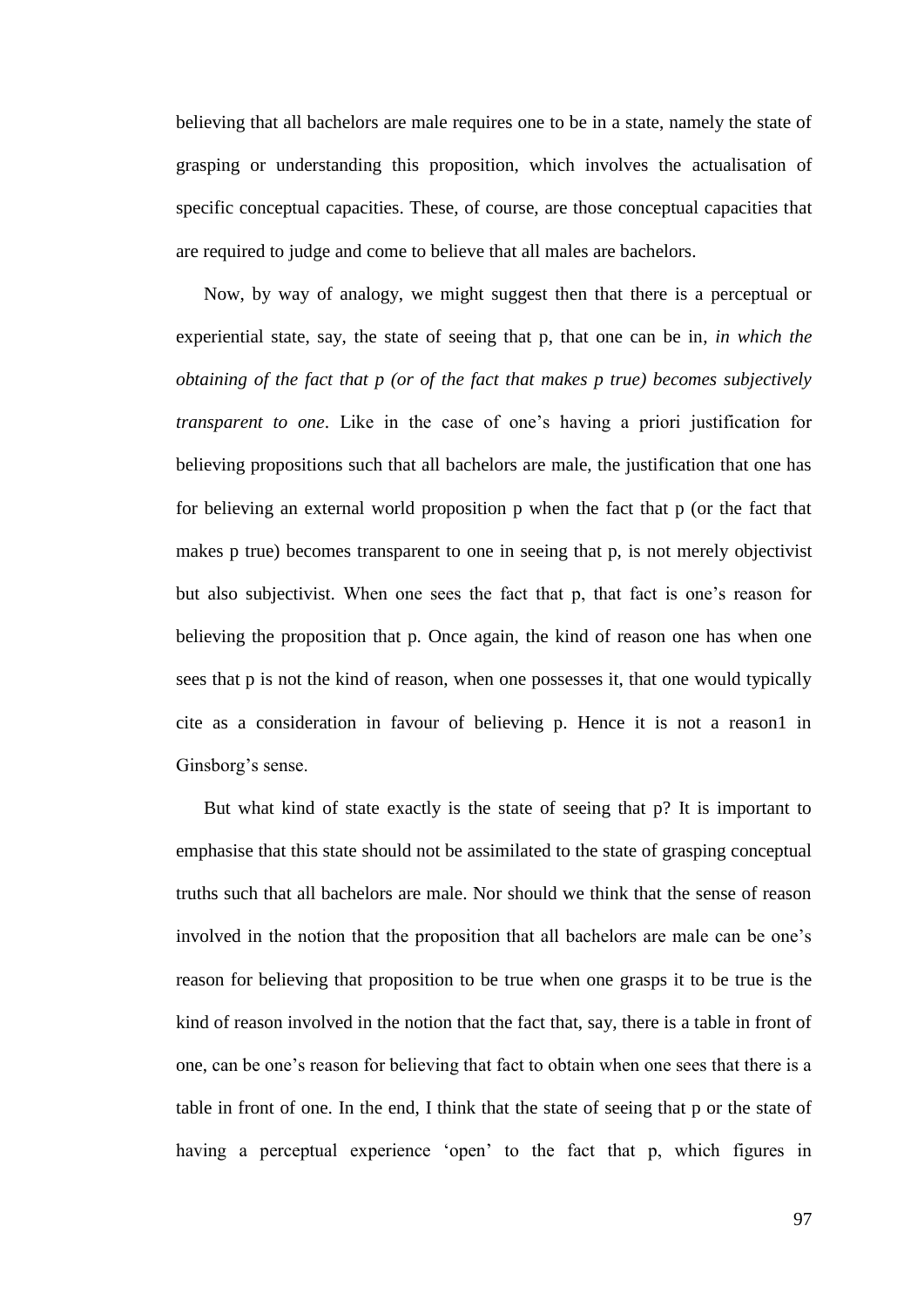McDowell's view of perceptual justification, is simply a sui generis mental state. In presenting his view, it seems to me, that McDowell relies on the expectation that most of us will find the notion that in seeing that p the obtaining of the fact that p becomes transparent to one as being intuitively compelling. To determine whether there is such a state, the suggestion might be that all that one needs to do is to briefly reflect on one's current situation. In looking around multiple facts just seem to present themselves to one. These facts seem to be made manifest in one's visual experience of them.

At this point, it should become clear that the possibility of being in an experiential state in which the obtaining of a mind-independent fact becomes transparent to one crucially depends on perceptual experiences having the phenomenal character that they do. Thus, it seems clear that we could not conceive of how the obtaining of a mind-independent fact that an x is F can become subjectively transparent to one when one sees that an x is F, unless one is in a visual state that from the subject's own introspective point of view is one that is best described as a conscious awareness of an x being there in front of one and as having the property F. It is, therefore, at least in part, in virtue of a perceptual experience having the phenomenal character that it does that one can be in a state, when having this experience, that provides one with justification for believing propositions about one's environment

It is equally clear that the state that one is in when one sees that p is a conceptual state and involves the actualisation of certain conceptual capacities. I leave open the question of whether the actualisation of conceptual capacities is required for the state of seeing an environmental fact that p to have the phenomenal character that it does. What is clear, however, is that a mental state could not be a state in which the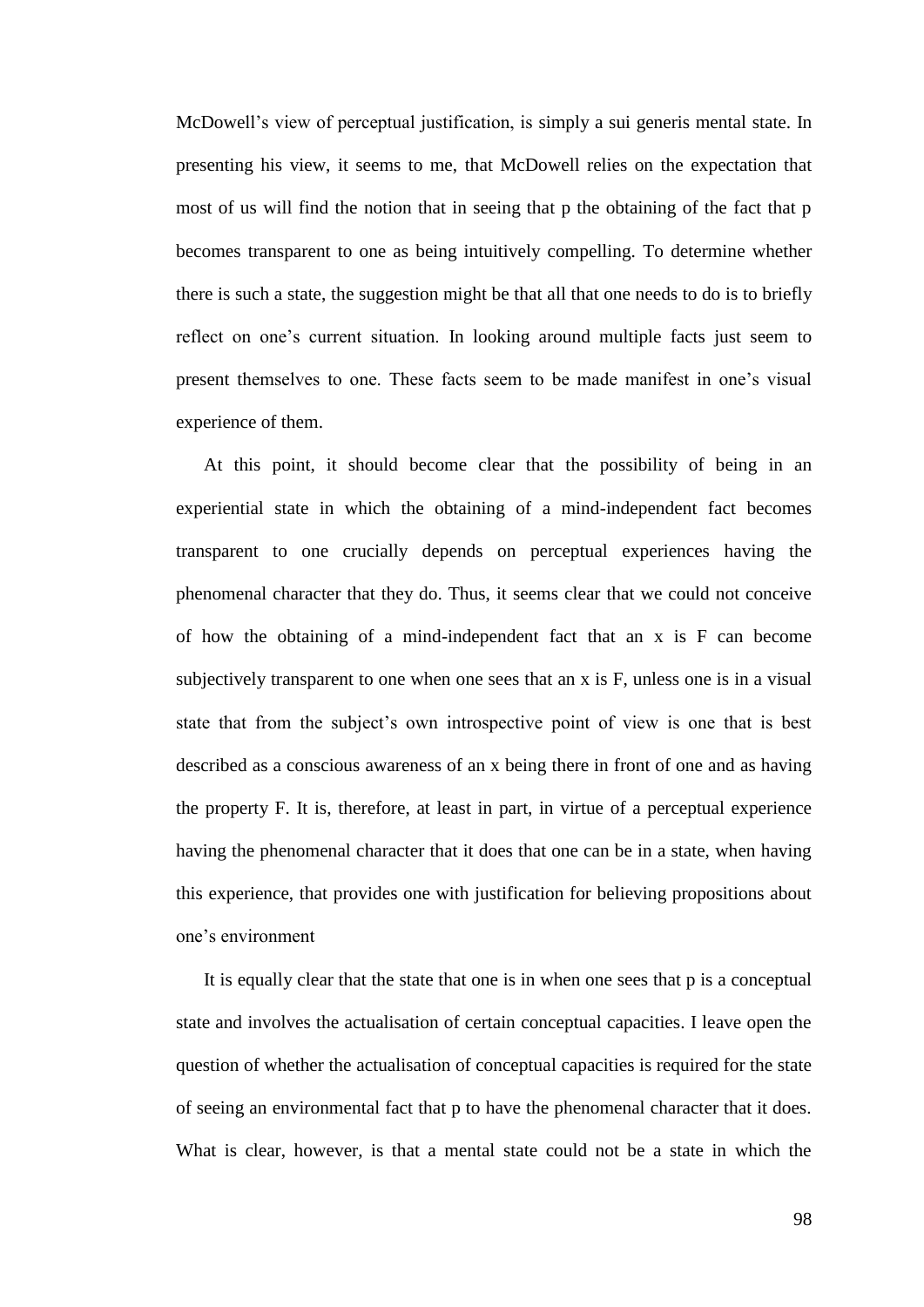obtaining of a fact that p becomes subjectively transparent to one unless one has the conceptual capacity to form the judgment that p.

With this, we can sum up McDowell's view of perceptual justification and its application to the Basic Principle as follows. As we have seen, the view contains both an objectivist and a subjectivist element. The objectivist element is that when one has a perceptual experience in which it appears to one as if an x is F and forms the belief that an x is F on the basis of one's having this perceptual experience, one's belief that an x is F is prima facie justified for one to the extent that the perceptual experience constitutes an openness to the fact that an x is F and thereby allows one to form the belief that an  $x$  is  $F$  on the basis of something that entails (or is necessarily correlated with) the truth of the proposition that an x is F. The subjectivist element, in turn, breaks down into two separate elements. Thus, on the one hand, when one has a perceptual experience in which it appears to one as if an x is F and forms the belief that an x is F on the basis of this perceptual experience, one's belief is justified insofar as one has the capacity to properly justify that belief by claiming that one sees that an x is F. On the other hand, however, the subjectivist element in McDowell's view consists of the notion that in having a perceptual experience in which it appears to one as if an x is F, one can be in a conceptual-experiential state in which the obtaining of the fact that an x is F can become transparent to one.

How then should we evaluate this view? One serious problem, of course, is that this view cannot give us a complete explanation of the Basic Principle because it fails to accommodate in any way the new evil demon intuition. For our evil demon victim can neither satisfy the objectivist condition nor the subjectivist condition in McDowell's view of perceptual justification. He cannot satisfy the objectivist condition because his perceptual experiences do not entail the truth of propositions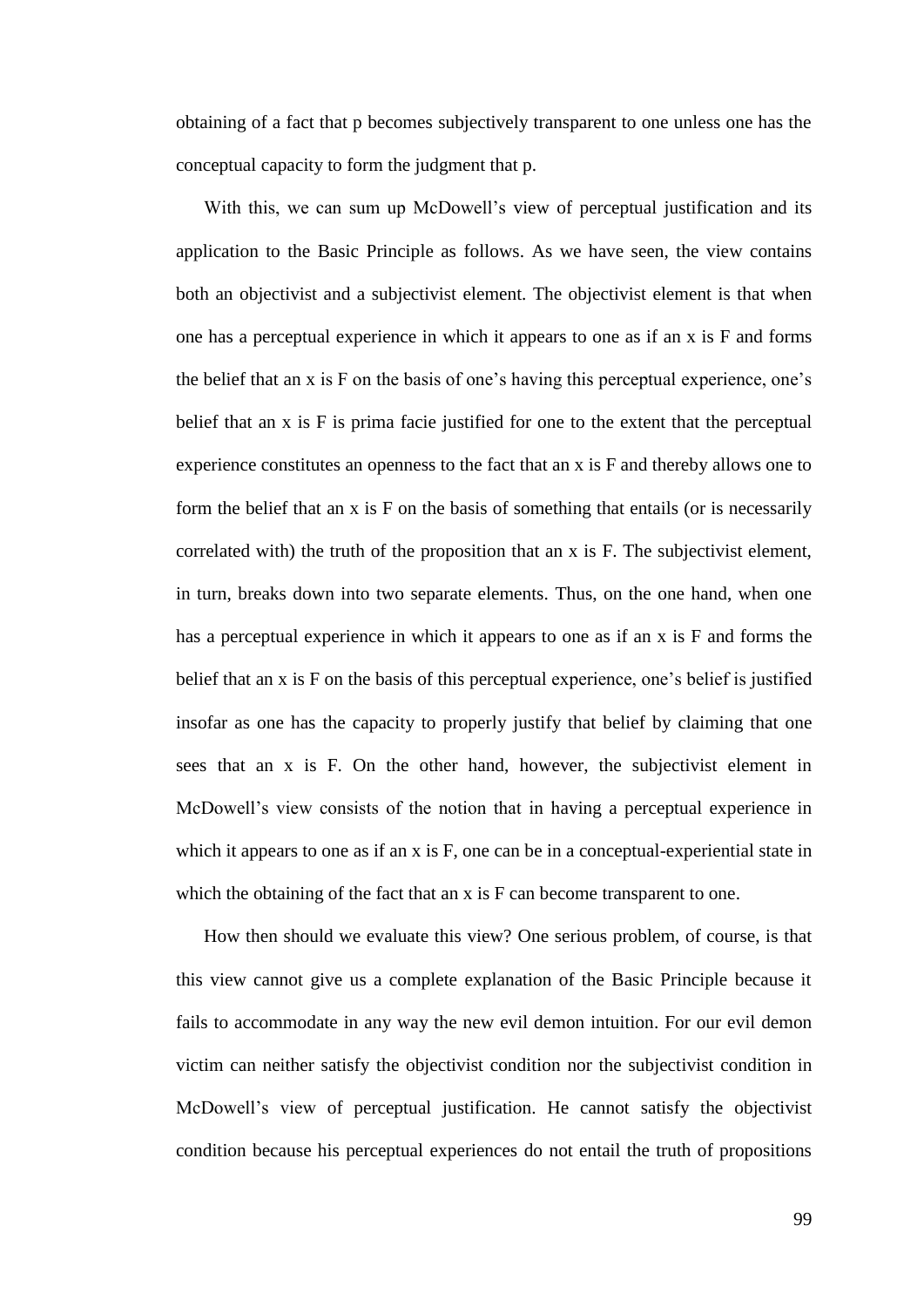he believes on the basis of these experiences, and he cannot satisfy the subjectivist condition because he cannot be in a conceptual-experiential state in which the obtaining of the facts is transparent to him, since this is a factive state. Moreover, McDowell's view not only fails to accommodate the new evil demon intuition, but it also fails to explain how a 'normal' subject, who is not a demon victim, but who inhabits the kind of world that we take ourselves to be in, could have justification for believing a proposition p about his environment on the basis of a perceptual experience when, unbeknownst to him, this experience is merely a very deceptive kind of hallucination.

## *E-Representing the Obtaining of a Mind-Independent Fact*

So McDowell's view, as stated, cannot be fully accepted. At this point, he might, of course, offer a two-sense conception of perceptual justification and two-sense explanation of the Basic Principle. Thus, he might say that while in the veridical case one can be justified in believing an external world proposition p on the basis of one's being in a state in which the obtaining of the fact that p becomes transparent to one, one essentially has a different kind of justification for one's perceptual beliefs when one unwittingly suffers, say, from a highly deceptive hallucination. But this would require some understanding of how one can be justified in one's perceptual belief that p when one is not, or is not in a position to be, in a mental state in which the obtaining of the fact that p is transparent to one. In the next chapter, I will address the question of whether there is any good reason for adopting a two-sense conception of perceptual justification in the way that a McDowellian might propose. For the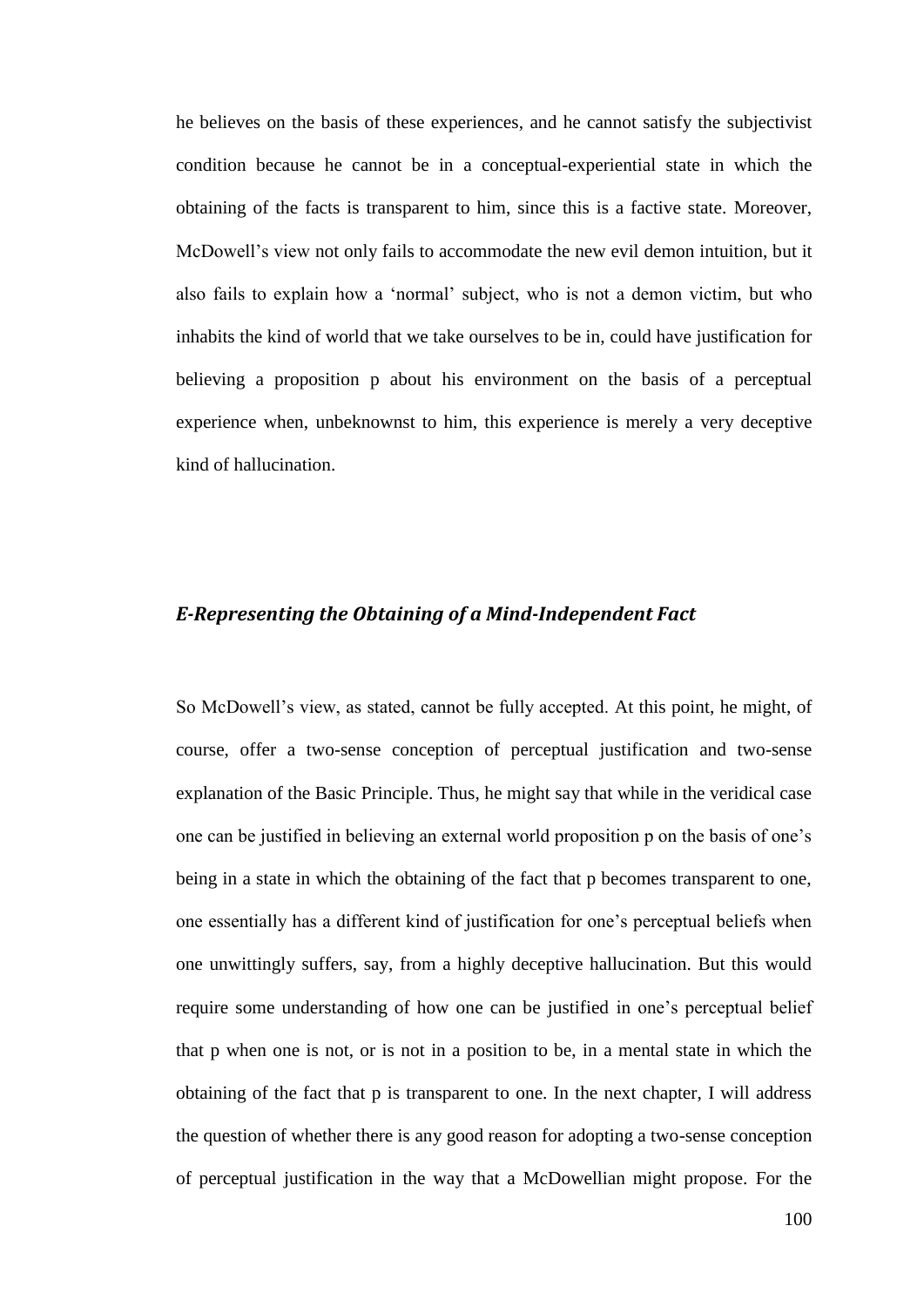remainder of this chapter, I want to develop a conception of perceptual justification that can explain how one can have a justified perceptual belief independently of whether one is a 'normal' subject or a victim of an evil demon.

As I have suggested earlier, the discussion so far of McDowell's view of perceptual justification can help illuminate an alternative conception of perceptual justification and an alternative explanation of the Basic Principle, both of which can fully accommodate the new evil demon intuition. The problem with McDowell's view, of course, is that, even though it conceives of one's having perceptual justification for believing a proposition p about one's environment in terms of one's occupying a certain subjective perspective from which a situation obtains which entails or makes true the proposition p, the mental state in virtue of which one occupies this perspective is essentially a factive one. Thus, the experientialconceptual state that one is in when the fact that p becomes perceptually transparent to one is one that entails, or is necessarily correlated with, the fact that p. The key to providing an account of perceptual justification and an explanation of the Basic Principle, which is consistent with the new evil demon intuition and with the thought that one can have justification for one's perceptual beliefs even if one suffers from certain kinds of hallucination, is thus to try to conceive of an epistemically significant experiential state, which can constitute a subjective perspective from which a situation obtains that entails or makes true certain external world propositions but which is, crucially, non-factive. One suggestion is that instead of conceiving of perceptual justification as a matter of one's being in a state in which the obtaining of a mind-independent fact becomes perceptually *transparent* to one, we should conceive of perceptual justification as a matter of one's being in a state which perceptually *represents in some way* the obtaining of a mind-independent fact.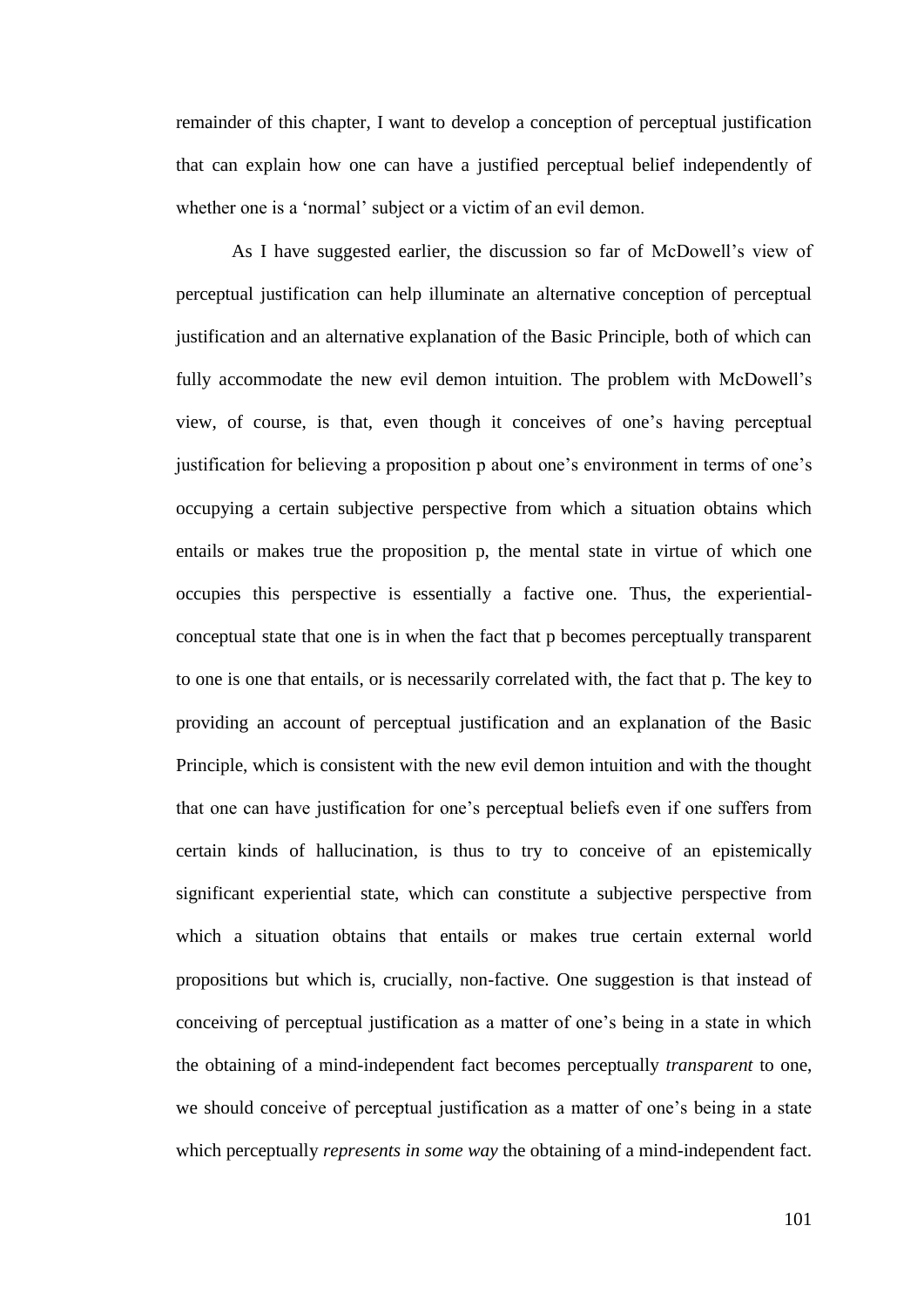What is important here is that the notion of representation in general is not (or not essentially) factive, since one can falsely represent the obtaining of the fact that p.

The question, of course, is how exactly we should conceive of this kind of representational state. As with the state in which the obtaining of the fact that p becomes transparent to one, I suggest that we should think of the relevant kind of perceptual-representational state, if it exists, as in some sense being sui generis. What follows is a list of some of the key properties of this kind of state.

First of all, the state is such that, if one is in it, it is liable to fix one's beliefs about the external world. Thus, if one is in a state in which one perceptually represents, in the relevant way, the obtaining of the fact that p, then, in the absence of reasons for believing otherwise, one will typically form the belief that p. However, it is absolutely crucial to emphasize that there is in the subject not merely a disposition to form the belief that p when he perceptually represents, in the relevant way, the obtaining of the fact that p. For what is required here is not simply a conception of a representational state which is liable to cause certain beliefs about the environment but rather a representational state which constitutes an *epistemically significant subjective perspective* from which a situation obtains that entails or makes true the contents of these beliefs. So I suggest that another feature of this kind of perceptual-representational state is that it is not just liable to fix certain beliefs about one's environment but also that it is such that if one were to reflect on the question of why one should think that these beliefs are true, one would be disposed to think – as a result of one's having a perceptual experience of a certain phenomenological sort – that these beliefs are true because one can see their contents as being true or because the facts that make these beliefs true (visibly, say) obtain before one. Thus the state we are concerned with is a perceptual-representational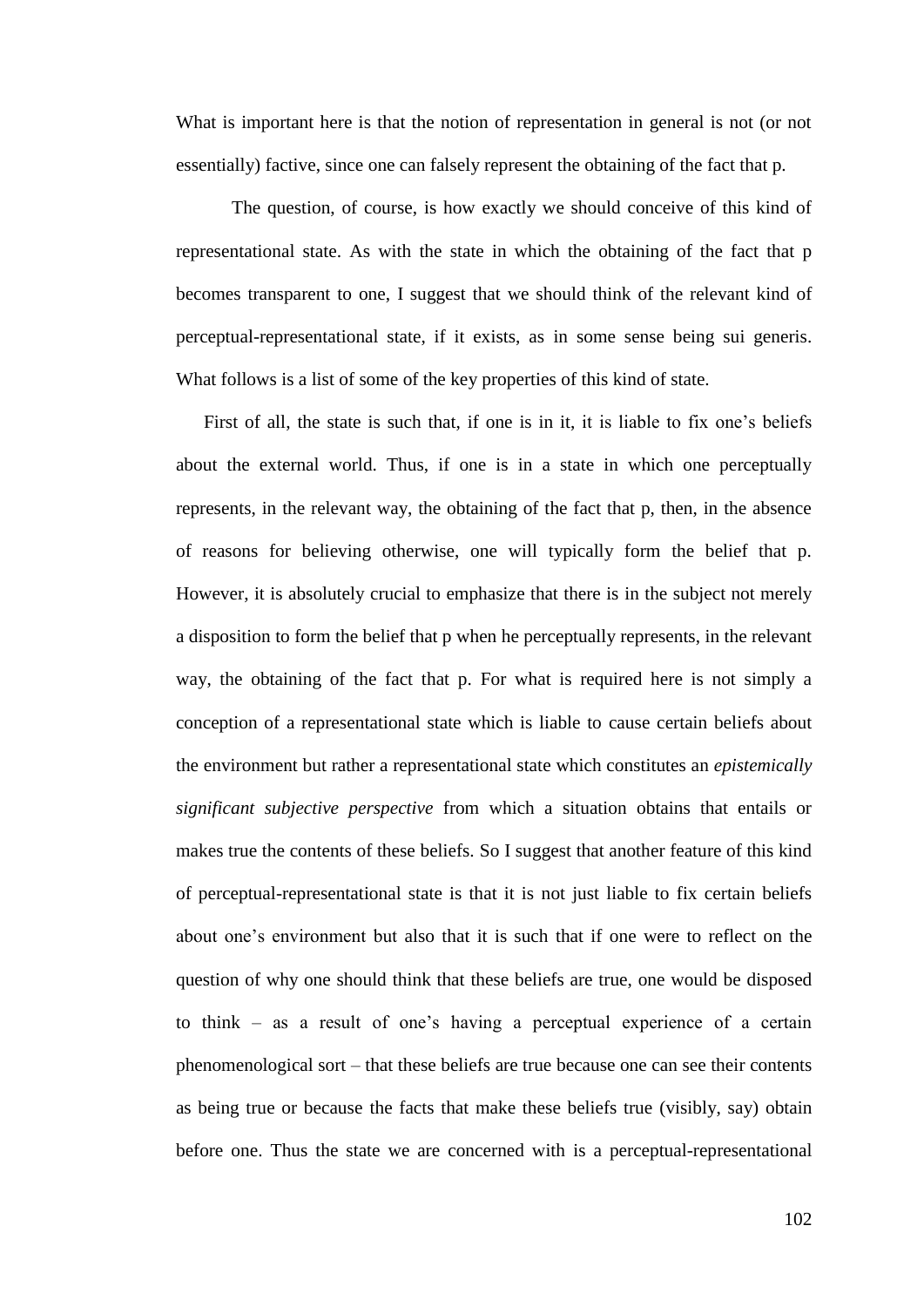state of a certain phenomenological sort such that if the subject were to reflect on his current situation when being in this state is he would, in the absence of reason for thinking otherwise, be disposed to think that it is a situation in which certain facts are simply made perceptually manifest to him.<sup>17</sup>

It is in these ways that this is a kind of experiential or perceptual state in which one represents the obtaining of the fact that p in an epistemically significant way. I will refer to this kind of state as a *perceptual e-representation* of the mindindependent fact that p. Thus, on the resulting account of perceptual justification, one has justification for believing that p on the basis of one's having a perceptual experience of the relevant phenomenological sort if one perceptually e-represents the obtaining of the fact that p (or the fact that makes true the proposition p).

It should be clear from the forgoing that the phenomenal character of perceptual experience plays an absolutely vital role in the conception of a perceptual e-representation. Thus one could not perceptually e-represent the obtaining of the fact that P unless one enjoys a perceptual experience in which it phenomenally appears to one as if p. We should also emphasize, however, that the state of perceptually e-representing the obtaining of the fact that p is essentially conceptual and as such requires the actualisation of the relevant conceptual capacities. Thus one could not be in this kind of epistemically significant state unless one could form the judgment that proposition p is true.

To further clarify the conception of a perceptual e-representation, it is important to note that the kind of representational state that one is in when one

 $\overline{a}$ 

 $17$  Compare with this with Martin's notion of the non-neutrality of perceptual experience. See (Martin, The Transparency of Experience, 2002, pp. 389-91) However, it is not clear if Martin thinks that perceptual experiences are non-neutral in virtue simply of their having the phenomenal character that they do. That thought, I think, would be mistaken. For it seems to me that perceptual experiences are non-neutral only to the extent that they involve the actualisation of conceptual capacities.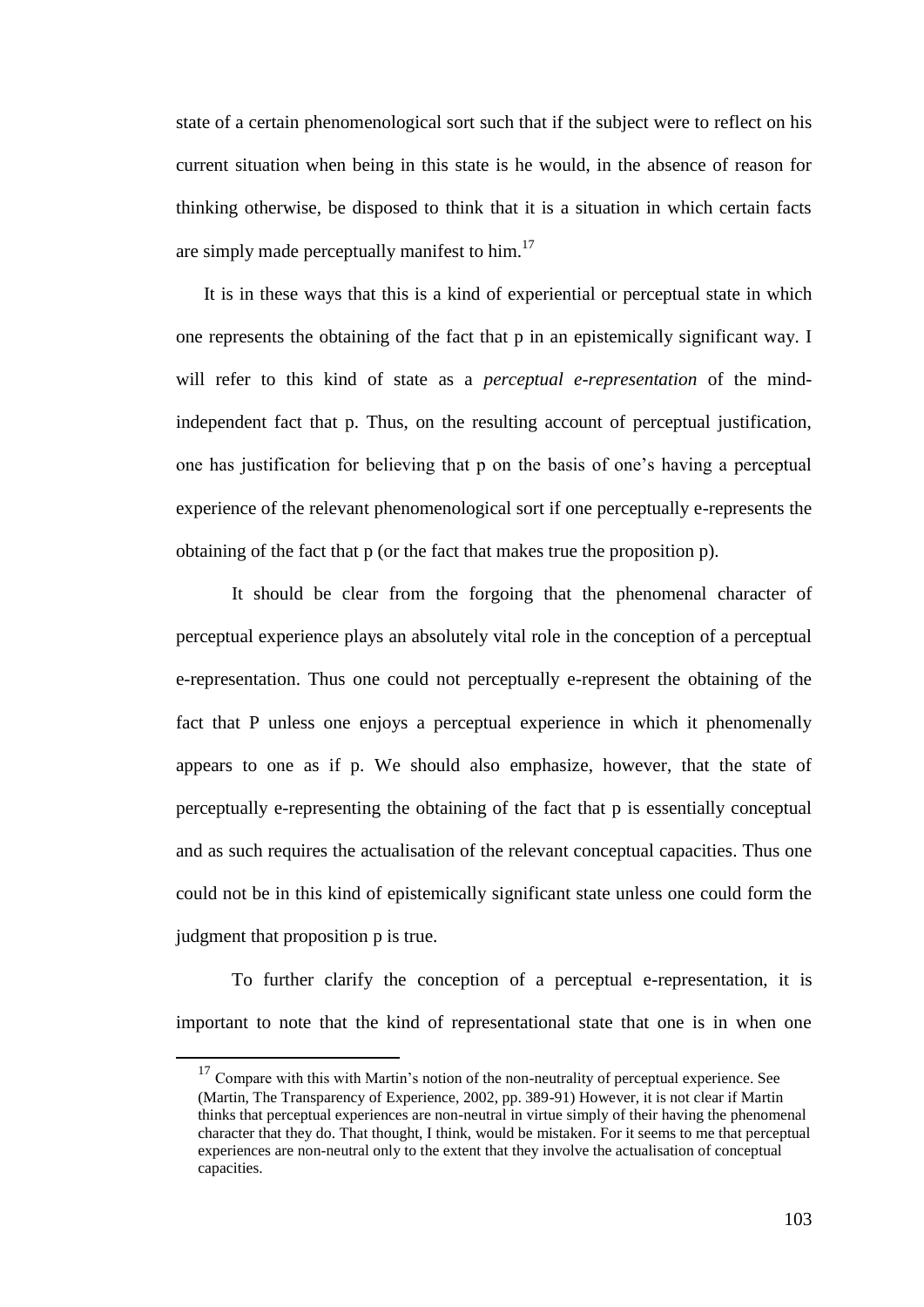perceptually e-represents the obtaining of a mind-independent fact is not necessarily the kind of representational state that the intentionalist about perceptual experiences claims is the kind of state one is in when one has a perceptual experience of a certain phenomenological sort. Thus, an intentionalist makes a commitment about what kind of state can constitute one's being in a state that has a specific phenomenal character. Thus, he will say, for example, that when one has a perceptual experience in which it appears to one as if an x is F, then one is essentially in a state with a certain representational content which represents an x as being F. However, as I understand it, the conception of a perceptual e-representation of a mind-independent fact that p is entirely metaphysically neutral. Thus, while having a perceptual e-representation requires that the subject is in a perceptual state of a certain phenomenological sort, the conception of a perceptual e-representation is in itself consistent with the various theories about what constitutes the phenomenal character of perceptual experiences. Of course, if intentionalism about perceptual experiences turns out to be the correct account of the phenomenal character of perceptual experiences, we would want to say that if one perceptually e-represents the obtaining of the fact that p that one's being in this state is a matter of, or is constituted by, one's being in a representational state with a certain representational content. Alternatively, however, we might hold on a sense-datum theory that one perceptually e-represents p the obtaining of the fact that p, in part, when having a perceptual experience whose phenomenal character is constituted by one's standing in some relation of awareness to a mind-dependent sense-datum and its properties. Finally, on a disjunctivist conception of perceptual experience, we might hold that one perceptually e-represents the obtaining of the fact that p either when having a perceptual experience whose phenomenal character is constituted by a relation to a mind-independent fact or when having a perceptual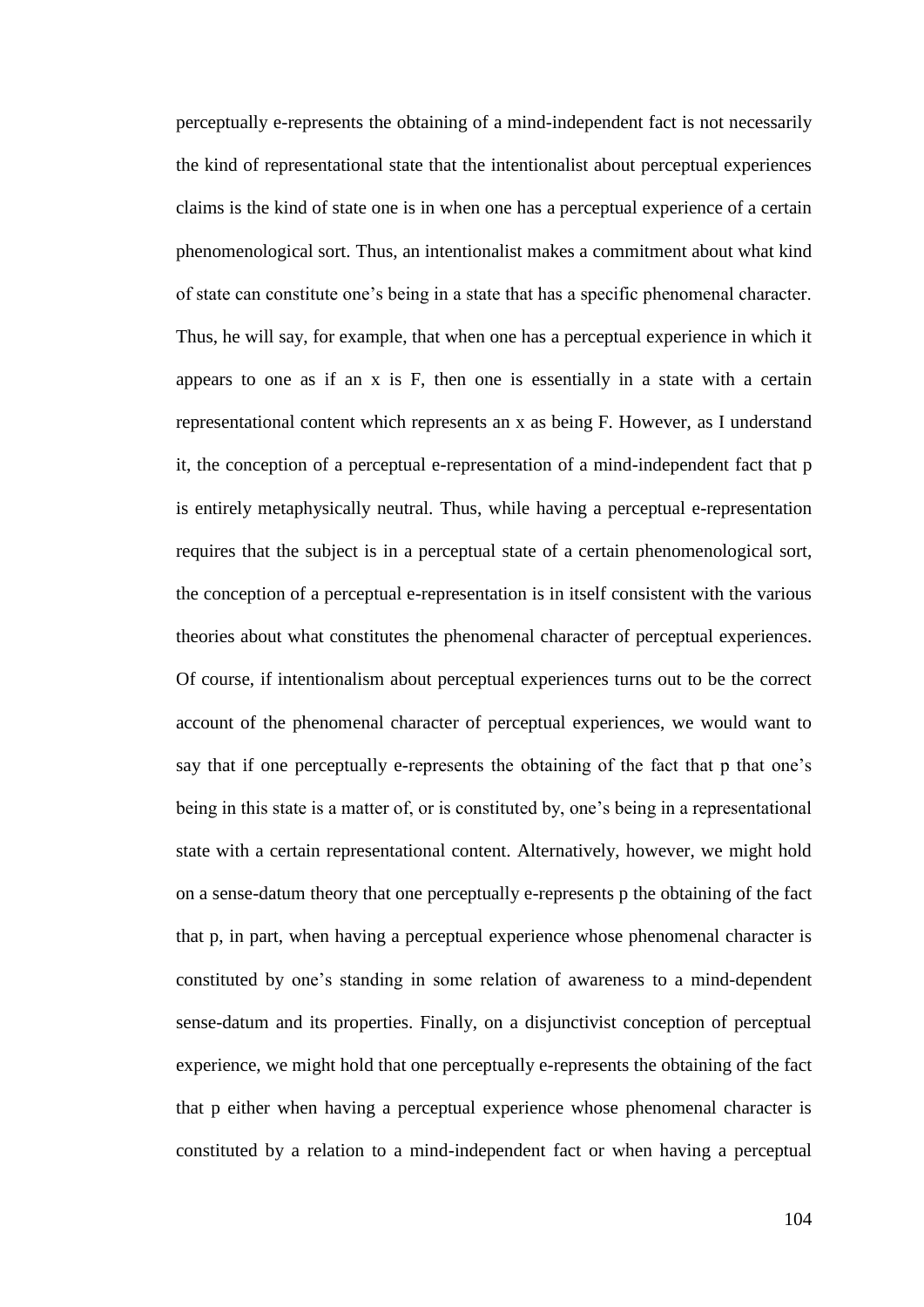experience whose phenomenal character is a matter of this experience being subjectively indistinguishable from a certain kind of veridical experience.

Finally we should note that contrary to the McDowellian conception of a state in which the obtaining of a fact that p is transparent to one, the conception of a perceptual e-representation is not a conception of a state that amounts to one's possession of a reason for believing p. Thus there is on the latter conception no actual fact that one perceives that can function as one's subjective reason for believing a proposition about one's environment. I do think, however, that, with some care, we can conceive of a perceptual e-representation as a reason2 for a belief. For recall that, according to Ginsborg, a reason2 for a belief b is a mental state M on the basis of which, from a third-person perspective, we can make rationally intelligible a person's having B. In particular, Ginsborg's suggestion is that a reason2 is a mental state M in which things present themselves to a subject in such a way that his having B makes rational sense in light of his having M. Perceptual erepresentations do meet this definition of a reason2.<sup>18</sup> At the same time we should note that although we can conceive of a perceptual e-representation as a reason2, that the notion of a perceptual e-representation is ultimately a technical notion. Thus, in ordinary circumstances, a third-person observer unfamiliar with the theory of perceptual justification being developed here (that is, nearly everyone in the world) would not explicitly attempt to make rational sense of a person's belief by appeal to that person's having a perceptual e-representation. However, we can think of a subject, in ordinary circumstances, making rational sense of someone else's belief that p by assuming correctly, for example, that this person can see that p or that this person has a perceptual experience in which it appears to him as if p is the case. My

 $\overline{a}$ 

<sup>&</sup>lt;sup>18</sup> Of course, they fail to be reasons2 if we also accept Ginsborg's stipulation that a subject's having a reason2 for believing p involves his taking it that he has a reason1 for believing p.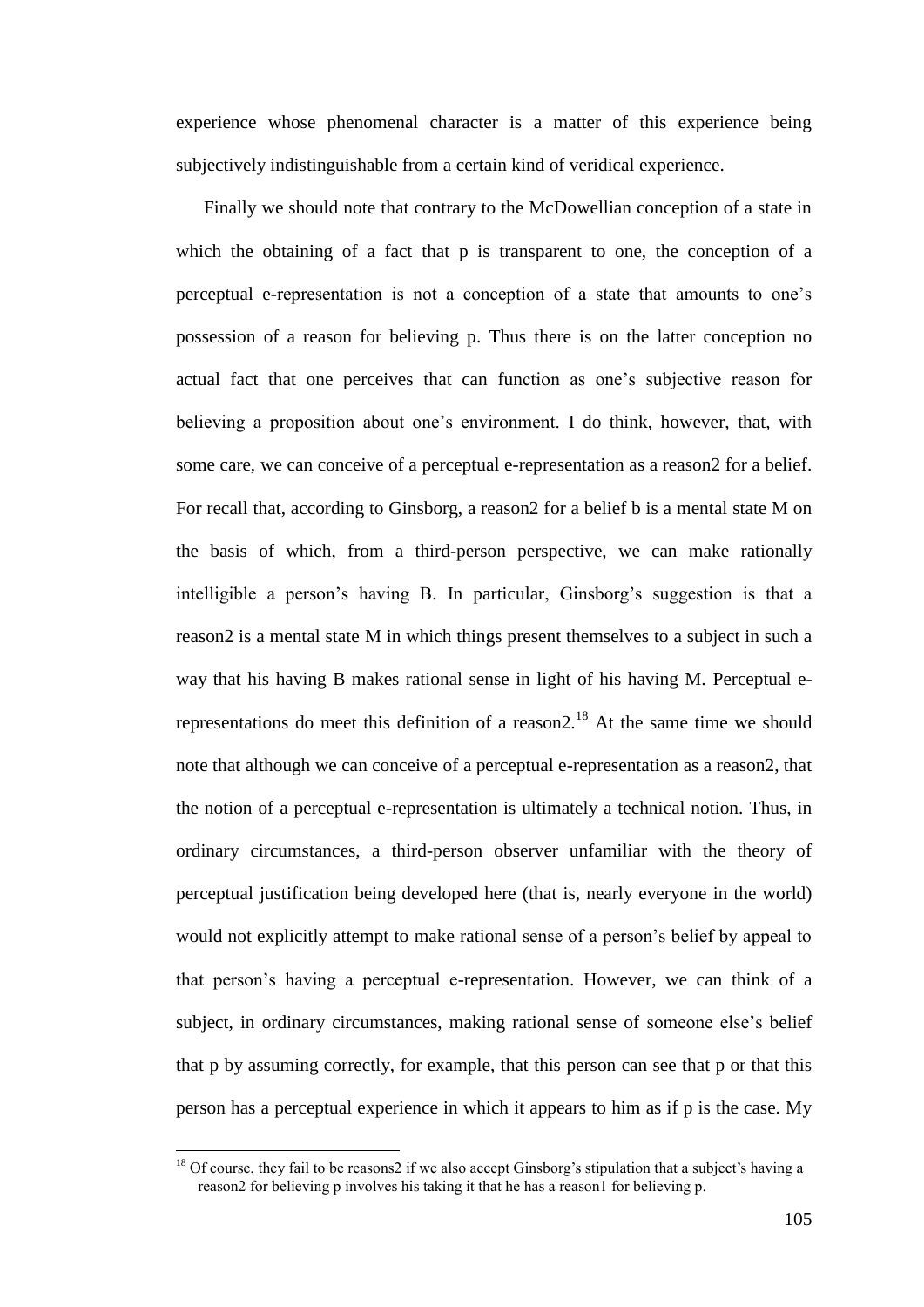suggestion would be that in this case the subject's assumption is correct precisely because the person he is trying to make rational sense of enjoys a state in which he perceptually e-represents the obtaining of the fact that p.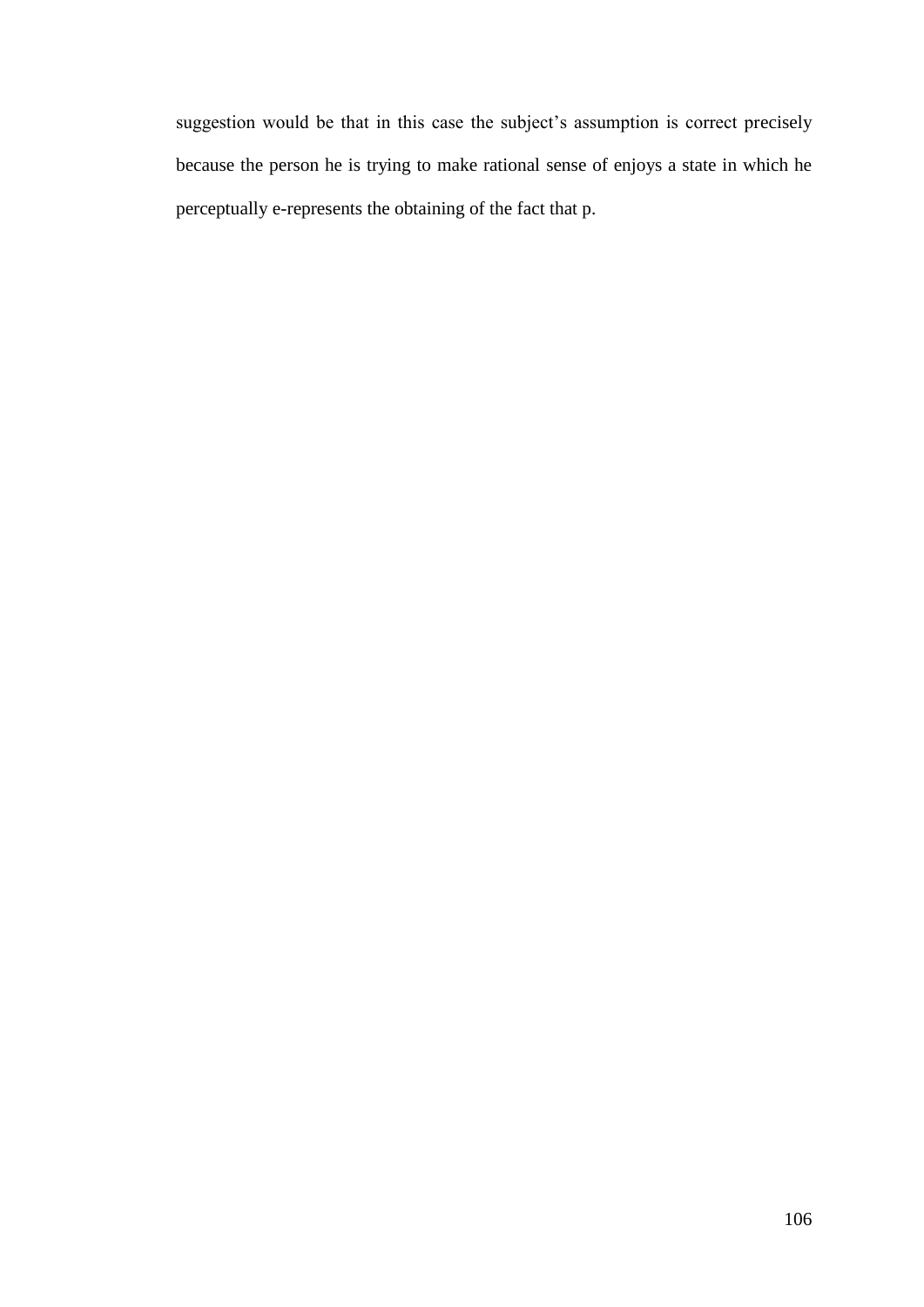## **Chapter 3**

## *Introduction*

In the last chapter we developed an explanation of the Basic Principle of Perceptual Justification that could fully accommodate the new evil demon intuition and thereby account for the fact that the victims of an evil demon, whose perceptual experiences are generally unreliable but otherwise phenomenologically like our experience (or if one prefers: subjectively indistinguishable from our experiences), could nonetheless be epistemically justified in holding their perceptual beliefs. As we have seen, this explanation of the Basic Principle relies in part on facts about the phenomenal character of perceptual experiences. Thus, if the explanation is correct, then it is in virtue of their phenomenal character that perceptual experiences contribute to the epistemic justification of our perceptual beliefs. Crucially, however, the resulting picture of perceptual justification, while appealing to facts about the phenomenal character of perceptual experience, is consistent with the various theories of the metaphysics of perceptual experience that are on offer.

In this chapter, I want to address the question of whether there is more to say about the relation between the metaphysics and epistemology of perceptual experience. In particular, I will be concerned with whether a disjunctivist conception of perceptual experience can have any further implications on how our perceptual beliefs can be justified for us.

Thus suppose we accept a disjunctivist conception as well as the explanation of the Basic Principle that was developed in the last chapter. According to the latter,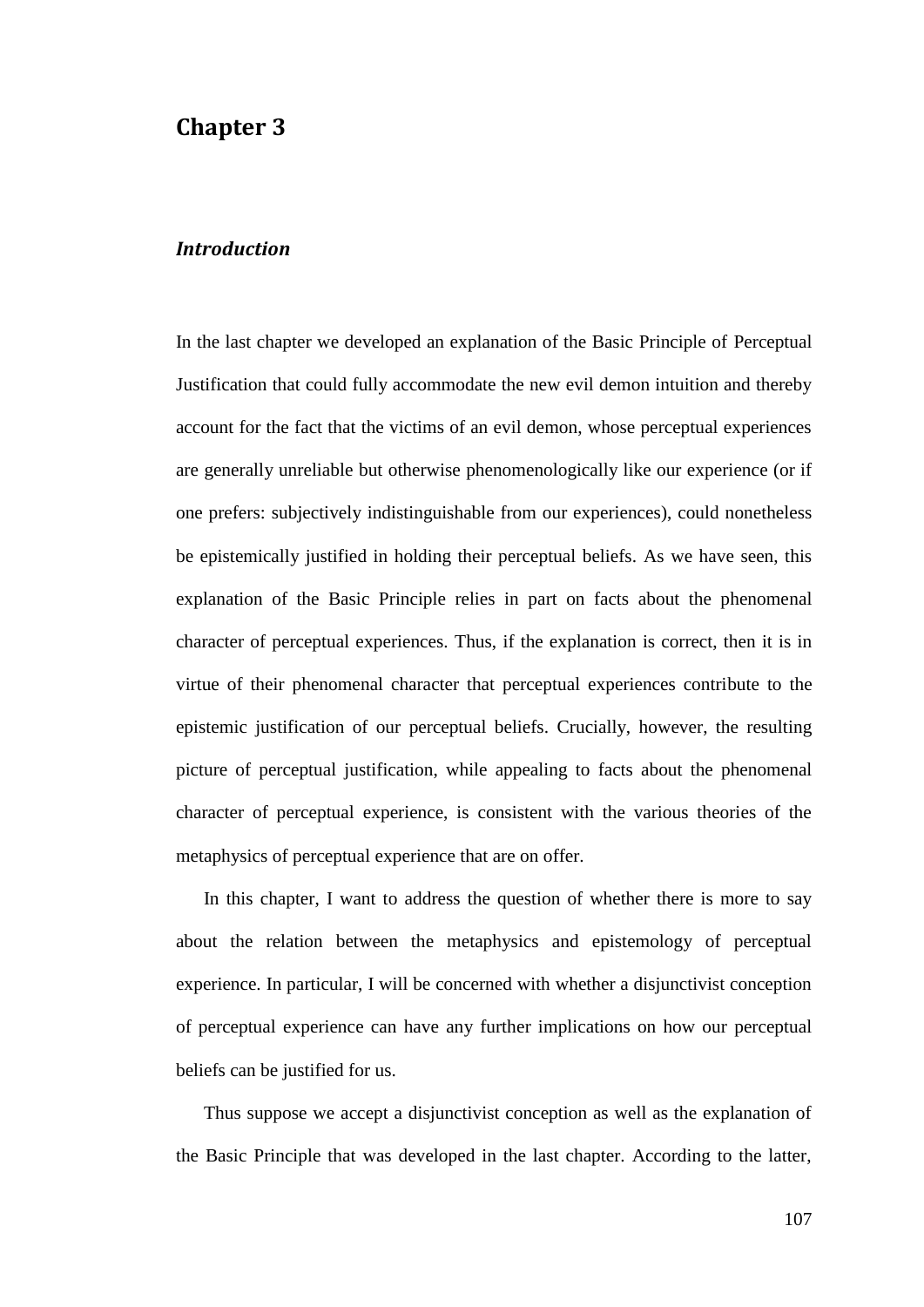one has justification for believing a proposition p about one's environment on the basis of a perceptual experience if, partly in virtue of the given experience and its phenomenal character, one perceptually e-represents the obtaining of the fact that p (or the fact that makes p true). If this view of perceptual justification is combined with the disjunctivist conception of perceptual experience, we would say that one can perceptually e-represent the obtaining of the fact that p either when one has a perceptual experience whose phenomenal character is constituted by one's standing is some relation of awareness to the fact that p or when one has a perceptual (hallucinatory) experience whose phenomenal character is simply a matter of this experience's being subjectively indistinguishable from a veridical experience of the fact that p. In both the veridical and the hallucinatory case, the kind of justification one has for believing p, however, is essentially the same. For in both cases, the justification one has for believing p is constituted by one's perceptually erepresenting the obtaining of the fact that p.

Still, in accepting a disjunctivist conception of perceptual experience, the fact remains that, in the veridical case, one has a perceptual experience whose phenomenal character objectively connects one with the truth of certain propositions about one's environment. So, on this conception, there is potential room to hold that, in the veridical case, one could have a kind of justification for believing a proposition about one's environment that one could not have if one suffered from a hallucination. In particular, we might hold, adopting the McDowellian picture of perceptual justification we considered in the previous chapter, that when one has a veridical experience, given the way the phenomenal character of this experience is constituted, one would not merely perceptually e-represent the obtaining of the fact that p, but rather enjoy a state in which the obtaining of the fact that p becomes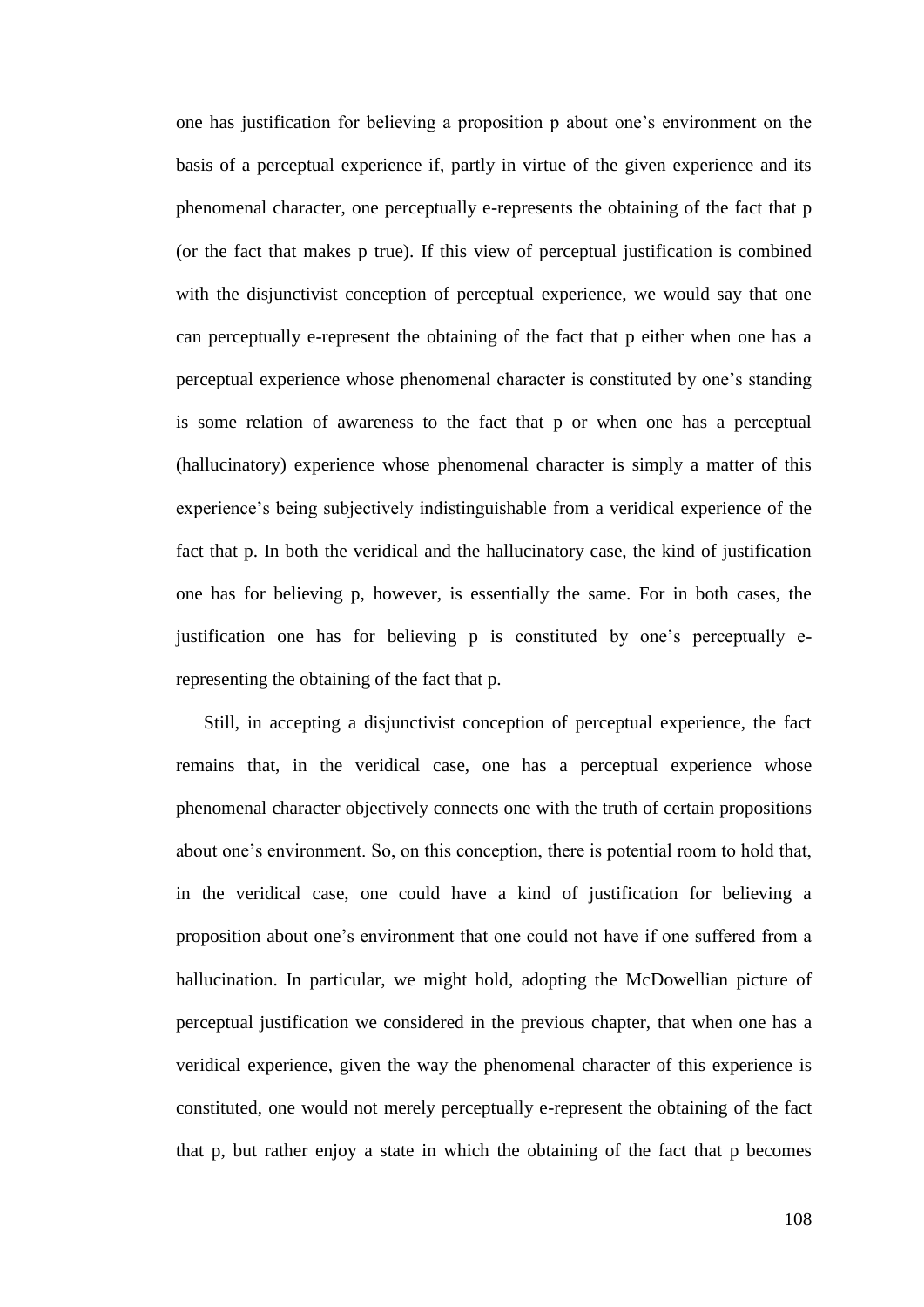transparent to one.<sup>19</sup> This in turn could lead us to accept a two-sense conception of perceptual justification (and a two-sense explanation of the Basic Principle) on which one will have different kinds of perceptual justification for believing propositions about one's environment depending on whether or not one has a veridical perceptual experience.

The crucial question, of course, is whether there are any good arguments for insisting that in the veridical case one has a kind of perceptual justification for believing propositions about one's environment which is not available in the hallucinatory case and which is a matter of one's having a perceptual experience that is constituted by one's standing in a relation to a mind-independent fact. To answer this question we need to turn, once again, to some of McDowell's writings. Thus, apart from the claim that perceptual experiences provide one with reasons for believing propositions about one's environment, another key claim in his epistemology is that perceptual experiences can in some cases provide one with a kind of justification which amounts to one's having *conclusive warrants* for external world beliefs. Crucially, McDowell holds that it is only insofar as perceptual experiences can provide one with justification for believing propositions about one's environment which amounts to one's having conclusive warrants that these experiences can provide one with *knowledge* of those propositions. Furthermore, he seems to hold that perceptual experiences can provide one with conclusive warrants for believing external world propositions only if these experiences, in the veridical cases, are constituted by one's standing in some relation to objective facts. This

<sup>19</sup> <sup>19</sup> One would need to explain, of course, how a disjunctivist could secure this McDowellian conception of a reason-giving experience. The question is also whether only disjunctivism could make sense of how such an experience is possible. Finally, we might ask whether disjunctivism could yield a different conception of perceptual justification other than McDowell's conception. I am not aware of any alternative subjectivist conception. Disjunctivism of course could yield a straightforward objectivist conception.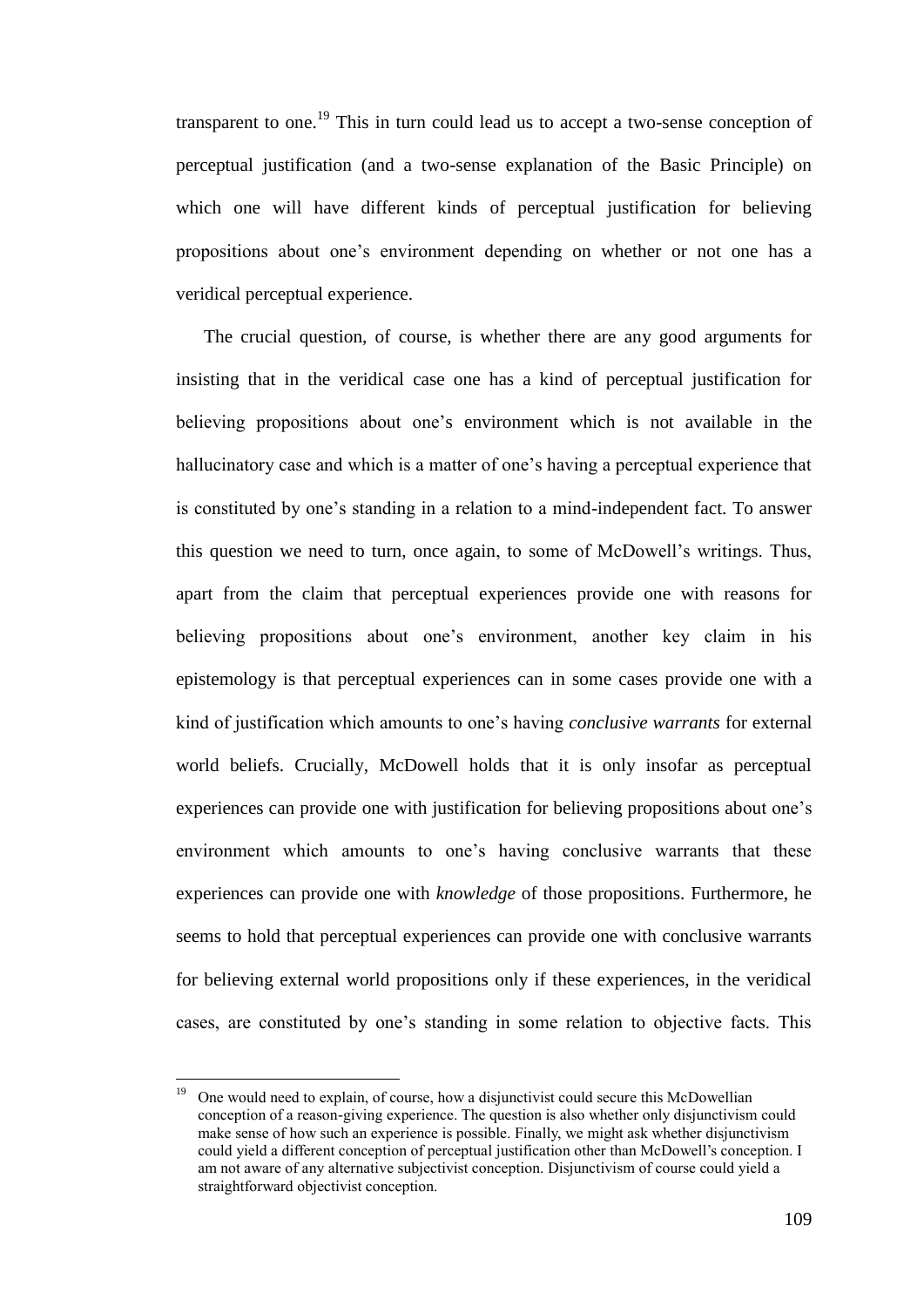means in turn that in the veridical case, perceptual experiences provide one with a kind of justification that is sufficient, qua justification, for one's coming to know a proposition about one's environment that cannot be had if one were in a hallucinatory case.

Now in evaluating this line of reasoning, we need to have an understanding of the notion of a conclusive warrant and of why having such a warrant is essential to one's having perceptual knowledge of one's environment. We should also ask whether a conclusive warrant cannot be something that one has in both the veridical and the hallucinatory cases and, in particular, whether it is something that one can have even if one's perceptual justification for believing a proposition about one's environment consists of one's perceptually e-representing the obtaining of an environmental fact. But suppose for the moment that the notion of one's perceptually e-representing the obtaining of an environment fact is not in fact a notion of perceptual justification that involves one's having a conclusive warrant for believing an external world proposition, however the notion of a conclusive warrant is to be understood. As such, one's having this kind of perceptual justification, according to McDowell, would essentially fail to support one's having any perceptual knowledge of one's environment. And that, of course, would be an unfortunate consequence if we were to insist that one's having any perceptual justification for believing a proposition p about one's environment could consist in nothing else but one's perceptually e-representing the obtaining of the fact that p. Thus while we might happily accept that, in the hallucinatory case, one can merely have a kind of perceptual justification for believing p which essentially fails to deliver perceptual knowledge of the fact that p, it is surely unacceptable, in the veridical case, that one essentially lacks a kind of perceptual justification for believing p which, qua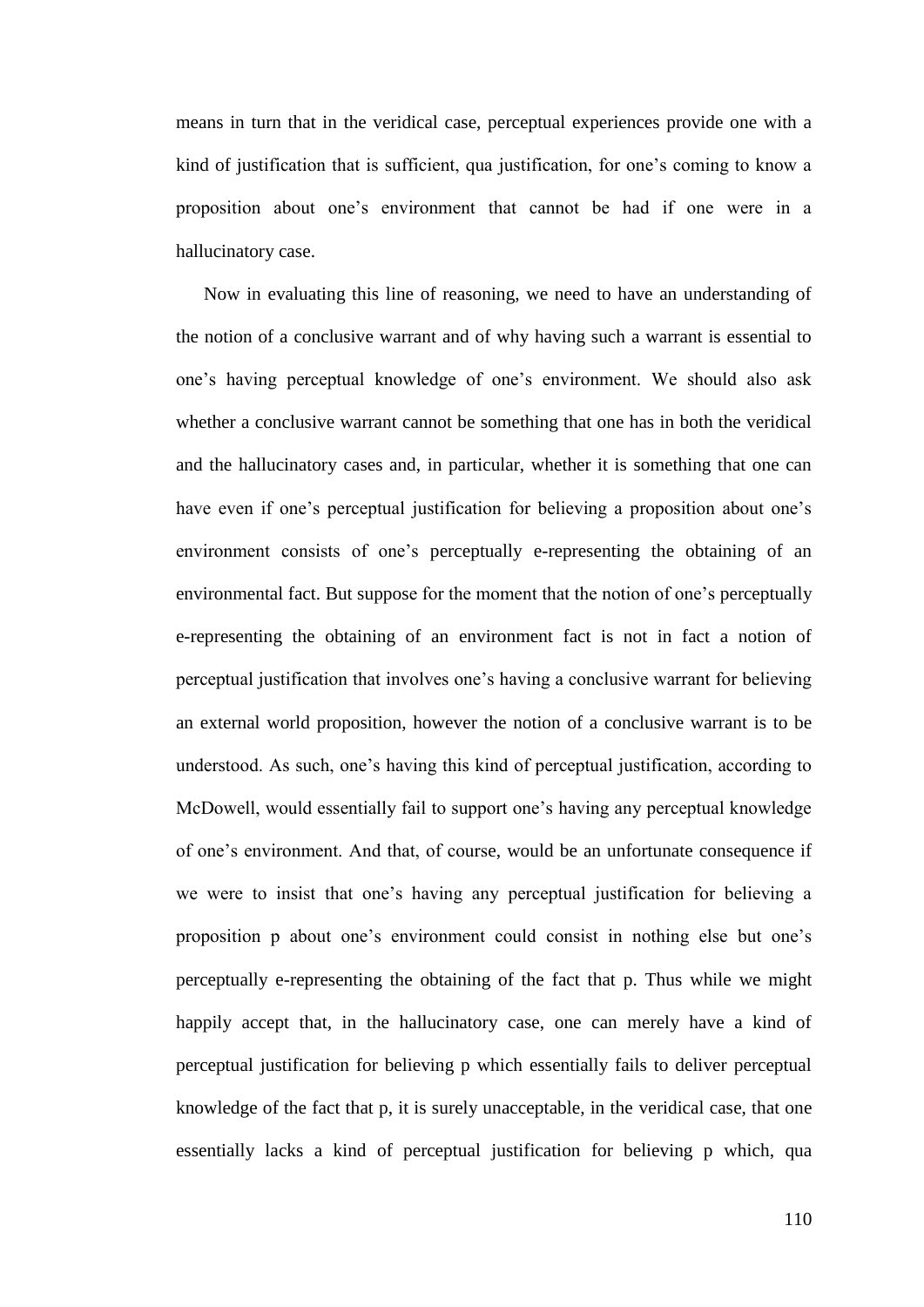justification, is sufficient for one's having perceptual knowledge that p. Thus, even if, in the hallucinatory case, one may well be justified in having a perceptual belief as a result of one's perceptually e-representing the obtaining of the fact that p, we would be compelled to hold that one can have a different kind of perceptual justification for believing an external world proposition p in the veridical case, which is sufficient, qua justification, to yield knowledge of the fact that p. We would therefore have strong motivation for a two-sense conception of perceptual justification (and a two-sense explanation of the Basic Principle) and, perhaps in turn, some motivation for endorsing a disjunctivist conception of perceptual experience, should this conception turn out to make possible one's having a kind of perceptual justification for believing a proposition p about one's environment that is sufficient, qua justification, to yield perceptual knowledge that p.

Now later in the chapter, I will consider in more detail McDowell's argument for the claim that perceptual knowledge requires the possession on the part of the subject of conclusive warrants for believing propositions about the external world, the extent to which the notion of having conclusive perceptual warrants entails that one cannot have such warrants in both the veridical and hallucinatory cases, and the question of whether the notion of having conclusive perceptual warrants presupposes any particular metaphysical conception of perceptual experiences. Before doing so, however, I first want to turn to a related but different epistemological argument for the disjunctivist conception of experience that McDowell has offered in a recent paper. His claim in this paper is that this conception helps to solve the familiar problem of scepticism about the external world.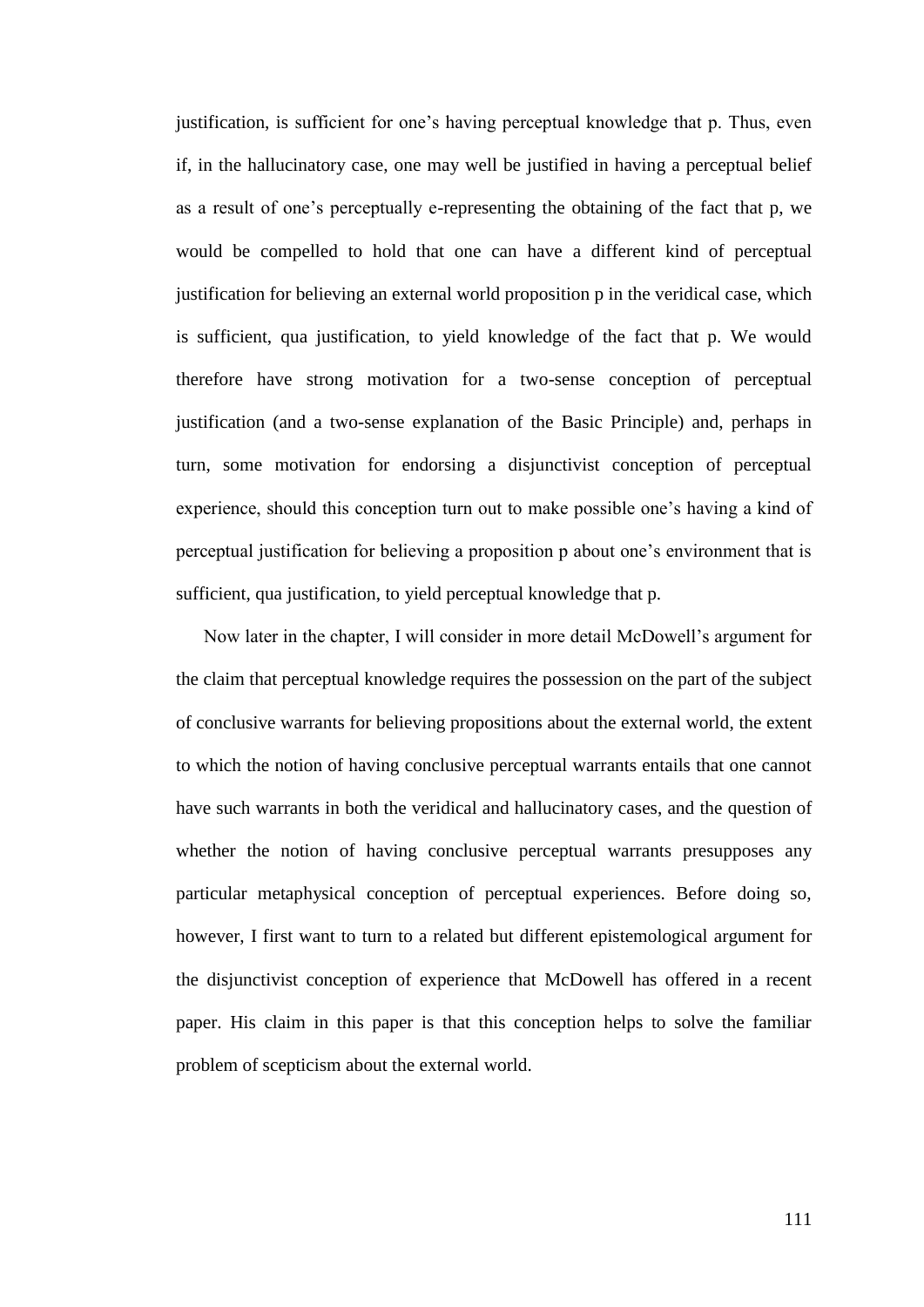### *McDowell's Response to Scepticism about the External World*

It will help to begin with McDowell's own understanding of the disjunctivist conception of perceptual experience. Thus, as he understands it, disjunctivism is a conception of perceptual experience that preserves the idea that in non-deceptive veridical perceptions there can be ‗direct perceptual access to objective facts about the environment.' (McDowell, 2008, p. 4) It does so by invalidating the inference from the possibility of certain kinds of deceptive perceptual experience, i.e. certain kinds of hallucination (or illusion), to the conclusion that non-deceptive veridical perceptions, i.e. experiences involving no hallucinatory (or illusory) elements, cannot be constituted by direct perceptual access to objective facts. The relevant deceptive experiences that supposedly support this inference are those that are subjectively indistinguishable from non-deceptive veridical perceptions. The idea is thus that when one considers a non-deceptive veridical perception, say, a visual perception of a red cube, one's 'experience could be just as it is, in all respects, even if there were no red cube in front of [one]' (ibid, p. 378). From this it follows that a non-deceptive visual perception of a red cube cannot be constituted by a mindindependent fact – *that there is a red cube* – being made perceptually accessible to one. Against this, disjunctivism, as McDowell conceives of it, holds that perceptual experiences that are subjectively indistinguishable from non-deceptive veridical perceptions are either, in the non-deceptive veridical cases, perceptual experiences in which an objective fact is perceptually accessible or, in the deceptive cases, perceptual experiences in which it merely appears as if an objective fact is perceptually accessible when actually it is not. Thus the disjunctivist idea that the class of experiences subjectively indistinguishable from non-deceptive veridical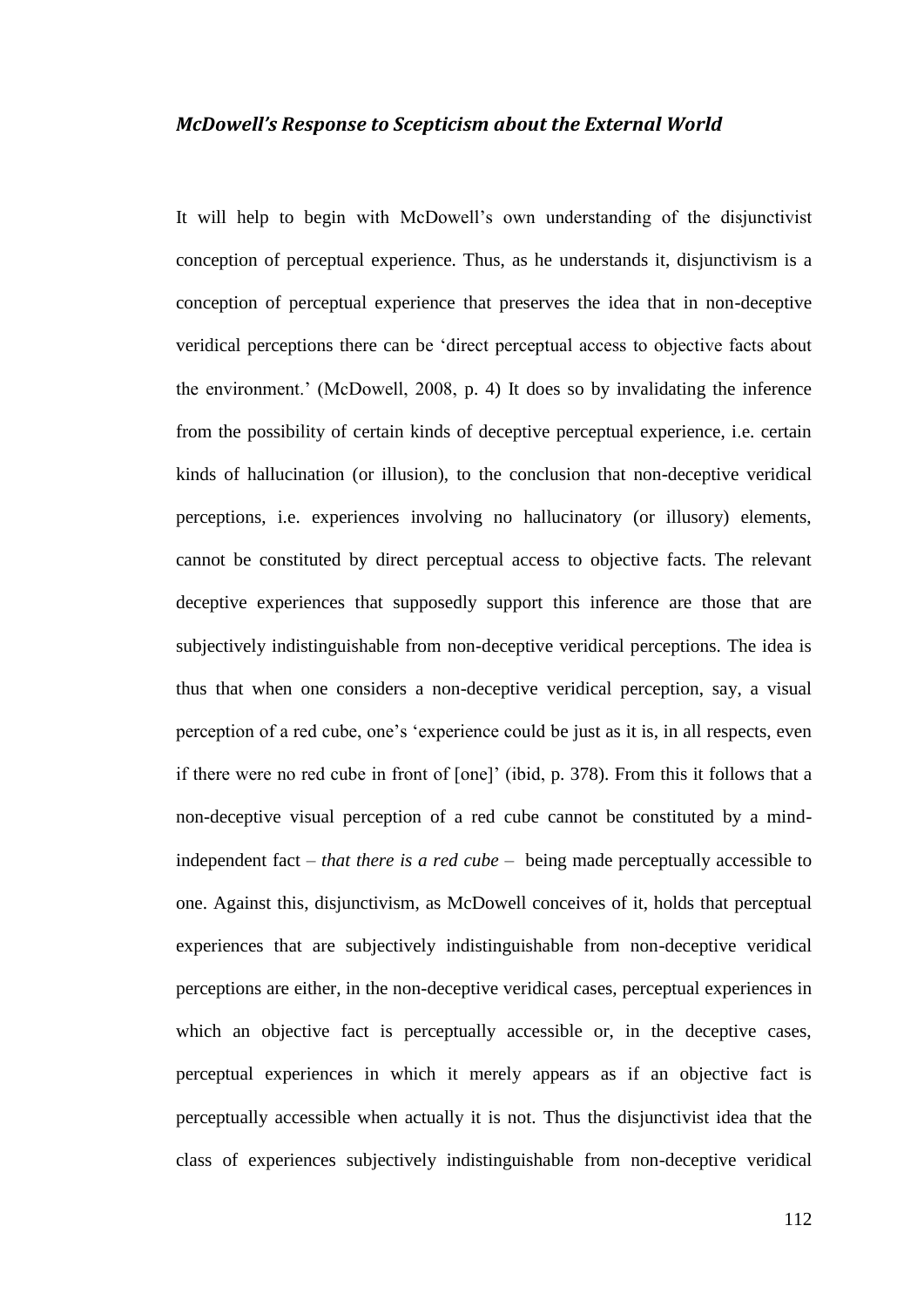perceptions comprises perceptual experiences that both do and do not involve genuine perceptual relations to objective facts can block the inference from the possibility of deceptive experiences subjectively indistinguishable from nondeceptive veridical perceptions to the conclusion that non-deceptive veridical perceptions cannot involve genuine perceptual relations to objective facts.<sup>20</sup>

What bearing does the disjunctivist conception of experience have on scepticism about the external world? According to McDowell, it is the following:

... scepticism expresses an inability to make sense of the idea of direct perceptual access to objective facts about the environment. What generates this scepticism is the thought that even in the best possible case, the most that perceptual experience can yield falls short of a subject's having an environmental state of affairs directly available to her. Consider situations in which a subject seems to see that, say, there is a red cube in front of her. The idea is that even if we focus on the best possible case, her experience could be just as it is, in all respects, even if there were no red cube in front of her. This seems to reveal that perceptual experience provides at best inconclusive warrants for claims about the environment. And that seems incompatible with supposing we ever, strictly speaking, know anything about our objective surroundings. The familiar sceptical scenarios — Descartes's demon, the scientist with our brains in his vat, the suggestion that all our apparent experience might be a dream — are only ways to make this supposed predicament vivid. (ibid, pp. 378-8)

 $\overline{a}$ 

<sup>20</sup> Note that disjunctivism as formulated in this paragraph makes no explicit commitment about what constitutes the phenomenal character of experiences. However, this fact won't matter for the purposes of this chapter.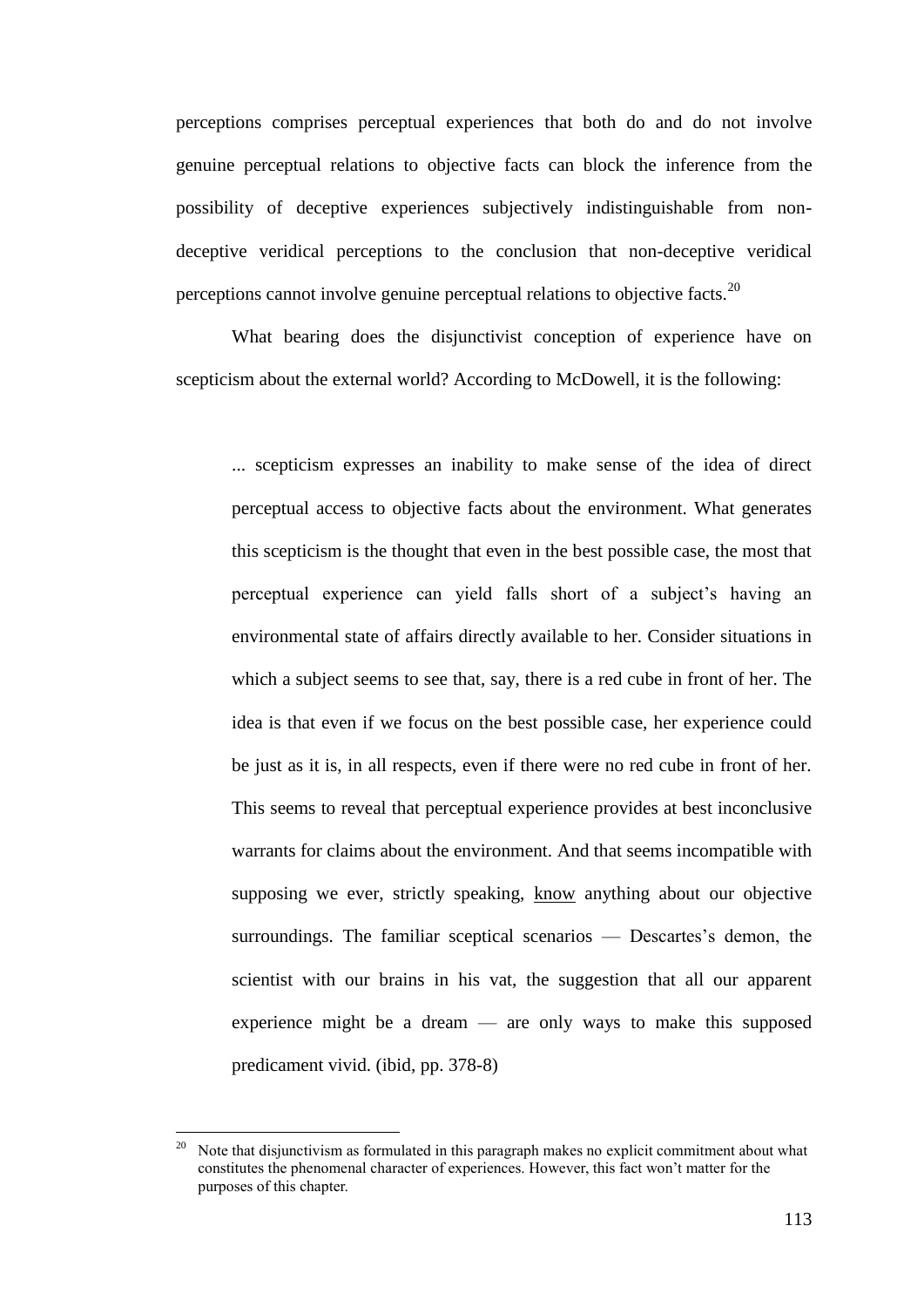Now it is not clear why McDowell claims that scepticism 'expresses an inability to make sense of the idea of direct perceptual access to objective facts' for that *idea* seems clear enough. What I will take McDowell to mean here is simply that the sceptic cannot *accept* that perceptual experiences could be constituted by a direct perceptual access to objective facts about the environment. Presumably, this is because of the kind of inference from the possibility of certain kinds of deceptive experience to the nature of perceptual experiences in general that was outlined earlier. So to the sceptic, as McDowell sees it, a non-deceptive veridical experience of an *x* can be just what it is, in all respects *qua* experience, even if there is no *x* in one's perceptual field. From this the sceptic then apparently concludes that a perceptual experience, even if non-deceptive and veridical, can at best provide one with inconclusive warrant for beliefs or claims concerning one's environment. And such a warrant is insufficient, *qua* justification, to constitute the possibility of perceptual knowledge.<sup>21</sup> Hence perceptual knowledge is impossible and scepticism about the external world, at least insofar as one thinks that perceptual experiences are the source of knowledge about the external world, immediately follows. Finally, the familiar Cartesian scenarios, like the evil demon thought experiment, are only supposed to make vivid the idea that perceptual experiences cannot be constituted by a relation to mind-independent facts.

Having outlined the sceptical argument in this way, McDowell offers the following response:

...it constitutes a response [to this kind of scepticism] if we can find a way to insist that we can make sense of the idea of direct perceptual access to

<sup>21</sup> <sup>21</sup> I will assume here that for one to know that p is for one to have a true justified belief that p plus whatever conditions are required to rule out one's being in a Gettier situation.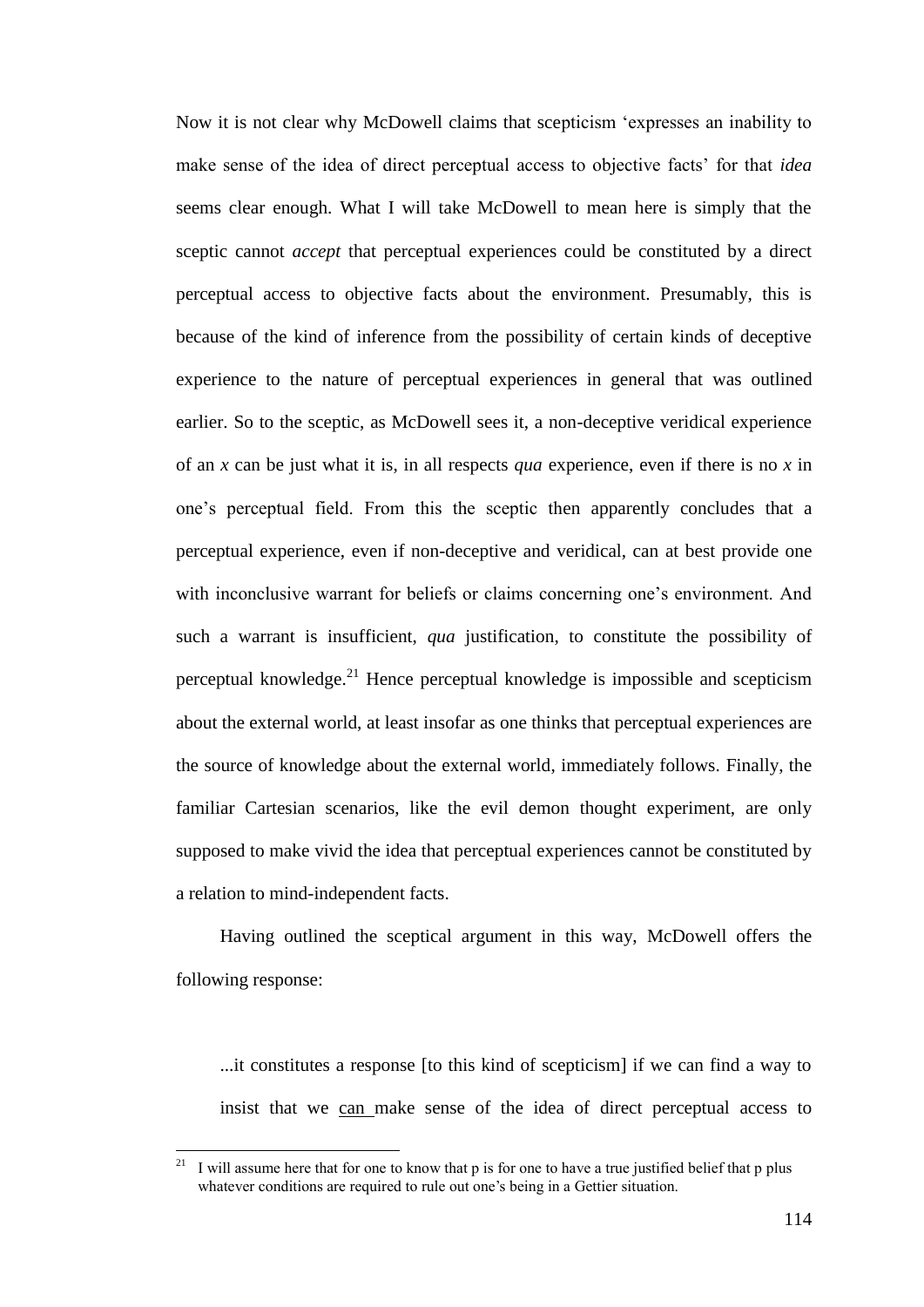objective facts about the environment. That contradicts the claim that what perceptual experience yields even in the best possible case must fall short of having an environmental fact directly available to one. And without that thought, this scepticism loses its supposed basis and falls to the ground. (ibid, p. 379)

Thus if, despite the subjective indistinguishability between veridical perceptions and certain kinds of hallucinations, we can insist that perceptual experiences can consist of direct perceptual relations to objective facts about the environment, we no longer have to conceive of the kind of justification that perceptual experiences can provide as insufficient, *qua* justification, for constituting the possibility of perceptual knowledge. Hence if disjunctivism is true, and if one can thereby accommodate the fact that certain deceptive experiences can be subjectively indistinguishable from non-deceptive veridical perceptions without having to deny the possibility that some perceptual experiences can consist of direct perceptual access to objective facts, scepticism 'falls to the ground'.

Both McDowell's account of the reasoning leading to scepticism and his response to it raise some pressing questions. First why should we think that perceptual experiences, when they are not conceived of as involving direct perceptual relations to objective facts, at best provide *inconclusive* warrants for beliefs or claims about one's environment? Second, even if such perceptual experiences at best provide inconclusive warrants for perceptual beliefs, why is having such a warrant insufficient, *qua* having justification, for constituting the possibility of knowledge about one's environment?<sup>22</sup> However, we can, for the

 $\overline{a}$ 

 $22$  Of course, we need to understand what conclusive warrants are. I will turn to this in the next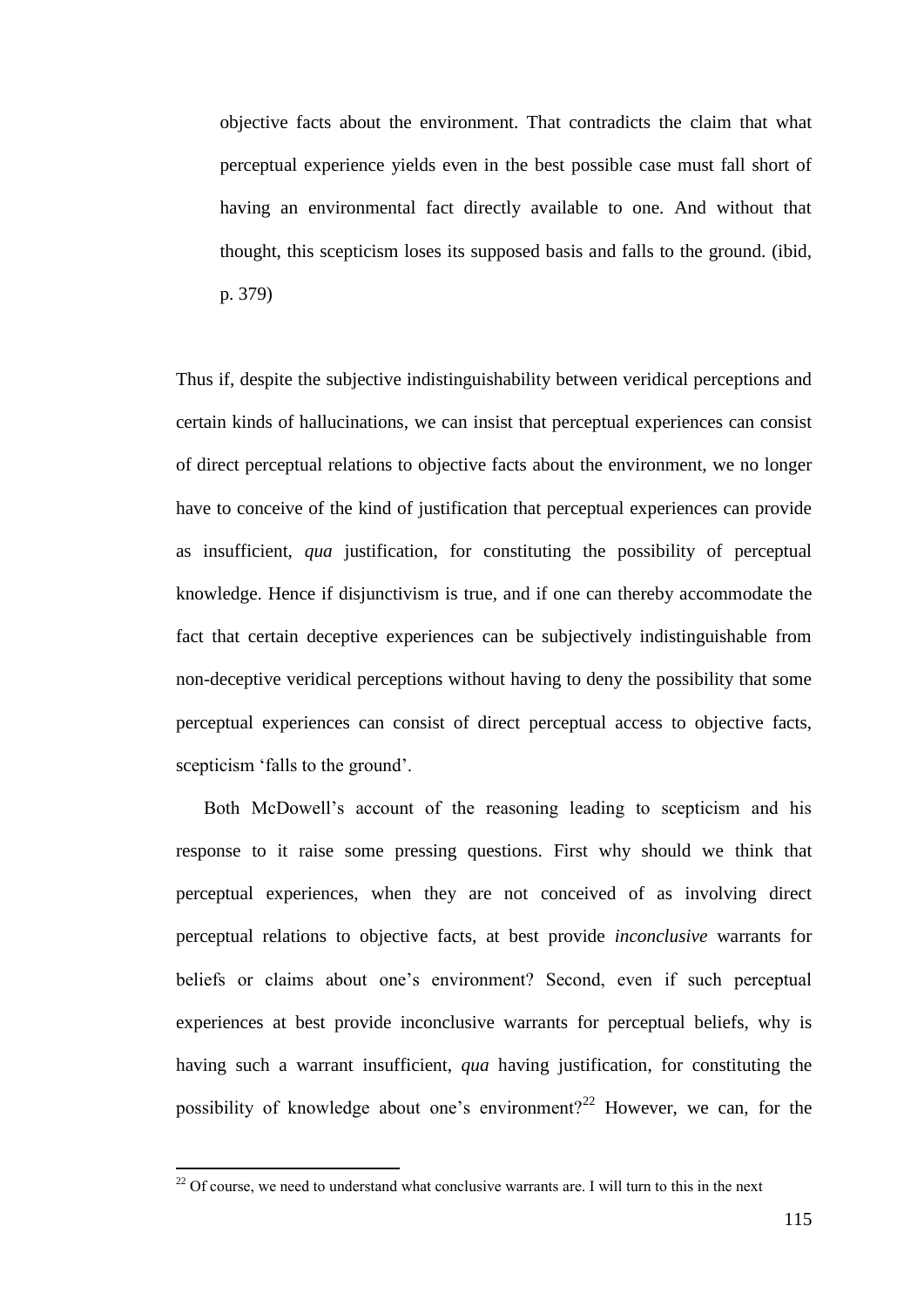moment, leave these questions aside. For now, the more pressing issue is whether McDowell is right to contend that the sceptic makes any assumptions at all about the nature of perceptual experience and about whether perceptual experience can ever be constituted by a relation to mind-independent facts. If it can be shown that the sceptic does not make any assumptions at all about the nature of perceptual experience, then McDowell's anti-sceptical response fails and cannot, therefore, be used in defence of the disjunctivist conception of perceptual experience.

## *Wright's Response to McDowell's Anti-Scepticism*

As we have seen, the effectiveness of McDowell's response to scepticism about the external world clearly depends on the claim that the sceptic cannot make sense of how perceptual experiences can provide one with justification for believing propositions about the external world that is sufficient, qua justification, for the possibility of knowledge about one's environment *only* because he cannot accept that perceptual experience can consist of a perceptual relation to an objective fact about one's environment. According to McDowell, the phenomenological fact concerning the subjective indistinguishability between non-deceptive veridical perceptions and certain kinds of hallucination and the sceptical Cartesian scenarios that make this fact so vivid thus blind the sceptic from a conception of perceptual justification that, if one were not misled by the phenomenological fact, would seem to be sheer common sense. In response to McDowell, Crispin Wright has recently argued that

 $\overline{a}$ 

section. For the moment, I will understand the notion of one's having conclusive warrant as a particular form of one's having epistemic justification.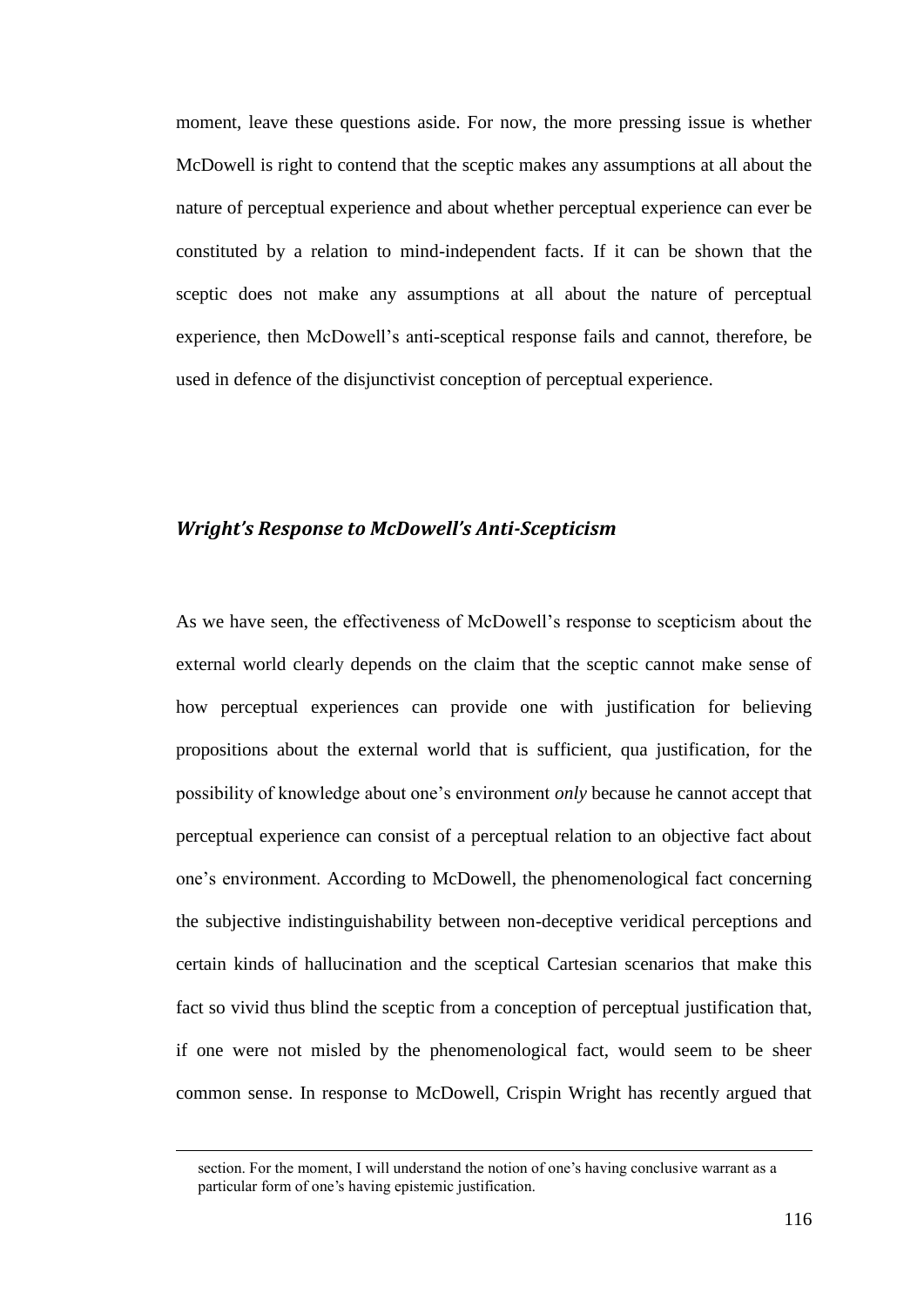this reconstruction of the line of reasoning leading to Cartesian scepticism about the external world misconstrues the true import of the Cartesian sceptical scenarios and the subjective indistinguishability between veridical perceptions and certain kinds of hallucinations. For properly understood, the sceptical line of reasoning does not depend at all on any particular conception of what constitutes the experiential nature of perceptual experiences. In illustrating this point, Wright appeals to the following case:

Suppose I knowingly participate in double-blind trials of a new hallucinogenic drug. Half the participants receive the drug, the other half an identical looking and tasting vitamin pill. The consciousness of those who ingest the drug will move — so it is predicted — seamlessly into a completely plausible, sustained, multi-sense hallucination, in which all the experiences "make sense" in the context of the subjects' recollection of their previous waking experiences of the day prior to ingestion of the pill, and indeed of the general fabric of their lives. This will happen — if the drug performs as expected — within a few minutes of ingestion, and the hallucination will then be sustained for several hours. (Wright, Comments on John McDowell's 'The Disjunctive Conception of Experience as Material for a Transcendental Argument', 2008, pp. 398-9)

This case unfolds as follows. Not knowing which of the two pills it is, I ingest the vitamin pill and continue to have non-deceptive, fully veridical perceptual experiences. Thus, according to the disjunctivist conception, I continue to have perceptual experiences which consist of direct perceptual relations to objective facts.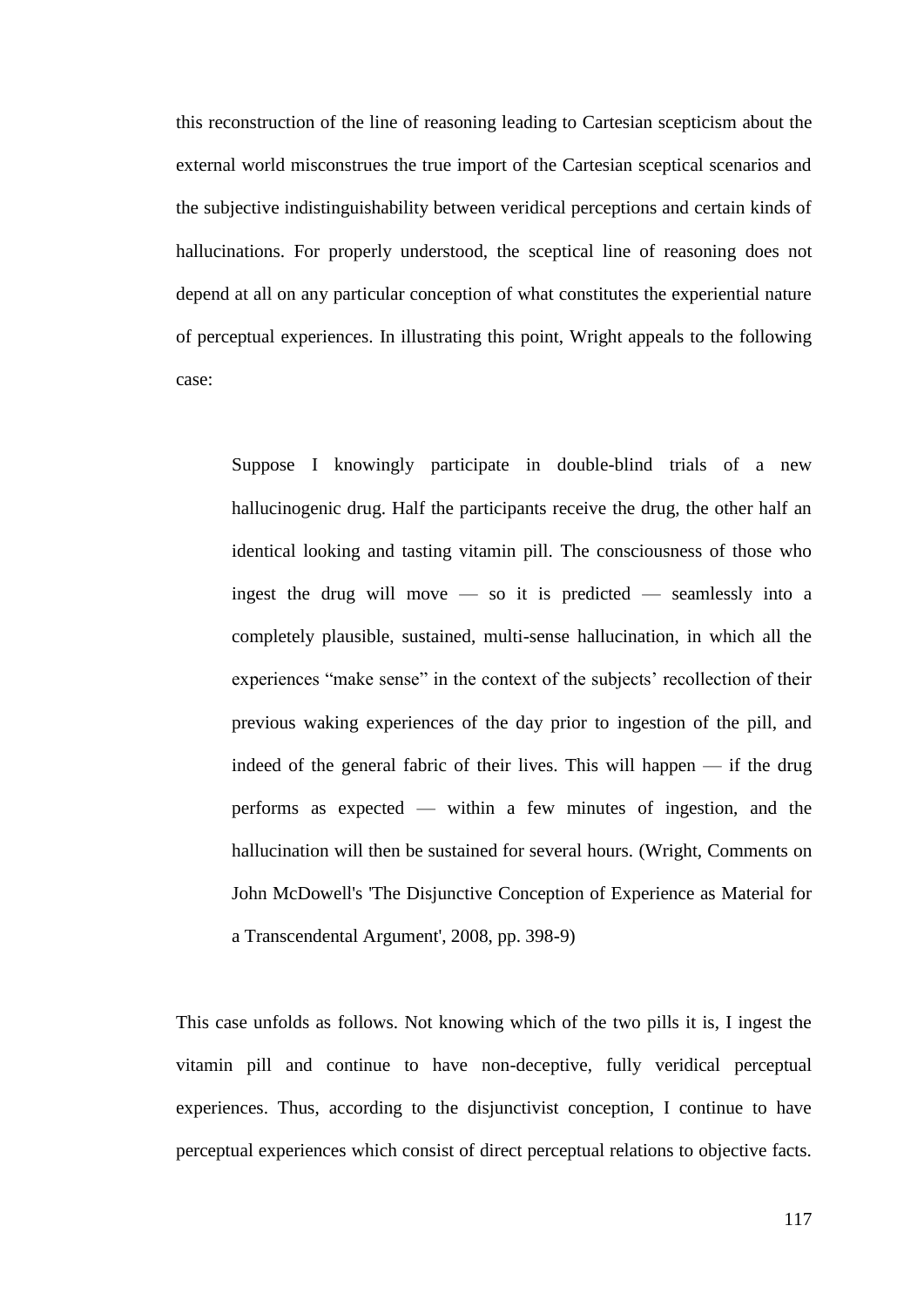But that clearly does not entail that I continue to have perceptual justification for any beliefs about those facts. As Wright argues:

…it would, in the circumstances, be unwarranted for me to believe any of the mundane propositions of whose truth-conditions I am perceiving the worldly satisfaction. I do not know that these propositions are true. I am not, in the circumstances, even justified in claiming that they are true (the trialists, remember, are knowingly divided 50-50 but blind between those who take the drug and those who take the vitamins.)…the perceptual apprehension of a state of affairs that makes it the case that P is one thing, and possession of warrant for taking it to be the case that P is another. The former, even when a subject's belief that P is based on that very apprehension, is insufficient for warrant if aspects of the subject's collateral information conspire to make the belief that P somehow irrational or irresponsible. (ibid, p. 399)

The crucial point this case raises is thus that my knowing participation in the trial puts me in an informational state such that I can no longer rationally avail myself of any justification my perceptual experiences supposedly provide. And this is so however the nature of a perceptual experience is constituted

I take it that there is no question that whatever form of justification for empirical beliefs perceptual experiences can provide, this justification can be undermined in this way. Thus Wright raises a straightforward point about the potential defeasibility of perceptual justification. The question, however, is what bearing this has on the sceptical argument. Here Wright seems to think that while the collateral information that one obtains when participating in the above trial undermines whatever warrant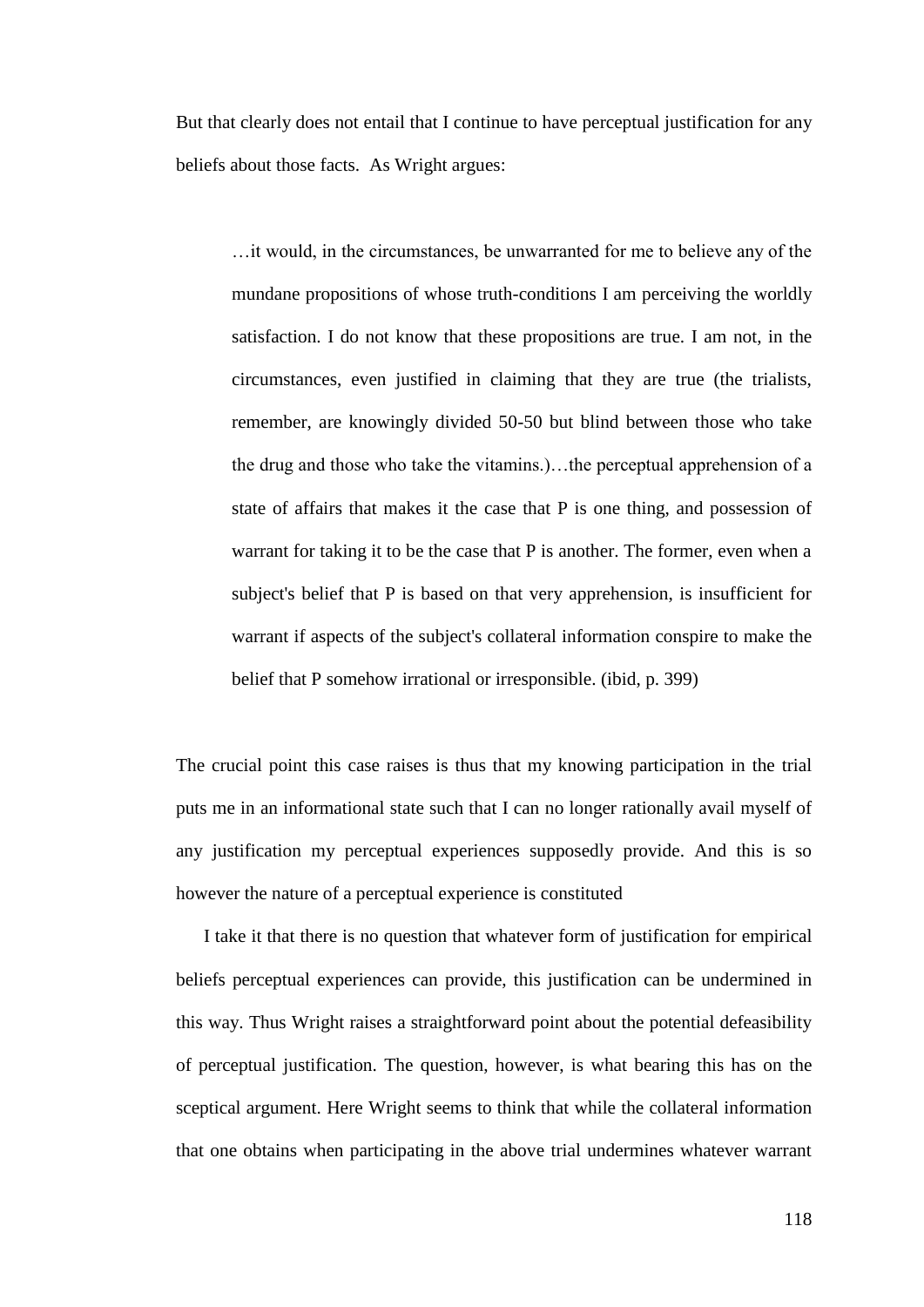one's perceptual experiences yield at the time around the trial, the raising of the metaphysical possibility of Cartesian sceptical scenarios represents collateral information that undermines the epistemic credentials of perceptual experiences *as such*. Again, quoting from Wright:

…it is undeniable that if the alternatives are to suppose that my current experiences are elements of veridical perceptual activity and to suppose that they are a marvellously convincing counterfeit, then the subjective quality of the experiences itself — what it is like to undergo them — can indeed provide no rational motive for either view. (ibid, p. 400)

It becomes clear therefore how, according to Wright, McDowell misconstrues the sceptical line of reasoning. McDowell is right in claiming that the sceptic cannot make sense of how perceptual experiences can provide warrants that are sufficient, *qua* justification, for the possibility of knowledge about one's environment. But this is not because the sceptic cannot accept that perceptual experience can consist of a perceptual relation to an objective fact about one's environment, as McDowell would have it. Rather it is because the sceptic cannot accept that one can rationally avail oneself of whatever form of justification perceptual experiences might provide in light of the metaphysical possibility of sceptical scenarios – for example, that one is brain-in-a-vat – and the phenomenological fact that if one were a brain-in-a-vat, one's experiences would be subjectively indistinguishable from non-deceptive, fully veridical perceptions. So Wright claims that McDowell's response to Cartesian scepticism about the external world is 'dialectically quite ineffectual' (Wright, (Anti-) Sceptics Simple and Subtle: G.E. Moore and John McDowell, 2002, p. 331). It will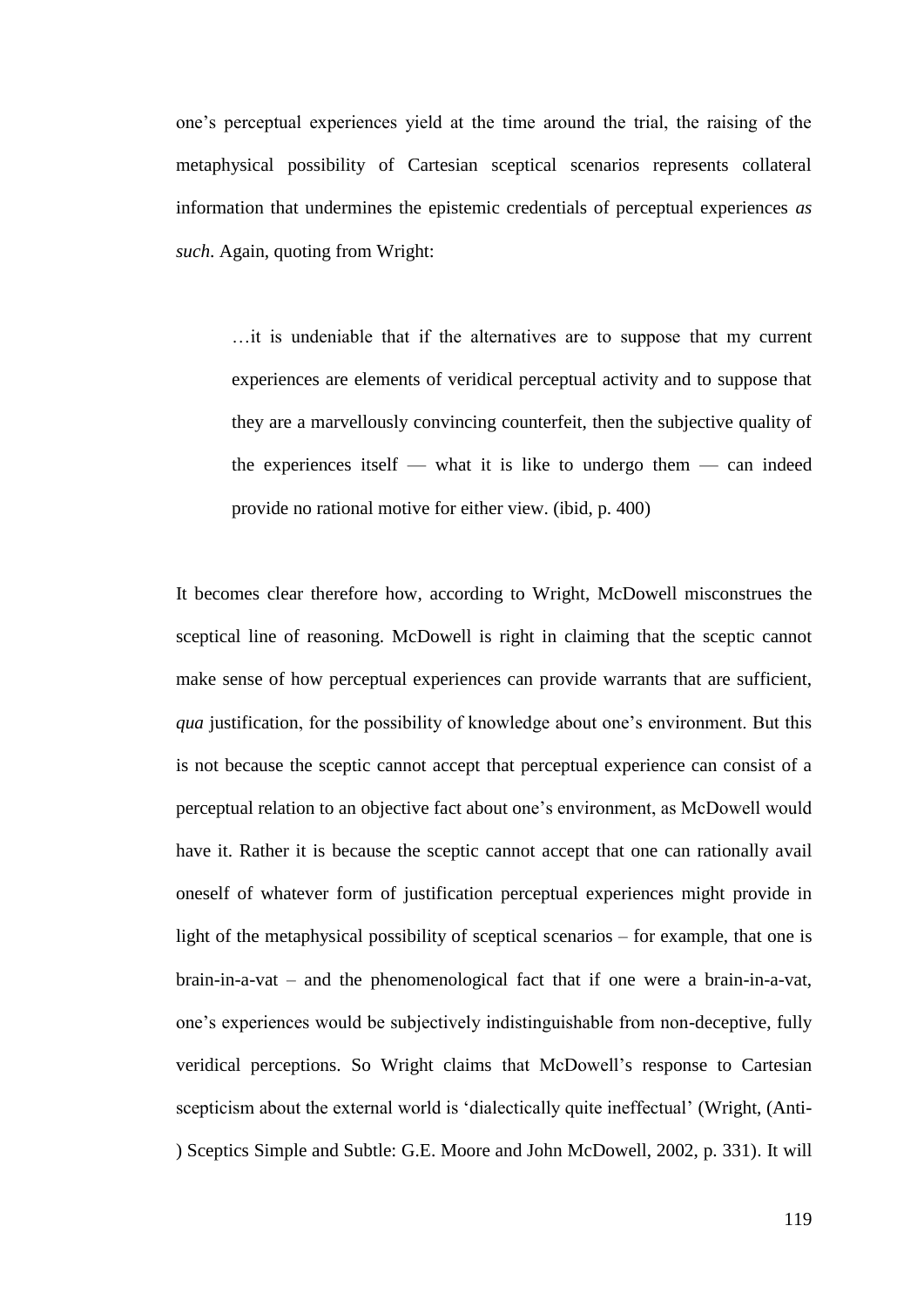not do to simply insist on the disjunctivist conception of perceptual experience and the conception of perceptual justification that it supposedly makes available.

Now to see if Wright is correct in claiming that McDowell's response to scepticism is ineffectual, we need to take a closer look at Wright's alternative reconstruction of the sceptical reasoning. As became clear, the epistemic predicament the sceptic describes is the result of the possession of collateral information concerning the metaphysical possibility of being in sceptical scenarios that threatens to undermine the epistemic credentials of one's perceptual experiences. In driving home this point, Wright relies on the analogy between raising the possibility of one's entrapment in a sceptical scenario and knowingly taking part in the trial of the hallucinogenic drug. But how well does the analogy hold?

As the drug trial case is described, what it represents is a situation in which one is rationally compelled to consider the question of whether one's perceptual faculties are properly functioning and to regard this question as entirely open.<sup>23</sup> The reason for this is that one has evenly balanced evidence for and against the claim that one's perceptual faculties are properly functioning. It is clear, however, that the raising of the metaphysical possibility of being in a sceptical scenario does not create the exact same kind of evidential situation. That is, it is not the case, in the context in which, for example, the brain-in-the-vat hypothesis is raised, that one has evenly balanced evidence for and against the claim that one is not a brain-in-a-vat as a result of having evidence for the claim that there is an exactly even chance that one is a brainin-a-vat and that one is not. Nevertheless, Wright believes that the effect of raising the brain-in-the-vat hypothesis is to create an epistemic situation that is no better  $than - or analogous to - one's epistemic situation in the drug trial. Wright claims:$ 

 $\overline{a}$ 

 $23$  See Wright (2008), p. 400.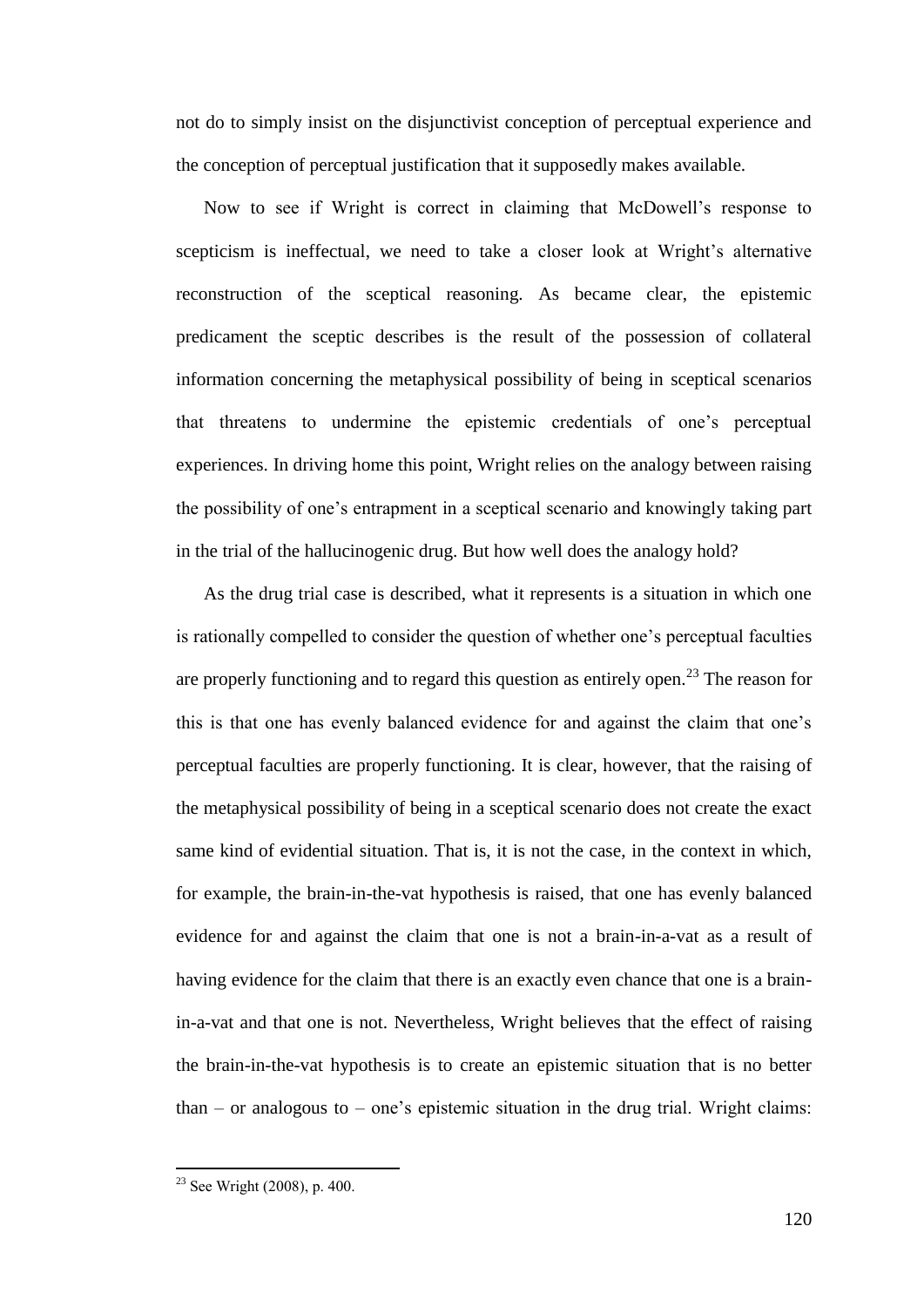‗…a special case of balanced evidence is the situation of *no evidence* either way.' (Wright, 2008, p. 400) And, quoting again a statement mentioned earlier: ‗…it is undeniable that if the alternatives are to suppose that my current experiences are elements of veridical perceptual activity and to suppose that they are a marvellously convincing counterfeit, then the subjective quality of the experiences itself — what it is like to undergo them — can indeed provide no rational motive for either view.' (ibid, p. 400) But even if one agrees with Wright that a situation of no evidence either way is just a special case of having balanced evidence, it remains questionable whether there are sufficient similarities between the epistemic situation one is in the drug trial case and the epistemic situation one is in when a sceptical hypothesis is being raised. For there is a crucial difference between the two cases in what supports the assumption that one has balanced evidence for and against the claim that one's perceptual faculties are properly functioning and, therefore, in what generates the (purported) rational compulsion (a) to consider the question of whether one's perceptual faculties are functioning property and (b) to regard this question as entirely open. In the drug trial case, what supports this assumption is one's knowledge of how the trial is set up; namely that half the participants are given the hallucinogenic drug, while the rest are given the vitamin pill. This knowledge is set against whatever form of justification one's perceptual experiences might otherwise provide, and it is clear that it is sufficient to undermine the epistemic credentials of one's experiences. And, the point bears repeating: one's knowledge about how the trial is set up genuinely undermines the epistemic credentials of one's perceptual experiences precisely because it legitimately throws up the question of whether one's perceptual faculties are functioning properly and rationally compels one to regard that question as entirely open. There is, however, no analogous support for the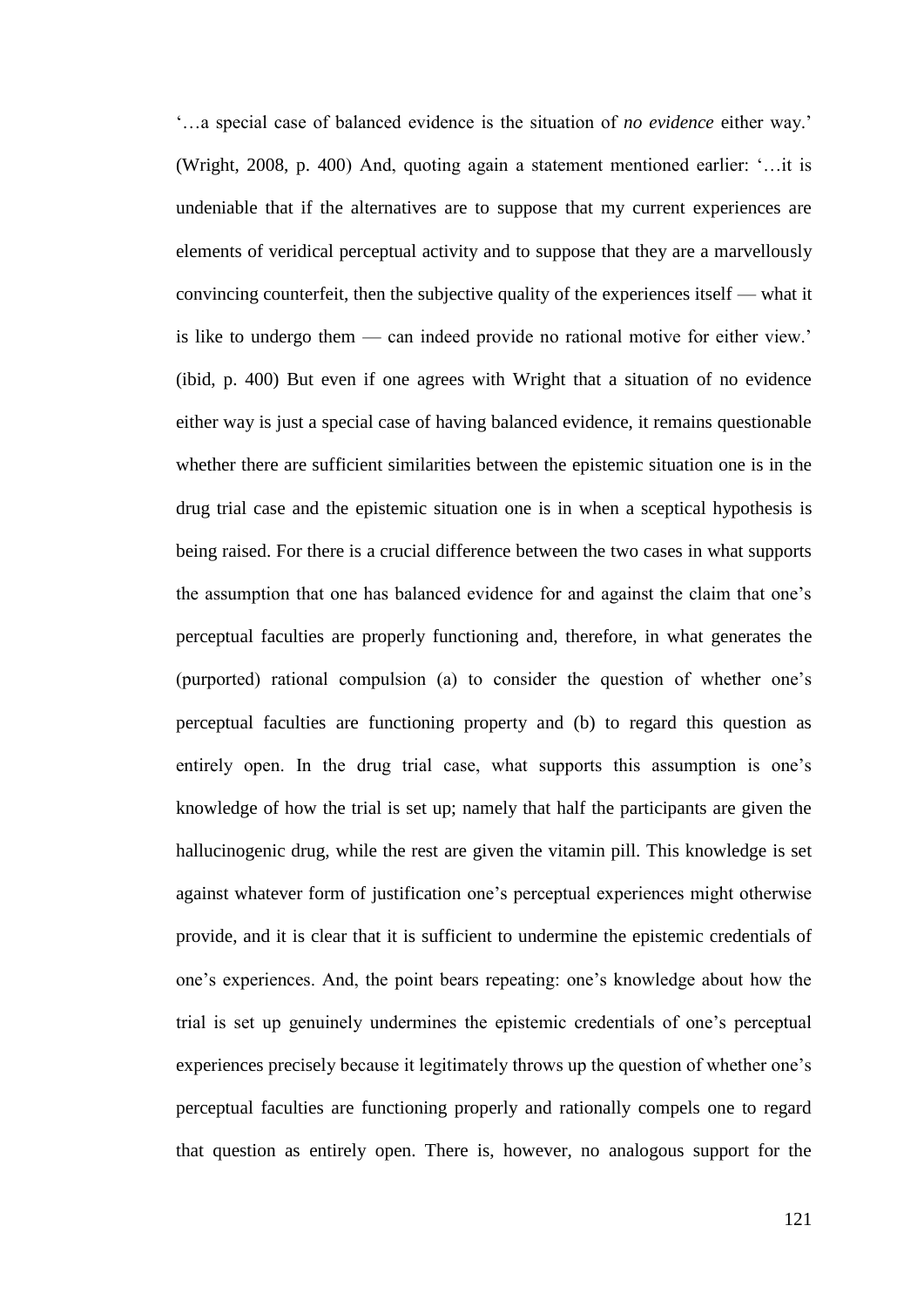assumption that one has balanced evidence for and against the claim that one's perceptual faculties are functioning properly in the context in which a sceptical scenario is raised. As Wright's reasoning in the quoted passages makes clear, what supports the assumption that one has balanced evidence either way in this context is what he calls 'the subjective quality' of one's experiences, which is the fact that our perceptual experiences are subjectively indistinguishable from certain kinds of hallucination.

But why should this phenomenological fact about our perceptual experiences entail that we can have no (perceptual) evidence either way for believing that our perceptual experiences are genuinely veridical or certain kinds of hallucination? Now to say that one's perceptual experience is subjectively indistinguishable from a certain kind of hallucination is to say that one cannot know on the basis of introspecting one's experience alone that the experience is indeed a veridical perception and not a very deceptive kind of hallucination. But this fact entails that we can have no evidence either way for believing that our perceptual experiences are genuinely veridical or certain kinds of hallucination only if we make the further assumption that evidence for believing that our perceptual experiences are veridical can only be acquired on the basis of introspection of our perceptual experiences. Thus we can summarise the sceptic's argument, as it is reconstructed by Wright, as follows:

(1) If I have some justification/evidence/rational motive for believing that I am not a brain-in-vat when having a perceptual experience e, I need to be able to tell on the basis of introspecting e alone that I am not a brain-in-vat suffering from systematic hallucinations.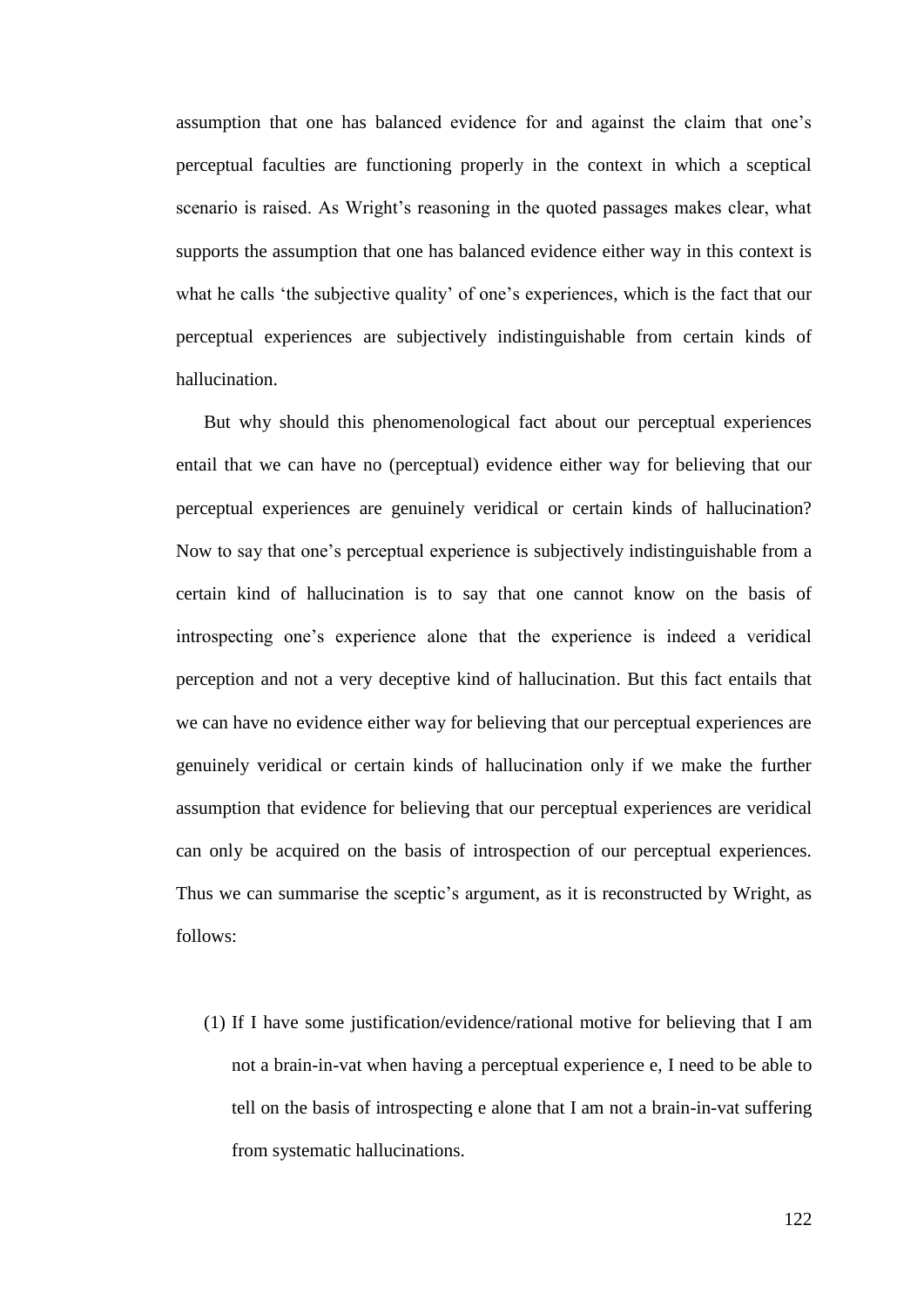(2) I am not able to tell on the basis of introspecting e alone that I am having a veridical perception and not a very deceptive kind of hallucination.

Therefore,

(3) I have no justification/evidence/rational motive for believing that I am not a brain-in-a-vat when having a perceptual experience e.

Furthermore,

(4) If I have no warrant/evidence/rational motive for believing that I am not a brain-in-vat when having a perceptual experience e, then I have no justification/evidence/rational motive for believing that ordinary propositions such that I have two hands.

Therefore,

(5) I have no justification/rational motive for believing that I have two hands when having a perceptual experience e.

Premise (2) simply expresses the fact, which we presumably we accept, that our perceptual experiences are subjectively indistinguishable from certain kinds of hallucination. Proposition (3) in this argument unproblematically follows from premises (1) and (2). Premise (4) in turn is derived from the so-called closure principle which we can also take to be unproblematic and which states that:

If S knows that p, and knows that p entails q, then S knows q.

Finally proposition (5) in this argument unproblematically follows from (3) and (4).

At issue, therefore, is the status of premise (1) and the question is why we should follow the sceptic in accepting it. For the obvious alternative is suppose that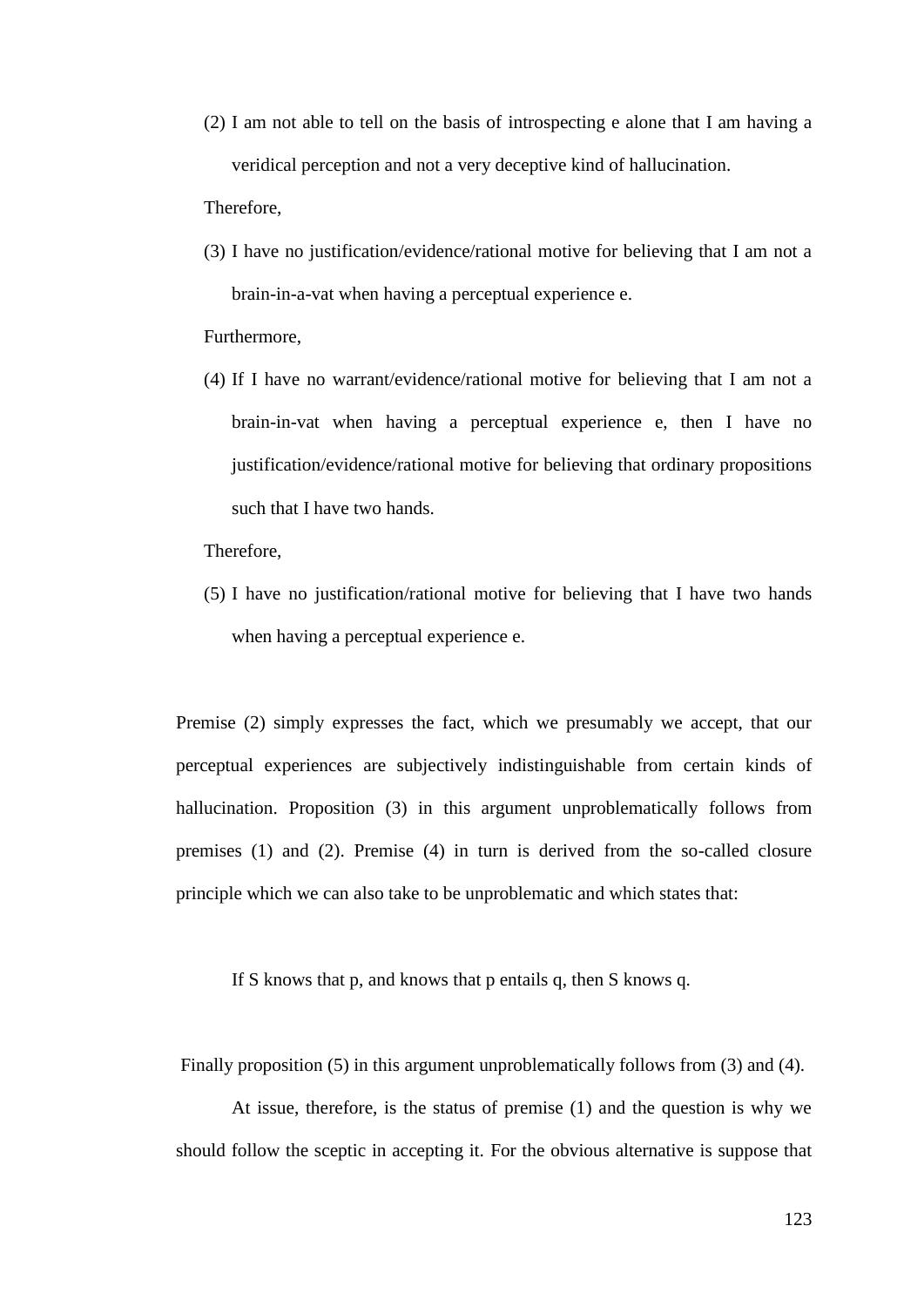one can have some justification for believing that one is not a brain-in-vat and that this justification can be acquired on the basis of sources other than what one can come to know on the basis of introspecting one's perceptual experiences. In this case, the fact that veridical perceptual experiences can be subjectively indistinguishable from very deceptive forms of hallucinations would have no bearing on the question of whether or not one can come to know that one is not in a sceptical scenario. If one accepts that the sceptical reasoning can be undermined in this way, then there seem to be two options available to the anti-sceptic. Thus, on the one hand, we can attempt to show that one can have some form of a priori justification for believing that one is not a brain-in-vat, where this is a kind of justification that derives neither from one's having specific kinds of perceptual experience nor from one's introspection of those experiences. On the other hand, we can attempt to show that one can have justification for believing that one is not a brain-in-vat on the basis of one's having some perceptual justification for believing ordinary propositions about one's environment such that one has two hands – propositions that entail that one is not a brain-in-vat. In this case, one's justification for believing that one is not a brain-in-vat thus derives from one's having a perceptual experience which provides one with justification for believing that one has two hands and from one's grasping that the proposition that one has two hands entails the proposition that one is not a brain-in-vat.

In his own approach to answering the sceptic, Wright himself explores the option of whether we can indeed have some relevant form of a priori justification for accepting that one is not a brain-in-vat.<sup>24</sup> But suppose that this strategy essentially fails. What then rules out the claim that one can have justification for believing that

 $\overline{a}$ 

 $24$  (Wright, Warrant for Nothing (and Foundations for Free)?, 2004)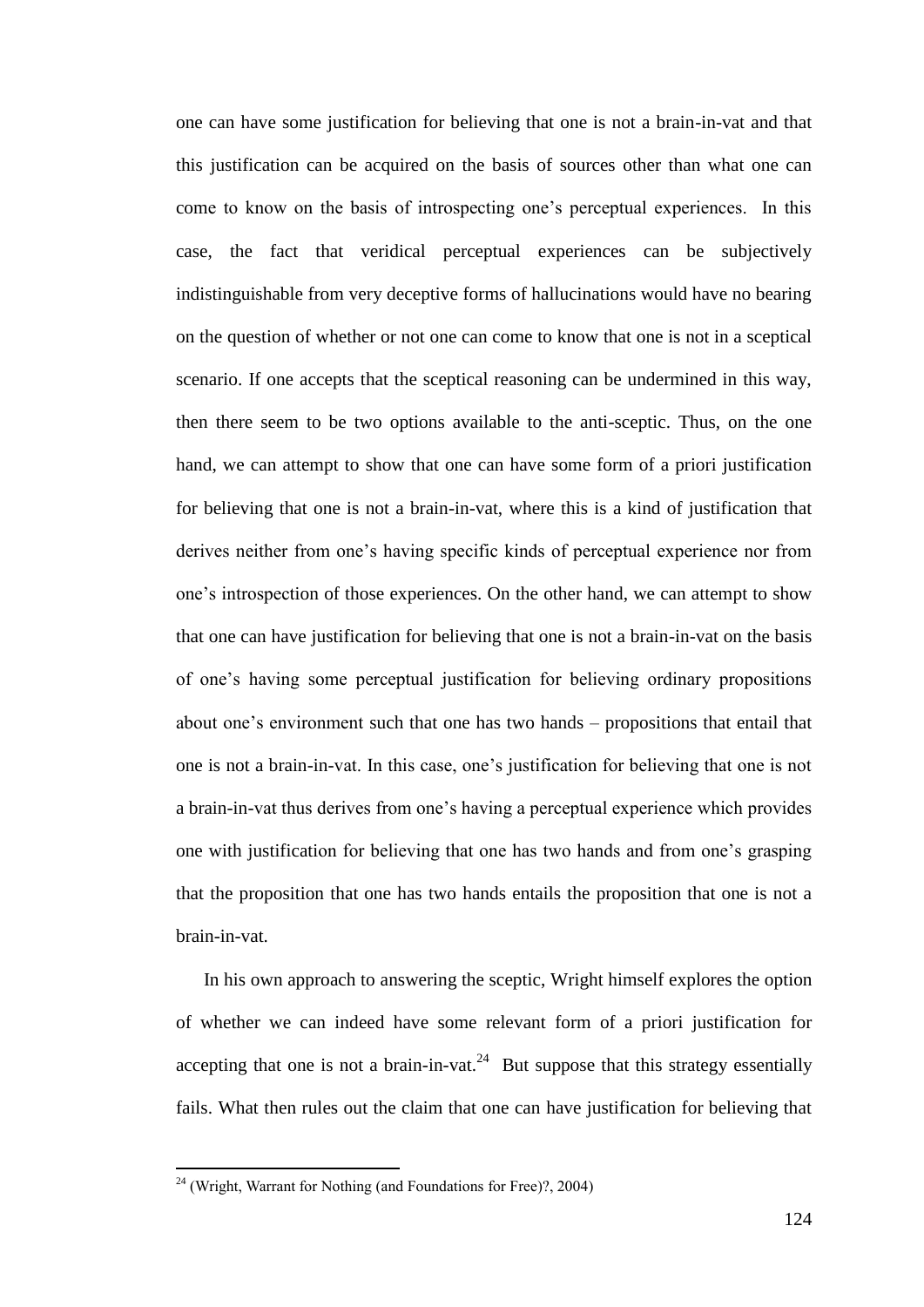one is not a brain-in-vat on the basis of one's having perceptual justification for believing ordinary propositions about one's environment? This question, of course, is crucial, for suppose McDowell were to insist at this point that it is only because the sceptic is simply not open to the idea that if one has a perceptual experience which is constituted by a relation to mind-independent facts one can have conclusive warrant for believing that one has two hands, that the sceptic fails to understand that one can have justification for believing that one is not a brain-in-vat. Thus, according to this rejoinder on the part of McDowell, the sceptic, contra Wright's suggestion, would in fact have to implicitly assume the impossibility of perceptual experiences that are constituted by a relation to mind-independent facts.

However, even though I think that this is how McDowell should respond to Wright's objections, problems remain with this rejoinder. One of these is that McDowell's anti-sceptical rejoinder, even if ultimately correct, may still leave us unsatisfied. For ultimately, what we may have here is simply a combination two conflicting intuitions. Thus the sceptic – and those sympathetic to his reasoning – may simply insist that given the subjective indistinguishability between the kind of veridical perceptual experiences that we take ourselves to enjoy and the kinds of hallucinatory experiences that the brain-in-vat has to suffer, we cannot in fact have justification for believing that we are not brains-in-vats on the basis of our having perceptual justification for believing ordinary propositions about our environment. The McDowellian in turn might simply insist on the intuition that when we have a perceptual experience which is constituted by a relation to a mind-independent fact we can have a kind of perceptual justification that puts in a position to know ordinary propositions about our environment and therefore puts us in a position to know that we are not brains-in-vats. Of course, insofar as we assume that one cannot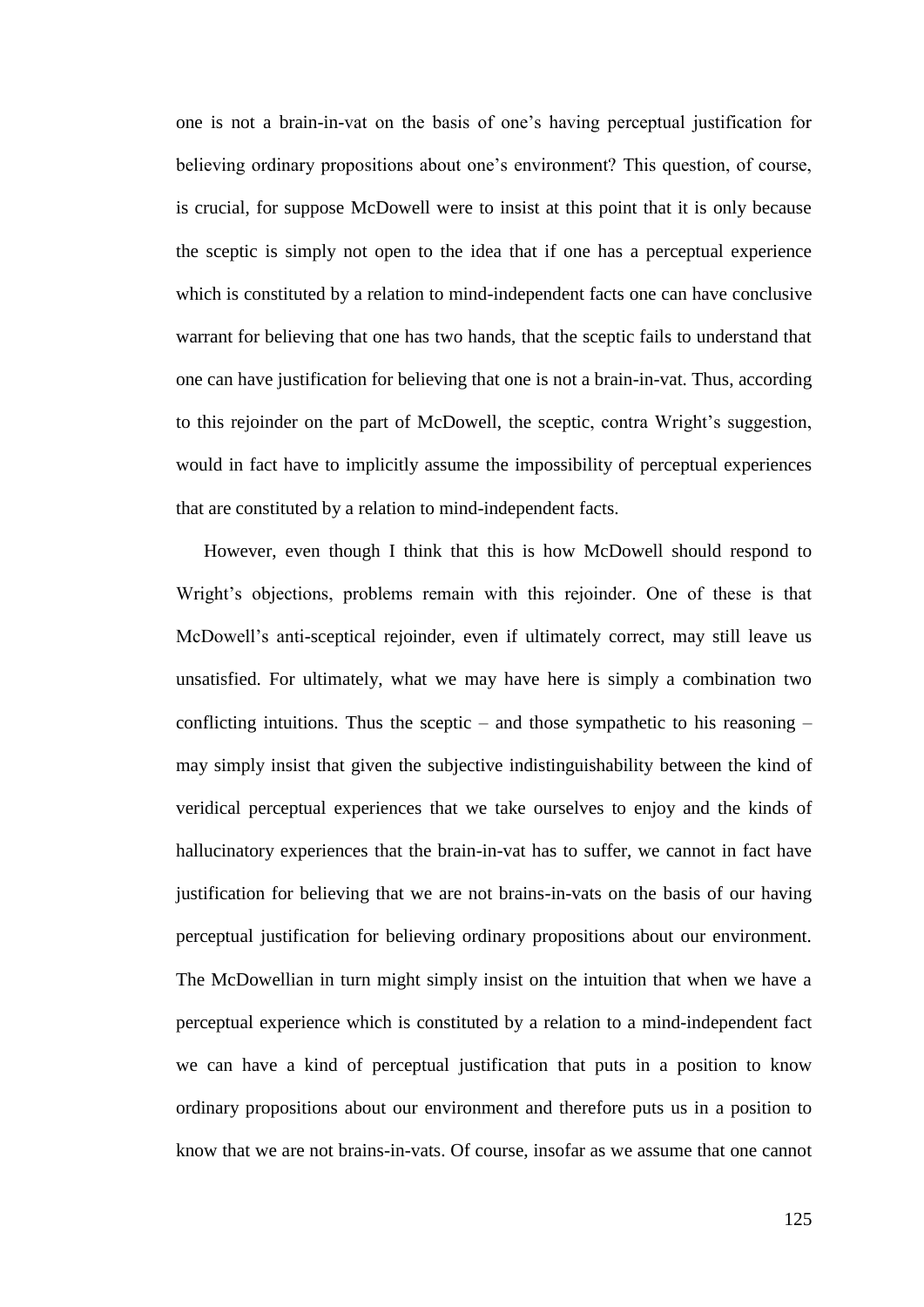have a priori justification for believing that one is not a brain-in-vat and insofar as we assume that we do have justified perceptual beliefs, then we might left in a situation in which we simply have to resist the sceptic's intuition and endorse the McDowellian intuition instead.

But this leads us to a second problem with McDowell's potential rejoinder to Wright's objections. For it is far from clear that McDowell's conception of how perceptual experiences can provide us with justification for believing proposition about the external world, which relies on the assumption that some perceptual experiences can consist of a relation to mind-independent facts, is the only way to resist the sceptic's intuition. Thus, there may well be other ways of providing an intuitively plausible account of how perceptual experiences can contribute to the justification of beliefs about the external world that do not depend on the disjunctivist assumption that in some cases perceptual experiences can consist of a relation to mind-independent facts. Ultimately, therefore, whether or not we should accept a disjunctivist conception of perceptual experience will depend – from an epistemological point of view at least – on whether or not we should accept McDowell's claim that only one's having conclusive perceptual warrants can ensure that perceptual experiences can provide one with knowledge of the external world. McDowell, it seems to me, needs to defend this claim independently of whether or not it can constitute a response to scepticism about the external world. In fact he does provide independent arguments in defence of this claim and it is to these that I will turn in the next section.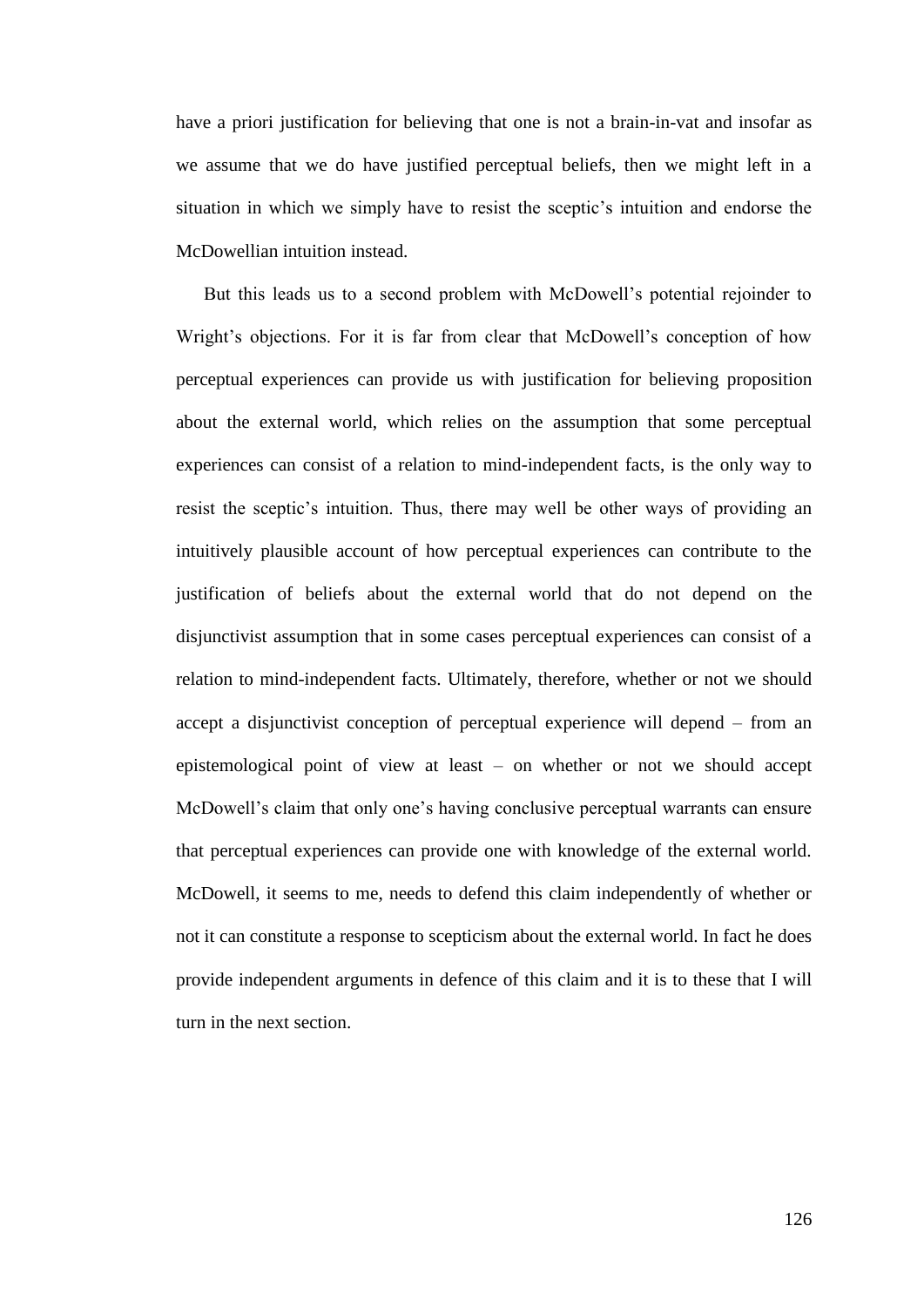## *Perceptual Knowledge and Conclusive Warrants*

In reconstructing McDowell's response to scepticism, I earlier quoted him as saying that

[what] generates...scepticism is the thought that even in the best possible case, the most that perceptual experience can yield falls short of a subject's having an environmental state of affairs directly available to her...This seems to reveal that perceptual experience provides at best inconclusive warrants for claims about the environment. And that seems incompatible with supposing that we ever, strictly speaking, know anything about our objective surroundings.

Continuing, McDowell claims:

...it constitutes a response [to this kind of scepticism] if we can find a way to insist that we can make sense of the idea of direct perceptual access to objective facts about the environment. That contradicts the claim that what perceptual experience yields even in the best possible case must fall short of having an environmental fact directly available to one.

Now whether or not these remarks constitute a reasonable response to scepticism about the external world, they can be taken as making clear McDowell's commitment to the claim that perceptual experiences can provide one with knowledge about the external world only if they can provide one with justification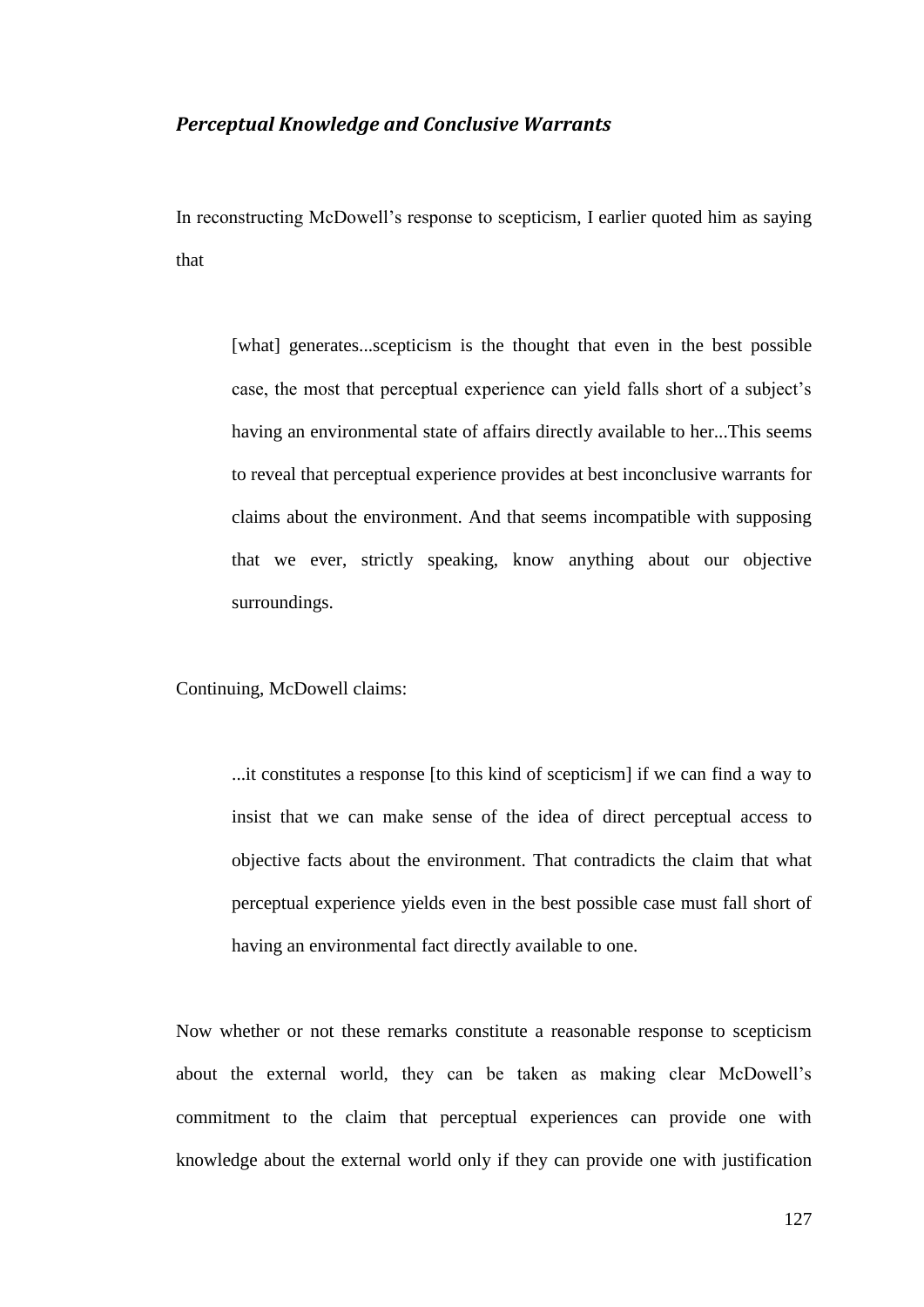for believing propositions about the external world that amounts to one's having conclusive warrants for believing those propositions and for the claim that only if perceptual experiences are constituted by a relation to a mind-independent fact can they provide one with these kinds of conclusive warrant. In this section, we need to determine first whether perceptual knowledge really does require one's possessing conclusive perceptual warrants and, second, if knowledge really does require one's possessing conclusive perceptual warrants, whether one's having such warrants requires one's having perceptual experiences which are constituted by a relation to mind-independent facts. Of course, if perceptual knowledge of an external world proposition p is possible even on the assumption that one does not have justification for believing p that amounts to one's having conclusive warrants for believing p, or if one's having perceptual conclusive warrants for believing p does not require one's having a perceptual experience which is constituted by a relation to a mindindependent fact, then we may lose any motivation for adopting the disjuncitivist conception of experience and for thinking that there is a kind of perceptual justification that one can have only if one has a veridical perceptual experience.

How then is the claim that perceptual knowledge requires the possession of conclusive warrants to be understood? As we have seen in the previous chapter, to McDowell, knowledge is essentially a standing in the space of reasons, which means that one can know a proposition p only if one has some reason for believing p. We have also seen that McDowell's epistemological outlook consists of two ways in which we can understand the notion of one's having a perceptual reason for believing p. Thus, on the first understanding of this notion, one has a perceptual reason for believing p if one can appropriately cite the proposition, say, that one sees that p as a reason for believing p. Here a perceptual reason consists of a proposition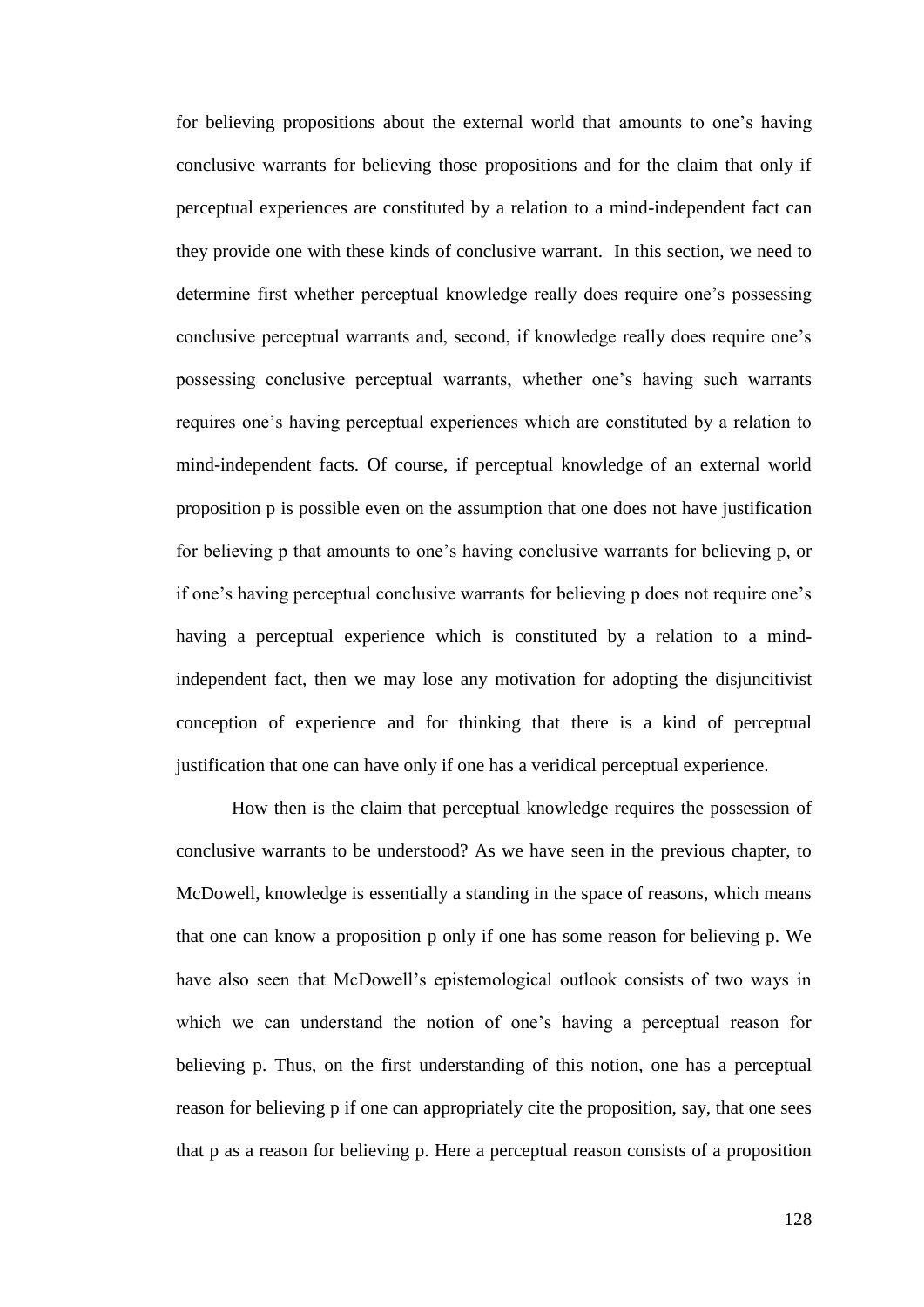that one can cite in defence of one's belief. On the second understanding of this notion, however, one has a perceptual reason for believing p if, seeing the fact that p, the obtaining of the fact that p becomes visually transparent to one. On this second way of understanding the notion of having a perceptual reason, one's reason for believing p is the mind-independent fact that makes this proposition true. In what follows, we can take it that both these kinds of perceptual reason can amount to the kinds of conclusive warrant that McDowell alludes to in the passages quoted. Having a perceptual reason for believing p, in either of the two senses, amounts to having a conclusive warrant in the sense that one has a reason for believing p which entails, or necessarily makes true, this proposition. We therefore need to examine first the claim that perceptual knowledge of the proposition p requires one's being able to justify one's believing p by citing a conclusive perceptual reason and address the question of whether one's ability to justify one's believing that p requires that one be in a perceptual state which is constituted by a relation to a mind-independent fact. Second, we need to examine the claim that perceptual knowledge of the external world proposition p requires one's being in a state in which the obtaining of the fact that becomes perceptually transparent to one.

Before we begin our examination of these two claims, however, I want to briefly introduce a term – borrowed from McDowell – for the kind of perceptual experience that we would have on a non-disjucntivist conception of experience. The assumption of an alternative conception of perceptual experience would have to be that a non-deceptive, veridical experience of an *x* could be just as it is, in all respects *qua* experience, even if there is no *x* in one's environment. Borrowing a term McDowell uses, I will call experiences conceived of in this way *highest common factor experiences* or *HCF-experiences*. McDowell's claim, therefore, is that HCF-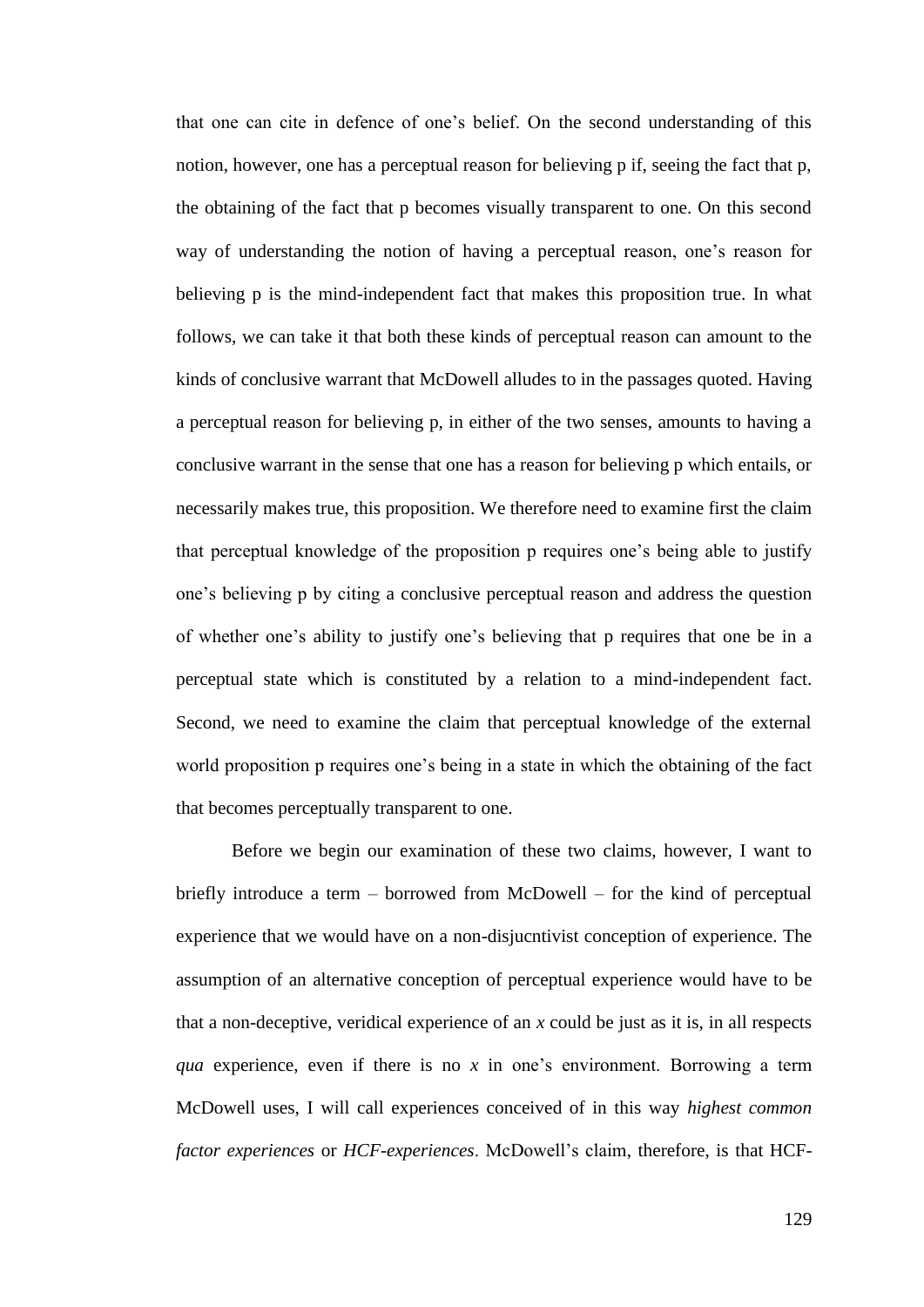experiences could at best provide inconclusive warrants for beliefs about one's environment.

Consider then the claim that perceptual knowledge that p requires one's ability to appropriately justify one's believing that p by citing, as a conclusive reason, the proposition that one sees that p. This claim entails that one could not have perceptual knowledge that p if one is merely able to justify one's believing that p by citing a proposition that does not entail the proposition that p. For example, one could not have perceptual knowledge that p if all one could say, or if all one were justified in saying, in defence of one's believing that p that it perceptually appears to one as if p is the case. This kind of proposition about the experiential state that one is in is entirely consistent with the falsity of p and, in that sense, an inconclusive warrant for believing p.

But why should we think that one's merely being able to cite a nonconclusive reason or warrant for believing p is incompatible with knowing that p? Adapting a line of thought that McDowell employs in a different context, I will assume here that McDowell would reject the idea that one can know that p if one is merely able to cite a non-conclusive reason for believing that p because this idea would entail that knowing that p "could be constituted by being in a position, which for all one knows, [is compatible with the falsity of p]. And that seems straightforwardly incoherent" (McDowell, Criteria, Defeasibility, and Knowledge, 1982, p. 457). Thus, if one's reason for believing that p is, for all one knows, incapable of ruling out the possibility that p is false, then it would be incoherent to ascribe to one knowledge that p.

Now, from an initial, pre-theoretical viewpoint, this does seems to be straightforwardly true. Thus, if someone were to provide as a reason for thinking p,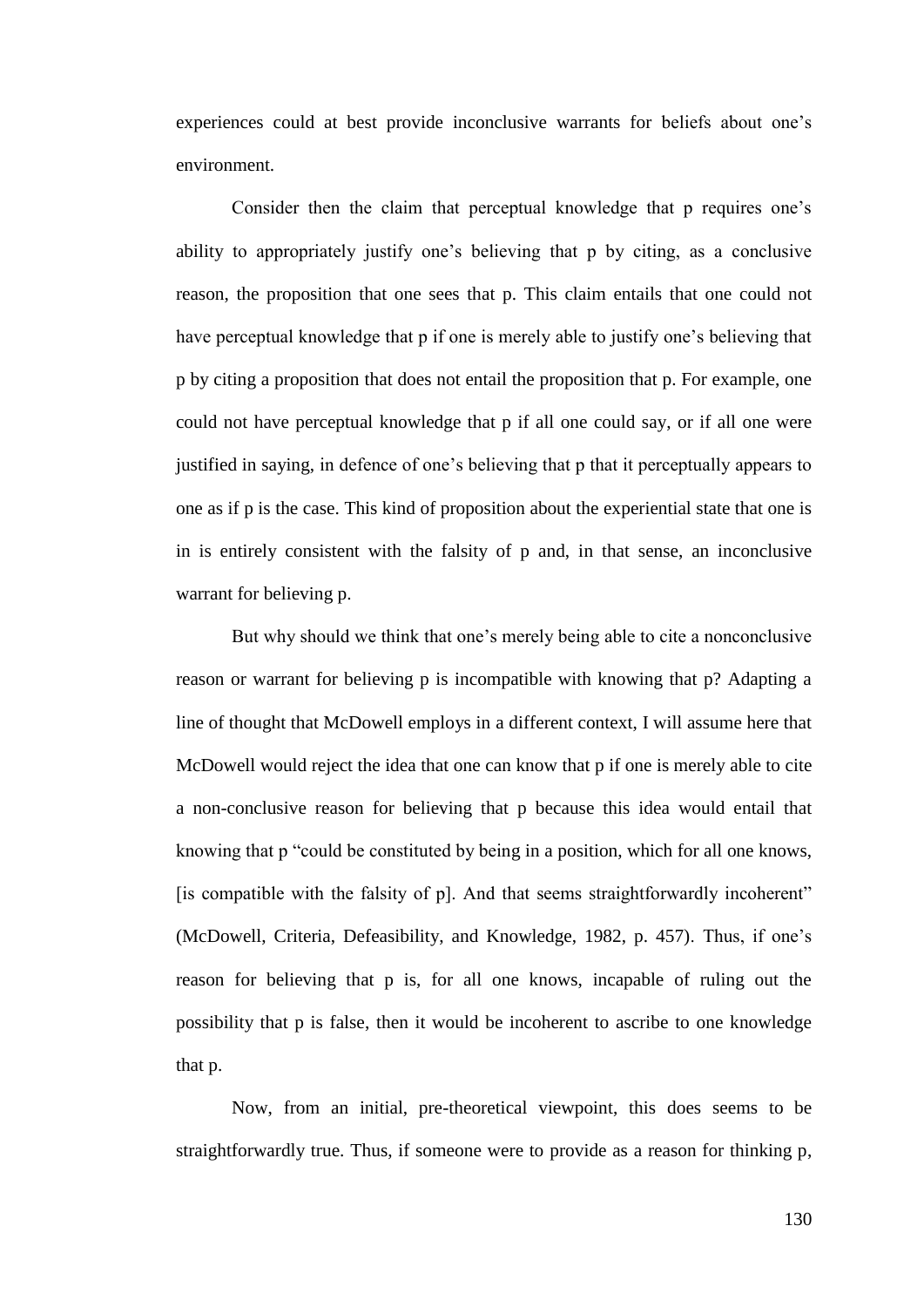say, *that it (perceptually) seems to him as if p*, one might rightly hesitate in attributing to him knowledge that p. But, of course, in the normal run of things when one has no doubts about the accuracy of one's visual experiences, one would not hold back from simply claiming that one sees that p and offer instead the comparatively weaker claim that it visually seems to one as if p. McDowell's point, however, seems to be this: that an HCF-experience could never provide one with justification for believing p by making it appropriate for one to claim in defence of one's believing p that one sees that p.

This latter contention can be questioned, and I will question it below. But suppose one accepts it. In doing so, one need not hold that the weaker kind of perceptual claim would actually be made in the ordinary run of things and thereby, by itself, constitute a proper reason for an empirical belief; rather one would take such a perceptual claim as a starting point in a theoretical account of how making such a perceptual claim could figure in constituting one's justification for beliefs about one's environment. It is precisely theoretical accounts of this kind that are the target of McDowell's arguments:

So we are to try to reconstruct the epistemic satisfactoriness implicit in the idea of seeing that things are thus and so, using the following materials; first, the fact that it looks to a subject as if things are that way; second, whatever further circumstances are relevant (this depends on the third item); third, the fact that the policy or habit of accepting appearances in such circumstances is endorsed by reason, in its critical function, as reliable. (McDowell, Knowledge and the Internal, 1995, p. 880)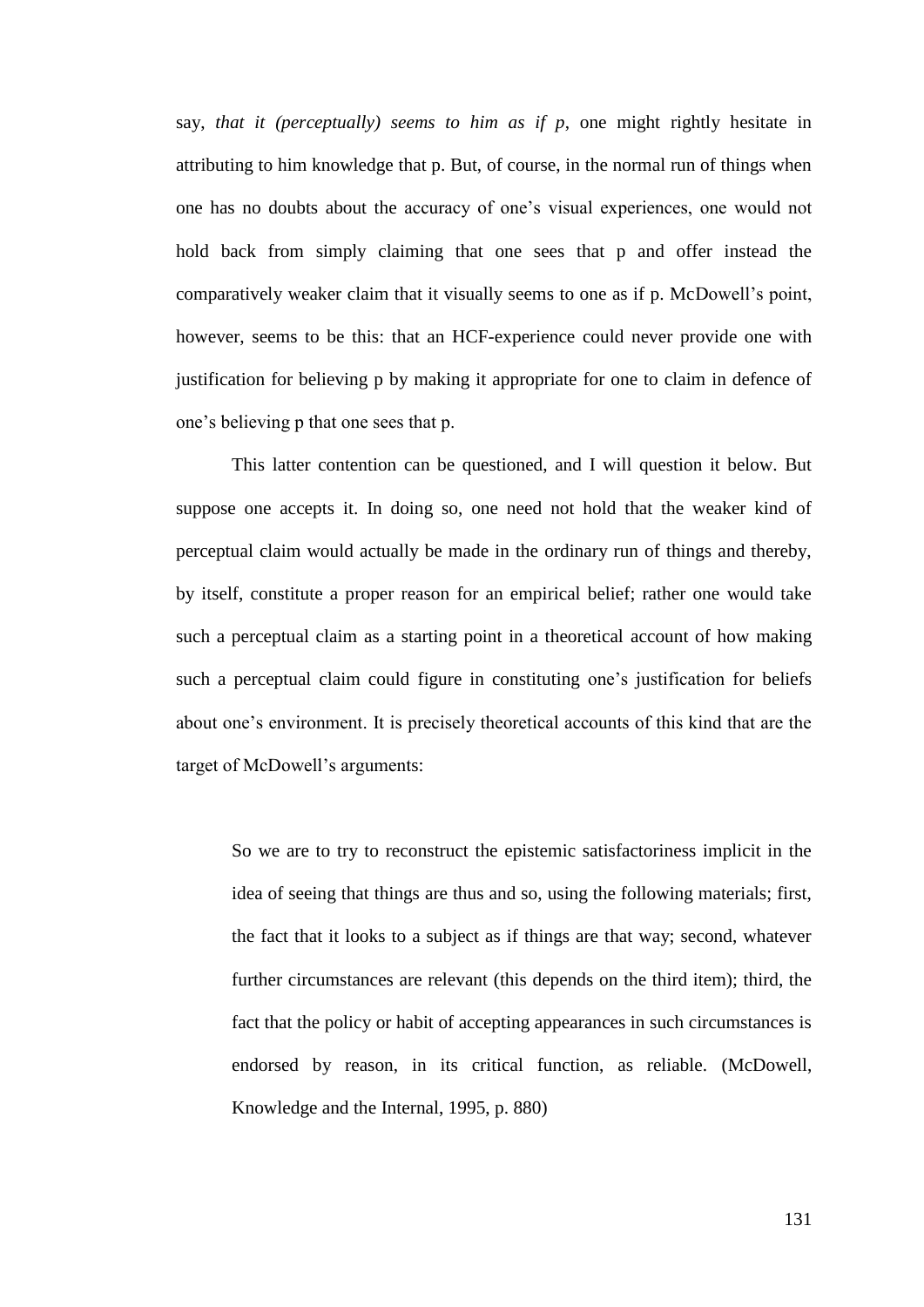The specific theoretical account that McDowell addresses here says that one's environmental knowledge that p can be constituted by the fact (or rather by one's justifiably believing) that it perceptually seems to one as if p and the fact (or one's justifiably believing) that such seemings are a reliable indicator for the truth of p. Concerning perceptual justification, this account would say that one's justification for believing p would be constituted by one's having justification for believing (a) that it perceptually seems to one as if p and (b) that such seemings are a reliable indicator for the truth of p. A crucial question with this is, of course, whether one can really have an adequate justification for thinking (b). But as far as I can see, McDowell does not dispute the possibility of having such justification. To him, the fault with this view, as he makes clear in the following passage, lies elsewhere:

…the trouble is this: unless reason can come up with policies or habits that will never lead us astray, there is not enough here to add up to what we were trying to reconstruct. Seeing that things are thus and so is a position one cannot be in if things are not thus and so. Given that one is in that position, it follows that things are thus and so. And if reason cannot find policies or habits that are utterly risk-free, the reconstructing materials cannot duplicate that. However careful one is in basing belief on appearances, if one's method falls short of total freedom from risk of error, the appearance plus the appropriate circumstances for achieving the method cannot ensure that things are as one takes them to be. (ibid, p. 880)

Thus the apparent problem with the view under consideration is that it cannot duplicate the epistemic situation that one would be in if one could legitimately claim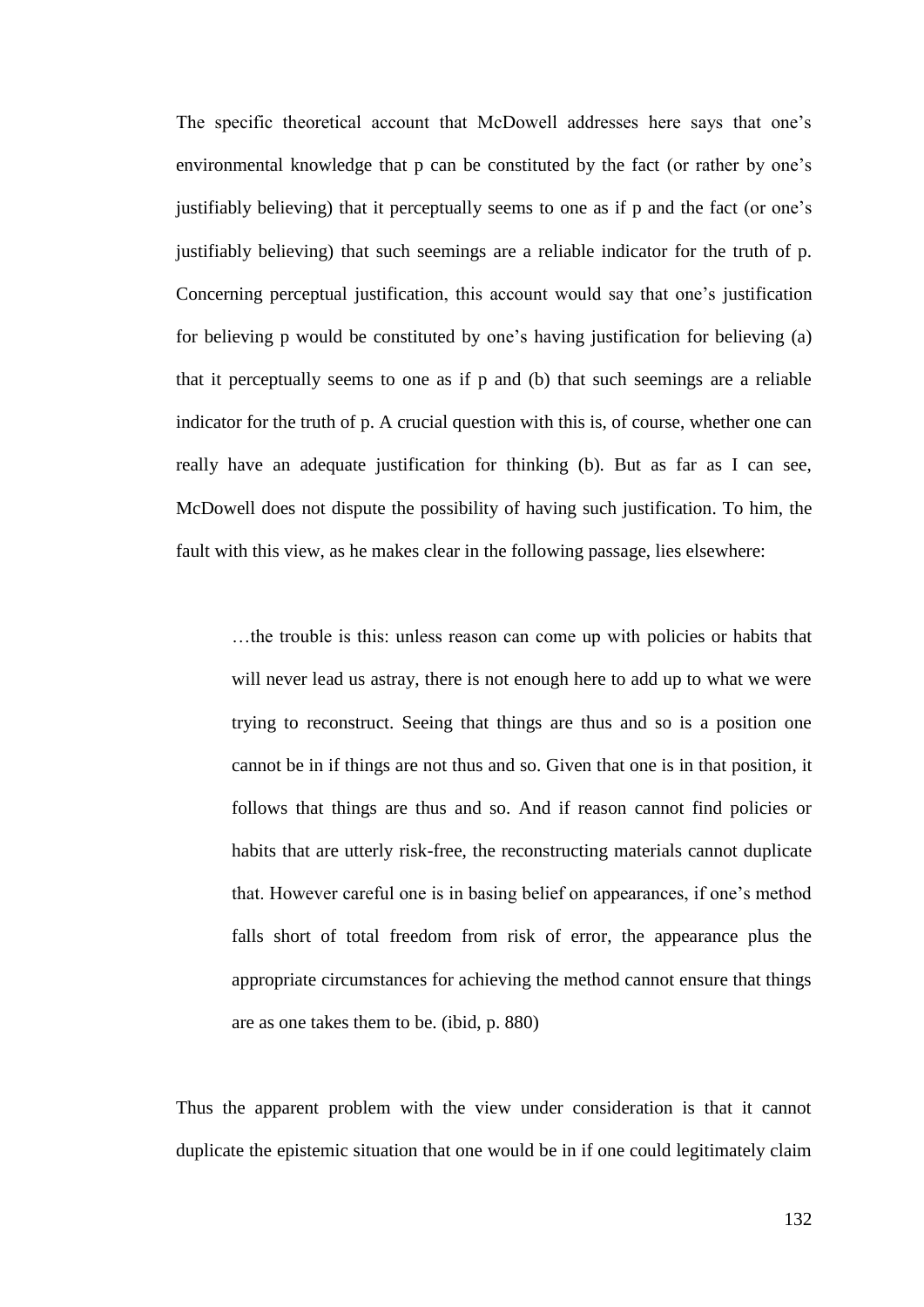to perceive that things are thus and so. Perceptual claims of this kind are factive and therefore offer conclusive reasons for the propositions they embed. In contrast, what one has on the alternative conception of perceptual justification are reasons  $-$  (a) and (b) – that, although perhaps one has justification for believing them, do not strictly speaking entail that p. But why does this amount to a problem? Recall that McDowell's contention was not the trivial claim that inconclusive warrants are weaker than conclusive warrants but rather that the inconclusive warrants HCFexperiences can yield are not sufficient, *qua* having justification, for constituting the possibility of knowledge about one's environment. But what reasons has he offered so far for thinking that this should be so? If one could really have justification for taking it that (a) and (b) are true, why would having these reasons, *qua* having justification, not be sufficient for constituting one's knowing p?

In the above passage, McDowell alludes to the requirement, when forming a belief about one's environment on the basis of inconclusive reasons such as (a) and (b), for a total freedom from risk of error. Again, the suggestion seems to be that this requirement is needed in order to ensure that when one forms an empirical belief on the basis of (a) and (b), one can be in an epistemic situation that is like the epistemic situation one is in when one has factive reasons. However, this is just a restatement of the claim that knowledge requires one's possessing conclusive reasons. What we need it is some independent argument in support of this claim.

So far, this is thus utterly unconvincing. But McDowell raises a separate, perhaps more serious problem for the view he is considering:

I want to urge another problem about the hybrid conception of knowledge. In the hybrid conception, a satisfactory standing in the space of reasons is only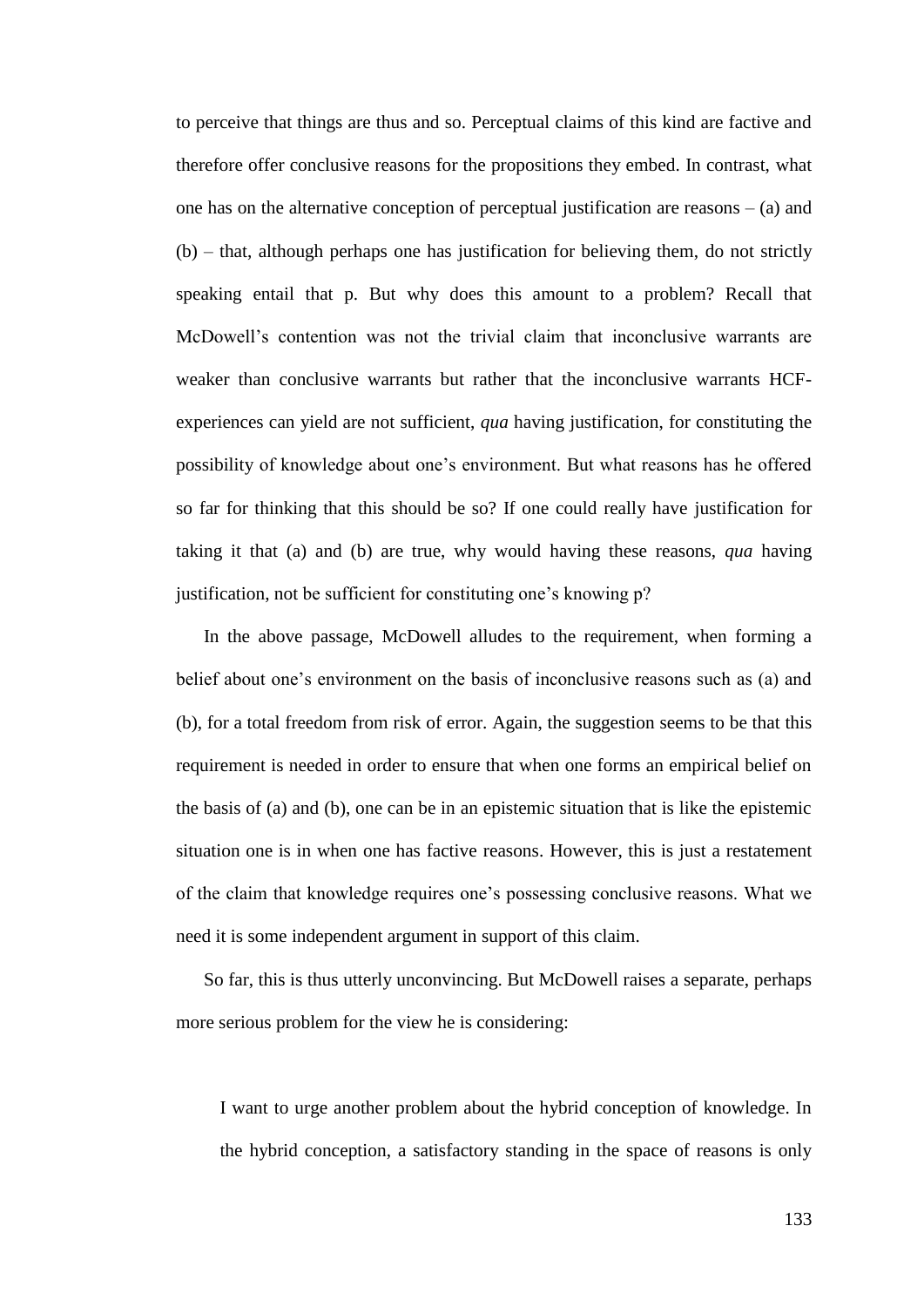part of what knowledge is; truth is an extra requirement. So two subjects can be alike in respect of the satisfactoriness of their standing in the space of reasons, although only one of them is a knower, because only in her case is what she takes to be so actually so. But if its being so is external to her operations in the space of reasons, how can it not be outside the reach of her rational powers? And if it is outside the reach of her rational powers, how can its being so be the crucial element in an intelligible conception of her knowing that it is so – what makes the relevant difference between her and the other subject? Its being so is conceived as external to the only thing that is supposed to be epistemologically significant about the knower itself, her satisfactory standing in the space of reasons. That standing is not itself a cognitive purchase on its being so…But then how can the unconnected obtaining of the fact have any intelligible bearing on an epistemic position that the person's standing in the space of reasons is supposed to help constitute? How can it coalesce with that standing to yield a composite story that somehow adds up to the person's being a knower? (ibid, p. 883)

The concern here is still with the view that one's perceptual justification for a belief about one's environment consists in one's having justification for believing propositions (a) and (b), which in turn can be one's reasons for believing an environmental proposition p. McDowell calls such a view a hybrid view because it conceives of knowledge as the combination of one's standing in the space of reasons and the fulfilment of the truth requirement. That is, on this account, one counts as knowing p if one's believing p is based on one's believing with justification propositions (a) and (b) and if p is indeed true. That one's believing that p is a matter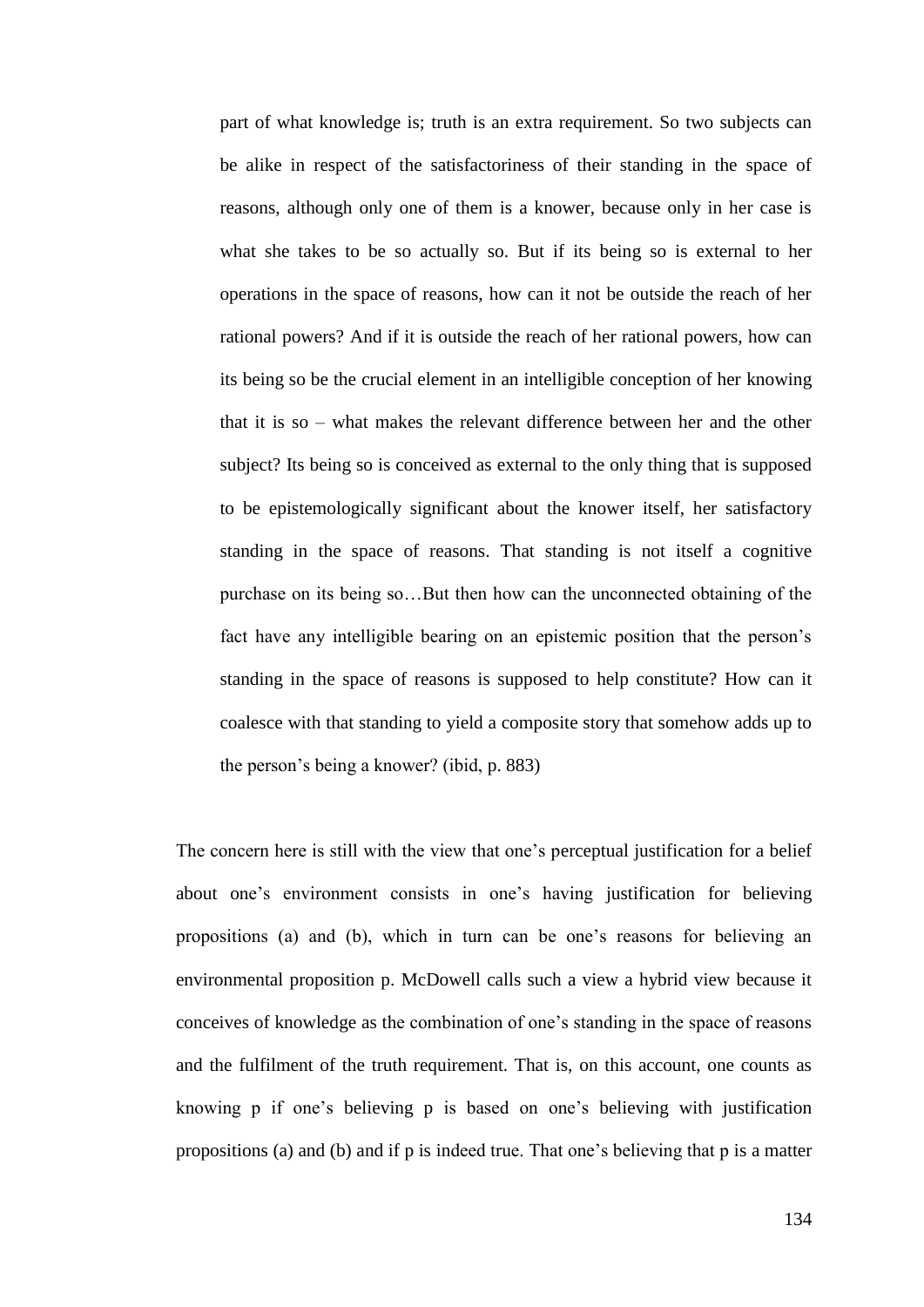of standing in the space of reasons derives from the fact that it is a rational cognitive achievement; a cognitive state one is in because one is led by reasons. That p is true, however, is a mind-independent circumstance, independent of any of one's cognitive achievements and therefore outside the space of reasons. McDowell's preferred view of perceptual knowledge is, presumably, very different. On this view, one counts as knowing p if one is able to justify one's believing p by appeal to a perceptual claim such that one sees that p and such a perceptual claim is justified for one in virtue of the direct visual accessibility to one of the objective fact that  $p^{25}$ . There is, on this view, no appeal to a mind-independent circumstance that, by definition, would be outside one's standing in the space of reasons.<sup>26</sup>

According to McDowell, the hybrid view, if this view includes the claim that knowledge can be a standing in the space of reasons, is incoherent. Thus, his point seems to be that on the hybrid view, one could never achieve a standing in the space of reason in believing p. This conclusion is reached by considering two subjects. Both subjects are alike in their (purported) standing in the space of reasons in thinking p. That is, both their believing p is (purportedly) justified in virtue of their having the same justification for taking it that (a) and (b). p is true in one case but not the other. Thus, as per the hybrid view, only one subject knows while the other does not. But, so McDowell's reasoning goes, since both subjects are alike in their (purported) standing of the space of reasons in thinking p, and yet only one subject

 $\overline{a}$ 

<sup>&</sup>lt;sup>25</sup> Or as I have suggested in the last chapter in virtue of one's being in a conceptual-experiential in which the obtaining of the fact that p is transparent to one

<sup>&</sup>lt;sup>26</sup> Although conditions would have to be built into the notion of visual accessibility to the fact that p other than that one has a visual experience that is constituted by a relation to the fact that p. For as thought experiments like Goldman's fake-barn scenario show, forming a belief that p on the basis of a veridical visual experience, even if this experience is constituted by relation to the fact that p, need not be enough to know that p. Thus in this case one' s having a visual experience which is constituted by a relation to the fact that p does not amount to one's having visual access to the fact that p. One may wonder, contrary to McDowell, if these further conditions – whatever they are – have to be built into the notion of such visual accessibility to the fact that p whether having a belief based on such accessibility is really purely a standing in the space of reasons.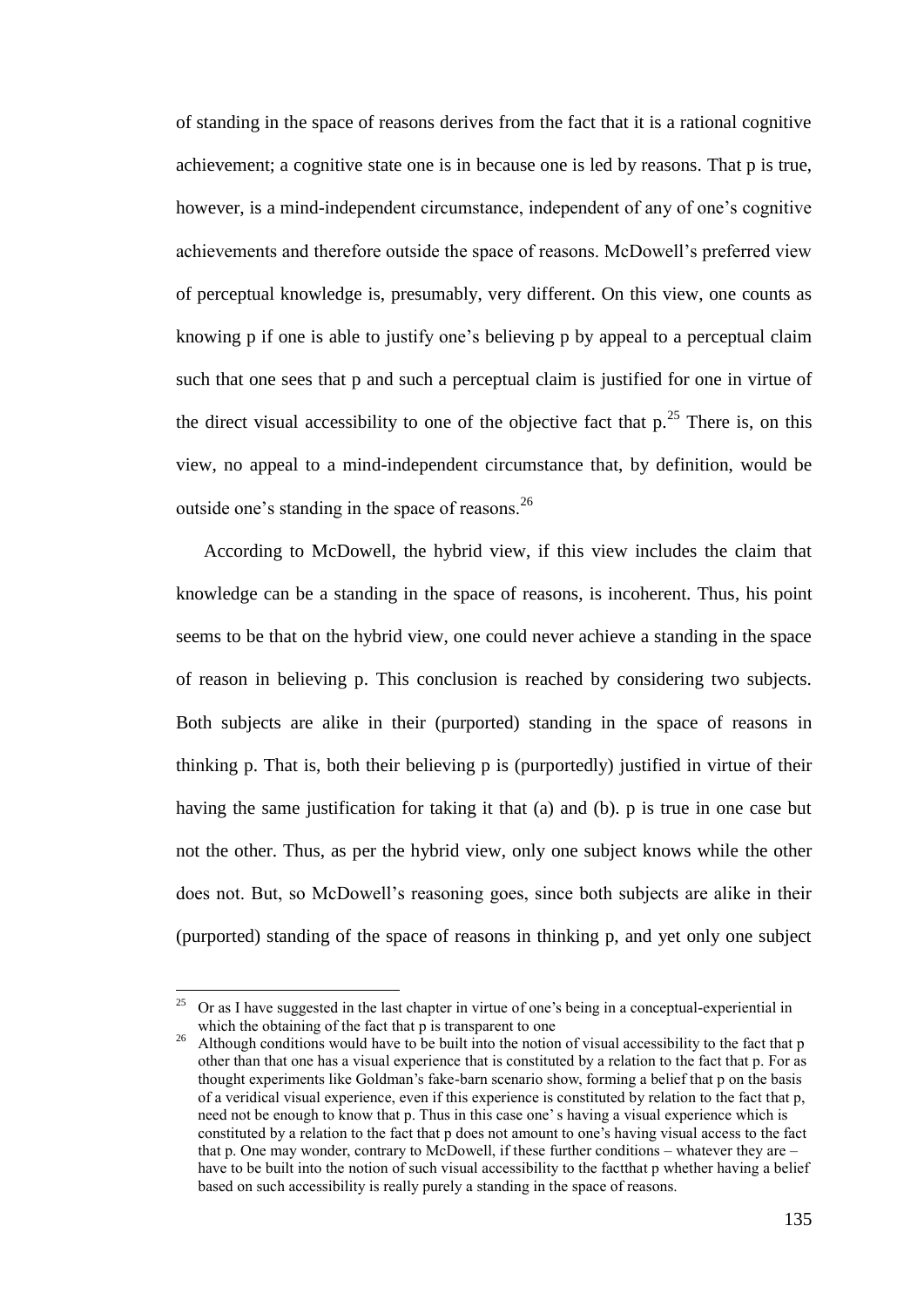knows in virtue of p being true in her case but not in her counterpart's, p has to be outside the rational powers of both subjects. This means, I take it, that neither subject can in fact have a reason for thinking p is the case. Since p is outside the rational powers of the knowing subject, having a reason for believing p cannot be part of her standing in the space of reasons. It cannot therefore be part of what constitutes her knowing p. So her knowing p cannot be a matter of standing in the space of reasons.

However, the line of reasoning here seems to me to be invalid. Thus, McDowell is certainly right in claiming that they hybrid view entails that knowledge cannot be merely a matter of one's standing in the space of reason; that is, it cannot, like on McDowell's alternative view, be constituted simply by one's believing that p on the basis of one's having a reason for believing that p. But he seems to me to be wrong – or unjustified – in saying that the hybrid view entails that knowledge that p cannot be a matter at all of one's standing in the space of reason, that is, a matter of one's believing that p on the basis of one's possession of reasons for doing so. Thus, take the following simple example. Suppose, at three o'clock in the morning, I see that the lights in my neighbour's house are on. My neighbour is a freelance journalist and I know that he usually goes to bed by eleven o'clock at night and that if the lights are on at his hour, it is most likely because he's working towards meeting a deadline for submitting a piece. I form the belief that he's working on a piece. Clearly, the evidential situation I am in is such that I can be in the exact same kind of evidential situation and yet not know that neighbour is working on a piece because he is, uncharacteristically, watching the whole final season of The Sopranos. But that does not entail that my rational powers cannot reach the fact that my neighbour is working on a piece; that is, it does not entail that I cannot have a reason for thinking that he is. Thus, it seems clear that I can, in this case, have a belief that my neighbour is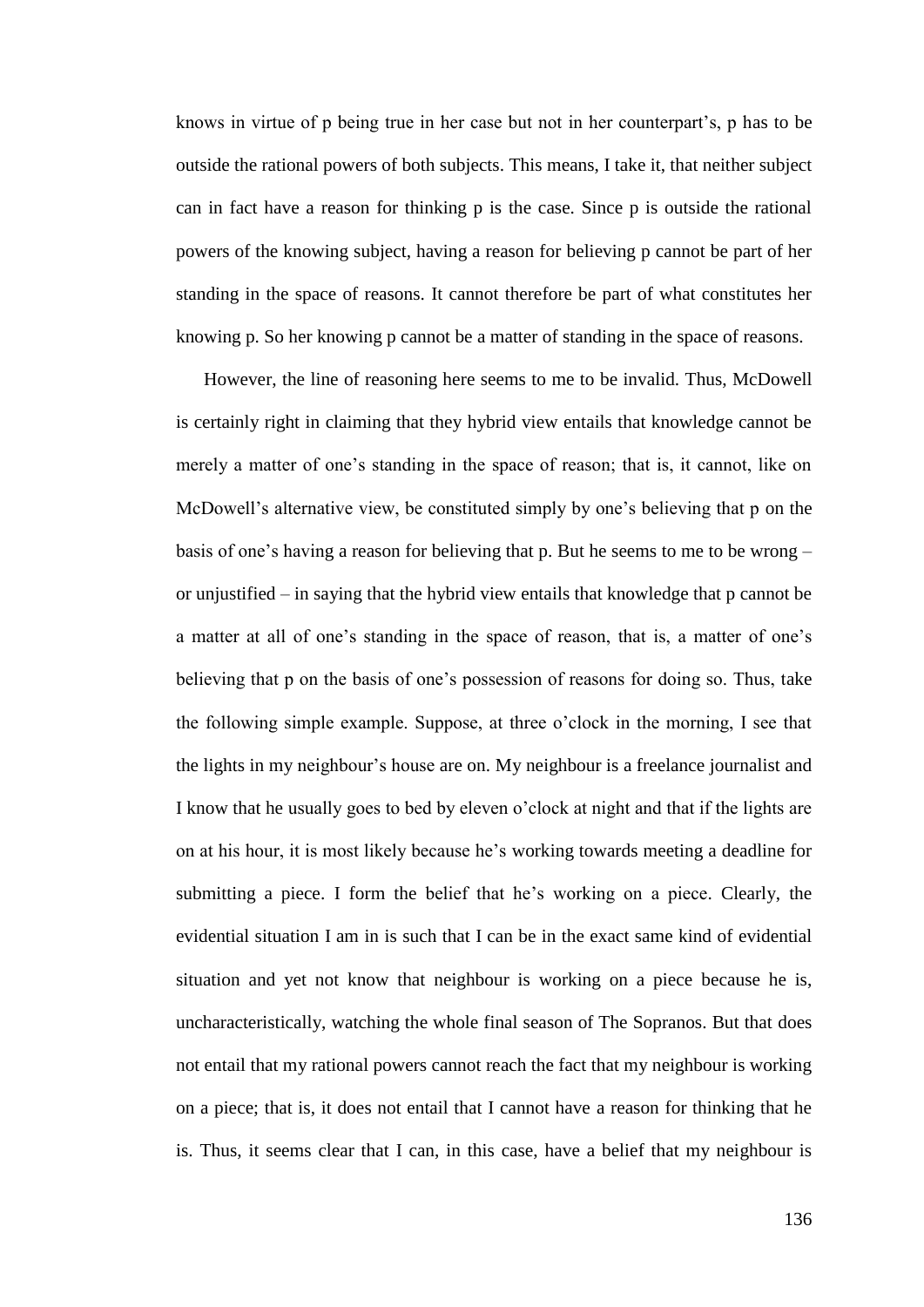working on a piece that is based on my having a reason for believing this proposition to be true. Thus, if as the hybrid view entails I can know that my neighbour is working on a piece as a matter of believing that he is and believing this on the basis of my knowing that the lights in his house are on and that the lights are on usually only when he works towards a deadline, then the hybrid view entails that knowledge can be a matter of a standing in the space of reasons.

McDowell cannot accept the idea that two subjects can be alike in their standing in the space of reasons in thinking p and yet only one subject knows, or has the opportunity to know, p. It seems to me, however, that we cannot reasonably accept that idea only if we already accept the thesis that only having conclusive reasons amounts to having any reasons at all. But there is, as far as I can see, nothing in McDowell's arguments that amounts to an independent defence of that thesis.

Of course the hybrid conception is deficient for other, more straightforward reasons. Thus, it depends on the assumption that one can have some justification for believing an external world proposition p on the basis of one's having some prior justification for believing that it perceptually seems to one as if p and for believing that such seemings are a reliable indication that p is the case. It is doubtful, to say the least, that one can really have any prior justification for the second of these beliefs.

At this point, however, we might ask why we should accept the assumption that an HCF-conception of perceptual experience cannot support the idea that one's justification for believing an external world proposition p can be matter of one's being able to legitimately justify this belief on the basis of citing a conclusive reason of the form that one sees that p. Thus, it seems that even if one is suffering from a hallucinatory experience as of p, one can appropriately justify one's believing p on the basis of claiming that one sees that p. We can then say that this kind of claim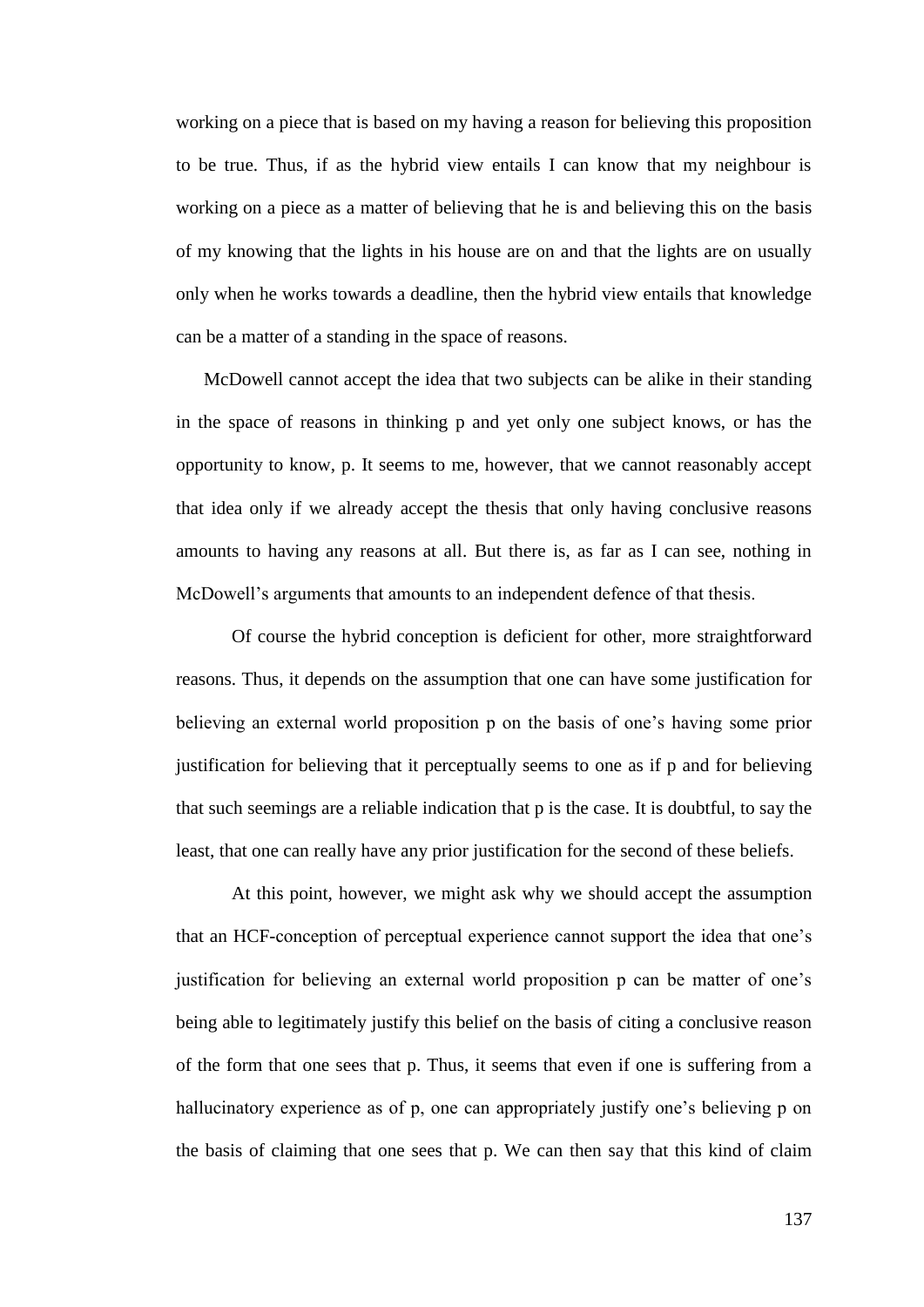would be legitimate under the circumstances because one has a perceptual experience of a certain phenomenological sort and because one possesses the right sort of conceptual capacities. In this way, one's justifying one's belief that p by saying that one sees that p is legitimate because one is in a perceptual state which constitutes a subjective perspective in which fact that p appears to be visibly manifest to one. It is far from clear, therefore, why the insistence that that perceptual knowledge requires the possession on the part of the subject of conclusive reasons or warrants, in the sense we have looked at, requires the disjunctivist conception of experience.

With this, we can turn to the second sense in which we can understand the notion that perceptual knowledge requires conclusive warrants or reasons. Here the claim is that perceptual knowledge that p requires conclusive warrants in the sense that it requires one's being in a conceptual-experiential in which the obtaining of the fact that p (or the fact that makes p true) is perceptually transparent to one. In this case, one's reason for believing p is the fact that p which entails or makes true the proposition p and is therefore conclusive with respect to that proposition. The first question we might ask then is whether one's having this sort of reason for believing an external world proposition p requires that one is in a perceptual state which is constituted by a relation to the mind-independent fact that p. Suppose, for the moment, that this requirement indeed holds. We can then say that one's being in the state in which the obtaining of the fact that p is perceptually transparent to one is a matter of one's being in a perceptual state which is constituted by one's standing in a relation to a mind-independent fact and by one's actualising certain conceptual capacities. However, it is not clear why we could not hold instead, on an alternative conception, that one's being in a state in which the obtaining of the fact that p is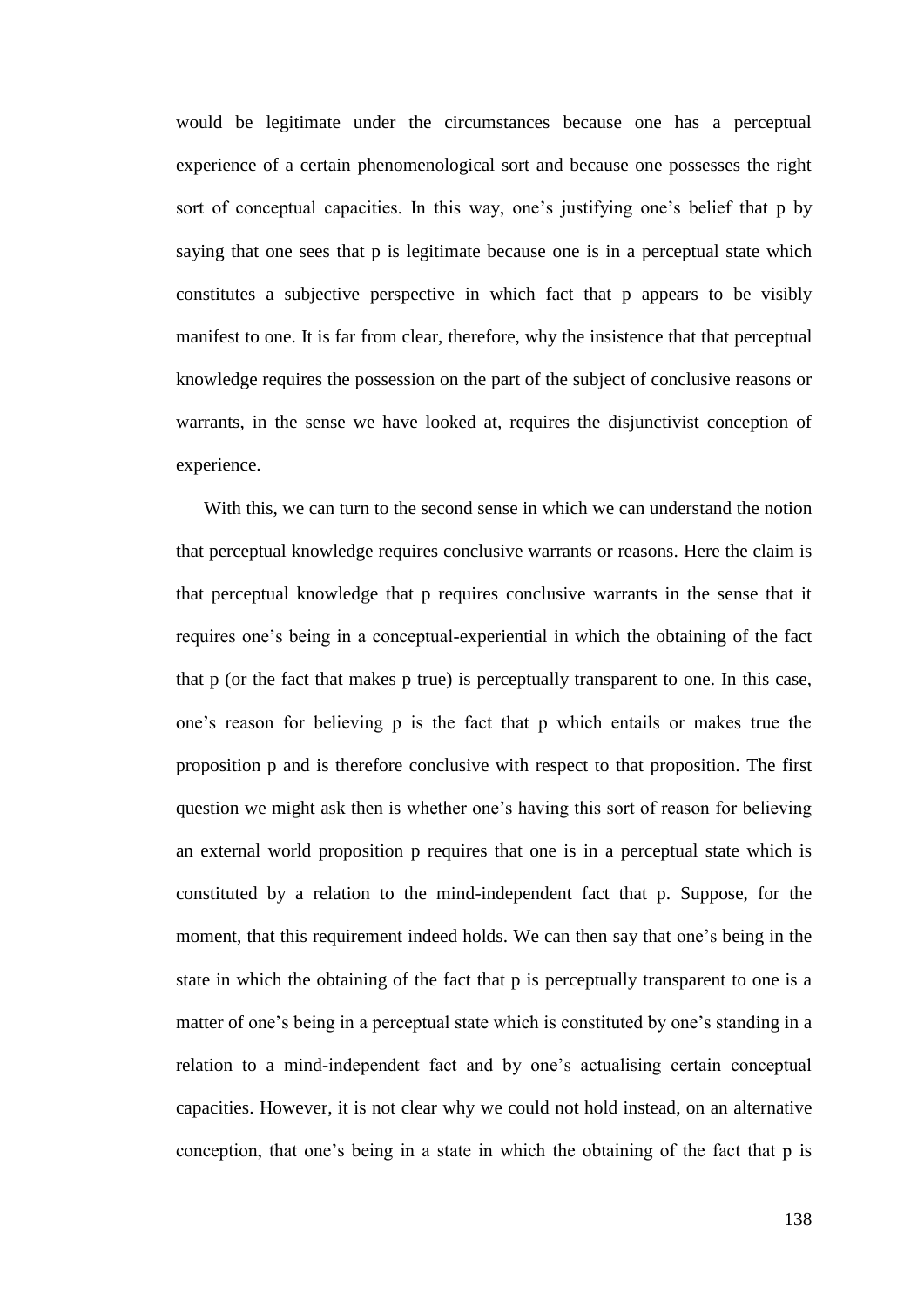perceptually transparent to one is constituted by one's having a relevant HCFexperience which caused in the right sort of way by the fact that p and by one's actualising certain conceptual capacities. If the latter is indeed coherent, then even if we correctly assume that perceptual knowledge that p requires one's being in a state in which the obtaining of the fact that p is perceptual transparent to one, we no longer have a clear epistemic motivation for endorsing the disjunctivist conception of perceptual experience.

Suppose, however, that we do accept that an HCF-conception of perceptual experience cannot make intelligible how one could be in a conceptual-experiential state in which the obtaining of the fact that p is perceptually transparent to one. In this case, an HCF-conception could not make sense of how one can have the relevant kind of conclusive warrant for believing an environmental proposition p. But should we in this case also accept that perceptual knowledge that p can only be secured if one's justification consists of one's having a fact made manifest to one in this way?

Now McDowell does not offer any further arguments for the claim that one's having conclusive perceptual warrants for believing p is a necessary condition for one's having perceptual knowledge that p. So we have to return to the arguments that we have already considered in connection to the first sense of one's having conclusive warrants. The question is thus whether these arguments fare any better in connection with the second sense of one's having conclusive warrants.

To that end, consider again the claim by McDowell I quoted earlier which was supposed to make intelligible why it seems incoherent to ascribe to a subject knowledge of the fact that p if all we could assume about this subject is that he possesses inconclusive warrants in support of believing p. Thus McDowell claimed that the notion of knowledge based on one's having inconclusive warrants would

139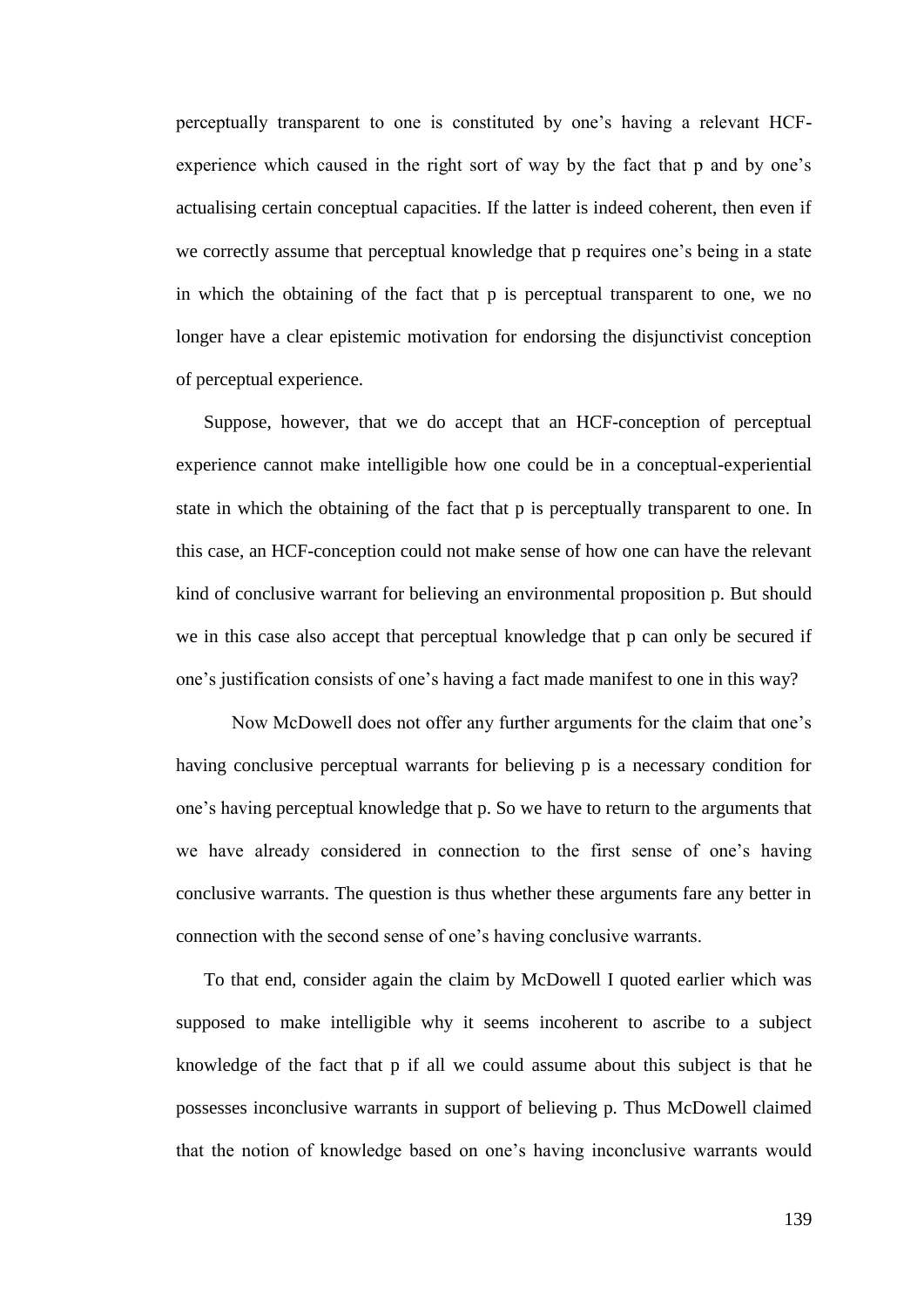entail that this knowledge "could be constituted by being in a position, which for all one knows, [is compatible with the falsity of p]. And that seems straightforwardly incoherent". In our discussion of the first sense of one's having conclusive perceptual warrants, I conceded that that claim is at least prima facie quite plausible. However, it also seems to me that this claim is plausible at all only on the assumption that one's knowing that p is based in some way of one's having knowledge of an independent fact.

The problem now is that the conception of knowledge based on the kind of conclusive warrants – where this notion is understood in the second of two senses – that McDowell thinks perceptual experiences can provide is not a kind of knowledge that is based on knowledge of an independent fact. For it should be clear here that when one forms the belief that p on the basis of one's being in a state in which the obtaining of the fact that p becomes transparent to one, one does not form that belief on the basis of one's prior knowledge of the fact that p; this, of course, would not give us a satisfying picture of how knowledge comes about since it already presupposes one's having the relevant piece of knowledge. Hence, the assumption has to be that when one forms the belief that p on the basis of one's being in a conceptual-experiential state in which the obtaining of the fact that p becomes transparent to one that this knowledge is based directly on the conceptualexperiential state. But this also means that the question of whether one's knowledge is a matter of one's being in a position that for all one knows is incompatible with the fact the fact that p simply does not arise.

The same point essentially applies to what we might consider to be an alternative to McDowell's. Thus suppose that what supports one's perceptual knowledge of an external world proposition p is not that one has conclusive warrant in the form of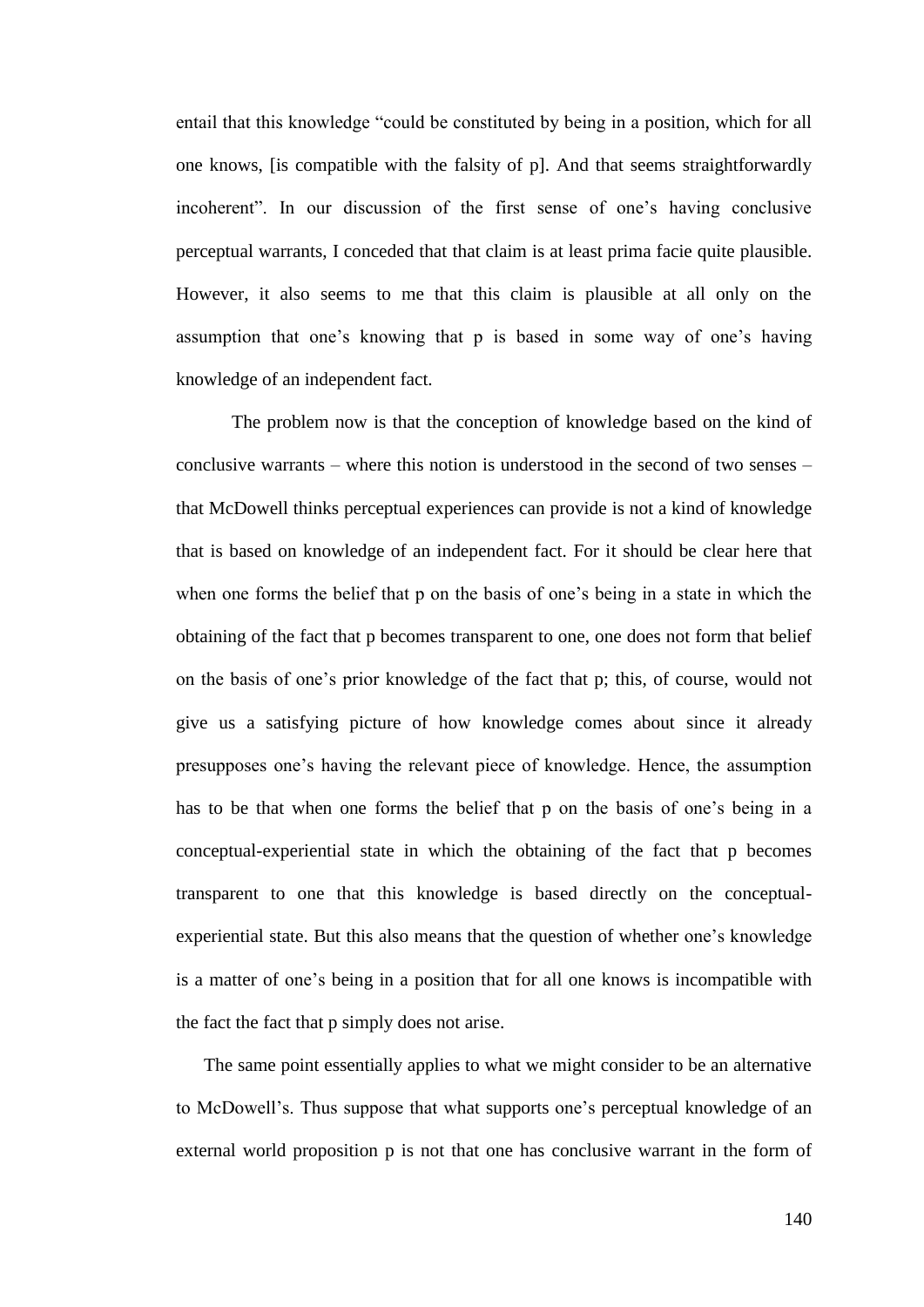one's being in a state in which the obtaining of the fact that p is transparent to one but rather that one has some justification for believing p in the form of one's being in a state that perceptually e-represents the obtaining of the fact that p. The idea is that, in the right sort of circumstances, one's forming the belief that p in this way can constitute one's perceptually knowing that p. Crucially, this is not a situation in which one forms the belief that p on the basis of one's having knowledge of some independent fact. Thus, there does not seem to be any relevant sense in which one is in a position that for all one knows is incompatible with the falsity of p. As such, we can avoid McDowell's charge that ascribing knowledge in this case is incoherent.

Conisider now the other argument which McDowell earlier directed at the hybrid view. Recall that on this view, one's knowledge of a environmental proposition p was supposed to be constituted by one's having justification for believing (a) that it perceptually seems to one as if p and (b) that such seemings are a reliable indication that p is the case. McDowell's objection to this view was that it could not coherently conceive of knowledge as a matter of a standing in the space of reasons at all. For one implication of this view, as McDowell pointed out, was that two subjects could be alike in their (purported) standing in the space of reason and yet only of them know the fact that p. This, in turn, was supposed to entail that one's believing that p on the basis of one's having justification for believing (a) and (b) could not be a matter of a standing in the space of reasons at all.

Suppose then that we apply a similar reasoning to the view that one's knowledge of an environmental fact that p can be a matter, qua having justification for believing p, of one's being in a state of perceptually e-representing the obtaining of the fact that p. Again, it would be possible on this view for two subjects to be alike in terms of the justification they possess for believing p and yet for only one of them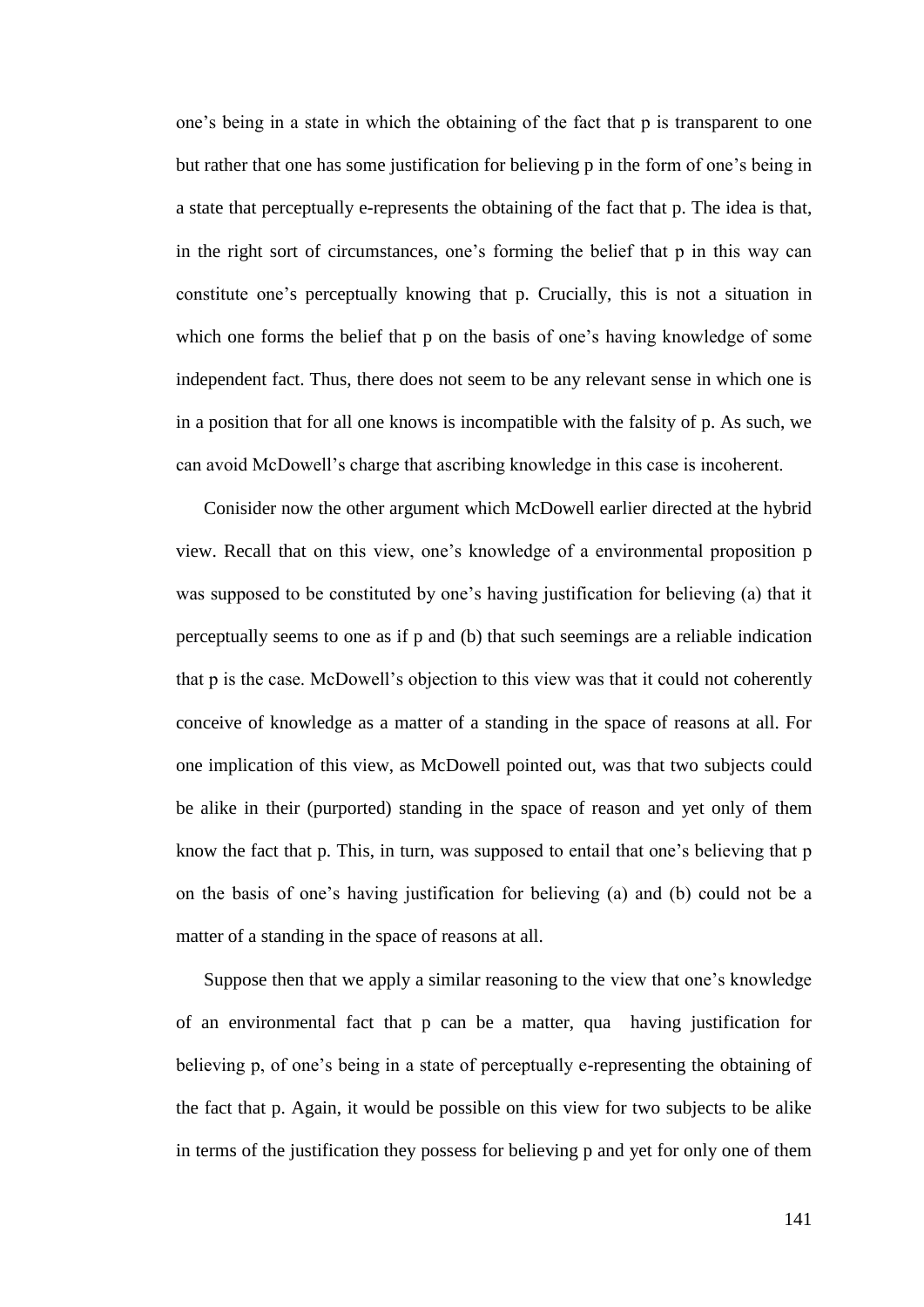to have knowledge of p. And so, McDowell might conclude once more that one's knowledge of p cannot be a matter of a standing in the space of reason at all. Since, however, knowledge is essentially a standing in the space of reasons, that simply entails that on the view under consideration knowledge is not possible at all.

In responding to this argument, we should note first of all that, in a sense, McDowell's conclusion obtains quite independently anyway. Thus, as I explained in the previous chapter, the state of perceptually e-representing the obtaining of the fact that p in not a state in which one has a reason for believing p, if the notion of a reason is one of an actual fact that one can perceive. Hence it follows that on the current view of perceptual knowledge such knowledge cannot indeed be a standing of a space of reasons if such a standing requires the possession of a reason qua perceived fact.

What does not follow, however, is that on this view perceptual knowledge cannot reasonably be considered a standing in a space of reasons in any sense at all. For first of all, as I suggested in the previous chapter, although the state of perceptually erepresenting that p is not a state in which one possesses a reason qua experienced fact, it is a state that can nonetheless function as a reason2 in Ginsborg's sense. Second, I would also suggest that the state of perceptually e-representing that p, in the absence of reasons for thinking that one is say, hallucinating, essentially puts one in a position to be able to properly justify one's believing p on the basis of claiming that one sees that p. In other words, such a state can put one in a position to have a reason1 in Ginsborg's sense. From the fact that perceptual e-representations can amount to reasons2 for beliefs and the fact that they can put one in a position to have a reason1 for believing p, it follows that one's believing that p on the basis of one's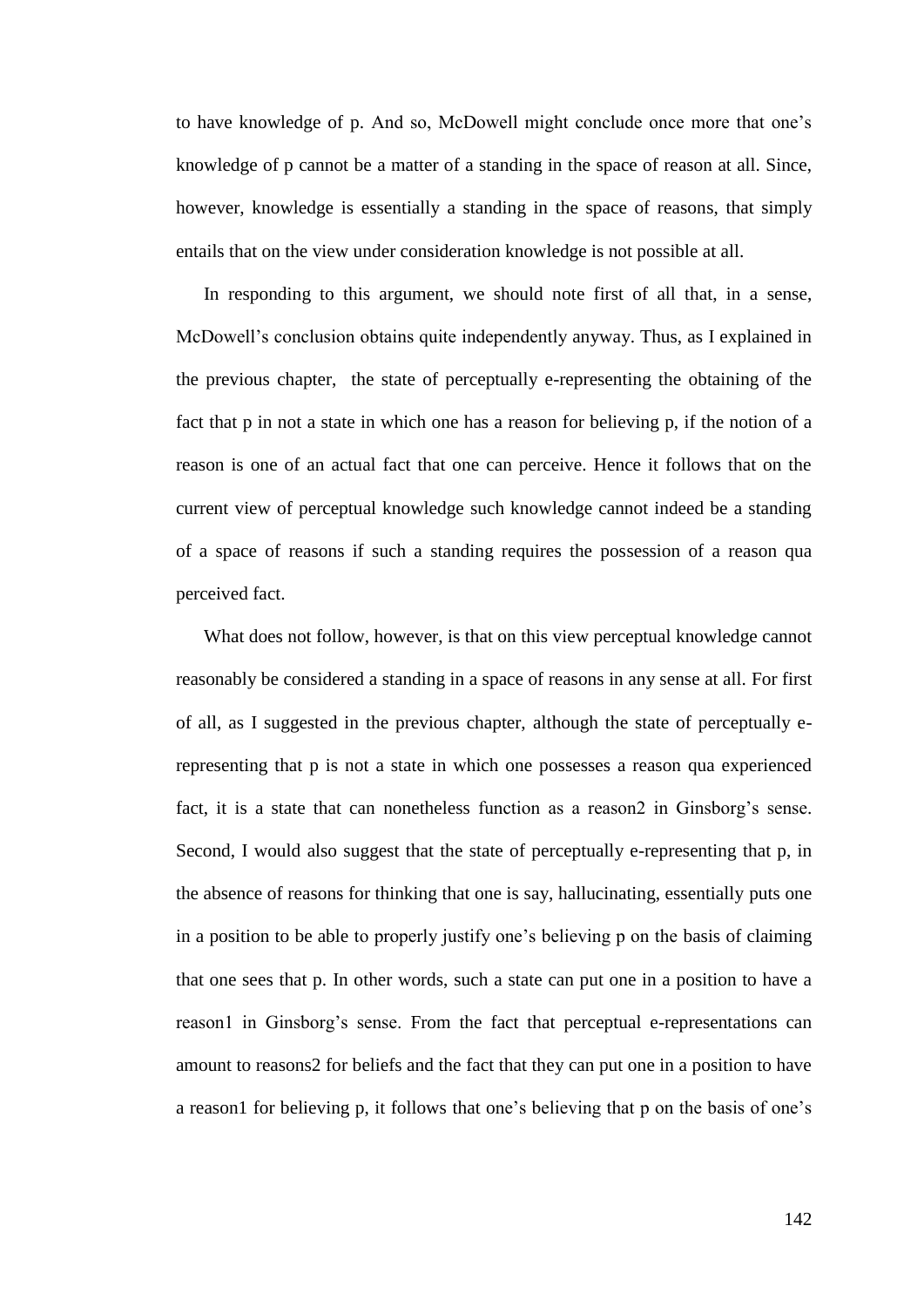having a relevant perceptual e-representation can be a matter of a standing in the space of reasons in some sense or another.

McDowell could, of course, attempt to undermine this contention by appealing once again to the thought experiment involving two subjects who are alike in their (purported) standings in the space of reasons but of whom only one has knowledge. But as before, this thought experiment would show that perceptual knowledge cannot be a standing in the space of reasons when it is based on one's having a perceptual erepresentation only if one already accepted that perceptual knowledge requires conclusive reasons in McDowell's sense. McDowell, however, simply does not offer an independent argument for this conclusion.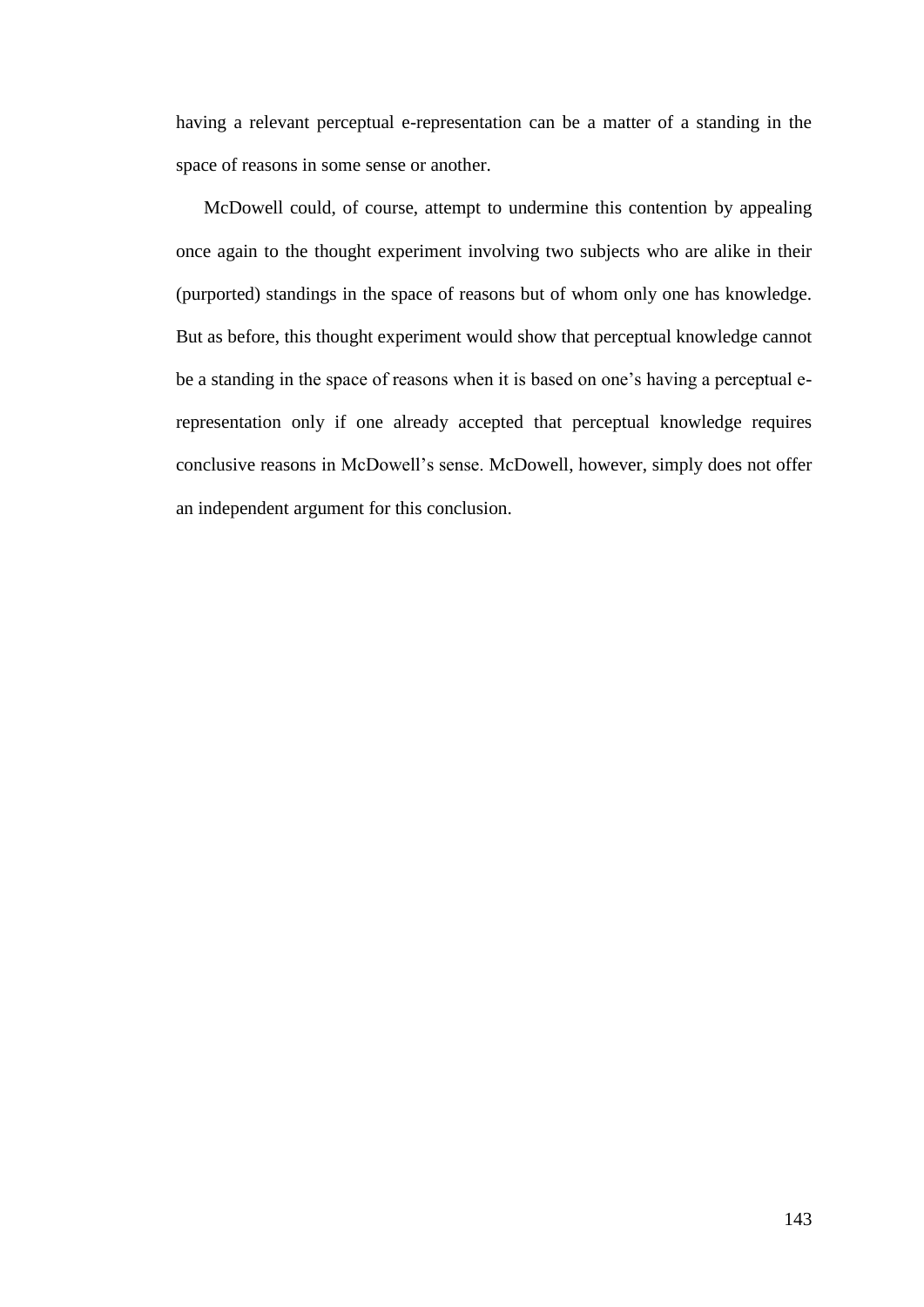# **Chapter 4**

#### *Introduction*

We have been looking at various possible explanations for what I have called the Basic Principle about Perceptual Justification. To recall, this principle, in its doxastic form, states that:

If a subject S has a perceptual experience as of a mind-independent object an x being  $F$  (or in which it appears to him as if an x is  $F$ ), and forms the belief that an x is F on the basis of having an experience of this phenomenological sort, then (perhaps provided certain further conditions obtain) S's belief that an x is F is prima facie justified for S.

The concern so far has been with whether this principle could be explained by saying that it is the perceptual experience itself that contributes to the epistemic justification of the subject's belief and whether it does in virtue of the phenomenal character that it has. The suggestion, developed in chapter 2, was that we should think of the subject's belief as being justified on the basis of his perceptually e-representing the obtaining of the fact that an x is F (or the fact that makes true the proposition that an x is F), where this latter state is constituted by the subject's having a perceptual experience of the relevant phenomenological sort.

However, for all that we have said, the claim that the Basic Principle is true as a matter of the subject's perceptually e-representing the obtaining of the fact that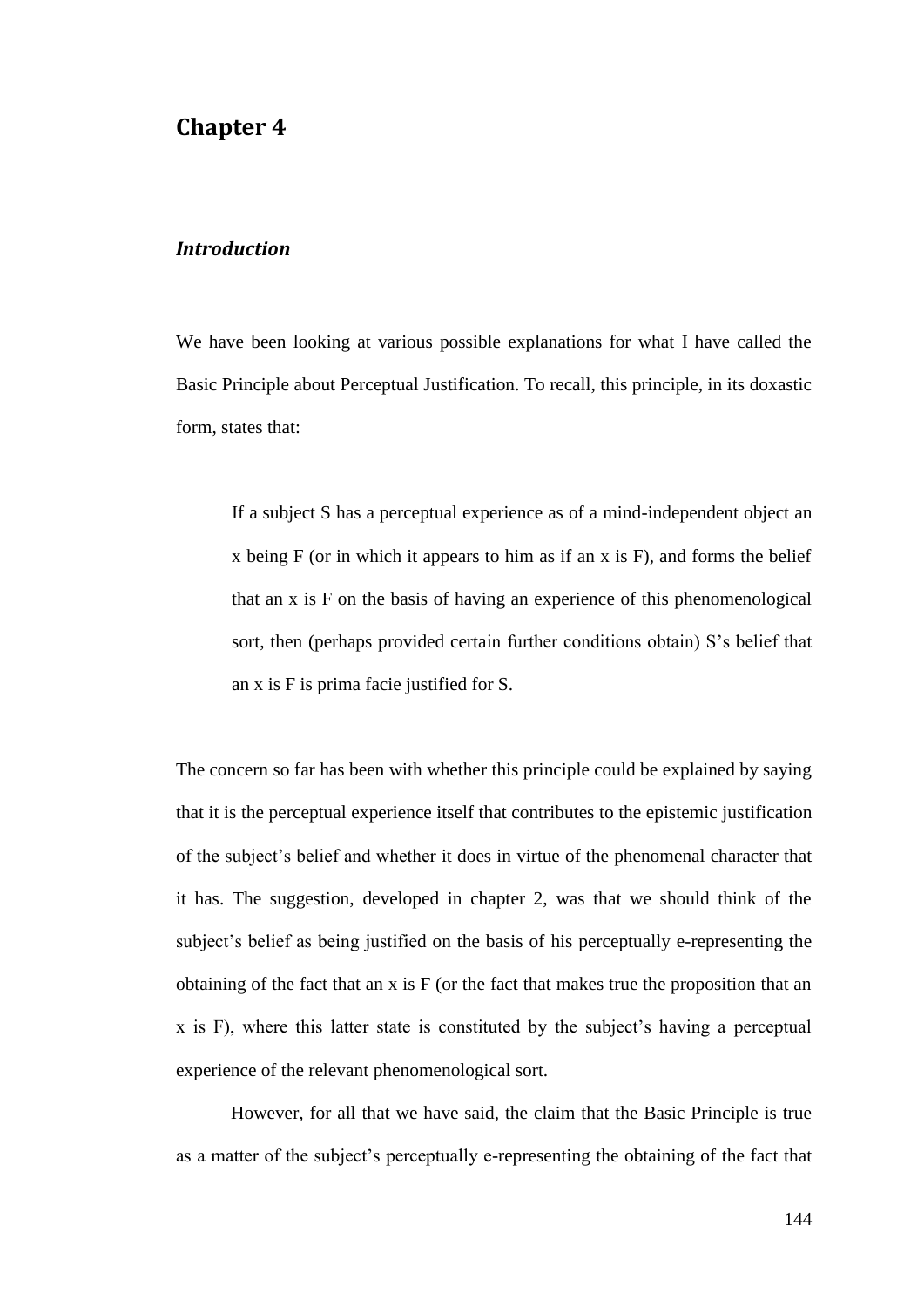an x is F leaves open the possibility that further conditions have to be met in order for the subject to have epistemic justification for his belief that an x is F. In particular, the question remains whether the subject can be justified in his perceptual belief on the basis of having the perceptual experience that he does without having independent justification for further beliefs. In brief, the question remains whether the Basic Principle can be true as a matter of the subject's possessing immediate perceptual justification for his belief.

But why should we think at all that when a subject has justification for his belief that an x is F on the basis of perceptually e-representing the obtaining of the fact that an x is F, that his having this justification presupposes that he has independent justification for further beliefs? As we saw in the previous chapter, we might be persuaded by elements in the sceptic's line of reasoning into thinking that one can have a justified perceptual belief only to the extent that one has some a priori justification for believing that one is not a brain-in-a-vat. However, there is another line of argument that has been the concern of recent discussions in epistemology which might lead us into thinking that one cannot have a justified perceptual belief unless one also has some independent justification for believing that one's perceptual experiences are generally reliable. It is this line of argument that I will be addressing in this chapter.

The issues here have been brought into focus in a paper by Stewart Cohen.<sup>27</sup> Cohen presents these issues in terms of knowledge rather than justification, and I will follow him in this. We can begin with the plausible thought that we can come to know many things on the basis of perceptual experiences without first knowing that our perceptual experiences are generally reliable. A young child, for example, may

 $27$  (Cohen, Basic Knowledge and the Problem of Easy Knowledge, 2002)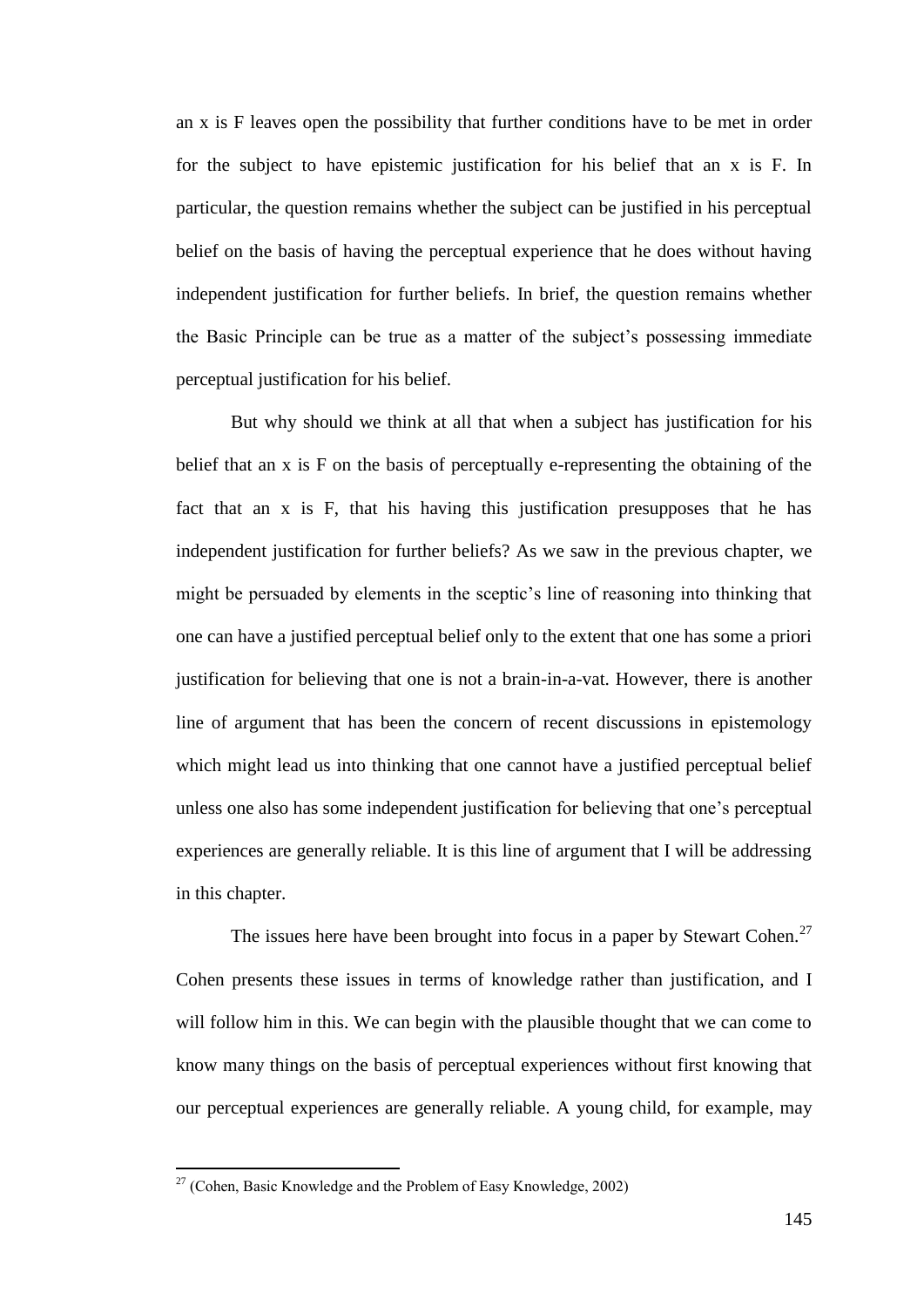know on the basis of looking at a table that the table is red without having prior knowledge, for which he may lack the requisite conceptual resources, that his visual experiences are a reliable source of information. Following Cohen, I will call all knowledge that is based on perception without prior knowledge that perceptual experiences are reliable basic (perceptual) knowledge. Any theory of perceptual knowledge that accepts the possibility of basic knowledge thus rejects the following principle:

PR If perceptual experiences provide S with knowledge that p, then S knows (antecedently) that perceptual experiences are reliable.

Thus according to what we might call a *foundationalism* (about perceptual knowledge), a subject can come to know that p on the basis of some grounds g, which provides him with justification for believing p, without prior knowledge that g is a reliable indication that p is the case.<sup>28</sup> For example, on this view, a subject can come to know that the table is red on the basis of a perceptual experience in which it appears to him as if a table is red – which provides him with justification for believing that a table is red – without having prior, independent knowledge that a perceptual experience in which it appears to him as if a table is red is a reliable indication that it is red. Note that the idea that the perceptual experience is the justificatory basis for his knowledge that a table is red need not mean that S forms the belief that a table is red through an inference from the belief that he is having a perceptual experience in which it appears to him as if a table is red. Rather, the

<sup>28</sup> Ibid, 310.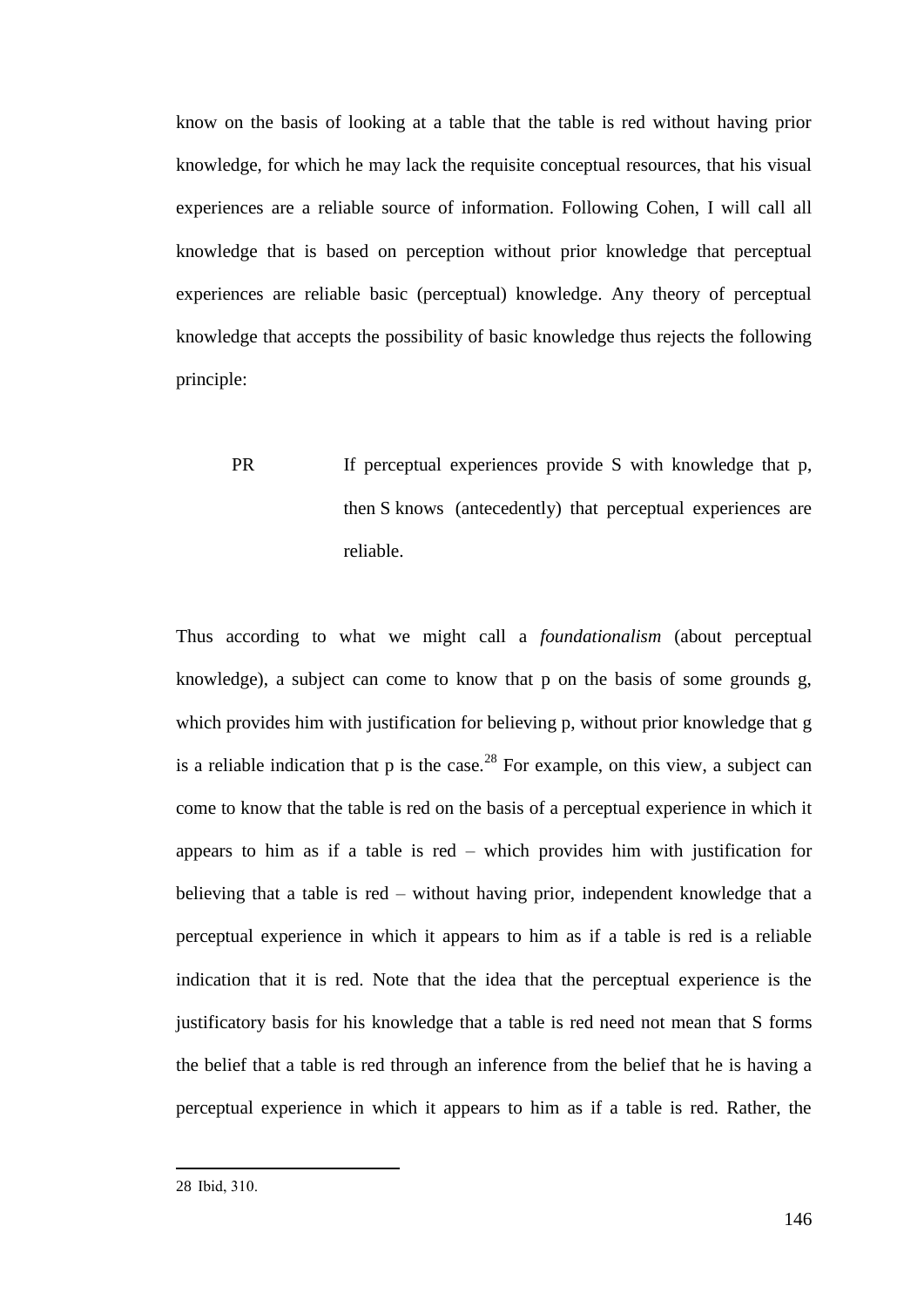perceptual experience can provide S with immediate, non-inferential knowledge that the table is red. As I understand the view, the perceptual foundationalist holds that the perceptual experience can provide the subject with immediate justification for believing that a table is red which, in the right circumstances, is sufficient, qua justification, for him to know that a table is red without his having prior knowledge that having a perceptual experience in which it appears to him as if a table is red is a reliable indication that a table is red. The perceptual foundationalist therefore rejects the following version of the PR principle:

PR1 If S knows that an x is F on the (justificatory) basis of having a perceptual experience in which it appears to him as if an x is F, then S has prior knowledge that his having a perceptual experience in which it appears to him as if an x is F is a reliable indication that an x is F.

The problem with any view that allows for basic knowledge, so Cohen argues, is that it also allows for the possibility of 'easy knowledge'. Again following Cohen, I will refer to this problem as the 'Problem of Easy Knowledge'. Cohen identifies two such problems. The first of these supposedly derives from the acceptance of both the possibility of basic knowledge and the following closure principle.

Closure If S knows that p, competently deduces q from p, and thereby comes to believe q while retaining knowledge of p, then S knows  $a^{29}$ 

<sup>29</sup> This is how the Closure Principle is defined by John Hawthorne. See (Hawthorne, 2004, p. 34). This definition is different from the definition Cohen employs in his paper.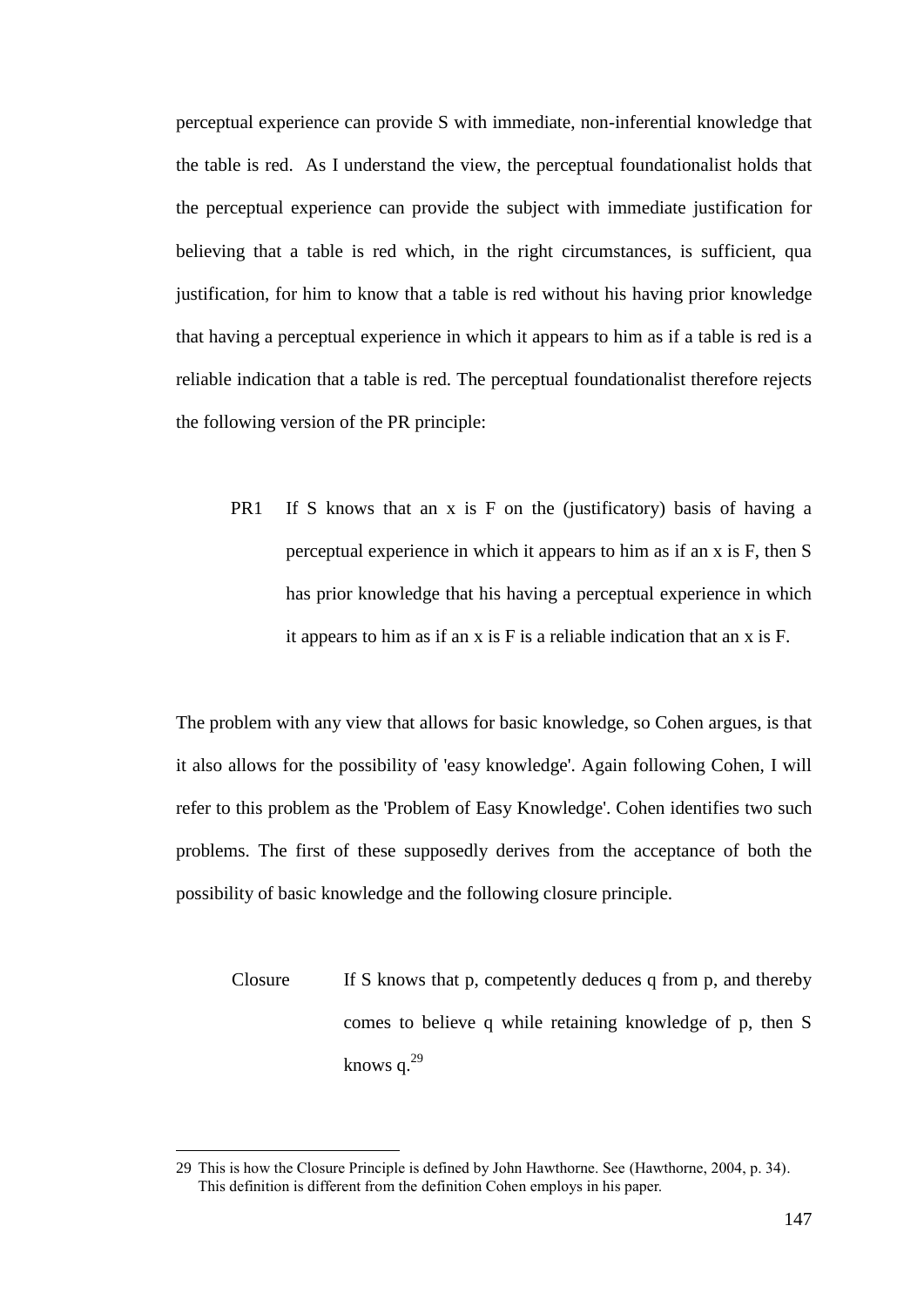Suppose then that S has basic visual knowledge that the table is red. In particular, S knows that the table is red simply on the basis of having the relevant visual experience. Given closure, S should then be able to deduce and thereby come to know, for example, that the table is not white cleverly illuminated to look red. Thus, having as justificatory grounds merely a perceptual experience in which it appears to him as if a table is red, S can come to know that the table is red and subsequently that the table is not white cleverly illuminated to look red. This form of 'easy knowledge', however, seems to be entirely unacceptable. On the assumption that the closure principle is undeniable, and that basic knowledge entails the possibility of easy knowledge, it would seem to follow that S does not have basic visual knowledge of the fact that the table is red after all. Furthermore, since the proposition that a subject can have immediate perceptual justification for believing a proposition p entails that he can have basic knowledge that p and therefore easy knowledge of a relevant proposition q, if easy knowledge is not possible then neither is immediate perceptual justification.

The second problem is that basic knowledge seems to allow for a process called 'bootstrapping'.<sup>30</sup> Thus suppose again that at a certain time t, S knows that the table is red on the basis merely of a perceptual experience in which it appears to him as if a table is red. Certainly, S can also come to know based on a bit of introspection that he is having this kind of perceptual experience. So at t, S can know that the table is red and that he is having a perceptual experience in which it appears to him as if a table is red and conclude on this occasion that the perceptual experience accurately indicates that the table is red. Continuing this process on subsequent occasions, S would seem to be able to gather more and more evidence which would ultimately

<sup>30</sup> See also (Fumerton, 1995) and (Vogel, Reliabilism Levelled, 2000)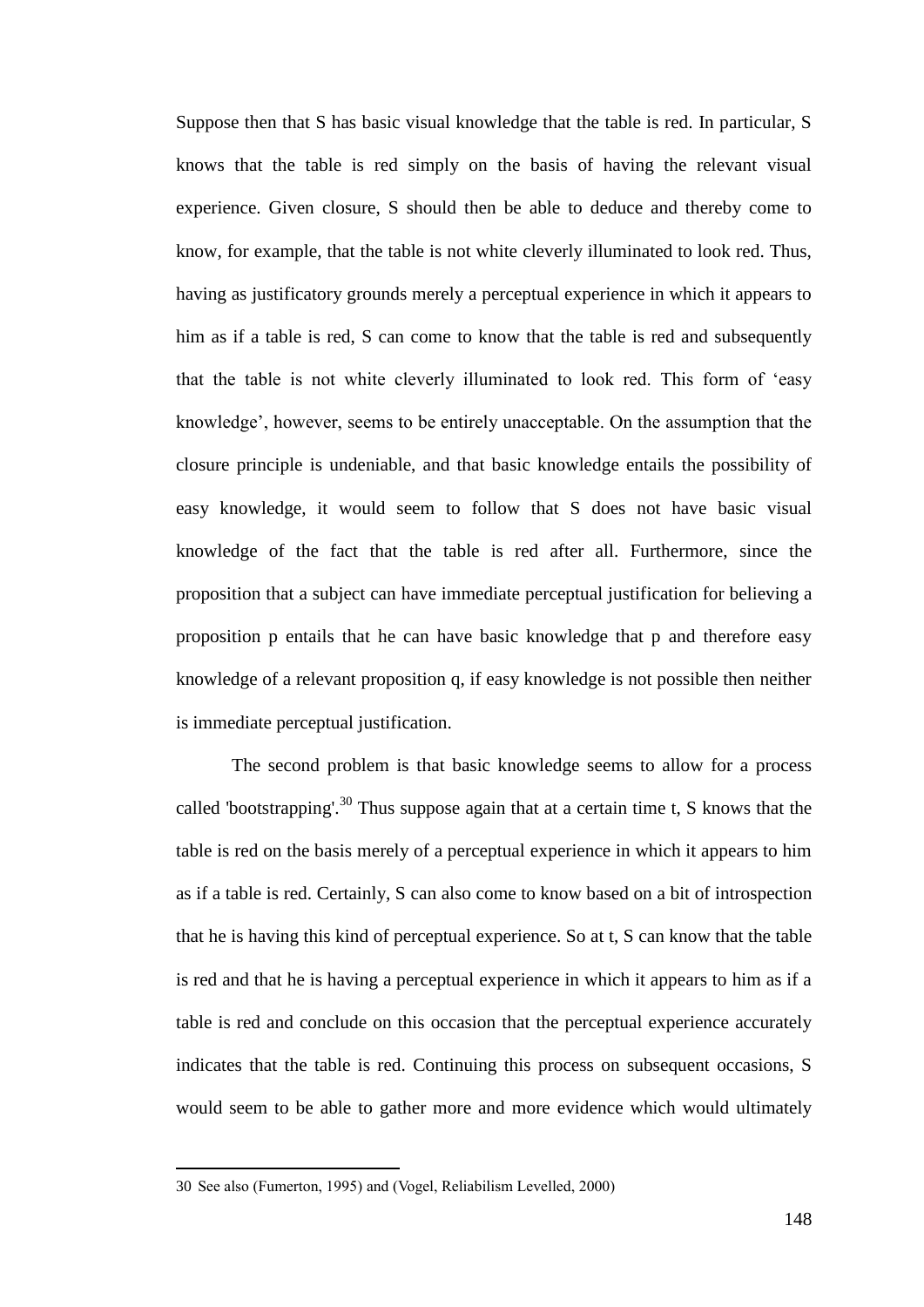provide him with sufficient justification for coming to know that his having a perceptual experience in which it appears to him as if a table is red is a reliable indication that the table is red. Again, this seems an unacceptable result. On the assumption that inductive knowledge is generally possible and that there is nothing problematic with S's coming to know on suitable occasions that he is having a perceptual experience in which it appears to him as if a table is red, it would seem to follow that S cannot have basic visual knowledge of the fact that the table is red to begin with. And once again, since the proposition that a subject can have immediate perceptual justification for believing a proposition p entails that he can have basic knowledge that p and therefore acquire knowledge, by bootstrapping, of the proposition that his perceptual experience is reliable, if knowledge by bootstrapping is not possible then neither is immediate perceptual justification.

At this point, we still need to determine how exactly basic knowledge leads to the easy knowledge problem in the two ways described and, relatedly, how acceptance of the PR principle can avoid the problem in the case of perceptual knowledge. For now we should note that there seem to be good arguments for thinking that the PR principle is untenable. First, as we have seen, acceptance of the PR principle would seem to make it impossible for us to explain how young children can have perceptual knowledge. But, perhaps more importantly, it would also seem to lead to skepticism about perceptual knowledge. Thus suppose that the principle is correct. The question then is how a subject could know that his perceptual experiences are generally reliable. It would seem that the only plausible way for him to have this knowledge is through some inference from propositions that he knows, and has justification for believing, on the basis of perceptual experiences. If that is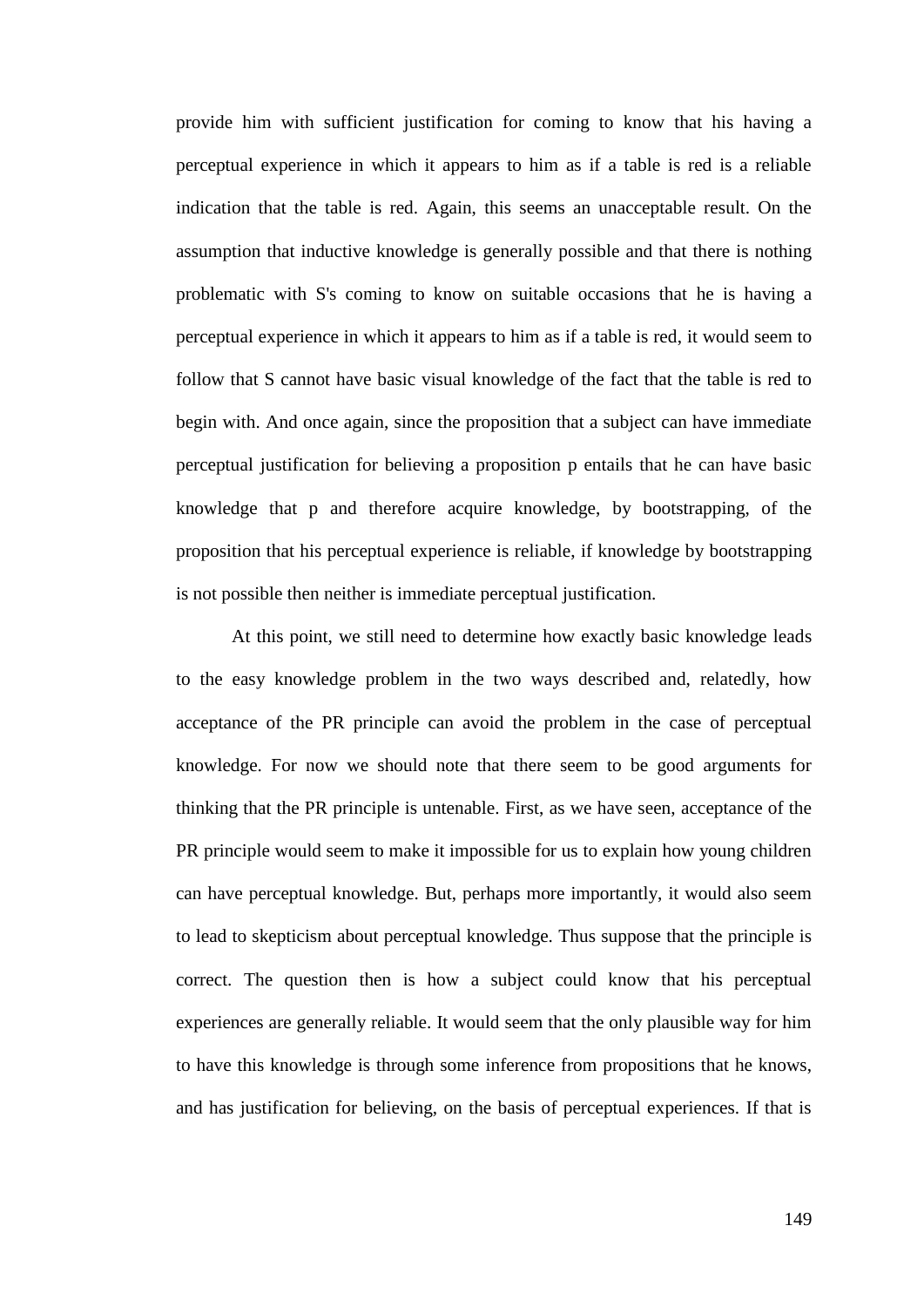the case, however, then a subject would never attain any perceptual knowledge since he would already require some perceptual knowledge before first acquiring it.<sup>31</sup>

This line of reasoning may ultimately lead one to accept that easy knowledge, though seemingly problematic, is possible after all. That is, if, on the one hand, accepting the PR principle leads to skepticism whereas, on the other hand, denying the PR principle and allowing for basic knowledge leads to the possibility of easy knowledge, then denying the PR principle and allowing for easy knowledge may seem to be the lesser of two evils.<sup>32</sup> Still, occupying the latter position may seem far from satisfying. It is worthwhile to consider, therefore, whether the rejection of the PR principle and the acceptance of basic knowledge really lead to the possibility of easy knowledge.

### *The Closure Problem*

I first turn to the easy knowledge problem for perceptual foundationalism that derives from the closure principle. As we have seen, according to Cohen, it is the theory's rejection of the PR1 principle combined with acceptance of the closure principle that leads to the possibility of acquiring easy knowledge. Thus, if a subject S1 can come to know that the table is red on the basis merely having the relevant sort of perceptual experience, then given closure it seems that S1 can come to know that the table is not white cleverly illuminated to look red on the basis of a simple deduction without needing any further evidence in support of the deduced

<sup>31</sup> See (Cohen, Basic Knowledge and the Problem of Easy Knowledge, 2002, p. 309).

<sup>32</sup> See (Van Cleve, 2003)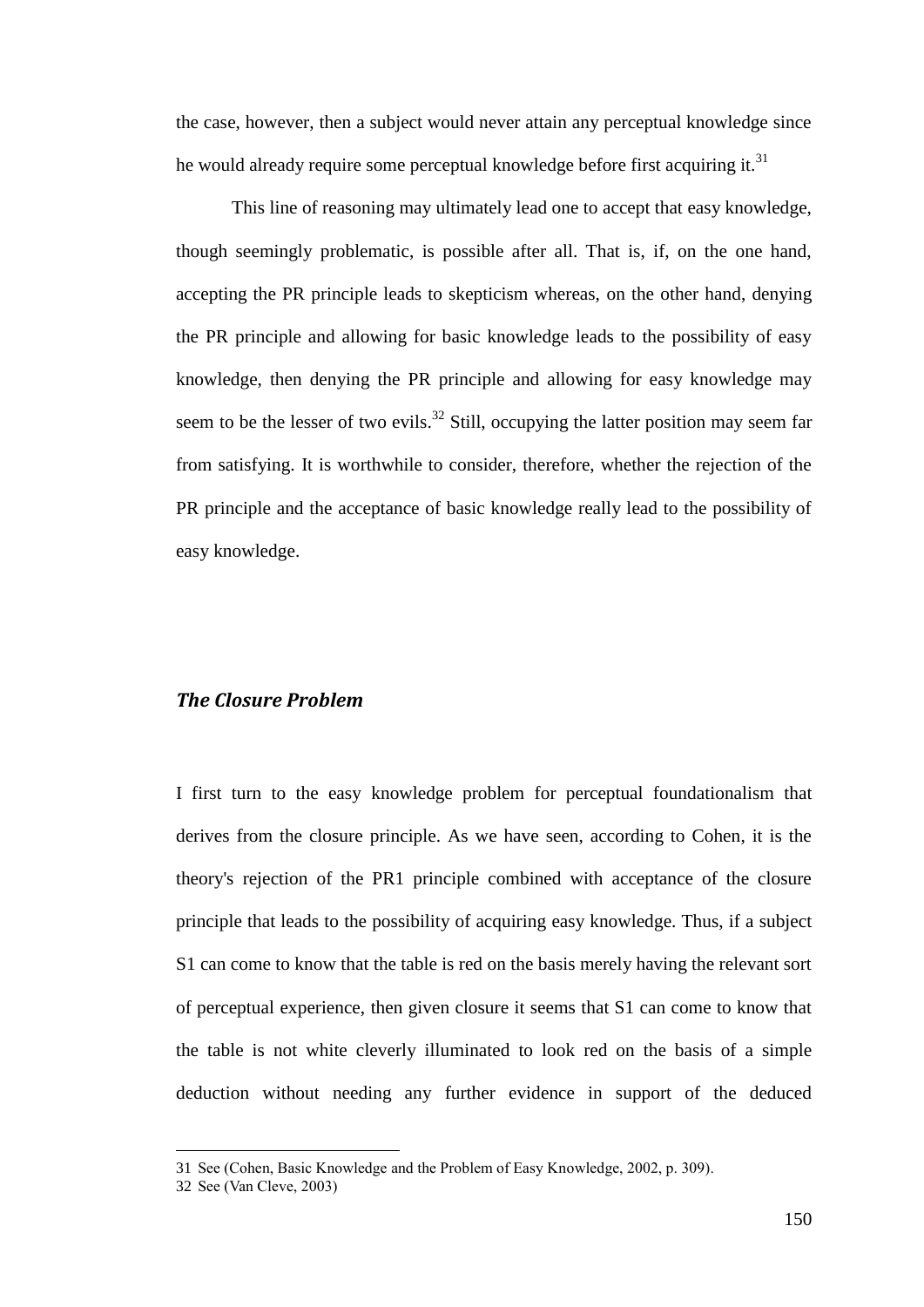proposition. First, let's ask whether accepting the PR1 principle can avoid the possibility of acquiring easy knowledge in this way. Of course, if accepting PR1 entails skepticism, then a subject would not know that the table is red to begin with and therefore would be unable to acquire easy knowledge of the proposition that the table is not white cleverly illuminated to look red. But suppose for the moment that PR1 does not entail skepticism. Then, on a given occasion, a subject S2 can know that the table is red on the basis having a perceptual experience in which it appears to him as if a table is red and his knowledge that this perceptual experience is a reliable indication that the table is red. Given the closure principle, he can then deduce and thereby come to know that the table is not white cleverly illuminated to look red.

Now is S2's way of acquiring knowledge of this fact any more acceptable than S1's way of acquiring knowledge of the same fact? One reason why we might think that S2's way of acquiring knowledge is legitimate whereas S1's way is not is that S2, unlike S1, is in possession of additional evidence from which he can infer that the table is not white cleverly illuminated to look red.

Thus S2, unlike S1, can reason as follows:

- (1) I have an experience in which it appears to me as if the table is red.
- (2) My having this kind of perceptual experience is reliable indication that the table is red.
- (3) If my having this kind of perceptual experience is a reliable indication that it is red, then the table's looking red to me is a reliable indication that it is not white cleverly illuminated to look red.
- (4) My having this perceptual experience is a reliable indication that the table is not white cleverly illuminated to look red.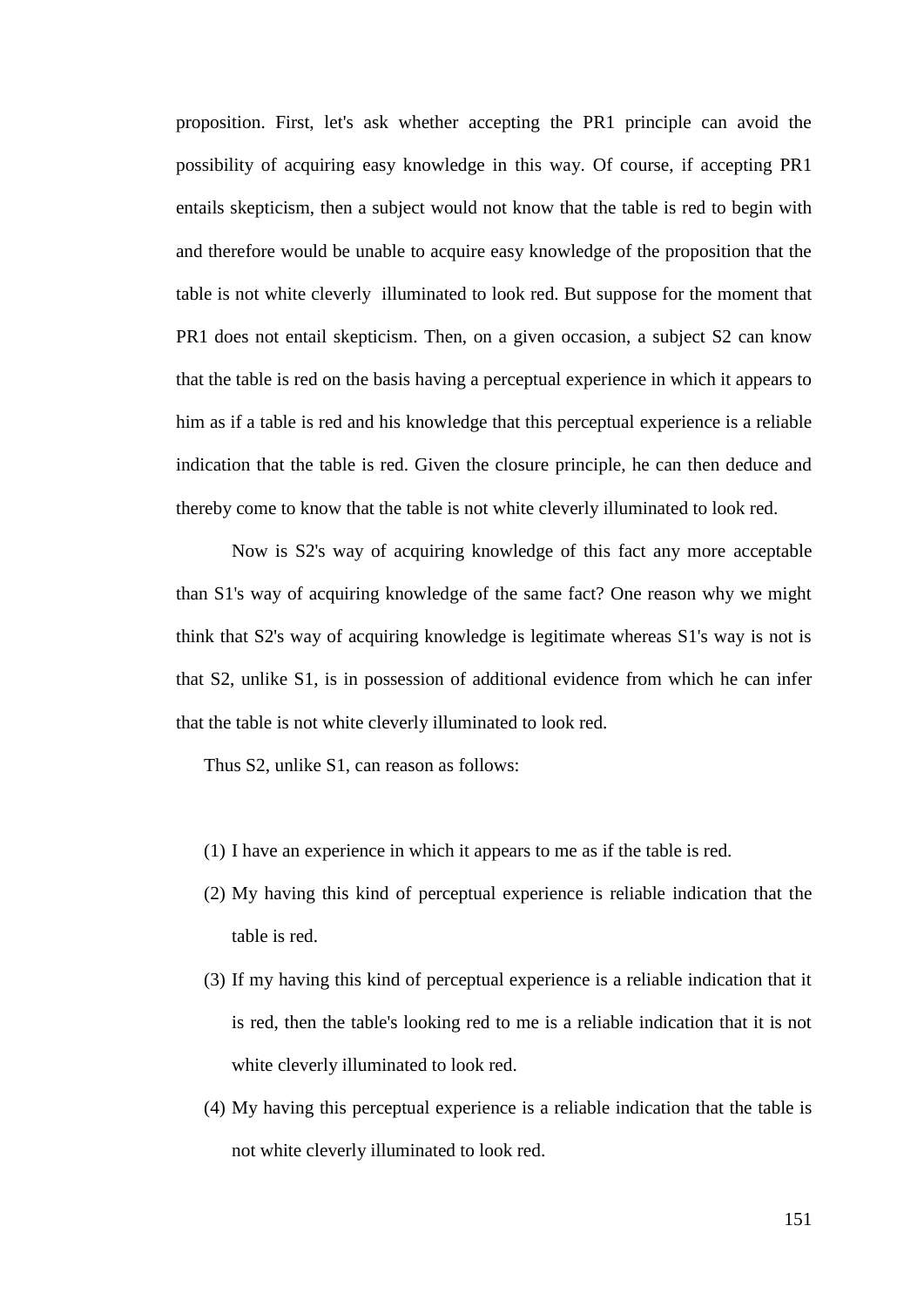(5) Therefore: the table is not white cleverly illuminated to look red.

Given our assumptions each of the premises can be known by S2. (1) simply expresses a piece of introspective knowledge. (2) is a piece of knowledge we assume S2 to have given our acceptance of the PR1 principle. (3) is a straightforward conceptual truth and (4) follows from (2) and (3). So S2 can know that the table is not white cleverly illuminated to look red without having to make an inference from the proposition that the table is red. This does not rule out of course that S can come to know that the table is not white cleverly illuminated to look red on the basis of a deduction from the proposition that the table is red, which he knows to be true. But this deduction will be supported by S's possession of evidence that provides justification for both the belief that the table is red as well as the belief that the table is not white cleverly illuminated to look red. And this fact may be enough to render the deduction a legitimate way of coming to know the conclusion. It would seem therefore that acceptance of PR1, even if it does not lead to skepticism, can solve the problem of easy knowledge.

The next question we need to address is whether the rejection of PR1 entails the possibility of easy knowledge. As we have seen, the foundationalist rejects PR1 by claiming that a subject can know that the table is red on the basis of having a perceptual experience in which it appears to him as if the table is red without having prior knowledge that having this sort of perceptual experience is a reliable indication that it is red. But, as we have also seen, if a subject can know that the table is red merely on the basis of the perceptual experience, then it seems that the subject can come to know that the table is not white cleverly illuminated to look red in an all too easy way. However, it is important to note that a rejection of PR1 does not entail that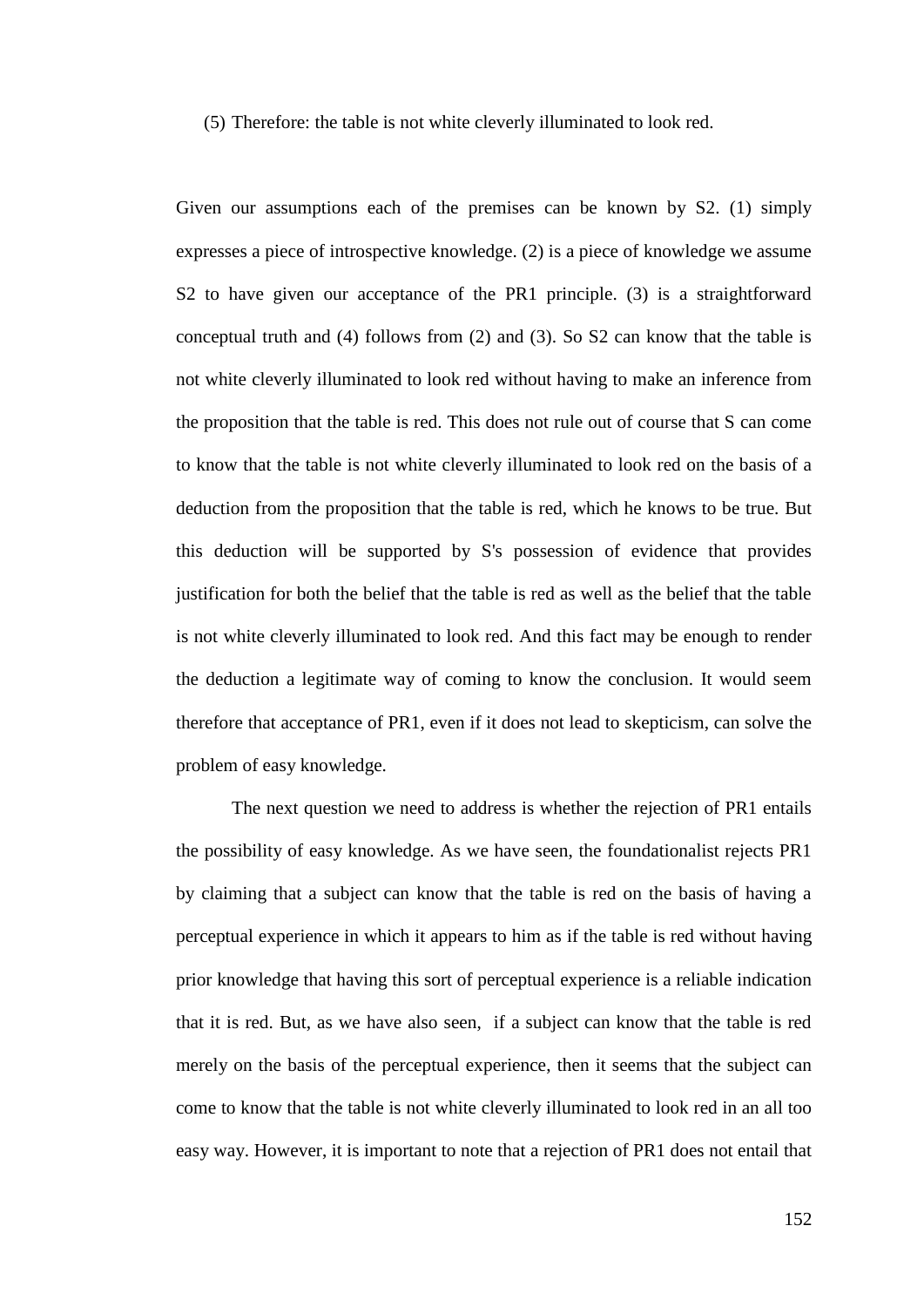a subject can come to know that the table is red *merely* on the basis of the perceptual experience. One may hold, for example, that in order for a subject to know that the table is red on the basis of a perceptual experience, he also needs to be in possession of additional evidence where this further evidence does not consist in his knowing that his having the perceptual experience is a reliable indication that the table is red. If so, a theory that insists on the subject's possessing this further evidence may potentially avoid the problem of easy knowledge as it arises from the closure principle without at the same time endorsing the PR1 principle.

Suppose then that we accept the following condition on S's knowing that the table is red:

IND If S knows that a table he is looking at is red merely on the basis of having a perceptual experience in which it appears to him as if a table is red, S needs to know independently of his knowing that the table is red on the basis of having the perceptual experience that the table is not white but cleverly illuminated to look red.

[I take it that IND is an instance of the more general principle that: If S knows that an x is F merely on the basis of having a perceptual experience in which it appears to him as if an x is F, then S needs to know independently of his knowing that an x is F on the basis of that perceptual experience that he the situation he is experiencing is not a situation in which no x is F but which is subjectively indistinguishable for him from the situation in which it perceptually appears to him as if an x is F and an x is F.]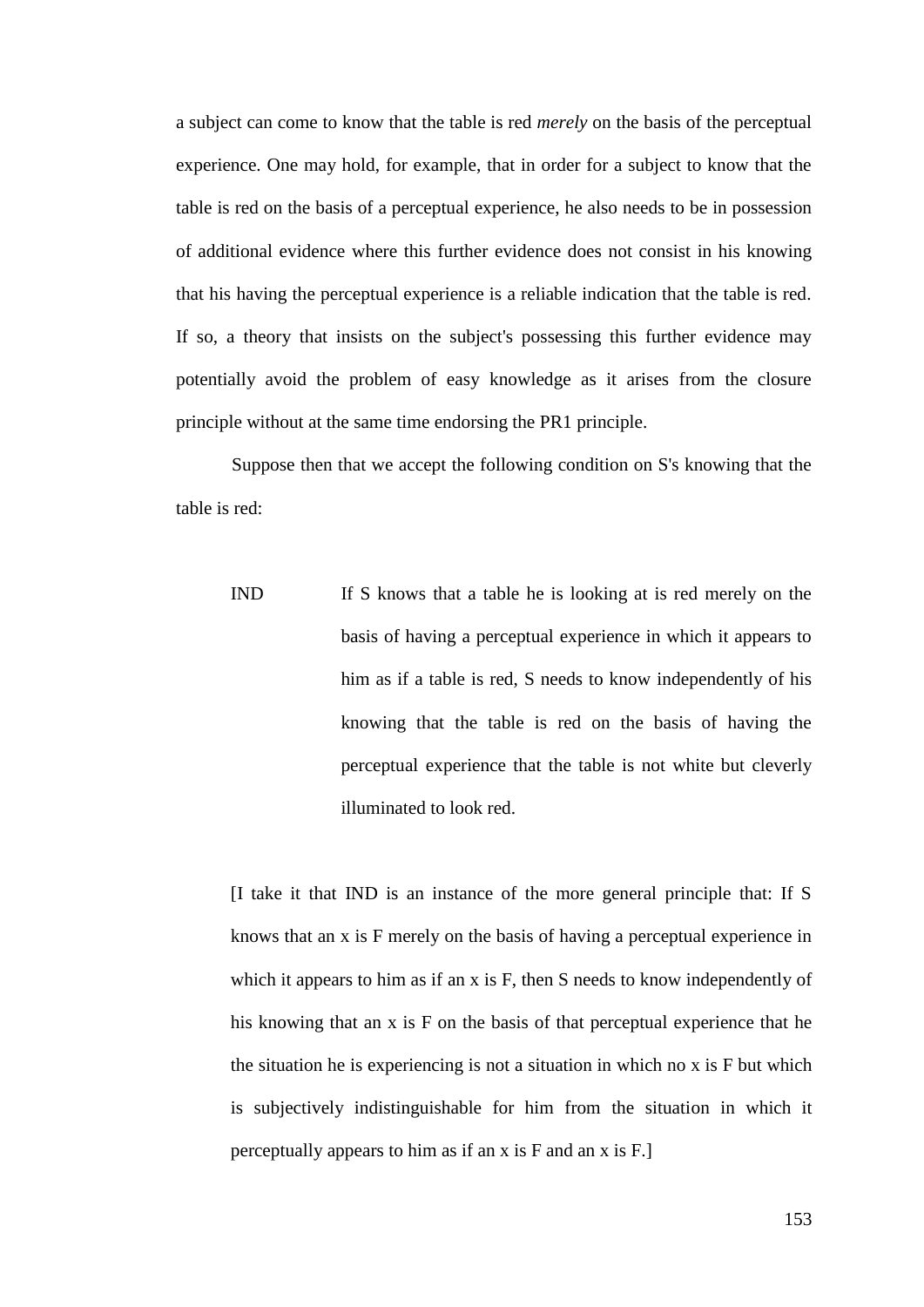Now since a subject's knowledge that the table is red presupposes his having independent knowledge that the table is not white but cleverly illuminated to look red, he is then obviously no longer in a position to acquire knowledge of the fact that the table is not white but cleverly illuminated to look red. So in this case, easy knowledge will not be available to him. Crucially, however, the IND principle is neutral with respect to the PR1 principle. As stated the IND principle does not entail that S's independent knowledge that the table is not white but cleverly illuminated to look red, which he needs in order to know that the table is red on the basis of having the relevant perceptual experience, has to be supported by knowledge that having that perceptual experience is a reliable indication that the table is red or by his knowledge that having that perceptual experience is a reliable indication that it is not white cleverly illuminated to look red. And since the IND principle is consistent with the rejection of the PR1 principle, it is also consistent with the possibility of basic knowledge. Therefore, it can potentially explain how the possibility of basic knowledge need not entail the possibility of easy knowledge.

However, the IND principle is too strong to be plausible. Once again, young children prove a case in point. Still, we may find similar principles that are more restrictive and specifically relevant to the cases at hand. In this regard, it is important to recall that, in accordance with the closure principle, for a subject to come to know that the table is not white cleverly illuminated to look red by deducing this proposition from the proposition that the table is red, which he knows to be true, he needs to retain his knowledge that the table is red throughout the process. Now there are of course many different ways in which a subject, once having acquired knowledge that the table is red merely on the basis of it's looking red to him, can lose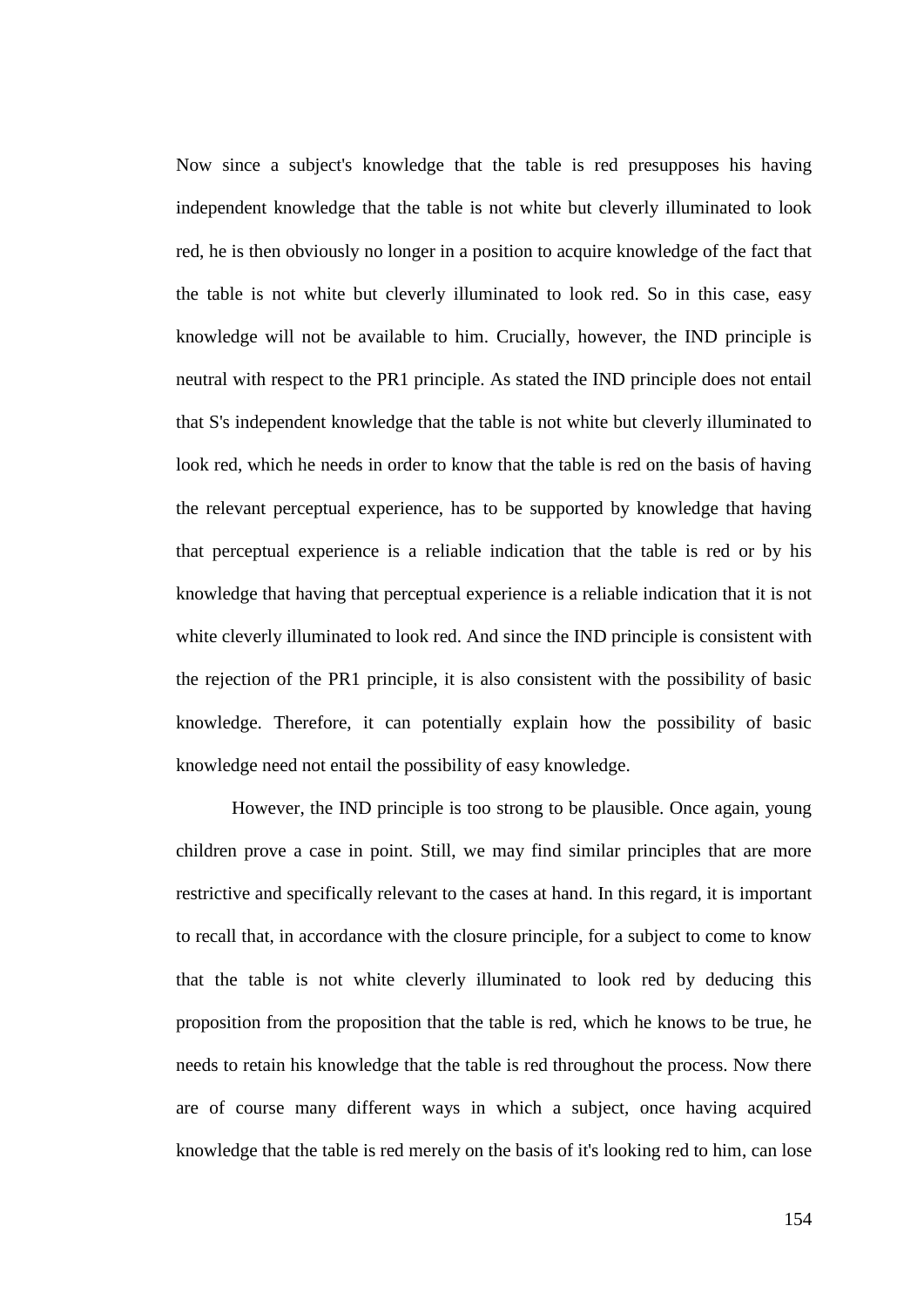this piece of knowledge. For example, he may hear testimony from a reliable source that there are numerous tables in his current environment that are white but cleverly illuminated to look red. Under such a circumstance, his perceptual experience can no longer function as adequate justification for sustaining S's knowledge that the table is red. I take it that this is because S is now in possession of evidence for the claim that having the perceptual experience, in his current environment, is not a reliable indication that the table is red or that the table he is looking at may indeed be white cleverly illuminated to look red, evidence which undermines or defeats whatever epistemic support the perceptual experience might otherwise provide. In this case, if S is to retain his knowledge that the table is red, he needs some independent grounds for dismissing the hypothesis that the table is white cleverly illuminated to look red. But given that his retaining the knowledge that the table is red now depends on his having independent grounds for dismissing the hypothesis that the table is white cleverly illuminated to look red, it is no longer possible for him to acquire easy knowledge of the fact that the table is not white cleverly illuminated to look red. Thus it seems plausible to accept the following principle:

IND1 If S knows that the table is red merely on the basis of having a perceptual experience in which it appears to him as if a table is red and subsequently acquires evidence in support of the claim that the table is white cleverly illuminated to look red, then S can retain his knowledge that the table is red only if S has some independent grounds for knowing that the table is not white but cleverly illuminated to look red.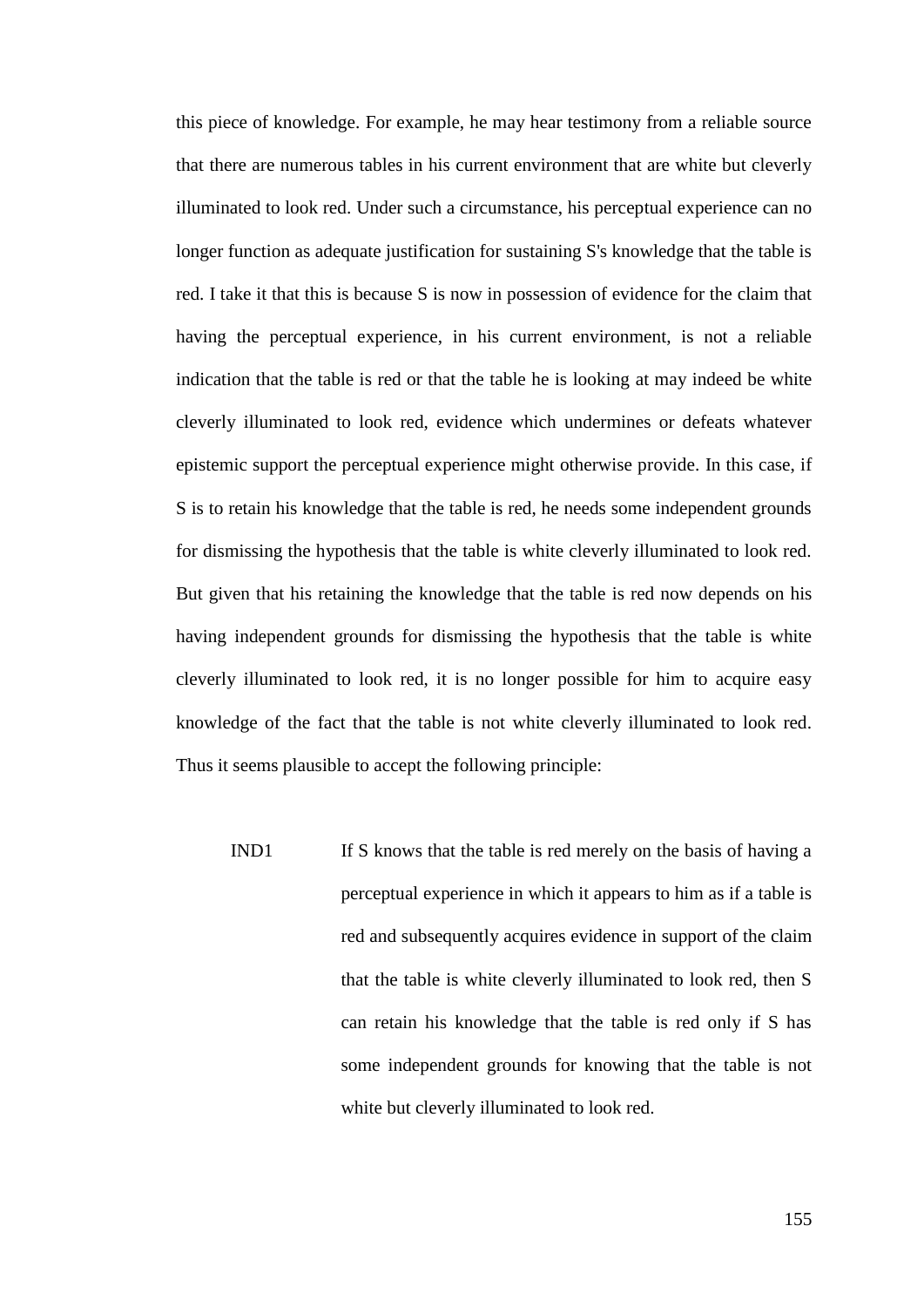[Generally: If S knows that an x is F merely on the basis having a perceptual experience in which it appears to him as if an x is F and subsequently acquires evidence in support of the claim that the situation he is experiencing is a situation Sn in which no x is F but which is phenomenologically indistinguishable for him from the situation in which he is having this perceptual experience and an x is F, then S can retain his knowledge that an x is F only if S has some independent grounds for knowing that the situation he is experiencing is not a situation Sn]

Now, crucially, it also may seem plausible to some to think that S's knowledge can be defeated in a similar fashion even if S is not provided with positive evidence for thinking that his visual experiences are not relevantly reliable. To illustrate, consider Cohen's example:

Suppose my son wants to buy a red table for his room. We go in the store and I say, 'That table is red. I'll buy it for you.' Having inherited his father's obsessive personality, he worries, 'Daddy, what if it's white with red lights shining on it?' I reply, 'Don't worry – you see, it looks red, so it is red, so it's not white but illuminated by red lights. $33$ 

In this case, the son does not provide Cohen with any positive evidence for believing that the perceptual experience they are having may not be a reliable indication that it is red. Nor does he provide Cohen with positive evidence for believing that the table they are looking at is indeed white but cleverly illuminated to look red. The son is

<sup>33</sup> (Cohen, Basic Knowledge and the Problem of Easy Knowledge, 2002, p. 314).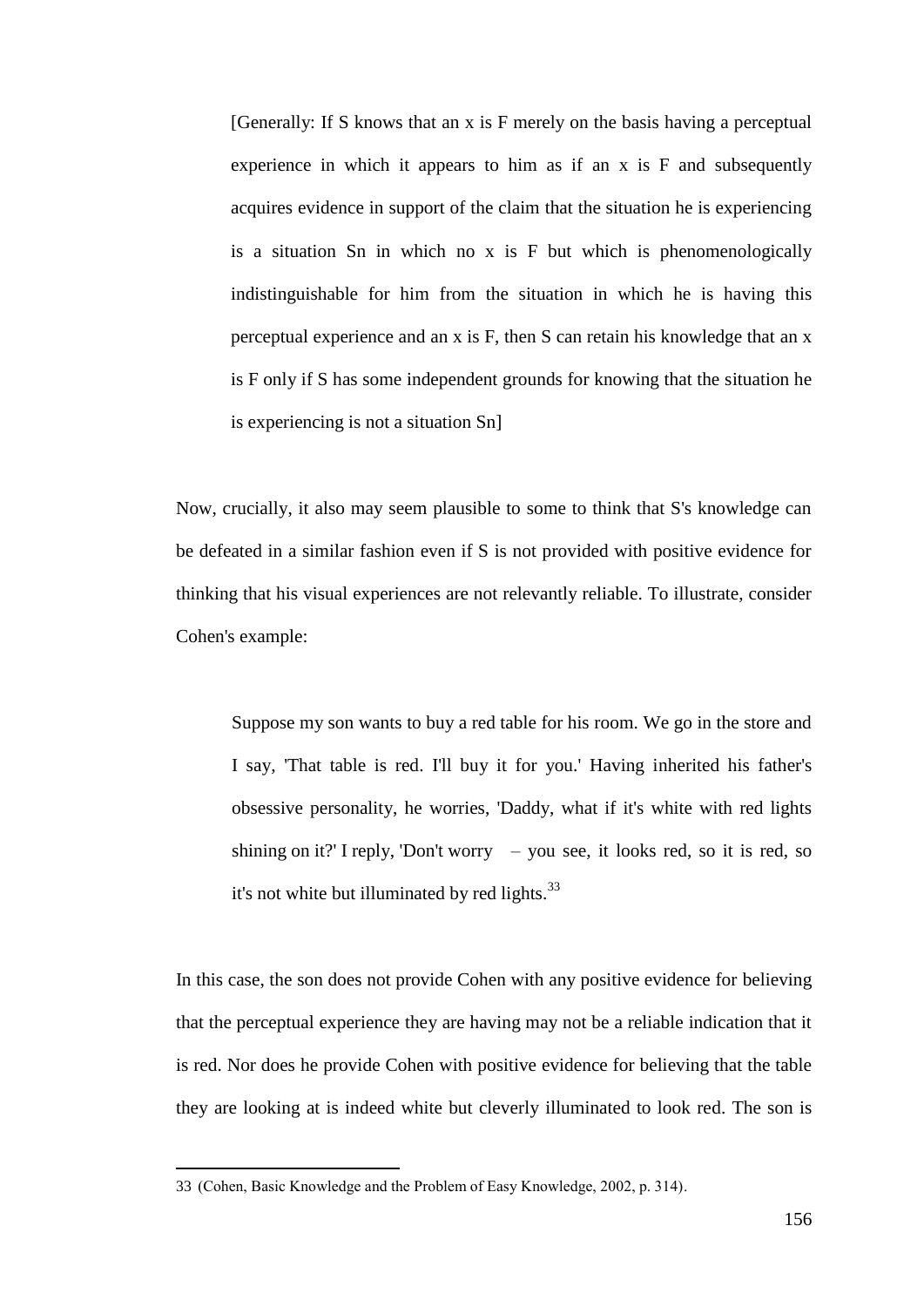simply asking whether the table may not be red but white cleverly illuminated to look red. Still, as Cohen suggests, it seems unacceptable to think that under the given circumstances, he could come to know that the table is red by reasoning the way he does. We might explain this by saying that although the son does not present Cohen with evidence for believing that the table they are looking at is actually white cleverly illuminated to look red, the son does make Cohen aware of a certain kind of error-possibility. That is, he raises the possibility that the table merely looks red to them when in fact it is not. Just like in the previous case, we might then think that in order for Cohen to retain his knowledge that the table is red, he needs to have some independent grounds for dismissing the hypothesis that the table is white cleverly illuminated to look red. Consequently, as in the previous case, given that in order for Cohen to retain his knowledge that the table is red, he needs to have independent grounds for dismissing the hypothesis that the table is white cleverly illuminated to look red, he is no longer in a position to come to know that this hypothesis does not obtain by deducing its falsity from the proposition that the table is red. Cohen's example therefore seems to make plausible the following principle:

IND 2 If S knows that the table is red merely on the basis of his having a perceptual experience in which it appears to him as if the table is red and subsequently entertains the possibility that the table is white but cleverly illuminated to look red, then S can retain his knowledge that the table is red only if S has some independent grounds for knowing that the table is not white cleverly illuminated to look red.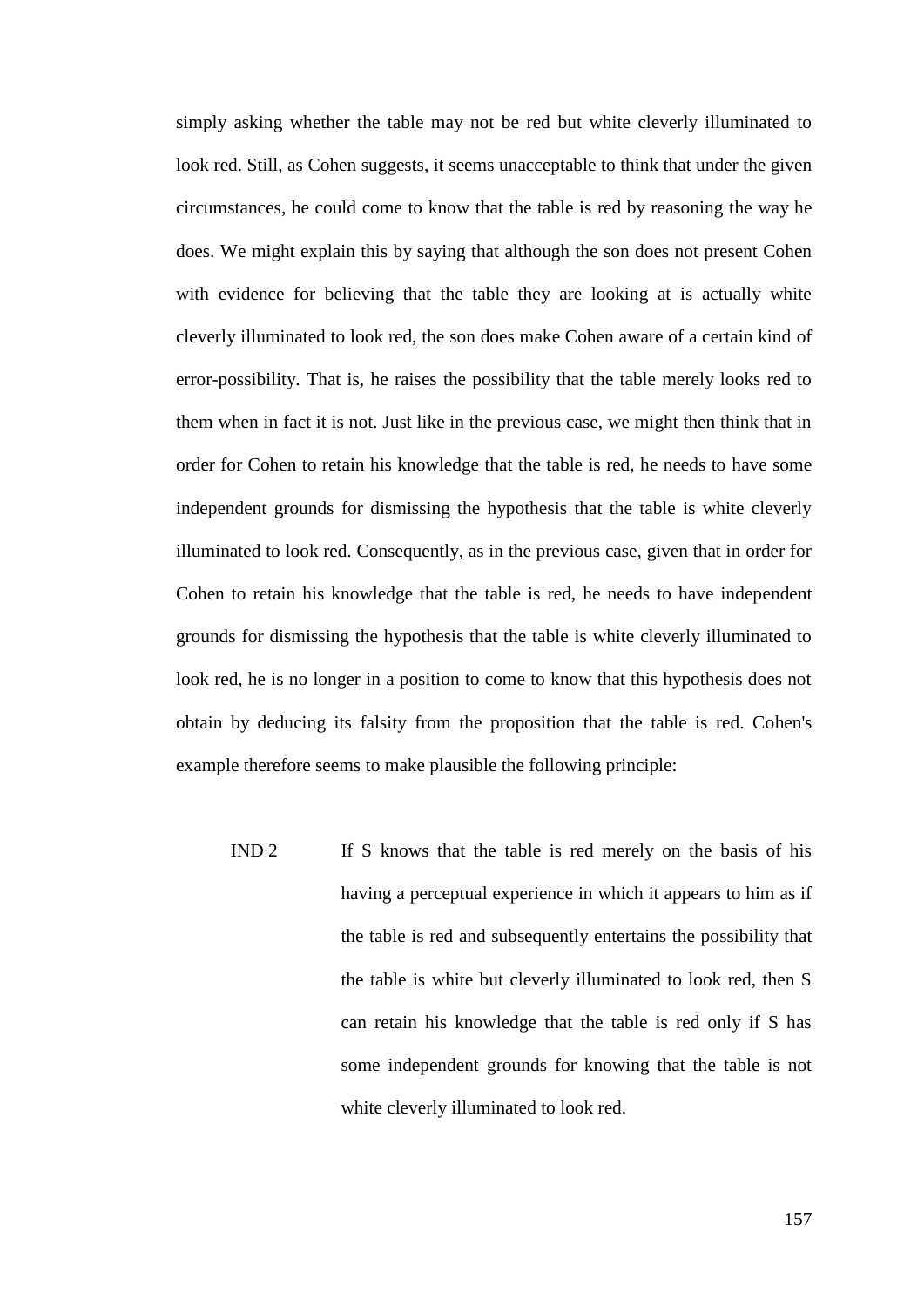[Generally: If S knows that an x is F merely on the basis of his having a perceptual experience in which it appears to him as if an x is F and subsequently entertains the possibility that the situation he is experiencing is not a situation Sn in which no x is F but which is phenomenologically indistinguishable for him from the situation in which an x looks F to him and is F, then S can retain his knowledge that an x is F only if S has some independent grounds for knowing that the situation he is experiencing is not a situation Sn]

So we have two kinds of cases in which a subject starts off with having knowledge that the table is red merely on the basis of having a perceptual experience in which it appears to him as if the table is red but subsequently ends up being in no position to rely on this knowledge to come to know that the table is not white cleverly illuminated to look red. The question is whether the principles we have formulated provide us with a sufficient framework to solve the first of the two easy knowledge problems. If yes, the suggestion would have to be that a subject's acquisition of easy knowledge of the proposition that the table is not white cleverly illuminated to look red based on his knowledge that the table is red is not possible for this reason: while a subject can know that the table is red merely on the basis of having the relevant sort of perceptual experience, he cannot retain this knowledge in such a way that it could form the basis for him to come to know that the table is not white cleverly illuminated to look red. The reason for that in turn is that a subject who knows that the table is red on the basis of it's looking red to him cannot become aware that the proposition that the table is red entails the proposition that the table is not white cleverly illuminated to look red without thereby (a) acquiring evidence that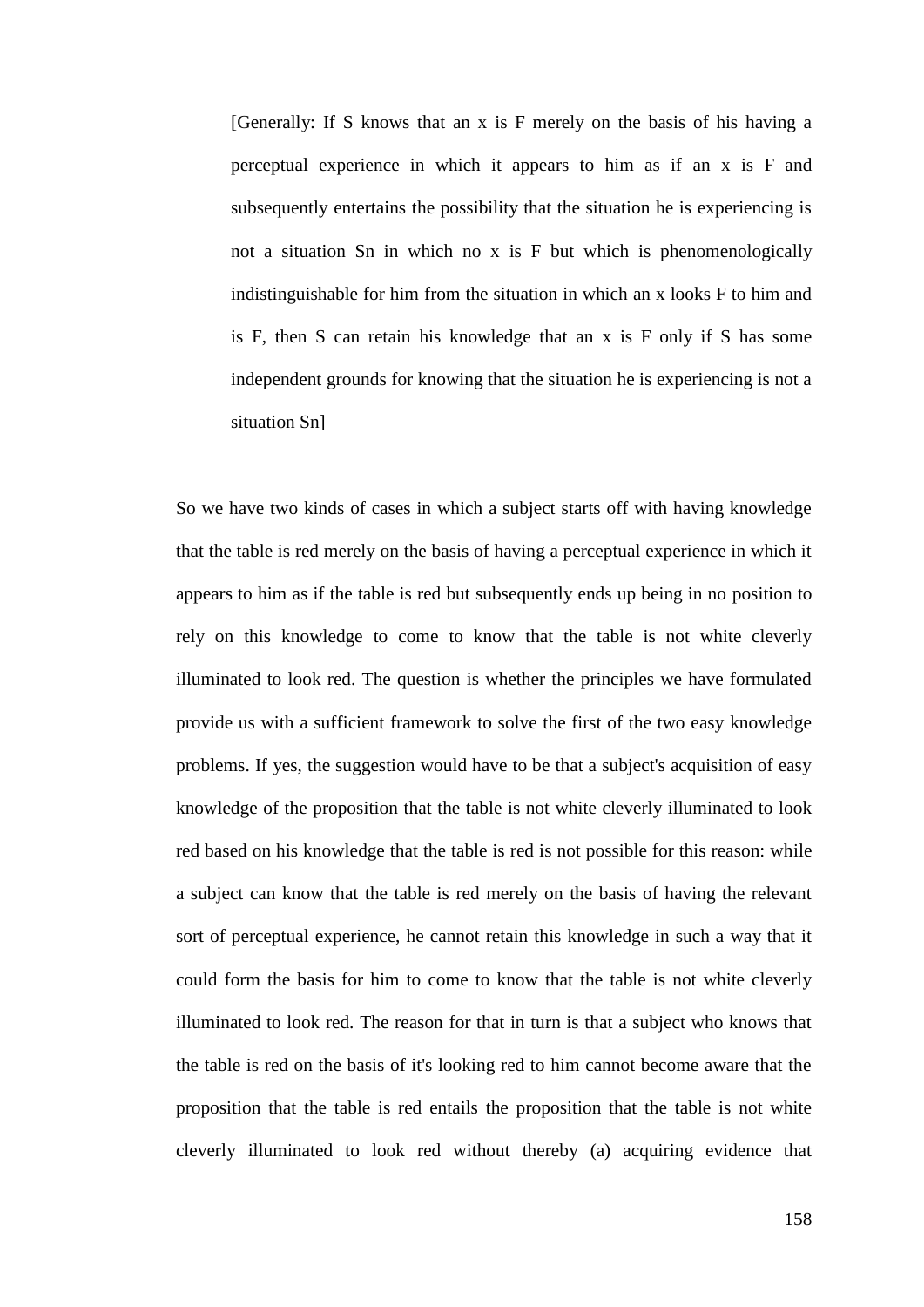undermines the epistemic justification the perceptual experience may otherwise give him for believing that the table is red or (b) entertaining the possibility that the table merely looks red when actually it is not.

Now it seems to me that the two principles at least capture those cases that we could imagine to somewhat plausibly occur in real people's lives. That is, it would seem to be extremely odd for people who believe that a table they are looking at is red when the table looks red to them to even entertain the proposition that the table is not white cleverly illuminated to look red unless they were already somehow concerned with whether or not the table might merely appear to be red when in fact it wasn't. The only problematic case would seem to be one in which a subject who knows that a table he is looking at is red merely on the basis of having a perceptual in which it appears to him as if the table is red for no particular reason at all deduces and thereby comes to believe that the table is not white cleverly illuminated to look red. Still, there is a sense in which it seems to be epistemically illegitimate for him to come to believe that the table is not white cleverly illuminated to look red in this way if the only relevant justification he possesses is the relevant perceptual experience. After all, if he is in possession of no other relevant evidence, the perceptual experience cannot indicate to him whether the table either is red and therefore not white cleverly illuminated to look red or white but cleverly illuminated to look red. This would mean that his evidential situation cannot epistemically support his belief that the table is not white cleverly illuminated to look red, which means in turn that he lacks knowledge of this proposition. Given the closure principle, however, his lack of knowledge that the table is not white cleverly illuminated to look red entails his lack of knowledge that the table is red. Thus, in order for him to retain his knowledge that the table is red, the subject needs to have some independent grounds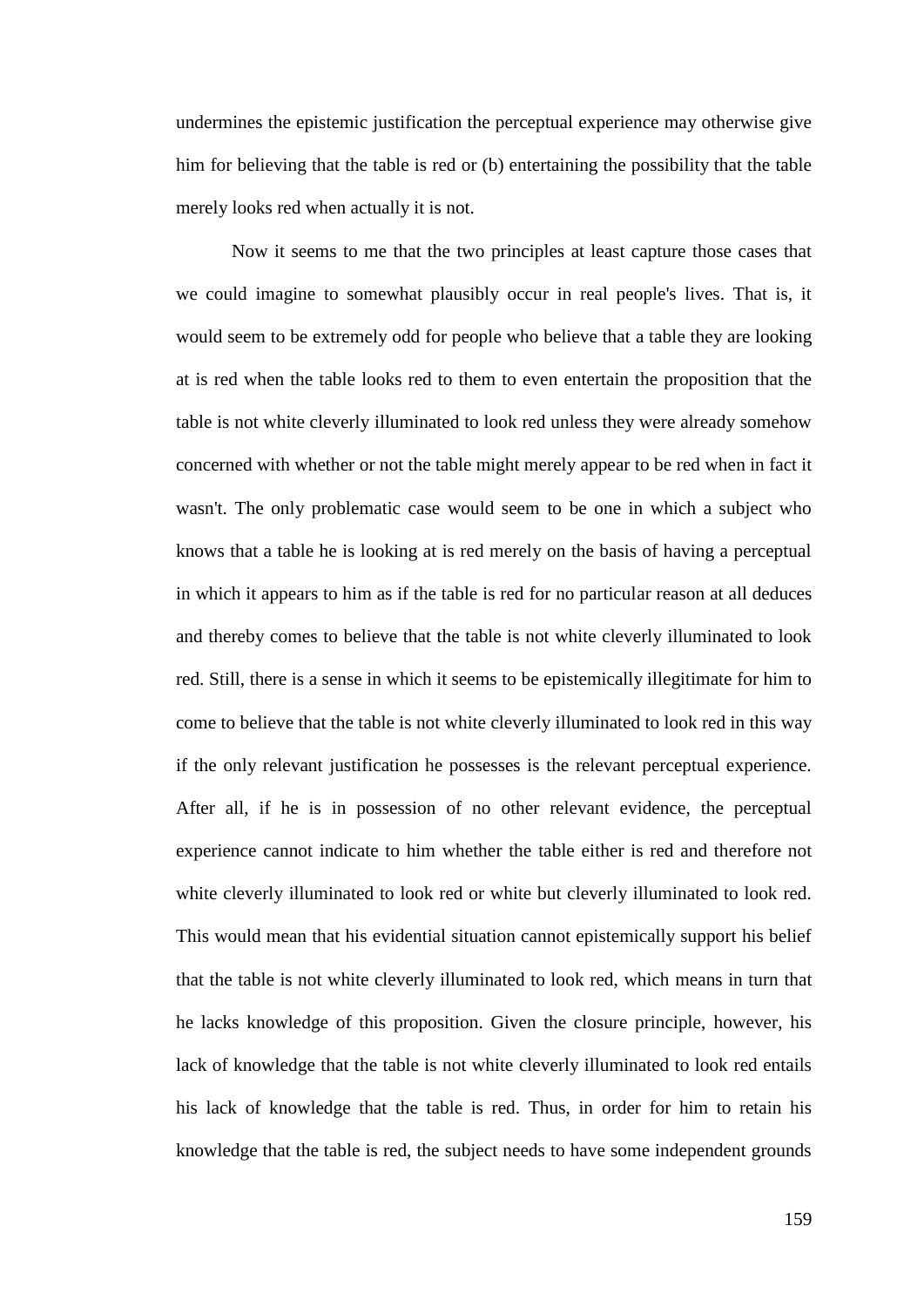for knowing that the table is not white cleverly illuminated to look red. We can then propose the following principle:

IND3 If S knows that the table is red merely on the basis of the table's looking red to him and subsequently comes to believe that the table is not white cleverly illuminated to look red, then S can retain his knowledge that the table is red only if S has some independent grounds for knowing that the table is not red cleverly illuminated to look red.

[Generally: If S knows that an x is F merely on the basis of having a perceptual experience in which it appears to him as if an x is F and subsequently comes to believe that the situation he is experiencing is not a situation Sn in which no x is F but which is phenomenologically indistinguishable for him from the situation in which an x looks F to him and is F, then S can retain his knowledge that an x is F only if S has some independent grounds for knowing that the situation he is experiencing is not a situation Sn]

The appeal to the various IND principles, therefore, provides us with the means to rule out the possibility of easy knowledge that seemed to derive from the possibility of basic knowledge and the closure principle. The key point is that, in the relevant cases, a subject cannot retain his knowledge that the table is red without having independent grounds for knowing that the table is not white cleverly illuminated to look red. Depending on the particulars of the case, such independent grounds can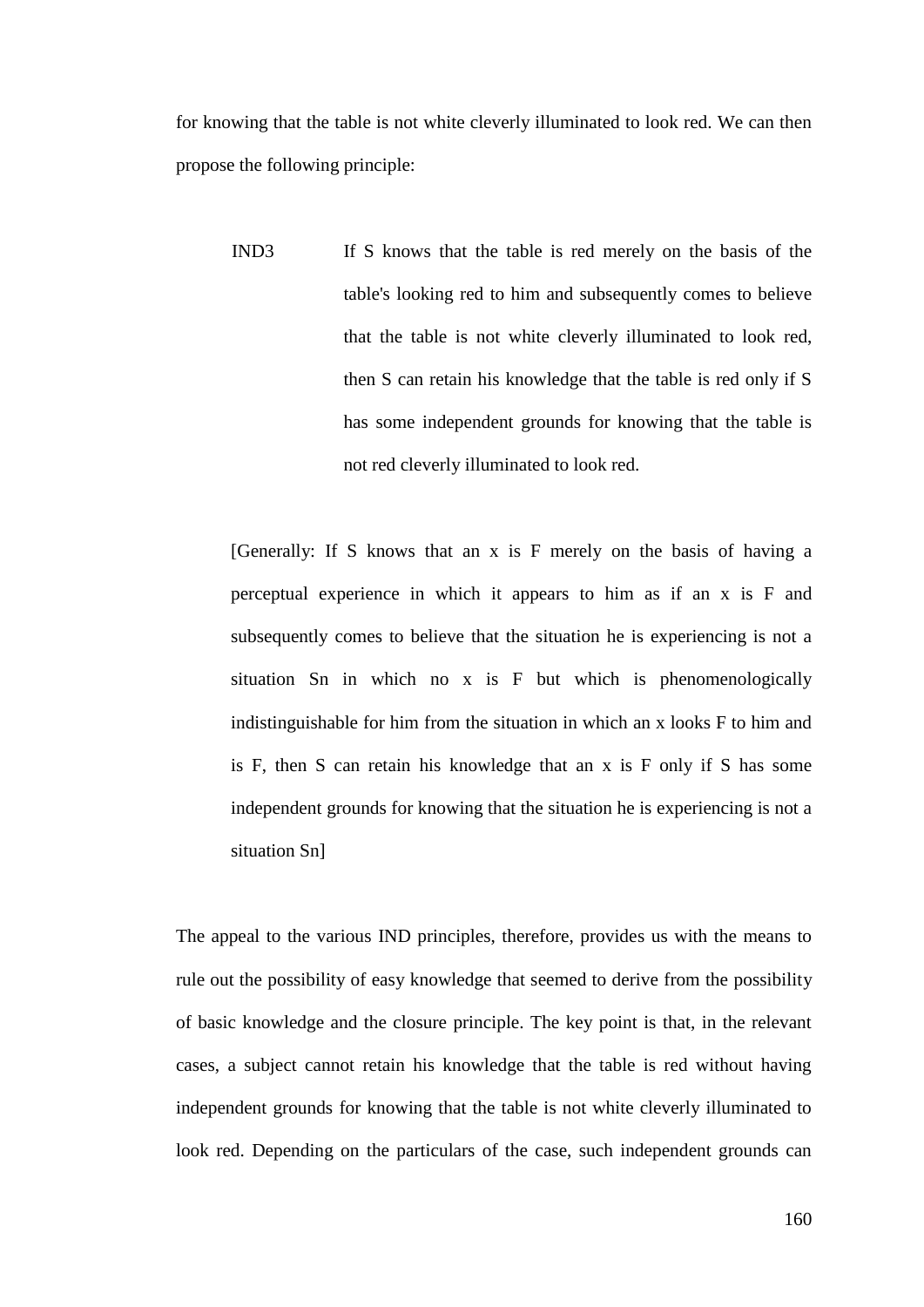consist of background knowledge to the effect that it is very unlikely that the table one is looking at, though it looks red to one, is not red but cleverly illuminated to look red. For example, Cohen in the earlier example might point out to his son that it is very unlikely that furniture stores would cleverly disguise the real colors of their pieces. Crucially, however, such background knowledge need not amount to having knowledge that having a perceptual experience in which it appears to one as if the table is red in general is a reliable indication that the table is red. Thus, at least far as the first of the two easy knowledge problems is concerned, we can provide a solution to this problem without having to appeal to the problematic PR1 principle.

### *The Bootstrapping Problem*

I now turn to the second easy knowledge problem, which is that basic knowledge seems to allow for bootstrapping. As before, I will address this problem with respect to perceptual foundationalism. To remind ourselves how this problem arises consider the following example. Suppose that, on a given occasion, a subject S knows that the table in front of him is red on the basis of having a perceptual experience in which it appears to him as if the table is red. Again, we assume that S has no prior knowledge that his having this perceptual experience is a reliable indication that it is red. Thus S's knowledge that the table is red is a piece of basic knowledge. It now seems that S is in a position to reason as follows:

(1) The table is red.

(2) I have a perceptual experience in which it appears to me as if the table is red. (3) I have this perceptual experience and the table is red.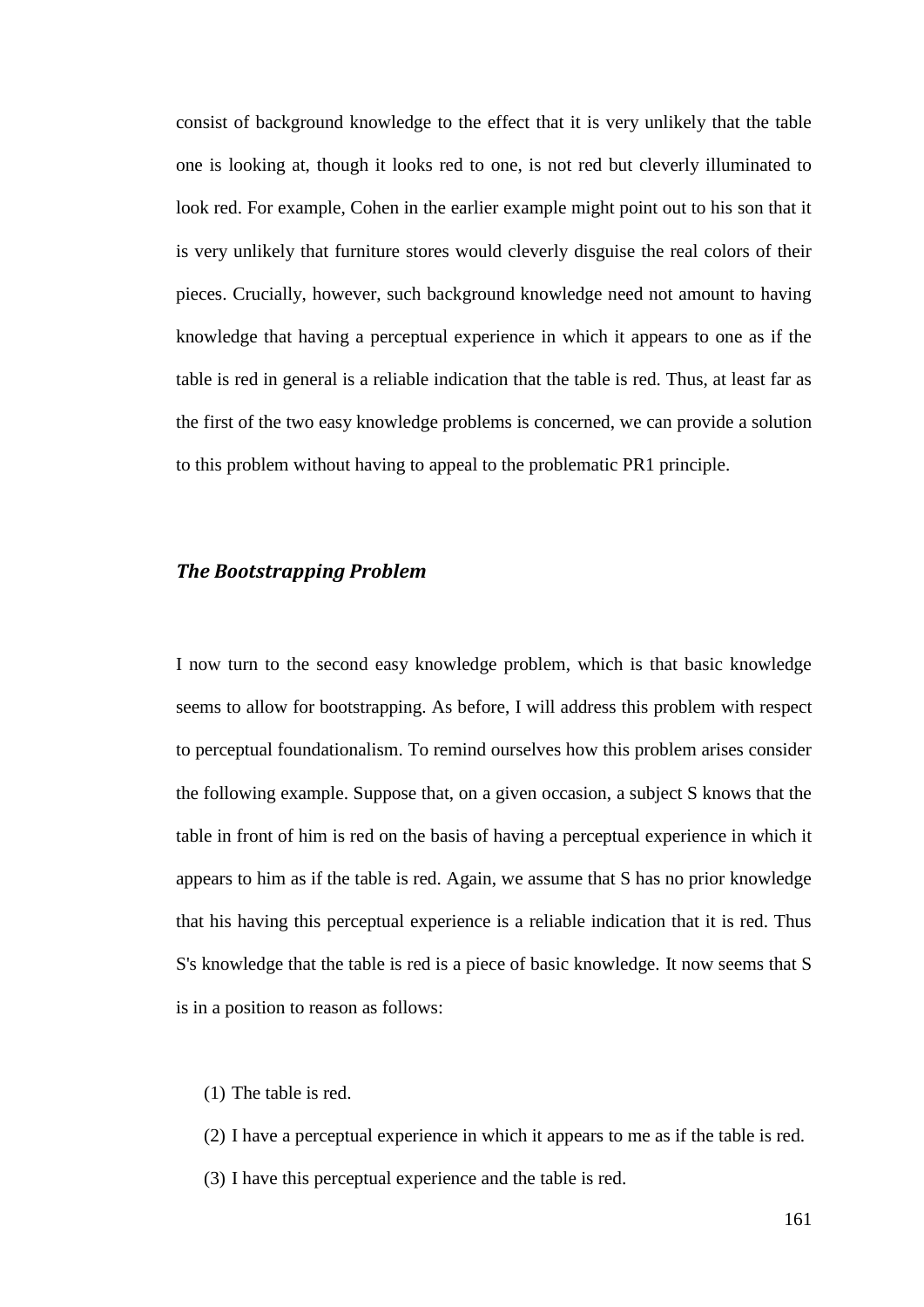(4) My having this perceptual experience accurately indicates that the table is red.

Apart from having basic knowledge of (1), S should know or easily be capable of knowing each of the other premises. Certainly, S can straightforwardly know (2) on the basis of introspection. (3) logically follows from (1) and (2) while (4) logically follows from (3). Hence S should be able to come to know (3) and (4) on the basis of a straightforward deduction from previously known premises.

Suppose then that S repeats this kind of reasoning on many other occasions in which he has basic knowledge that the table in front of him is red on the basis of having a perceptual experience in which it appears to him as if the table is red. In doing so, he ultimately seems to acquire evidence which is sufficient, qua evidence, for him to come to know that having this sort of perceptual experience is a reliable indication that the table is red. Thus, from this knowledge of (4) and his knowledge of many other propositions relevantly like  $(4)^{34}$ , which he can arrive at on the basis of the same kind of reasoning just outlined, he can inductively infer and come to know that

(5) My having a perceptual experience in which it appears to me as if a table is red is a reliable indication that the table is red.

On the face of it, this kind of bootstrapping process seems to be an illegitimate way of coming to know  $(5)$ . The inference from  $(4)$ ,... to  $(5)$ , however, is inductively valid. Thus, if S does not know (5), then it would seem that this must be because he

 $34$  I shall symbolise this sentence in this way from now on:  $(4)$ ,...'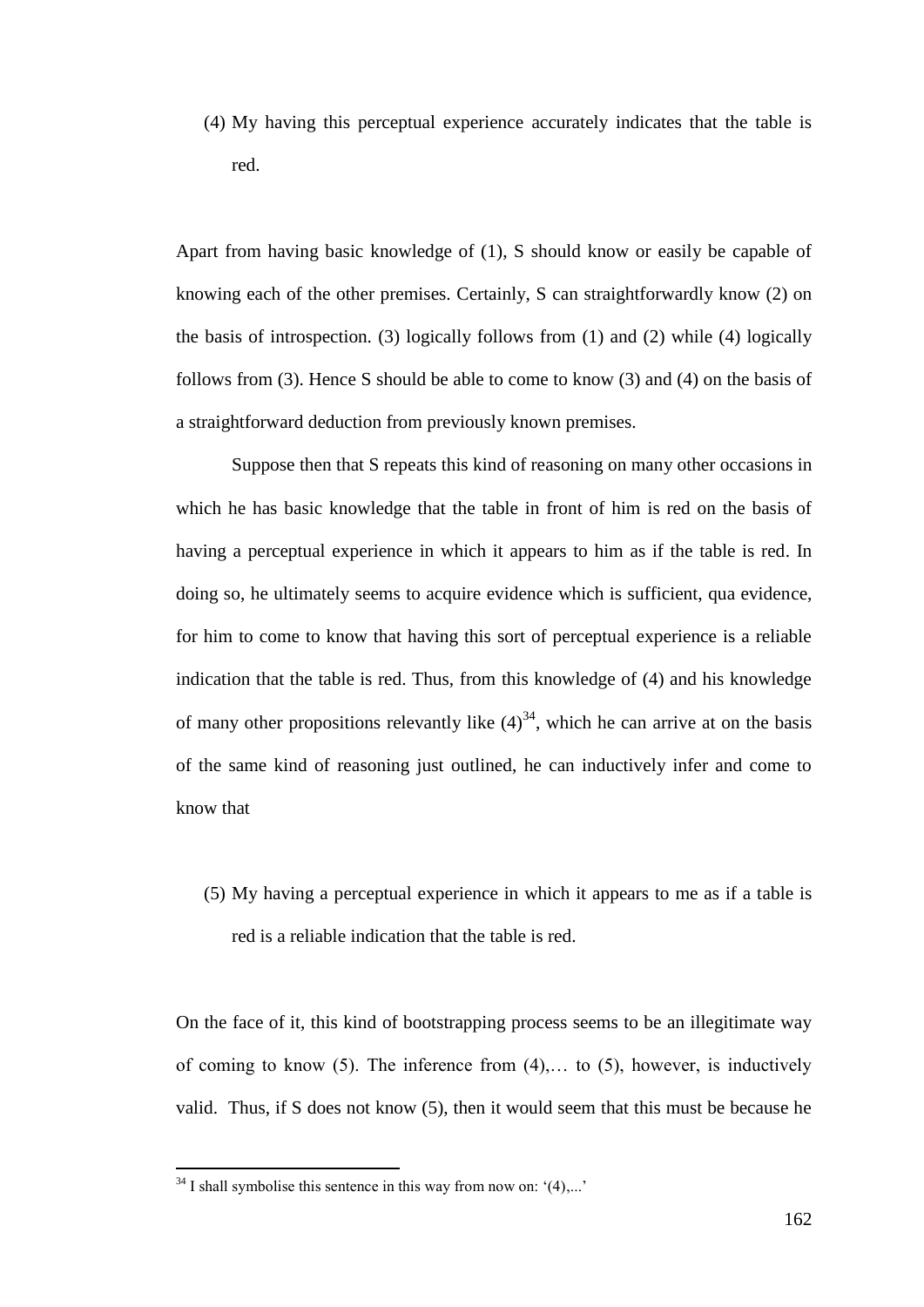does not know (4),… after all. As we have seen, however, (4) logically follows from (3), so that if S does not know (4), he does not know (3) either. We have also seen that (3) logically follows from (1) and (2) and since, presumably, there is nothing problematic about S's introspective knowledge of (2), it follows from S's lack of knowledge of (3) that he lacks knowledge, or at least basic knowledge, of (1). Reflection on bootstrapping, therefore, seems to initiate what Jonathan Vogel calls a 'rollback' of S's presumed original basic knowledge of (1).

We can initially approach this second easy knowledge problem for perceptual foundationalism in the same way that we approached the first easy knowledge problem. Thus, we should ask, first, whether acceptance of PR1 – that is, acceptance of the principle that if S knows that the table is red on the basis of a perceptual experience in which it appears to him as if the table is red, he has to have prior, independent knowledge that his having this sort of perceptual experience is a reliable indication that the table is red – can avoid the bootstrapping problem and, second, whether a rejection of PR1 entails the possibility of bootstrapping. The answer to the first question is a straightforward yes. If S knows that the table is red on the basis of the right sort of experience only if he has prior, independent knowledge that his having this sort of perceptual experience is a reliable indication that it is red, then obviously he will no longer be able to acquire this piece of reliability knowledge by reasoning the way he does.

What then about the second question? Earlier we noted with respect to the first easy knowledge problem that the rejection of PR1, and therefore the acceptance of the possibility of basic knowledge, do not entail that S can know that the table is red merely on the basis of his having the relevant perceptual experience. Thus, it may be in some cases that although a subject S can have basic knowledge that the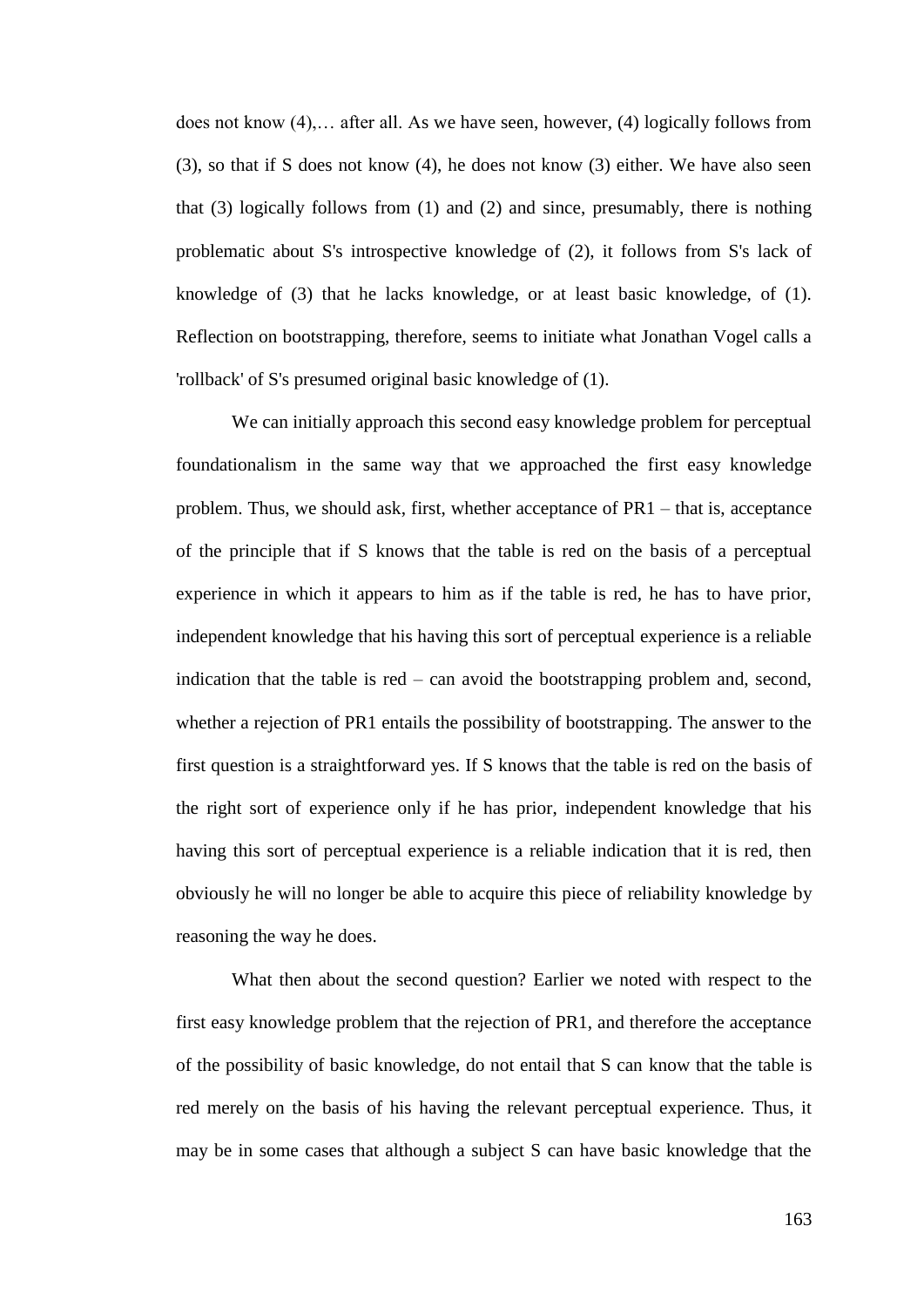table is red on the basis a perceptual experience, S also needs to be in possession of additional evidence distinct from the justification he has as a matter of having the perceptual experience but not consisting of some prior, independent knowledge that his having this sort of perceptual experience is a reliable indication that the table is red. In particular we saw that in the relevant cases, a subject can retain his basic perceptual knowledge that the table is red only if he also has independent evidence or grounds for knowing that it is not, for example, cleverly illuminated to look red. In this way, the requirement, in the relevant cases, that for S to retain his knowledge that the table is red he be in possession of such independent evidence or grounds for knowing the table is not red but cleverly illuminated to look red, provided some means for avoiding the first easy knowledge problem without having to appeal to the problematic PR1 principle.

Unfortunately, however, this kind of approach does not seem to be available when it comes to the second problem of easy knowledge. Thus suppose, for argument's sake, that the relevant cases can be restricted to those in which S actually engages in the kind of bootstrapping outlined earlier. What we want to say then, in line with our approach to the first easy knowledge problem, is that for S to have or retain knowledge of the premises, S has to be in possession of evidence or grounds in addition to the justification he has as a result of his having a perceptual experience in which it appears to him as if the table is red which would help explain either why S cannot come to know, by bootstrapping, that his having this perceptual experience is a reliable indication that the table is red or why the reasoning he performs is not an illegitimate way of coming to know the conclusion after all. The problem, however, is that it is difficult to see what such relevant additional evidence, if it does not consist of some prior, independent knowledge that his having a perceptual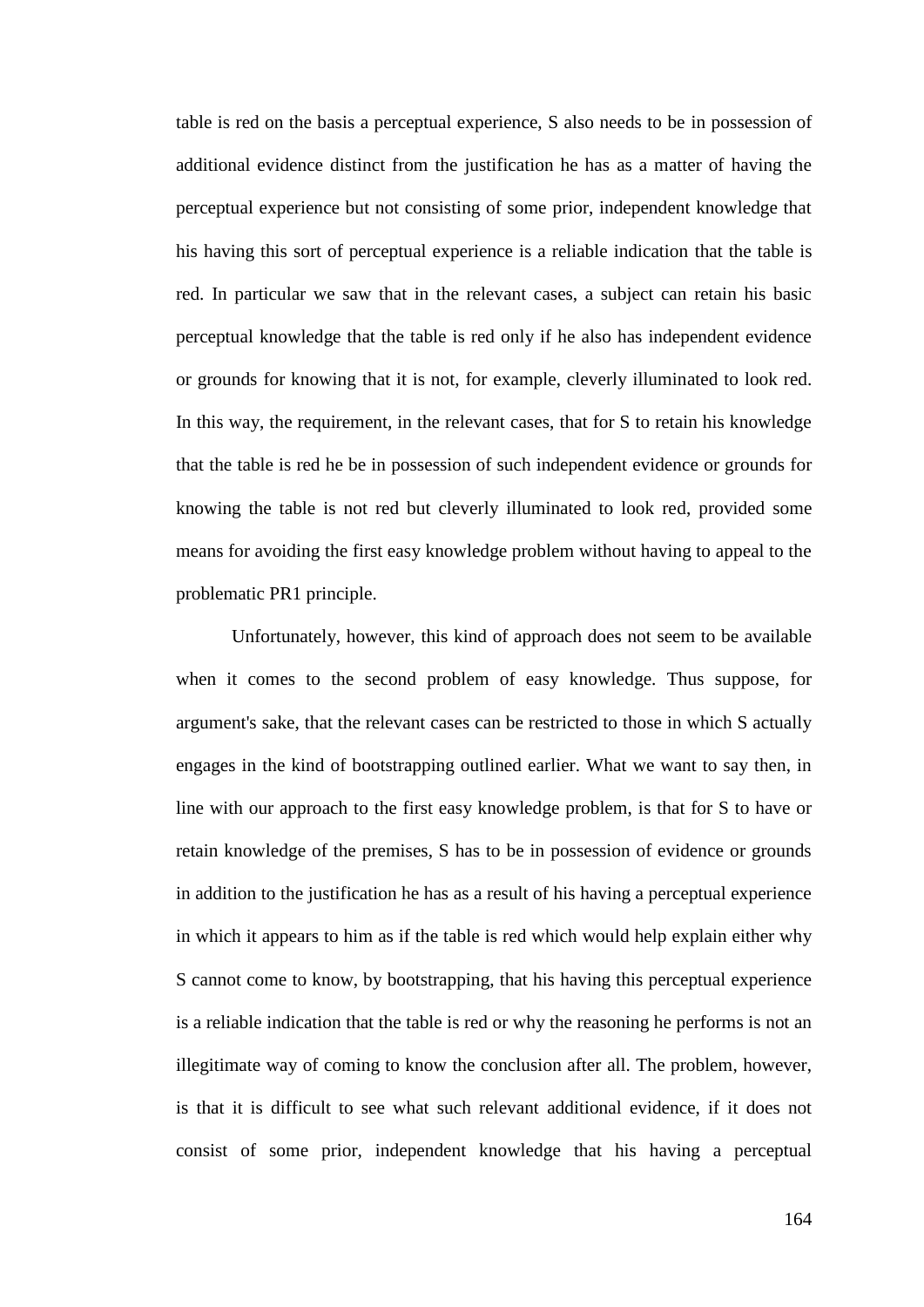experience in which it appears to him as if the table is red is a reliable indication that the table is red, could amount to. For if the relevant additional evidence does not consist of prior, independent knowledge of the conclusion of the bootstrapping reasoning, it obviously has to consist of evidence in support of one or several of the premises. Here the relevant premises are really (1) and (3) (or (4)). Of course, it follows that if S did have evidence in support of (1) or (3) independently of the justification he gains from looking at the table, then the reasoning from  $(1) - (4)$  to the conclusion (5) may be entirely appropriate. In that case, S would be accumulating evidence in support of the conclusion that his having a perceptual in which it appears to him as if the table is red a reliable indication that the table is red independently of the justification provided to him his perceptual experience. But it seems clear that such independent evidence cannot be had. For surely, such evidence would have to be a piece of empirical evidence. However, whatever empirical evidence S could gather in support of the belief that the table is red without relying on how things appear to him– for example, someone's testimony – that distinct piece of evidence in turn will ultimately have to be supported by evidence gained on the basis of someone or other looking at the table. So the requirement that S be in possession of additional evidence distinct from the justification afforded to him by his perceptual experience but not consisting of prior, independent knowledge that his having the perceptual experience is a reliable indication that it is red seems to gets us nowhere.

From this we might conclude that, really, the only way of avoiding the second easy knowledge problem is to accept principle PR1. Hence upon reflection on the issue of bootstrapping, we do seem to be faced with the rather uncomfortable choice of having to accept either the possibility of easy knowledge or a problematic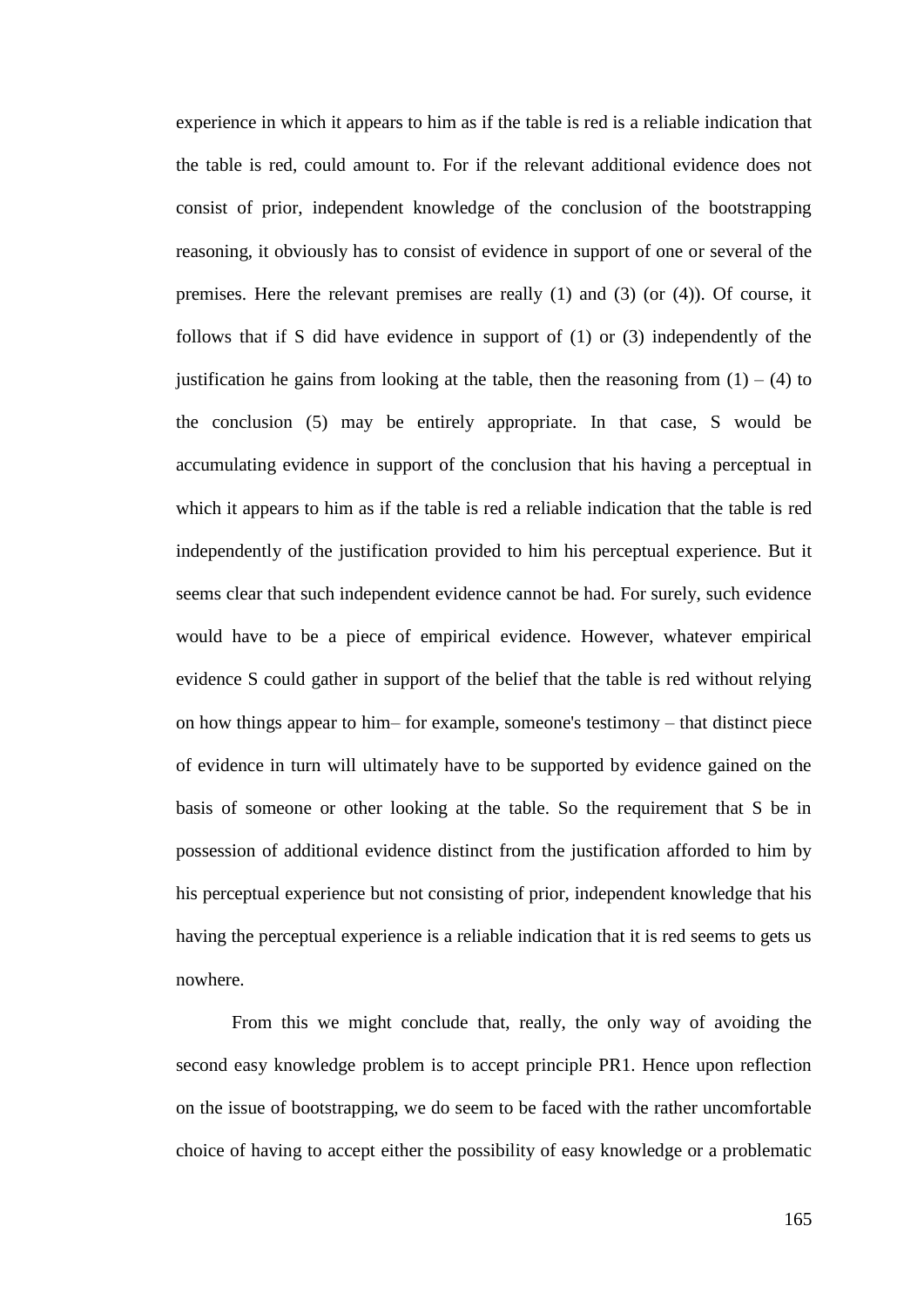epistemic principle that seems to lead to skepticism. I do think that this dilemma is real but before turning to how we should proceed from here, I want to address a somewhat different approach to the bootstrapping problem.

In a recent paper, Jonathan Vogel<sup>35</sup> has argued that the available options in the face of the second easy knowledge problem are not in fact exhausted by accepting the possibility of bootstrapping on the one hand and a problematic principle like PR1 on the other. Instead he contends that a subject can have basic knowledge of (1) and thereby be in a position to know the remaining premises without also thereby being in a position to come to know (5) by reasoning from (4),… to (5). Now it should be clear that what is problematic about the reasoning we are concerned with is that it involves a certain kind of epistemic circularity. Thus in forming the belief that his having a perceptual experience in which it appears to him as if the table is red is a reliable indication that the table is red, our subject S is in fact relying on his perceptual experience in support of the premises in his reasoning. However, Vogel suggests that a sound principle governing justification (and, by implication, knowledge) is something like the following:

 $NEC<sup>36</sup>$  We cannot acquire knowledge that our perceptual experience E is reliable by relying in part on E itself.<sup>37</sup>

This principle certainly seems wholly plausible, and it is what seems to underlie the intuition that bootstrapping is an epistemically illegitimate procedure. But even if a

<sup>35</sup> (Vogel, Epistemic Bootstrapping, 2008)

 $36$  NEC = No Epistemic Circularity

<sup>&</sup>lt;sup>37</sup> The principles that Vogel himself formulates and appeals to are these. (NRC) A belief that an epistemic rule R is reliable cannot be justified by the application of R. That is, neither the conclusion itself nor any belief which supports the conclusion may be justified in virtue of the application of R and (NSS) One cannot obtain...a justified or warranted believe that a belief source S is trustworthy by relying even in part on source S. (Ibid, p. 531)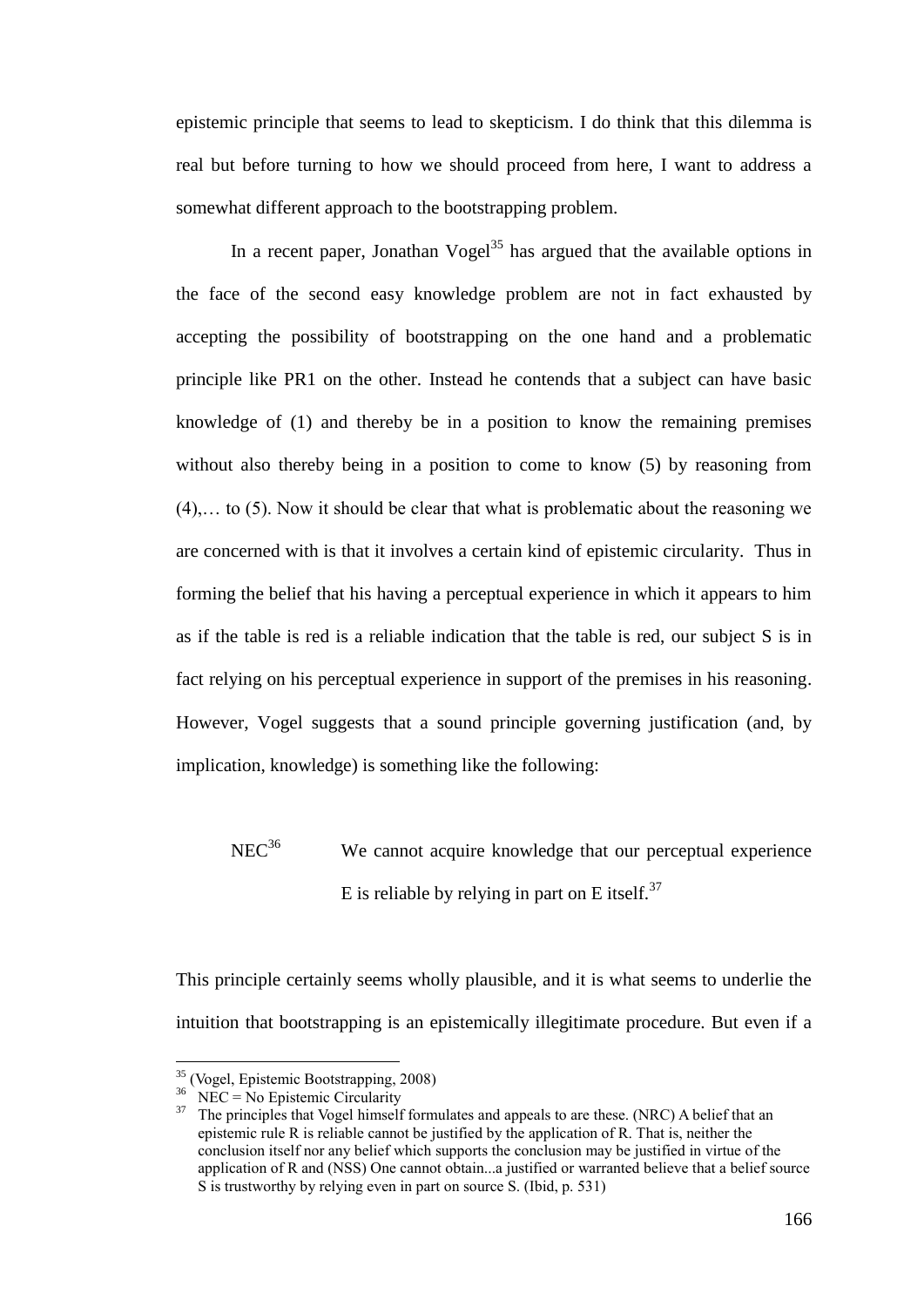principle like NEC is accepted, the question of course is how it can offer a viable option for addressing the second easy knowledge problem which avoids having to accept either the possibility of bootstrapping or a problematic principle like PR1. As Vogel sees it, the issue turns on whether the appeal to NEC can provide us with the resources to resist the rollback problem. Thus, as we have seen earlier, it seems entirely plausible to say that if S does not know (5), then this must be because he does not know (4). We have also seen, however, that if (4) is not known, then neither is (1), at least not in a basic way. Vogel's proposed solution to this problem is to say, first of all, that other things being equal, S's knowledge of (4), supported as it is by his basic knowledge of (1), does provide S with a warrant for believing, and thereby knowing, conclusion (5). A principle like NEC, however, can operate as a potential defeater to the justification S's knowledge of (4),…may otherwise provide for believing (5). For example, upon realizing that the reasoning he employs violates NEC, S would then no longer be in a position to come to know (5) by inferring (5) from (4),…. Crucially, however, this does not mean, that S thereby loses his knowledge of (4). The rollback problem, therefore, is resisted.

To illustrate his point, Vogel provides this analogy. Suppose that S knows that Tweety is a bird. This knowledge may well give him warrant for believing that Tweety flies. However, it fails to do so if S also knows that Tweety is a penguin. Thus his knowledge that Tweety is a penguin defeats the warrant that S, in knowing that Tweety is a bird, would otherwise have for believing that Tweety flies. Having his warrant for believing that Tweety flies defeated in this way, however, does not entail that S loses his knowledge that Tweety is a bird. <sup>38</sup>

<sup>38</sup> Ibid, p. 535, n. 42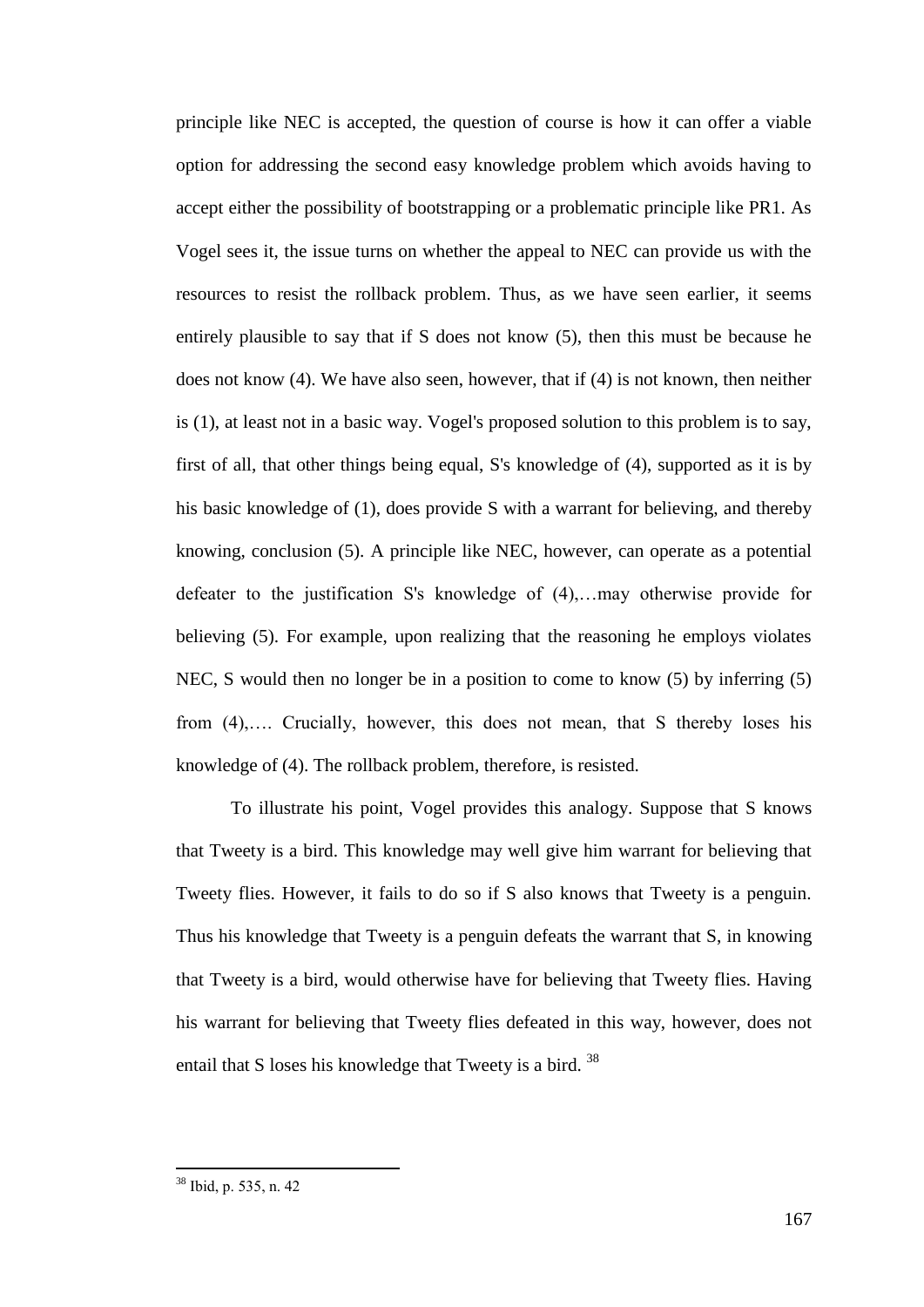Now is this a good solution to the second easy knowledge problem? The most obvious problem with this solution is that it does not completely avoid the dilemma we were faced with earlier. This of course contradicts Vogel's advertised goal since his contention was that the options in the face of the second easy knowledge problem were not exhausted by accepting the possibility of bootstrapping on the one hand and a problematic principle like PR1 on the other. As it is now clear, however, given his own solution to the problem, Vogel has to accept that bootstrapping is possible in some cases, namely in those in which a principle like NEC does not operate as a defeater.

Still, despite this, Vogel also thinks that there are some cases in which a subject does have basic knowledge of (1) as well as knowledge of  $(2) - (4)$  but is not in a position to acquire the relevant piece of reliability knowledge by employing the bootstrapping reasoning. This means that at least in those cases, we can explain the impossibility of bootstrapping without appealing to a principle like PR1 but by appealing instead to a principle like NEC.

The first point to note here is that Vogel does not provide a full account of the circumstances in which a principle like NEC does operate as a defeater to the warrant S's knowledge of (4) may otherwise provide for believing (5). One type of case I mentioned earlier was a case in which S comes to realize that his reasoning violates NEC, and this seems to be the type of case that Vogel has in mind. So, focusing on this type of case, does it really make sense to say, as Vogel suggests, that S retains his justification for, and knowledge of, (4),… upon realizing that it cannot epistemically support belief in (5)? In other words, is this case sufficiently analogous to is the Tweety case?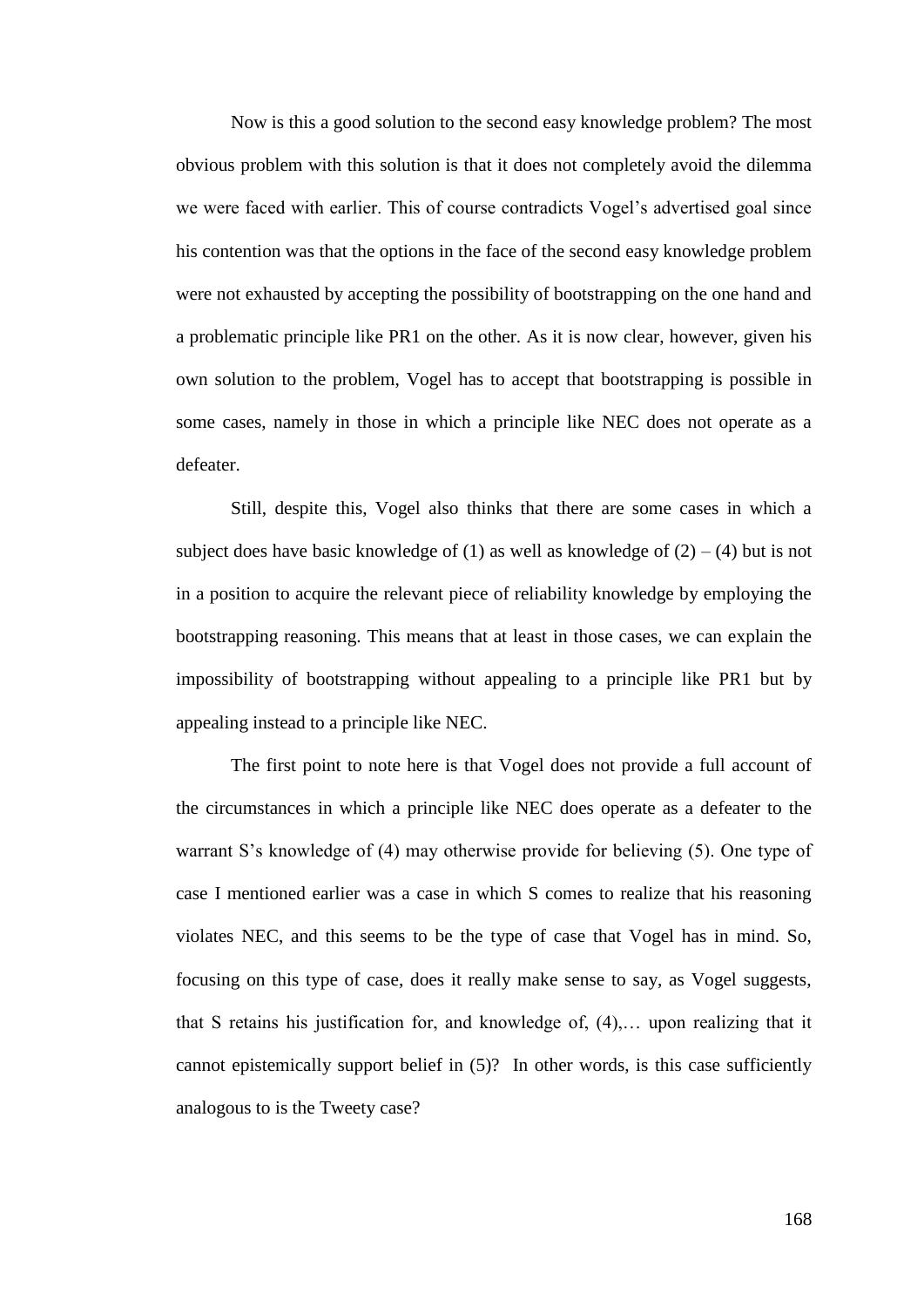There are two relevant comments Vogel makes in regard to this question. First, he says that: "...the specific flaw in the justification for [5] does not attach to [4]". (Vogel, Epistemic Bootstrapping, 2008, p. 536) In other words, while the (supposed) justification for  $(5)$  that the reasoning from  $(4)$ , to  $(5)$  provides is epistemically circular in that it violates NEC, the justification or warrant for believing (4) is not. This point is entirely straightforward: NEC is a principle concerning knowledge of reliability and thus, since (4) does not express a reliability claim, S's knowledge of or warrant for (4) cannot be subject to NEC. The implication of this point, however, or so Vogel suggests, is that while S may fail to have justification for believing (5) as a result of a violation of NEC, he need not thereby fail to have justification for believing (4). Hence, rollback is averted. Second, Vogel says: "would your discovery of bootstrapping...indicate that your original beliefs...were false or unsupported? It seems not. Why should a subsequent, untoward inference proceeding from those original beliefs affect their epistemic standing? More broadly, if [epistemic circularity] or anything else blocks the justification of a reliability belief downstream, that seems irrelevant to the justification of one's beliefs upstream. If this assessment is correct, then [epistemic circularity] can explain the unacceptability of bootstrapping without bringing on the rollback problem." (Ibid, 536) As I understand it, Vogel's second comment directly relates to the first comment. His point seems to be that if S comes to realize that the inference from (4),… to (5) is in violation of NEC and thereby acquires a reason for thinking that the inference is illegitimate, which is sufficient for the justification for believing (5) to be defeated, S need not thereby acquire a reason for thinking that there is no justification for believing (4). Presumably this is because, as the first comment makes clear, the belief in (4), unlike the belief in (5), does not violate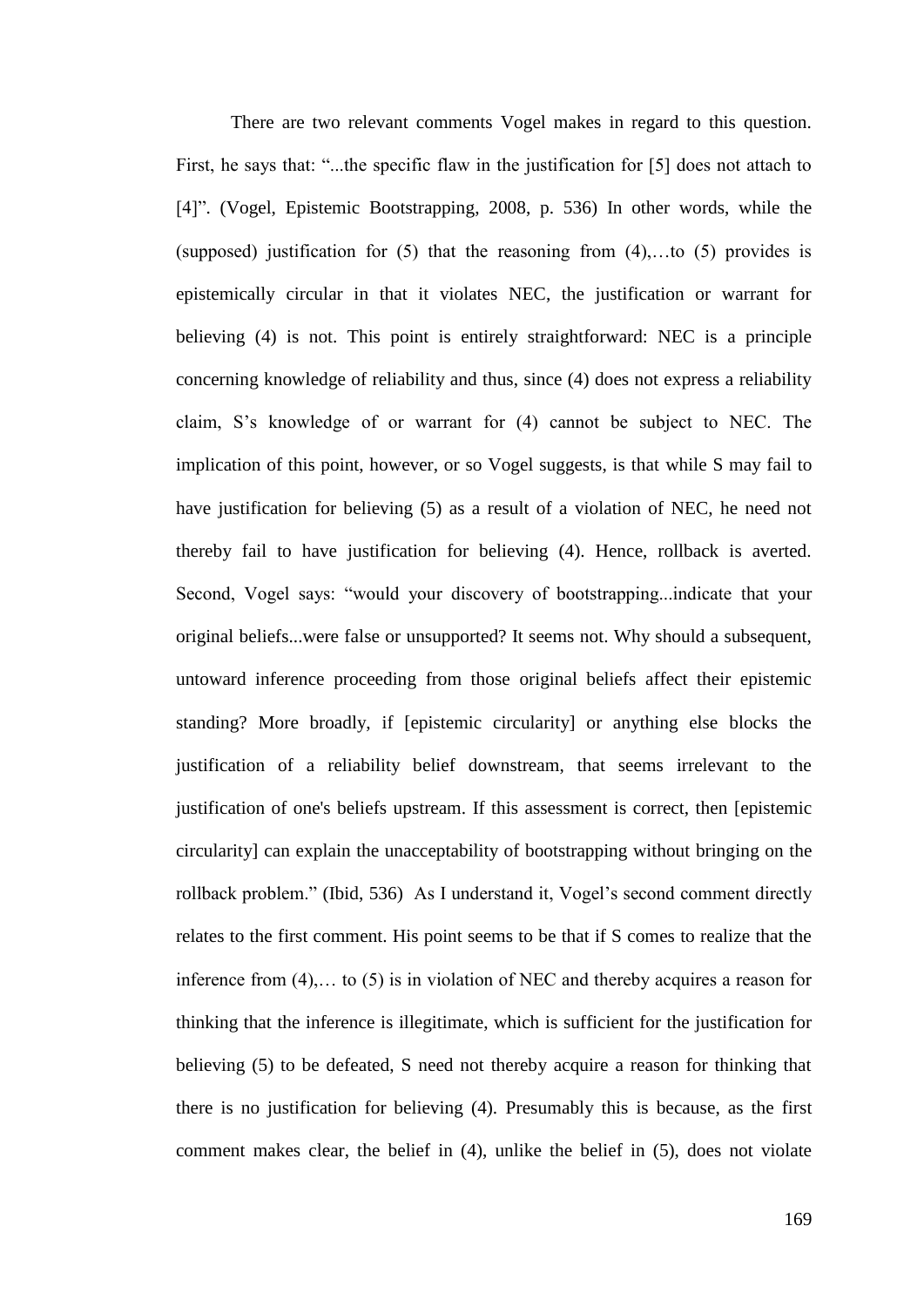NEC. So there is nothing in S's realization that the bootstrapping reasoning violates NEC that would provide him with a reason for thinking that he has, after all, no justification for (4).

I believe that we can raise an objection to each of Vogel's two comments. One concern with the first comment is that while S's justification or warrant for (4) is not epistemically circular in the sense that it does not violate principle NEC, it does exhibit a different but similar, and seemingly equally crippling form of, epistemic circularity. Recall that (4) expresses S's belief that his having a perceptual experience in which it appears to him as the table is red [on the given occasion] is an accurate indication that the table is red. As we have seen this belief was based ultimately on the given perceptual experience. But certainly, if NEC is a plausible principle governing epistemic justification or warrant, then so is the following:

NEC1 We cannot acquire knowledge that a perceptual experience E accurately indicates the truth of p on a given occasion by relying on E itself.

Thus this principle states that S cannot come to know that his having a perceptual experience in which it appears to him as if the table is red is a correct indication that the table is red on a given occasion by relying in one way or another on that perceptual expeirence. It seems entirely plausible to assume that if NEC can operate as a defeater to the justification S's knowledge of (4) may provide for believing (5), NEC1 can operate as a defeater to the justification that S's knowledge of (1) may provide for believing (4) [via (2) and (3)]. Still, Vogel might say that NEC and NEC1 express different principles and as such, it is possible that S becomes aware of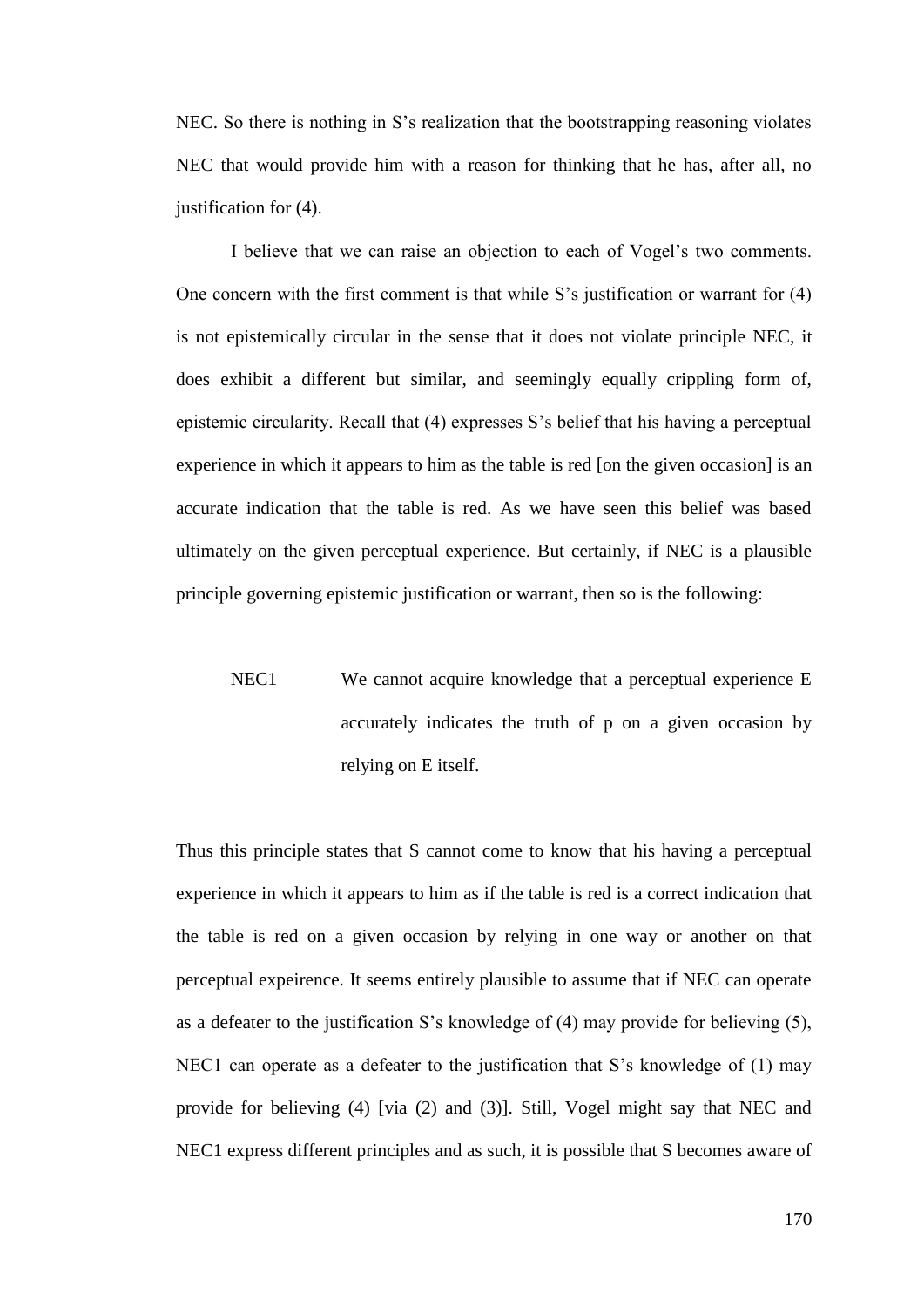the former without becoming aware of the latter. In such a situation S's justification for (5) would be defeated while his justification or warrant for (4) may well remain intact. The problem with this response, however, is that it is simply difficult to imagine a subject who is acute to the fact that his reasoning violates NEC without at the same time being acute to the fact that his reasoning also violates NEC1. Even if it is possible, in principle, that such a situation obtains what we could say, at the very least, is that if S really is in such a situation, he shows a significant epistemic failing with respect to his belief of (4), so that there is a real question as to whether or not this belief is genuinely justified and thereby amounts to knowledge.

This brings us to the second of Vogel's two comments. To repeat, Vogel's point, as I understood it, was that when S becomes aware of a violation of NEC in his reasoning and thereby acquires a reason for thinking that the reasoning is illegitimate, S need not thereby acquire a reason for thinking that there is no justification for believing (4) either. Hence while S's justification for (5) may be defeated, his justification for (4) may well remain intact. Now I have just given a reason for why Vogel's contention here is doubtful: for, as I suggested, it is difficult to see how S can be acute to a violation of NEC in his reasoning while not being acute to the violation of NEC1. So, contra Vogel, a defeat in S's warrant for (5) should also involve a defeat in his warrant for (4).

But there is another reason for doubting Vogel's contention. What we have so far is that when S becomes aware of the violation of NEC in his reasoning, he essentially becomes aware of the fact that his reasoning cannot provide him with justification for believing (5). But given our assumptions – namely that S has basic knowledge of premise  $(1)$  in his reasoning  $- S$  also has no further reasons he can avail himself of in support of (5). Thus, S should find himself in a situation in which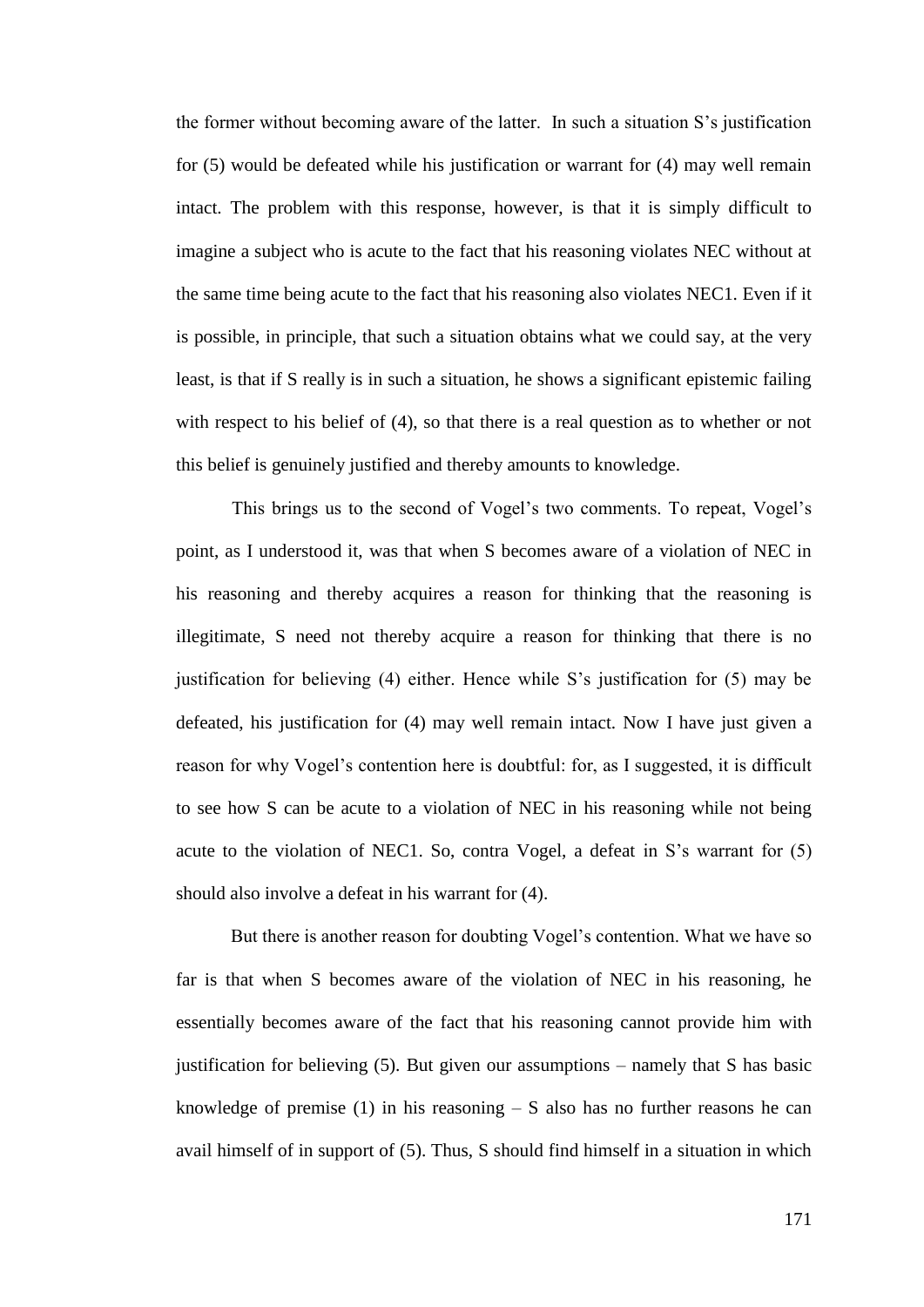the rational thing for him to do is at the very least to withhold belief in (5). Withholding belief in (5), of course, is tantamount to withholding belief in the proposition that one's perceptual evidence is reliable. But if it is rational to withhold belief in the proposition that one's perceptual evidence is reliable, surely this justifies withholding any beliefs that are based on this evidence. Finally, it is plausible to think that if it is justified for S to withhold any beliefs based on his perceptual experience, then S is not justified in holding those beliefs, and this means that the original justification for those beliefs that S may have possessed is defeated.

Earlier Vogel asked whether 'your discovery of bootstrapping…[would]…indicate that your original beliefs…were false or unsupported?' There is a clear sense, contrary to Vogel's contention, that the answer to this question is yes. Given our assumptions, his discovery of bootstrapping leaves S with no justification for thinking that his perceptual experience is reliable, and that, if anything, should leave him with a sense that his original perceptual belief is not justified after all.

With this, we can conclude that Vogel has not managed to solve the second easy knowledge problem in a way that avoids the dilemma we were faced with earlier. For one, Vogel's solution entails that bootstrapping does lead to knowledge of reliability in some cases, so to that extent he simply embraces one of the horns of the dilemma. According to Vogel, it is only in some restricted cases of when S has basic knowledge of (1) and also has knowledge of (2)-(4), that S fails to be in position to acquire knowledge of (5) by reasoning the way he does. It is in those cases, that we can supposedly explain how reliability knowledge via bootstrapping is impossible, while retaining the assumption that the subject knows the premises of the bootstrapping reasoning, without at the same time appealing to a problematic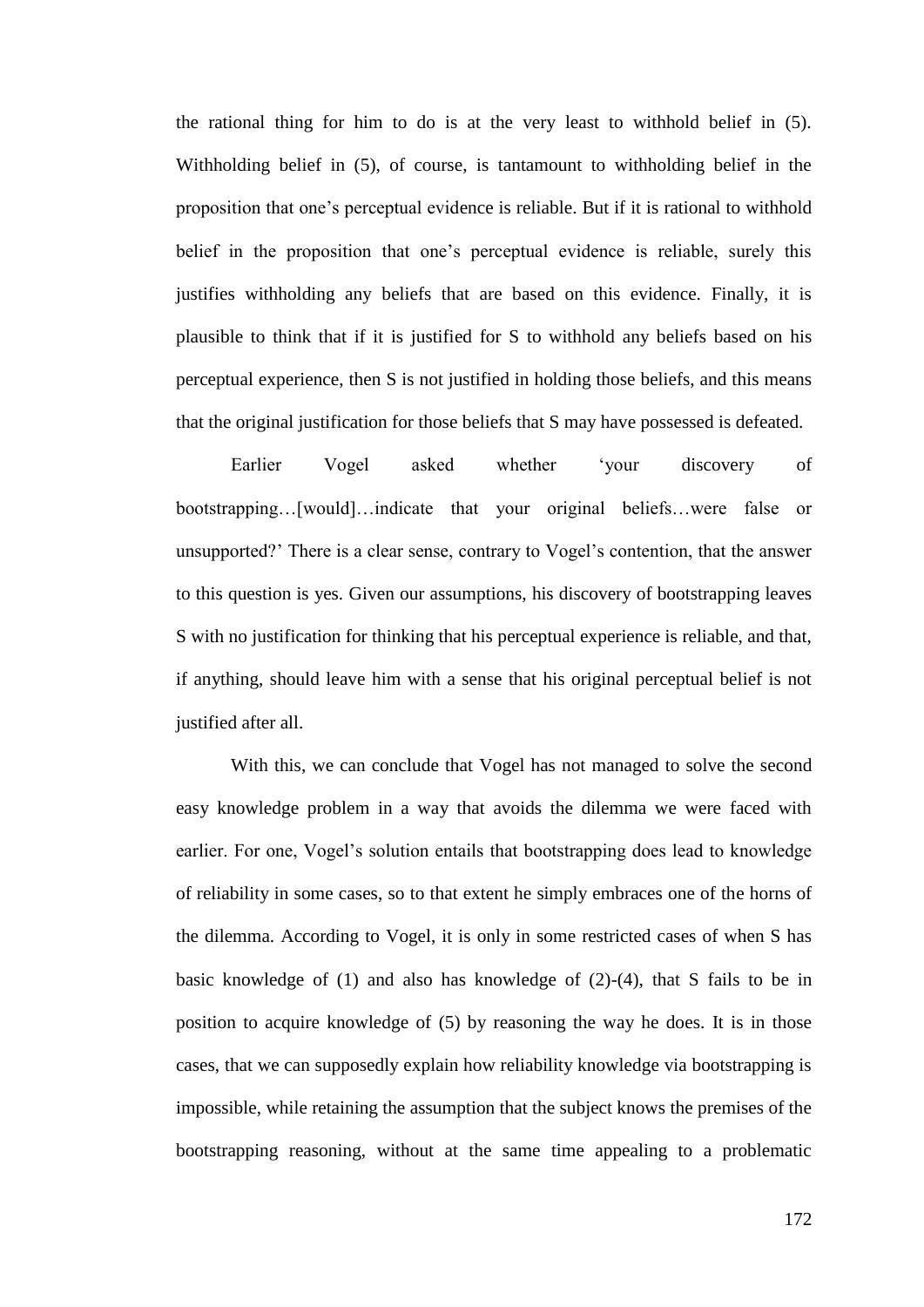principle like PR1. But as I have tried to argue, Vogel's attempt to explain the impossibility of acquiring reliability knowledge via bootstrapping by appeal to a principle like NEC, while preserving the thought that the subject knows the premises of the bootstrapping reasoning, ultimately fails.

In the end, I think there are more general and fundamental reasons for thinking why Vogel's strategy is bound to fail. That is, while the appeal to a principle such as NEC may explain, or rather may make explicit, why we think bootstrapping is illegitimate, it cannot be used to explain how we can have basic knowledge while not being in a position to acquire reliability knowledge via bootstrapping. The reason for this is that anyone taking such an approach will have to accept that a subject can know the premises of an inductively valid argument but essentially still fail to know the conclusion. In other words, such an approach would be in contradiction with some inductive closure principle.

IC If S knows p, competently inductively infers q from p, and believes q on this basis while retaining knowledge of p, then S knows q.

Just like NEC, IC seems entirely plausible. But I suggest that it is the combination of these two principles that makes the second easy knowledge problem so seemingly intractable for us. For according to NEC, the bootstrapping reasoning cannot provide S with knowledge of reliability. But if the bootstrapping reasoning cannot provide S with knowledge of reliability, then given IC, the rollback problem seems to follow; that is, it seems to follow that S cannot know the premises of the bootstrapping reasoning either.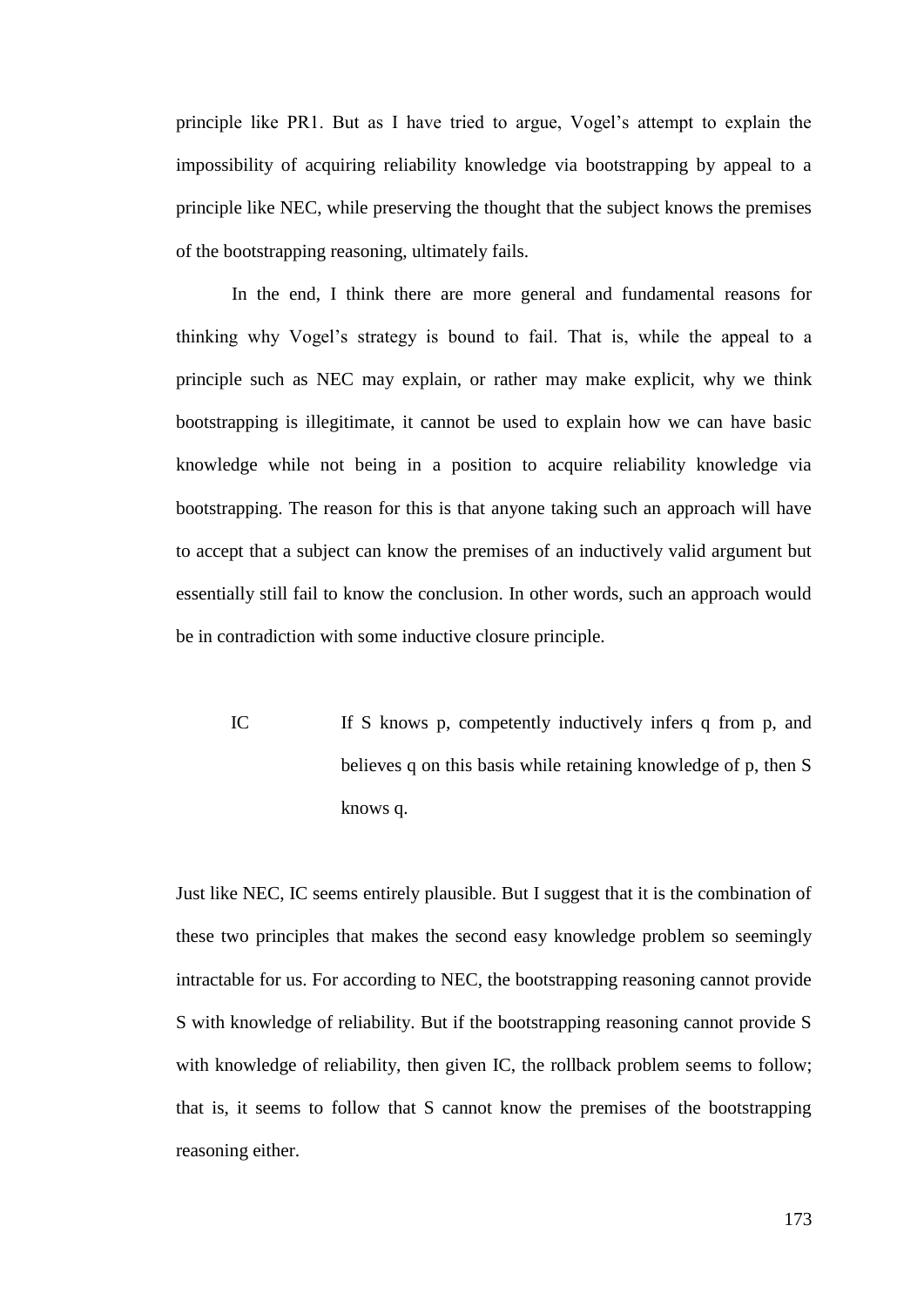### *Knowing vs. Claiming to Know*

The question that we raised earlier was whether in light of the bootstrapping problem there was any way to avoid the dilemma of having to accept either the possibility of easy knowledge or a principle like PR. The discussion of Vogel's attempt to solve the bootstrapping problem, however, shows the difficulty in trying to avoid this dilemma. Rather than exploring any further attempts, it might be worthwhile to determine, at this point, if it is possible at to accept one of the two horns of the dilemma in an intellectually satisfying way.

Now I take it here that acceptance of PR is more problematic than acceptance of the possibility of easy knowledge since the former, as we have seen, seems to imply the truth of scepticism about empirical knowledge. Thus if a choice has to be made between the possibility of easy knowledge on the one hand and the impossibility altogether of perceptual knowledge on the other, then the choice that we should make is clear enough. The only question remaining would then be whether acceptance of the possibility of easy knowledge could be made intellectually palatable. The task at hand here is to offer some considerations that might explain why, though entirely possible, the notion of easy knowledge by way of the bootstrapping process seems so counterintuitive.

To this end, consider once again principle NEC.

NEC We cannot acquire knowledge that our perceptual experience E is reliable by relying in part on E itself.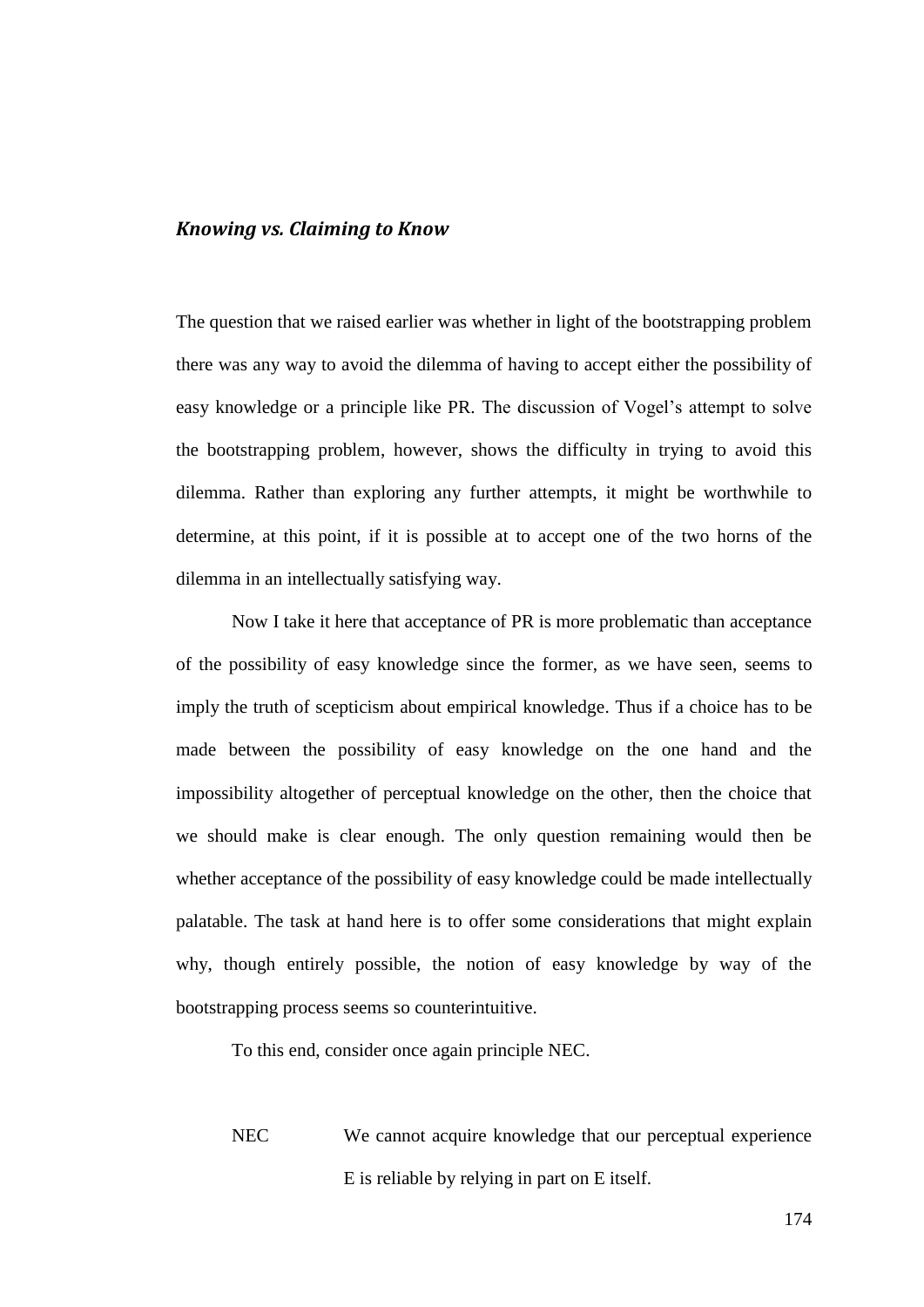The suggestion earlier was that it is a principle of this kind that makes impossible knowledge of the reliability of perceptual experience by way of the bootstrapping process. Of course, if knowledge of the reliability of perceptual experience by way of the bootstrapping process is possible, then NEC cannot be a correct principle about perceptual knowledge and justification. However, to explain the counterintuitiveness of the possibility of easy knowledge and of the rejection of NEC, we can perhaps propose a somewhat different but related principle, concerning not knowledge but rather claims to knowledge.

NEC' We cannot appropriately claim to know that our perceptual experience E is reliable by relying in part on evidence gathered on the basis of E itself.

How should we understand this principle? To answer this, I want to turn some suggestions Duncan Pritchard makes in a different context about the conditions under which it is appropriate to claim to know a proposition p. Pritchard begins with this observation:

...we rarely convey our knowledge by making assertions which are prefixed with the phrase, 'I know'. Instead, one typically conveys one's knowledge of a proposition simply by asserting the proposition in question. Adding the further 'I know' phrase is rare, and standardly reflects not just emphasis but also an ability to resolve a particular challenge that has been raised. (Pritchard, 2008, pp. 302-3)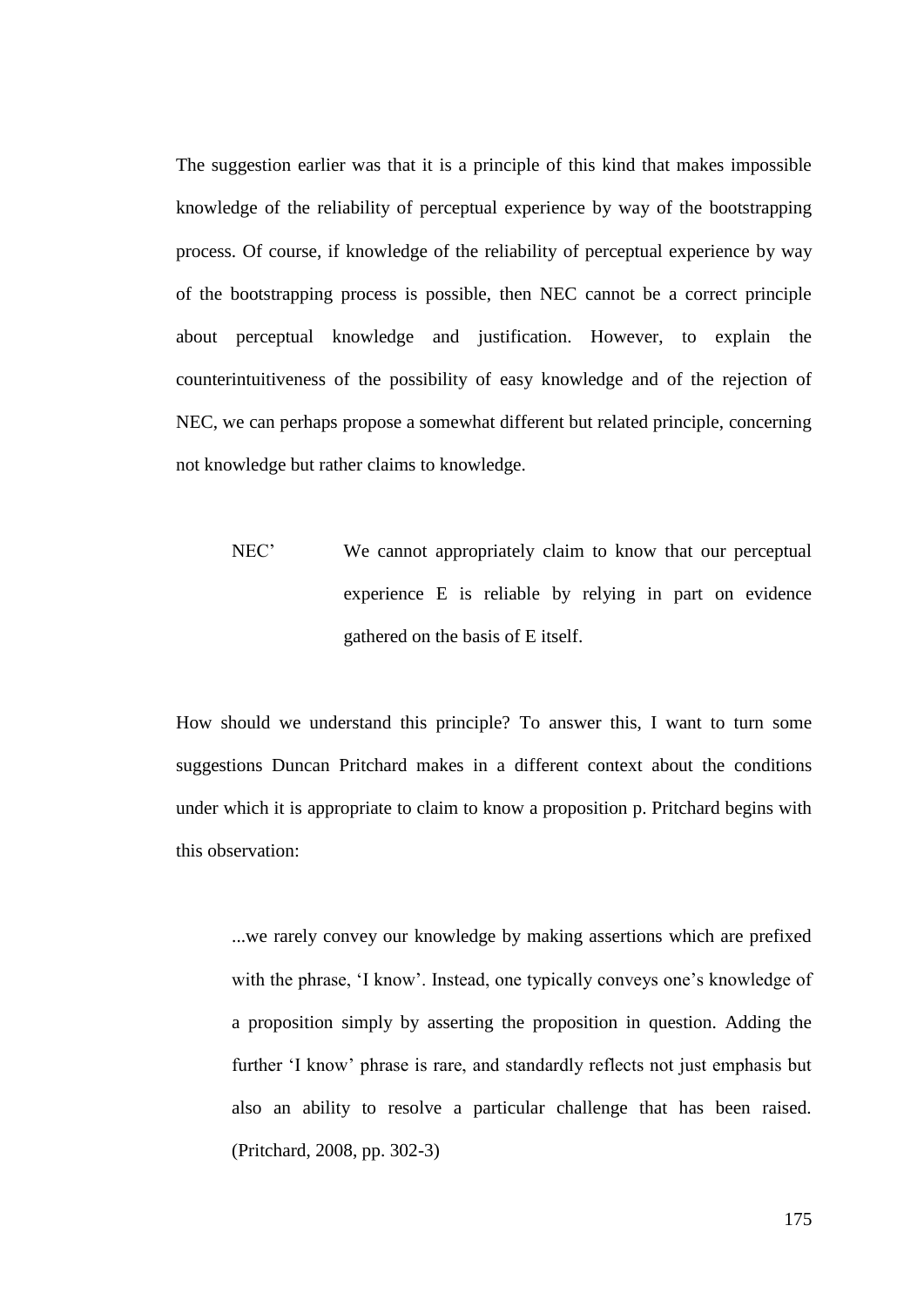The suggestion here is, first of all, that assertions or claims to know a proposition p are typically directed at particular challenges to one's knowledge of p. Furthermore, Pritchard suggests, or seems to do so, that there are two key elements to such claims to knowing that p. First, in claiming to know that p in response to a specific challenge, one represents oneself as having some reasons for believing p that specifically address the particular challenge at hand. Second, in claiming to know that p, one represents oneself as having reasons for believing p that are stronger (or relevantly different) than the reasons one would originally need for the piece of knowledge itself.<sup>39</sup> These two elements to a claim to know a proposition p would seem to imply that such a claim is appropriate to the extent that one actually does have some reason for believing p that specifically address the particular challenge at hand and to the extent that one actually does have some reason for believing p that are stronger (or relevantly different) than the reason one would have originally needed for the piece of knowledge itself.

To illustrate these points, consider the following familiar example from the epistemological literature. Thus, suppose that while visiting the zoo with my son, I see a zebra is an enclosure marked 'Zebras'. I direct my son's eyes to the animal and say to him that that's a zebra. It is of course entirely plausible to think that my assertion here expresses my knowledge of the fact that the animal I am pointing to is in fact a zebra. Furthermore, we can assume that my ground for knowing this to be the case consists simply in my having a visual experience of the zebra. But suppose that my rather sceptical son challenges my assertion by asking whether the animal I am pointing to might not instead be a mule cleverly painted to look like a zebra. This

<sup>&</sup>lt;sup>39</sup> Pritchard, p. 303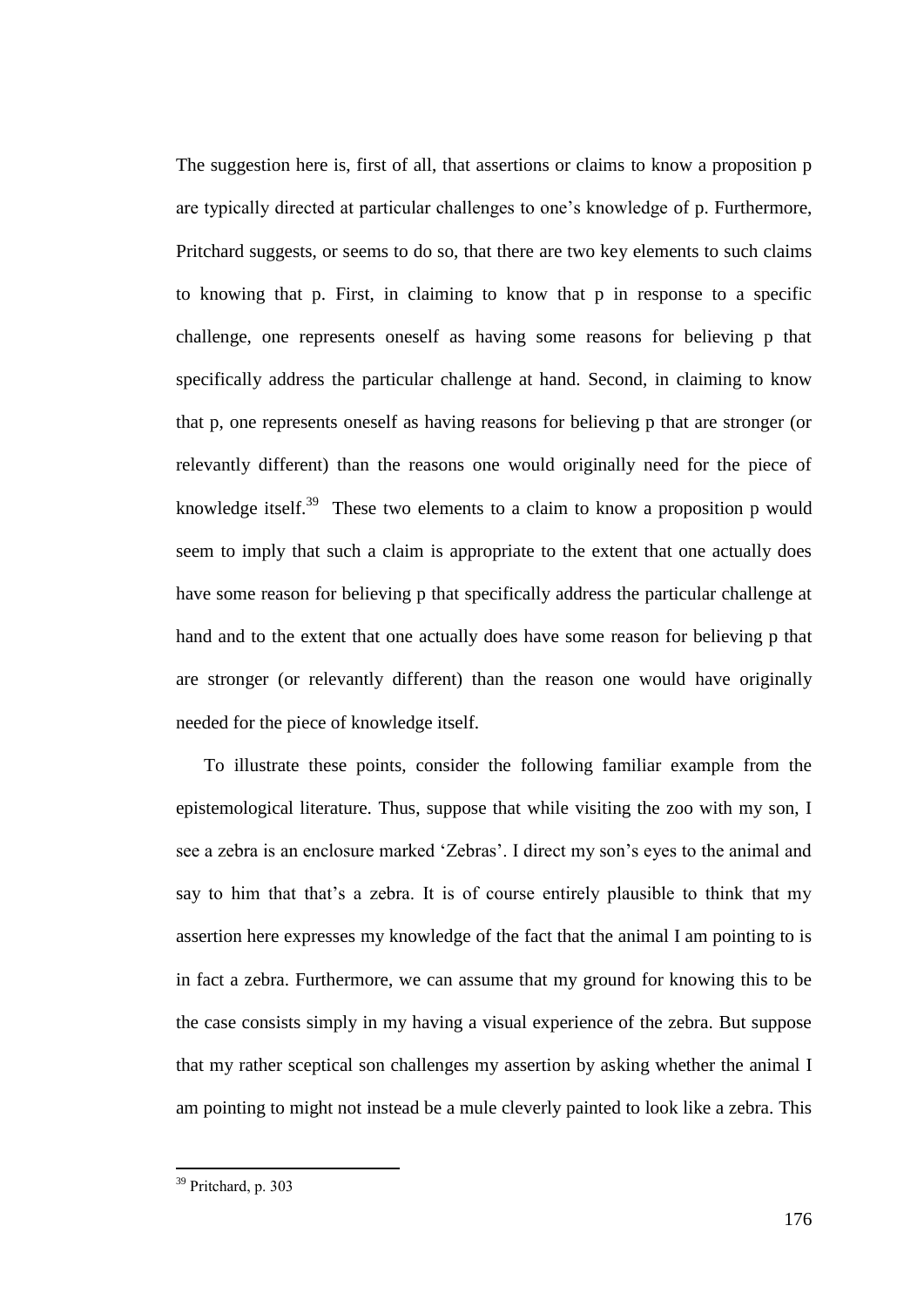particular challenge by my son to my assertion that that's zebra thus consists of making me aware of a certain error possibility.

Pritchard's suggestion here is that in insisting that I know that that's a zebra in response to the challenge my son has raised, I will essentially represent myself as having some reason for believing that that's a zebra which speaks specifically to the error possibility being raised. As such, it would seem inappropriate in this case to claim that I know that that's a zebra if I could not defend this claim by saying anything other than that I can see that that's a zebra. Thus the grounds that I originally had for properly asserting, and indeed for knowing, that that's a zebra are in this case insufficient to support my response to my son's challenge. This is because in claiming to know that that's a zebra in response to that challenge, I represent myself as having some reasons for insisting that that's a zebra that specifically address the challenge at hand and therefore as knowing, for example, that the authorities at the zoo are unlikely to engage in such a conspiracy. Consequently, the grounds that make my claim to knowledge appropriate may be different than the grounds that supported my original piece of knowledge.

My suggestion is that we can apply a similar framework to assertions that one knows that a particular belief source such as one's perceptual experience is reliable. To illustrate this, consider the following case from Vogel's paper. Thus suppose that I am in the grocery store and perform a bootstrapping procedure that leads to my believing that my memory is reliable. Thus suppose that I remember that I am out milk. We can assume that my memory can provide me with knowledge that I am out of milk independently of my already knowing that my memory is reliable. I also come to know through introspection that I remember that I am out of milk and conclude on the basis of this introspective knowledge and my memorial knowledge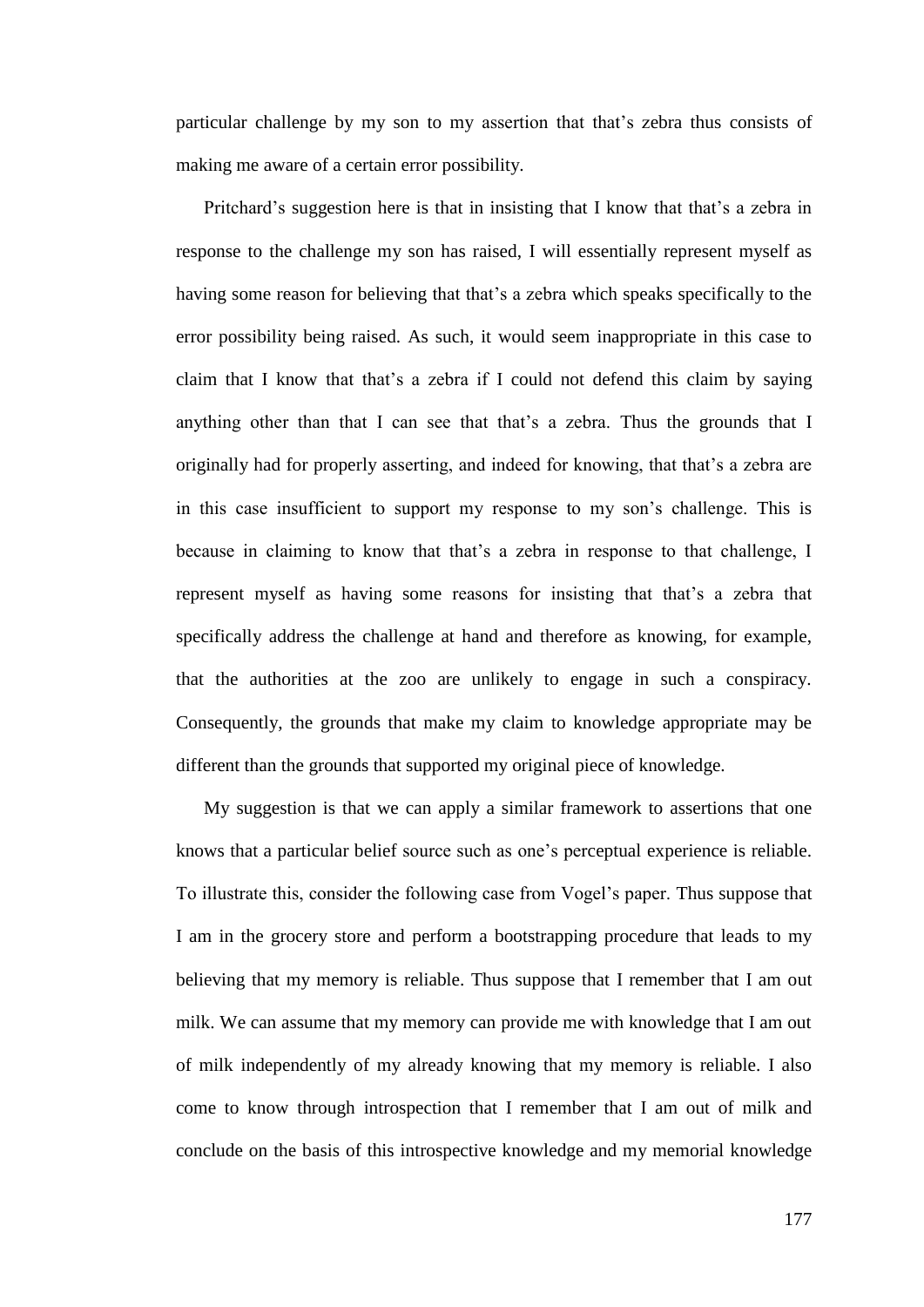that I am out of milk that my memory in this instance accurately indicates the fact that I am out of milk. Suppose then that I repeat this process with respect to other things that I correctly remember that I am out of and conclude and assert in the end that my memory is reliable. By hypothesis, my assertion expresses my knowledge that my memory is reliable. (Of course, there is a strong intuition here that this hypothesis is false.)

Next suppose that I am faced with a challenge to my assertion. We can assume that this challenge can simply consist of the question of how I know that my memory is reliable. Suppose, finally, that I respond to this challenge by insisting that I know that my memory is reliable and cite as a reason for believing that proposition to be true the bootstrapping reasoning I employed. Once again, there is a clear intuition here that it is inappropriate for me to insist that I know that my memory is reliable. We can explain this by saying that in responding to the challenge at hand by asserting that I know that my memory is reliable, I represent myself as having some evidence for thinking that my memory is reliable independently of evidence that I have gathered on the basis of that very belief source. Hence, intuitively, claims to know that a belief source is reliable seem to be governed by a general principle of which NEC' is a particular instance. This general principle would state:

# NEC'' We cannot claim to know that a belief source S is reliable by relying on evidence acquired on the basis of S itself.

Recall now that we earlier accepted the hypothesis that I know on the basis of the bootstrapping reasoning that my memory is reliable. Given the assumption that my claim to know that my memory is reliable is inappropriate, this would be a case in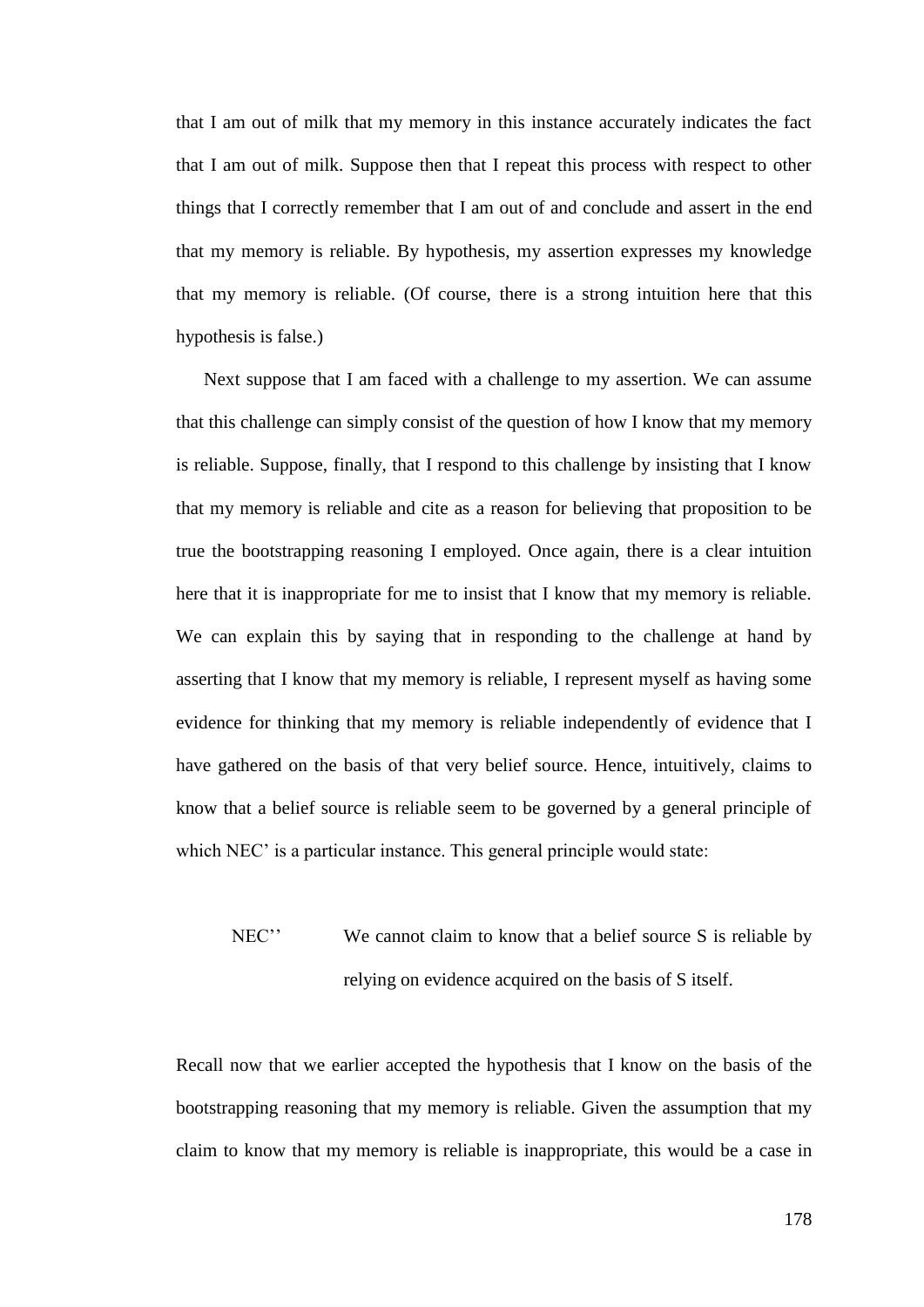which by claiming to know that p I represent myself as having grounds in support of believing that my memory is reliable that are different than the grounds that would be required in simply coming to know that proposition to be true. Since I do not have such grounds, I am not in a position to appropriately assert that I know that my memory is reliable.

To sum up, we can say that knowledge of the reliability of perceptual experience by way of the bootstrapping process is counterintuitive because of the intuitiveness of a principle like NEC. The acceptance of the possibility of easy knowledge by way of bootstrapping, however, entails that NEC, though intuitive, is in fact false. The good news, though, is that we might be able to explain away that intuitiveness of NEC by appealing to a principle like NEC'. Thus we might be able to say that NEC is intuitive, even if false, because in judging NEC to be true we are implicitly making a correct judgment about a principle like NEC'. The consequence is that though knowledge of the reliability of perceptual experience by way of bootstrapping is strictly speaking possible, we cannot appropriately claim to have this knowledge if the only grounds we have for believing that our perceptual experiences are reliable is the bootstrapping reasoning itself.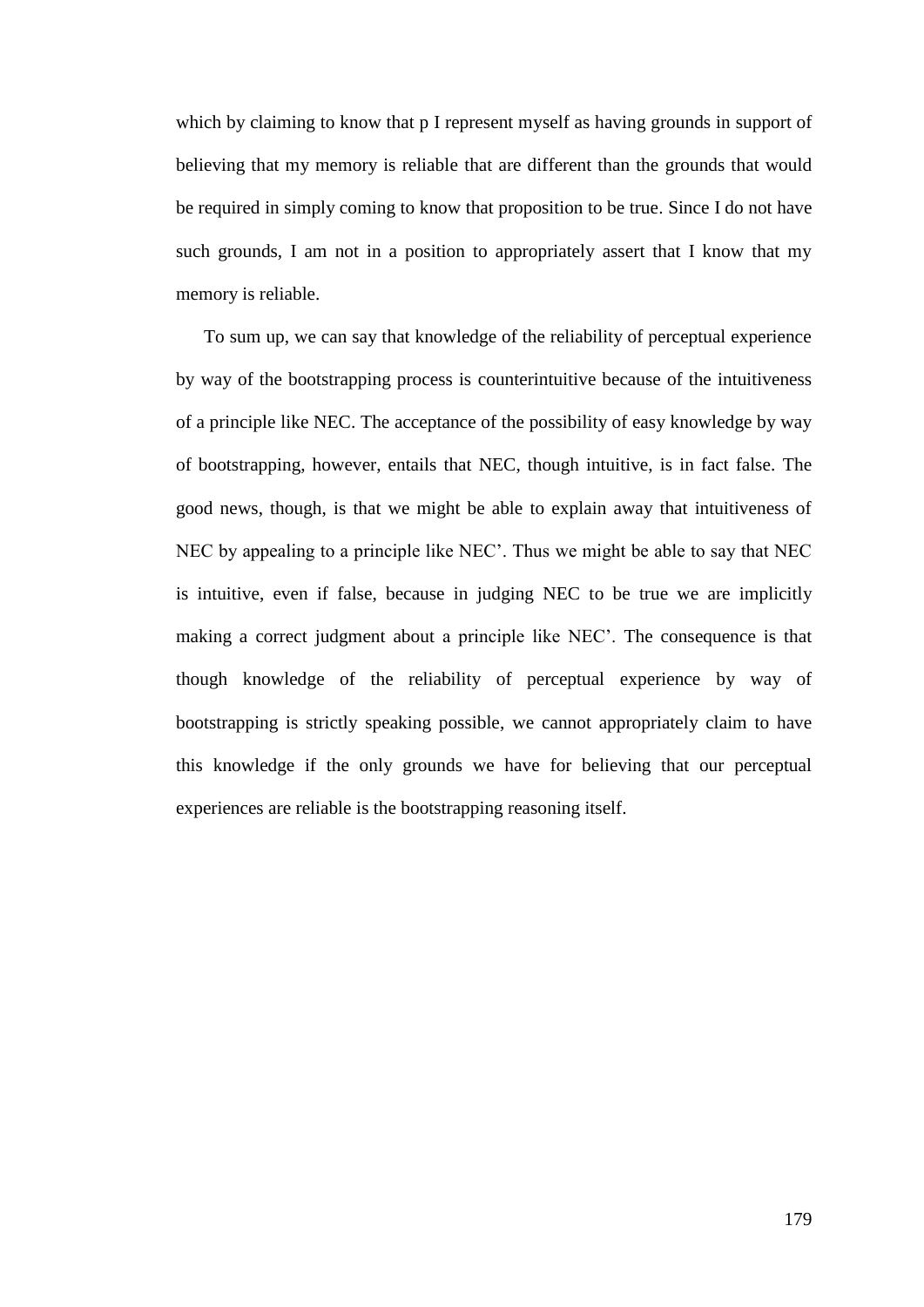## **Bibliography**

Alston, W. (1989). Foley's Theory of Epistemic Rationality. *Philosophy and Phenomenological Research 50 (1)* , 135-47.

Bergman, M. (2006). *Justification Without Awareness.* Oxford: Oxford University Press.

Bonjour, L. (1985). *The Structure of Empirical Knowledge.* Cambridge, MA: Harvard University Press.

Bonjour, L. (2004). In Search of Direct Realism. *Philosophy and Phenomenological Research 69 (2)* , 349-67.

Brueckner, A. (2007). Content Externalism, Entitlement, and Reasons. In S. Goldberg, *Internalism and Externalism in Epistemology* (pp. 160-76). Oxford: Oxford University Press.

Burge, T. (2003). Perceptual Entitlement. *Philosophy and Phenomenological Research 67 (3)* , 503-48.

Cohen, S. (1984). Justification and Truth. *Philosophical Studies* , 279-295.

Cohen, S. (2002). Basic Knowledge and the Problem of Easy Knowledge. *Philosophy and Phenomenological Research 65* , 309-29.

Davidson, D. (2000). A Coherence Theory of Truth and Knowledge. In S. Bernecker, & F. Dretske, *Knowledge - Readings in Contemporary Epistemology* (pp. 413-41). Oxford: Oxford University Press.

Dretske, F. (1995). *Naturalizing the Mind.* Cambridge: MIT Press.

Feldman, R. (1989). Foley's Subjective Foundationalism. *Philosophy and Phenomenological Research 50 (1)* , 149-58.

Foley, R. (1987). *The Theory of Epistemic Rationality.* Cambridge, MA: Harvard University Press.

Foley, R. (2003). Epistemic Rationality as Invulnerability to Self-Criticism. In S. Luper, *Essential Knowledge.* Longman.

Fumerton, R. (1995). *Metaepistemology and Skepticism.* London: Rowman and Littlefield.

Ginsborg, H. (2006). Reasons for Belief. *Philosophy and Phenomenological Research 72 (2)* , 286-318.

Goldman, A. I. (1986). *Epistemology and Cognition.* Cambridge, MA: Harvard University Press.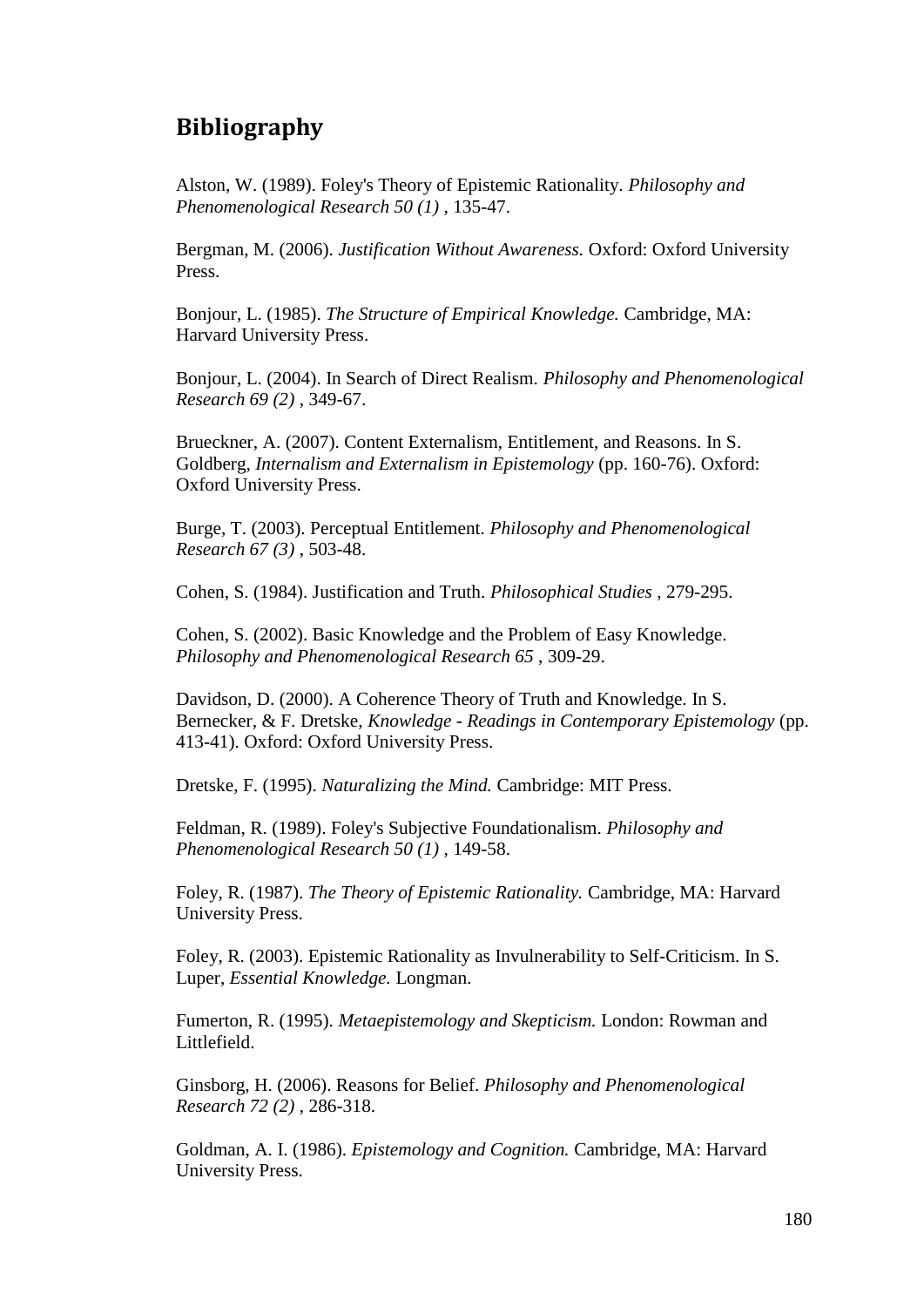Goldman, A. I. (1988). Strong and Weak Justificaiton. *Philosophical Perspectives 2* , 51-69.

Harman, G. (1990). The Intrinsic Quality of Experience. *Philosophical Perspectives 4* , 31-52.

Hawthorne, J. (2004). *Knowledge and Lotteries.* Oxford : Oxford University Press.

Henderson, D., & Horgan, T. (2007). Some Ins and Outs of Transglobal Reliabilism . In S. C. Goldberg, *Internalism and Externalism in Semantics and Epistemology* (pp. 100-130). Oxford: Oxford University Press.

Jackson, F. (1977). *Perception: A Representative Theory.* Cambridge: Cambridge University Press.

Martin, M. (2002). The Transparency of Experience. *Mind and Language 17 (4)* , 376-425.

Martin, M. (2004). The Limits of Self-Awareness. *Philosphical Studies 120* , 37-89.

Martin, M. (2006). On Being Alilenated. In T. Gendler, & J. Hawthorne, *Perceptual Experience* (pp. 354-410). Oxford: Oxford University Press.

McDowell, J. (1982). Criteria, Defeasibility, and Knowledge. *Proceedings of the British Academy* , 455-79.

McDowell, J. (1994). *Mind and World.* Cambridge, MA: Harvard University Press

McDowell, J. (1995). Knowledge and the Internal. *Philosophy and Phenomenological Research 55 (4)* , 877-93.

McDowell, J. (2002). Knowledge and the Internal Revisited. *Philosophy and Phenomenological Research 64 (1)* , 97-105.

McDowell, J. (2008). The Disjunctivist Conception of Experience as Material for a Transcendental Argument. In A. Haddock, & F. Macpherson, *Disjunctivism: Perception, Action, Knowledge* (pp. 376-89). Oxford: Oxford University Press.

Noe, A. (n.d.). Thought and Experience.

.

Peacocke, C. (1983). *Sense and Content.* Oxford: Oxford University Press.

Plantinga, A. (1993). *Warrant and Proper Function.* Oxford: Oxford University Press.

Pritchard, D. (2008). McDowellian Neo-Mooreanism. In A. a. Haddock, *Disjunctivism: Perception, Action, Knowledge* (pp. 283-310). Oxford: Oxford University Press.